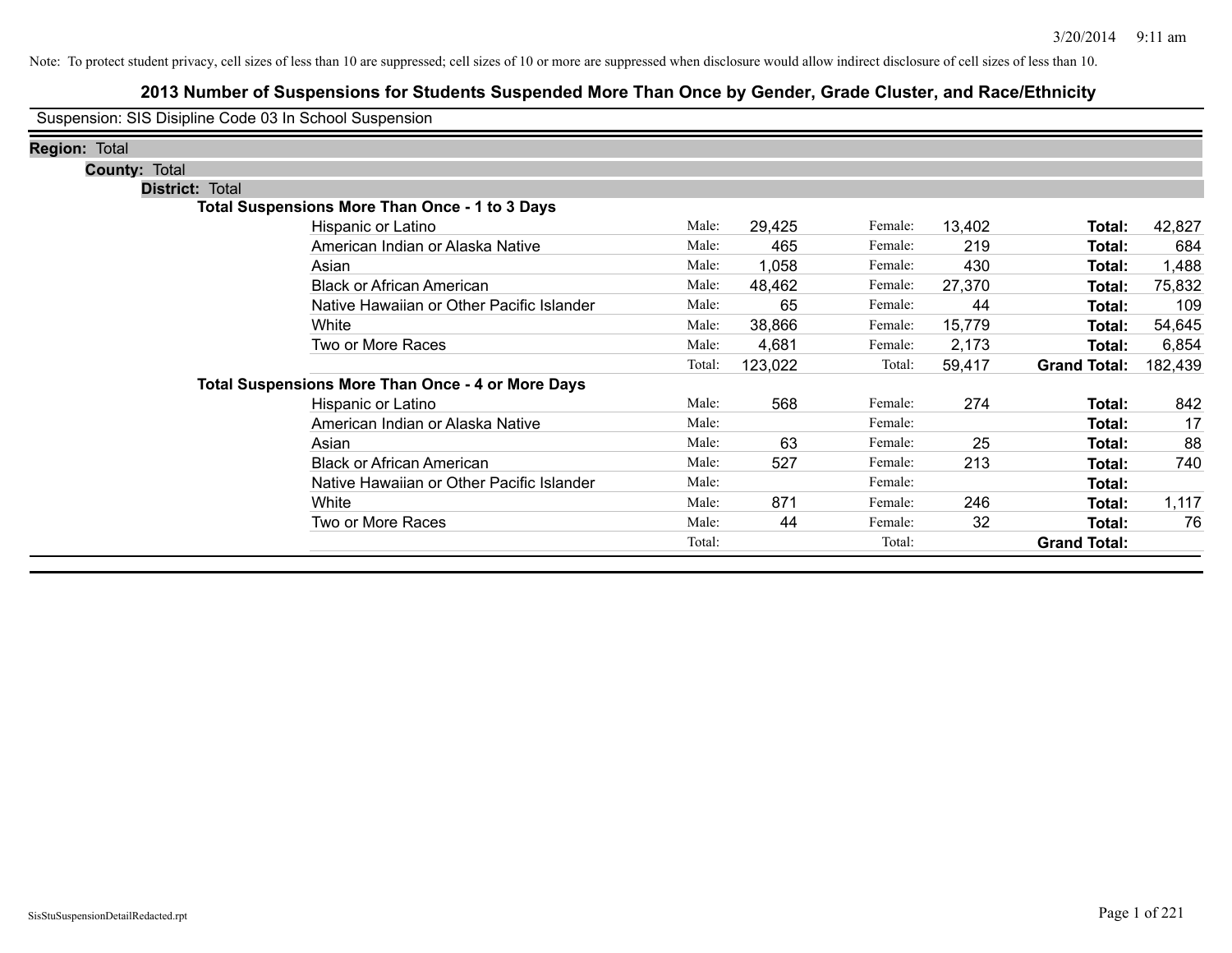| Suspension: SIS Disipline Code 03 In School Suspension |
|--------------------------------------------------------|
|--------------------------------------------------------|

| Region: Adams/Pike ROE (01) |                                                 |        |     |         |    |                     |     |
|-----------------------------|-------------------------------------------------|--------|-----|---------|----|---------------------|-----|
| County: Adams (001)         |                                                 |        |     |         |    |                     |     |
|                             | District: Central CUSD 3 (003026)               |        |     |         |    |                     |     |
|                             | <b>Suspensions More Than Once - 1 to 3 Days</b> |        |     |         |    |                     |     |
|                             | Hispanic or Latino                              | Male:  |     | Female: |    | Total:              |     |
|                             | American Indian or Alaska Native                | Male:  |     | Female: |    | Total:              |     |
|                             | Asian                                           | Male:  |     | Female: |    | Total:              |     |
|                             | <b>Black or African American</b>                | Male:  |     | Female: |    | Total:              |     |
|                             | Native Hawaiian or Other Pacific Islander       | Male:  |     | Female: |    | Total:              |     |
|                             | White                                           | Male:  | 22  | Female: | 11 | Total:              | 33  |
|                             | Two or More Races                               | Male:  |     | Female: |    | Total:              |     |
|                             |                                                 | Total: |     | Total:  |    | <b>Grand Total:</b> |     |
|                             | District: Liberty CUSD 2 (002026)               |        |     |         |    |                     |     |
|                             | <b>Suspensions More Than Once - 1 to 3 Days</b> |        |     |         |    |                     |     |
|                             | Hispanic or Latino                              | Male:  |     | Female: |    | Total:              |     |
|                             | American Indian or Alaska Native                | Male:  |     | Female: |    | Total:              |     |
|                             | Asian                                           | Male:  |     | Female: |    | Total:              |     |
|                             | <b>Black or African American</b>                | Male:  |     | Female: |    | Total:              |     |
|                             | Native Hawaiian or Other Pacific Islander       | Male:  |     | Female: |    | Total:              |     |
|                             | White                                           | Male:  |     | Female: |    | Total:              | 12  |
|                             | Two or More Races                               | Male:  |     | Female: |    | Total:              |     |
|                             |                                                 | Total: |     | Total:  |    | <b>Grand Total:</b> |     |
|                             | District: Payson CUSD 1 (001026)                |        |     |         |    |                     |     |
|                             | <b>Suspensions More Than Once - 1 to 3 Days</b> |        |     |         |    |                     |     |
|                             | Hispanic or Latino                              | Male:  |     | Female: |    | Total:              |     |
|                             | American Indian or Alaska Native                | Male:  |     | Female: |    | Total:              |     |
|                             | Asian                                           | Male:  |     | Female: |    | Total:              |     |
|                             | <b>Black or African American</b>                | Male:  |     | Female: |    | Total:              |     |
|                             | Native Hawaiian or Other Pacific Islander       | Male:  |     | Female: |    | Total:              |     |
|                             | White                                           | Male:  |     | Female: |    | Total:              |     |
|                             | Two or More Races                               | Male:  |     | Female: |    | Total:              |     |
|                             |                                                 | Total: |     | Total:  |    | <b>Grand Total:</b> |     |
|                             | <b>District: Quincy SD 172 (172022)</b>         |        |     |         |    |                     |     |
|                             | <b>Suspensions More Than Once - 1 to 3 Days</b> |        |     |         |    |                     |     |
|                             | Hispanic or Latino                              | Male:  |     | Female: |    | Total:              | 11  |
|                             | American Indian or Alaska Native                | Male:  |     | Female: |    | Total:              |     |
|                             | Asian                                           | Male:  |     | Female: |    | Total:              |     |
|                             | <b>Black or African American</b>                | Male:  | 123 | Female: | 85 | Total:              | 208 |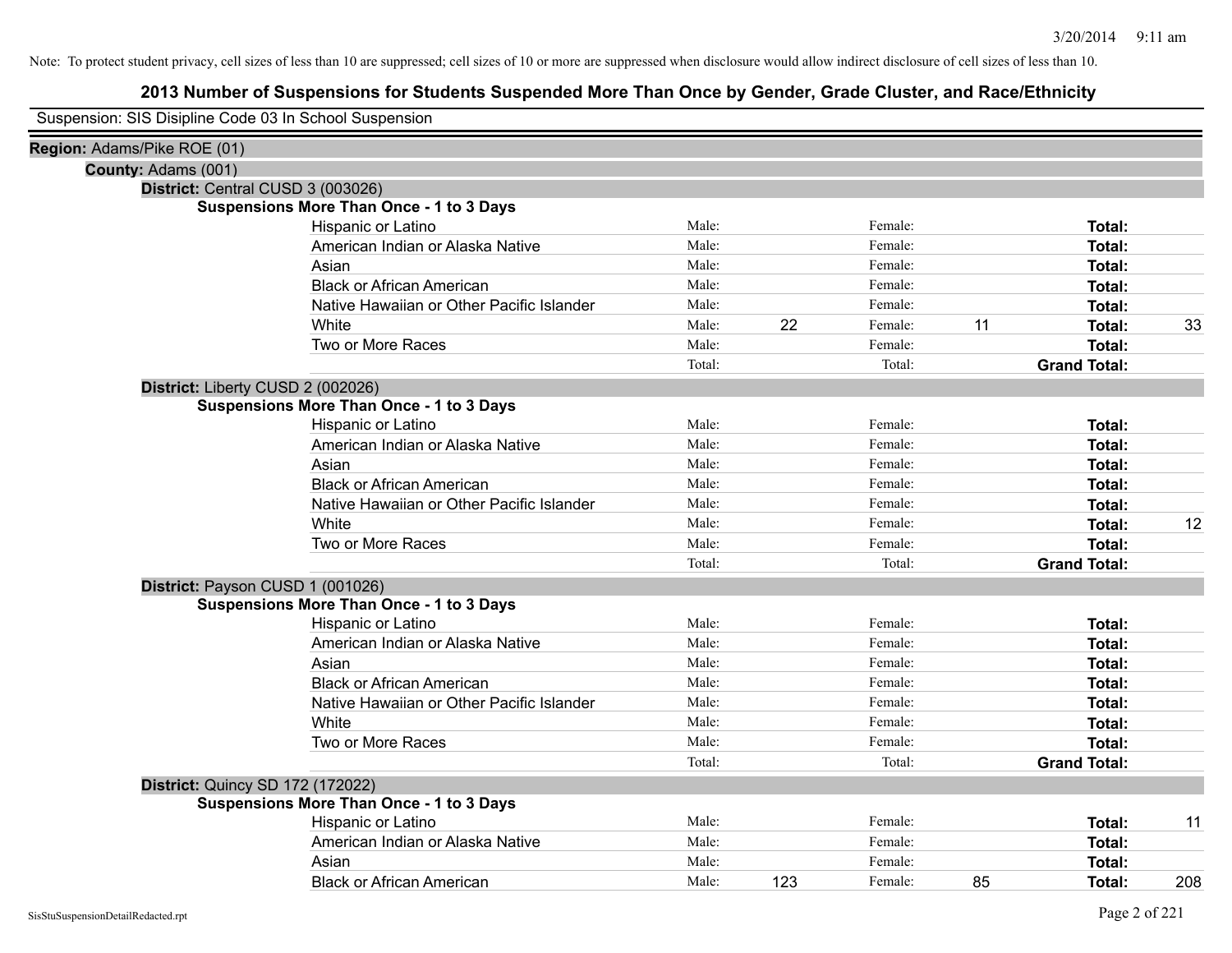|                                    | Suspension: SIS Disipline Code 03 In School Suspension |        |     |         |     |                     |     |
|------------------------------------|--------------------------------------------------------|--------|-----|---------|-----|---------------------|-----|
|                                    | Native Hawaiian or Other Pacific Islander              | Male:  |     | Female: |     | Total:              |     |
|                                    | White                                                  | Male:  | 387 | Female: | 152 | Total:              | 539 |
|                                    | Two or More Races                                      | Male:  | 27  | Female: | 12  | Total:              | 39  |
|                                    |                                                        | Total: |     | Total:  |     | <b>Grand Total:</b> |     |
|                                    | <b>Suspensions More Than Once - 4 or More Days</b>     |        |     |         |     |                     |     |
|                                    | Hispanic or Latino                                     | Male:  |     | Female: |     | <b>Total:</b>       |     |
|                                    | American Indian or Alaska Native                       | Male:  |     | Female: |     | Total:              |     |
|                                    | Asian                                                  | Male:  |     | Female: |     | Total:              |     |
|                                    | <b>Black or African American</b>                       | Male:  |     | Female: |     | Total:              |     |
|                                    | Native Hawaiian or Other Pacific Islander              | Male:  |     | Female: |     | Total:              |     |
|                                    | White                                                  | Male:  |     | Female: |     | Total:              |     |
|                                    | Two or More Races                                      | Male:  |     | Female: |     | <b>Total:</b>       |     |
|                                    |                                                        | Total: |     | Total:  |     | <b>Grand Total:</b> |     |
| County: Non-Public School (000)    |                                                        |        |     |         |     |                     |     |
|                                    | District: Adams/Pike ROE (000000)                      |        |     |         |     |                     |     |
|                                    | <b>Suspensions More Than Once - 1 to 3 Days</b>        |        |     |         |     |                     |     |
|                                    | Hispanic or Latino                                     | Male:  |     | Female: |     | Total:              |     |
|                                    | American Indian or Alaska Native                       | Male:  |     | Female: |     | <b>Total:</b>       |     |
|                                    | Asian                                                  | Male:  |     | Female: |     | Total:              |     |
|                                    | <b>Black or African American</b>                       | Male:  |     | Female: |     | Total:              |     |
|                                    | Native Hawaiian or Other Pacific Islander              | Male:  |     | Female: |     | Total:              |     |
|                                    | White                                                  | Male:  |     | Female: |     | <b>Total:</b>       |     |
|                                    | Two or More Races                                      | Male:  |     | Female: |     | <b>Total:</b>       |     |
|                                    |                                                        | Total: |     | Total:  |     | <b>Grand Total:</b> |     |
| County: Pike (075)                 |                                                        |        |     |         |     |                     |     |
|                                    | District: Griggsville-Perry CUSD 4 (004026)            |        |     |         |     |                     |     |
|                                    | <b>Suspensions More Than Once - 1 to 3 Days</b>        |        |     |         |     |                     |     |
|                                    | Hispanic or Latino                                     | Male:  |     | Female: |     | Total:              |     |
|                                    | American Indian or Alaska Native                       | Male:  |     | Female: |     | <b>Total:</b>       |     |
|                                    | Asian                                                  | Male:  |     | Female: |     | Total:              |     |
|                                    | <b>Black or African American</b>                       | Male:  |     | Female: |     | Total:              |     |
|                                    | Native Hawaiian or Other Pacific Islander              | Male:  |     | Female: |     | Total:              |     |
|                                    | White                                                  | Male:  |     | Female: |     | Total:              | 11  |
|                                    | Two or More Races                                      | Male:  |     | Female: |     | <b>Total:</b>       |     |
|                                    |                                                        | Total: |     | Total:  |     | <b>Grand Total:</b> |     |
|                                    | District: Pikeland CUSD 10 (010026)                    |        |     |         |     |                     |     |
|                                    | <b>Suspensions More Than Once - 1 to 3 Days</b>        |        |     |         |     |                     |     |
|                                    | Hispanic or Latino                                     | Male:  |     | Female: |     | Total:              |     |
|                                    | American Indian or Alaska Native                       | Male:  |     | Female: |     | Total:              |     |
| SisStuSuspensionDetailRedacted.rpt |                                                        |        |     |         |     | Page 3 of 221       |     |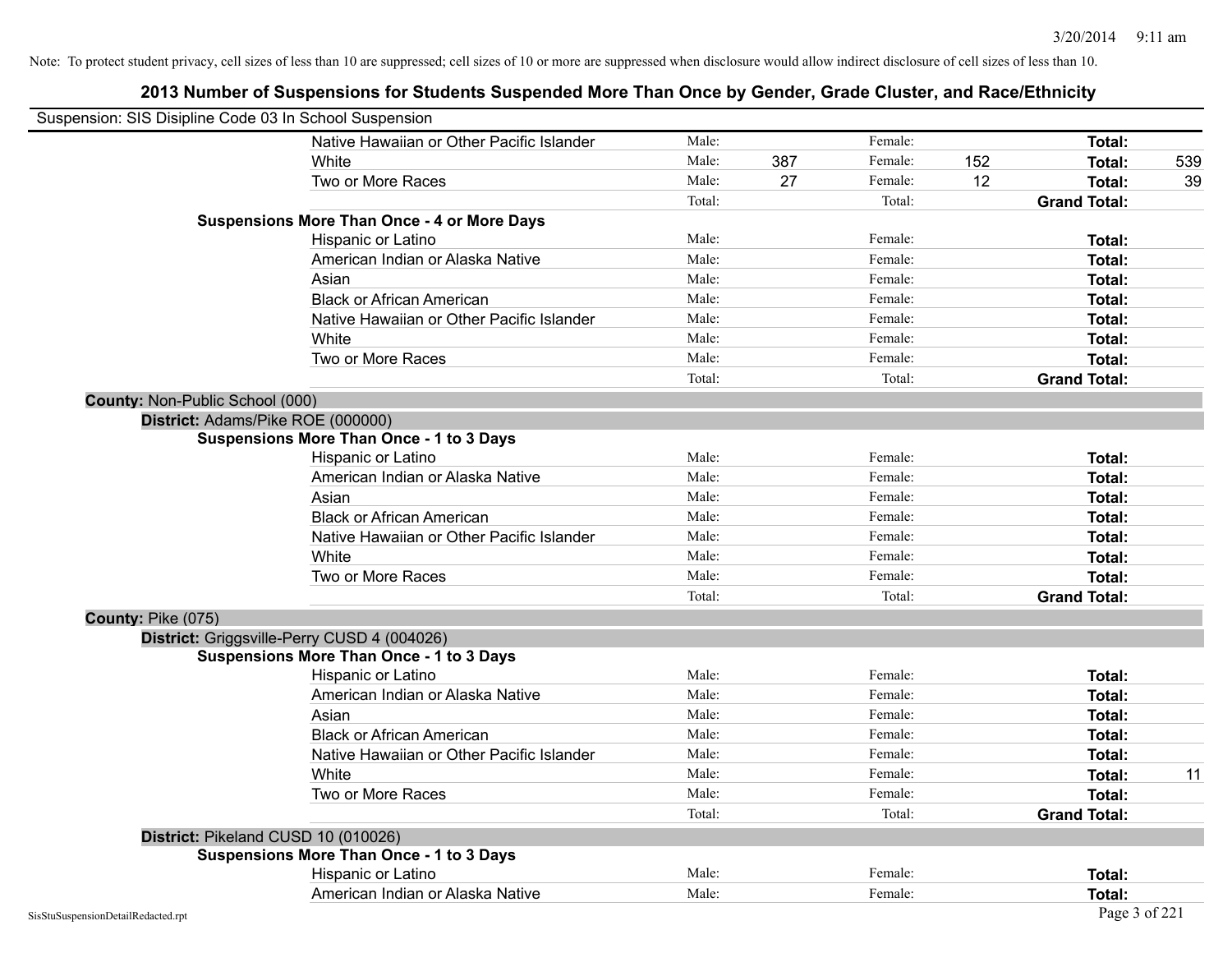# **2013 Number of Suspensions for Students Suspended More Than Once by Gender, Grade Cluster, and Race/Ethnicity**

| Suspension: SIS Disipline Code 03 In School Suspension |        |    |         |    |                     |    |
|--------------------------------------------------------|--------|----|---------|----|---------------------|----|
| Asian                                                  | Male:  |    | Female: |    | Total:              |    |
| <b>Black or African American</b>                       | Male:  |    | Female: |    | Total:              |    |
| Native Hawaiian or Other Pacific Islander              | Male:  |    | Female: |    | Total:              |    |
| White                                                  | Male:  |    | Female: |    | Total:              |    |
| Two or More Races                                      | Male:  |    | Female: |    | Total:              |    |
|                                                        | Total: |    | Total:  |    | <b>Grand Total:</b> |    |
| District: Pleasant Hill CUSD 3 (003026)                |        |    |         |    |                     |    |
| <b>Suspensions More Than Once - 1 to 3 Days</b>        |        |    |         |    |                     |    |
| Hispanic or Latino                                     | Male:  |    | Female: |    | Total:              |    |
| American Indian or Alaska Native                       | Male:  |    | Female: |    | Total:              |    |
| Asian                                                  | Male:  |    | Female: |    | Total:              |    |
| <b>Black or African American</b>                       | Male:  |    | Female: |    | Total:              |    |
| Native Hawaiian or Other Pacific Islander              | Male:  |    | Female: |    | Total:              |    |
| White                                                  | Male:  | 58 | Female: | 14 | Total:              | 72 |
| Two or More Races                                      | Male:  |    | Female: |    | Total:              |    |
|                                                        | Total: |    | Total:  |    | <b>Grand Total:</b> |    |
| District: Western CUSD 12 (012026)                     |        |    |         |    |                     |    |
| <b>Suspensions More Than Once - 1 to 3 Days</b>        |        |    |         |    |                     |    |
| Hispanic or Latino                                     | Male:  |    | Female: |    | Total:              |    |
| American Indian or Alaska Native                       | Male:  |    | Female: |    | Total:              |    |
| Asian                                                  | Male:  |    | Female: |    | Total:              |    |
| <b>Black or African American</b>                       | Male:  |    | Female: |    | Total:              |    |
| Native Hawaiian or Other Pacific Islander              | Male:  |    | Female: |    | Total:              |    |
| White                                                  | Male:  |    | Female: |    | Total:              | 19 |
| Two or More Races                                      | Male:  |    | Female: |    | Total:              |    |
|                                                        | Total: |    | Total:  |    | <b>Grand Total:</b> |    |
| <b>Suspensions More Than Once - 4 or More Days</b>     |        |    |         |    |                     |    |
| Hispanic or Latino                                     | Male:  |    | Female: |    | Total:              |    |
| American Indian or Alaska Native                       | Male:  |    | Female: |    | Total:              |    |
| Asian                                                  | Male:  |    | Female: |    | Total:              |    |
| <b>Black or African American</b>                       | Male:  |    | Female: |    | Total:              |    |
| Native Hawaiian or Other Pacific Islander              | Male:  |    | Female: |    | Total:              |    |
| White                                                  | Male:  |    | Female: |    | Total:              |    |
| Two or More Races                                      | Male:  |    | Female: |    | Total:              |    |
|                                                        | Total: |    | Total:  |    | <b>Grand Total:</b> |    |
|                                                        |        |    |         |    |                     |    |

**Region:** Alxndr/John/Masc/Pulski/Unon ROE (02)

**County:** Alexander (002)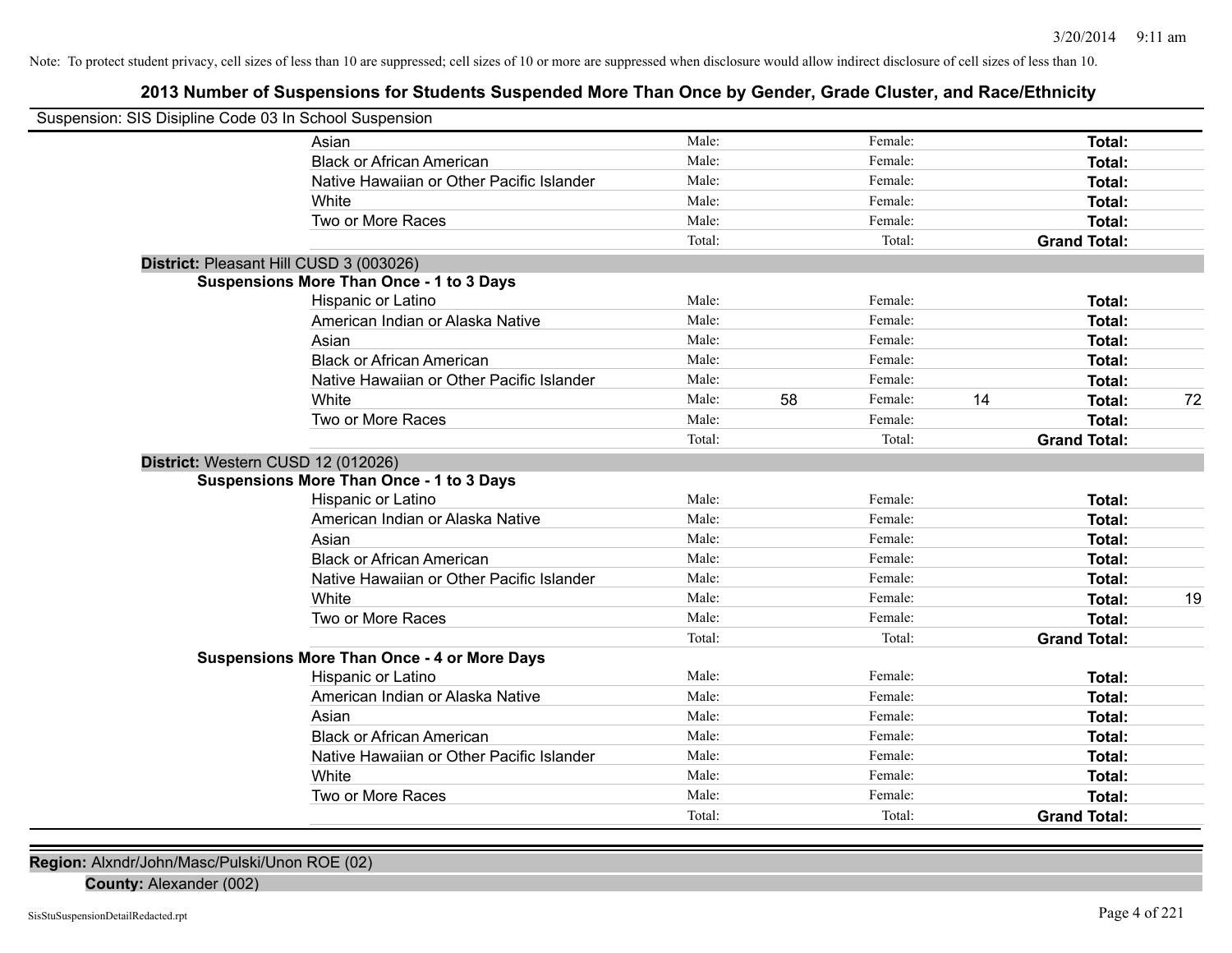| Suspension: SIS Disipline Code 03 In School Suspension |                                                    |        |    |         |    |                     |     |
|--------------------------------------------------------|----------------------------------------------------|--------|----|---------|----|---------------------|-----|
| District: Egyptian CUSD 5 (005026)                     |                                                    |        |    |         |    |                     |     |
|                                                        | Suspensions More Than Once - 1 to 3 Days           |        |    |         |    |                     |     |
|                                                        | Hispanic or Latino                                 | Male:  |    | Female: |    | Total:              |     |
|                                                        | American Indian or Alaska Native                   | Male:  |    | Female: |    | Total:              |     |
|                                                        | Asian                                              | Male:  |    | Female: |    | Total:              |     |
|                                                        | <b>Black or African American</b>                   | Male:  | 27 | Female: | 21 | Total:              | 48  |
|                                                        | Native Hawaiian or Other Pacific Islander          | Male:  |    | Female: |    | Total:              |     |
|                                                        | White                                              | Male:  | 76 | Female: | 35 | Total:              | 111 |
|                                                        | Two or More Races                                  | Male:  |    | Female: |    | <b>Total:</b>       |     |
|                                                        |                                                    | Total: |    | Total:  |    | <b>Grand Total:</b> |     |
|                                                        | <b>Suspensions More Than Once - 4 or More Days</b> |        |    |         |    |                     |     |
|                                                        | Hispanic or Latino                                 | Male:  |    | Female: |    | Total:              |     |
|                                                        | American Indian or Alaska Native                   | Male:  |    | Female: |    | <b>Total:</b>       |     |
|                                                        | Asian                                              | Male:  |    | Female: |    | Total:              |     |
|                                                        | <b>Black or African American</b>                   | Male:  |    | Female: |    | Total:              |     |
|                                                        | Native Hawaiian or Other Pacific Islander          | Male:  |    | Female: |    | Total:              |     |
|                                                        | White                                              | Male:  |    | Female: |    | Total:              |     |
|                                                        | Two or More Races                                  | Male:  |    | Female: |    | Total:              |     |
|                                                        |                                                    | Total: |    | Total:  |    | <b>Grand Total:</b> |     |
| District: Non-Public School (7480)                     |                                                    |        |    |         |    |                     |     |
|                                                        | <b>Suspensions More Than Once - 1 to 3 Days</b>    |        |    |         |    |                     |     |
|                                                        | Hispanic or Latino                                 | Male:  |    | Female: |    | Total:              |     |
|                                                        | American Indian or Alaska Native                   | Male:  |    | Female: |    | <b>Total:</b>       |     |
|                                                        | Asian                                              | Male:  |    | Female: |    | <b>Total:</b>       |     |
|                                                        | <b>Black or African American</b>                   | Male:  |    | Female: |    | <b>Total:</b>       |     |
|                                                        | Native Hawaiian or Other Pacific Islander          | Male:  |    | Female: |    | Total:              |     |
|                                                        | White                                              | Male:  |    | Female: |    | Total:              |     |
|                                                        | Two or More Races                                  | Male:  |    | Female: |    | Total:              |     |
|                                                        |                                                    | Total: |    | Total:  |    | <b>Grand Total:</b> | 13  |
|                                                        | <b>Suspensions More Than Once - 4 or More Days</b> |        |    |         |    |                     |     |
|                                                        | Hispanic or Latino                                 | Male:  |    | Female: |    | Total:              |     |
|                                                        | American Indian or Alaska Native                   | Male:  |    | Female: |    | <b>Total:</b>       |     |
|                                                        | Asian                                              | Male:  |    | Female: |    | <b>Total:</b>       |     |
|                                                        | <b>Black or African American</b>                   | Male:  |    | Female: |    | Total:              |     |
|                                                        | Native Hawaiian or Other Pacific Islander          | Male:  |    | Female: |    | Total:              |     |
|                                                        | White                                              | Male:  |    | Female: |    | <b>Total:</b>       |     |
|                                                        | Two or More Races                                  | Male:  |    | Female: |    | <b>Total:</b>       |     |
|                                                        |                                                    | Total: |    | Total:  |    | <b>Grand Total:</b> |     |
|                                                        |                                                    |        |    |         |    |                     |     |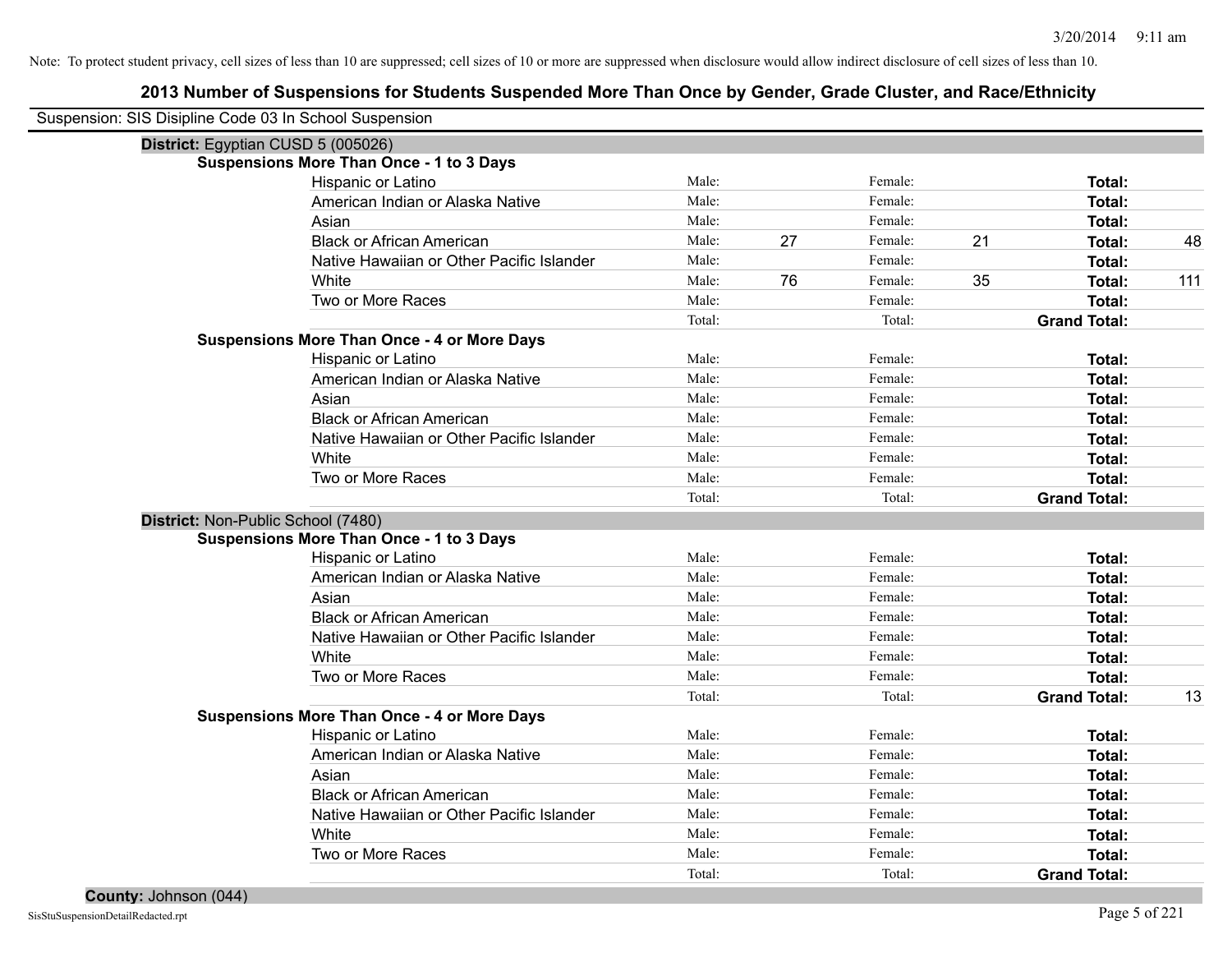|                      | Suspension: SIS Disipline Code 03 In School Suspension |        |         |                     |    |
|----------------------|--------------------------------------------------------|--------|---------|---------------------|----|
|                      | District: New Simpson Hill SD 32 (032003)              |        |         |                     |    |
|                      | <b>Suspensions More Than Once - 1 to 3 Days</b>        |        |         |                     |    |
|                      | Hispanic or Latino                                     | Male:  | Female: | Total:              |    |
|                      | American Indian or Alaska Native                       | Male:  | Female: | Total:              |    |
|                      | Asian                                                  | Male:  | Female: | Total:              |    |
|                      | <b>Black or African American</b>                       | Male:  | Female: | Total:              |    |
|                      | Native Hawaiian or Other Pacific Islander              | Male:  | Female: | Total:              |    |
|                      | White                                                  | Male:  | Female: | Total:              |    |
|                      | Two or More Races                                      | Male:  | Female: | Total:              |    |
|                      |                                                        | Total: | Total:  | <b>Grand Total:</b> |    |
|                      | District: Vienna HSD 133 (133017)                      |        |         |                     |    |
|                      | <b>Suspensions More Than Once - 1 to 3 Days</b>        |        |         |                     |    |
|                      | Hispanic or Latino                                     | Male:  | Female: | Total:              |    |
|                      | American Indian or Alaska Native                       | Male:  | Female: | Total:              |    |
|                      | Asian                                                  | Male:  | Female: | Total:              |    |
|                      | <b>Black or African American</b>                       | Male:  | Female: | Total:              |    |
|                      | Native Hawaiian or Other Pacific Islander              | Male:  | Female: | Total:              |    |
|                      | White                                                  | Male:  | Female: | Total:              |    |
|                      | Two or More Races                                      | Male:  | Female: | Total:              |    |
|                      |                                                        | Total: | Total:  | <b>Grand Total:</b> |    |
|                      | District: Vienna SD 55 (055002)                        |        |         |                     |    |
|                      | <b>Suspensions More Than Once - 1 to 3 Days</b>        |        |         |                     |    |
|                      | Hispanic or Latino                                     | Male:  | Female: | Total:              |    |
|                      | American Indian or Alaska Native                       | Male:  | Female: | Total:              |    |
|                      | Asian                                                  | Male:  | Female: | Total:              |    |
|                      | <b>Black or African American</b>                       | Male:  | Female: | Total:              |    |
|                      | Native Hawaiian or Other Pacific Islander              | Male:  | Female: | Total:              |    |
|                      | White                                                  | Male:  | Female: | Total:              | 13 |
|                      | Two or More Races                                      | Male:  | Female: | Total:              |    |
|                      |                                                        | Total: | Total:  | <b>Grand Total:</b> |    |
| County: Massac (061) |                                                        |        |         |                     |    |
|                      | District: Joppa-Maple Grove UD 38 (038026)             |        |         |                     |    |
|                      | <b>Suspensions More Than Once - 1 to 3 Days</b>        |        |         |                     |    |
|                      | Hispanic or Latino                                     | Male:  | Female: | Total:              |    |
|                      | American Indian or Alaska Native                       | Male:  | Female: | Total:              |    |
|                      | Asian                                                  | Male:  | Female: | Total:              |    |
|                      | <b>Black or African American</b>                       | Male:  | Female: | Total:              |    |
|                      | Native Hawaiian or Other Pacific Islander              | Male:  | Female: | Total:              |    |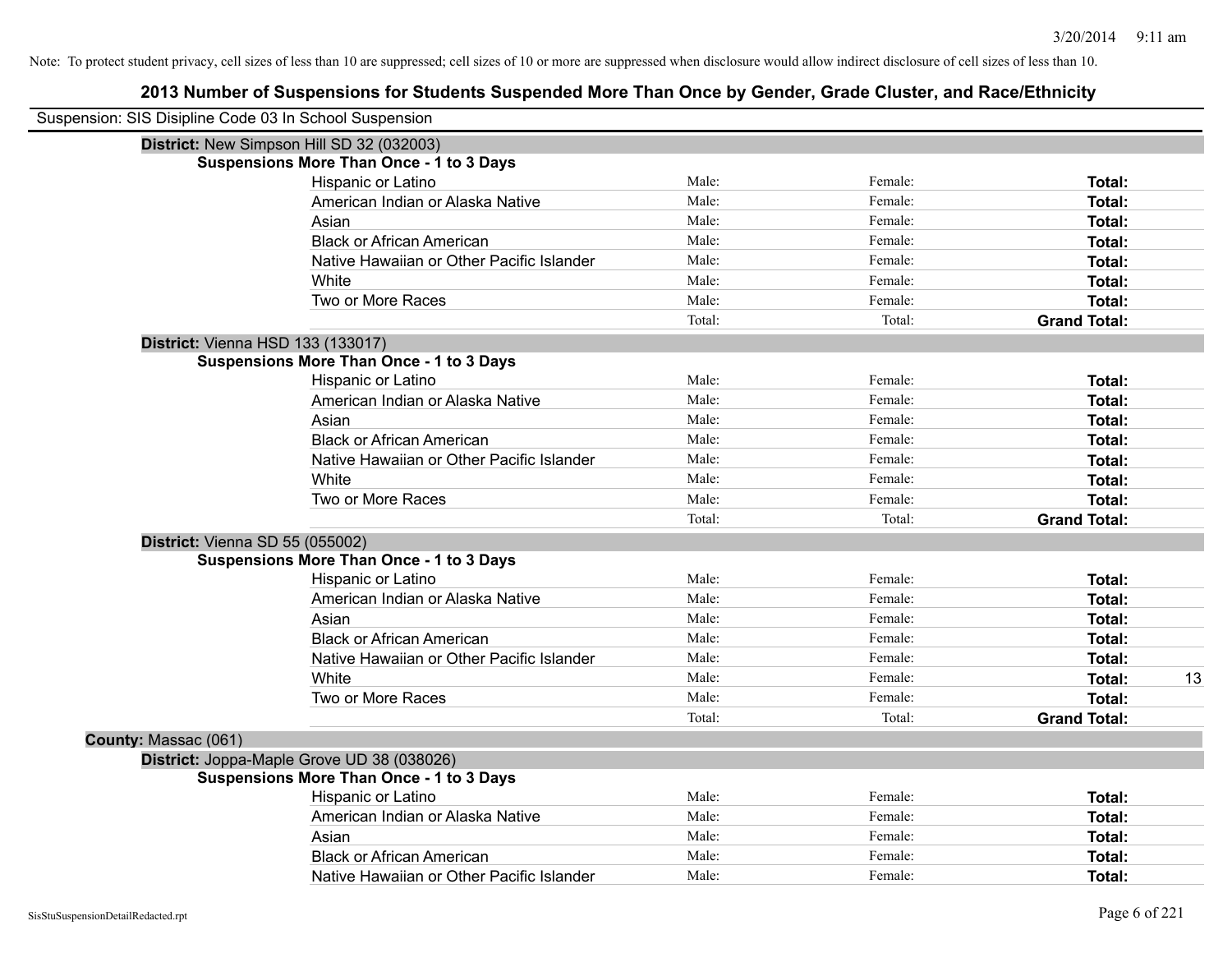| Suspension: SIS Disipline Code 03 In School Suspension |                                                    |        |     |         |     |                     |     |
|--------------------------------------------------------|----------------------------------------------------|--------|-----|---------|-----|---------------------|-----|
|                                                        | White                                              | Male:  |     | Female: |     | Total:              | 21  |
|                                                        | Two or More Races                                  | Male:  |     | Female: |     | <b>Total:</b>       |     |
|                                                        |                                                    | Total: |     | Total:  |     | <b>Grand Total:</b> |     |
| District: Massac UD 1 (001026)                         |                                                    |        |     |         |     |                     |     |
|                                                        | <b>Suspensions More Than Once - 1 to 3 Days</b>    |        |     |         |     |                     |     |
|                                                        | Hispanic or Latino                                 | Male:  |     | Female: |     | Total:              | 19  |
|                                                        | American Indian or Alaska Native                   | Male:  |     | Female: |     | <b>Total:</b>       |     |
|                                                        | Asian                                              | Male:  |     | Female: |     | <b>Total:</b>       |     |
|                                                        | <b>Black or African American</b>                   | Male:  |     | Female: |     | <b>Total:</b>       | 20  |
|                                                        | Native Hawaiian or Other Pacific Islander          | Male:  |     | Female: |     | <b>Total:</b>       |     |
|                                                        | White                                              | Male:  | 234 | Female: | 268 | Total:              | 502 |
|                                                        | Two or More Races                                  | Male:  |     | Female: |     | <b>Total:</b>       | 22  |
|                                                        |                                                    | Total: |     | Total:  |     | <b>Grand Total:</b> |     |
|                                                        | <b>Suspensions More Than Once - 4 or More Days</b> |        |     |         |     |                     |     |
|                                                        | Hispanic or Latino                                 | Male:  |     | Female: |     | <b>Total:</b>       |     |
|                                                        | American Indian or Alaska Native                   | Male:  |     | Female: |     | Total:              |     |
|                                                        | Asian                                              | Male:  |     | Female: |     | <b>Total:</b>       |     |
|                                                        | <b>Black or African American</b>                   | Male:  |     | Female: |     | <b>Total:</b>       |     |
|                                                        | Native Hawaiian or Other Pacific Islander          | Male:  |     | Female: |     | <b>Total:</b>       |     |
|                                                        | White                                              | Male:  |     | Female: |     | <b>Total:</b>       |     |
|                                                        | Two or More Races                                  | Male:  |     | Female: |     | <b>Total:</b>       |     |
|                                                        |                                                    | Total: |     | Total:  |     | <b>Grand Total:</b> |     |
| County: Pulaski (077)                                  |                                                    |        |     |         |     |                     |     |
| District: Century CUSD 100 (100026)                    |                                                    |        |     |         |     |                     |     |
|                                                        | <b>Suspensions More Than Once - 1 to 3 Days</b>    |        |     |         |     |                     |     |
|                                                        | Hispanic or Latino                                 | Male:  |     | Female: |     | <b>Total:</b>       |     |
|                                                        | American Indian or Alaska Native                   | Male:  |     | Female: |     | <b>Total:</b>       |     |
|                                                        | Asian                                              | Male:  |     | Female: |     | Total:              |     |
|                                                        | <b>Black or African American</b>                   | Male:  |     | Female: |     | <b>Total:</b>       | 10  |
|                                                        | Native Hawaiian or Other Pacific Islander          | Male:  |     | Female: |     | <b>Total:</b>       |     |
|                                                        | White                                              | Male:  |     | Female: |     | <b>Total:</b>       | 20  |
|                                                        | Two or More Races                                  | Male:  |     | Female: |     | Total:              |     |
|                                                        |                                                    | Total: |     | Total:  |     | <b>Grand Total:</b> |     |
| District: Meridian CUSD 101 (101026)                   |                                                    |        |     |         |     |                     |     |
|                                                        | <b>Suspensions More Than Once - 1 to 3 Days</b>    |        |     |         |     |                     |     |
|                                                        | Hispanic or Latino                                 | Male:  |     | Female: |     | Total:              |     |
|                                                        | American Indian or Alaska Native                   | Male:  |     | Female: |     | <b>Total:</b>       |     |
|                                                        | Asian                                              | Male:  |     | Female: |     | <b>Total:</b>       |     |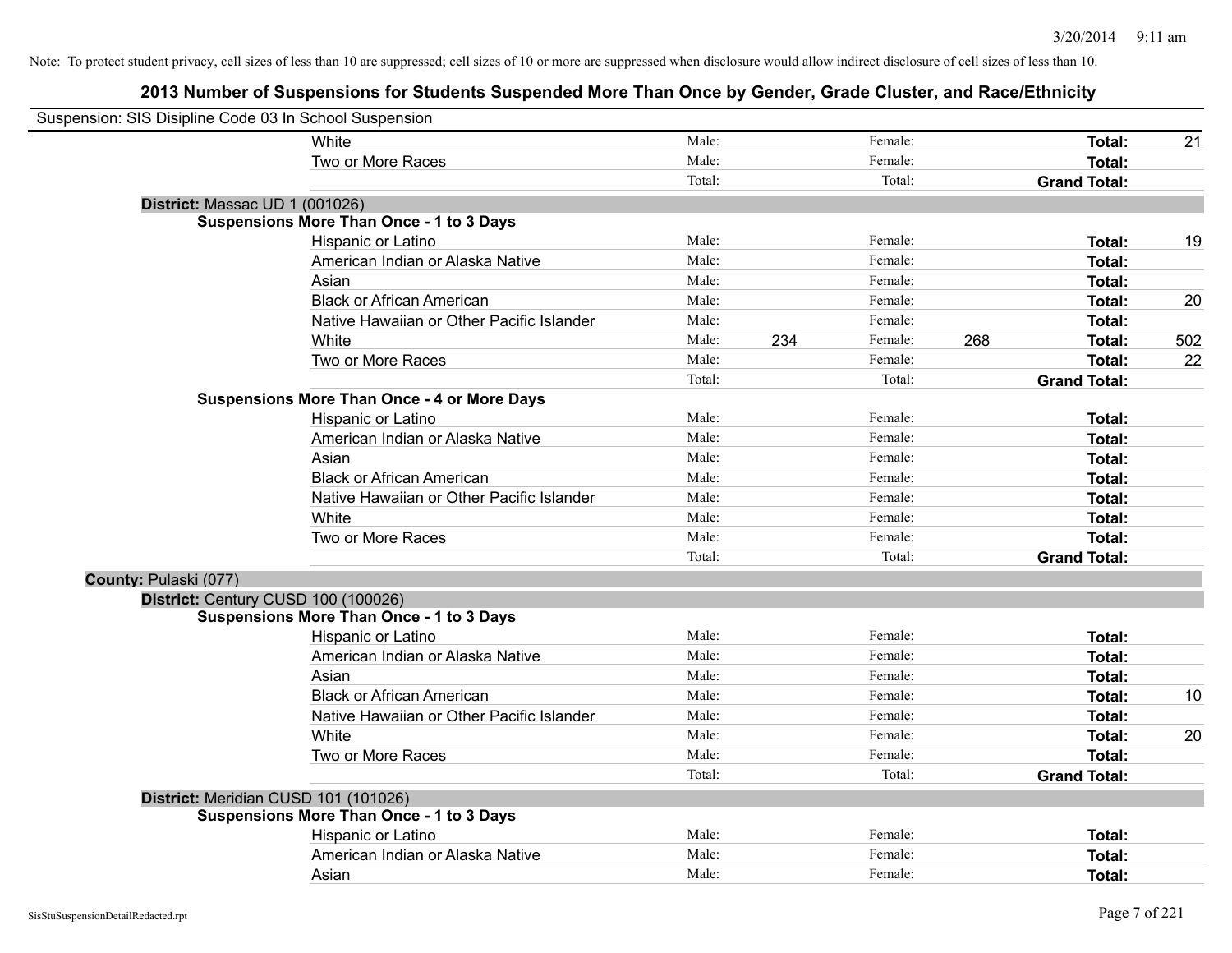| Suspension: SIS Disipline Code 03 In School Suspension |                                                    |        |     |         |    |                     |     |
|--------------------------------------------------------|----------------------------------------------------|--------|-----|---------|----|---------------------|-----|
|                                                        | <b>Black or African American</b>                   | Male:  | 147 | Female: | 78 | Total:              | 225 |
|                                                        | Native Hawaiian or Other Pacific Islander          | Male:  |     | Female: |    | Total:              |     |
|                                                        | White                                              | Male:  | 25  | Female: | 24 | Total:              | 49  |
|                                                        | Two or More Races                                  | Male:  | 19  | Female: | 12 | Total:              | 31  |
|                                                        |                                                    | Total: |     | Total:  |    | <b>Grand Total:</b> |     |
|                                                        | <b>Suspensions More Than Once - 4 or More Days</b> |        |     |         |    |                     |     |
|                                                        | Hispanic or Latino                                 | Male:  |     | Female: |    | Total:              |     |
|                                                        | American Indian or Alaska Native                   | Male:  |     | Female: |    | Total:              |     |
|                                                        | Asian                                              | Male:  |     | Female: |    | Total:              |     |
|                                                        | <b>Black or African American</b>                   | Male:  |     | Female: |    | Total:              |     |
|                                                        | Native Hawaiian or Other Pacific Islander          | Male:  |     | Female: |    | Total:              |     |
|                                                        | White                                              | Male:  |     | Female: |    | Total:              |     |
|                                                        | Two or More Races                                  | Male:  |     | Female: |    | Total:              |     |
|                                                        |                                                    | Total: |     | Total:  |    | <b>Grand Total:</b> |     |
| County: Union (091)                                    |                                                    |        |     |         |    |                     |     |
| District: Anna CCSD 37 (037004)                        |                                                    |        |     |         |    |                     |     |
|                                                        | <b>Suspensions More Than Once - 1 to 3 Days</b>    |        |     |         |    |                     |     |
|                                                        | Hispanic or Latino                                 | Male:  |     | Female: |    | Total:              |     |
|                                                        | American Indian or Alaska Native                   | Male:  |     | Female: |    | Total:              |     |
|                                                        | Asian                                              | Male:  |     | Female: |    | Total:              |     |
|                                                        | <b>Black or African American</b>                   | Male:  |     | Female: |    | Total:              |     |
|                                                        | Native Hawaiian or Other Pacific Islander          | Male:  |     | Female: |    | Total:              |     |
|                                                        | White                                              | Male:  |     | Female: |    | Total:              | 18  |
|                                                        | Two or More Races                                  | Male:  |     | Female: |    | Total:              |     |
|                                                        |                                                    | Total: |     | Total:  |    | <b>Grand Total:</b> |     |
|                                                        | District: Cobden SUD 17 (017022)                   |        |     |         |    |                     |     |
|                                                        | <b>Suspensions More Than Once - 1 to 3 Days</b>    |        |     |         |    |                     |     |
|                                                        | Hispanic or Latino                                 | Male:  |     | Female: |    | Total:              |     |
|                                                        | American Indian or Alaska Native                   | Male:  |     | Female: |    | Total:              |     |
|                                                        | Asian                                              | Male:  |     | Female: |    | Total:              |     |
|                                                        | <b>Black or African American</b>                   | Male:  |     | Female: |    | Total:              |     |
|                                                        | Native Hawaiian or Other Pacific Islander          | Male:  |     | Female: |    | Total:              |     |
|                                                        | White                                              | Male:  |     | Female: |    | Total:              | 16  |
|                                                        | Two or More Races                                  | Male:  |     | Female: |    | Total:              |     |
|                                                        |                                                    | Total: |     | Total:  |    | <b>Grand Total:</b> |     |
|                                                        | District: Dongola USD 66 (066022)                  |        |     |         |    |                     |     |
|                                                        | <b>Suspensions More Than Once - 1 to 3 Days</b>    |        |     |         |    |                     |     |
|                                                        | Hispanic or Latino                                 | Male:  |     | Female: |    | Total:              |     |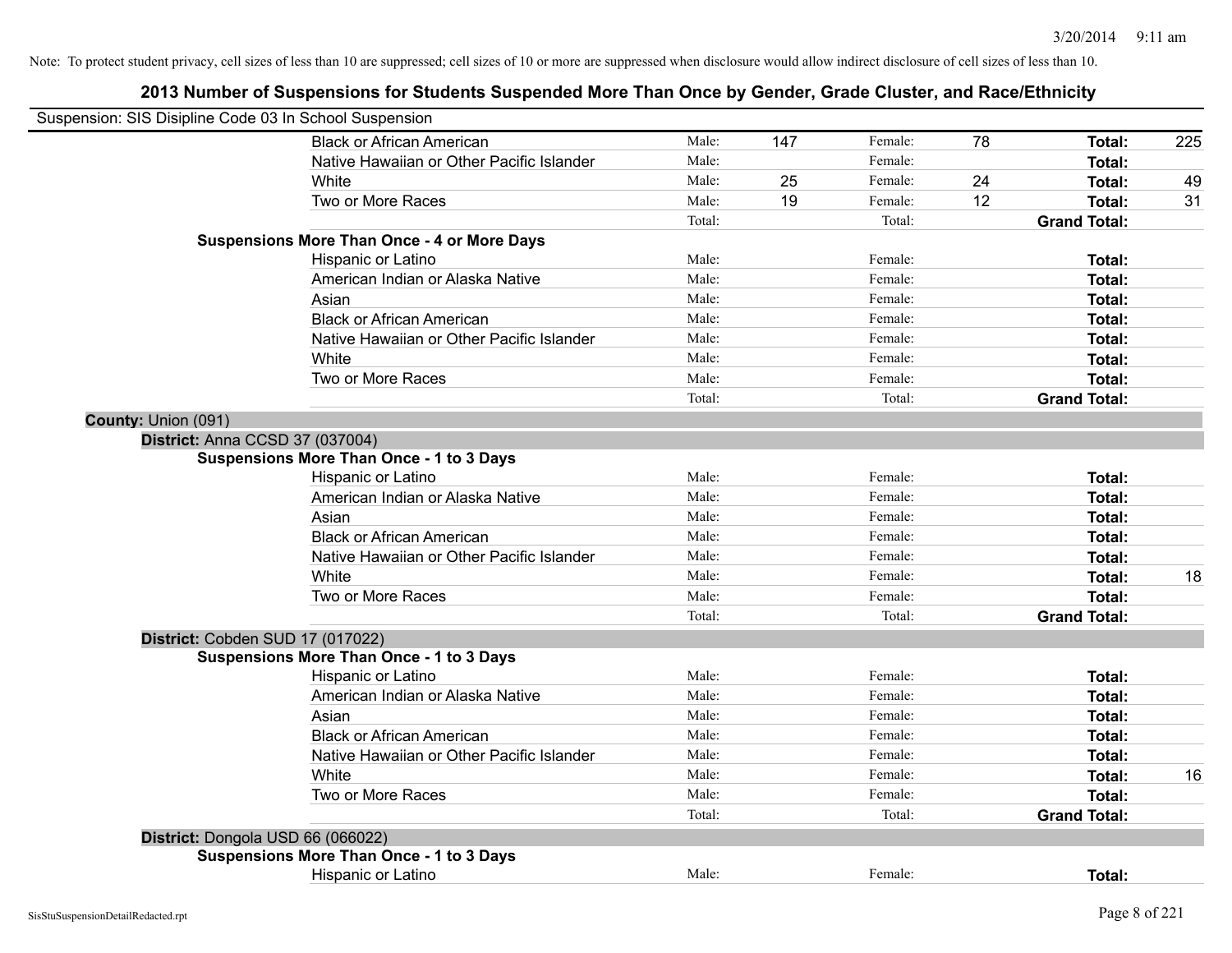| Suspension: SIS Disipline Code 03 In School Suspension |                                                    |        |         |                                |    |
|--------------------------------------------------------|----------------------------------------------------|--------|---------|--------------------------------|----|
|                                                        | American Indian or Alaska Native                   | Male:  | Female: | Total:                         |    |
|                                                        | Asian                                              | Male:  | Female: | Total:                         |    |
|                                                        | <b>Black or African American</b>                   | Male:  | Female: | <b>Total:</b>                  |    |
|                                                        | Native Hawaiian or Other Pacific Islander          | Male:  | Female: | Total:                         |    |
|                                                        | <b>White</b>                                       | Male:  | Female: | Total:                         | 11 |
|                                                        | Two or More Races                                  | Male:  | Female: | <b>Total:</b>                  |    |
|                                                        |                                                    | Total: | Total:  | <b>Grand Total:</b>            |    |
|                                                        |                                                    |        |         |                                |    |
| Region: Bond/Effingham/Fayette ROE (03)                |                                                    |        |         |                                |    |
| County: Bond (003)                                     |                                                    |        |         |                                |    |
|                                                        | District: Bond County CUSD 2 (002026)              |        |         |                                |    |
|                                                        | <b>Suspensions More Than Once - 1 to 3 Days</b>    | Male:  | Female: |                                |    |
|                                                        | Hispanic or Latino                                 | Male:  | Female: | Total:                         |    |
|                                                        | American Indian or Alaska Native                   | Male:  | Female: | <b>Total:</b>                  |    |
|                                                        | Asian<br><b>Black or African American</b>          | Male:  | Female: | Total:                         |    |
|                                                        |                                                    | Male:  | Female: | Total:                         |    |
|                                                        | Native Hawaiian or Other Pacific Islander<br>White | Male:  | Female: | <b>Total:</b><br><b>Total:</b> | 46 |
|                                                        | Two or More Races                                  | Male:  | Female: | <b>Total:</b>                  |    |
|                                                        |                                                    | Total: | Total:  | <b>Grand Total:</b>            |    |
|                                                        | <b>Suspensions More Than Once - 4 or More Days</b> |        |         |                                |    |
|                                                        | Hispanic or Latino                                 | Male:  | Female: | Total:                         |    |
|                                                        | American Indian or Alaska Native                   | Male:  | Female: | Total:                         |    |
|                                                        | Asian                                              | Male:  | Female: | Total:                         |    |
|                                                        | <b>Black or African American</b>                   | Male:  | Female: | Total:                         |    |
|                                                        | Native Hawaiian or Other Pacific Islander          | Male:  | Female: | <b>Total:</b>                  |    |
|                                                        | White                                              | Male:  | Female: | Total:                         |    |
|                                                        | Two or More Races                                  | Male:  | Female: | <b>Total:</b>                  |    |
|                                                        |                                                    | Total: | Total:  | <b>Grand Total:</b>            |    |
|                                                        | District: Mulberry Grove CUSD 1 (001026)           |        |         |                                |    |
|                                                        | <b>Suspensions More Than Once - 1 to 3 Days</b>    |        |         |                                |    |
|                                                        | Hispanic or Latino                                 | Male:  | Female: | Total:                         |    |
|                                                        | American Indian or Alaska Native                   | Male:  | Female: | Total:                         |    |
|                                                        | Asian                                              | Male:  | Female: | Total:                         |    |
|                                                        | <b>Black or African American</b>                   | Male:  | Female: | Total:                         |    |
|                                                        | Native Hawaiian or Other Pacific Islander          | Male:  | Female: | <b>Total:</b>                  |    |
|                                                        | White                                              | Male:  | Female: | <b>Total:</b>                  | 42 |
|                                                        | Two or More Races                                  | Male:  | Female: | Total:                         |    |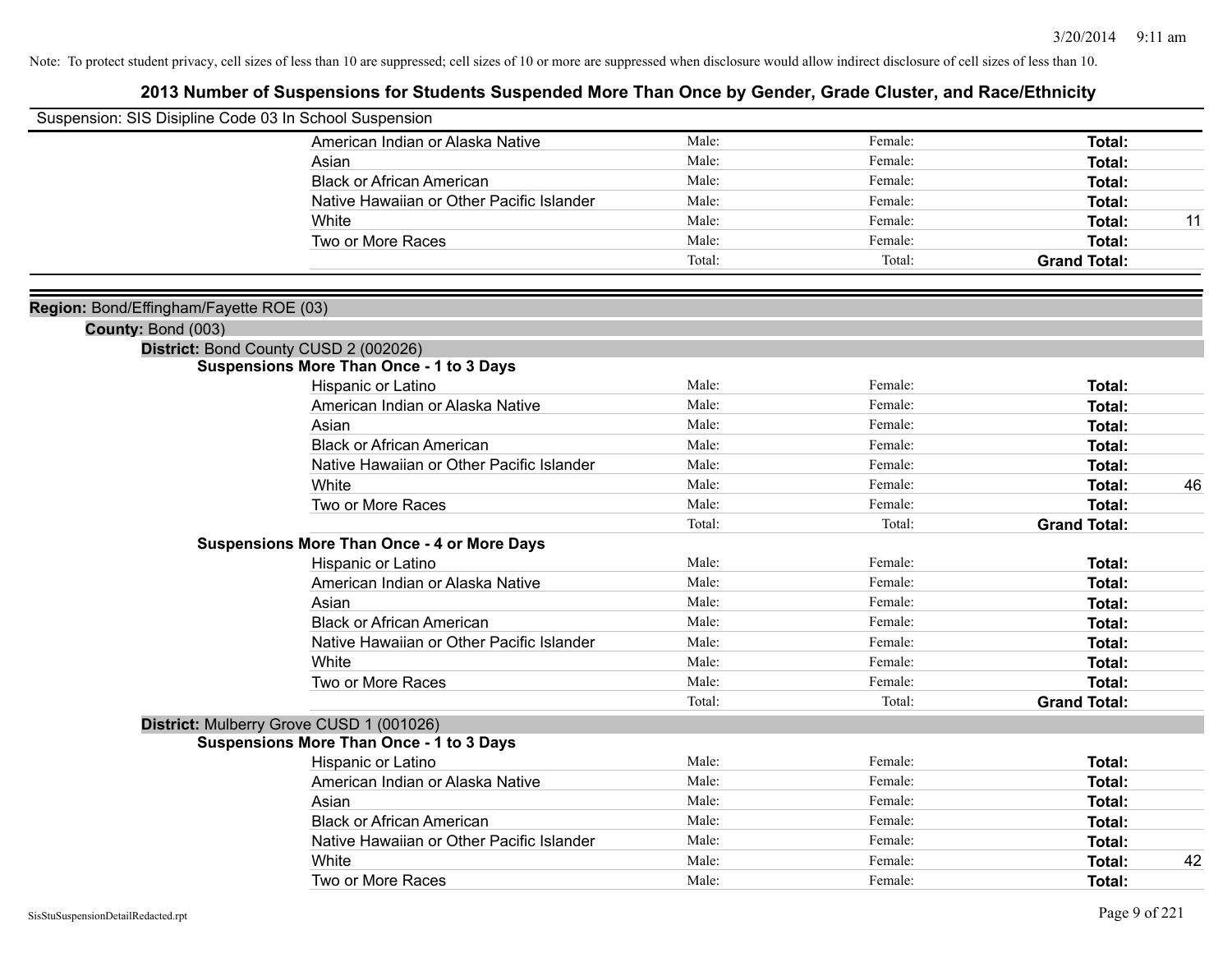| Suspension: SIS Disipline Code 03 In School Suspension |                                                    |        |         |                     |    |
|--------------------------------------------------------|----------------------------------------------------|--------|---------|---------------------|----|
|                                                        |                                                    | Total: | Total:  | <b>Grand Total:</b> |    |
| County: Effingham (025)                                |                                                    |        |         |                     |    |
|                                                        | District: Beecher City CUSD 20 (020026)            |        |         |                     |    |
|                                                        | <b>Suspensions More Than Once - 1 to 3 Days</b>    |        |         |                     |    |
|                                                        | Hispanic or Latino                                 | Male:  | Female: | Total:              |    |
|                                                        | American Indian or Alaska Native                   | Male:  | Female: | Total:              |    |
|                                                        | Asian                                              | Male:  | Female: | Total:              |    |
|                                                        | <b>Black or African American</b>                   | Male:  | Female: | Total:              |    |
|                                                        | Native Hawaiian or Other Pacific Islander          | Male:  | Female: | Total:              |    |
|                                                        | White                                              | Male:  | Female: | Total:              | 13 |
|                                                        | Two or More Races                                  | Male:  | Female: | Total:              |    |
|                                                        |                                                    | Total: | Total:  | <b>Grand Total:</b> |    |
|                                                        | District: Dieterich CUSD 30 (030026)               |        |         |                     |    |
|                                                        | <b>Suspensions More Than Once - 1 to 3 Days</b>    |        |         |                     |    |
|                                                        | Hispanic or Latino                                 | Male:  | Female: | Total:              |    |
|                                                        | American Indian or Alaska Native                   | Male:  | Female: | Total:              |    |
|                                                        | Asian                                              | Male:  | Female: | Total:              |    |
|                                                        | <b>Black or African American</b>                   | Male:  | Female: | Total:              |    |
|                                                        | Native Hawaiian or Other Pacific Islander          | Male:  | Female: | Total:              |    |
|                                                        | White                                              | Male:  | Female: | Total:              |    |
|                                                        | Two or More Races                                  | Male:  | Female: | Total:              |    |
|                                                        |                                                    | Total: | Total:  | <b>Grand Total:</b> |    |
|                                                        | District: Effingham CUSD 40 (040026)               |        |         |                     |    |
|                                                        | <b>Suspensions More Than Once - 1 to 3 Days</b>    |        |         |                     |    |
|                                                        | Hispanic or Latino                                 | Male:  | Female: | Total:              |    |
|                                                        | American Indian or Alaska Native                   | Male:  | Female: | Total:              |    |
|                                                        | Asian                                              | Male:  | Female: | Total:              |    |
|                                                        | <b>Black or African American</b>                   | Male:  | Female: | Total:              |    |
|                                                        | Native Hawaiian or Other Pacific Islander          | Male:  | Female: | <b>Total:</b>       |    |
|                                                        | White                                              | Male:  | Female: | Total:              | 77 |
|                                                        | Two or More Races                                  | Male:  | Female: | Total:              |    |
|                                                        |                                                    | Total: | Total:  | <b>Grand Total:</b> |    |
|                                                        | <b>Suspensions More Than Once - 4 or More Days</b> |        |         |                     |    |
|                                                        | Hispanic or Latino                                 | Male:  | Female: | Total:              |    |
|                                                        | American Indian or Alaska Native                   | Male:  | Female: | Total:              |    |
|                                                        | Asian                                              | Male:  | Female: | Total:              |    |
|                                                        | <b>Black or African American</b>                   | Male:  | Female: | Total:              |    |
|                                                        | Native Hawaiian or Other Pacific Islander          | Male:  | Female: | Total:              |    |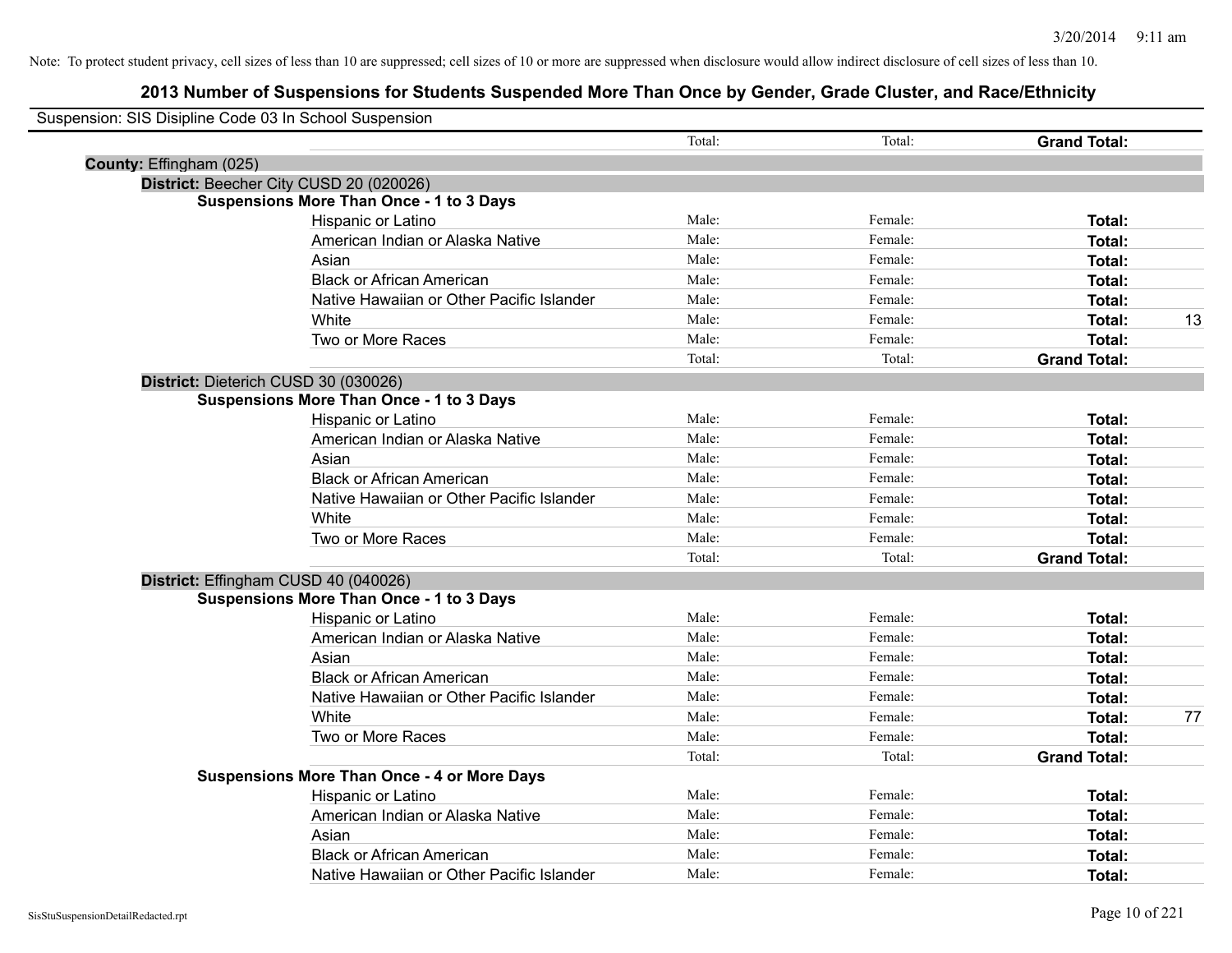| Suspension: SIS Disipline Code 03 In School Suspension |                                                    |        |         |                     |    |
|--------------------------------------------------------|----------------------------------------------------|--------|---------|---------------------|----|
|                                                        | White                                              | Male:  | Female: | Total:              | 21 |
|                                                        | Two or More Races                                  | Male:  | Female: | Total:              |    |
|                                                        |                                                    | Total: | Total:  | <b>Grand Total:</b> |    |
|                                                        | District: Teutopolis CUSD 50 (050026)              |        |         |                     |    |
|                                                        | <b>Suspensions More Than Once - 1 to 3 Days</b>    |        |         |                     |    |
|                                                        | Hispanic or Latino                                 | Male:  | Female: | Total:              |    |
|                                                        | American Indian or Alaska Native                   | Male:  | Female: | Total:              |    |
|                                                        | Asian                                              | Male:  | Female: | Total:              |    |
|                                                        | <b>Black or African American</b>                   | Male:  | Female: | Total:              |    |
|                                                        | Native Hawaiian or Other Pacific Islander          | Male:  | Female: | Total:              |    |
|                                                        | White                                              | Male:  | Female: | Total:              |    |
|                                                        | Two or More Races                                  | Male:  | Female: | Total:              |    |
|                                                        |                                                    | Total: | Total:  | <b>Grand Total:</b> |    |
| <b>County: Fayette (026)</b>                           |                                                    |        |         |                     |    |
|                                                        | District: Brownstown CUSD 201 (201026)             |        |         |                     |    |
|                                                        | <b>Suspensions More Than Once - 1 to 3 Days</b>    |        |         |                     |    |
|                                                        | Hispanic or Latino                                 | Male:  | Female: | Total:              |    |
|                                                        | American Indian or Alaska Native                   | Male:  | Female: | Total:              |    |
|                                                        | Asian                                              | Male:  | Female: | Total:              |    |
|                                                        | <b>Black or African American</b>                   | Male:  | Female: | Total:              |    |
|                                                        | Native Hawaiian or Other Pacific Islander          | Male:  | Female: | Total:              |    |
|                                                        | White                                              | Male:  | Female: | Total:              | 10 |
|                                                        | Two or More Races                                  | Male:  | Female: | Total:              |    |
|                                                        |                                                    | Total: | Total:  | <b>Grand Total:</b> |    |
|                                                        | District: Ramsey CUSD 204 (204026)                 |        |         |                     |    |
|                                                        | <b>Suspensions More Than Once - 1 to 3 Days</b>    |        |         |                     |    |
|                                                        | Hispanic or Latino                                 | Male:  | Female: | Total:              |    |
|                                                        | American Indian or Alaska Native                   | Male:  | Female: | Total:              |    |
|                                                        | Asian                                              | Male:  | Female: | Total:              |    |
|                                                        | <b>Black or African American</b>                   | Male:  | Female: | Total:              |    |
|                                                        | Native Hawaiian or Other Pacific Islander          | Male:  | Female: | Total:              |    |
|                                                        | White                                              | Male:  | Female: | Total:              | 39 |
|                                                        | Two or More Races                                  | Male:  | Female: | Total:              |    |
|                                                        |                                                    | Total: | Total:  | <b>Grand Total:</b> |    |
|                                                        | <b>Suspensions More Than Once - 4 or More Days</b> |        |         |                     |    |
|                                                        | Hispanic or Latino                                 | Male:  | Female: | Total:              |    |
|                                                        | American Indian or Alaska Native                   | Male:  | Female: | Total:              |    |
|                                                        | Asian                                              | Male:  | Female: | Total:              |    |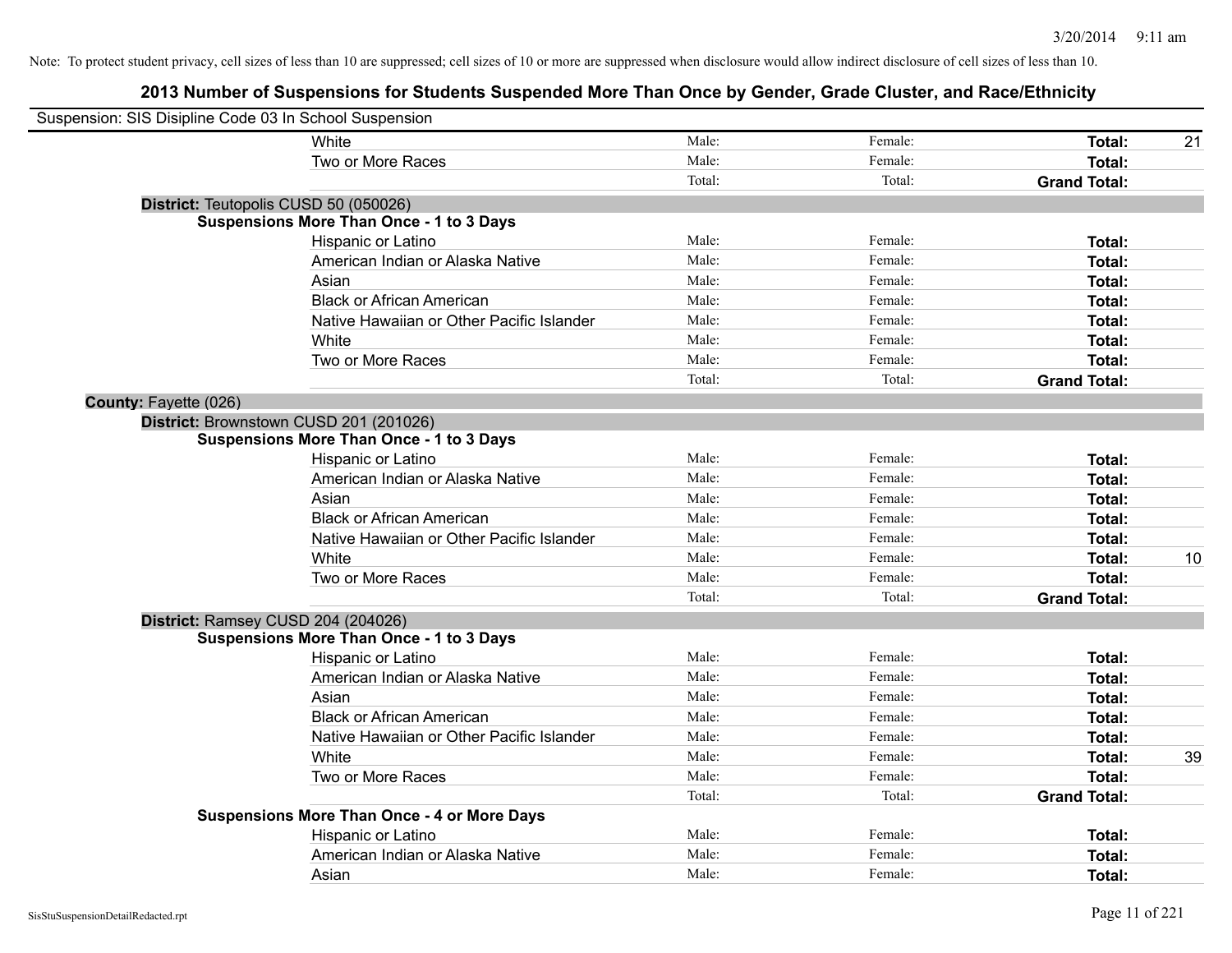| Suspension: SIS Disipline Code 03 In School Suspension |                                                 |        |     |         |    |                     |     |
|--------------------------------------------------------|-------------------------------------------------|--------|-----|---------|----|---------------------|-----|
|                                                        | <b>Black or African American</b>                | Male:  |     | Female: |    | Total:              |     |
|                                                        | Native Hawaiian or Other Pacific Islander       | Male:  |     | Female: |    | Total:              |     |
|                                                        | White                                           | Male:  |     | Female: |    | Total:              |     |
|                                                        | Two or More Races                               | Male:  |     | Female: |    | <b>Total:</b>       |     |
|                                                        |                                                 | Total: |     | Total:  |    | <b>Grand Total:</b> |     |
|                                                        | District: St Elmo CUSD 202 (202026)             |        |     |         |    |                     |     |
|                                                        | <b>Suspensions More Than Once - 1 to 3 Days</b> |        |     |         |    |                     |     |
|                                                        | Hispanic or Latino                              | Male:  |     | Female: |    | Total:              |     |
|                                                        | American Indian or Alaska Native                | Male:  |     | Female: |    | Total:              |     |
|                                                        | Asian                                           | Male:  |     | Female: |    | Total:              |     |
|                                                        | <b>Black or African American</b>                | Male:  |     | Female: |    | Total:              |     |
|                                                        | Native Hawaiian or Other Pacific Islander       | Male:  |     | Female: |    | Total:              |     |
|                                                        | White                                           | Male:  | 130 | Female: | 28 | <b>Total:</b>       | 158 |
|                                                        | Two or More Races                               | Male:  |     | Female: |    | <b>Total:</b>       |     |
|                                                        |                                                 | Total: |     | Total:  |    | <b>Grand Total:</b> |     |
|                                                        | District: Vandalia CUSD 203 (203026)            |        |     |         |    |                     |     |
|                                                        | <b>Suspensions More Than Once - 1 to 3 Days</b> |        |     |         |    |                     |     |
|                                                        | Hispanic or Latino                              | Male:  |     | Female: |    | <b>Total:</b>       |     |
|                                                        | American Indian or Alaska Native                | Male:  |     | Female: |    | <b>Total:</b>       |     |
|                                                        | Asian                                           | Male:  |     | Female: |    | Total:              |     |
|                                                        | <b>Black or African American</b>                | Male:  |     | Female: |    | Total:              |     |
|                                                        | Native Hawaiian or Other Pacific Islander       | Male:  |     | Female: |    | Total:              |     |
|                                                        | White                                           | Male:  |     | Female: |    | <b>Total:</b>       | 51  |
|                                                        | Two or More Races                               | Male:  |     | Female: |    | Total:              |     |
|                                                        |                                                 | Total: |     | Total:  |    | <b>Grand Total:</b> |     |
|                                                        |                                                 |        |     |         |    |                     |     |
| Region: Boone/Winnebago ROE (04)                       |                                                 |        |     |         |    |                     |     |
| County: Boone (004)                                    |                                                 |        |     |         |    |                     |     |
|                                                        | District: Belvidere CUSD 100 (100026)           |        |     |         |    |                     |     |
|                                                        | <b>Suspensions More Than Once - 1 to 3 Days</b> |        |     |         |    |                     |     |
|                                                        | Hispanic or Latino                              | Male:  | 205 | Female: | 14 | Total:              | 219 |
|                                                        | American Indian or Alaska Native                | Male:  |     | Female: |    | <b>Total:</b>       | 19  |
|                                                        | Asian                                           | Male:  |     | Female: |    | Total:              |     |
|                                                        | <b>Black or African American</b>                | Male:  |     | Female: |    | Total:              | 37  |
|                                                        | Native Hawaiian or Other Pacific Islander       | Male:  |     | Female: |    | <b>Total:</b>       |     |
|                                                        | White                                           | Male:  | 222 | Female: | 36 | Total:              | 258 |
|                                                        | Two or More Races                               | Male:  |     | Female: |    | <b>Total:</b>       | 12  |
|                                                        |                                                 | Total: |     | Total:  |    | <b>Grand Total:</b> |     |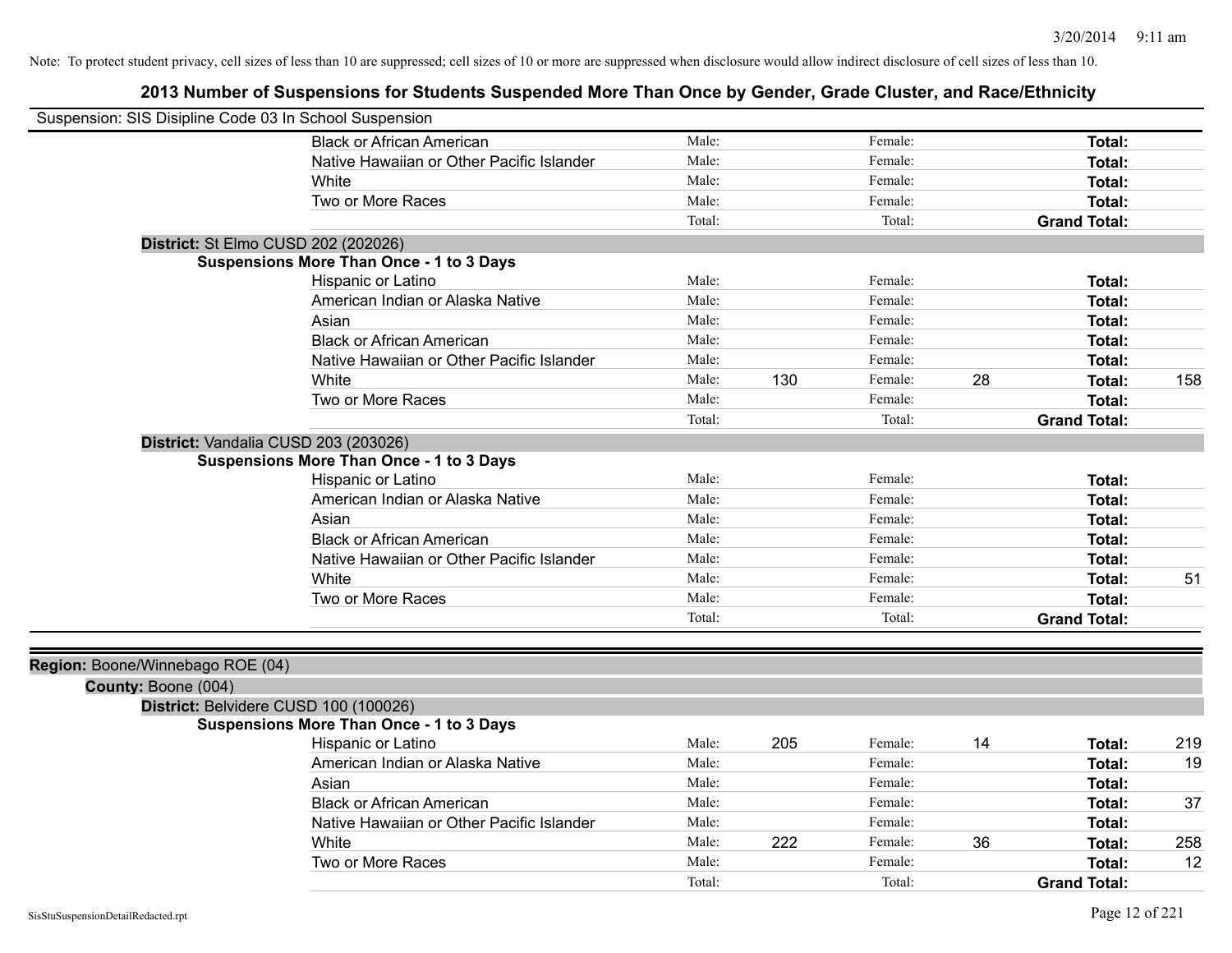| Suspension: SIS Disipline Code 03 In School Suspension |                                                    |        |     |         |     |                     |     |
|--------------------------------------------------------|----------------------------------------------------|--------|-----|---------|-----|---------------------|-----|
|                                                        | <b>Suspensions More Than Once - 4 or More Days</b> |        |     |         |     |                     |     |
|                                                        | Hispanic or Latino                                 | Male:  |     | Female: |     | Total:              |     |
|                                                        | American Indian or Alaska Native                   | Male:  |     | Female: |     | Total:              |     |
|                                                        | Asian                                              | Male:  |     | Female: |     | Total:              |     |
|                                                        | <b>Black or African American</b>                   | Male:  |     | Female: |     | Total:              |     |
|                                                        | Native Hawaiian or Other Pacific Islander          | Male:  |     | Female: |     | Total:              |     |
|                                                        | White                                              | Male:  |     | Female: |     | Total:              |     |
|                                                        | Two or More Races                                  | Male:  |     | Female: |     | Total:              |     |
|                                                        |                                                    | Total: |     | Total:  |     | <b>Grand Total:</b> |     |
| County: Winnebago (101)                                |                                                    |        |     |         |     |                     |     |
|                                                        | District: County of Winnebago SD 320 (320026)      |        |     |         |     |                     |     |
|                                                        | <b>Suspensions More Than Once - 1 to 3 Days</b>    |        |     |         |     |                     |     |
|                                                        | Hispanic or Latino                                 | Male:  |     | Female: |     | Total:              | 19  |
|                                                        | American Indian or Alaska Native                   | Male:  |     | Female: |     | Total:              |     |
|                                                        | Asian                                              | Male:  |     | Female: |     | Total:              |     |
|                                                        | <b>Black or African American</b>                   | Male:  |     | Female: |     | Total:              |     |
|                                                        | Native Hawaiian or Other Pacific Islander          | Male:  |     | Female: |     | Total:              |     |
|                                                        | White                                              | Male:  |     | Female: |     | Total:              | 49  |
|                                                        | Two or More Races                                  | Male:  |     | Female: |     | Total:              | 16  |
|                                                        |                                                    | Total: |     | Total:  |     | <b>Grand Total:</b> |     |
|                                                        | District: Durand CUSD 322 (322026)                 |        |     |         |     |                     |     |
|                                                        | <b>Suspensions More Than Once - 1 to 3 Days</b>    |        |     |         |     |                     |     |
|                                                        | Hispanic or Latino                                 | Male:  |     | Female: |     | Total:              | 18  |
|                                                        | American Indian or Alaska Native                   | Male:  |     | Female: |     | Total:              |     |
|                                                        | Asian                                              | Male:  |     | Female: |     | Total:              |     |
|                                                        | <b>Black or African American</b>                   | Male:  |     | Female: |     | Total:              |     |
|                                                        | Native Hawaiian or Other Pacific Islander          | Male:  |     | Female: |     | Total:              |     |
|                                                        | White                                              | Male:  | 77  | Female: | 10  | Total:              | 87  |
|                                                        | Two or More Races                                  | Male:  |     | Female: |     | Total:              |     |
|                                                        |                                                    | Total: |     | Total:  |     | <b>Grand Total:</b> |     |
|                                                        | District: Harlem UD 122 (122022)                   |        |     |         |     |                     |     |
|                                                        | <b>Suspensions More Than Once - 1 to 3 Days</b>    |        |     |         |     |                     |     |
|                                                        | Hispanic or Latino                                 | Male:  | 74  | Female: | 67  | Total:              | 141 |
|                                                        | American Indian or Alaska Native                   | Male:  |     | Female: |     | Total:              | 11  |
|                                                        | Asian                                              | Male:  |     | Female: |     | Total:              |     |
|                                                        | <b>Black or African American</b>                   | Male:  | 74  | Female: | 58  | Total:              | 132 |
|                                                        | Native Hawaiian or Other Pacific Islander          | Male:  |     | Female: |     | Total:              |     |
|                                                        | White                                              | Male:  | 594 | Female: | 298 | Total:              | 892 |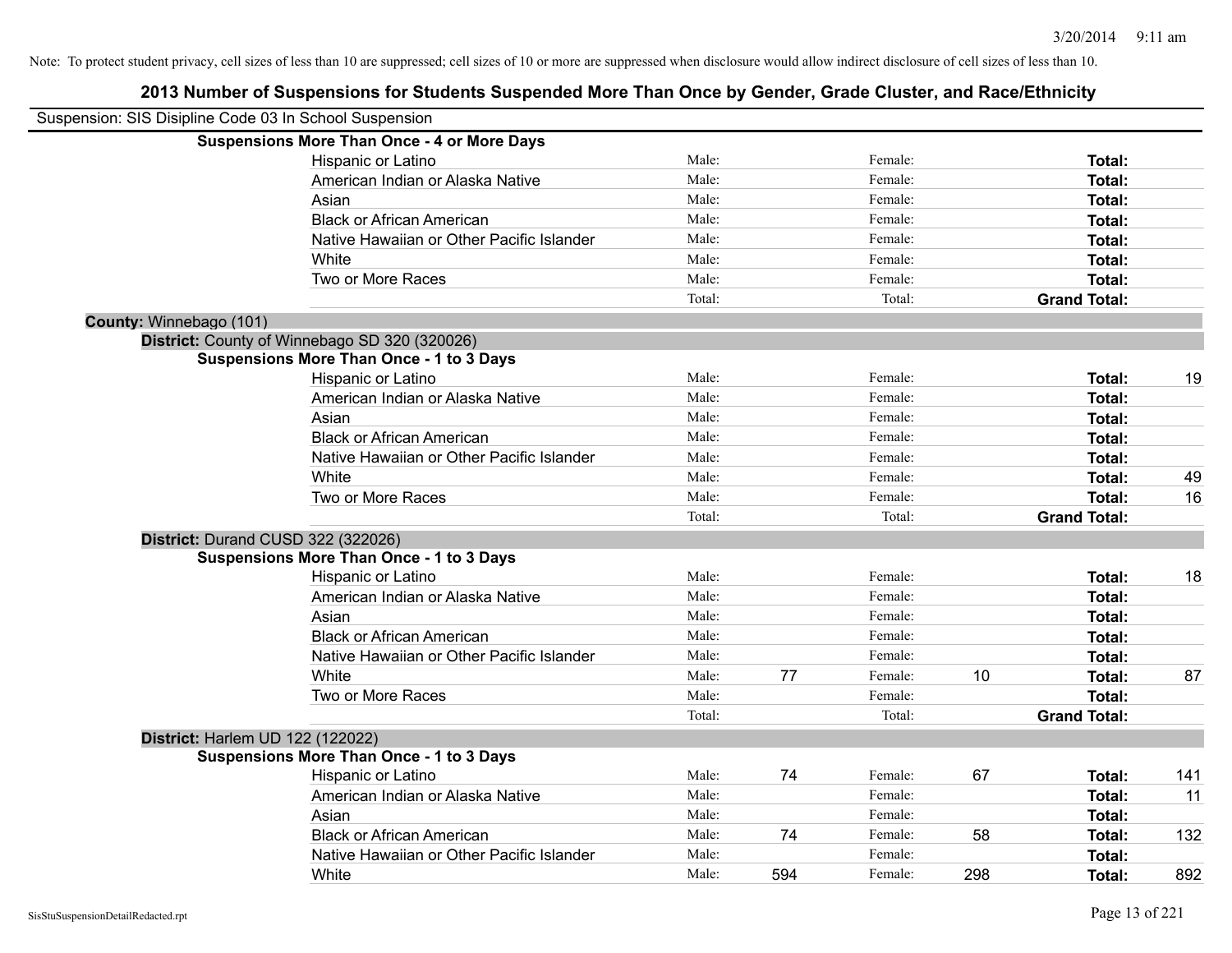| Suspension: SIS Disipline Code 03 In School Suspension |                                                    |        |    |         |    |                     |     |
|--------------------------------------------------------|----------------------------------------------------|--------|----|---------|----|---------------------|-----|
|                                                        | Two or More Races                                  | Male:  |    | Female: |    | Total:              | 42  |
|                                                        |                                                    | Total: |    | Total:  |    | <b>Grand Total:</b> |     |
|                                                        | <b>Suspensions More Than Once - 4 or More Days</b> |        |    |         |    |                     |     |
|                                                        | Hispanic or Latino                                 | Male:  |    | Female: |    | Total:              |     |
|                                                        | American Indian or Alaska Native                   | Male:  |    | Female: |    | Total:              |     |
|                                                        | Asian                                              | Male:  |    | Female: |    | Total:              |     |
|                                                        | <b>Black or African American</b>                   | Male:  |    | Female: |    | Total:              |     |
|                                                        | Native Hawaiian or Other Pacific Islander          | Male:  |    | Female: |    | Total:              |     |
|                                                        | White                                              | Male:  |    | Female: |    | Total:              |     |
|                                                        | Two or More Races                                  | Male:  |    | Female: |    | Total:              |     |
|                                                        |                                                    | Total: |    | Total:  |    | <b>Grand Total:</b> |     |
| District: Hononegah CHD 207 (207016)                   |                                                    |        |    |         |    |                     |     |
|                                                        | <b>Suspensions More Than Once - 1 to 3 Days</b>    |        |    |         |    |                     |     |
|                                                        | Hispanic or Latino                                 | Male:  |    | Female: |    | Total:              |     |
|                                                        | American Indian or Alaska Native                   | Male:  |    | Female: |    | Total:              |     |
|                                                        | Asian                                              | Male:  |    | Female: |    | Total:              |     |
|                                                        | <b>Black or African American</b>                   | Male:  |    | Female: |    | Total:              |     |
|                                                        | Native Hawaiian or Other Pacific Islander          | Male:  |    | Female: |    | Total:              |     |
|                                                        | White                                              | Male:  | 58 | Female: | 38 | Total:              | 96  |
|                                                        | Two or More Races                                  | Male:  |    | Female: |    | Total:              |     |
|                                                        |                                                    | Total: |    | Total:  |    | <b>Grand Total:</b> | 114 |
| District: Kinnikinnick CCSD 131 (131004)               |                                                    |        |    |         |    |                     |     |
|                                                        | <b>Suspensions More Than Once - 1 to 3 Days</b>    |        |    |         |    |                     |     |
|                                                        | Hispanic or Latino                                 | Male:  |    | Female: |    | Total:              | 14  |
|                                                        | American Indian or Alaska Native                   | Male:  |    | Female: |    | Total:              |     |
|                                                        | Asian                                              | Male:  |    | Female: |    | Total:              |     |
|                                                        | <b>Black or African American</b>                   | Male:  |    | Female: |    | Total:              |     |
|                                                        | Native Hawaiian or Other Pacific Islander          | Male:  |    | Female: |    | Total:              |     |
|                                                        | White                                              | Male:  |    | Female: |    | Total:              | 90  |
|                                                        | Two or More Races                                  | Male:  |    | Female: |    | Total:              |     |
|                                                        |                                                    | Total: |    | Total:  |    | <b>Grand Total:</b> |     |
| District: Pecatonica CUSD 321 (321026)                 |                                                    |        |    |         |    |                     |     |
|                                                        | <b>Suspensions More Than Once - 1 to 3 Days</b>    |        |    |         |    |                     |     |
|                                                        | Hispanic or Latino                                 | Male:  |    | Female: |    | Total:              |     |
|                                                        | American Indian or Alaska Native                   | Male:  |    | Female: |    | Total:              |     |
|                                                        | Asian                                              | Male:  |    | Female: |    | Total:              |     |
|                                                        | <b>Black or African American</b>                   | Male:  |    | Female: |    | Total:              |     |
|                                                        | Native Hawaiian or Other Pacific Islander          | Male:  |    | Female: |    | Total:              |     |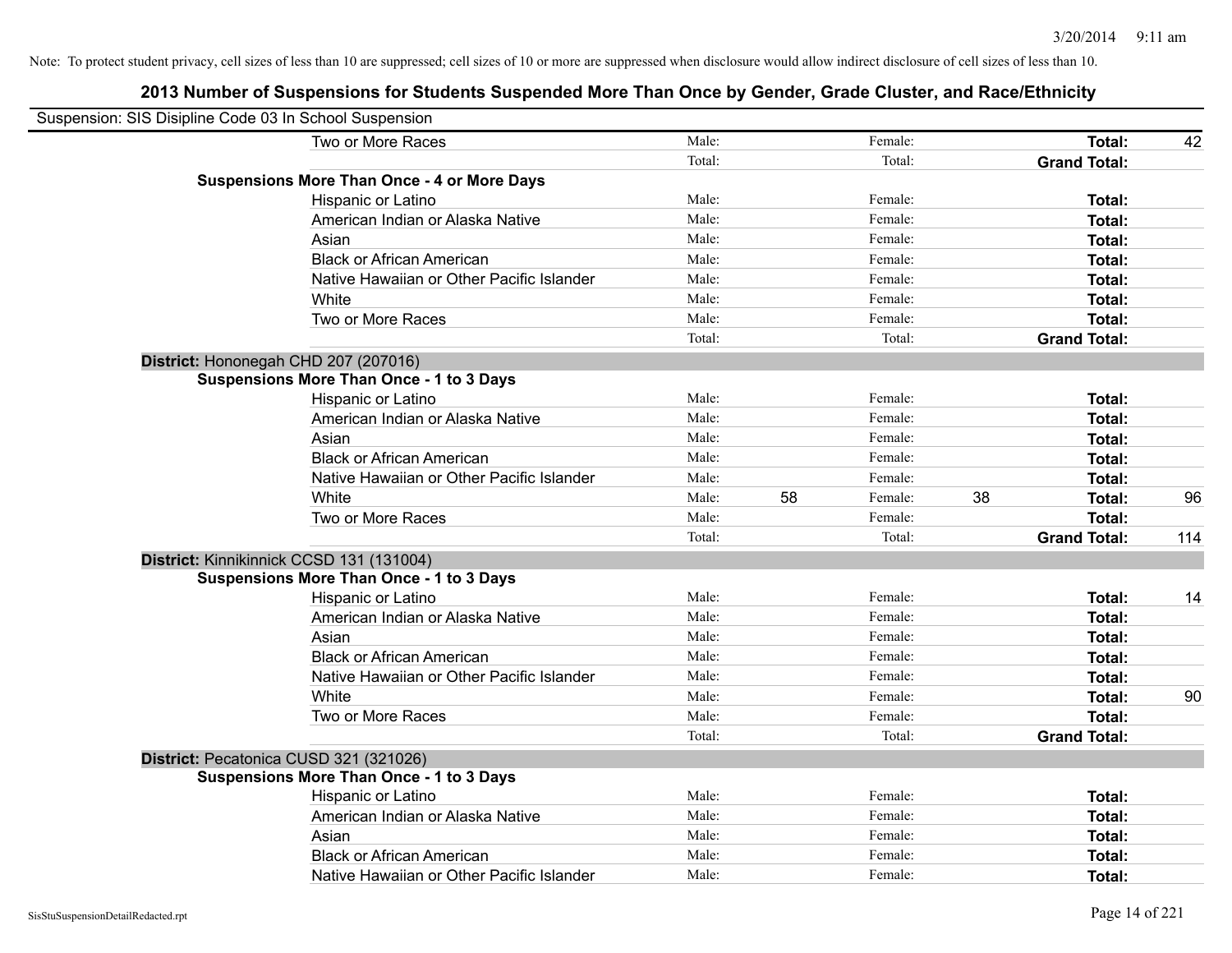| Suspension: SIS Disipline Code 03 In School Suspension |                                                    |        |       |         |       |                     |       |
|--------------------------------------------------------|----------------------------------------------------|--------|-------|---------|-------|---------------------|-------|
|                                                        | White                                              | Male:  |       | Female: |       | <b>Total:</b>       |       |
|                                                        | Two or More Races                                  | Male:  |       | Female: |       | Total:              |       |
|                                                        |                                                    | Total: |       | Total:  |       | <b>Grand Total:</b> |       |
| District: Rockford SD 205 (205025)                     |                                                    |        |       |         |       |                     |       |
|                                                        | <b>Suspensions More Than Once - 1 to 3 Days</b>    |        |       |         |       |                     |       |
|                                                        | Hispanic or Latino                                 | Male:  | 1,479 | Female: | 778   | Total:              | 2,257 |
|                                                        | American Indian or Alaska Native                   | Male:  | 15    | Female: | 13    | <b>Total:</b>       | 28    |
|                                                        | Asian                                              | Male:  | 67    | Female: | 25    | Total:              | 92    |
|                                                        | <b>Black or African American</b>                   | Male:  | 5,112 | Female: | 3,163 | <b>Total:</b>       | 8,275 |
|                                                        | Native Hawaiian or Other Pacific Islander          | Male:  |       | Female: |       | <b>Total:</b>       |       |
|                                                        | White                                              | Male:  | 1,635 | Female: | 796   | Total:              | 2,431 |
|                                                        | Two or More Races                                  | Male:  | 495   | Female: | 231   | Total:              | 726   |
|                                                        |                                                    | Total: |       | Total:  |       | <b>Grand Total:</b> |       |
|                                                        | <b>Suspensions More Than Once - 4 or More Days</b> |        |       |         |       |                     |       |
|                                                        | Hispanic or Latino                                 | Male:  |       | Female: |       | <b>Total:</b>       |       |
|                                                        | American Indian or Alaska Native                   | Male:  |       | Female: |       | <b>Total:</b>       |       |
|                                                        | Asian                                              | Male:  |       | Female: |       | <b>Total:</b>       |       |
|                                                        | <b>Black or African American</b>                   | Male:  |       | Female: |       | <b>Total:</b>       | 21    |
|                                                        | Native Hawaiian or Other Pacific Islander          | Male:  |       | Female: |       | <b>Total:</b>       |       |
|                                                        | White                                              | Male:  |       | Female: |       | <b>Total:</b>       | 10    |
|                                                        | Two or More Races                                  | Male:  |       | Female: |       | <b>Total:</b>       |       |
|                                                        |                                                    | Total: | 29    | Total:  | 18    | <b>Grand Total:</b> | 47    |
| District: Rockton SD 140 (140004)                      |                                                    |        |       |         |       |                     |       |
|                                                        | <b>Suspensions More Than Once - 1 to 3 Days</b>    |        |       |         |       |                     |       |
|                                                        | Hispanic or Latino                                 | Male:  |       | Female: |       | <b>Total:</b>       |       |
|                                                        | American Indian or Alaska Native                   | Male:  |       | Female: |       | <b>Total:</b>       |       |
|                                                        | Asian                                              | Male:  |       | Female: |       | <b>Total:</b>       |       |
|                                                        | <b>Black or African American</b>                   | Male:  |       | Female: |       | <b>Total:</b>       |       |
|                                                        | Native Hawaiian or Other Pacific Islander          | Male:  |       | Female: |       | <b>Total:</b>       |       |
|                                                        | White                                              | Male:  |       | Female: |       | <b>Total:</b>       | 20    |
|                                                        | Two or More Races                                  | Male:  |       | Female: |       | Total:              |       |
|                                                        |                                                    | Total: |       | Total:  |       | <b>Grand Total:</b> |       |
| District: Shirland CCSD 134 (134004)                   |                                                    |        |       |         |       |                     |       |
|                                                        | <b>Suspensions More Than Once - 1 to 3 Days</b>    |        |       |         |       |                     |       |
|                                                        | Hispanic or Latino                                 | Male:  |       | Female: |       | Total:              |       |
|                                                        | American Indian or Alaska Native                   | Male:  |       | Female: |       | <b>Total:</b>       |       |
|                                                        | Asian                                              | Male:  |       | Female: |       | <b>Total:</b>       |       |
|                                                        | <b>Black or African American</b>                   | Male:  |       | Female: |       | Total:              |       |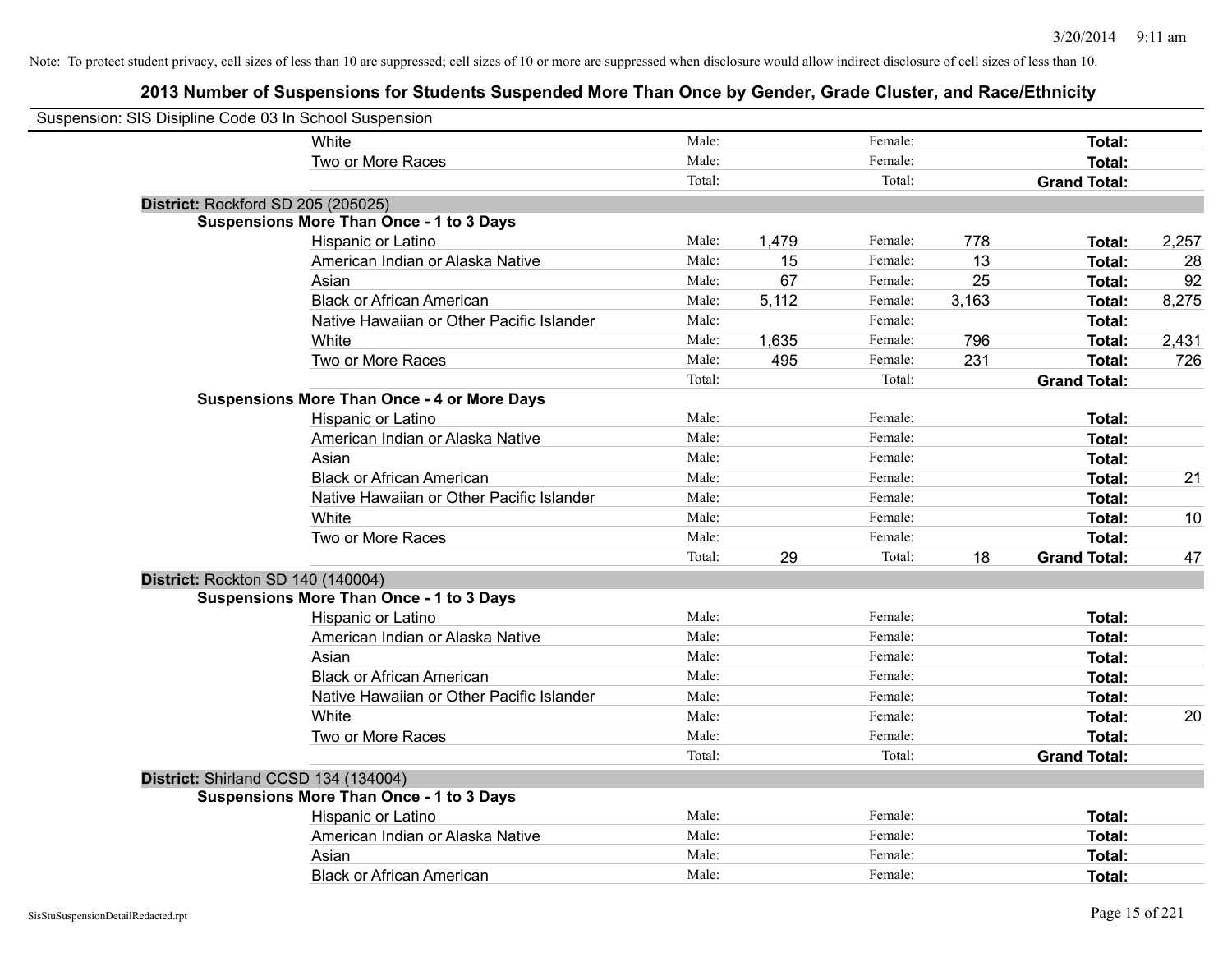# **2013 Number of Suspensions for Students Suspended More Than Once by Gender, Grade Cluster, and Race/Ethnicity**

| Suspension: SIS Disipline Code 03 In School Suspension |                                                    |        |         |                     |
|--------------------------------------------------------|----------------------------------------------------|--------|---------|---------------------|
|                                                        | Native Hawaiian or Other Pacific Islander          | Male:  | Female: | Total:              |
|                                                        | White                                              | Male:  | Female: | <b>Total:</b><br>24 |
|                                                        | Two or More Races                                  | Male:  | Female: | <b>Total:</b>       |
|                                                        |                                                    | Total: | Total:  | <b>Grand Total:</b> |
|                                                        | District: Winnebago CUSD 323 (323026)              |        |         |                     |
|                                                        | <b>Suspensions More Than Once - 1 to 3 Days</b>    |        |         |                     |
|                                                        | Hispanic or Latino                                 | Male:  | Female: | Total:              |
|                                                        | American Indian or Alaska Native                   | Male:  | Female: | <b>Total:</b>       |
|                                                        | Asian                                              | Male:  | Female: | Total:              |
|                                                        | <b>Black or African American</b>                   | Male:  | Female: | Total:              |
|                                                        | Native Hawaiian or Other Pacific Islander          | Male:  | Female: | <b>Total:</b>       |
|                                                        | White                                              | Male:  | Female: | <b>Total:</b>       |
|                                                        | Two or More Races                                  | Male:  | Female: | Total:              |
|                                                        |                                                    | Total: | Total:  | <b>Grand Total:</b> |
|                                                        |                                                    |        |         |                     |
| Region: Brown/Cass/Morgan/Scott ROE (46)               |                                                    |        |         |                     |
| County: Brown (005)                                    |                                                    |        |         |                     |
|                                                        | District: Brown County CUSD 1 (001026)             |        |         |                     |
|                                                        | <b>Suspensions More Than Once - 1 to 3 Days</b>    |        |         |                     |
|                                                        | Hispanic or Latino                                 | Male:  | Female: | Total:              |
|                                                        | American Indian or Alaska Native                   | Male:  | Female: | Total:              |
|                                                        | Asian                                              | Male:  | Female: | <b>Total:</b>       |
|                                                        | <b>Black or African American</b>                   | Male:  | Female: | Total:              |
|                                                        | Native Hawaiian or Other Pacific Islander          | Male:  | Female: | Total:              |
|                                                        | White                                              | Male:  | Female: | <b>Total:</b>       |
|                                                        | Two or More Races                                  | Male:  | Female: | <b>Total:</b>       |
|                                                        |                                                    | Total: | Total:  | <b>Grand Total:</b> |
|                                                        | <b>Suspensions More Than Once - 4 or More Days</b> |        |         |                     |
|                                                        | Hispanic or Latino                                 | Male:  | Female: | Total:              |
|                                                        | American Indian or Alaska Native                   | Male:  | Female: | Total:              |
|                                                        | Asian                                              | Male:  | Female: | Total:              |
|                                                        | <b>Black or African American</b>                   | Male:  | Female: | Total:              |
|                                                        | Native Hawaiian or Other Pacific Islander          | Male:  | Female: | Total:              |
|                                                        | White                                              | Male:  | Female: | <b>Total:</b>       |
|                                                        | Two or More Races                                  | Male:  | Female: | Total:              |
|                                                        |                                                    | Total: | Total:  | <b>Grand Total:</b> |
| $C_{\text{Quark}}$ $C_{\text{QCD}}$ (000)              |                                                    |        |         |                     |

**County:** Cass (009)

**District:** Beardstown CUSD 15 (015026)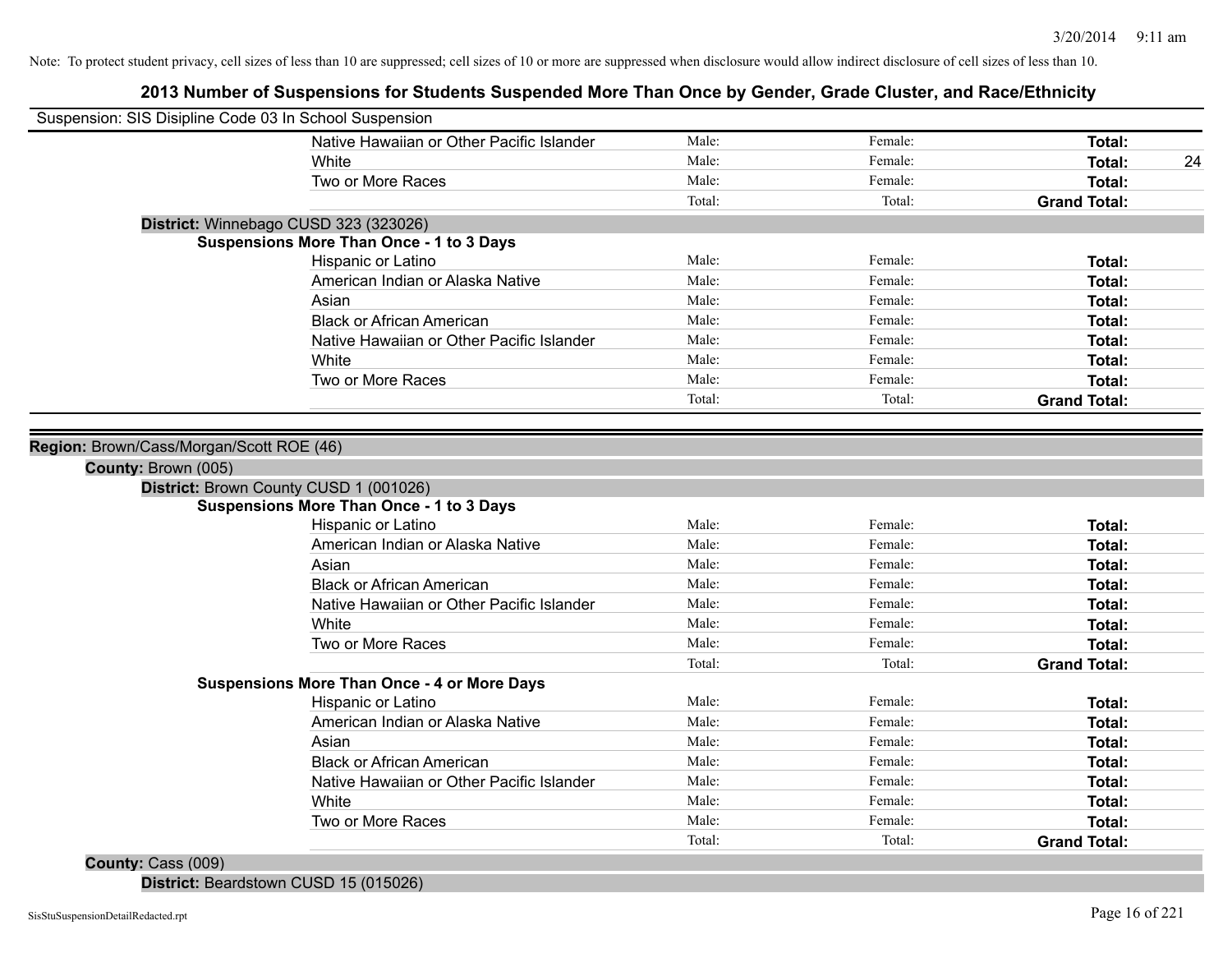| Suspension: SIS Disipline Code 03 In School Suspension |                                                    |        |    |         |    |                     |    |
|--------------------------------------------------------|----------------------------------------------------|--------|----|---------|----|---------------------|----|
|                                                        | <b>Suspensions More Than Once - 1 to 3 Days</b>    |        |    |         |    |                     |    |
|                                                        | Hispanic or Latino                                 | Male:  | 84 | Female: | 14 | Total:              | 98 |
|                                                        | American Indian or Alaska Native                   | Male:  |    | Female: |    | Total:              |    |
|                                                        | Asian                                              | Male:  |    | Female: |    | Total:              |    |
|                                                        | <b>Black or African American</b>                   | Male:  |    | Female: |    | Total:              | 18 |
|                                                        | Native Hawaiian or Other Pacific Islander          | Male:  |    | Female: |    | Total:              |    |
|                                                        | White                                              | Male:  | 36 | Female: | 13 | Total:              | 49 |
|                                                        | Two or More Races                                  | Male:  |    | Female: |    | Total:              |    |
|                                                        |                                                    | Total: |    | Total:  |    | <b>Grand Total:</b> |    |
|                                                        | <b>Suspensions More Than Once - 4 or More Days</b> |        |    |         |    |                     |    |
|                                                        | Hispanic or Latino                                 | Male:  |    | Female: |    | Total:              |    |
|                                                        | American Indian or Alaska Native                   | Male:  |    | Female: |    | Total:              |    |
|                                                        | Asian                                              | Male:  |    | Female: |    | Total:              |    |
|                                                        | <b>Black or African American</b>                   | Male:  |    | Female: |    | Total:              |    |
|                                                        | Native Hawaiian or Other Pacific Islander          | Male:  |    | Female: |    | Total:              |    |
|                                                        | White                                              | Male:  |    | Female: |    | Total:              |    |
|                                                        | Two or More Races                                  | Male:  |    | Female: |    | Total:              |    |
|                                                        |                                                    | Total: |    | Total:  |    | <b>Grand Total:</b> |    |
|                                                        | District: Virginia CUSD 64 (064026)                |        |    |         |    |                     |    |
|                                                        | <b>Suspensions More Than Once - 1 to 3 Days</b>    |        |    |         |    |                     |    |
|                                                        | Hispanic or Latino                                 | Male:  |    | Female: |    | Total:              |    |
|                                                        | American Indian or Alaska Native                   | Male:  |    | Female: |    | Total:              |    |
|                                                        | Asian                                              | Male:  |    | Female: |    | Total:              |    |
|                                                        | <b>Black or African American</b>                   | Male:  |    | Female: |    | Total:              |    |
|                                                        | Native Hawaiian or Other Pacific Islander          | Male:  |    | Female: |    | Total:              |    |
|                                                        | White                                              | Male:  |    | Female: |    | Total:              |    |
|                                                        | Two or More Races                                  | Male:  |    | Female: |    | Total:              |    |
|                                                        |                                                    | Total: |    | Total:  |    | <b>Grand Total:</b> | 11 |
| County: Morgan (069)                                   |                                                    |        |    |         |    |                     |    |
| District: Franklin CUSD 1 (001026)                     |                                                    |        |    |         |    |                     |    |
|                                                        | <b>Suspensions More Than Once - 1 to 3 Days</b>    |        |    |         |    |                     |    |
|                                                        | Hispanic or Latino                                 | Male:  |    | Female: |    | <b>Total:</b>       |    |
|                                                        | American Indian or Alaska Native                   | Male:  |    | Female: |    | Total:              |    |
|                                                        | Asian                                              | Male:  |    | Female: |    | Total:              |    |
|                                                        | <b>Black or African American</b>                   | Male:  |    | Female: |    | <b>Total:</b>       |    |
|                                                        | Native Hawaiian or Other Pacific Islander          | Male:  |    | Female: |    | Total:              |    |
|                                                        | White                                              | Male:  | 40 | Female: | 19 | Total:              | 59 |
|                                                        | Two or More Races                                  | Male:  |    | Female: |    | Total:              |    |
|                                                        |                                                    | Total: |    | Total:  |    | <b>Grand Total:</b> |    |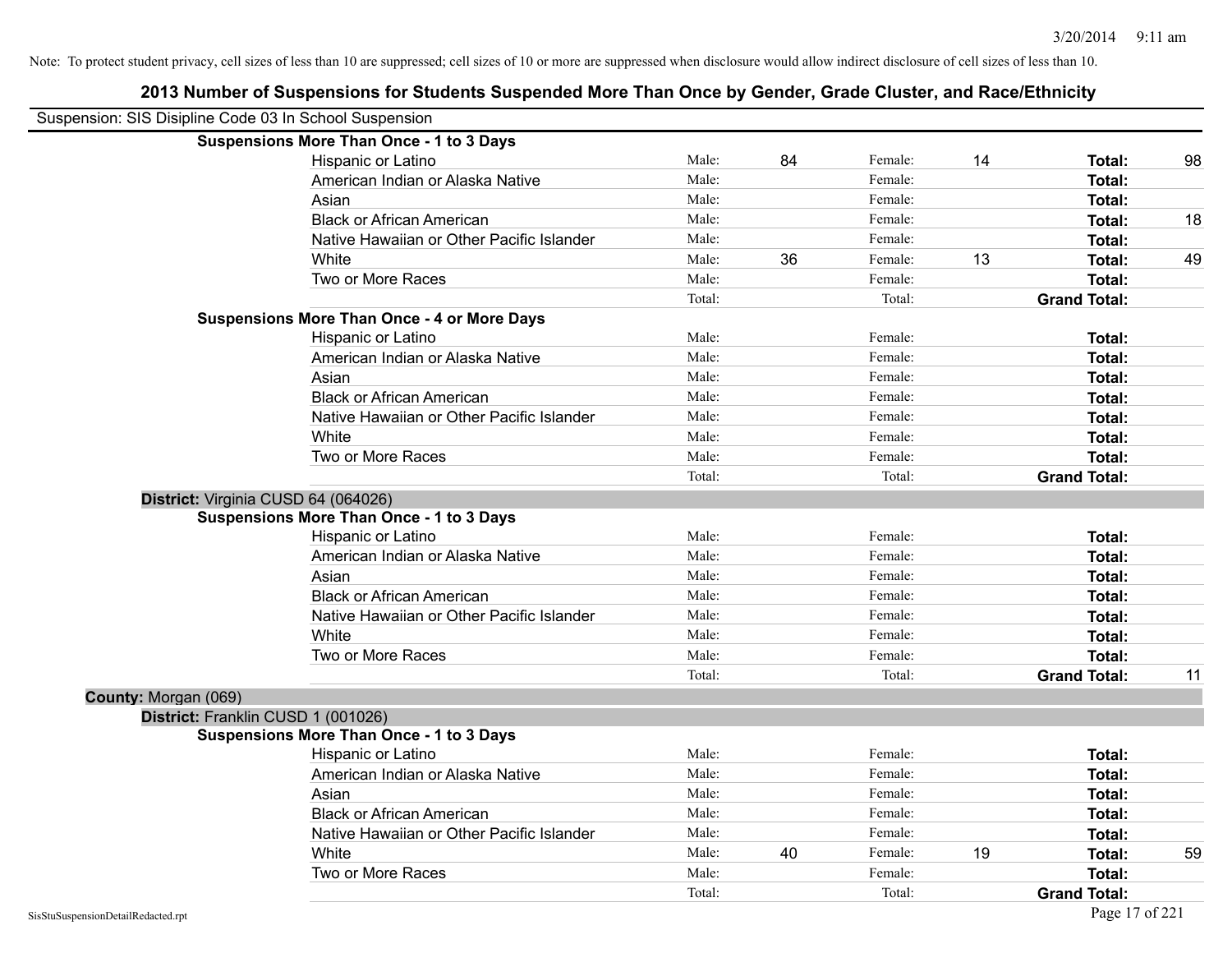| Suspension: SIS Disipline Code 03 In School Suspension |                                                   |        |         |                     |    |
|--------------------------------------------------------|---------------------------------------------------|--------|---------|---------------------|----|
|                                                        | District: Meredosia-Chambersburg CUSD 11 (011026) |        |         |                     |    |
|                                                        | <b>Suspensions More Than Once - 1 to 3 Days</b>   |        |         |                     |    |
|                                                        | Hispanic or Latino                                | Male:  | Female: | Total:              |    |
|                                                        | American Indian or Alaska Native                  | Male:  | Female: | Total:              |    |
|                                                        | Asian                                             | Male:  | Female: | Total:              |    |
|                                                        | <b>Black or African American</b>                  | Male:  | Female: | Total:              |    |
|                                                        | Native Hawaiian or Other Pacific Islander         | Male:  | Female: | Total:              |    |
|                                                        | White                                             | Male:  | Female: | Total:              | 17 |
|                                                        | Two or More Races                                 | Male:  | Female: | Total:              |    |
|                                                        |                                                   | Total: | Total:  | <b>Grand Total:</b> |    |
|                                                        | District: Waverly CUSD 6 (006026)                 |        |         |                     |    |
|                                                        | <b>Suspensions More Than Once - 1 to 3 Days</b>   |        |         |                     |    |
|                                                        | Hispanic or Latino                                | Male:  | Female: | Total:              |    |
|                                                        | American Indian or Alaska Native                  | Male:  | Female: | Total:              |    |
|                                                        | Asian                                             | Male:  | Female: | Total:              |    |
|                                                        | <b>Black or African American</b>                  | Male:  | Female: | Total:              |    |
|                                                        | Native Hawaiian or Other Pacific Islander         | Male:  | Female: | Total:              |    |
|                                                        | White                                             | Male:  | Female: | Total:              | 21 |
|                                                        | Two or More Races                                 | Male:  | Female: | Total:              |    |
|                                                        |                                                   | Total: | Total:  | <b>Grand Total:</b> |    |
| County: Scott (086)                                    |                                                   |        |         |                     |    |
|                                                        | District: Scott-Morgan CUSD 2 (002026)            |        |         |                     |    |
|                                                        | <b>Suspensions More Than Once - 1 to 3 Days</b>   |        |         |                     |    |
|                                                        | Hispanic or Latino                                | Male:  | Female: | Total:              |    |
|                                                        | American Indian or Alaska Native                  | Male:  | Female: | Total:              |    |
|                                                        | Asian                                             | Male:  | Female: | Total:              |    |
|                                                        | <b>Black or African American</b>                  | Male:  | Female: | Total:              |    |
|                                                        | Native Hawaiian or Other Pacific Islander         | Male:  | Female: | Total:              |    |
|                                                        | White                                             | Male:  | Female: | Total:              |    |
|                                                        | Two or More Races                                 | Male:  | Female: | Total:              |    |
|                                                        |                                                   | Total: | Total:  | <b>Grand Total:</b> |    |
|                                                        | District: Winchester CUSD 1 (001026)              |        |         |                     |    |
|                                                        | <b>Suspensions More Than Once - 1 to 3 Days</b>   |        |         |                     |    |
|                                                        | Hispanic or Latino                                | Male:  | Female: | Total:              |    |
|                                                        | American Indian or Alaska Native                  | Male:  | Female: | Total:              |    |
|                                                        | Asian                                             | Male:  | Female: | Total:              |    |
|                                                        | <b>Black or African American</b>                  | Male:  | Female: | Total:              |    |
|                                                        | Native Hawaiian or Other Pacific Islander         | Male:  | Female: | Total:              |    |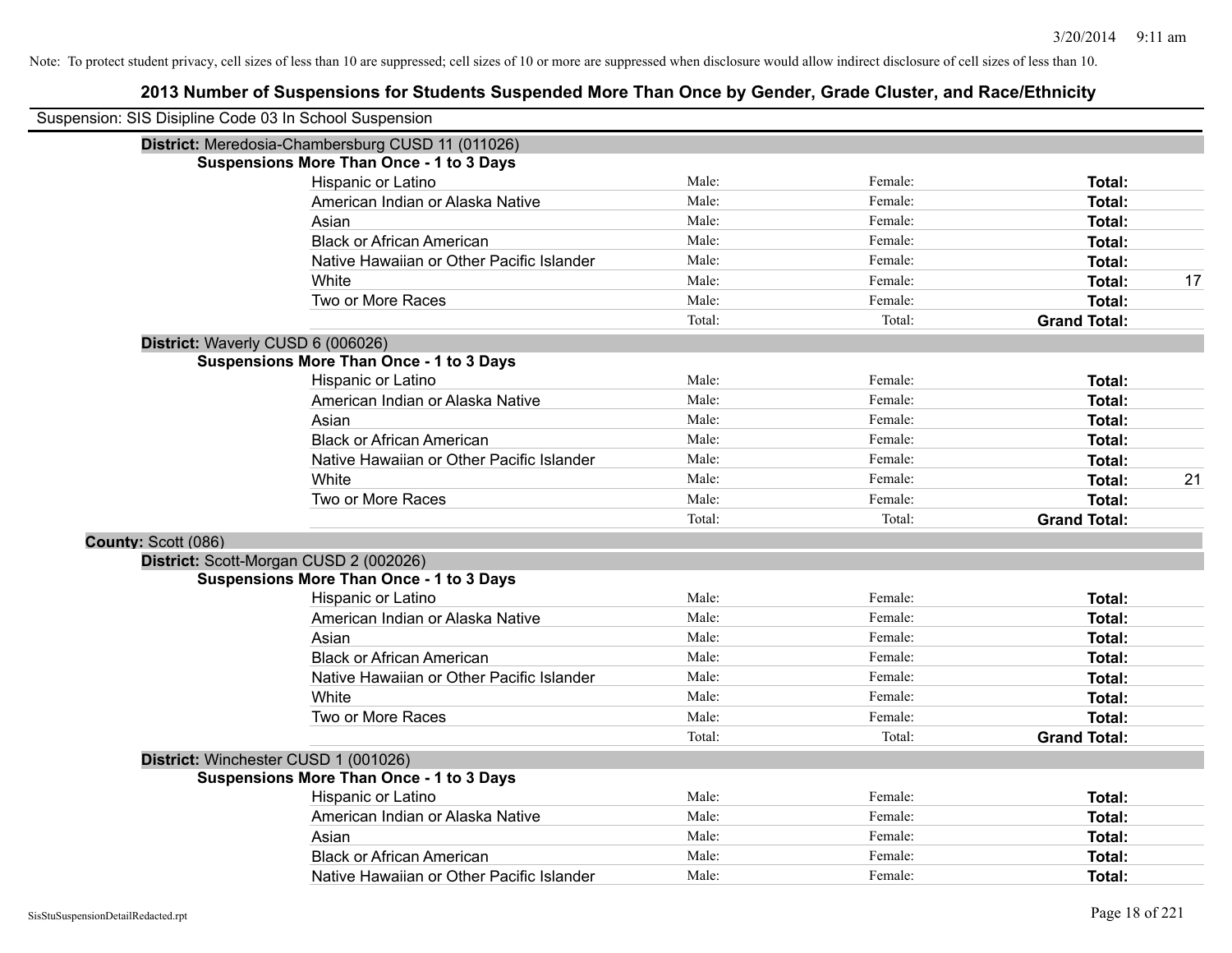| Suspension: SIS Disipline Code 03 In School Suspension |                                                    |        |     |         |    |                     |     |
|--------------------------------------------------------|----------------------------------------------------|--------|-----|---------|----|---------------------|-----|
|                                                        | White                                              | Male:  |     | Female: |    | Total:              | 27  |
|                                                        | Two or More Races                                  | Male:  |     | Female: |    | Total:              |     |
|                                                        |                                                    | Total: |     | Total:  |    | <b>Grand Total:</b> |     |
| Region: Bureau/Henry/Stark ROE (28)                    |                                                    |        |     |         |    |                     |     |
| County: Bureau (006)                                   |                                                    |        |     |         |    |                     |     |
|                                                        | District: Bureau Valley CUSD 340 (340026)          |        |     |         |    |                     |     |
|                                                        | <b>Suspensions More Than Once - 1 to 3 Days</b>    |        |     |         |    |                     |     |
|                                                        | Hispanic or Latino                                 | Male:  |     | Female: |    | Total:              |     |
|                                                        | American Indian or Alaska Native                   | Male:  |     | Female: |    | Total:              |     |
|                                                        | Asian                                              | Male:  |     | Female: |    | Total:              |     |
|                                                        | <b>Black or African American</b>                   | Male:  |     | Female: |    | Total:              |     |
|                                                        | Native Hawaiian or Other Pacific Islander          | Male:  |     | Female: |    | Total:              |     |
|                                                        | White                                              | Male:  |     | Female: |    | Total:              | 10  |
|                                                        | Two or More Races                                  | Male:  |     | Female: |    | Total:              |     |
|                                                        |                                                    | Total: |     | Total:  |    | <b>Grand Total:</b> |     |
| District: DePue USD 103 (103022)                       |                                                    |        |     |         |    |                     |     |
|                                                        | <b>Suspensions More Than Once - 1 to 3 Days</b>    |        |     |         |    |                     |     |
|                                                        | Hispanic or Latino                                 | Male:  | 109 | Female: | 46 | Total:              | 155 |
|                                                        | American Indian or Alaska Native                   | Male:  |     | Female: |    | Total:              |     |
|                                                        | Asian                                              | Male:  |     | Female: |    | Total:              |     |
|                                                        | <b>Black or African American</b>                   | Male:  |     | Female: |    | Total:              |     |
|                                                        | Native Hawaiian or Other Pacific Islander          | Male:  |     | Female: |    | Total:              |     |
|                                                        | White                                              | Male:  | 43  | Female: | 25 | Total:              | 68  |
|                                                        | Two or More Races                                  | Male:  |     | Female: |    | Total:              |     |
|                                                        |                                                    | Total: |     | Total:  |    | <b>Grand Total:</b> |     |
| District: Hall HSD 502 (502017)                        |                                                    |        |     |         |    |                     |     |
|                                                        | <b>Suspensions More Than Once - 1 to 3 Days</b>    |        |     |         |    |                     |     |
|                                                        | Hispanic or Latino                                 | Male:  | 12  | Female: | 12 | Total:              | 24  |
|                                                        | American Indian or Alaska Native                   | Male:  |     | Female: |    | Total:              |     |
|                                                        | Asian                                              | Male:  |     | Female: |    | Total:              |     |
|                                                        | <b>Black or African American</b>                   | Male:  |     | Female: |    | Total:              | 19  |
|                                                        | Native Hawaiian or Other Pacific Islander          | Male:  |     | Female: |    | Total:              |     |
|                                                        | White                                              | Male:  | 65  | Female: | 44 | Total:              | 109 |
|                                                        | Two or More Races                                  | Male:  |     | Female: |    | Total:              |     |
|                                                        |                                                    | Total: |     | Total:  |    | <b>Grand Total:</b> |     |
|                                                        | <b>Suspensions More Than Once - 4 or More Days</b> |        |     |         |    |                     |     |
|                                                        | Hispanic or Latino                                 | Male:  |     | Female: |    | Total:              |     |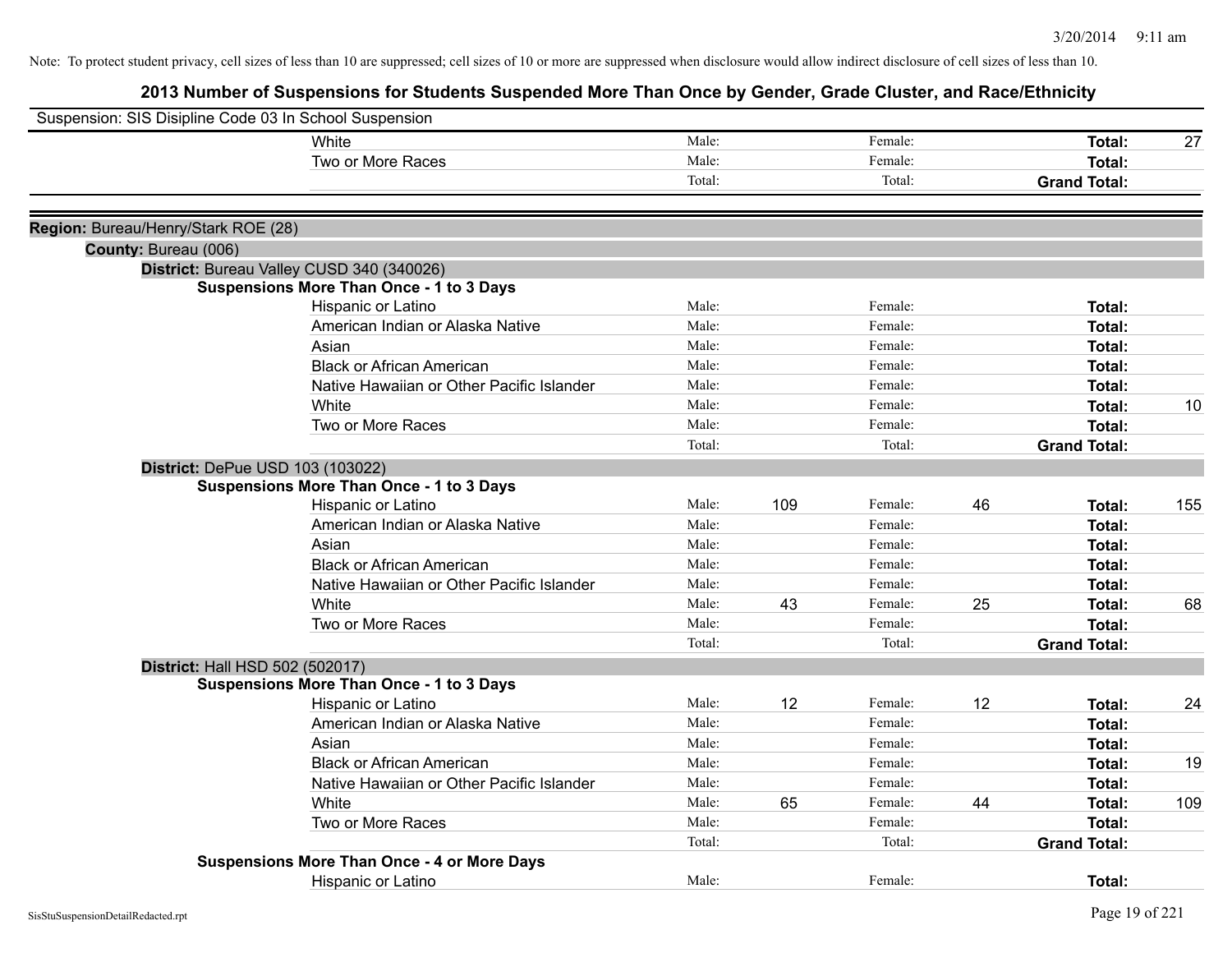# **2013 Number of Suspensions for Students Suspended More Than Once by Gender, Grade Cluster, and Race/Ethnicity**

|                                  | Suspension: SIS Disipline Code 03 In School Suspension |        |         |                     |    |
|----------------------------------|--------------------------------------------------------|--------|---------|---------------------|----|
|                                  | American Indian or Alaska Native                       | Male:  | Female: | Total:              |    |
|                                  | Asian                                                  | Male:  | Female: | Total:              |    |
|                                  | <b>Black or African American</b>                       | Male:  | Female: | Total:              |    |
|                                  | Native Hawaiian or Other Pacific Islander              | Male:  | Female: | Total:              |    |
|                                  | White                                                  | Male:  | Female: | Total:              |    |
|                                  | Two or More Races                                      | Male:  | Female: | <b>Total:</b>       |    |
|                                  |                                                        | Total: | Total:  | <b>Grand Total:</b> |    |
| District: Ohio CCSD 17 (017004)  |                                                        |        |         |                     |    |
|                                  | <b>Suspensions More Than Once - 1 to 3 Days</b>        |        |         |                     |    |
|                                  | Hispanic or Latino                                     | Male:  | Female: | <b>Total:</b>       |    |
|                                  | American Indian or Alaska Native                       | Male:  | Female: | Total:              |    |
|                                  | Asian                                                  | Male:  | Female: | Total:              |    |
|                                  | <b>Black or African American</b>                       | Male:  | Female: | Total:              |    |
|                                  | Native Hawaiian or Other Pacific Islander              | Male:  | Female: | Total:              |    |
|                                  | White                                                  | Male:  | Female: | <b>Total:</b>       | 13 |
|                                  | Two or More Races                                      | Male:  | Female: | Total:              |    |
|                                  |                                                        | Total: | Total:  | <b>Grand Total:</b> |    |
| District: Ohio CHSD 505 (505016) |                                                        |        |         |                     |    |
|                                  | <b>Suspensions More Than Once - 1 to 3 Days</b>        |        |         |                     |    |
|                                  | Hispanic or Latino                                     | Male:  | Female: | Total:              |    |
|                                  | American Indian or Alaska Native                       | Male:  | Female: | Total:              |    |
|                                  | Asian                                                  | Male:  | Female: | Total:              |    |
|                                  | <b>Black or African American</b>                       | Male:  | Female: | Total:              |    |
|                                  | Native Hawaiian or Other Pacific Islander              | Male:  | Female: | Total:              |    |
|                                  | White                                                  | Male:  | Female: | Total:              |    |
|                                  | Two or More Races                                      | Male:  | Female: | Total:              |    |
|                                  |                                                        | Total: | Total:  | <b>Grand Total:</b> |    |
|                                  | District: Princeton ESD 115 (115002)                   |        |         |                     |    |
|                                  | <b>Suspensions More Than Once - 1 to 3 Days</b>        |        |         |                     |    |
|                                  | Hispanic or Latino                                     | Male:  | Female: | Total:              |    |
|                                  | American Indian or Alaska Native                       | Male:  | Female: | Total:              |    |
|                                  | Asian                                                  | Male:  | Female: | Total:              |    |
|                                  | <b>Black or African American</b>                       | Male:  | Female: | Total:              |    |
|                                  | Native Hawaiian or Other Pacific Islander              | Male:  | Female: | Total:              |    |
|                                  | White                                                  | Male:  | Female: | Total:              | 22 |
|                                  | Two or More Races                                      | Male:  | Female: | Total:              |    |
|                                  |                                                        | Total: | Total:  | <b>Grand Total:</b> |    |
|                                  |                                                        |        |         |                     |    |

**District:** Spring Valley CCSD 99 (099004)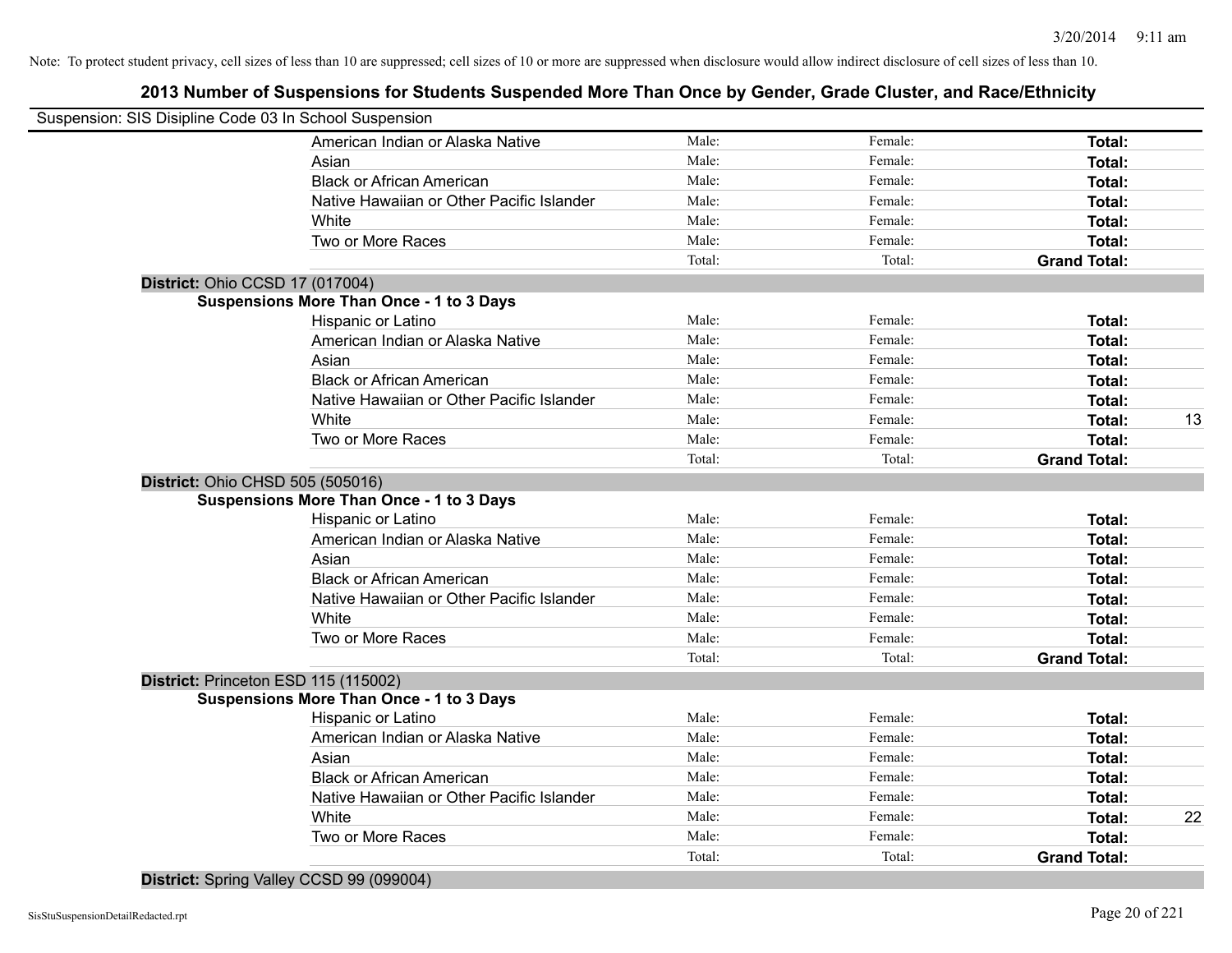|                     | Suspension: SIS Disipline Code 03 In School Suspension |        |    |         |    |                     |    |
|---------------------|--------------------------------------------------------|--------|----|---------|----|---------------------|----|
|                     | <b>Suspensions More Than Once - 1 to 3 Days</b>        |        |    |         |    |                     |    |
|                     | Hispanic or Latino                                     | Male:  |    | Female: |    | Total:              |    |
|                     | American Indian or Alaska Native                       | Male:  |    | Female: |    | Total:              |    |
|                     | Asian                                                  | Male:  |    | Female: |    | Total:              |    |
|                     | <b>Black or African American</b>                       | Male:  |    | Female: |    | Total:              |    |
|                     | Native Hawaiian or Other Pacific Islander              | Male:  |    | Female: |    | <b>Total:</b>       |    |
|                     | White                                                  | Male:  |    | Female: |    | Total:              |    |
|                     | Two or More Races                                      | Male:  |    | Female: |    | <b>Total:</b>       |    |
|                     |                                                        | Total: |    | Total:  |    | <b>Grand Total:</b> |    |
|                     | <b>Suspensions More Than Once - 4 or More Days</b>     |        |    |         |    |                     |    |
|                     | Hispanic or Latino                                     | Male:  |    | Female: |    | Total:              |    |
|                     | American Indian or Alaska Native                       | Male:  |    | Female: |    | <b>Total:</b>       |    |
|                     | Asian                                                  | Male:  |    | Female: |    | Total:              |    |
|                     | <b>Black or African American</b>                       | Male:  |    | Female: |    | Total:              |    |
|                     | Native Hawaiian or Other Pacific Islander              | Male:  |    | Female: |    | Total:              |    |
|                     | White                                                  | Male:  |    | Female: |    | Total:              |    |
|                     | Two or More Races                                      | Male:  |    | Female: |    | <b>Total:</b>       |    |
|                     |                                                        | Total: |    | Total:  |    | <b>Grand Total:</b> |    |
| County: Henry (037) |                                                        |        |    |         |    |                     |    |
|                     | District: AlWood CUSD 225 (225026)                     |        |    |         |    |                     |    |
|                     | <b>Suspensions More Than Once - 1 to 3 Days</b>        |        |    |         |    |                     |    |
|                     | Hispanic or Latino                                     | Male:  |    | Female: |    | Total:              |    |
|                     | American Indian or Alaska Native                       | Male:  |    | Female: |    | <b>Total:</b>       |    |
|                     | Asian                                                  | Male:  |    | Female: |    | <b>Total:</b>       |    |
|                     | <b>Black or African American</b>                       | Male:  |    | Female: |    | <b>Total:</b>       |    |
|                     | Native Hawaiian or Other Pacific Islander              | Male:  |    | Female: |    | Total:              |    |
|                     | White                                                  | Male:  | 36 | Female: | 14 | Total:              | 50 |
|                     | Two or More Races                                      | Male:  |    | Female: |    | <b>Total:</b>       |    |
|                     |                                                        | Total: |    | Total:  |    | <b>Grand Total:</b> |    |
|                     | District: Annawan CUSD 226 (226026)                    |        |    |         |    |                     |    |
|                     | <b>Suspensions More Than Once - 1 to 3 Days</b>        |        |    |         |    |                     |    |
|                     | Hispanic or Latino                                     | Male:  |    | Female: |    | Total:              |    |
|                     | American Indian or Alaska Native                       | Male:  |    | Female: |    | Total:              |    |
|                     | Asian                                                  | Male:  |    | Female: |    | <b>Total:</b>       |    |
|                     | <b>Black or African American</b>                       | Male:  |    | Female: |    | <b>Total:</b>       |    |
|                     | Native Hawaiian or Other Pacific Islander              | Male:  |    | Female: |    | Total:              |    |
|                     | White                                                  | Male:  |    | Female: |    | Total:              | 25 |
|                     | Two or More Races                                      | Male:  |    | Female: |    | <b>Total:</b>       |    |
|                     |                                                        | Total: |    | Total:  |    | <b>Grand Total:</b> |    |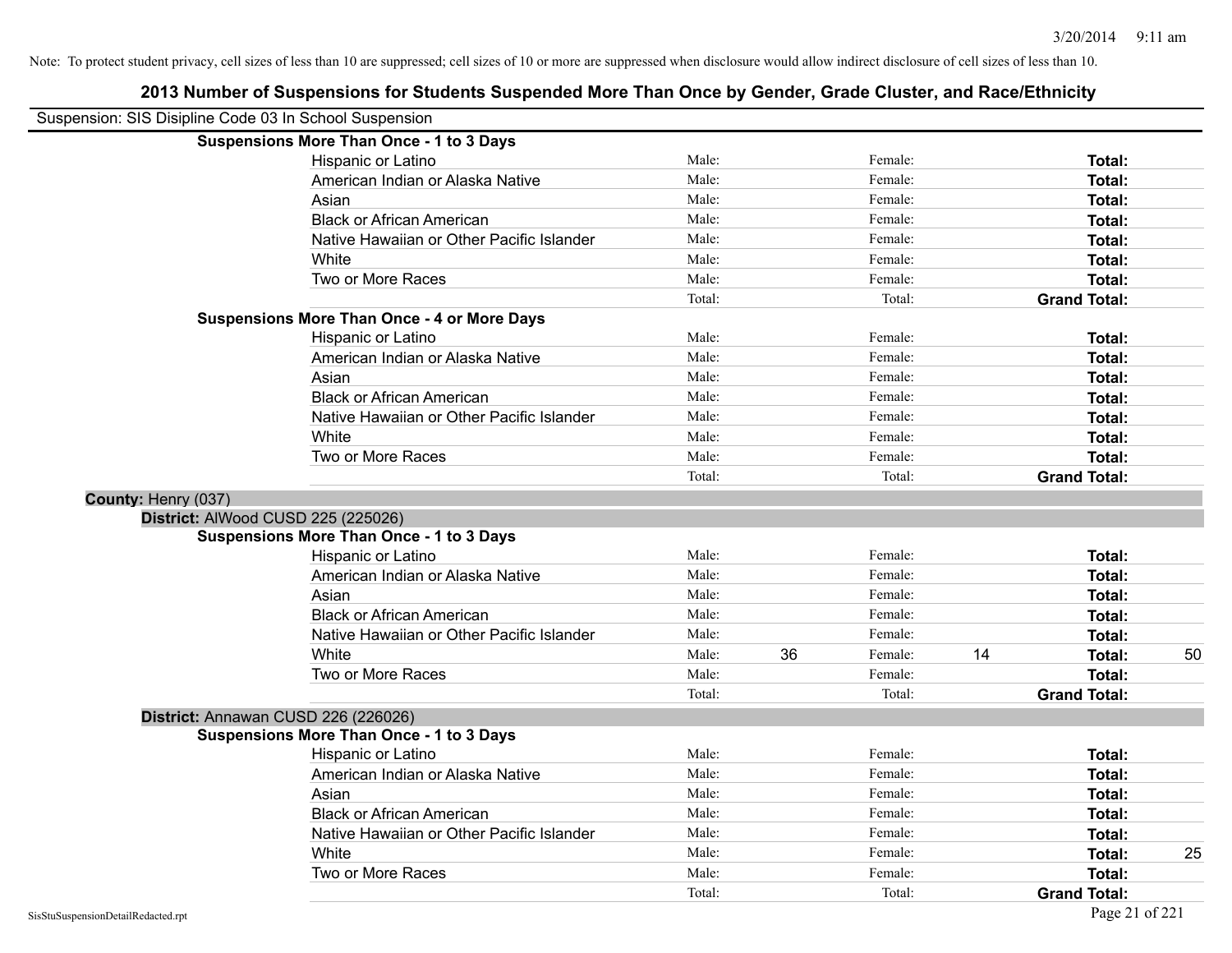| Suspension: SIS Disipline Code 03 In School Suspension |        |     |         |     |                     |     |
|--------------------------------------------------------|--------|-----|---------|-----|---------------------|-----|
| District: Cambridge CUSD 227 (227026)                  |        |     |         |     |                     |     |
| <b>Suspensions More Than Once - 1 to 3 Days</b>        |        |     |         |     |                     |     |
| Hispanic or Latino                                     | Male:  |     | Female: |     | Total:              |     |
| American Indian or Alaska Native                       | Male:  |     | Female: |     | Total:              |     |
| Asian                                                  | Male:  |     | Female: |     | Total:              |     |
| <b>Black or African American</b>                       | Male:  |     | Female: |     | Total:              |     |
| Native Hawaiian or Other Pacific Islander              | Male:  |     | Female: |     | Total:              |     |
| White                                                  | Male:  |     | Female: |     | Total:              |     |
| Two or More Races                                      | Male:  |     | Female: |     | Total:              |     |
|                                                        | Total: |     | Total:  |     | <b>Grand Total:</b> |     |
| District: Colona SD 190 (190002)                       |        |     |         |     |                     |     |
| <b>Suspensions More Than Once - 1 to 3 Days</b>        |        |     |         |     |                     |     |
| Hispanic or Latino                                     | Male:  |     | Female: |     | Total:              |     |
| American Indian or Alaska Native                       | Male:  |     | Female: |     | Total:              |     |
| Asian                                                  | Male:  |     | Female: |     | Total:              |     |
| <b>Black or African American</b>                       | Male:  |     | Female: |     | Total:              |     |
| Native Hawaiian or Other Pacific Islander              | Male:  |     | Female: |     | Total:              |     |
| White                                                  | Male:  |     | Female: |     | Total:              |     |
| Two or More Races                                      | Male:  |     | Female: |     | Total:              |     |
|                                                        | Total: |     | Total:  |     | <b>Grand Total:</b> |     |
| District: Galva CUSD 224 (224026)                      |        |     |         |     |                     |     |
| <b>Suspensions More Than Once - 1 to 3 Days</b>        |        |     |         |     |                     |     |
| Hispanic or Latino                                     | Male:  |     | Female: |     | Total:              |     |
| American Indian or Alaska Native                       | Male:  |     | Female: |     | Total:              |     |
| Asian                                                  | Male:  |     | Female: |     | Total:              |     |
| <b>Black or African American</b>                       | Male:  |     | Female: |     | Total:              |     |
| Native Hawaiian or Other Pacific Islander              | Male:  |     | Female: |     | Total:              |     |
| White                                                  | Male:  |     | Female: |     | Total:              | 10  |
| Two or More Races                                      | Male:  |     | Female: |     | Total:              |     |
|                                                        | Total: |     | Total:  |     | <b>Grand Total:</b> |     |
| District: Geneseo CUSD 228 (228026)                    |        |     |         |     |                     |     |
| <b>Suspensions More Than Once - 1 to 3 Days</b>        |        |     |         |     |                     |     |
| Hispanic or Latino                                     | Male:  |     | Female: |     | Total:              | 26  |
| American Indian or Alaska Native                       | Male:  |     | Female: |     | Total:              |     |
| Asian                                                  | Male:  |     | Female: |     | Total:              |     |
| <b>Black or African American</b>                       | Male:  |     | Female: |     | Total:              |     |
| Native Hawaiian or Other Pacific Islander              | Male:  |     | Female: |     | Total:              |     |
| White                                                  | Male:  | 117 | Female: | 119 | Total:              | 236 |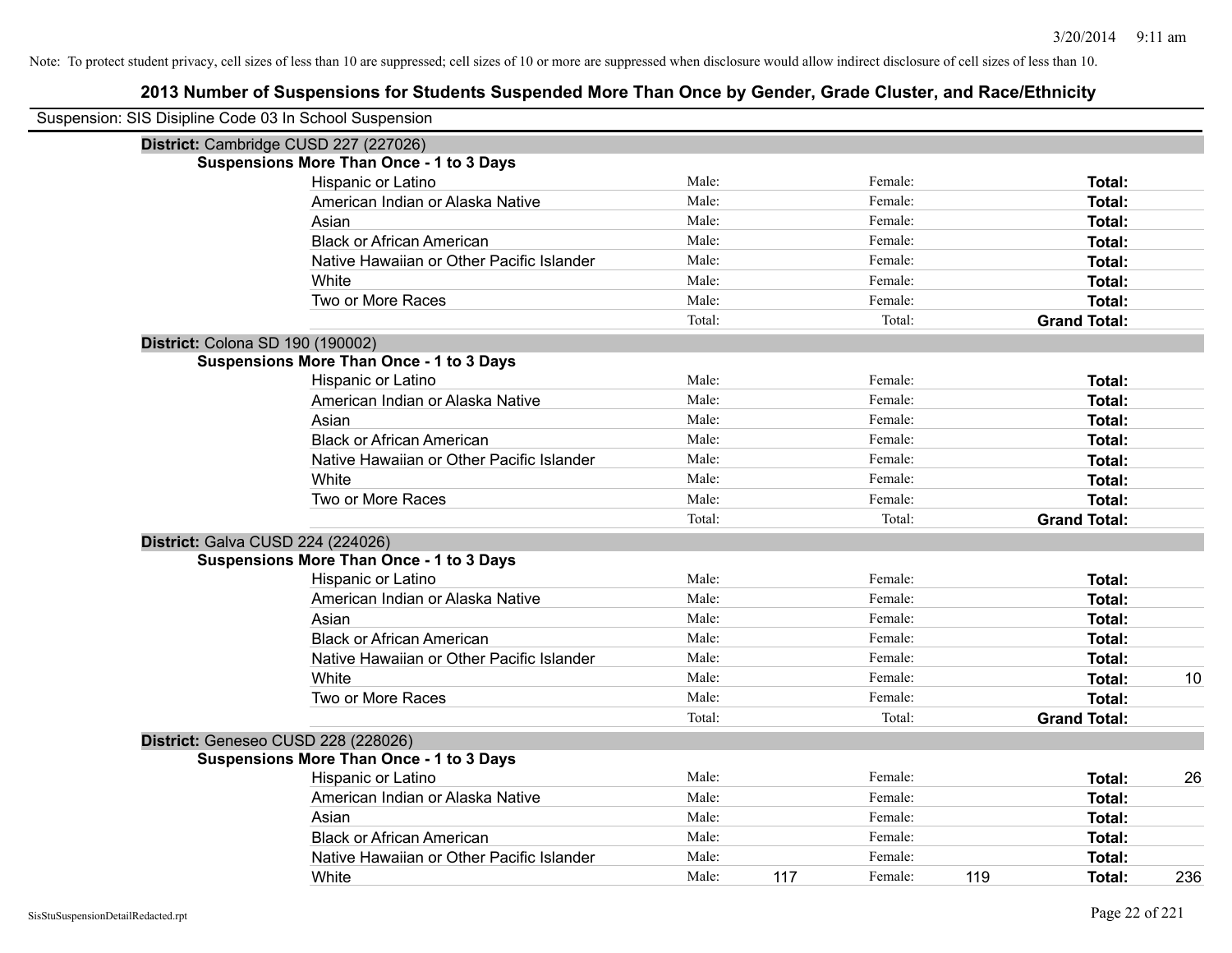| Suspension: SIS Disipline Code 03 In School Suspension |                                                    |        |     |         |    |                     |     |
|--------------------------------------------------------|----------------------------------------------------|--------|-----|---------|----|---------------------|-----|
|                                                        | Two or More Races                                  | Male:  |     | Female: |    | Total:              |     |
|                                                        |                                                    | Total: |     | Total:  |    | <b>Grand Total:</b> |     |
|                                                        | District: Kewanee CUSD 229 (229026)                |        |     |         |    |                     |     |
|                                                        | <b>Suspensions More Than Once - 1 to 3 Days</b>    |        |     |         |    |                     |     |
|                                                        | Hispanic or Latino                                 | Male:  | 81  | Female: | 41 | Total:              | 122 |
|                                                        | American Indian or Alaska Native                   | Male:  |     | Female: |    | Total:              |     |
|                                                        | Asian                                              | Male:  |     | Female: |    | Total:              |     |
|                                                        | <b>Black or African American</b>                   | Male:  | 70  | Female: | 19 | Total:              | 89  |
|                                                        | Native Hawaiian or Other Pacific Islander          | Male:  |     | Female: |    | Total:              |     |
|                                                        | White                                              | Male:  | 187 | Female: | 98 | Total:              | 285 |
|                                                        | Two or More Races                                  | Male:  |     | Female: |    | Total:              |     |
|                                                        |                                                    | Total: |     | Total:  |    | <b>Grand Total:</b> |     |
|                                                        | <b>Suspensions More Than Once - 4 or More Days</b> |        |     |         |    |                     |     |
|                                                        | Hispanic or Latino                                 | Male:  |     | Female: |    | Total:              |     |
|                                                        | American Indian or Alaska Native                   | Male:  |     | Female: |    | Total:              |     |
|                                                        | Asian                                              | Male:  |     | Female: |    | Total:              |     |
|                                                        | <b>Black or African American</b>                   | Male:  |     | Female: |    | Total:              |     |
|                                                        | Native Hawaiian or Other Pacific Islander          | Male:  |     | Female: |    | Total:              |     |
|                                                        | White                                              | Male:  |     | Female: |    | Total:              |     |
|                                                        | Two or More Races                                  | Male:  |     | Female: |    | Total:              |     |
|                                                        |                                                    | Total: |     | Total:  |    | <b>Grand Total:</b> |     |
|                                                        | District: Orion CUSD 223 (223026)                  |        |     |         |    |                     |     |
|                                                        | <b>Suspensions More Than Once - 1 to 3 Days</b>    |        |     |         |    |                     |     |
|                                                        | Hispanic or Latino                                 | Male:  |     | Female: |    | Total:              | 11  |
|                                                        | American Indian or Alaska Native                   | Male:  |     | Female: |    | Total:              |     |
|                                                        | Asian                                              | Male:  |     | Female: |    | Total:              |     |
|                                                        | <b>Black or African American</b>                   | Male:  |     | Female: |    | Total:              |     |
|                                                        | Native Hawaiian or Other Pacific Islander          | Male:  |     | Female: |    | Total:              |     |
|                                                        | White                                              | Male:  |     | Female: |    | Total:              | 26  |
|                                                        | Two or More Races                                  | Male:  |     | Female: |    | Total:              |     |
|                                                        |                                                    | Total: |     | Total:  |    | <b>Grand Total:</b> |     |
|                                                        | District: Wethersfield CUSD 230 (230026)           |        |     |         |    |                     |     |
|                                                        | <b>Suspensions More Than Once - 1 to 3 Days</b>    |        |     |         |    |                     |     |
|                                                        | Hispanic or Latino                                 | Male:  |     | Female: |    | Total:              |     |
|                                                        | American Indian or Alaska Native                   | Male:  |     | Female: |    | Total:              |     |
|                                                        | Asian                                              | Male:  |     | Female: |    | Total:              |     |
|                                                        | <b>Black or African American</b>                   | Male:  |     | Female: |    | Total:              |     |
|                                                        | Native Hawaiian or Other Pacific Islander          | Male:  |     | Female: |    | Total:              |     |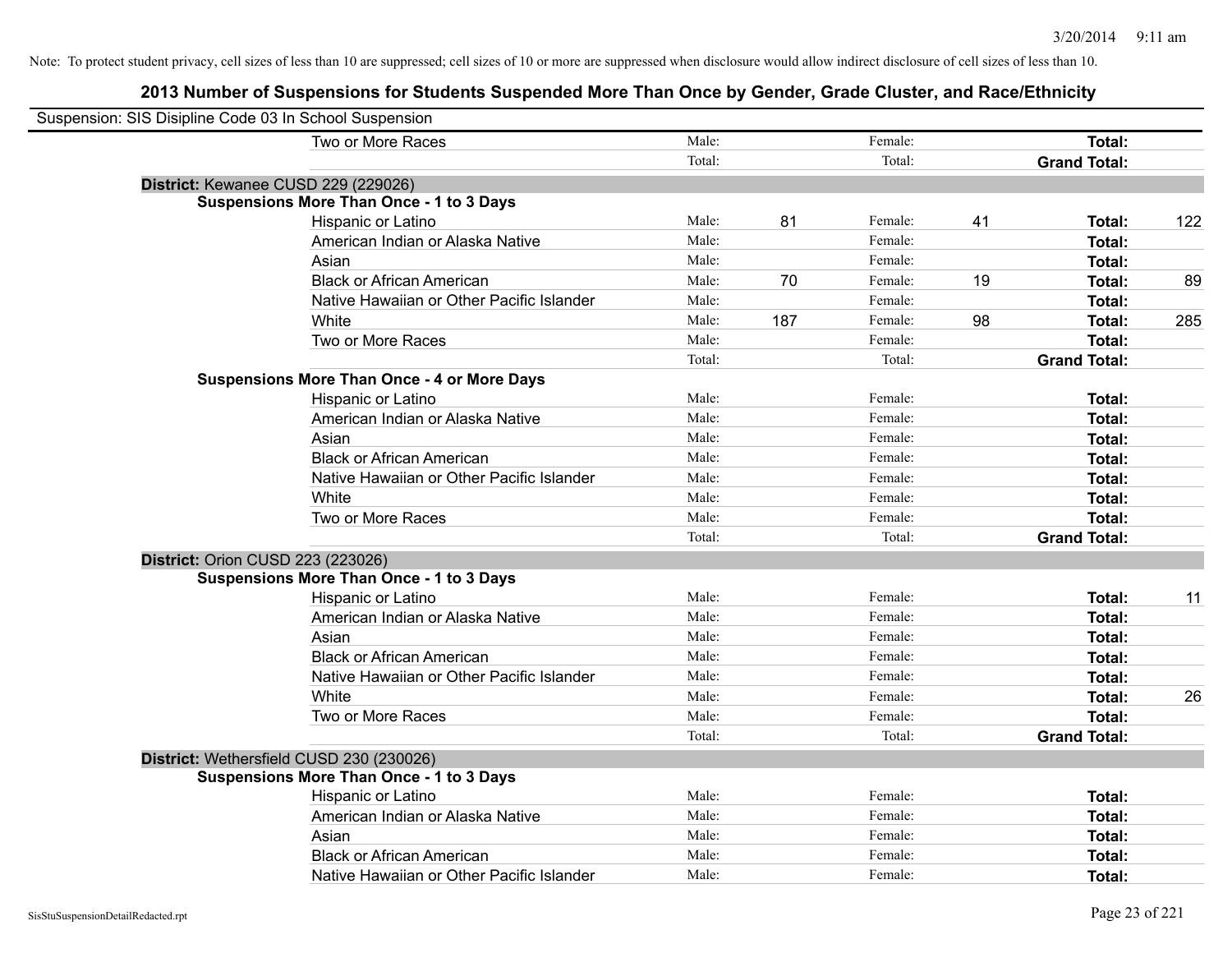# **2013 Number of Suspensions for Students Suspended More Than Once by Gender, Grade Cluster, and Race/Ethnicity**

| Suspension: SIS Disipline Code 03 In School Suspension |                                                    |        |    |         |    |                     |    |
|--------------------------------------------------------|----------------------------------------------------|--------|----|---------|----|---------------------|----|
|                                                        | White                                              | Male:  |    | Female: |    | Total:              | 22 |
|                                                        | Two or More Races                                  | Male:  |    | Female: |    | Total:              |    |
|                                                        |                                                    | Total: |    | Total:  |    | <b>Grand Total:</b> |    |
| <b>County: Non-Public School (000)</b>                 |                                                    |        |    |         |    |                     |    |
|                                                        | District: Bureau/Henry/Stark ROE (000000)          |        |    |         |    |                     |    |
|                                                        | <b>Suspensions More Than Once - 1 to 3 Days</b>    |        |    |         |    |                     |    |
|                                                        | Hispanic or Latino                                 | Male:  |    | Female: |    | Total:              |    |
|                                                        | American Indian or Alaska Native                   | Male:  |    | Female: |    | Total:              |    |
|                                                        | Asian                                              | Male:  |    | Female: |    | Total:              |    |
|                                                        | <b>Black or African American</b>                   | Male:  |    | Female: |    | Total:              |    |
|                                                        | Native Hawaiian or Other Pacific Islander          | Male:  |    | Female: |    | Total:              |    |
|                                                        | White                                              | Male:  |    | Female: |    | Total:              |    |
|                                                        | Two or More Races                                  | Male:  |    | Female: |    | Total:              |    |
|                                                        |                                                    | Total: |    | Total:  |    | <b>Grand Total:</b> |    |
|                                                        | <b>Suspensions More Than Once - 4 or More Days</b> |        |    |         |    |                     |    |
|                                                        | Hispanic or Latino                                 | Male:  |    | Female: |    | Total:              |    |
|                                                        | American Indian or Alaska Native                   | Male:  |    | Female: |    | Total:              |    |
|                                                        | Asian                                              | Male:  |    | Female: |    | Total:              |    |
|                                                        | <b>Black or African American</b>                   | Male:  |    | Female: |    | Total:              |    |
|                                                        | Native Hawaiian or Other Pacific Islander          | Male:  |    | Female: |    | Total:              |    |
|                                                        | White                                              | Male:  |    | Female: |    | Total:              |    |
|                                                        | Two or More Races                                  | Male:  |    | Female: |    | Total:              |    |
|                                                        |                                                    | Total: |    | Total:  |    | <b>Grand Total:</b> |    |
| County: Stark (088)                                    |                                                    |        |    |         |    |                     |    |
|                                                        | District: Stark County CUSD 100 (100026)           |        |    |         |    |                     |    |
|                                                        | <b>Suspensions More Than Once - 1 to 3 Days</b>    |        |    |         |    |                     |    |
|                                                        | Hispanic or Latino                                 | Male:  |    | Female: |    | Total:              |    |
|                                                        | American Indian or Alaska Native                   | Male:  |    | Female: |    | Total:              |    |
|                                                        | Asian                                              | Male:  |    | Female: |    | Total:              |    |
|                                                        | <b>Black or African American</b>                   | Male:  |    | Female: |    | Total:              |    |
|                                                        | Native Hawaiian or Other Pacific Islander          | Male:  |    | Female: |    | Total:              |    |
|                                                        | White                                              | Male:  | 31 | Female: | 19 | Total:              | 50 |
|                                                        | Two or More Races                                  | Male:  |    | Female: |    | Total:              |    |
|                                                        |                                                    | Total: |    | Total:  |    | <b>Grand Total:</b> |    |

**Region:** Calhoun/Greene/Jersy/Macoupin ROE (40)

**County:** Calhoun (007)

**District:** Brussels CUSD 42 (042026)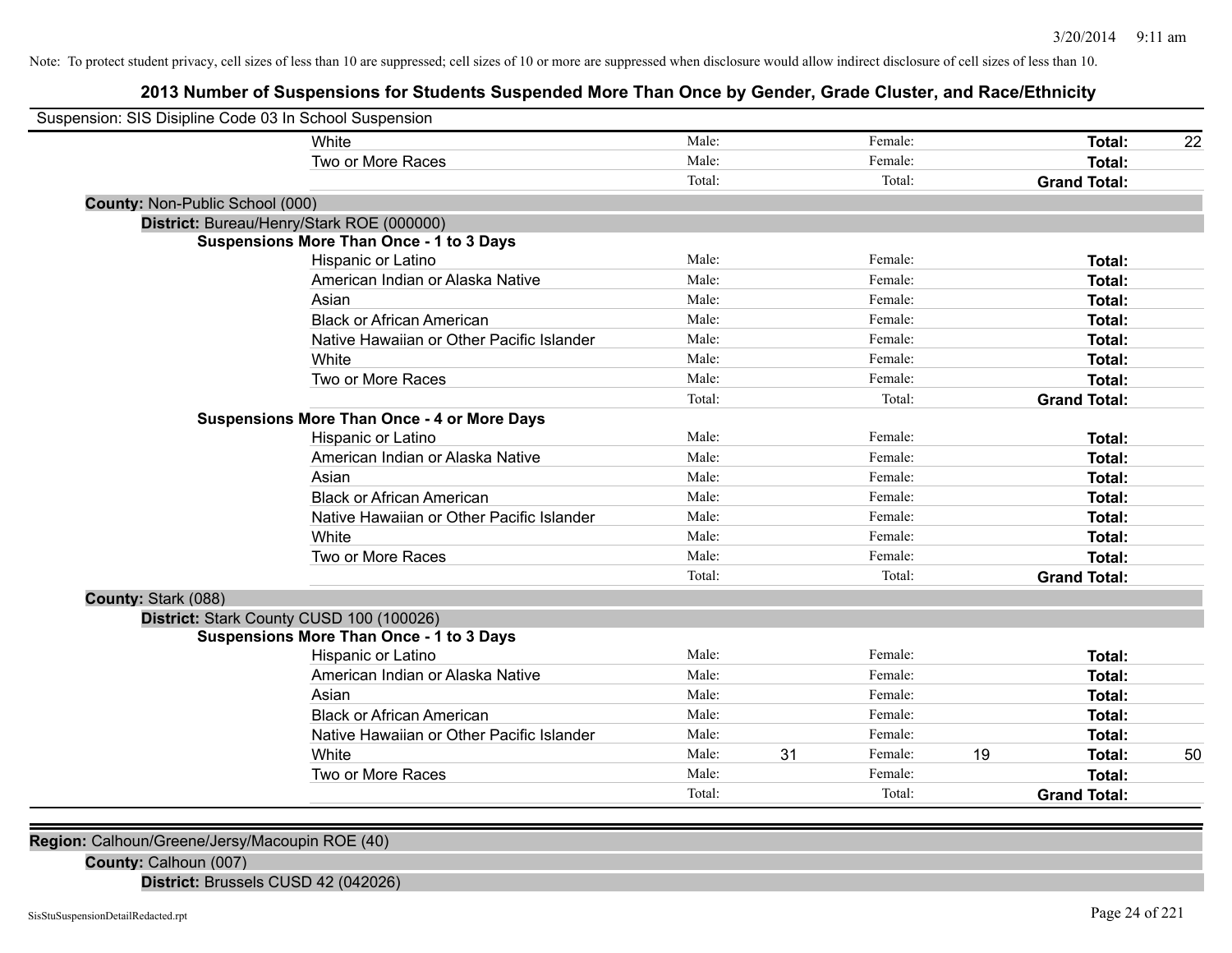|                      | Suspension: SIS Disipline Code 03 In School Suspension |        |         |                     |    |
|----------------------|--------------------------------------------------------|--------|---------|---------------------|----|
|                      | <b>Suspensions More Than Once - 1 to 3 Days</b>        |        |         |                     |    |
|                      | Hispanic or Latino                                     | Male:  | Female: | Total:              |    |
|                      | American Indian or Alaska Native                       | Male:  | Female: | Total:              |    |
|                      | Asian                                                  | Male:  | Female: | Total:              |    |
|                      | <b>Black or African American</b>                       | Male:  | Female: | Total:              |    |
|                      | Native Hawaiian or Other Pacific Islander              | Male:  | Female: | Total:              |    |
|                      | White                                                  | Male:  | Female: | Total:              |    |
|                      | Two or More Races                                      | Male:  | Female: | Total:              |    |
|                      |                                                        | Total: | Total:  | <b>Grand Total:</b> |    |
| County: Greene (031) |                                                        |        |         |                     |    |
|                      | District: Carrollton CUSD 1 (001026)                   |        |         |                     |    |
|                      | <b>Suspensions More Than Once - 1 to 3 Days</b>        |        |         |                     |    |
|                      | Hispanic or Latino                                     | Male:  | Female: | <b>Total:</b>       |    |
|                      | American Indian or Alaska Native                       | Male:  | Female: | Total:              |    |
|                      | Asian                                                  | Male:  | Female: | Total:              |    |
|                      | <b>Black or African American</b>                       | Male:  | Female: | Total:              |    |
|                      | Native Hawaiian or Other Pacific Islander              | Male:  | Female: | Total:              |    |
|                      | White                                                  | Male:  | Female: | Total:              |    |
|                      | Two or More Races                                      | Male:  | Female: | Total:              |    |
|                      |                                                        | Total: | Total:  | <b>Grand Total:</b> |    |
|                      | District: Greenfield CUSD 10 (010026)                  |        |         |                     |    |
|                      | <b>Suspensions More Than Once - 1 to 3 Days</b>        |        |         |                     |    |
|                      | Hispanic or Latino                                     | Male:  | Female: | Total:              |    |
|                      | American Indian or Alaska Native                       | Male:  | Female: | Total:              |    |
|                      | Asian                                                  | Male:  | Female: | Total:              |    |
|                      | <b>Black or African American</b>                       | Male:  | Female: | Total:              |    |
|                      | Native Hawaiian or Other Pacific Islander              | Male:  | Female: | Total:              |    |
|                      | White                                                  | Male:  | Female: | Total:              | 20 |
|                      | Two or More Races                                      | Male:  | Female: | Total:              |    |
|                      |                                                        | Total: | Total:  | <b>Grand Total:</b> |    |
|                      | District: North Greene CUSD 3 (003026)                 |        |         |                     |    |
|                      | <b>Suspensions More Than Once - 1 to 3 Days</b>        |        |         |                     |    |
|                      | Hispanic or Latino                                     | Male:  | Female: | Total:              |    |
|                      | American Indian or Alaska Native                       | Male:  | Female: | Total:              |    |
|                      | Asian                                                  | Male:  | Female: | Total:              |    |
|                      | <b>Black or African American</b>                       | Male:  | Female: | Total:              |    |
|                      | Native Hawaiian or Other Pacific Islander              | Male:  | Female: | Total:              |    |
|                      | White                                                  | Male:  | Female: | Total:              | 21 |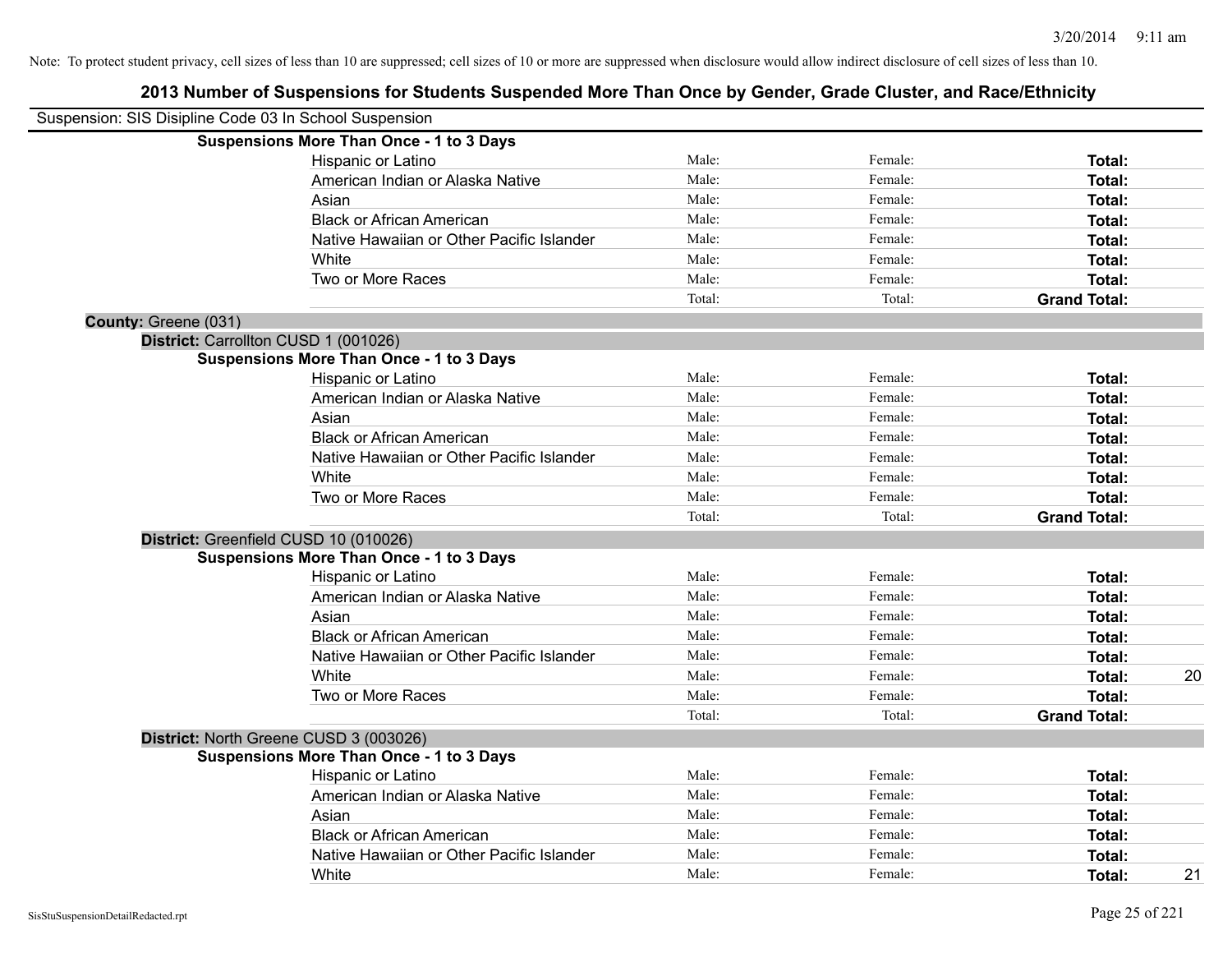| Suspension: SIS Disipline Code 03 In School Suspension |                                                    |        |         |                     |
|--------------------------------------------------------|----------------------------------------------------|--------|---------|---------------------|
|                                                        | Two or More Races                                  | Male:  | Female: | Total:              |
|                                                        |                                                    | Total: | Total:  | <b>Grand Total:</b> |
|                                                        | <b>Suspensions More Than Once - 4 or More Days</b> |        |         |                     |
|                                                        | Hispanic or Latino                                 | Male:  | Female: | Total:              |
|                                                        | American Indian or Alaska Native                   | Male:  | Female: | Total:              |
|                                                        | Asian                                              | Male:  | Female: | Total:              |
|                                                        | <b>Black or African American</b>                   | Male:  | Female: | Total:              |
|                                                        | Native Hawaiian or Other Pacific Islander          | Male:  | Female: | Total:              |
|                                                        | White                                              | Male:  | Female: | Total:              |
|                                                        | Two or More Races                                  | Male:  | Female: | Total:              |
|                                                        |                                                    | Total: | Total:  | <b>Grand Total:</b> |
| County: Jersey (042)                                   |                                                    |        |         |                     |
|                                                        | District: Jersey CUSD 100 (100026)                 |        |         |                     |
|                                                        | <b>Suspensions More Than Once - 1 to 3 Days</b>    |        |         |                     |
|                                                        | Hispanic or Latino                                 | Male:  | Female: | Total:              |
|                                                        | American Indian or Alaska Native                   | Male:  | Female: | Total:              |
|                                                        | Asian                                              | Male:  | Female: | Total:              |
|                                                        | <b>Black or African American</b>                   | Male:  | Female: | Total:              |
|                                                        | Native Hawaiian or Other Pacific Islander          | Male:  | Female: | Total:              |
|                                                        | White                                              | Male:  | Female: | Total:              |
|                                                        | Two or More Races                                  | Male:  | Female: | Total:              |
|                                                        |                                                    | Total: | Total:  | <b>Grand Total:</b> |
| County: Macoupin (056)                                 |                                                    |        |         |                     |
|                                                        | District: Bunker Hill CUSD 8 (008026)              |        |         |                     |
|                                                        | <b>Suspensions More Than Once - 1 to 3 Days</b>    |        |         |                     |
|                                                        | Hispanic or Latino                                 | Male:  | Female: | Total:              |
|                                                        | American Indian or Alaska Native                   | Male:  | Female: | Total:              |
|                                                        | Asian                                              | Male:  | Female: | Total:              |
|                                                        | <b>Black or African American</b>                   | Male:  | Female: | Total:              |
|                                                        | Native Hawaiian or Other Pacific Islander          | Male:  | Female: | Total:              |
|                                                        | White                                              | Male:  | Female: | 14<br>Total:        |
|                                                        | Two or More Races                                  | Male:  | Female: | Total:              |
|                                                        |                                                    | Total: | Total:  | <b>Grand Total:</b> |
|                                                        | District: Carlinville CUSD 1 (001026)              |        |         |                     |
|                                                        | <b>Suspensions More Than Once - 1 to 3 Days</b>    |        |         |                     |
|                                                        | Hispanic or Latino                                 | Male:  | Female: | Total:              |
|                                                        | American Indian or Alaska Native                   | Male:  | Female: | Total:              |
|                                                        | Asian                                              | Male:  | Female: | Total:              |
|                                                        | <b>Black or African American</b>                   | Male:  | Female: | Total:              |
| SisStuSuspensionDetailRedacted.rpt                     |                                                    |        |         | Page 26 of 221      |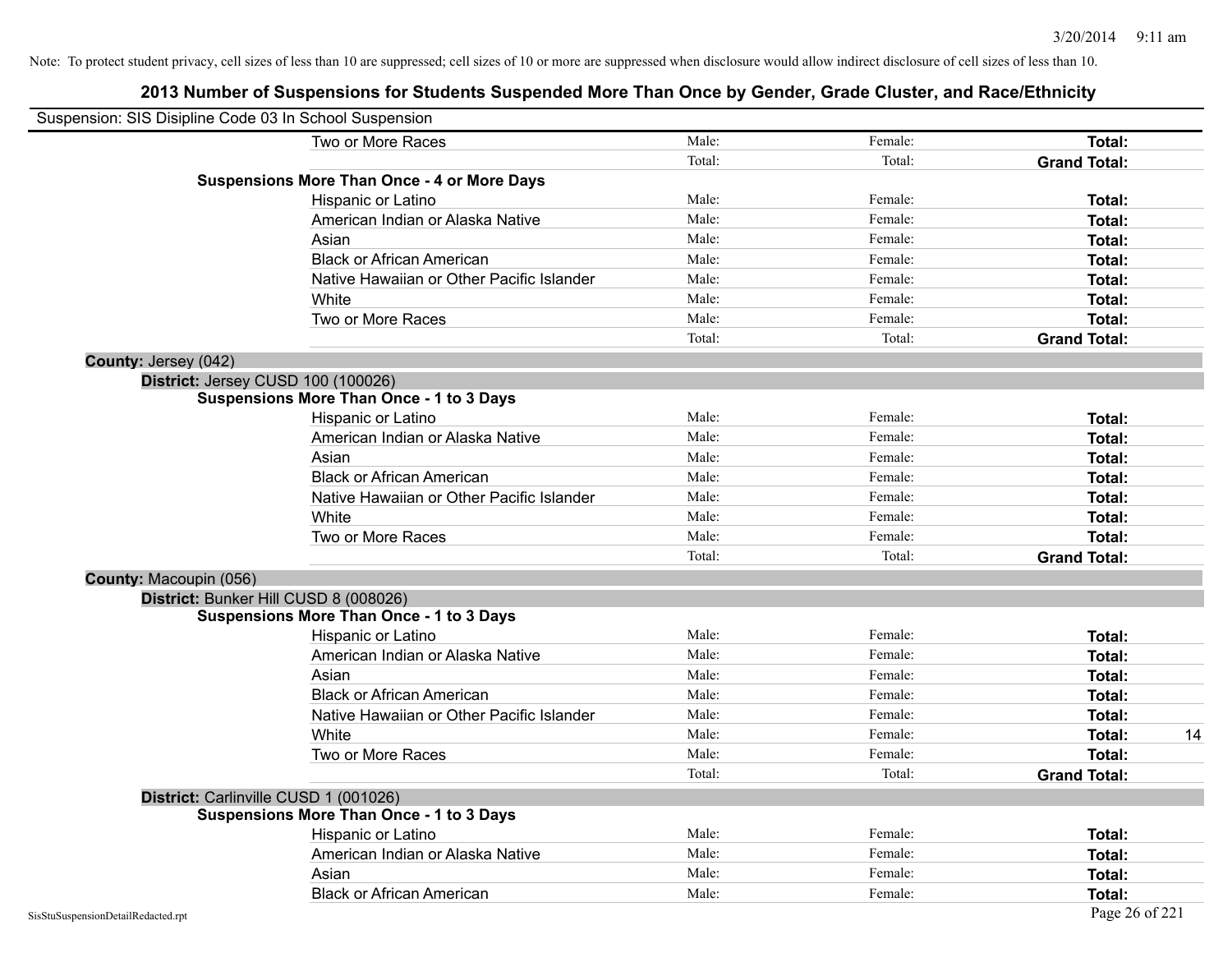# **2013 Number of Suspensions for Students Suspended More Than Once by Gender, Grade Cluster, and Race/Ethnicity**

| Suspension: SIS Disipline Code 03 In School Suspension |                                                 |        |    |         |    |                     |    |
|--------------------------------------------------------|-------------------------------------------------|--------|----|---------|----|---------------------|----|
|                                                        | Native Hawaiian or Other Pacific Islander       | Male:  |    | Female: |    | Total:              |    |
|                                                        | White                                           | Male:  |    | Female: |    | Total:              | 12 |
|                                                        | Two or More Races                               | Male:  |    | Female: |    | Total:              |    |
|                                                        |                                                 | Total: |    | Total:  |    | <b>Grand Total:</b> |    |
| District: Mount Olive CUSD 5 (005026)                  |                                                 |        |    |         |    |                     |    |
|                                                        | <b>Suspensions More Than Once - 1 to 3 Days</b> |        |    |         |    |                     |    |
|                                                        | Hispanic or Latino                              | Male:  |    | Female: |    | Total:              |    |
|                                                        | American Indian or Alaska Native                | Male:  |    | Female: |    | Total:              |    |
|                                                        | Asian                                           | Male:  |    | Female: |    | Total:              |    |
|                                                        | <b>Black or African American</b>                | Male:  |    | Female: |    | Total:              |    |
|                                                        | Native Hawaiian or Other Pacific Islander       | Male:  |    | Female: |    | Total:              |    |
|                                                        | White                                           | Male:  |    | Female: |    | Total:              |    |
|                                                        | Two or More Races                               | Male:  |    | Female: |    | Total:              |    |
|                                                        |                                                 | Total: |    | Total:  |    | <b>Grand Total:</b> |    |
| District: Northwestern CUSD 2 (002026)                 |                                                 |        |    |         |    |                     |    |
|                                                        | <b>Suspensions More Than Once - 1 to 3 Days</b> |        |    |         |    |                     |    |
|                                                        | Hispanic or Latino                              | Male:  |    | Female: |    | Total:              |    |
|                                                        | American Indian or Alaska Native                | Male:  |    | Female: |    | Total:              |    |
|                                                        | Asian                                           | Male:  |    | Female: |    | Total:              |    |
|                                                        | <b>Black or African American</b>                | Male:  |    | Female: |    | Total:              |    |
|                                                        | Native Hawaiian or Other Pacific Islander       | Male:  |    | Female: |    | Total:              |    |
|                                                        | White                                           | Male:  |    | Female: |    | Total:              | 17 |
|                                                        | Two or More Races                               | Male:  |    | Female: |    | Total:              |    |
|                                                        |                                                 | Total: |    | Total:  |    | <b>Grand Total:</b> |    |
| District: Southwestern CUSD 9 (009026)                 |                                                 |        |    |         |    |                     |    |
|                                                        | <b>Suspensions More Than Once - 1 to 3 Days</b> |        |    |         |    |                     |    |
|                                                        | Hispanic or Latino                              | Male:  |    | Female: |    | Total:              |    |
|                                                        | American Indian or Alaska Native                | Male:  |    | Female: |    | Total:              |    |
|                                                        | Asian                                           | Male:  |    | Female: |    | Total:              |    |
|                                                        | <b>Black or African American</b>                | Male:  |    | Female: |    | Total:              |    |
|                                                        | Native Hawaiian or Other Pacific Islander       | Male:  |    | Female: |    | Total:              |    |
|                                                        | White                                           | Male:  | 61 | Female: | 37 | Total:              | 98 |
|                                                        | Two or More Races                               | Male:  |    | Female: |    | <b>Total:</b>       |    |
|                                                        |                                                 | Total: |    | Total:  |    | <b>Grand Total:</b> |    |
|                                                        |                                                 |        |    |         |    |                     |    |

**Region:** Carroll/Jo Daviess/Stephenson ROE (08)

**County:** Carroll (008)

**District:** Eastland CUSD 308 (308026)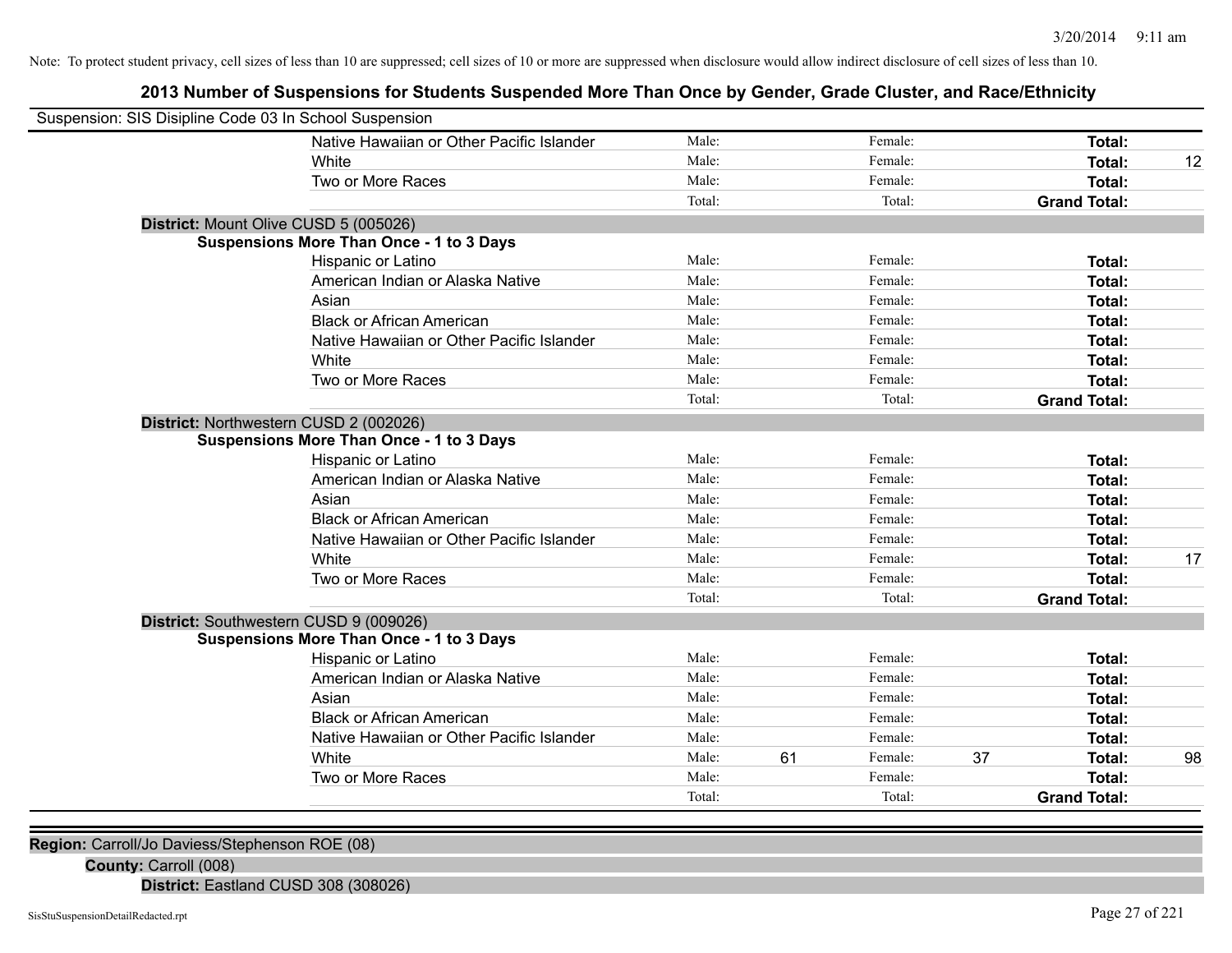|                                | Suspension: SIS Disipline Code 03 In School Suspension |        |    |         |    |                     |     |
|--------------------------------|--------------------------------------------------------|--------|----|---------|----|---------------------|-----|
|                                | <b>Suspensions More Than Once - 1 to 3 Days</b>        |        |    |         |    |                     |     |
|                                | Hispanic or Latino                                     | Male:  |    | Female: |    | Total:              |     |
|                                | American Indian or Alaska Native                       | Male:  |    | Female: |    | Total:              |     |
|                                | Asian                                                  | Male:  |    | Female: |    | Total:              |     |
|                                | <b>Black or African American</b>                       | Male:  |    | Female: |    | Total:              |     |
|                                | Native Hawaiian or Other Pacific Islander              | Male:  |    | Female: |    | Total:              |     |
|                                | White                                                  | Male:  |    | Female: |    | Total:              |     |
|                                | Two or More Races                                      | Male:  |    | Female: |    | Total:              |     |
|                                |                                                        | Total: |    | Total:  |    | <b>Grand Total:</b> |     |
|                                | District: West Carroll CUSD 314 (314026)               |        |    |         |    |                     |     |
|                                | <b>Suspensions More Than Once - 1 to 3 Days</b>        |        |    |         |    |                     |     |
|                                | Hispanic or Latino                                     | Male:  |    | Female: |    | Total:              |     |
|                                | American Indian or Alaska Native                       | Male:  |    | Female: |    | Total:              |     |
|                                | Asian                                                  | Male:  |    | Female: |    | Total:              |     |
|                                | <b>Black or African American</b>                       | Male:  |    | Female: |    | Total:              |     |
|                                | Native Hawaiian or Other Pacific Islander              | Male:  |    | Female: |    | Total:              |     |
|                                | White                                                  | Male:  | 75 | Female: | 34 | Total:              | 109 |
|                                | Two or More Races                                      | Male:  |    | Female: |    | Total:              |     |
|                                |                                                        | Total: |    | Total:  |    | <b>Grand Total:</b> |     |
| <b>County: Jodaviess (043)</b> |                                                        |        |    |         |    |                     |     |
|                                | District: East Dubuque USD 119 (119022)                |        |    |         |    |                     |     |
|                                | <b>Suspensions More Than Once - 1 to 3 Days</b>        |        |    |         |    |                     |     |
|                                | Hispanic or Latino                                     | Male:  |    | Female: |    | Total:              |     |
|                                | American Indian or Alaska Native                       | Male:  |    | Female: |    | Total:              |     |
|                                | Asian                                                  | Male:  |    | Female: |    | Total:              |     |
|                                | <b>Black or African American</b>                       | Male:  |    | Female: |    | Total:              |     |
|                                | Native Hawaiian or Other Pacific Islander              | Male:  |    | Female: |    | Total:              |     |
|                                | White                                                  | Male:  |    | Female: |    | Total:              |     |
|                                | Two or More Races                                      | Male:  |    | Female: |    | Total:              |     |
|                                |                                                        | Total: |    | Total:  |    | <b>Grand Total:</b> |     |
|                                | District: River Ridge CUSD 210 (210026)                |        |    |         |    |                     |     |
|                                | <b>Suspensions More Than Once - 1 to 3 Days</b>        |        |    |         |    |                     |     |
|                                | Hispanic or Latino                                     | Male:  |    | Female: |    | Total:              |     |
|                                | American Indian or Alaska Native                       | Male:  |    | Female: |    | Total:              |     |
|                                | Asian                                                  | Male:  |    | Female: |    | Total:              |     |
|                                | <b>Black or African American</b>                       | Male:  |    | Female: |    | Total:              |     |
|                                | Native Hawaiian or Other Pacific Islander              | Male:  |    | Female: |    | Total:              |     |
|                                | White                                                  | Male:  |    | Female: |    | Total:              | 10  |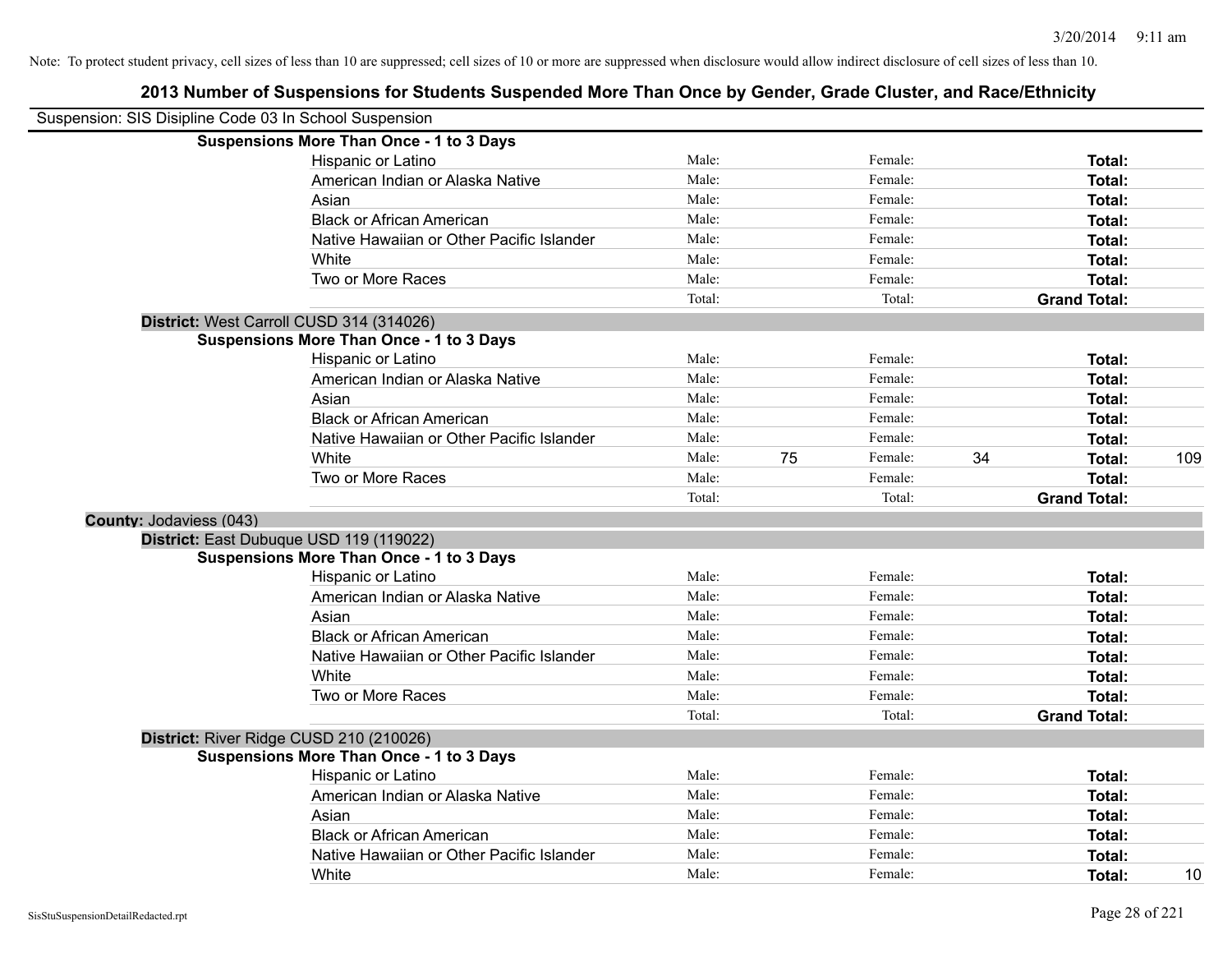| Suspension: SIS Disipline Code 03 In School Suspension |                                                 |        |     |         |    |                     |     |
|--------------------------------------------------------|-------------------------------------------------|--------|-----|---------|----|---------------------|-----|
|                                                        | Two or More Races                               | Male:  |     | Female: |    | Total:              |     |
|                                                        |                                                 | Total: |     | Total:  |    | <b>Grand Total:</b> |     |
|                                                        | District: Scales Mound CUSD 211 (211026)        |        |     |         |    |                     |     |
|                                                        | <b>Suspensions More Than Once - 1 to 3 Days</b> |        |     |         |    |                     |     |
|                                                        | Hispanic or Latino                              | Male:  |     | Female: |    | Total:              |     |
|                                                        | American Indian or Alaska Native                | Male:  |     | Female: |    | Total:              |     |
|                                                        | Asian                                           | Male:  |     | Female: |    | Total:              |     |
|                                                        | <b>Black or African American</b>                | Male:  |     | Female: |    | Total:              |     |
|                                                        | Native Hawaiian or Other Pacific Islander       | Male:  |     | Female: |    | Total:              |     |
|                                                        | White                                           | Male:  |     | Female: |    | Total:              |     |
|                                                        | Two or More Races                               | Male:  |     | Female: |    | Total:              |     |
|                                                        |                                                 | Total: |     | Total:  |    | <b>Grand Total:</b> |     |
|                                                        | District: Warren CUSD 205 (205026)              |        |     |         |    |                     |     |
|                                                        | <b>Suspensions More Than Once - 1 to 3 Days</b> |        |     |         |    |                     |     |
|                                                        | Hispanic or Latino                              | Male:  |     | Female: |    | Total:              |     |
|                                                        | American Indian or Alaska Native                | Male:  |     | Female: |    | Total:              |     |
|                                                        | Asian                                           | Male:  |     | Female: |    | Total:              |     |
|                                                        | <b>Black or African American</b>                | Male:  |     | Female: |    | Total:              |     |
|                                                        | Native Hawaiian or Other Pacific Islander       | Male:  |     | Female: |    | Total:              |     |
|                                                        | White                                           | Male:  |     | Female: |    | Total:              | 15  |
|                                                        | Two or More Races                               | Male:  |     | Female: |    | Total:              |     |
|                                                        |                                                 | Total: |     | Total:  |    | <b>Grand Total:</b> |     |
| County: Stephenson (089)                               |                                                 |        |     |         |    |                     |     |
|                                                        | District: Dakota CUSD 201 (201026)              |        |     |         |    |                     |     |
|                                                        | <b>Suspensions More Than Once - 1 to 3 Days</b> |        |     |         |    |                     |     |
|                                                        | Hispanic or Latino                              | Male:  |     | Female: |    | Total:              |     |
|                                                        | American Indian or Alaska Native                | Male:  |     | Female: |    | Total:              |     |
|                                                        | Asian                                           | Male:  |     | Female: |    | <b>Total:</b>       |     |
|                                                        | <b>Black or African American</b>                | Male:  |     | Female: |    | Total:              |     |
|                                                        | Native Hawaiian or Other Pacific Islander       | Male:  |     | Female: |    | Total:              |     |
|                                                        | White                                           | Male:  | 43  | Female: | 15 | Total:              | 58  |
|                                                        | Two or More Races                               | Male:  |     | Female: |    | Total:              |     |
|                                                        |                                                 | Total: |     | Total:  |    | <b>Grand Total:</b> |     |
|                                                        | District: Freeport SD 145 (145022)              |        |     |         |    |                     |     |
|                                                        | <b>Suspensions More Than Once - 1 to 3 Days</b> |        |     |         |    |                     |     |
|                                                        | Hispanic or Latino                              | Male:  | 117 | Female: | 66 | Total:              | 183 |
|                                                        | American Indian or Alaska Native                | Male:  |     | Female: |    | Total:              |     |
|                                                        | Asian                                           | Male:  |     | Female: |    | Total:              |     |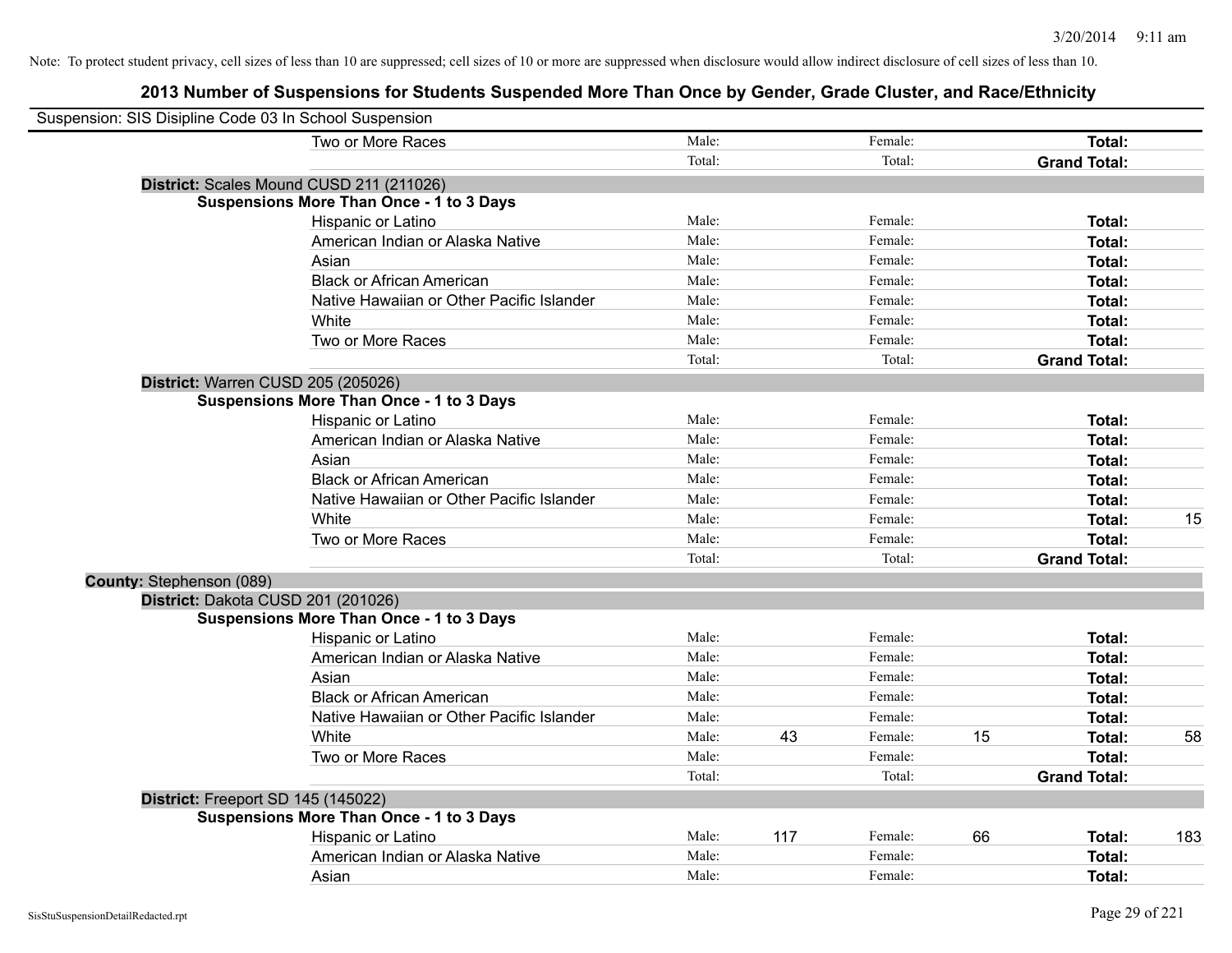# **2013 Number of Suspensions for Students Suspended More Than Once by Gender, Grade Cluster, and Race/Ethnicity**

| Suspension: SIS Disipline Code 03 In School Suspension |                                                    |        |     |         |     |                     |     |
|--------------------------------------------------------|----------------------------------------------------|--------|-----|---------|-----|---------------------|-----|
|                                                        | <b>Black or African American</b>                   | Male:  | 579 | Female: | 406 | Total:              | 985 |
|                                                        | Native Hawaiian or Other Pacific Islander          | Male:  |     | Female: |     | Total:              |     |
|                                                        | White                                              | Male:  | 458 | Female: | 262 | Total:              | 720 |
|                                                        | Two or More Races                                  | Male:  | 284 | Female: | 143 | Total:              | 427 |
|                                                        |                                                    | Total: |     | Total:  |     | <b>Grand Total:</b> |     |
|                                                        | District: Lena Winslow CUSD 202 (202026)           |        |     |         |     |                     |     |
|                                                        | <b>Suspensions More Than Once - 1 to 3 Days</b>    |        |     |         |     |                     |     |
|                                                        | Hispanic or Latino                                 | Male:  |     | Female: |     | Total:              |     |
|                                                        | American Indian or Alaska Native                   | Male:  |     | Female: |     | Total:              |     |
|                                                        | Asian                                              | Male:  |     | Female: |     | Total:              |     |
|                                                        | <b>Black or African American</b>                   | Male:  |     | Female: |     | Total:              |     |
|                                                        | Native Hawaiian or Other Pacific Islander          | Male:  |     | Female: |     | Total:              |     |
|                                                        | White                                              | Male:  |     | Female: |     | Total:              | 37  |
|                                                        | Two or More Races                                  | Male:  |     | Female: |     | Total:              |     |
|                                                        |                                                    | Total: |     | Total:  |     | <b>Grand Total:</b> |     |
|                                                        | <b>Suspensions More Than Once - 4 or More Days</b> |        |     |         |     |                     |     |
|                                                        | Hispanic or Latino                                 | Male:  |     | Female: |     | Total:              |     |
|                                                        | American Indian or Alaska Native                   | Male:  |     | Female: |     | Total:              |     |
|                                                        | Asian                                              | Male:  |     | Female: |     | Total:              |     |
|                                                        | <b>Black or African American</b>                   | Male:  |     | Female: |     | Total:              |     |
|                                                        | Native Hawaiian or Other Pacific Islander          | Male:  |     | Female: |     | Total:              |     |
|                                                        | White                                              | Male:  |     | Female: |     | Total:              |     |
|                                                        | Two or More Races                                  | Male:  |     | Female: |     | Total:              |     |
|                                                        |                                                    | Total: |     | Total:  |     | <b>Grand Total:</b> |     |
|                                                        | District: Orangeville CUSD 203 (203026)            |        |     |         |     |                     |     |
|                                                        | <b>Suspensions More Than Once - 1 to 3 Days</b>    |        |     |         |     |                     |     |
|                                                        | Hispanic or Latino                                 | Male:  |     | Female: |     | Total:              |     |
|                                                        | American Indian or Alaska Native                   | Male:  |     | Female: |     | Total:              |     |
|                                                        | Asian                                              | Male:  |     | Female: |     | Total:              |     |
|                                                        | <b>Black or African American</b>                   | Male:  |     | Female: |     | Total:              |     |
|                                                        | Native Hawaiian or Other Pacific Islander          | Male:  |     | Female: |     | Total:              |     |
|                                                        | White                                              | Male:  |     | Female: |     | Total:              |     |
|                                                        | Two or More Races                                  | Male:  |     | Female: |     | Total:              |     |
|                                                        |                                                    | Total: |     | Total:  |     | <b>Grand Total:</b> |     |
|                                                        |                                                    |        |     |         |     |                     |     |

**Region:** Champaign/Ford ROE (09)

**County:** Champaign (010)

**District:** Champaign CUSD 4 (004026)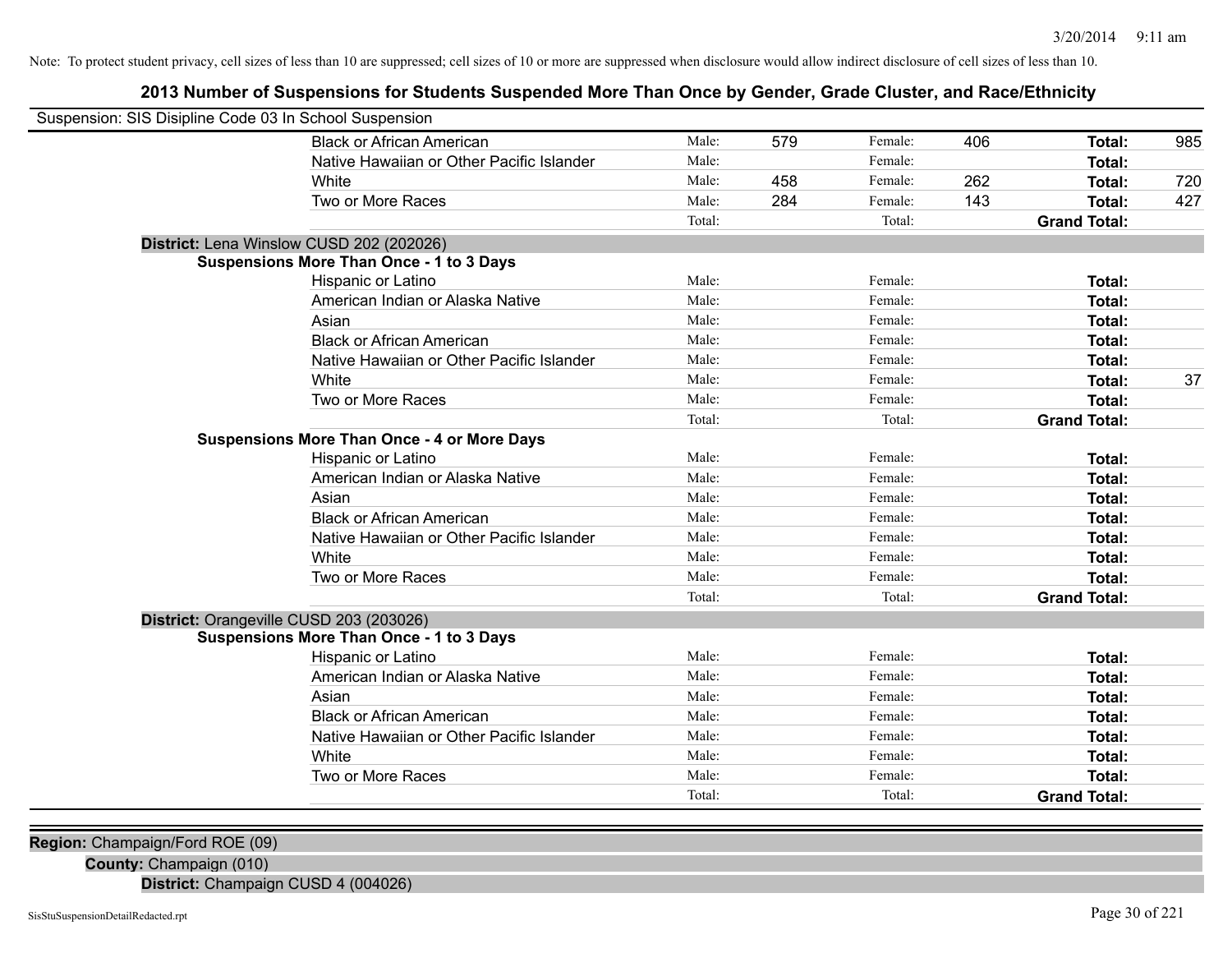| Suspension: SIS Disipline Code 03 In School Suspension |                                                 |        |         |                     |    |
|--------------------------------------------------------|-------------------------------------------------|--------|---------|---------------------|----|
|                                                        | <b>Suspensions More Than Once - 1 to 3 Days</b> |        |         |                     |    |
|                                                        | Hispanic or Latino                              | Male:  | Female: | Total:              |    |
|                                                        | American Indian or Alaska Native                | Male:  | Female: | Total:              |    |
|                                                        | Asian                                           | Male:  | Female: | Total:              |    |
|                                                        | <b>Black or African American</b>                | Male:  | Female: | Total:              | 21 |
|                                                        | Native Hawaiian or Other Pacific Islander       | Male:  | Female: | <b>Total:</b>       |    |
|                                                        | White                                           | Male:  | Female: | Total:              |    |
|                                                        | Two or More Races                               | Male:  | Female: | <b>Total:</b>       |    |
|                                                        |                                                 | Total: | Total:  | <b>Grand Total:</b> |    |
|                                                        | District: Cunningham Childrens Home (006700)    |        |         |                     |    |
|                                                        | <b>Suspensions More Than Once - 1 to 3 Days</b> |        |         |                     |    |
|                                                        | Hispanic or Latino                              | Male:  | Female: | Total:              |    |
|                                                        | American Indian or Alaska Native                | Male:  | Female: | Total:              |    |
|                                                        | Asian                                           | Male:  | Female: | Total:              |    |
|                                                        | <b>Black or African American</b>                | Male:  | Female: | Total:              |    |
|                                                        | Native Hawaiian or Other Pacific Islander       | Male:  | Female: | Total:              |    |
|                                                        | White                                           | Male:  | Female: | Total:              |    |
|                                                        | Two or More Races                               | Male:  | Female: | Total:              |    |
|                                                        |                                                 | Total: | Total:  | <b>Grand Total:</b> |    |
| District: Fisher CUSD 1 (001026)                       |                                                 |        |         |                     |    |
|                                                        | <b>Suspensions More Than Once - 1 to 3 Days</b> |        |         |                     |    |
|                                                        | Hispanic or Latino                              | Male:  | Female: | Total:              |    |
|                                                        | American Indian or Alaska Native                | Male:  | Female: | Total:              |    |
|                                                        | Asian                                           | Male:  | Female: | Total:              |    |
|                                                        | <b>Black or African American</b>                | Male:  | Female: | Total:              |    |
|                                                        | Native Hawaiian or Other Pacific Islander       | Male:  | Female: | Total:              |    |
|                                                        | White                                           | Male:  | Female: | Total:              |    |
|                                                        | Two or More Races                               | Male:  | Female: | Total:              |    |
|                                                        |                                                 | Total: | Total:  | <b>Grand Total:</b> |    |
|                                                        | District: Prairieview-Ogden CCSD 197 (197004)   |        |         |                     |    |
|                                                        | <b>Suspensions More Than Once - 1 to 3 Days</b> |        |         |                     |    |
|                                                        | Hispanic or Latino                              | Male:  | Female: | Total:              |    |
|                                                        | American Indian or Alaska Native                | Male:  | Female: | Total:              |    |
|                                                        | Asian                                           | Male:  | Female: | Total:              |    |
|                                                        | <b>Black or African American</b>                | Male:  | Female: | Total:              |    |
|                                                        | Native Hawaiian or Other Pacific Islander       | Male:  | Female: | Total:              |    |
|                                                        | White                                           | Male:  | Female: | <b>Total:</b>       |    |
|                                                        | Two or More Races                               | Male:  | Female: | Total:              |    |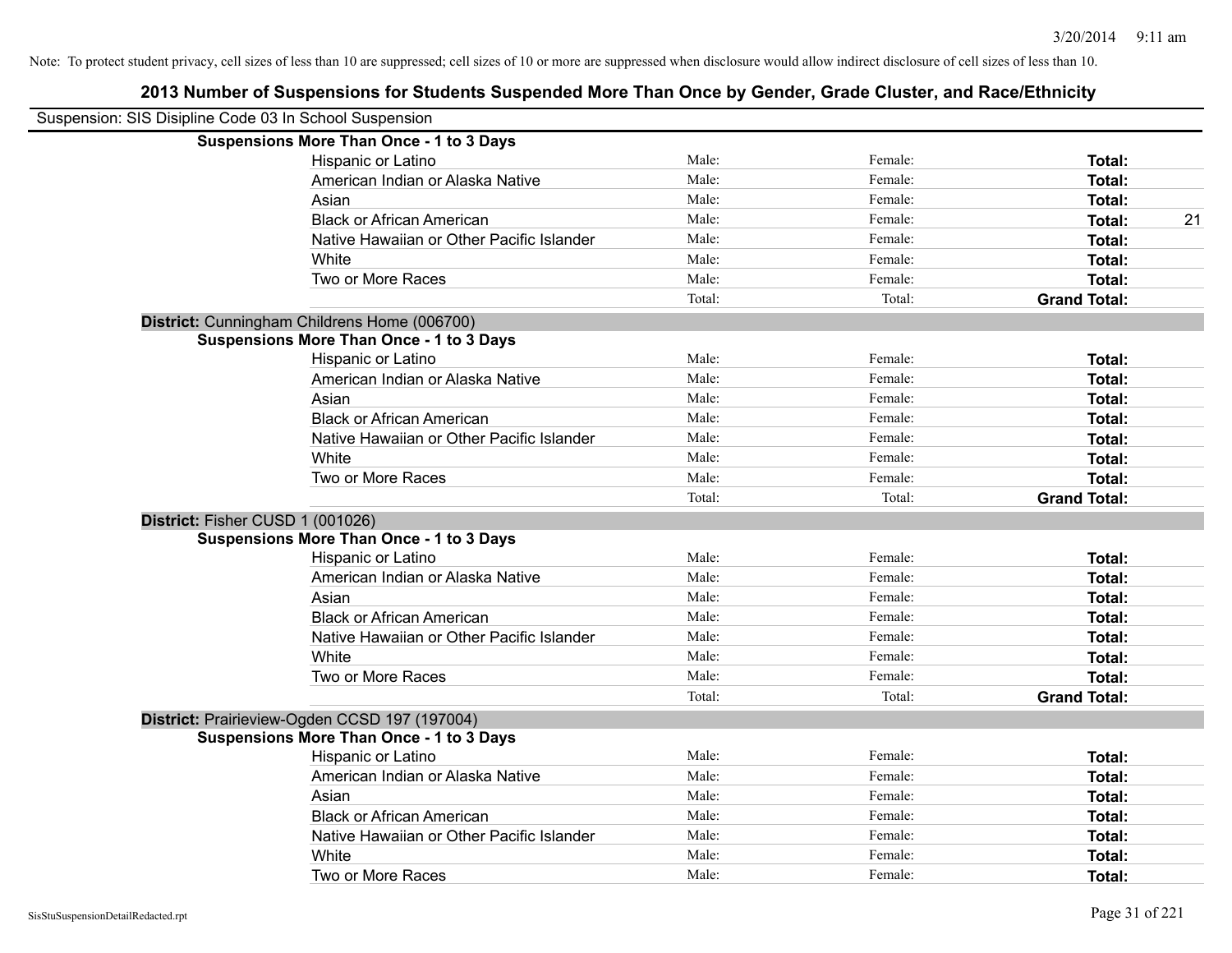| Suspension: SIS Disipline Code 03 In School Suspension |                                                 |        |    |         |    |                     |    |
|--------------------------------------------------------|-------------------------------------------------|--------|----|---------|----|---------------------|----|
|                                                        |                                                 | Total: |    | Total:  |    | <b>Grand Total:</b> |    |
|                                                        | District: Rantoul City SD 137 (137002)          |        |    |         |    |                     |    |
|                                                        | <b>Suspensions More Than Once - 1 to 3 Days</b> |        |    |         |    |                     |    |
|                                                        | Hispanic or Latino                              | Male:  |    | Female: |    | Total:              |    |
|                                                        | American Indian or Alaska Native                | Male:  |    | Female: |    | Total:              |    |
|                                                        | Asian                                           | Male:  |    | Female: |    | Total:              |    |
|                                                        | <b>Black or African American</b>                | Male:  |    | Female: |    | Total:              |    |
|                                                        | Native Hawaiian or Other Pacific Islander       | Male:  |    | Female: |    | Total:              |    |
|                                                        | White                                           | Male:  |    | Female: |    | Total:              |    |
|                                                        | Two or More Races                               | Male:  |    | Female: |    | Total:              |    |
|                                                        |                                                 | Total: |    | Total:  |    | <b>Grand Total:</b> |    |
|                                                        | District: Rantoul Township HSD 193 (193017)     |        |    |         |    |                     |    |
|                                                        | <b>Suspensions More Than Once - 1 to 3 Days</b> |        |    |         |    |                     |    |
|                                                        | Hispanic or Latino                              | Male:  |    | Female: |    | Total:              | 19 |
|                                                        | American Indian or Alaska Native                | Male:  |    | Female: |    | Total:              |    |
|                                                        | Asian                                           | Male:  |    | Female: |    | Total:              |    |
|                                                        | <b>Black or African American</b>                | Male:  | 60 | Female: | 20 | Total:              | 80 |
|                                                        | Native Hawaiian or Other Pacific Islander       | Male:  |    | Female: |    | Total:              |    |
|                                                        | White                                           | Male:  |    | Female: |    | Total:              | 54 |
|                                                        | Two or More Races                               | Male:  |    | Female: |    | Total:              | 14 |
|                                                        |                                                 | Total: |    | Total:  |    | <b>Grand Total:</b> |    |
|                                                        | District: St Joseph Ogden CHSD 305 (305016)     |        |    |         |    |                     |    |
|                                                        | <b>Suspensions More Than Once - 1 to 3 Days</b> |        |    |         |    |                     |    |
|                                                        | Hispanic or Latino                              | Male:  |    | Female: |    | Total:              |    |
|                                                        | American Indian or Alaska Native                | Male:  |    | Female: |    | Total:              |    |
|                                                        | Asian                                           | Male:  |    | Female: |    | Total:              |    |
|                                                        | <b>Black or African American</b>                | Male:  |    | Female: |    | Total:              |    |
|                                                        | Native Hawaiian or Other Pacific Islander       | Male:  |    | Female: |    | Total:              |    |
|                                                        | White                                           | Male:  |    | Female: |    | Total:              | 15 |
|                                                        | Two or More Races                               | Male:  |    | Female: |    | Total:              |    |
|                                                        |                                                 | Total: |    | Total:  |    | <b>Grand Total:</b> |    |
|                                                        | District: Thomasboro CCSD 130 (130004)          |        |    |         |    |                     |    |
|                                                        | <b>Suspensions More Than Once - 1 to 3 Days</b> |        |    |         |    |                     |    |
|                                                        | Hispanic or Latino                              | Male:  |    | Female: |    | Total:              |    |
|                                                        | American Indian or Alaska Native                | Male:  |    | Female: |    | Total:              |    |
|                                                        | Asian                                           | Male:  |    | Female: |    | Total:              |    |
|                                                        | <b>Black or African American</b>                | Male:  |    | Female: |    | Total:              |    |
|                                                        | Native Hawaiian or Other Pacific Islander       | Male:  |    | Female: |    | Total:              |    |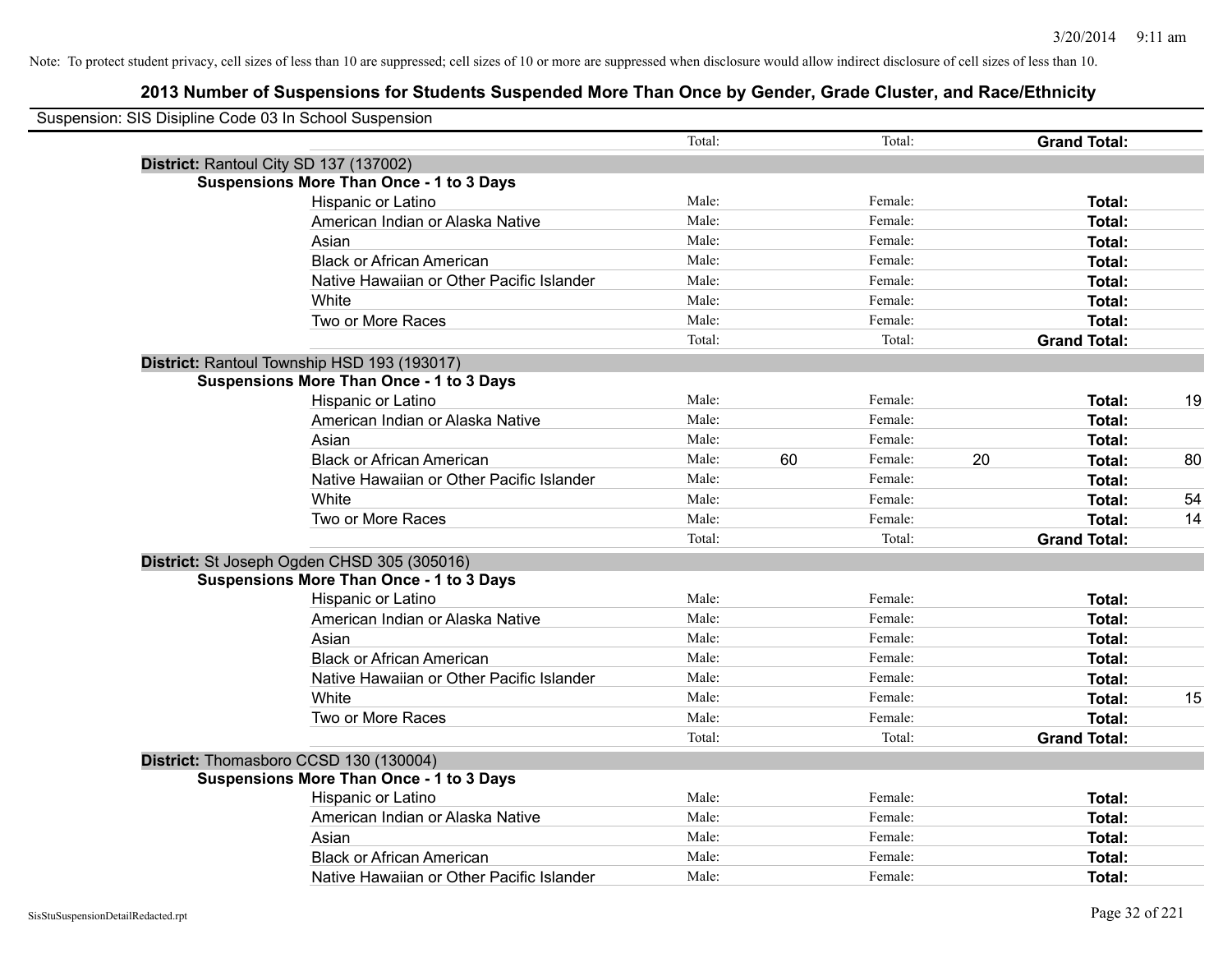| Suspension: SIS Disipline Code 03 In School Suspension |                                                    |        |     |         |     |                     |       |
|--------------------------------------------------------|----------------------------------------------------|--------|-----|---------|-----|---------------------|-------|
|                                                        | White                                              | Male:  |     | Female: |     | Total:              | 10    |
|                                                        | Two or More Races                                  | Male:  |     | Female: |     | <b>Total:</b>       | 15    |
|                                                        |                                                    | Total: |     | Total:  |     | <b>Grand Total:</b> |       |
| District: Tolono CUSD 7 (007026)                       |                                                    |        |     |         |     |                     |       |
|                                                        | Suspensions More Than Once - 1 to 3 Days           |        |     |         |     |                     |       |
|                                                        | Hispanic or Latino                                 | Male:  |     | Female: |     | Total:              |       |
|                                                        | American Indian or Alaska Native                   | Male:  |     | Female: |     | Total:              |       |
|                                                        | Asian                                              | Male:  |     | Female: |     | Total:              |       |
|                                                        | <b>Black or African American</b>                   | Male:  |     | Female: |     | Total:              |       |
|                                                        | Native Hawaiian or Other Pacific Islander          | Male:  |     | Female: |     | Total:              |       |
|                                                        | White                                              | Male:  |     | Female: |     | Total:              |       |
|                                                        | Two or More Races                                  | Male:  |     | Female: |     | <b>Total:</b>       |       |
|                                                        |                                                    | Total: |     | Total:  |     | <b>Grand Total:</b> |       |
| District: Urbana SD 116 (116022)                       |                                                    |        |     |         |     |                     |       |
|                                                        | <b>Suspensions More Than Once - 1 to 3 Days</b>    |        |     |         |     |                     |       |
|                                                        | Hispanic or Latino                                 | Male:  | 92  | Female: | 73  | Total:              | 165   |
|                                                        | American Indian or Alaska Native                   | Male:  |     | Female: |     | Total:              | 16    |
|                                                        | Asian                                              | Male:  |     | Female: |     | Total:              |       |
|                                                        | <b>Black or African American</b>                   | Male:  | 843 | Female: | 489 | Total:              | 1,332 |
|                                                        | Native Hawaiian or Other Pacific Islander          | Male:  |     | Female: |     | Total:              | 20    |
|                                                        | White                                              | Male:  | 219 | Female: | 194 | Total:              | 413   |
|                                                        | Two or More Races                                  | Male:  | 39  | Female: | 35  | Total:              | 74    |
|                                                        |                                                    | Total: |     | Total:  |     | <b>Grand Total:</b> |       |
|                                                        | <b>Suspensions More Than Once - 4 or More Days</b> |        |     |         |     |                     |       |
|                                                        | Hispanic or Latino                                 | Male:  |     | Female: |     | Total:              |       |
|                                                        | American Indian or Alaska Native                   | Male:  |     | Female: |     | Total:              |       |
|                                                        | Asian                                              | Male:  |     | Female: |     | Total:              |       |
|                                                        | <b>Black or African American</b>                   | Male:  |     | Female: |     | Total:              | 10    |
|                                                        | Native Hawaiian or Other Pacific Islander          | Male:  |     | Female: |     | Total:              |       |
|                                                        | White                                              | Male:  |     | Female: |     | Total:              |       |
|                                                        | Two or More Races                                  | Male:  |     | Female: |     | Total:              |       |
|                                                        |                                                    | Total: |     | Total:  |     | <b>Grand Total:</b> |       |
| County: Non-Public School (000)                        |                                                    |        |     |         |     |                     |       |
| District: Champaign/Ford ROE (000000)                  |                                                    |        |     |         |     |                     |       |
|                                                        | <b>Suspensions More Than Once - 1 to 3 Days</b>    |        |     |         |     |                     |       |
|                                                        | Hispanic or Latino                                 | Male:  |     | Female: |     | Total:              |       |
|                                                        | American Indian or Alaska Native                   | Male:  |     | Female: |     | Total:              |       |
|                                                        | Asian                                              | Male:  |     | Female: |     | Total:              |       |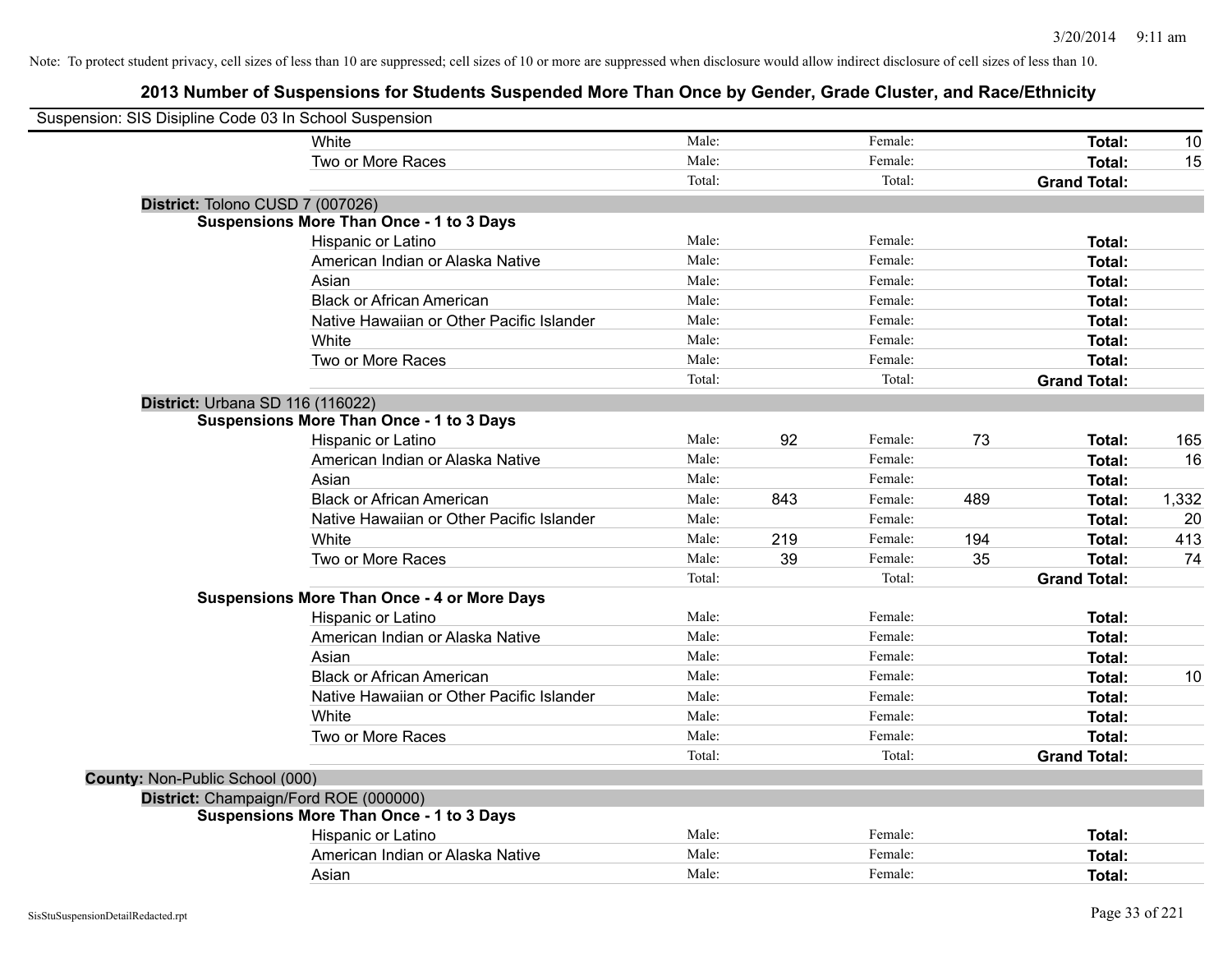| Suspension: SIS Disipline Code 03 In School Suspension |                                                 |        |         |                     |
|--------------------------------------------------------|-------------------------------------------------|--------|---------|---------------------|
|                                                        | <b>Black or African American</b>                | Male:  | Female: | Total:              |
|                                                        | Native Hawaiian or Other Pacific Islander       | Male:  | Female: | Total:              |
|                                                        | White                                           | Male:  | Female: | Total:              |
|                                                        | Two or More Races                               | Male:  | Female: | Total:              |
|                                                        |                                                 | Total: | Total:  | <b>Grand Total:</b> |
| Region: Christian/Montgomery ROE (10)                  |                                                 |        |         |                     |
| County: Christian (011)                                |                                                 |        |         |                     |
|                                                        | District: Edinburg CUSD 4 (004026)              |        |         |                     |
|                                                        | <b>Suspensions More Than Once - 1 to 3 Days</b> |        |         |                     |
|                                                        | Hispanic or Latino                              | Male:  | Female: | Total:              |
|                                                        | American Indian or Alaska Native                | Male:  | Female: | Total:              |
|                                                        | Asian                                           | Male:  | Female: | Total:              |
|                                                        | <b>Black or African American</b>                | Male:  | Female: | Total:              |
|                                                        | Native Hawaiian or Other Pacific Islander       | Male:  | Female: | Total:              |
|                                                        | White                                           | Male:  | Female: | Total:              |
|                                                        | Two or More Races                               | Male:  | Female: | Total:              |
|                                                        |                                                 | Total: | Total:  | <b>Grand Total:</b> |
|                                                        | District: Morrisonville CUSD 1 (001026)         |        |         |                     |
|                                                        | <b>Suspensions More Than Once - 1 to 3 Days</b> |        |         |                     |
|                                                        | Hispanic or Latino                              | Male:  | Female: | Total:              |
|                                                        | American Indian or Alaska Native                | Male:  | Female: | Total:              |
|                                                        | Asian                                           | Male:  | Female: | Total:              |
|                                                        | <b>Black or African American</b>                | Male:  | Female: | Total:              |
|                                                        | Native Hawaiian or Other Pacific Islander       | Male:  | Female: | Total:              |
|                                                        | White                                           | Male:  | Female: | <b>Total:</b><br>20 |
|                                                        | Two or More Races                               | Male:  | Female: | <b>Total:</b>       |
|                                                        |                                                 | Total: | Total:  | <b>Grand Total:</b> |
|                                                        | District: Pana CUSD 8 (008026)                  |        |         |                     |
|                                                        | <b>Suspensions More Than Once - 1 to 3 Days</b> |        |         |                     |
|                                                        | Hispanic or Latino                              | Male:  | Female: | <b>Total:</b>       |
|                                                        | American Indian or Alaska Native                | Male:  | Female: | Total:              |
|                                                        | Asian                                           | Male:  | Female: | Total:              |
|                                                        | <b>Black or African American</b>                | Male:  | Female: | Total:              |
|                                                        | Native Hawaiian or Other Pacific Islander       | Male:  | Female: | Total:              |
|                                                        | White                                           | Male:  | Female: | 30<br>Total:        |
|                                                        | Two or More Races                               | Male:  | Female: | Total:              |
|                                                        |                                                 | Total: | Total:  | <b>Grand Total:</b> |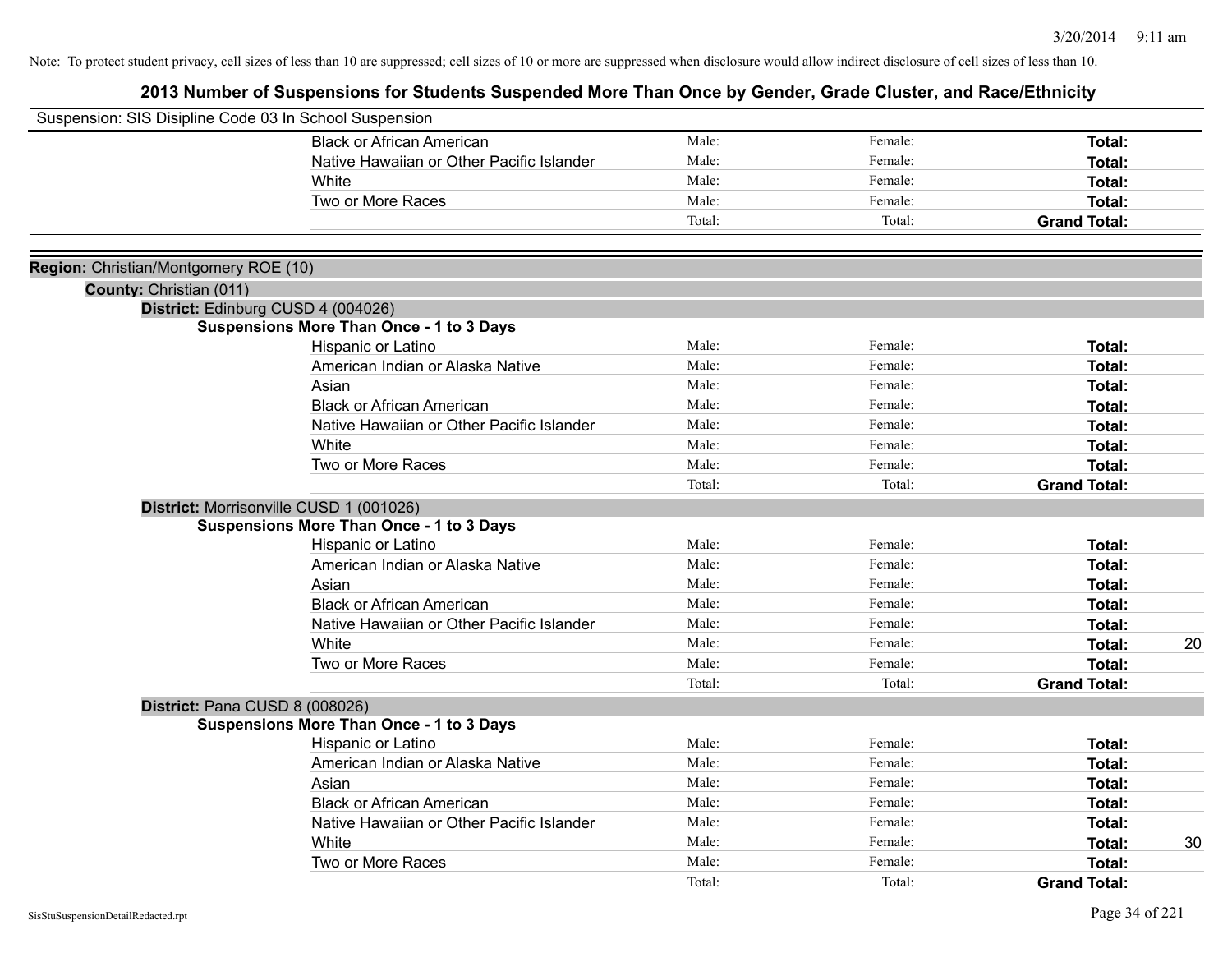|                                 | Suspension: SIS Disipline Code 03 In School Suspension |        |     |         |    |                     |     |
|---------------------------------|--------------------------------------------------------|--------|-----|---------|----|---------------------|-----|
|                                 | <b>Suspensions More Than Once - 4 or More Days</b>     |        |     |         |    |                     |     |
|                                 | Hispanic or Latino                                     | Male:  |     | Female: |    | Total:              |     |
|                                 | American Indian or Alaska Native                       | Male:  |     | Female: |    | Total:              |     |
|                                 | Asian                                                  | Male:  |     | Female: |    | Total:              |     |
|                                 | <b>Black or African American</b>                       | Male:  |     | Female: |    | Total:              |     |
|                                 | Native Hawaiian or Other Pacific Islander              | Male:  |     | Female: |    | Total:              |     |
|                                 | White                                                  | Male:  |     | Female: |    | Total:              |     |
|                                 | Two or More Races                                      | Male:  |     | Female: |    | Total:              |     |
|                                 |                                                        | Total: |     | Total:  |    | <b>Grand Total:</b> |     |
|                                 | District: South Fork SD 14 (014024)                    |        |     |         |    |                     |     |
|                                 | <b>Suspensions More Than Once - 1 to 3 Days</b>        |        |     |         |    |                     |     |
|                                 | Hispanic or Latino                                     | Male:  |     | Female: |    | Total:              |     |
|                                 | American Indian or Alaska Native                       | Male:  |     | Female: |    | Total:              |     |
|                                 | Asian                                                  | Male:  |     | Female: |    | Total:              |     |
|                                 | <b>Black or African American</b>                       | Male:  |     | Female: |    | Total:              |     |
|                                 | Native Hawaiian or Other Pacific Islander              | Male:  |     | Female: |    | Total:              |     |
|                                 | White                                                  | Male:  |     | Female: |    | Total:              | 23  |
|                                 | Two or More Races                                      | Male:  |     | Female: |    | Total:              |     |
|                                 |                                                        | Total: |     | Total:  |    | <b>Grand Total:</b> |     |
|                                 | District: Taylorville CUSD 3 (003026)                  |        |     |         |    |                     |     |
|                                 | <b>Suspensions More Than Once - 1 to 3 Days</b>        |        |     |         |    |                     |     |
|                                 | Hispanic or Latino                                     | Male:  |     | Female: |    | <b>Total:</b>       |     |
|                                 | American Indian or Alaska Native                       | Male:  |     | Female: |    | Total:              |     |
|                                 | Asian                                                  | Male:  |     | Female: |    | Total:              |     |
|                                 | <b>Black or African American</b>                       | Male:  |     | Female: |    | Total:              |     |
|                                 | Native Hawaiian or Other Pacific Islander              | Male:  |     | Female: |    | Total:              |     |
|                                 | White                                                  | Male:  | 47  | Female: | 16 | Total:              | 63  |
|                                 | Two or More Races                                      | Male:  |     | Female: |    | Total:              |     |
|                                 |                                                        | Total: |     | Total:  |    | <b>Grand Total:</b> |     |
| <b>County: Montgomery (068)</b> |                                                        |        |     |         |    |                     |     |
|                                 | District: Hillsboro CUSD 3 (003026)                    |        |     |         |    |                     |     |
|                                 | <b>Suspensions More Than Once - 1 to 3 Days</b>        |        |     |         |    |                     |     |
|                                 | Hispanic or Latino                                     | Male:  |     | Female: |    | Total:              |     |
|                                 | American Indian or Alaska Native                       | Male:  |     | Female: |    | Total:              |     |
|                                 | Asian                                                  | Male:  |     | Female: |    | Total:              |     |
|                                 | <b>Black or African American</b>                       | Male:  |     | Female: |    | Total:              |     |
|                                 | Native Hawaiian or Other Pacific Islander              | Male:  |     | Female: |    | Total:              |     |
|                                 | White                                                  | Male:  | 176 | Female: | 89 | Total:              | 265 |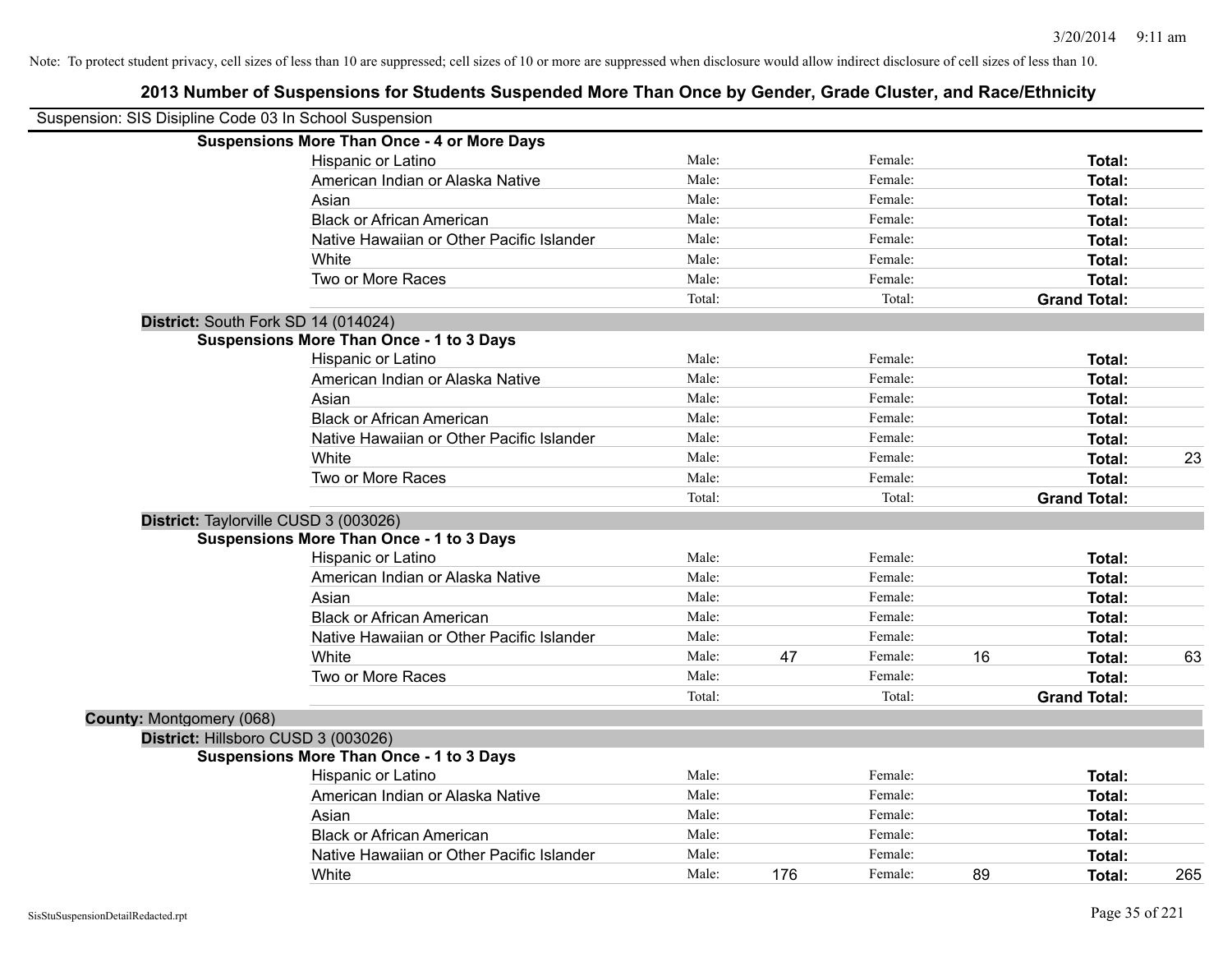| Suspension: SIS Disipline Code 03 In School Suspension |                                                    |        |    |         |    |                     |     |
|--------------------------------------------------------|----------------------------------------------------|--------|----|---------|----|---------------------|-----|
|                                                        | Two or More Races                                  | Male:  |    | Female: |    | Total:              |     |
|                                                        |                                                    | Total: |    | Total:  |    | <b>Grand Total:</b> | 287 |
|                                                        | <b>Suspensions More Than Once - 4 or More Days</b> |        |    |         |    |                     |     |
|                                                        | Hispanic or Latino                                 | Male:  |    | Female: |    | Total:              |     |
|                                                        | American Indian or Alaska Native                   | Male:  |    | Female: |    | Total:              |     |
|                                                        | Asian                                              | Male:  |    | Female: |    | Total:              |     |
|                                                        | <b>Black or African American</b>                   | Male:  |    | Female: |    | Total:              |     |
|                                                        | Native Hawaiian or Other Pacific Islander          | Male:  |    | Female: |    | Total:              |     |
|                                                        | White                                              | Male:  |    | Female: |    | Total:              |     |
|                                                        | Two or More Races                                  | Male:  |    | Female: |    | Total:              |     |
|                                                        |                                                    | Total: |    | Total:  |    | <b>Grand Total:</b> |     |
|                                                        | District: Litchfield CUSD 12 (012026)              |        |    |         |    |                     |     |
|                                                        | <b>Suspensions More Than Once - 1 to 3 Days</b>    |        |    |         |    |                     |     |
|                                                        | Hispanic or Latino                                 | Male:  |    | Female: |    | Total:              |     |
|                                                        | American Indian or Alaska Native                   | Male:  |    | Female: |    | Total:              |     |
|                                                        | Asian                                              | Male:  |    | Female: |    | Total:              |     |
|                                                        | <b>Black or African American</b>                   | Male:  |    | Female: |    | Total:              |     |
|                                                        | Native Hawaiian or Other Pacific Islander          | Male:  |    | Female: |    | Total:              |     |
|                                                        | White                                              | Male:  |    | Female: |    | Total:              | 71  |
|                                                        | Two or More Races                                  | Male:  |    | Female: |    | Total:              |     |
|                                                        |                                                    | Total: |    | Total:  |    | <b>Grand Total:</b> |     |
|                                                        | <b>Suspensions More Than Once - 4 or More Days</b> |        |    |         |    |                     |     |
|                                                        | Hispanic or Latino                                 | Male:  |    | Female: |    | Total:              |     |
|                                                        | American Indian or Alaska Native                   | Male:  |    | Female: |    | Total:              |     |
|                                                        | Asian                                              | Male:  |    | Female: |    | Total:              |     |
|                                                        | <b>Black or African American</b>                   | Male:  |    | Female: |    | Total:              |     |
|                                                        | Native Hawaiian or Other Pacific Islander          | Male:  |    | Female: |    | Total:              |     |
|                                                        | White                                              | Male:  |    | Female: |    | Total:              |     |
|                                                        | Two or More Races                                  | Male:  |    | Female: |    | Total:              |     |
|                                                        |                                                    | Total: |    | Total:  |    | <b>Grand Total:</b> |     |
|                                                        | District: Nokomis CUSD 22 (022026)                 |        |    |         |    |                     |     |
|                                                        | <b>Suspensions More Than Once - 1 to 3 Days</b>    |        |    |         |    |                     |     |
|                                                        | Hispanic or Latino                                 | Male:  |    | Female: |    | <b>Total:</b>       |     |
|                                                        | American Indian or Alaska Native                   | Male:  |    | Female: |    | Total:              |     |
|                                                        | Asian                                              | Male:  |    | Female: |    | Total:              |     |
|                                                        | <b>Black or African American</b>                   | Male:  |    | Female: |    | Total:              |     |
|                                                        | Native Hawaiian or Other Pacific Islander          | Male:  |    | Female: |    | Total:              |     |
|                                                        | White                                              | Male:  | 65 | Female: | 45 | Total:              | 110 |
|                                                        | Two or More Races                                  | Male:  |    | Female: |    | Total:              |     |
| SisStuSuspensionDetailRedacted.rpt                     |                                                    |        |    |         |    | Page 36 of 221      |     |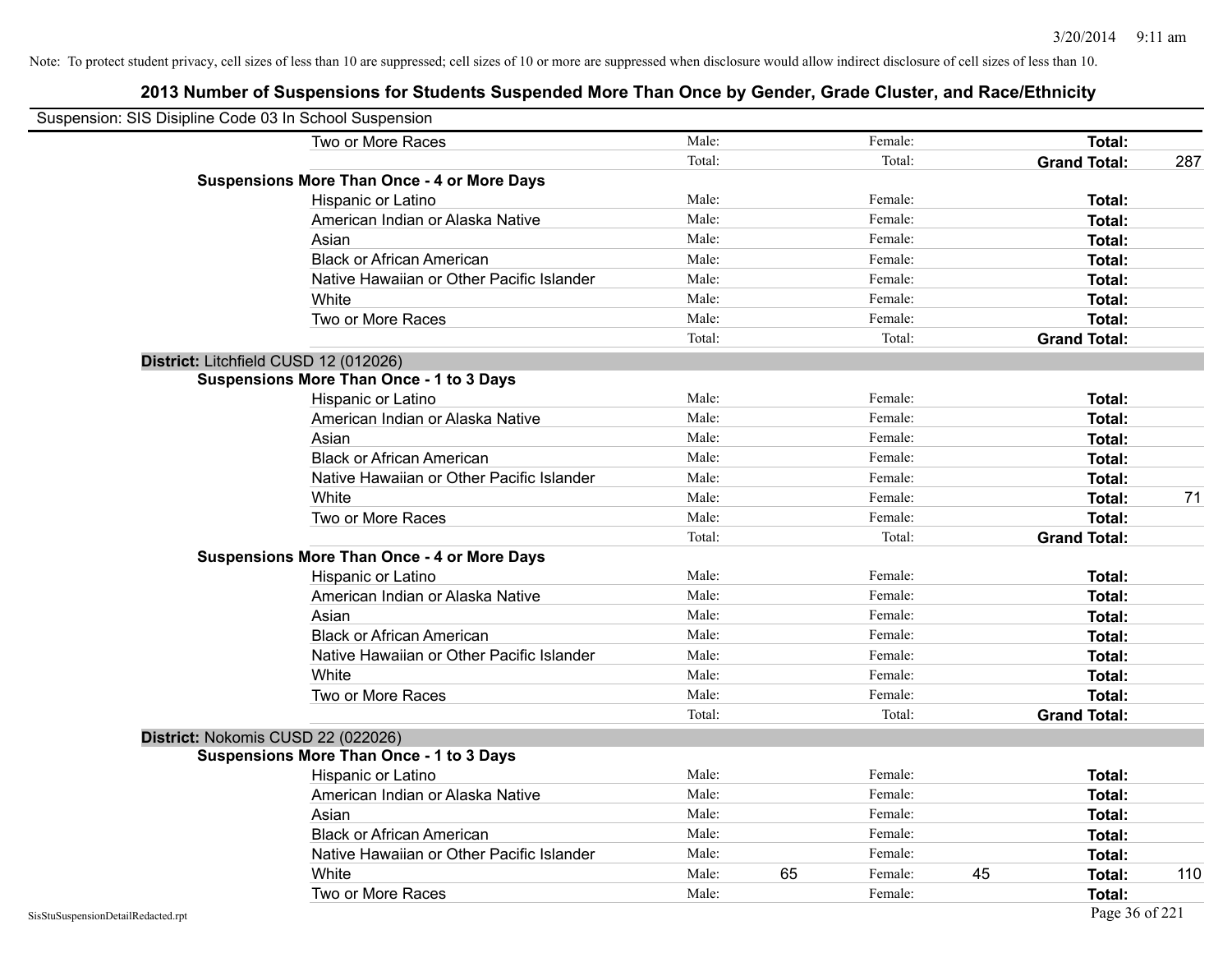| Suspension: SIS Disipline Code 03 In School Suspension |                                                    |        |         |                     |     |
|--------------------------------------------------------|----------------------------------------------------|--------|---------|---------------------|-----|
|                                                        |                                                    | Total: | Total:  | <b>Grand Total:</b> | 123 |
|                                                        | <b>Suspensions More Than Once - 4 or More Days</b> |        |         |                     |     |
|                                                        | Hispanic or Latino                                 | Male:  | Female: | Total:              |     |
|                                                        | American Indian or Alaska Native                   | Male:  | Female: | Total:              |     |
|                                                        | Asian                                              | Male:  | Female: | Total:              |     |
|                                                        | <b>Black or African American</b>                   | Male:  | Female: | Total:              |     |
|                                                        | Native Hawaiian or Other Pacific Islander          | Male:  | Female: | Total:              |     |
|                                                        | White                                              | Male:  | Female: | Total:              |     |
|                                                        | Two or More Races                                  | Male:  | Female: | Total:              |     |
|                                                        |                                                    | Total: | Total:  | <b>Grand Total:</b> |     |
|                                                        | District: Panhandle CUSD 2 (002026)                |        |         |                     |     |
|                                                        | <b>Suspensions More Than Once - 1 to 3 Days</b>    |        |         |                     |     |
|                                                        | Hispanic or Latino                                 | Male:  | Female: | Total:              |     |
|                                                        | American Indian or Alaska Native                   | Male:  | Female: | Total:              |     |
|                                                        | Asian                                              | Male:  | Female: | Total:              |     |
|                                                        | <b>Black or African American</b>                   | Male:  | Female: | Total:              |     |
|                                                        | Native Hawaiian or Other Pacific Islander          | Male:  | Female: | Total:              |     |
|                                                        | White                                              | Male:  | Female: | Total:              | 15  |
|                                                        | Two or More Races                                  | Male:  | Female: | Total:              |     |
|                                                        |                                                    | Total: | Total:  | <b>Grand Total:</b> |     |
|                                                        |                                                    |        |         |                     |     |
| Region: Clay/Cwford/Jsper/Lwrnce/Rhland (12)           |                                                    |        |         |                     |     |
| County: Clay (013)                                     |                                                    |        |         |                     |     |
|                                                        | District: Clay City CUSD 10 (010026)               |        |         |                     |     |
|                                                        | <b>Suspensions More Than Once - 1 to 3 Days</b>    |        |         |                     |     |
|                                                        | Hispanic or Latino                                 | Male:  | Female: | Total:              |     |
|                                                        | American Indian or Alaska Native                   | Male:  | Female: | Total:              |     |
|                                                        | Asian                                              | Male:  | Female: | Total:              |     |
|                                                        | <b>Black or African American</b>                   | Male:  | Female: | Total:              |     |
|                                                        | Native Hawaiian or Other Pacific Islander          | Male:  | Female: | Total:              |     |
|                                                        | White                                              | Male:  | Female: | Total:              | 24  |
|                                                        | Two or More Races                                  | Male:  | Female: | Total:              |     |
|                                                        |                                                    | Total: | Total:  | <b>Grand Total:</b> |     |
|                                                        | <b>Suspensions More Than Once - 4 or More Days</b> |        |         |                     |     |
|                                                        | Hispanic or Latino                                 | Male:  | Female: | Total:              |     |
|                                                        | American Indian or Alaska Native                   | Male:  | Female: | Total:              |     |
|                                                        | Asian                                              | Male:  | Female: | <b>Total:</b>       |     |
|                                                        | Black or African American                          | Male:  | Female: | Total:              |     |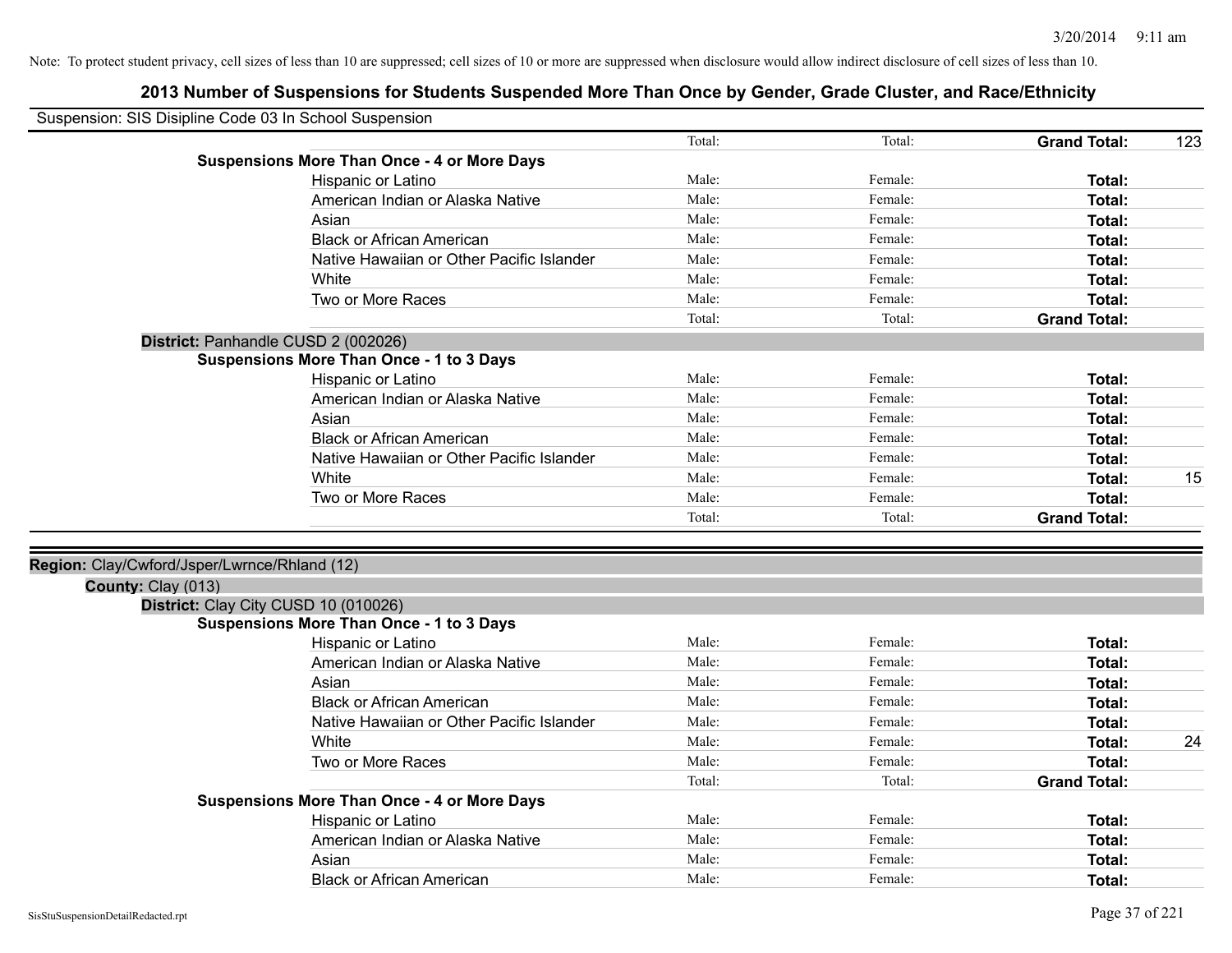| Suspension: SIS Disipline Code 03 In School Suspension |                                                    |        |    |         |    |                     |    |
|--------------------------------------------------------|----------------------------------------------------|--------|----|---------|----|---------------------|----|
|                                                        | Native Hawaiian or Other Pacific Islander          | Male:  |    | Female: |    | Total:              |    |
|                                                        | White                                              | Male:  |    | Female: |    | Total:              |    |
|                                                        | Two or More Races                                  | Male:  |    | Female: |    | Total:              |    |
|                                                        |                                                    | Total: |    | Total:  |    | <b>Grand Total:</b> |    |
| District: Flora CUSD 35 (035026)                       |                                                    |        |    |         |    |                     |    |
|                                                        | <b>Suspensions More Than Once - 1 to 3 Days</b>    |        |    |         |    |                     |    |
|                                                        | Hispanic or Latino                                 | Male:  |    | Female: |    | Total:              |    |
|                                                        | American Indian or Alaska Native                   | Male:  |    | Female: |    | Total:              |    |
|                                                        | Asian                                              | Male:  |    | Female: |    | Total:              |    |
|                                                        | <b>Black or African American</b>                   | Male:  |    | Female: |    | Total:              |    |
|                                                        | Native Hawaiian or Other Pacific Islander          | Male:  |    | Female: |    | Total:              |    |
|                                                        | White                                              | Male:  | 52 | Female: | 15 | Total:              | 67 |
|                                                        | Two or More Races                                  | Male:  |    | Female: |    | Total:              |    |
|                                                        |                                                    | Total: |    | Total:  |    | <b>Grand Total:</b> |    |
|                                                        | District: North Clay CUSD 25 (025026)              |        |    |         |    |                     |    |
|                                                        | <b>Suspensions More Than Once - 1 to 3 Days</b>    |        |    |         |    |                     |    |
|                                                        | Hispanic or Latino                                 | Male:  |    | Female: |    | Total:              |    |
|                                                        | American Indian or Alaska Native                   | Male:  |    | Female: |    | Total:              |    |
|                                                        | Asian                                              | Male:  |    | Female: |    | Total:              |    |
|                                                        | <b>Black or African American</b>                   | Male:  |    | Female: |    | Total:              |    |
|                                                        | Native Hawaiian or Other Pacific Islander          | Male:  |    | Female: |    | Total:              |    |
|                                                        | White                                              | Male:  |    | Female: |    | Total:              |    |
|                                                        | Two or More Races                                  | Male:  |    | Female: |    | <b>Total:</b>       |    |
|                                                        |                                                    | Total: |    | Total:  |    | <b>Grand Total:</b> |    |
|                                                        | <b>Suspensions More Than Once - 4 or More Days</b> |        |    |         |    |                     |    |
|                                                        | Hispanic or Latino                                 | Male:  |    | Female: |    | Total:              |    |
|                                                        | American Indian or Alaska Native                   | Male:  |    | Female: |    | <b>Total:</b>       |    |
|                                                        | Asian                                              | Male:  |    | Female: |    | Total:              |    |
|                                                        | <b>Black or African American</b>                   | Male:  |    | Female: |    | Total:              |    |
|                                                        | Native Hawaiian or Other Pacific Islander          | Male:  |    | Female: |    | Total:              |    |
|                                                        | White                                              | Male:  |    | Female: |    | Total:              |    |
|                                                        | Two or More Races                                  | Male:  |    | Female: |    | Total:              |    |
|                                                        |                                                    | Total: |    | Total:  |    | <b>Grand Total:</b> |    |
| County: Crawford (017)                                 |                                                    |        |    |         |    |                     |    |
| District: Oblong CUSD 4 (004026)                       |                                                    |        |    |         |    |                     |    |
|                                                        | <b>Suspensions More Than Once - 1 to 3 Days</b>    |        |    |         |    |                     |    |
|                                                        | Hispanic or Latino                                 | Male:  |    | Female: |    | <b>Total:</b>       |    |
|                                                        | American Indian or Alaska Native                   | Male:  |    | Female: |    | Total:              |    |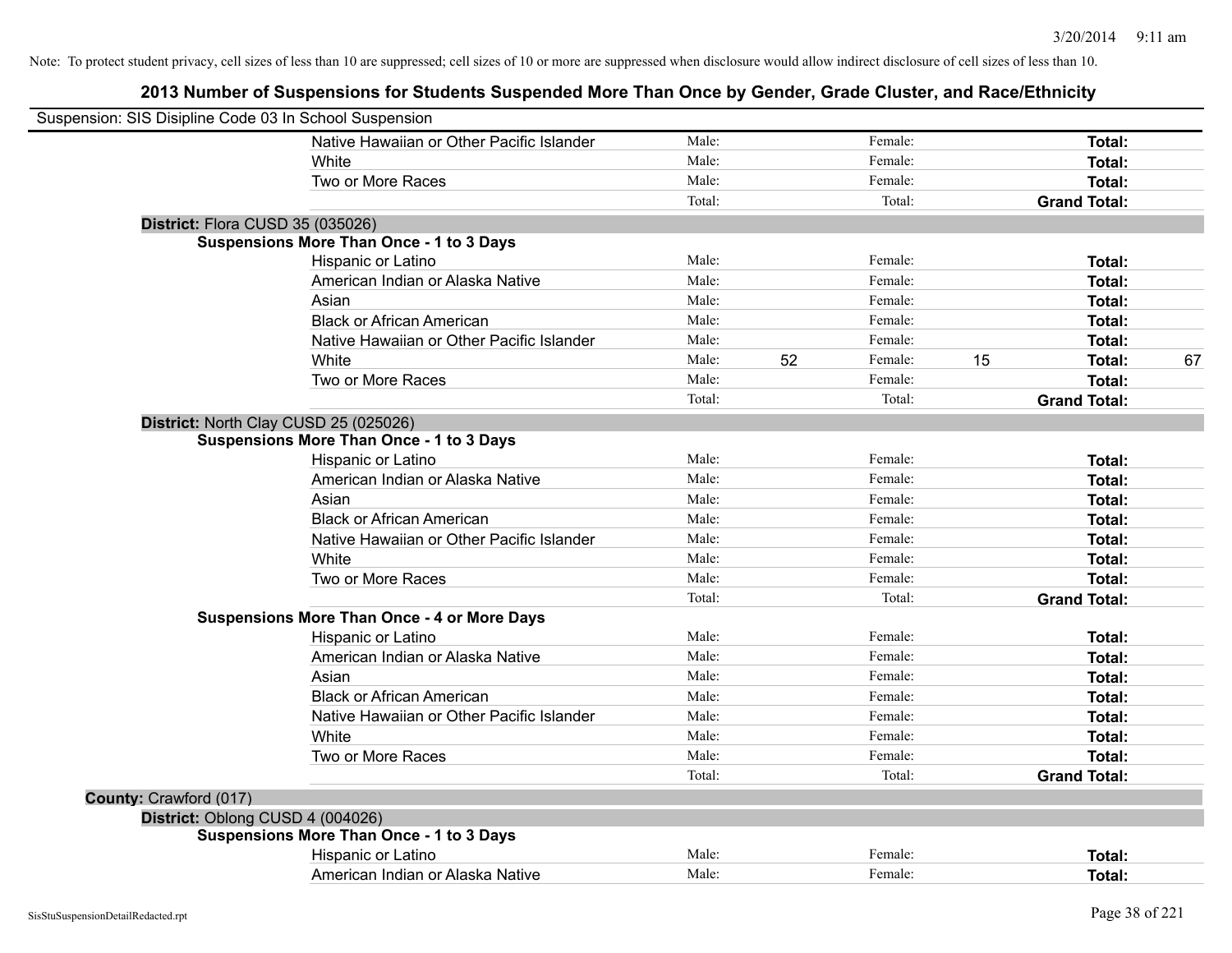| Suspension: SIS Disipline Code 03 In School Suspension |                                                    |        |         |                     |
|--------------------------------------------------------|----------------------------------------------------|--------|---------|---------------------|
|                                                        | Asian                                              | Male:  | Female: | Total:              |
|                                                        | <b>Black or African American</b>                   | Male:  | Female: | Total:              |
|                                                        | Native Hawaiian or Other Pacific Islander          | Male:  | Female: | <b>Total:</b>       |
|                                                        | White                                              | Male:  | Female: | <b>Total:</b>       |
|                                                        | Two or More Races                                  | Male:  | Female: | Total:              |
|                                                        |                                                    | Total: | Total:  | <b>Grand Total:</b> |
|                                                        | <b>Suspensions More Than Once - 4 or More Days</b> |        |         |                     |
|                                                        | Hispanic or Latino                                 | Male:  | Female: | Total:              |
|                                                        | American Indian or Alaska Native                   | Male:  | Female: | <b>Total:</b>       |
|                                                        | Asian                                              | Male:  | Female: | Total:              |
|                                                        | <b>Black or African American</b>                   | Male:  | Female: | Total:              |
|                                                        | Native Hawaiian or Other Pacific Islander          | Male:  | Female: | <b>Total:</b>       |
|                                                        | White                                              | Male:  | Female: | Total:              |
|                                                        | Two or More Races                                  | Male:  | Female: | <b>Total:</b>       |
|                                                        |                                                    | Total: | Total:  | <b>Grand Total:</b> |
|                                                        | District: Robinson CUSD 2 (002026)                 |        |         |                     |
|                                                        | <b>Suspensions More Than Once - 1 to 3 Days</b>    |        |         |                     |
|                                                        | Hispanic or Latino                                 | Male:  | Female: | <b>Total:</b>       |
|                                                        | American Indian or Alaska Native                   | Male:  | Female: | <b>Total:</b>       |
|                                                        | Asian                                              | Male:  | Female: | Total:              |
|                                                        | <b>Black or African American</b>                   | Male:  | Female: | Total:              |
|                                                        | Native Hawaiian or Other Pacific Islander          | Male:  | Female: | <b>Total:</b>       |
|                                                        | White                                              | Male:  | Female: | 24<br><b>Total:</b> |
|                                                        | Two or More Races                                  | Male:  | Female: | <b>Total:</b>       |
|                                                        |                                                    | Total: | Total:  | <b>Grand Total:</b> |
|                                                        | <b>Suspensions More Than Once - 4 or More Days</b> |        |         |                     |
|                                                        | Hispanic or Latino                                 | Male:  | Female: | Total:              |
|                                                        | American Indian or Alaska Native                   | Male:  | Female: | Total:              |
|                                                        | Asian                                              | Male:  | Female: | Total:              |
|                                                        | <b>Black or African American</b>                   | Male:  | Female: | <b>Total:</b>       |
|                                                        | Native Hawaiian or Other Pacific Islander          | Male:  | Female: | Total:              |
|                                                        | White                                              | Male:  | Female: | Total:              |
|                                                        | Two or More Races                                  | Male:  | Female: | <b>Total:</b>       |
|                                                        |                                                    | Total: | Total:  | <b>Grand Total:</b> |
| County: Jasper (040)                                   |                                                    |        |         |                     |
|                                                        | District: Jasper County CUD 1 (001026)             |        |         |                     |
|                                                        | <b>Suspensions More Than Once - 1 to 3 Days</b>    |        |         |                     |
|                                                        | Hispanic or Latino                                 | Male:  | Female: | Total:              |
|                                                        | American Indian or Alaska Native                   | Male:  | Female: | Total:              |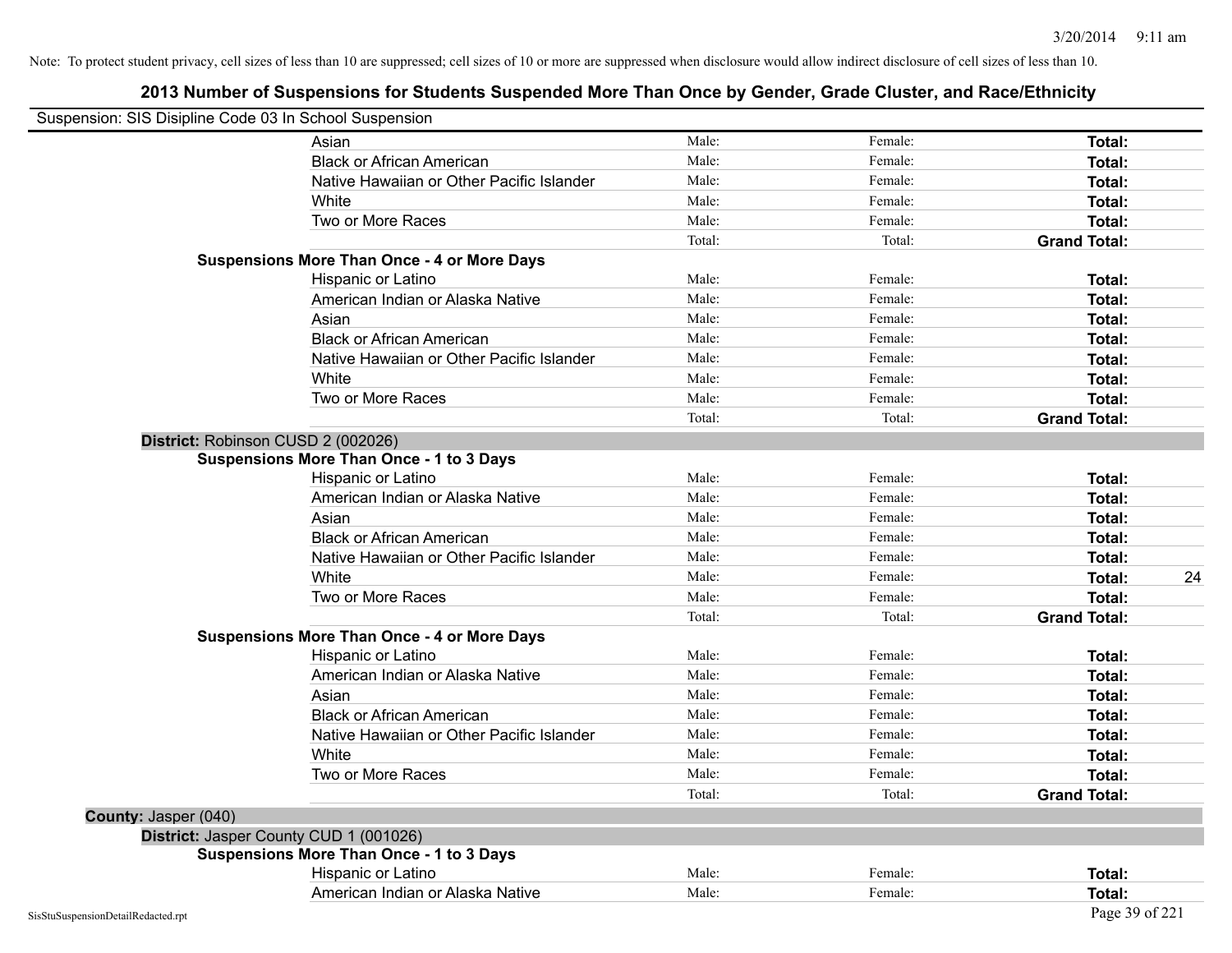| Suspension: SIS Disipline Code 03 In School Suspension |                                                    |        |    |         |    |                     |     |
|--------------------------------------------------------|----------------------------------------------------|--------|----|---------|----|---------------------|-----|
|                                                        | Asian                                              | Male:  |    | Female: |    | Total:              |     |
|                                                        | <b>Black or African American</b>                   | Male:  |    | Female: |    | Total:              |     |
|                                                        | Native Hawaiian or Other Pacific Islander          | Male:  |    | Female: |    | Total:              |     |
|                                                        | White                                              | Male:  |    | Female: |    | Total:              | 50  |
|                                                        | Two or More Races                                  | Male:  |    | Female: |    | Total:              |     |
|                                                        |                                                    | Total: |    | Total:  |    | <b>Grand Total:</b> |     |
|                                                        | <b>Suspensions More Than Once - 4 or More Days</b> |        |    |         |    |                     |     |
|                                                        | Hispanic or Latino                                 | Male:  |    | Female: |    | Total:              |     |
|                                                        | American Indian or Alaska Native                   | Male:  |    | Female: |    | Total:              |     |
|                                                        | Asian                                              | Male:  |    | Female: |    | Total:              |     |
|                                                        | <b>Black or African American</b>                   | Male:  |    | Female: |    | Total:              |     |
|                                                        | Native Hawaiian or Other Pacific Islander          | Male:  |    | Female: |    | Total:              |     |
|                                                        | White                                              | Male:  |    | Female: |    | Total:              |     |
|                                                        | Two or More Races                                  | Male:  |    | Female: |    | Total:              |     |
|                                                        |                                                    | Total: |    | Total:  |    | <b>Grand Total:</b> |     |
| County: Lawrence (051)                                 |                                                    |        |    |         |    |                     |     |
|                                                        | District: Lawrence County CUD 20 (020026)          |        |    |         |    |                     |     |
|                                                        | <b>Suspensions More Than Once - 1 to 3 Days</b>    |        |    |         |    |                     |     |
|                                                        | Hispanic or Latino                                 | Male:  |    | Female: |    | Total:              |     |
|                                                        | American Indian or Alaska Native                   | Male:  |    | Female: |    | Total:              |     |
|                                                        | Asian                                              | Male:  |    | Female: |    | Total:              |     |
|                                                        | <b>Black or African American</b>                   | Male:  |    | Female: |    | Total:              |     |
|                                                        | Native Hawaiian or Other Pacific Islander          | Male:  |    | Female: |    | Total:              |     |
|                                                        | White                                              | Male:  | 99 | Female: | 11 | Total:              | 110 |
|                                                        | Two or More Races                                  | Male:  |    | Female: |    | <b>Total:</b>       |     |
|                                                        |                                                    | Total: |    | Total:  |    | <b>Grand Total:</b> |     |
|                                                        | <b>Suspensions More Than Once - 4 or More Days</b> |        |    |         |    |                     |     |
|                                                        | Hispanic or Latino                                 | Male:  |    | Female: |    | Total:              |     |
|                                                        | American Indian or Alaska Native                   | Male:  |    | Female: |    | Total:              |     |
|                                                        | Asian                                              | Male:  |    | Female: |    | Total:              |     |
|                                                        | <b>Black or African American</b>                   | Male:  |    | Female: |    | Total:              |     |
|                                                        | Native Hawaiian or Other Pacific Islander          | Male:  |    | Female: |    | Total:              |     |
|                                                        | White                                              | Male:  |    | Female: |    | Total:              |     |
|                                                        | Two or More Races                                  | Male:  |    | Female: |    | Total:              |     |
|                                                        |                                                    | Total: |    | Total:  |    | <b>Grand Total:</b> |     |
|                                                        | District: Red Hill CUSD 10 (010026)                |        |    |         |    |                     |     |
|                                                        | <b>Suspensions More Than Once - 1 to 3 Days</b>    |        |    |         |    |                     |     |
|                                                        | Hispanic or Latino                                 | Male:  |    | Female: |    | Total:              |     |
|                                                        | American Indian or Alaska Native                   | Male:  |    | Female: |    | Total:              |     |
| SisStuSuspensionDetailRedacted.rpt                     |                                                    |        |    |         |    | Page 40 of 221      |     |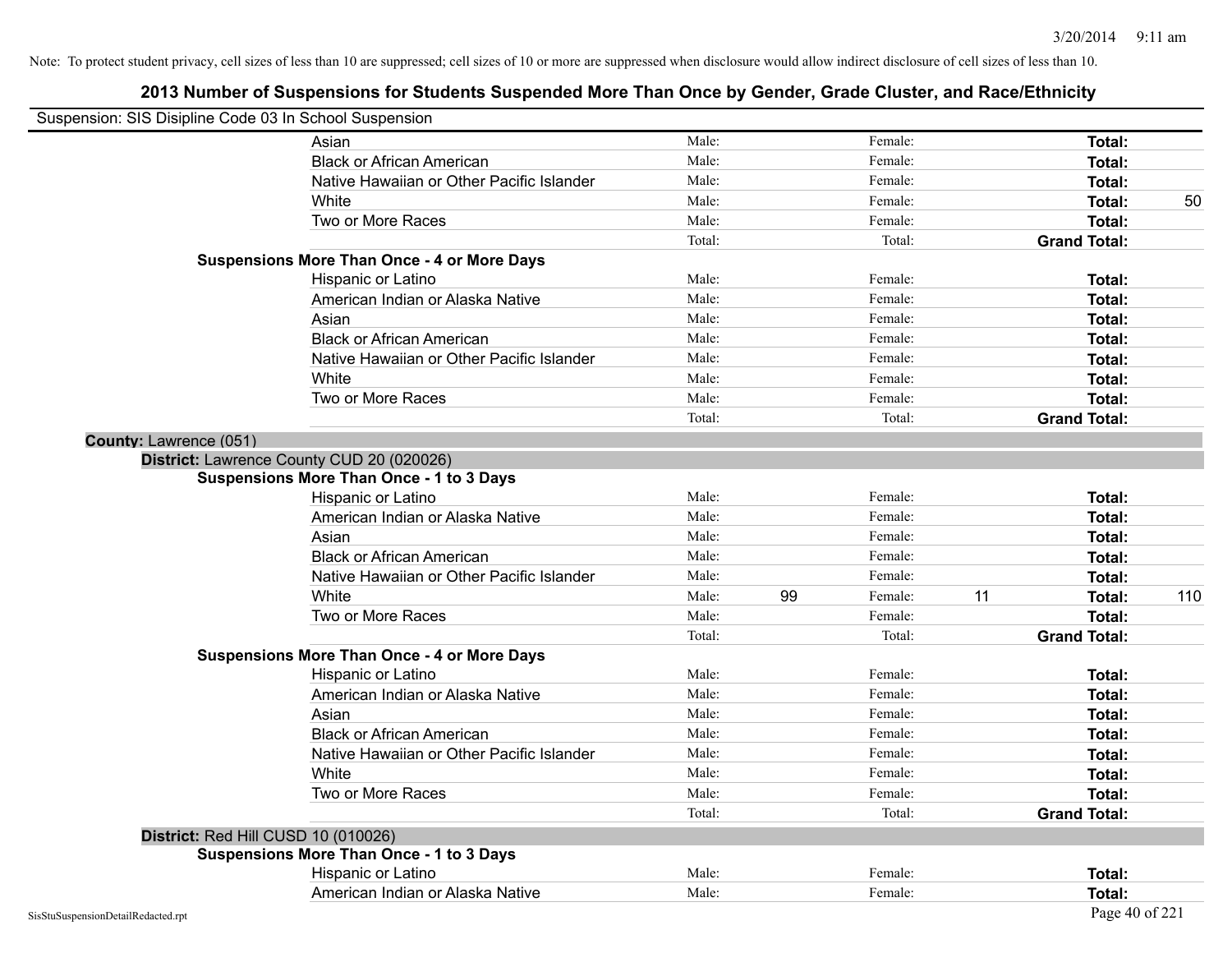# **2013 Number of Suspensions for Students Suspended More Than Once by Gender, Grade Cluster, and Race/Ethnicity**

| Suspension: SIS Disipline Code 03 In School Suspension |        |     |         |    |                     |     |
|--------------------------------------------------------|--------|-----|---------|----|---------------------|-----|
| Asian                                                  | Male:  |     | Female: |    | Total:              |     |
| <b>Black or African American</b>                       | Male:  |     | Female: |    | Total:              |     |
| Native Hawaiian or Other Pacific Islander              | Male:  |     | Female: |    | Total:              |     |
| White                                                  | Male:  | 162 | Female: | 91 | Total:              | 253 |
| Two or More Races                                      | Male:  |     | Female: |    | Total:              | 29  |
|                                                        | Total: |     | Total:  |    | <b>Grand Total:</b> |     |
| County: Richland (080)                                 |        |     |         |    |                     |     |
| District: East Richland CUSD 1 (001026)                |        |     |         |    |                     |     |
| <b>Suspensions More Than Once - 1 to 3 Days</b>        |        |     |         |    |                     |     |
| Hispanic or Latino                                     | Male:  |     | Female: |    | Total:              |     |
| American Indian or Alaska Native                       | Male:  |     | Female: |    | Total:              |     |
| Asian                                                  | Male:  |     | Female: |    | Total:              |     |
| <b>Black or African American</b>                       | Male:  |     | Female: |    | Total:              |     |
| Native Hawaiian or Other Pacific Islander              | Male:  |     | Female: |    | Total:              |     |
| White                                                  | Male:  | 69  | Female: | 31 | Total:              | 100 |
| Two or More Races                                      | Male:  |     | Female: |    | Total:              |     |
|                                                        | Total: |     | Total:  |    | <b>Grand Total:</b> | 111 |
| <b>Suspensions More Than Once - 4 or More Days</b>     |        |     |         |    |                     |     |
| Hispanic or Latino                                     | Male:  |     | Female: |    | Total:              |     |
| American Indian or Alaska Native                       | Male:  |     | Female: |    | <b>Total:</b>       |     |
| Asian                                                  | Male:  |     | Female: |    | Total:              |     |
| <b>Black or African American</b>                       | Male:  |     | Female: |    | Total:              |     |
| Native Hawaiian or Other Pacific Islander              | Male:  |     | Female: |    | Total:              |     |
| White                                                  | Male:  |     | Female: |    | <b>Total:</b>       |     |
| Two or More Races                                      | Male:  |     | Female: |    | Total:              |     |
|                                                        | Total: |     | Total:  |    | <b>Grand Total:</b> |     |
| District: West Richland CUSD 2 (002026)                |        |     |         |    |                     |     |
| <b>Suspensions More Than Once - 1 to 3 Days</b>        |        |     |         |    |                     |     |
| Hispanic or Latino                                     | Male:  |     | Female: |    | Total:              |     |
| American Indian or Alaska Native                       | Male:  |     | Female: |    | <b>Total:</b>       |     |
| Asian                                                  | Male:  |     | Female: |    | <b>Total:</b>       |     |
| <b>Black or African American</b>                       | Male:  |     | Female: |    | Total:              |     |
| Native Hawaiian or Other Pacific Islander              | Male:  |     | Female: |    | Total:              |     |
| White                                                  | Male:  |     | Female: |    | Total:              |     |
| Two or More Races                                      | Male:  |     | Female: |    | Total:              |     |
|                                                        | Total: |     | Total:  |    | <b>Grand Total:</b> |     |

**Region:** Clinton/Marion/Washington ROE (13)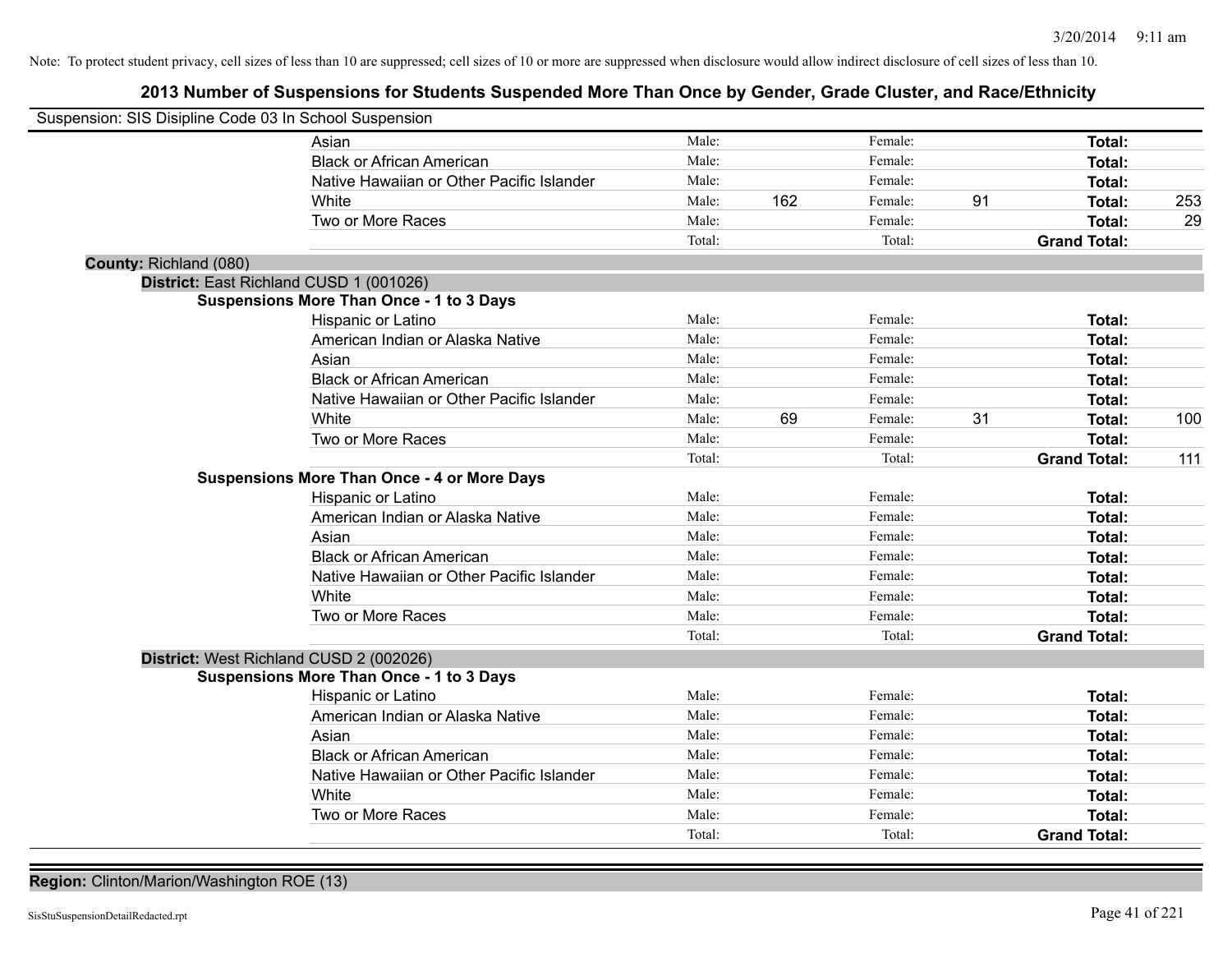| Suspension: SIS Disipline Code 03 In School Suspension |                                                 |        |    |         |    |                     |     |
|--------------------------------------------------------|-------------------------------------------------|--------|----|---------|----|---------------------|-----|
| County: Clinton (014)                                  |                                                 |        |    |         |    |                     |     |
|                                                        | District: Breese ESD 12 (012004)                |        |    |         |    |                     |     |
|                                                        | <b>Suspensions More Than Once - 1 to 3 Days</b> |        |    |         |    |                     |     |
|                                                        | Hispanic or Latino                              | Male:  |    | Female: |    | Total:              |     |
|                                                        | American Indian or Alaska Native                | Male:  |    | Female: |    | Total:              |     |
|                                                        | Asian                                           | Male:  |    | Female: |    | Total:              |     |
|                                                        | <b>Black or African American</b>                | Male:  |    | Female: |    | Total:              |     |
|                                                        | Native Hawaiian or Other Pacific Islander       | Male:  |    | Female: |    | Total:              |     |
|                                                        | White                                           | Male:  |    | Female: |    | Total:              |     |
|                                                        | Two or More Races                               | Male:  |    | Female: |    | Total:              |     |
|                                                        |                                                 | Total: |    | Total:  |    | <b>Grand Total:</b> |     |
|                                                        | District: Carlyle CUSD 1 (001026)               |        |    |         |    |                     |     |
|                                                        | <b>Suspensions More Than Once - 1 to 3 Days</b> |        |    |         |    |                     |     |
|                                                        | Hispanic or Latino                              | Male:  |    | Female: |    | Total:              |     |
|                                                        | American Indian or Alaska Native                | Male:  |    | Female: |    | Total:              |     |
|                                                        | Asian                                           | Male:  |    | Female: |    | Total:              |     |
|                                                        | <b>Black or African American</b>                | Male:  |    | Female: |    | Total:              | 19  |
|                                                        | Native Hawaiian or Other Pacific Islander       | Male:  |    | Female: |    | Total:              |     |
|                                                        | White                                           | Male:  | 76 | Female: | 31 | Total:              | 107 |
|                                                        | Two or More Races                               | Male:  |    | Female: |    | Total:              |     |
|                                                        |                                                 | Total: |    | Total:  |    | <b>Grand Total:</b> |     |
|                                                        | District: Central CHSD 71 (071016)              |        |    |         |    |                     |     |
|                                                        | <b>Suspensions More Than Once - 1 to 3 Days</b> |        |    |         |    |                     |     |
|                                                        | Hispanic or Latino                              | Male:  |    | Female: |    | Total:              |     |
|                                                        | American Indian or Alaska Native                | Male:  |    | Female: |    | Total:              |     |
|                                                        | Asian                                           | Male:  |    | Female: |    | Total:              |     |
|                                                        | <b>Black or African American</b>                | Male:  |    | Female: |    | Total:              |     |
|                                                        | Native Hawaiian or Other Pacific Islander       | Male:  |    | Female: |    | Total:              |     |
|                                                        | White                                           | Male:  |    | Female: |    | Total:              | 25  |
|                                                        | Two or More Races                               | Male:  |    | Female: |    | Total:              |     |
|                                                        |                                                 | Total: |    | Total:  |    | <b>Grand Total:</b> |     |
|                                                        | District: North Wamac SD 186 (186002)           |        |    |         |    |                     |     |
|                                                        | <b>Suspensions More Than Once - 1 to 3 Days</b> |        |    |         |    |                     |     |
|                                                        | Hispanic or Latino                              | Male:  |    | Female: |    | Total:              |     |
|                                                        | American Indian or Alaska Native                | Male:  |    | Female: |    | Total:              |     |
|                                                        | Asian                                           | Male:  |    | Female: |    | Total:              |     |
|                                                        | <b>Black or African American</b>                | Male:  |    | Female: |    | Total:              |     |
|                                                        | Native Hawaiian or Other Pacific Islander       | Male:  |    | Female: |    | Total:              |     |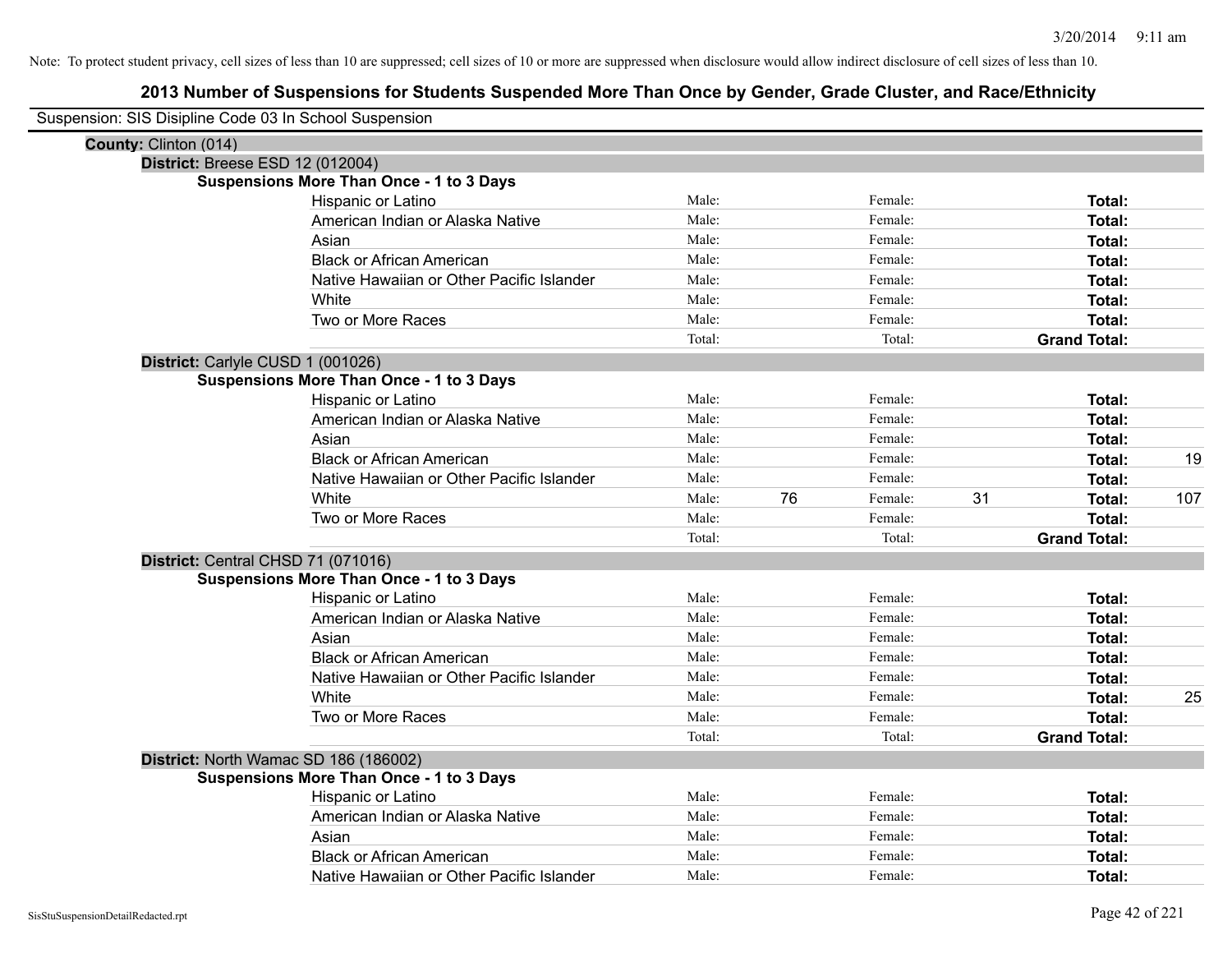| Suspension: SIS Disipline Code 03 In School Suspension |                                                    |        |    |         |    |                     |     |
|--------------------------------------------------------|----------------------------------------------------|--------|----|---------|----|---------------------|-----|
|                                                        | White                                              | Male:  |    | Female: |    | Total:              |     |
|                                                        | Two or More Races                                  | Male:  |    | Female: |    | <b>Total:</b>       |     |
|                                                        |                                                    | Total: |    | Total:  |    | <b>Grand Total:</b> |     |
| District: Wesclin CUSD 3 (003026)                      |                                                    |        |    |         |    |                     |     |
|                                                        | <b>Suspensions More Than Once - 1 to 3 Days</b>    |        |    |         |    |                     |     |
|                                                        | Hispanic or Latino                                 | Male:  |    | Female: |    | Total:              |     |
|                                                        | American Indian or Alaska Native                   | Male:  |    | Female: |    | Total:              |     |
|                                                        | Asian                                              | Male:  |    | Female: |    | Total:              |     |
|                                                        | <b>Black or African American</b>                   | Male:  |    | Female: |    | Total:              |     |
|                                                        | Native Hawaiian or Other Pacific Islander          | Male:  |    | Female: |    | Total:              |     |
|                                                        | White                                              | Male:  |    | Female: |    | Total:              |     |
|                                                        | Two or More Races                                  | Male:  |    | Female: |    | Total:              |     |
|                                                        |                                                    | Total: |    | Total:  |    | <b>Grand Total:</b> |     |
| County: Marion (058)                                   |                                                    |        |    |         |    |                     |     |
| District: Centralia SD 135 (135002)                    |                                                    |        |    |         |    |                     |     |
|                                                        | <b>Suspensions More Than Once - 1 to 3 Days</b>    |        |    |         |    |                     |     |
|                                                        | Hispanic or Latino                                 | Male:  |    | Female: |    | Total:              |     |
|                                                        | American Indian or Alaska Native                   | Male:  |    | Female: |    | Total:              |     |
|                                                        | Asian                                              | Male:  |    | Female: |    | Total:              |     |
|                                                        | <b>Black or African American</b>                   | Male:  | 38 | Female: | 22 | Total:              | 60  |
|                                                        | Native Hawaiian or Other Pacific Islander          | Male:  |    | Female: |    | Total:              |     |
|                                                        | White                                              | Male:  | 86 | Female: | 25 | Total:              | 111 |
|                                                        | Two or More Races                                  | Male:  |    | Female: |    | Total:              | 33  |
|                                                        |                                                    | Total: |    | Total:  |    | <b>Grand Total:</b> |     |
|                                                        | <b>Suspensions More Than Once - 4 or More Days</b> |        |    |         |    |                     |     |
|                                                        | Hispanic or Latino                                 | Male:  |    | Female: |    | Total:              |     |
|                                                        | American Indian or Alaska Native                   | Male:  |    | Female: |    | Total:              |     |
|                                                        | Asian                                              | Male:  |    | Female: |    | Total:              |     |
|                                                        | <b>Black or African American</b>                   | Male:  |    | Female: |    | Total:              |     |
|                                                        | Native Hawaiian or Other Pacific Islander          | Male:  |    | Female: |    | Total:              |     |
|                                                        | White                                              | Male:  |    | Female: |    | Total:              |     |
|                                                        | Two or More Races                                  | Male:  |    | Female: |    | Total:              |     |
|                                                        |                                                    | Total: |    | Total:  |    | <b>Grand Total:</b> |     |
| District: Kell Cons SD 2 (002003)                      |                                                    |        |    |         |    |                     |     |
|                                                        | <b>Suspensions More Than Once - 1 to 3 Days</b>    |        |    |         |    |                     |     |
|                                                        | Hispanic or Latino                                 | Male:  |    | Female: |    | Total:              |     |
|                                                        | American Indian or Alaska Native                   | Male:  |    | Female: |    | Total:              |     |
|                                                        | Asian                                              | Male:  |    | Female: |    | Total:              |     |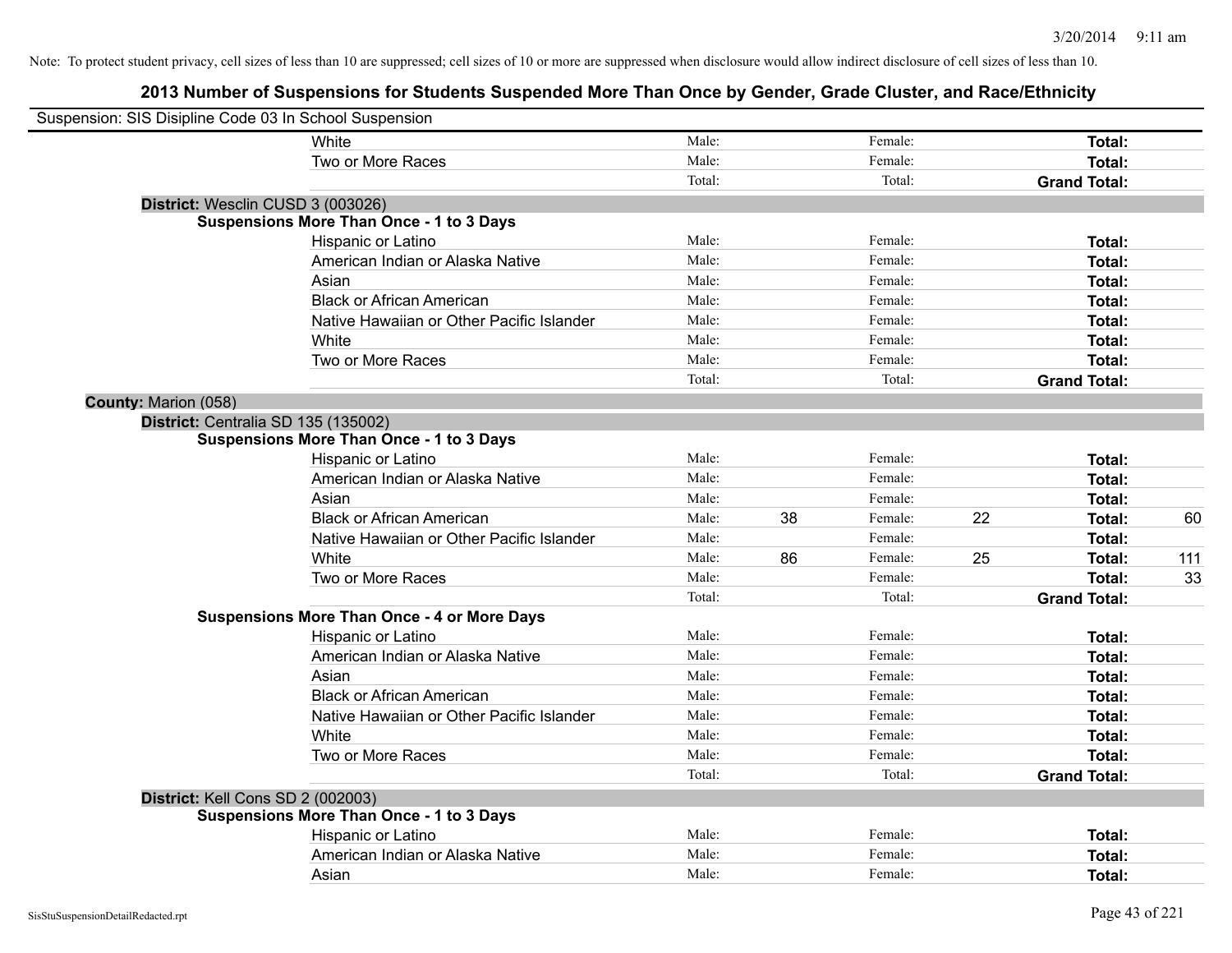| Suspension: SIS Disipline Code 03 In School Suspension |                                                 |        |     |         |    |                     |     |
|--------------------------------------------------------|-------------------------------------------------|--------|-----|---------|----|---------------------|-----|
|                                                        | <b>Black or African American</b>                | Male:  |     | Female: |    | Total:              |     |
|                                                        | Native Hawaiian or Other Pacific Islander       | Male:  |     | Female: |    | Total:              |     |
|                                                        | White                                           | Male:  |     | Female: |    | Total:              |     |
|                                                        | Two or More Races                               | Male:  |     | Female: |    | Total:              |     |
|                                                        |                                                 | Total: |     | Total:  |    | <b>Grand Total:</b> |     |
| District: Patoka CUSD 100 (100026)                     |                                                 |        |     |         |    |                     |     |
|                                                        | <b>Suspensions More Than Once - 1 to 3 Days</b> |        |     |         |    |                     |     |
|                                                        | Hispanic or Latino                              | Male:  |     | Female: |    | Total:              |     |
|                                                        | American Indian or Alaska Native                | Male:  |     | Female: |    | Total:              |     |
|                                                        | Asian                                           | Male:  |     | Female: |    | Total:              |     |
|                                                        | <b>Black or African American</b>                | Male:  |     | Female: |    | Total:              |     |
|                                                        | Native Hawaiian or Other Pacific Islander       | Male:  |     | Female: |    | Total:              |     |
|                                                        | White                                           | Male:  |     | Female: |    | Total:              |     |
|                                                        | Two or More Races                               | Male:  |     | Female: |    | Total:              |     |
|                                                        |                                                 | Total: |     | Total:  |    | <b>Grand Total:</b> |     |
| District: Raccoon Cons SD 1 (001003)                   |                                                 |        |     |         |    |                     |     |
|                                                        | <b>Suspensions More Than Once - 1 to 3 Days</b> |        |     |         |    |                     |     |
|                                                        | Hispanic or Latino                              | Male:  |     | Female: |    | Total:              |     |
|                                                        | American Indian or Alaska Native                | Male:  |     | Female: |    | Total:              |     |
|                                                        | Asian                                           | Male:  |     | Female: |    | Total:              |     |
|                                                        | <b>Black or African American</b>                | Male:  |     | Female: |    | Total:              |     |
|                                                        | Native Hawaiian or Other Pacific Islander       | Male:  |     | Female: |    | Total:              |     |
|                                                        | White                                           | Male:  |     | Female: |    | Total:              |     |
|                                                        | Two or More Races                               | Male:  |     | Female: |    | Total:              |     |
|                                                        |                                                 | Total: |     | Total:  |    | <b>Grand Total:</b> |     |
| District: Salem CHSD 600 (600016)                      |                                                 |        |     |         |    |                     |     |
|                                                        | <b>Suspensions More Than Once - 1 to 3 Days</b> |        |     |         |    |                     |     |
|                                                        | Hispanic or Latino                              | Male:  |     | Female: |    | Total:              |     |
|                                                        | American Indian or Alaska Native                | Male:  |     | Female: |    | Total:              |     |
|                                                        | Asian                                           | Male:  |     | Female: |    | Total:              |     |
|                                                        | <b>Black or African American</b>                | Male:  |     | Female: |    | Total:              |     |
|                                                        | Native Hawaiian or Other Pacific Islander       | Male:  |     | Female: |    | Total:              |     |
|                                                        | White                                           | Male:  | 142 | Female: | 36 | Total:              | 178 |
|                                                        | Two or More Races                               | Male:  |     | Female: |    | Total:              |     |
|                                                        |                                                 | Total: |     | Total:  |    | <b>Grand Total:</b> |     |
| District: Salem SD 111 (111002)                        |                                                 |        |     |         |    |                     |     |
|                                                        | <b>Suspensions More Than Once - 1 to 3 Days</b> |        |     |         |    |                     |     |
|                                                        | Hispanic or Latino                              | Male:  |     | Female: |    | Total:              |     |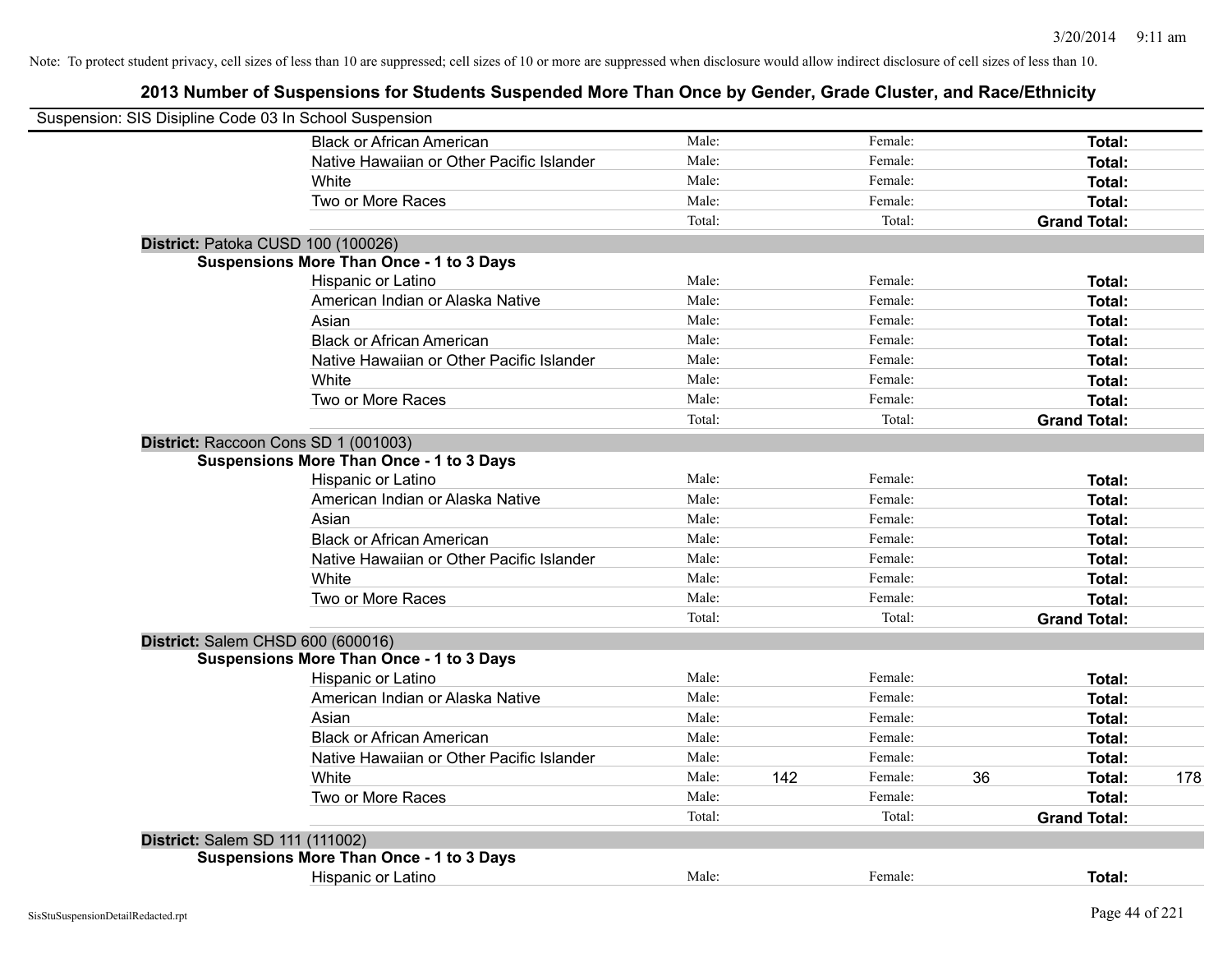| Suspension: SIS Disipline Code 03 In School Suspension |                                                 |        |     |         |                     |     |
|--------------------------------------------------------|-------------------------------------------------|--------|-----|---------|---------------------|-----|
|                                                        | American Indian or Alaska Native                | Male:  |     | Female: | Total:              |     |
|                                                        | Asian                                           | Male:  |     | Female: | Total:              |     |
|                                                        | <b>Black or African American</b>                | Male:  |     | Female: | Total:              |     |
|                                                        | Native Hawaiian or Other Pacific Islander       | Male:  |     | Female: | <b>Total:</b>       |     |
|                                                        | White                                           | Male:  |     | Female: | Total:              | 41  |
|                                                        | Two or More Races                               | Male:  |     | Female: | Total:              |     |
|                                                        |                                                 | Total: |     | Total:  | <b>Grand Total:</b> |     |
|                                                        | District: Sandoval CUSD 501 (501026)            |        |     |         |                     |     |
|                                                        | <b>Suspensions More Than Once - 1 to 3 Days</b> |        |     |         |                     |     |
|                                                        | Hispanic or Latino                              | Male:  |     | Female: | Total:              |     |
|                                                        | American Indian or Alaska Native                | Male:  |     | Female: | Total:              |     |
|                                                        | Asian                                           | Male:  |     | Female: | Total:              |     |
|                                                        | <b>Black or African American</b>                | Male:  |     | Female: | Total:              |     |
|                                                        | Native Hawaiian or Other Pacific Islander       | Male:  |     | Female: | Total:              |     |
|                                                        | White                                           | Male:  | 105 | Female: | 39<br>Total:        | 144 |
|                                                        | Two or More Races                               | Male:  |     | Female: | Total:              | 14  |
|                                                        |                                                 | Total: |     | Total:  | <b>Grand Total:</b> |     |
|                                                        | District: South Central CUD 401 (401026)        |        |     |         |                     |     |
|                                                        | <b>Suspensions More Than Once - 1 to 3 Days</b> |        |     |         |                     |     |
|                                                        | Hispanic or Latino                              | Male:  |     | Female: | Total:              |     |
|                                                        | American Indian or Alaska Native                | Male:  |     | Female: | Total:              |     |
|                                                        | Asian                                           | Male:  |     | Female: | Total:              |     |
|                                                        | <b>Black or African American</b>                | Male:  |     | Female: | Total:              |     |
|                                                        | Native Hawaiian or Other Pacific Islander       | Male:  |     | Female: | Total:              |     |
|                                                        | White                                           | Male:  |     | Female: | Total:              |     |
|                                                        | Two or More Races                               | Male:  |     | Female: | Total:              |     |
|                                                        |                                                 | Total: |     | Total:  | <b>Grand Total:</b> |     |
| County: Washington (095)                               |                                                 |        |     |         |                     |     |
| District: Ashley CCSD 15 (015004)                      |                                                 |        |     |         |                     |     |
|                                                        | <b>Suspensions More Than Once - 1 to 3 Days</b> |        |     |         |                     |     |
|                                                        | Hispanic or Latino                              | Male:  |     | Female: | Total:              |     |
|                                                        | American Indian or Alaska Native                | Male:  |     | Female: | Total:              |     |
|                                                        | Asian                                           | Male:  |     | Female: | Total:              |     |
|                                                        | <b>Black or African American</b>                | Male:  |     | Female: | <b>Total:</b>       |     |
|                                                        | Native Hawaiian or Other Pacific Islander       | Male:  |     | Female: | Total:              |     |
|                                                        | White                                           | Male:  |     | Female: | Total:              | 31  |
|                                                        | Two or More Races                               | Male:  |     | Female: | Total:              |     |
|                                                        |                                                 | Total: |     | Total:  | <b>Grand Total:</b> |     |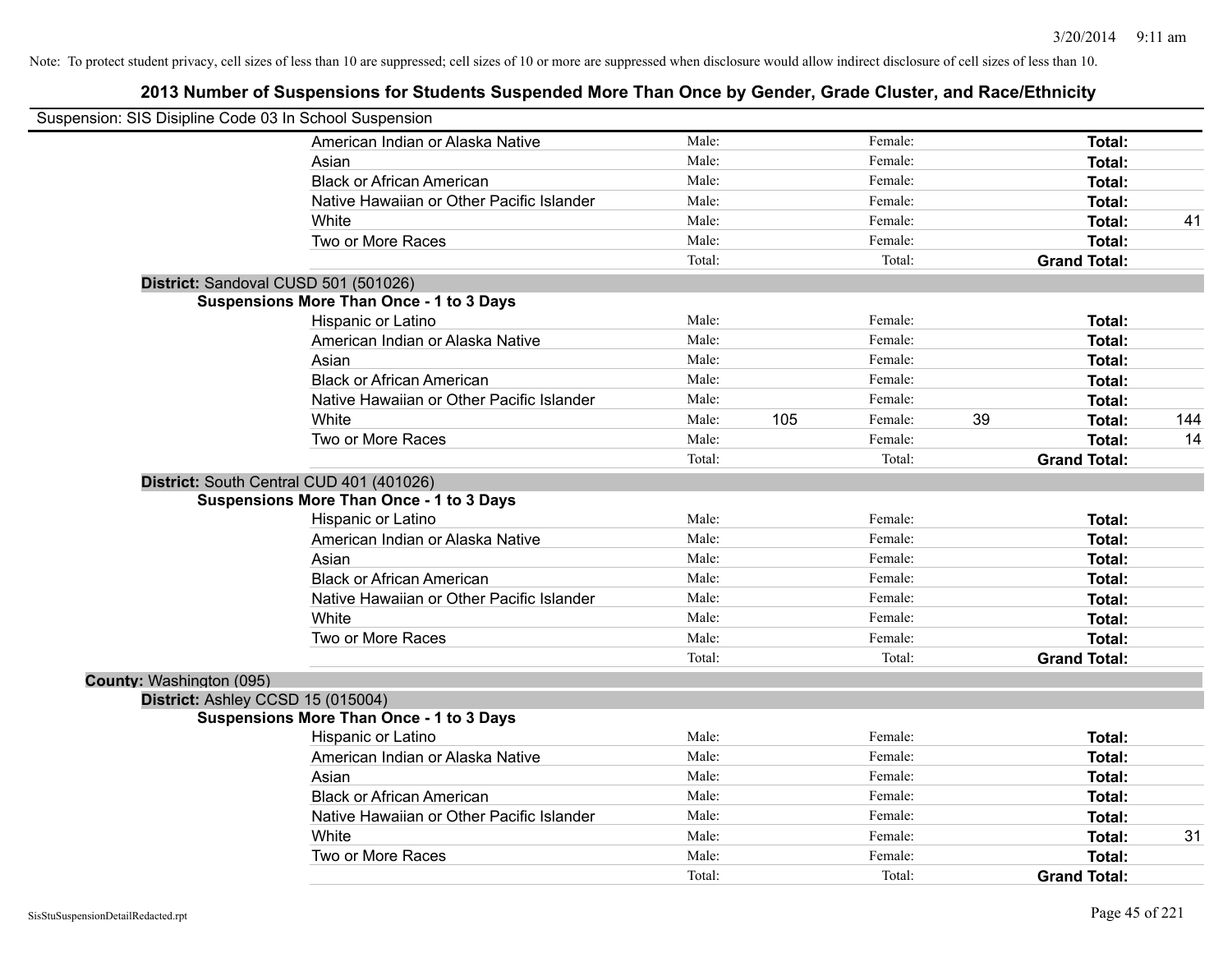| Suspension: SIS Disipline Code 03 In School Suspension |                                                    |        |         |                     |    |
|--------------------------------------------------------|----------------------------------------------------|--------|---------|---------------------|----|
|                                                        | <b>Suspensions More Than Once - 4 or More Days</b> |        |         |                     |    |
|                                                        | Hispanic or Latino                                 | Male:  | Female: | Total:              |    |
|                                                        | American Indian or Alaska Native                   | Male:  | Female: | Total:              |    |
|                                                        | Asian                                              | Male:  | Female: | Total:              |    |
|                                                        | <b>Black or African American</b>                   | Male:  | Female: | Total:              |    |
|                                                        | Native Hawaiian or Other Pacific Islander          | Male:  | Female: | Total:              |    |
|                                                        | White                                              | Male:  | Female: | Total:              |    |
|                                                        | Two or More Races                                  | Male:  | Female: | Total:              |    |
|                                                        |                                                    | Total: | Total:  | <b>Grand Total:</b> |    |
|                                                        | District: Nashville CHSD 99 (099016)               |        |         |                     |    |
|                                                        | <b>Suspensions More Than Once - 1 to 3 Days</b>    |        |         |                     |    |
|                                                        | Hispanic or Latino                                 | Male:  | Female: | Total:              |    |
|                                                        | American Indian or Alaska Native                   | Male:  | Female: | Total:              |    |
|                                                        | Asian                                              | Male:  | Female: | Total:              |    |
|                                                        | <b>Black or African American</b>                   | Male:  | Female: | Total:              |    |
|                                                        | Native Hawaiian or Other Pacific Islander          | Male:  | Female: | Total:              |    |
|                                                        | White                                              | Male:  | Female: | Total:              | 24 |
|                                                        | Two or More Races                                  | Male:  | Female: | Total:              |    |
|                                                        |                                                    | Total: | Total:  | <b>Grand Total:</b> |    |
|                                                        | District: West Washington Co CUD 10 (010026)       |        |         |                     |    |
|                                                        | <b>Suspensions More Than Once - 1 to 3 Days</b>    |        |         |                     |    |
|                                                        | Hispanic or Latino                                 | Male:  | Female: | Total:              |    |
|                                                        | American Indian or Alaska Native                   | Male:  | Female: | Total:              |    |
|                                                        | Asian                                              | Male:  | Female: | Total:              |    |
|                                                        | <b>Black or African American</b>                   | Male:  | Female: | Total:              |    |
|                                                        | Native Hawaiian or Other Pacific Islander          | Male:  | Female: | Total:              |    |
|                                                        | White                                              | Male:  | Female: | Total:              | 11 |
|                                                        | Two or More Races                                  | Male:  | Female: | Total:              |    |
|                                                        |                                                    | Total: | Total:  | <b>Grand Total:</b> |    |
|                                                        |                                                    |        |         |                     |    |
| Region: Clk/Cls/Cmbn/Dglas/Edgr/Mltr/Shlb (11)         |                                                    |        |         |                     |    |
| County: Clark (012)                                    |                                                    |        |         |                     |    |
|                                                        | District: Casey-Westfield CUSD 4C (004C26)         |        |         |                     |    |
|                                                        | <b>Suspensions More Than Once - 1 to 3 Days</b>    |        |         |                     |    |
|                                                        | Hispanic or Latino                                 | Male:  | Female: | Total:              |    |
|                                                        | American Indian or Alaska Native                   | Male:  | Female: | Total:              |    |
|                                                        | Asian                                              | Male:  | Female: | Total:              |    |
|                                                        | <b>Black or African American</b>                   | Male:  | Female: | Total:              |    |
|                                                        |                                                    |        |         |                     |    |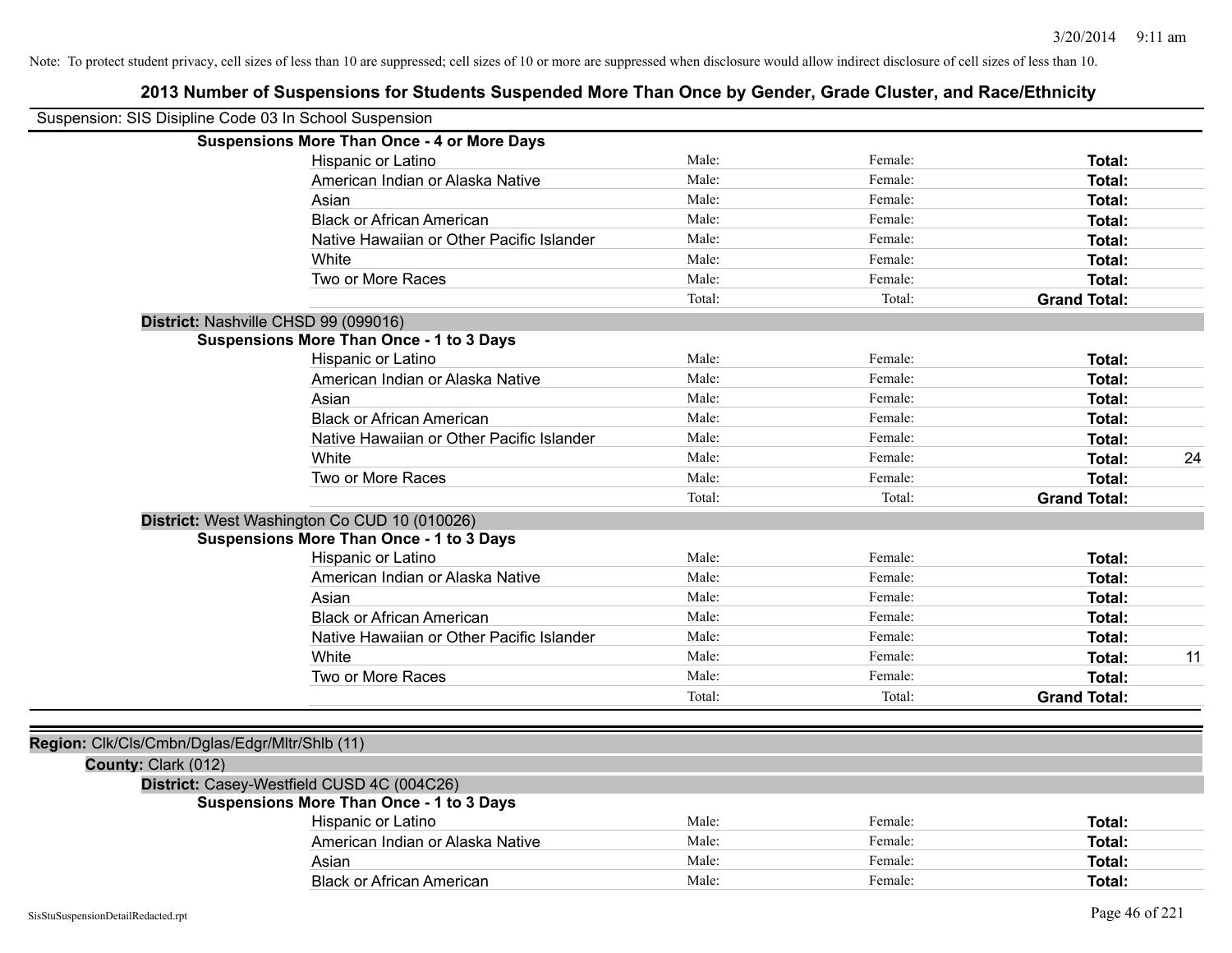| Suspension: SIS Disipline Code 03 In School Suspension |                                                 |        |         |                     |    |
|--------------------------------------------------------|-------------------------------------------------|--------|---------|---------------------|----|
|                                                        | Native Hawaiian or Other Pacific Islander       | Male:  | Female: | Total:              |    |
|                                                        | White                                           | Male:  | Female: | <b>Total:</b>       | 14 |
|                                                        | Two or More Races                               | Male:  | Female: | Total:              |    |
|                                                        |                                                 | Total: | Total:  | <b>Grand Total:</b> |    |
|                                                        | District: Marshall CUSD 2C (002C26)             |        |         |                     |    |
|                                                        | <b>Suspensions More Than Once - 1 to 3 Days</b> |        |         |                     |    |
|                                                        | Hispanic or Latino                              | Male:  | Female: | Total:              |    |
|                                                        | American Indian or Alaska Native                | Male:  | Female: | <b>Total:</b>       |    |
|                                                        | Asian                                           | Male:  | Female: | Total:              |    |
|                                                        | <b>Black or African American</b>                | Male:  | Female: | Total:              |    |
|                                                        | Native Hawaiian or Other Pacific Islander       | Male:  | Female: | Total:              |    |
|                                                        | White                                           | Male:  | Female: | Total:              |    |
|                                                        | Two or More Races                               | Male:  | Female: | Total:              |    |
|                                                        |                                                 | Total: | Total:  | <b>Grand Total:</b> |    |
|                                                        | District: Martinsville CUSD 3C (003C26)         |        |         |                     |    |
|                                                        | <b>Suspensions More Than Once - 1 to 3 Days</b> |        |         |                     |    |
|                                                        | Hispanic or Latino                              | Male:  | Female: | <b>Total:</b>       |    |
|                                                        | American Indian or Alaska Native                | Male:  | Female: | Total:              |    |
|                                                        | Asian                                           | Male:  | Female: | Total:              |    |
|                                                        | <b>Black or African American</b>                | Male:  | Female: | Total:              |    |
|                                                        | Native Hawaiian or Other Pacific Islander       | Male:  | Female: | Total:              |    |
|                                                        | White                                           | Male:  | Female: | Total:              | 24 |
|                                                        | Two or More Races                               | Male:  | Female: | <b>Total:</b>       |    |
|                                                        |                                                 | Total: | Total:  | <b>Grand Total:</b> |    |
| County: Coles (015)                                    |                                                 |        |         |                     |    |
|                                                        | District: Charleston CUSD 1 (001026)            |        |         |                     |    |
|                                                        | <b>Suspensions More Than Once - 1 to 3 Days</b> |        |         |                     |    |
|                                                        | Hispanic or Latino                              | Male:  | Female: | <b>Total:</b>       |    |
|                                                        | American Indian or Alaska Native                | Male:  | Female: | Total:              |    |
|                                                        | Asian                                           | Male:  | Female: | Total:              |    |
|                                                        | <b>Black or African American</b>                | Male:  | Female: | Total:              |    |
|                                                        | Native Hawaiian or Other Pacific Islander       | Male:  | Female: | <b>Total:</b>       |    |
|                                                        | White                                           | Male:  | Female: | <b>Total:</b>       | 13 |
|                                                        | Two or More Races                               | Male:  | Female: | <b>Total:</b>       |    |
|                                                        |                                                 | Total: | Total:  | <b>Grand Total:</b> |    |
|                                                        | District: Mattoon CUSD 2 (002026)               |        |         |                     |    |
|                                                        | <b>Suspensions More Than Once - 1 to 3 Days</b> |        |         |                     |    |
|                                                        | Hispanic or Latino                              | Male:  | Female: | Total:              | 18 |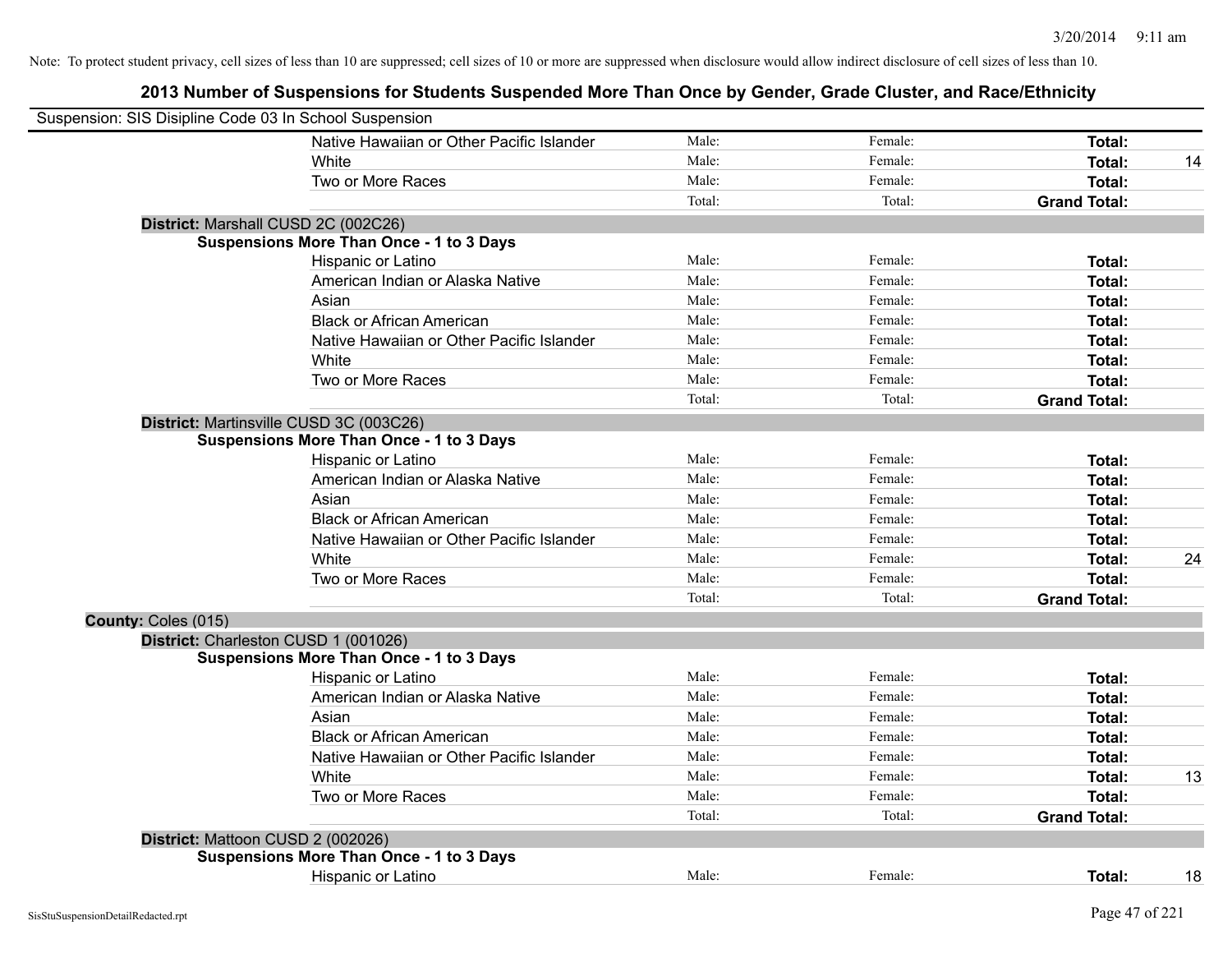| Suspension: SIS Disipline Code 03 In School Suspension |                                                    |        |     |         |     |                     |     |
|--------------------------------------------------------|----------------------------------------------------|--------|-----|---------|-----|---------------------|-----|
|                                                        | American Indian or Alaska Native                   | Male:  |     | Female: |     | <b>Total:</b>       |     |
|                                                        | Asian                                              | Male:  |     | Female: |     | Total:              |     |
|                                                        | <b>Black or African American</b>                   | Male:  | 40  | Female: | 10  | Total:              | 50  |
|                                                        | Native Hawaiian or Other Pacific Islander          | Male:  |     | Female: |     | Total:              |     |
|                                                        | White                                              | Male:  | 419 | Female: | 108 | Total:              | 527 |
|                                                        | Two or More Races                                  | Male:  |     | Female: |     | <b>Total:</b>       | 25  |
|                                                        |                                                    | Total: |     | Total:  |     | <b>Grand Total:</b> |     |
|                                                        | <b>Suspensions More Than Once - 4 or More Days</b> |        |     |         |     |                     |     |
|                                                        | Hispanic or Latino                                 | Male:  |     | Female: |     | Total:              |     |
|                                                        | American Indian or Alaska Native                   | Male:  |     | Female: |     | <b>Total:</b>       |     |
|                                                        | Asian                                              | Male:  |     | Female: |     | <b>Total:</b>       |     |
|                                                        | <b>Black or African American</b>                   | Male:  |     | Female: |     | Total:              |     |
|                                                        | Native Hawaiian or Other Pacific Islander          | Male:  |     | Female: |     | Total:              |     |
|                                                        | White                                              | Male:  |     | Female: |     | Total:              | 10  |
|                                                        | Two or More Races                                  | Male:  |     | Female: |     | <b>Total:</b>       |     |
|                                                        |                                                    | Total: |     | Total:  |     | <b>Grand Total:</b> |     |
| County: Cumberland (018)                               |                                                    |        |     |         |     |                     |     |
|                                                        | District: Cumberland CUSD 77 (077026)              |        |     |         |     |                     |     |
|                                                        | <b>Suspensions More Than Once - 1 to 3 Days</b>    |        |     |         |     |                     |     |
|                                                        | Hispanic or Latino                                 | Male:  |     | Female: |     | Total:              |     |
|                                                        | American Indian or Alaska Native                   | Male:  |     | Female: |     | Total:              |     |
|                                                        | Asian                                              | Male:  |     | Female: |     | Total:              |     |
|                                                        | <b>Black or African American</b>                   | Male:  |     | Female: |     | <b>Total:</b>       |     |
|                                                        | Native Hawaiian or Other Pacific Islander          | Male:  |     | Female: |     | <b>Total:</b>       |     |
|                                                        | White                                              | Male:  |     | Female: |     | Total:              | 26  |
|                                                        | Two or More Races                                  | Male:  |     | Female: |     | <b>Total:</b>       |     |
|                                                        |                                                    | Total: |     | Total:  |     | <b>Grand Total:</b> |     |
|                                                        | <b>Suspensions More Than Once - 4 or More Days</b> |        |     |         |     |                     |     |
|                                                        | Hispanic or Latino                                 | Male:  |     | Female: |     | Total:              |     |
|                                                        | American Indian or Alaska Native                   | Male:  |     | Female: |     | Total:              |     |
|                                                        | Asian                                              | Male:  |     | Female: |     | Total:              |     |
|                                                        | <b>Black or African American</b>                   | Male:  |     | Female: |     | Total:              |     |
|                                                        | Native Hawaiian or Other Pacific Islander          | Male:  |     | Female: |     | <b>Total:</b>       |     |
|                                                        | White                                              | Male:  |     | Female: |     | Total:              |     |
|                                                        | Two or More Races                                  | Male:  |     | Female: |     | Total:              |     |
|                                                        |                                                    | Total: |     | Total:  |     | <b>Grand Total:</b> |     |
| District: Neoga CUSD 3 (003026)                        |                                                    |        |     |         |     |                     |     |
|                                                        | <b>Suspensions More Than Once - 1 to 3 Days</b>    |        |     |         |     |                     |     |
|                                                        | Hispanic or Latino                                 | Male:  |     | Female: |     | Total:              |     |
| SisStuSuspensionDetailRedacted.rpt                     |                                                    |        |     |         |     | Page 48 of 221      |     |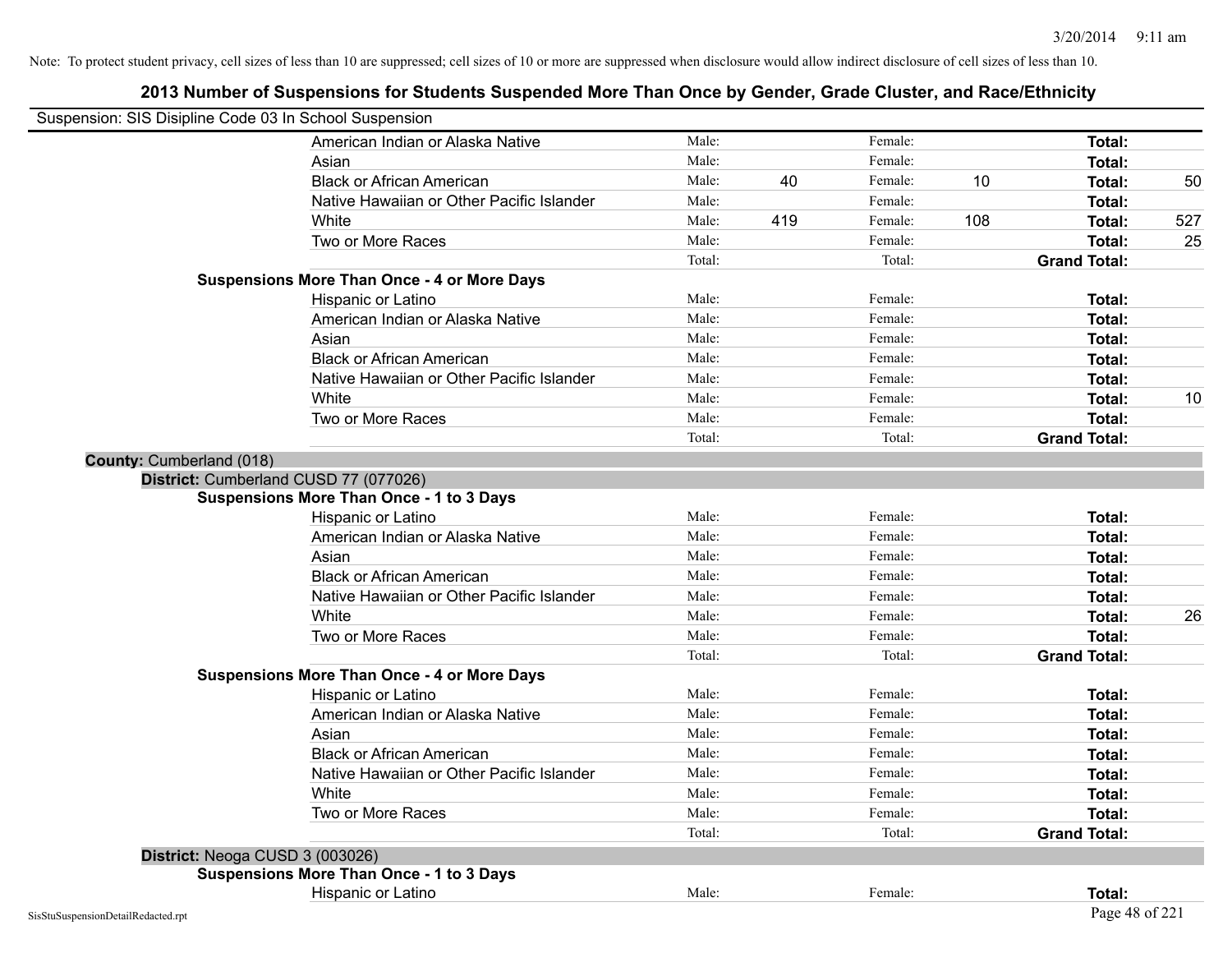# **2013 Number of Suspensions for Students Suspended More Than Once by Gender, Grade Cluster, and Race/Ethnicity**

| Suspension: SIS Disipline Code 03 In School Suspension |                                                    |        |         |                     |    |
|--------------------------------------------------------|----------------------------------------------------|--------|---------|---------------------|----|
|                                                        | American Indian or Alaska Native                   | Male:  | Female: | Total:              |    |
|                                                        | Asian                                              | Male:  | Female: | Total:              |    |
|                                                        | <b>Black or African American</b>                   | Male:  | Female: | Total:              |    |
|                                                        | Native Hawaiian or Other Pacific Islander          | Male:  | Female: | Total:              |    |
|                                                        | White                                              | Male:  | Female: | Total:              |    |
|                                                        | Two or More Races                                  | Male:  | Female: | Total:              |    |
|                                                        |                                                    | Total: | Total:  | <b>Grand Total:</b> |    |
| County: Douglas (021)                                  |                                                    |        |         |                     |    |
|                                                        | District: Arcola CUSD 306 (306026)                 |        |         |                     |    |
|                                                        | <b>Suspensions More Than Once - 1 to 3 Days</b>    |        |         |                     |    |
|                                                        | Hispanic or Latino                                 | Male:  | Female: | <b>Total:</b>       |    |
|                                                        | American Indian or Alaska Native                   | Male:  | Female: | Total:              |    |
|                                                        | Asian                                              | Male:  | Female: | Total:              |    |
|                                                        | <b>Black or African American</b>                   | Male:  | Female: | Total:              |    |
|                                                        | Native Hawaiian or Other Pacific Islander          | Male:  | Female: | Total:              |    |
|                                                        | White                                              | Male:  | Female: | Total:              | 15 |
|                                                        | Two or More Races                                  | Male:  | Female: | Total:              |    |
|                                                        |                                                    | Total: | Total:  | <b>Grand Total:</b> | 25 |
|                                                        | <b>Suspensions More Than Once - 4 or More Days</b> |        |         |                     |    |
|                                                        | Hispanic or Latino                                 | Male:  | Female: | Total:              |    |
|                                                        | American Indian or Alaska Native                   | Male:  | Female: | Total:              |    |
|                                                        | Asian                                              | Male:  | Female: | Total:              |    |
|                                                        | <b>Black or African American</b>                   | Male:  | Female: | Total:              |    |
|                                                        | Native Hawaiian or Other Pacific Islander          | Male:  | Female: | Total:              |    |
|                                                        | White                                              | Male:  | Female: | Total:              |    |
|                                                        | Two or More Races                                  | Male:  | Female: | Total:              |    |
|                                                        |                                                    | Total: | Total:  | <b>Grand Total:</b> |    |
|                                                        | District: Arthur CUSD 305 (305026)                 |        |         |                     |    |
|                                                        | <b>Suspensions More Than Once - 1 to 3 Days</b>    |        |         |                     |    |
|                                                        | Hispanic or Latino                                 | Male:  | Female: | Total:              |    |
|                                                        | American Indian or Alaska Native                   | Male:  | Female: | Total:              |    |
|                                                        | Asian                                              | Male:  | Female: | Total:              |    |
|                                                        | <b>Black or African American</b>                   | Male:  | Female: | Total:              |    |
|                                                        | Native Hawaiian or Other Pacific Islander          | Male:  | Female: | Total:              |    |
|                                                        | White                                              | Male:  | Female: | Total:              |    |
|                                                        | Two or More Races                                  | Male:  | Female: | Total:              |    |
|                                                        |                                                    | Total: | Total:  | <b>Grand Total:</b> |    |
|                                                        |                                                    |        |         |                     |    |

**District:** Tuscola CUSD 301 (301026)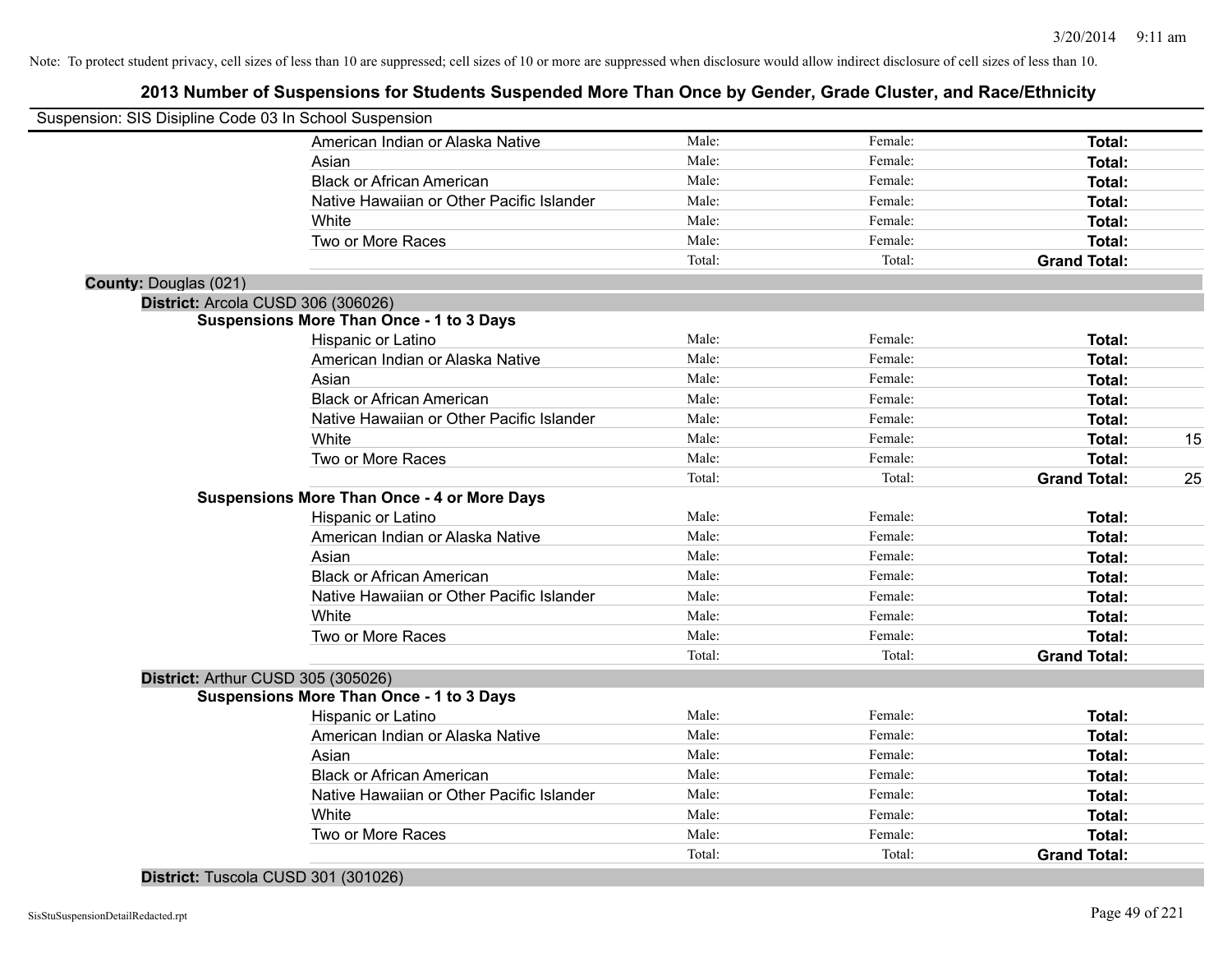| Suspension: SIS Disipline Code 03 In School Suspension |                                                 |        |    |         |    |                     |    |
|--------------------------------------------------------|-------------------------------------------------|--------|----|---------|----|---------------------|----|
|                                                        | <b>Suspensions More Than Once - 1 to 3 Days</b> |        |    |         |    |                     |    |
|                                                        | Hispanic or Latino                              | Male:  |    | Female: |    | Total:              |    |
|                                                        | American Indian or Alaska Native                | Male:  |    | Female: |    | Total:              |    |
|                                                        | Asian                                           | Male:  |    | Female: |    | Total:              |    |
|                                                        | <b>Black or African American</b>                | Male:  |    | Female: |    | Total:              |    |
|                                                        | Native Hawaiian or Other Pacific Islander       | Male:  |    | Female: |    | Total:              |    |
|                                                        | White                                           | Male:  |    | Female: |    | Total:              |    |
|                                                        | Two or More Races                               | Male:  |    | Female: |    | Total:              |    |
|                                                        |                                                 | Total: |    | Total:  |    | <b>Grand Total:</b> |    |
|                                                        | District: Villa Grove CUSD 302 (302026)         |        |    |         |    |                     |    |
|                                                        | <b>Suspensions More Than Once - 1 to 3 Days</b> |        |    |         |    |                     |    |
|                                                        | Hispanic or Latino                              | Male:  |    | Female: |    | Total:              |    |
|                                                        | American Indian or Alaska Native                | Male:  |    | Female: |    | Total:              |    |
|                                                        | Asian                                           | Male:  |    | Female: |    | Total:              |    |
|                                                        | <b>Black or African American</b>                | Male:  |    | Female: |    | Total:              |    |
|                                                        | Native Hawaiian or Other Pacific Islander       | Male:  |    | Female: |    | Total:              |    |
|                                                        | White                                           | Male:  |    | Female: |    | Total:              | 41 |
|                                                        | Two or More Races                               | Male:  |    | Female: |    | Total:              |    |
|                                                        |                                                 | Total: |    | Total:  |    | <b>Grand Total:</b> |    |
| County: Edgar (023)                                    |                                                 |        |    |         |    |                     |    |
|                                                        | District: Edgar County CUD 6 (006026)           |        |    |         |    |                     |    |
|                                                        | <b>Suspensions More Than Once - 1 to 3 Days</b> |        |    |         |    |                     |    |
|                                                        | Hispanic or Latino                              | Male:  |    | Female: |    | Total:              |    |
|                                                        | American Indian or Alaska Native                | Male:  |    | Female: |    | Total:              |    |
|                                                        | Asian                                           | Male:  |    | Female: |    | <b>Total:</b>       |    |
|                                                        | <b>Black or African American</b>                | Male:  |    | Female: |    | Total:              |    |
|                                                        | Native Hawaiian or Other Pacific Islander       | Male:  |    | Female: |    | Total:              |    |
|                                                        | White                                           | Male:  |    | Female: |    | Total:              |    |
|                                                        | Two or More Races                               | Male:  |    | Female: |    | Total:              |    |
|                                                        |                                                 | Total: |    | Total:  |    | <b>Grand Total:</b> |    |
|                                                        | District: Paris-Union SD 95 (095025)            |        |    |         |    |                     |    |
|                                                        | <b>Suspensions More Than Once - 1 to 3 Days</b> |        |    |         |    |                     |    |
|                                                        | Hispanic or Latino                              | Male:  |    | Female: |    | Total:              |    |
|                                                        | American Indian or Alaska Native                | Male:  |    | Female: |    | Total:              |    |
|                                                        | Asian                                           | Male:  |    | Female: |    | Total:              |    |
|                                                        | <b>Black or African American</b>                | Male:  |    | Female: |    | Total:              |    |
|                                                        | Native Hawaiian or Other Pacific Islander       | Male:  |    | Female: |    | Total:              |    |
|                                                        | White                                           | Male:  | 36 | Female: | 13 | Total:              | 49 |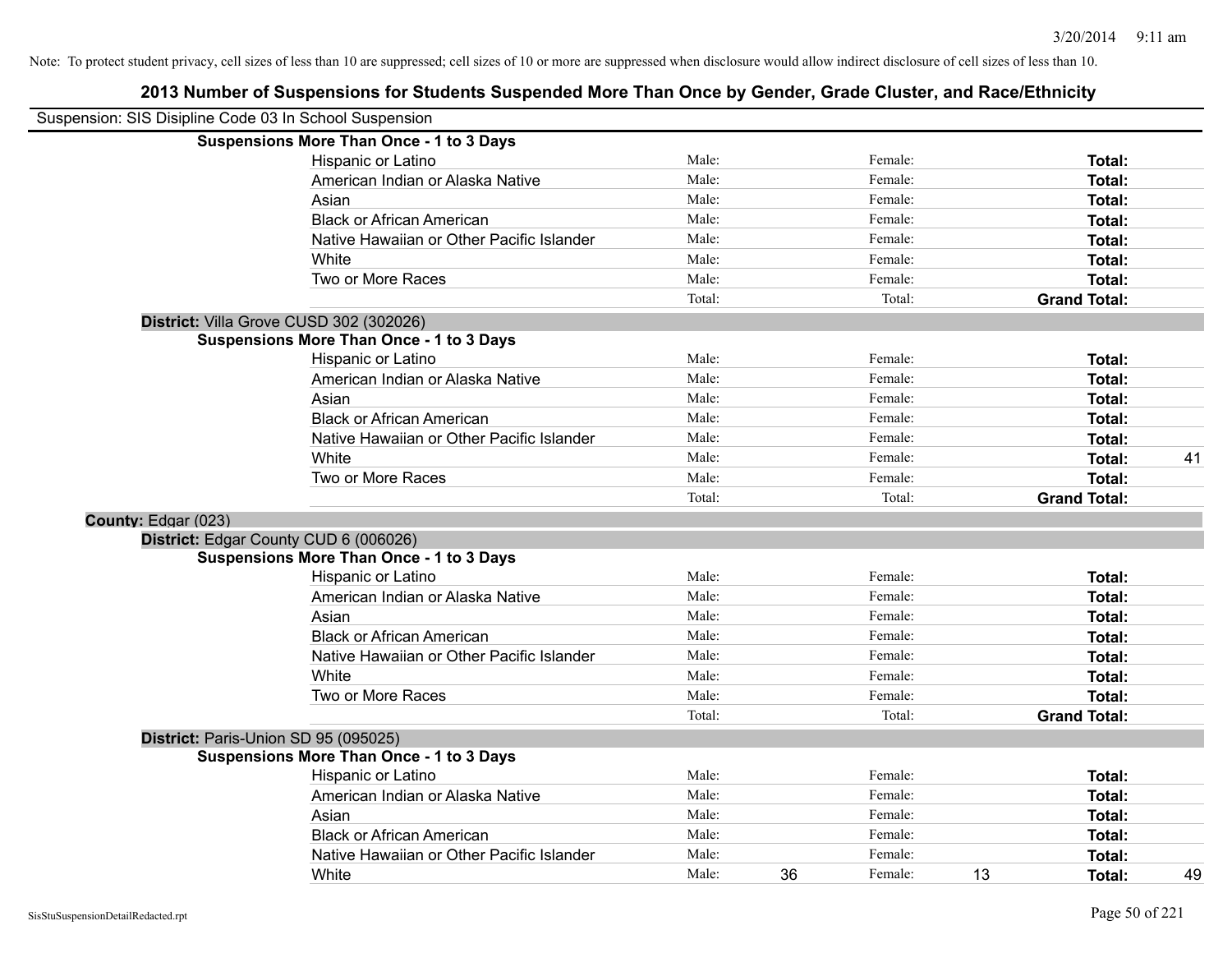| Suspension: SIS Disipline Code 03 In School Suspension |                                                    |        |         |                     |
|--------------------------------------------------------|----------------------------------------------------|--------|---------|---------------------|
|                                                        | Two or More Races                                  | Male:  | Female: | Total:              |
|                                                        |                                                    | Total: | Total:  | <b>Grand Total:</b> |
|                                                        | <b>Suspensions More Than Once - 4 or More Days</b> |        |         |                     |
|                                                        | Hispanic or Latino                                 | Male:  | Female: | Total:              |
|                                                        | American Indian or Alaska Native                   | Male:  | Female: | Total:              |
|                                                        | Asian                                              | Male:  | Female: | Total:              |
|                                                        | <b>Black or African American</b>                   | Male:  | Female: | Total:              |
|                                                        | Native Hawaiian or Other Pacific Islander          | Male:  | Female: | Total:              |
|                                                        | White                                              | Male:  | Female: | <b>Total:</b>       |
|                                                        | Two or More Races                                  | Male:  | Female: | Total:              |
|                                                        |                                                    | Total: | Total:  | <b>Grand Total:</b> |
|                                                        | District: Shiloh CUSD 1 (001026)                   |        |         |                     |
|                                                        | Suspensions More Than Once - 1 to 3 Days           |        |         |                     |
|                                                        | Hispanic or Latino                                 | Male:  | Female: | Total:              |
|                                                        | American Indian or Alaska Native                   | Male:  | Female: | Total:              |
|                                                        | Asian                                              | Male:  | Female: | Total:              |
|                                                        | <b>Black or African American</b>                   | Male:  | Female: | Total:              |
|                                                        | Native Hawaiian or Other Pacific Islander          | Male:  | Female: | Total:              |
|                                                        | White                                              | Male:  | Female: | 44<br>Total:        |
|                                                        | Two or More Races                                  | Male:  | Female: | Total:              |
|                                                        |                                                    | Total: | Total:  | <b>Grand Total:</b> |
|                                                        | <b>Suspensions More Than Once - 4 or More Days</b> |        |         |                     |
|                                                        | Hispanic or Latino                                 | Male:  | Female: | Total:              |
|                                                        | American Indian or Alaska Native                   | Male:  | Female: | Total:              |
|                                                        | Asian                                              | Male:  | Female: | Total:              |
|                                                        | <b>Black or African American</b>                   | Male:  | Female: | Total:              |
|                                                        | Native Hawaiian or Other Pacific Islander          | Male:  | Female: | Total:              |
|                                                        | White                                              | Male:  | Female: | Total:              |
|                                                        | Two or More Races                                  | Male:  | Female: | Total:              |
|                                                        |                                                    | Total: | Total:  | <b>Grand Total:</b> |
| County: Moultrie (070)                                 |                                                    |        |         |                     |
|                                                        | District: Okaw Valley CUSD 302 (302026)            |        |         |                     |
|                                                        | <b>Suspensions More Than Once - 1 to 3 Days</b>    |        |         |                     |
|                                                        | Hispanic or Latino                                 | Male:  | Female: | <b>Total:</b>       |
|                                                        | American Indian or Alaska Native                   | Male:  | Female: | Total:              |
|                                                        | Asian                                              | Male:  | Female: | Total:              |
|                                                        | <b>Black or African American</b>                   | Male:  | Female: | Total:              |
|                                                        | Native Hawaiian or Other Pacific Islander          | Male:  | Female: | Total:              |
|                                                        | White                                              | Male:  | Female: | 11<br><b>Total:</b> |
| SisStuSuspensionDetailRedacted.rpt                     |                                                    |        |         | Page 51 of 221      |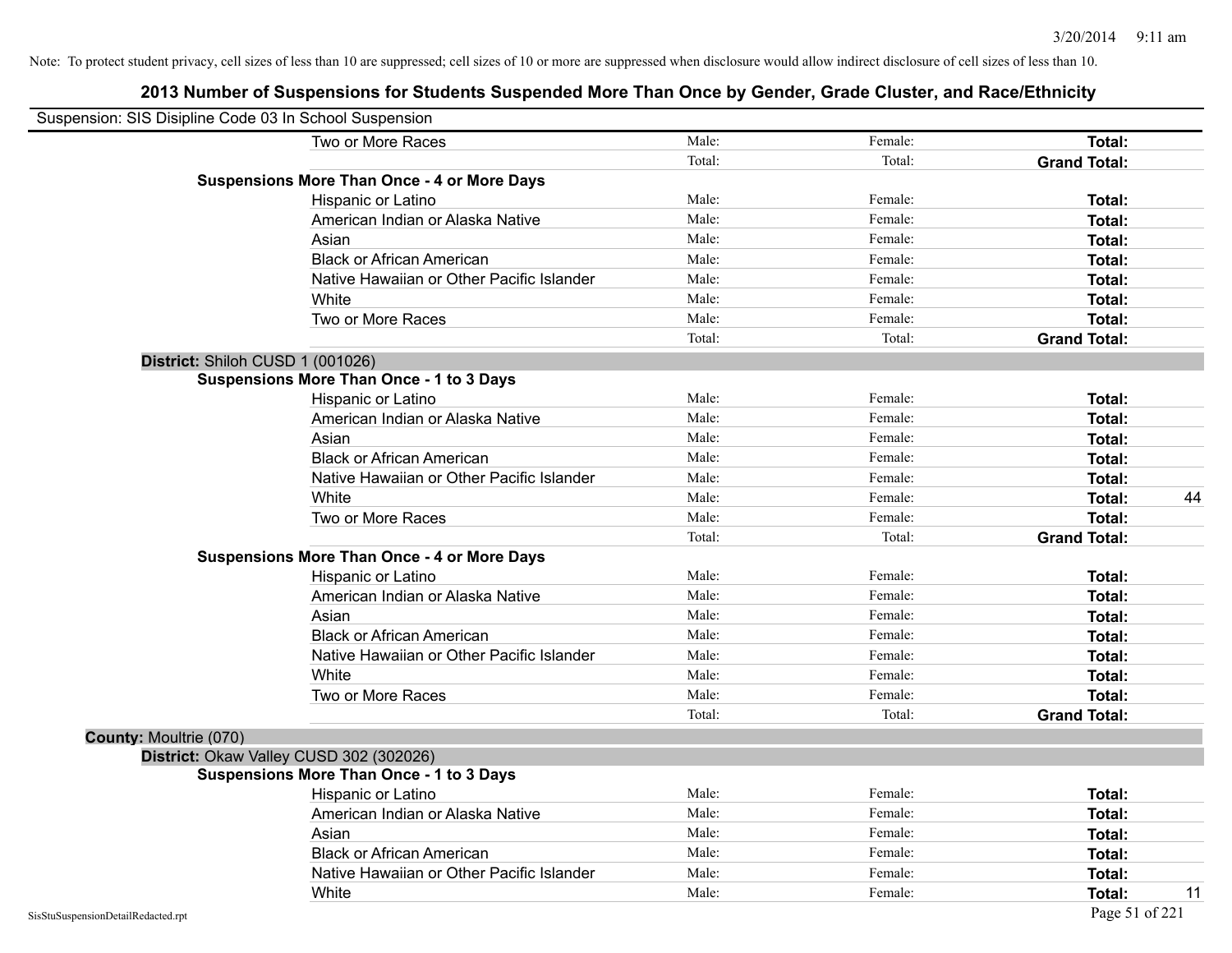| Suspension: SIS Disipline Code 03 In School Suspension |                                                    |        |         |                     |    |
|--------------------------------------------------------|----------------------------------------------------|--------|---------|---------------------|----|
|                                                        | Two or More Races                                  | Male:  | Female: | Total:              |    |
|                                                        |                                                    | Total: | Total:  | <b>Grand Total:</b> |    |
|                                                        |                                                    |        |         |                     |    |
| District: Sullivan CUSD 300 (300026)                   | <b>Suspensions More Than Once - 1 to 3 Days</b>    |        |         |                     |    |
|                                                        | Hispanic or Latino                                 | Male:  | Female: | Total:              |    |
|                                                        | American Indian or Alaska Native                   | Male:  | Female: | Total:              |    |
|                                                        | Asian                                              | Male:  | Female: | Total:              |    |
|                                                        | <b>Black or African American</b>                   | Male:  | Female: | Total:              |    |
|                                                        | Native Hawaiian or Other Pacific Islander          | Male:  | Female: |                     |    |
|                                                        | White                                              | Male:  | Female: | Total:              |    |
|                                                        |                                                    |        |         | Total:              | 24 |
|                                                        | Two or More Races                                  | Male:  | Female: | Total:              |    |
|                                                        |                                                    | Total: | Total:  | <b>Grand Total:</b> |    |
| County: Shelby (087)                                   |                                                    |        |         |                     |    |
| District: Central A & M CUD 21 (021026)                |                                                    |        |         |                     |    |
|                                                        | <b>Suspensions More Than Once - 1 to 3 Days</b>    |        |         |                     |    |
|                                                        | Hispanic or Latino                                 | Male:  | Female: | Total:              |    |
|                                                        | American Indian or Alaska Native                   | Male:  | Female: | Total:              |    |
|                                                        | Asian                                              | Male:  | Female: | Total:              |    |
|                                                        | <b>Black or African American</b>                   | Male:  | Female: | Total:              |    |
|                                                        | Native Hawaiian or Other Pacific Islander          | Male:  | Female: | Total:              |    |
|                                                        | White                                              | Male:  | Female: | Total:              | 49 |
|                                                        | Two or More Races                                  | Male:  | Female: | Total:              |    |
|                                                        |                                                    | Total: | Total:  | <b>Grand Total:</b> |    |
|                                                        | District: Cowden-Herrick CUSD 3A (003A26)          |        |         |                     |    |
|                                                        | <b>Suspensions More Than Once - 1 to 3 Days</b>    |        |         |                     |    |
|                                                        | Hispanic or Latino                                 | Male:  | Female: | Total:              |    |
|                                                        | American Indian or Alaska Native                   | Male:  | Female: | Total:              |    |
|                                                        | Asian                                              | Male:  | Female: | Total:              |    |
|                                                        | <b>Black or African American</b>                   | Male:  | Female: | Total:              |    |
|                                                        | Native Hawaiian or Other Pacific Islander          | Male:  | Female: | Total:              |    |
|                                                        | White                                              | Male:  | Female: | Total:              | 15 |
|                                                        | Two or More Races                                  | Male:  | Female: | Total:              |    |
|                                                        |                                                    | Total: | Total:  | <b>Grand Total:</b> |    |
|                                                        | <b>Suspensions More Than Once - 4 or More Days</b> |        |         |                     |    |
|                                                        | Hispanic or Latino                                 | Male:  | Female: | Total:              |    |
|                                                        | American Indian or Alaska Native                   | Male:  | Female: | Total:              |    |
|                                                        | Asian                                              | Male:  | Female: | Total:              |    |
|                                                        | <b>Black or African American</b>                   | Male:  | Female: | Total:              |    |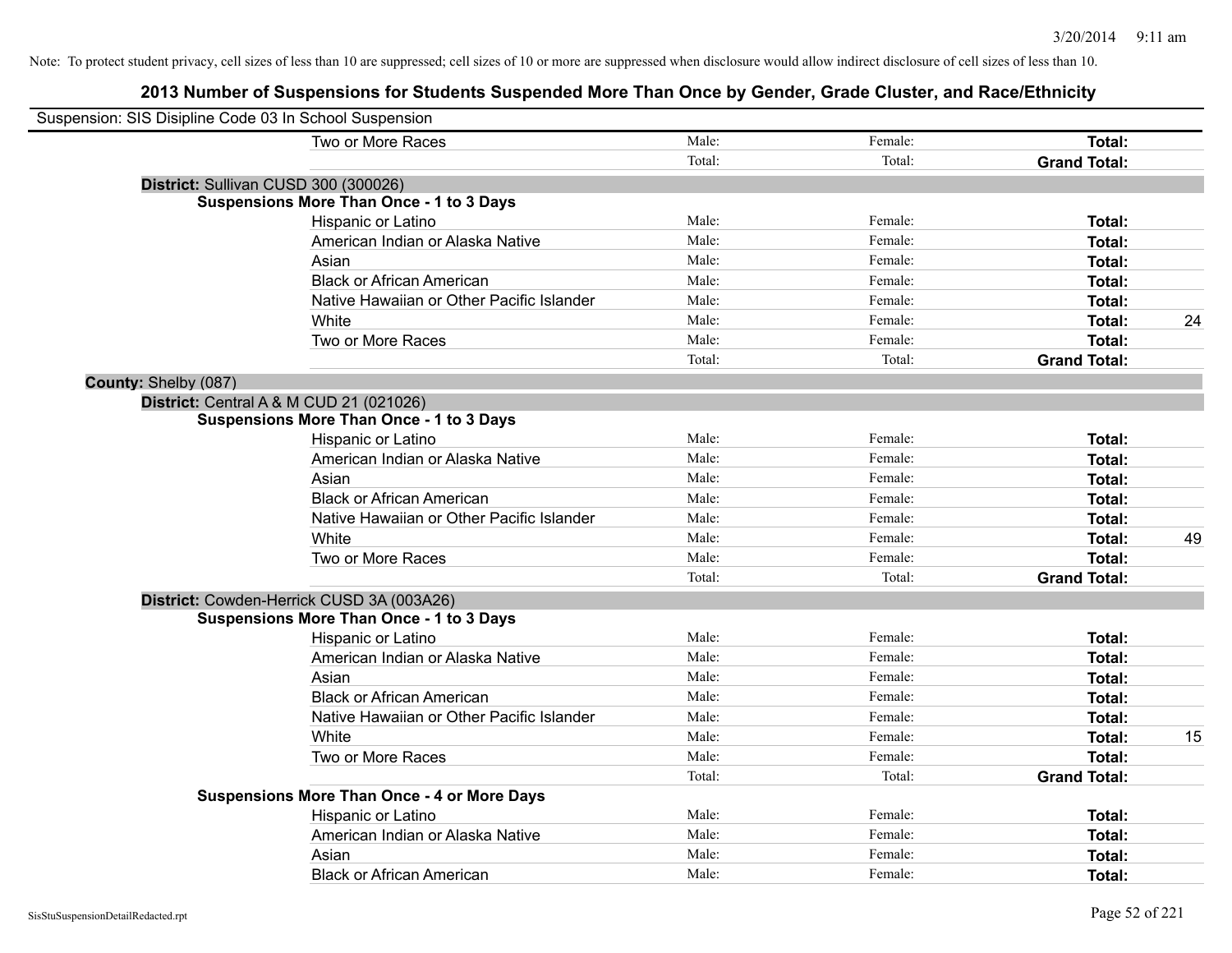# **2013 Number of Suspensions for Students Suspended More Than Once by Gender, Grade Cluster, and Race/Ethnicity**

| Suspension: SIS Disipline Code 03 In School Suspension             |                                                 |        |        |         |       |                     |        |
|--------------------------------------------------------------------|-------------------------------------------------|--------|--------|---------|-------|---------------------|--------|
|                                                                    | Native Hawaiian or Other Pacific Islander       | Male:  |        | Female: |       | Total:              |        |
|                                                                    | White                                           | Male:  |        | Female: |       | Total:              |        |
|                                                                    | Two or More Races                               | Male:  |        | Female: |       | Total:              |        |
|                                                                    |                                                 | Total: |        | Total:  |       | <b>Grand Total:</b> |        |
| District: Shelbyville CUSD 4 (004026)                              |                                                 |        |        |         |       |                     |        |
|                                                                    | <b>Suspensions More Than Once - 1 to 3 Days</b> |        |        |         |       |                     |        |
|                                                                    | Hispanic or Latino                              | Male:  |        | Female: |       | Total:              |        |
|                                                                    | American Indian or Alaska Native                | Male:  |        | Female: |       | Total:              |        |
|                                                                    | Asian                                           | Male:  |        | Female: |       | <b>Total:</b>       |        |
|                                                                    | <b>Black or African American</b>                | Male:  |        | Female: |       | <b>Total:</b>       |        |
|                                                                    | Native Hawaiian or Other Pacific Islander       | Male:  |        | Female: |       | <b>Total:</b>       |        |
|                                                                    | White                                           | Male:  |        | Female: |       | Total:              |        |
|                                                                    | Two or More Races                               | Male:  |        | Female: |       | Total:              |        |
|                                                                    |                                                 | Total: |        | Total:  |       | <b>Grand Total:</b> |        |
| District: Windsor CUSD 1 (001026)                                  |                                                 |        |        |         |       |                     |        |
|                                                                    | <b>Suspensions More Than Once - 1 to 3 Days</b> |        |        |         |       |                     |        |
|                                                                    | Hispanic or Latino                              | Male:  |        | Female: |       | <b>Total:</b>       |        |
|                                                                    | American Indian or Alaska Native                | Male:  |        | Female: |       | Total:              |        |
|                                                                    | Asian                                           | Male:  |        | Female: |       | Total:              |        |
|                                                                    | <b>Black or African American</b>                | Male:  |        | Female: |       | Total:              |        |
|                                                                    | Native Hawaiian or Other Pacific Islander       | Male:  |        | Female: |       | <b>Total:</b>       |        |
|                                                                    | White                                           | Male:  |        | Female: |       | <b>Total:</b>       | 26     |
|                                                                    | Two or More Races                               | Male:  |        | Female: |       | <b>Total:</b>       |        |
|                                                                    |                                                 | Total: |        | Total:  |       | <b>Grand Total:</b> |        |
|                                                                    |                                                 |        |        |         |       |                     |        |
| Region: Crawford-Lawrence Educ Serv Reg (15)<br>County: Cook (016) |                                                 |        |        |         |       |                     |        |
| District: City of Chicago SD 299 (299025)                          |                                                 |        |        |         |       |                     |        |
|                                                                    | <b>Suspensions More Than Once - 1 to 3 Days</b> |        |        |         |       |                     |        |
|                                                                    | Hispanic or Latino                              | Male:  | 3,736  | Female: | 1,345 | Total:              | 5,081  |
|                                                                    | American Indian or Alaska Native                | Male:  | 41     | Female: | 27    | <b>Total:</b>       | 68     |
|                                                                    | Asian                                           | Male:  | 66     | Female: | 15    | <b>Total:</b>       | 81     |
|                                                                    | <b>Black or African American</b>                | Male:  | 12,037 | Female: | 6,862 | <b>Total:</b>       | 18,899 |
|                                                                    | Native Hawaiian or Other Pacific Islander       | Male:  |        | Female: |       | <b>Total:</b>       |        |
|                                                                    | White                                           | Male:  | 572    | Female: | 190   | <b>Total:</b>       | 762    |
|                                                                    | Two or More Races                               | Male:  | 106    | Female: | 43    | <b>Total:</b>       | 149    |
|                                                                    |                                                 | Total: |        | Total:  |       | <b>Grand Total:</b> |        |

**Suspensions More Than Once - 4 or More Days**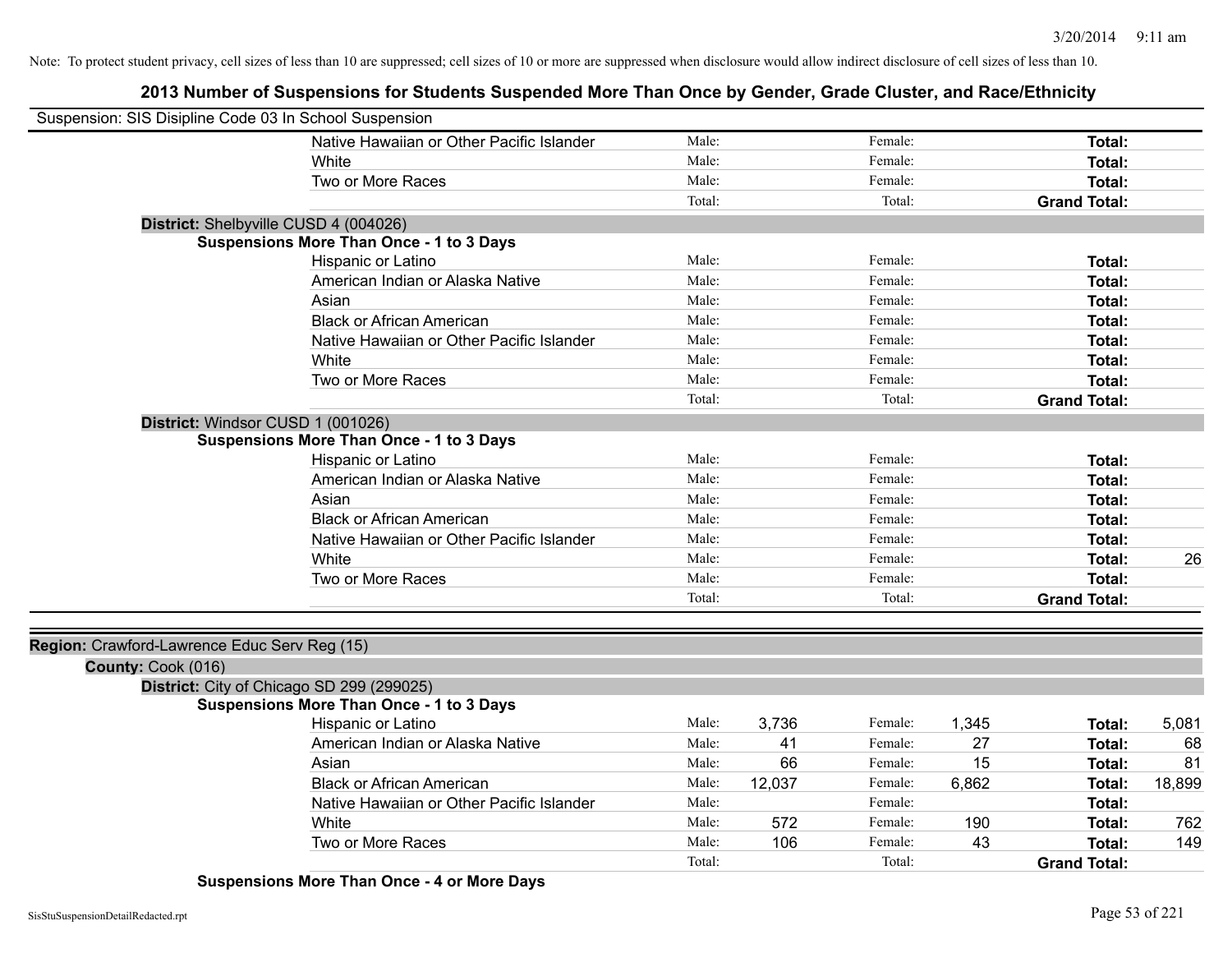| Suspension: SIS Disipline Code 03 In School Suspension |                                                 |        |     |         |     |                     |     |
|--------------------------------------------------------|-------------------------------------------------|--------|-----|---------|-----|---------------------|-----|
|                                                        | Hispanic or Latino                              | Male:  | 123 | Female: | 59  | Total:              | 182 |
|                                                        | American Indian or Alaska Native                | Male:  |     | Female: |     | Total:              |     |
|                                                        | Asian                                           | Male:  |     | Female: |     | Total:              |     |
|                                                        | <b>Black or African American</b>                | Male:  | 209 | Female: | 71  | Total:              | 280 |
|                                                        | Native Hawaiian or Other Pacific Islander       | Male:  |     | Female: |     | <b>Total:</b>       |     |
|                                                        | White                                           | Male:  |     | Female: |     | <b>Total:</b>       |     |
|                                                        | Two or More Races                               | Male:  |     | Female: |     | <b>Total:</b>       |     |
|                                                        |                                                 | Total: |     | Total:  |     | <b>Grand Total:</b> | 473 |
| Region: De Kalb ROE (16)                               |                                                 |        |     |         |     |                     |     |
| County: Dekalb (019)                                   |                                                 |        |     |         |     |                     |     |
|                                                        | District: DeKalb CUSD 428 (428026)              |        |     |         |     |                     |     |
|                                                        | <b>Suspensions More Than Once - 1 to 3 Days</b> |        |     |         |     |                     |     |
|                                                        | Hispanic or Latino                              | Male:  | 361 | Female: | 190 | Total:              | 551 |
|                                                        | American Indian or Alaska Native                | Male:  |     | Female: |     | Total:              | 27  |
|                                                        | Asian                                           | Male:  |     | Female: |     | <b>Total:</b>       | 27  |
|                                                        | <b>Black or African American</b>                | Male:  | 370 | Female: | 191 | <b>Total:</b>       | 561 |
|                                                        | Native Hawaiian or Other Pacific Islander       | Male:  |     | Female: |     | Total:              |     |
|                                                        | White                                           | Male:  | 497 | Female: | 202 | <b>Total:</b>       | 699 |
|                                                        | Two or More Races                               | Male:  | 58  | Female: | 30  | <b>Total:</b>       | 88  |
|                                                        |                                                 | Total: |     | Total:  |     | <b>Grand Total:</b> |     |
|                                                        | District: Genoa Kingston CUSD 424 (424026)      |        |     |         |     |                     |     |
|                                                        | <b>Suspensions More Than Once - 1 to 3 Days</b> |        |     |         |     |                     |     |
|                                                        | Hispanic or Latino                              | Male:  |     | Female: |     | Total:              |     |
|                                                        | American Indian or Alaska Native                | Male:  |     | Female: |     | Total:              |     |
|                                                        | Asian                                           | Male:  |     | Female: |     | <b>Total:</b>       |     |
|                                                        | <b>Black or African American</b>                | Male:  |     | Female: |     | <b>Total:</b>       |     |
|                                                        | Native Hawaiian or Other Pacific Islander       | Male:  |     | Female: |     | <b>Total:</b>       |     |
|                                                        | White                                           | Male:  | 35  | Female: | 10  | <b>Total:</b>       | 45  |
|                                                        | Two or More Races                               | Male:  |     | Female: |     | <b>Total:</b>       |     |
|                                                        |                                                 | Total: |     | Total:  |     | <b>Grand Total:</b> | 55  |
|                                                        | District: Hiawatha CUSD 426 (426026)            |        |     |         |     |                     |     |
|                                                        | <b>Suspensions More Than Once - 1 to 3 Days</b> | Male:  |     | Female: |     |                     |     |
|                                                        | Hispanic or Latino                              | Male:  |     | Female: |     | <b>Total:</b>       |     |
|                                                        | American Indian or Alaska Native                | Male:  |     | Female: |     | Total:              |     |
|                                                        | Asian                                           | Male:  |     | Female: |     | <b>Total:</b>       |     |
|                                                        | <b>Black or African American</b>                |        |     |         |     | <b>Total:</b>       |     |
|                                                        | Native Hawaiian or Other Pacific Islander       | Male:  |     | Female: |     | Total:              |     |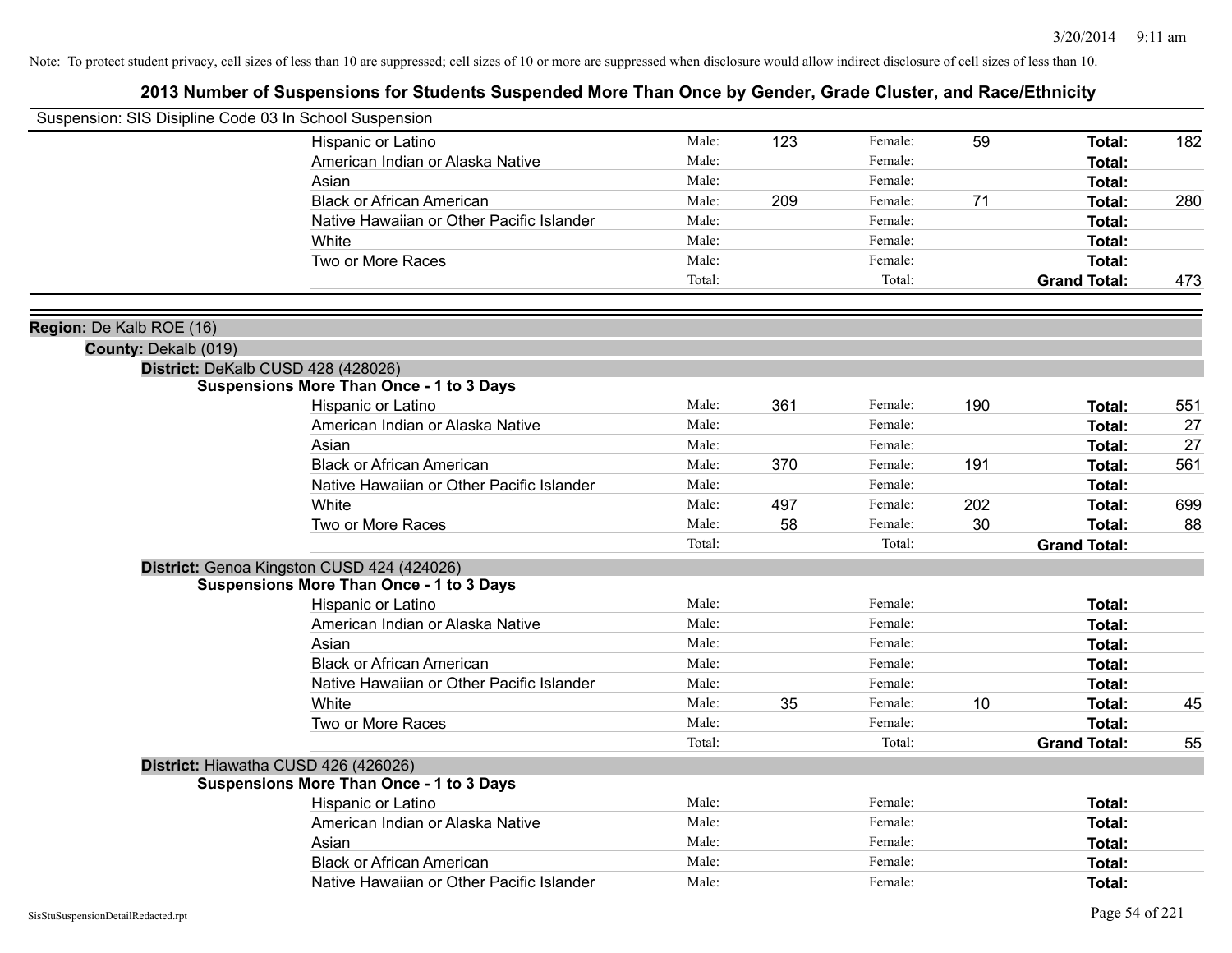| Suspension: SIS Disipline Code 03 In School Suspension |                                           |        |         |                     |    |
|--------------------------------------------------------|-------------------------------------------|--------|---------|---------------------|----|
| White                                                  |                                           | Male:  | Female: | Total:              | 49 |
|                                                        | Two or More Races                         | Male:  | Female: | Total:              |    |
|                                                        |                                           | Total: | Total:  | <b>Grand Total:</b> |    |
| District: Hinckley Big Rock CUSD 429 (429026)          |                                           |        |         |                     |    |
| <b>Suspensions More Than Once - 1 to 3 Days</b>        |                                           |        |         |                     |    |
|                                                        | Hispanic or Latino                        | Male:  | Female: | Total:              |    |
|                                                        | American Indian or Alaska Native          | Male:  | Female: | Total:              |    |
| Asian                                                  |                                           | Male:  | Female: | Total:              |    |
|                                                        | <b>Black or African American</b>          | Male:  | Female: | Total:              |    |
|                                                        | Native Hawaiian or Other Pacific Islander | Male:  | Female: | Total:              |    |
| White                                                  |                                           | Male:  | Female: | Total:              |    |
|                                                        | Two or More Races                         | Male:  | Female: | Total:              |    |
|                                                        |                                           | Total: | Total:  | <b>Grand Total:</b> |    |
| District: Indian Creek CUSD 425 (425026)               |                                           |        |         |                     |    |
| <b>Suspensions More Than Once - 1 to 3 Days</b>        |                                           |        |         |                     |    |
|                                                        | Hispanic or Latino                        | Male:  | Female: | Total:              |    |
|                                                        | American Indian or Alaska Native          | Male:  | Female: | Total:              |    |
| Asian                                                  |                                           | Male:  | Female: | Total:              |    |
|                                                        | <b>Black or African American</b>          | Male:  | Female: | Total:              |    |
|                                                        | Native Hawaiian or Other Pacific Islander | Male:  | Female: | Total:              |    |
| White                                                  |                                           | Male:  | Female: | Total:              | 11 |
|                                                        | Two or More Races                         | Male:  | Female: | Total:              |    |
|                                                        |                                           | Total: | Total:  | <b>Grand Total:</b> |    |
| District: Somonauk CUSD 432 (432026)                   |                                           |        |         |                     |    |
| <b>Suspensions More Than Once - 1 to 3 Days</b>        |                                           |        |         |                     |    |
|                                                        | Hispanic or Latino                        | Male:  | Female: | Total:              |    |
|                                                        | American Indian or Alaska Native          | Male:  | Female: | Total:              |    |
| Asian                                                  |                                           | Male:  | Female: | Total:              |    |
|                                                        | <b>Black or African American</b>          | Male:  | Female: | Total:              |    |
|                                                        | Native Hawaiian or Other Pacific Islander | Male:  | Female: | Total:              |    |
| White                                                  |                                           | Male:  | Female: | Total:              |    |
|                                                        | Two or More Races                         | Male:  | Female: | Total:              |    |
|                                                        |                                           | Total: | Total:  | <b>Grand Total:</b> |    |
| District: Sycamore CUSD 427 (427026)                   |                                           |        |         |                     |    |
| <b>Suspensions More Than Once - 1 to 3 Days</b>        |                                           |        |         |                     |    |
|                                                        | Hispanic or Latino                        | Male:  | Female: | Total:              | 18 |
|                                                        | American Indian or Alaska Native          | Male:  | Female: | Total:              |    |
| Asian                                                  |                                           | Male:  | Female: | Total:              |    |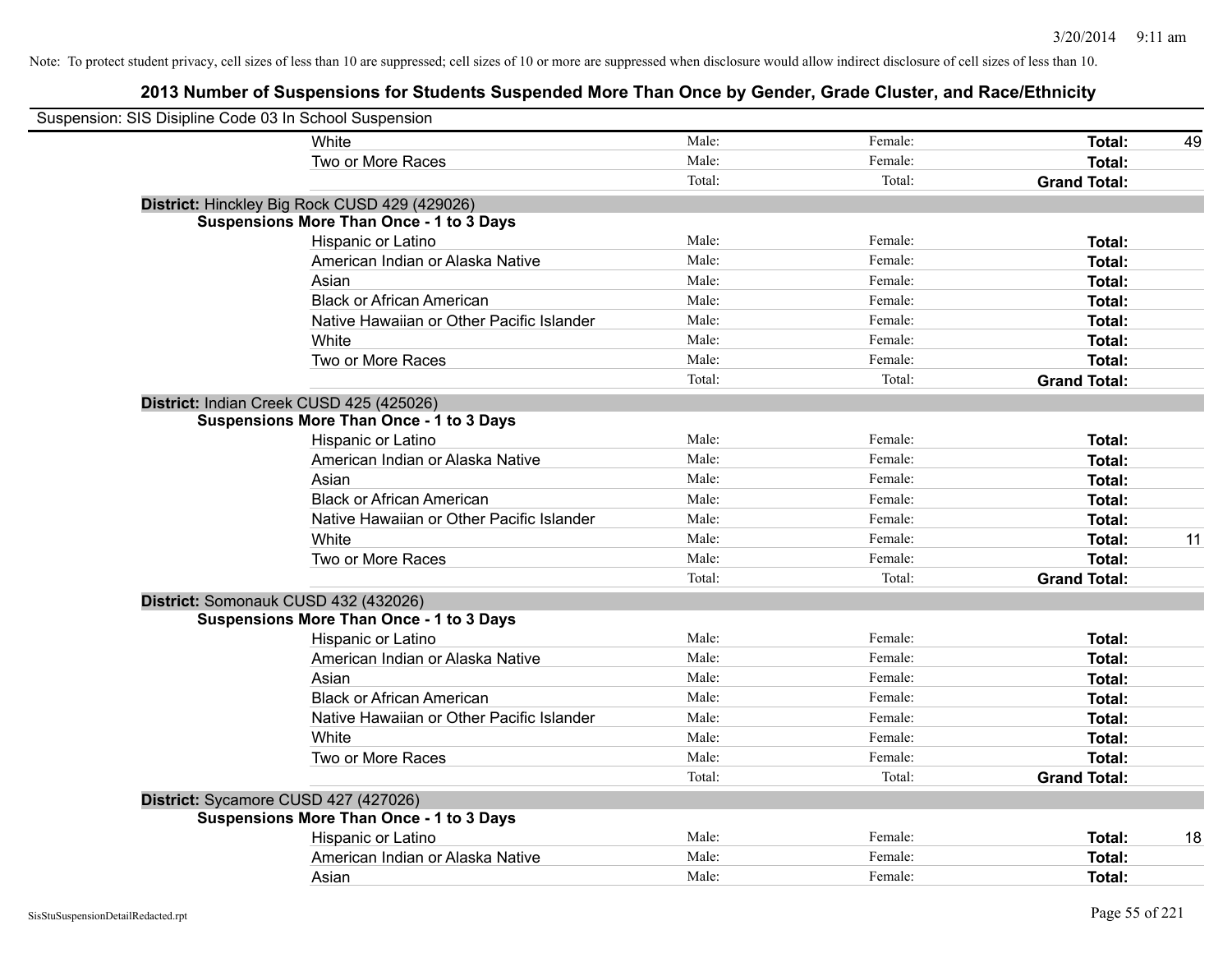| Suspension: SIS Disipline Code 03 In School Suspension |                                                    |                 |     |                   |    |                                      |     |
|--------------------------------------------------------|----------------------------------------------------|-----------------|-----|-------------------|----|--------------------------------------|-----|
|                                                        | <b>Black or African American</b>                   | Male:           |     | Female:           |    | Total:                               |     |
|                                                        | Native Hawaiian or Other Pacific Islander          | Male:           |     | Female:           |    | <b>Total:</b>                        |     |
|                                                        | White                                              | Male:           | 74  | Female:           | 20 | <b>Total:</b>                        | 94  |
|                                                        | Two or More Races                                  | Male:           |     | Female:           |    | <b>Total:</b>                        |     |
|                                                        |                                                    | Total:          |     | Total:            |    | <b>Grand Total:</b>                  | 124 |
| County: Non-Public School (000)                        |                                                    |                 |     |                   |    |                                      |     |
| District: Non-Public School (0000)                     |                                                    |                 |     |                   |    |                                      |     |
|                                                        | <b>Suspensions More Than Once - 1 to 3 Days</b>    |                 |     |                   |    |                                      |     |
|                                                        | Hispanic or Latino                                 | Male:           | 79  | Female:           | 13 | Total:                               | 92  |
|                                                        | American Indian or Alaska Native                   | Male:           |     | Female:           |    | Total:                               |     |
|                                                        | Asian                                              | Male:           |     | Female:           |    | Total:                               |     |
|                                                        | <b>Black or African American</b>                   | Male:           |     | Female:           |    | <b>Total:</b>                        |     |
|                                                        | Native Hawaiian or Other Pacific Islander          | Male:           |     | Female:           |    | <b>Total:</b>                        |     |
|                                                        | White                                              | Male:           |     | Female:           |    | <b>Total:</b>                        | 51  |
|                                                        | Two or More Races                                  | Male:           |     | Female:           |    | <b>Total:</b>                        |     |
|                                                        |                                                    | Total:          | 130 | Total:            | 25 | <b>Grand Total:</b>                  | 155 |
|                                                        | District: Blue Ridge CUSD 18 (018026)              |                 |     |                   |    |                                      |     |
|                                                        | <b>Suspensions More Than Once - 1 to 3 Days</b>    |                 |     |                   |    |                                      |     |
|                                                        | Hispanic or Latino                                 | Male:           |     | Female:           |    | Total:                               |     |
|                                                        | American Indian or Alaska Native                   | Male:           |     | Female:           |    | Total:                               |     |
|                                                        | Asian                                              | Male:           |     | Female:           |    | Total:                               |     |
|                                                        | <b>Black or African American</b>                   | Male:           |     | Female:           |    | Total:                               |     |
|                                                        | Native Hawaiian or Other Pacific Islander          | Male:           |     | Female:           |    | <b>Total:</b>                        |     |
|                                                        | White                                              | Male:           |     | Female:           |    | <b>Total:</b>                        |     |
|                                                        | Two or More Races                                  | Male:           |     | Female:           |    | <b>Total:</b>                        |     |
|                                                        |                                                    | Total:          |     | Total:            |    | <b>Grand Total:</b>                  |     |
|                                                        | <b>Suspensions More Than Once - 4 or More Days</b> |                 |     |                   |    |                                      |     |
|                                                        | Hispanic or Latino                                 | Male:           |     | Female:           |    | Total:                               |     |
|                                                        | American Indian or Alaska Native                   | Male:           |     | Female:           |    | <b>Total:</b>                        |     |
|                                                        |                                                    |                 |     | Female:           |    |                                      |     |
|                                                        | Asian                                              | Male:           |     |                   |    | Total:                               |     |
|                                                        | <b>Black or African American</b>                   | Male:           |     | Female:           |    | Total:                               |     |
|                                                        | Native Hawaiian or Other Pacific Islander          | Male:           |     | Female:           |    | <b>Total:</b>                        |     |
|                                                        | White                                              | Male:           |     | Female:           |    | <b>Total:</b>                        |     |
|                                                        | Two or More Races                                  | Male:<br>Total: |     | Female:<br>Total: |    | <b>Total:</b><br><b>Grand Total:</b> |     |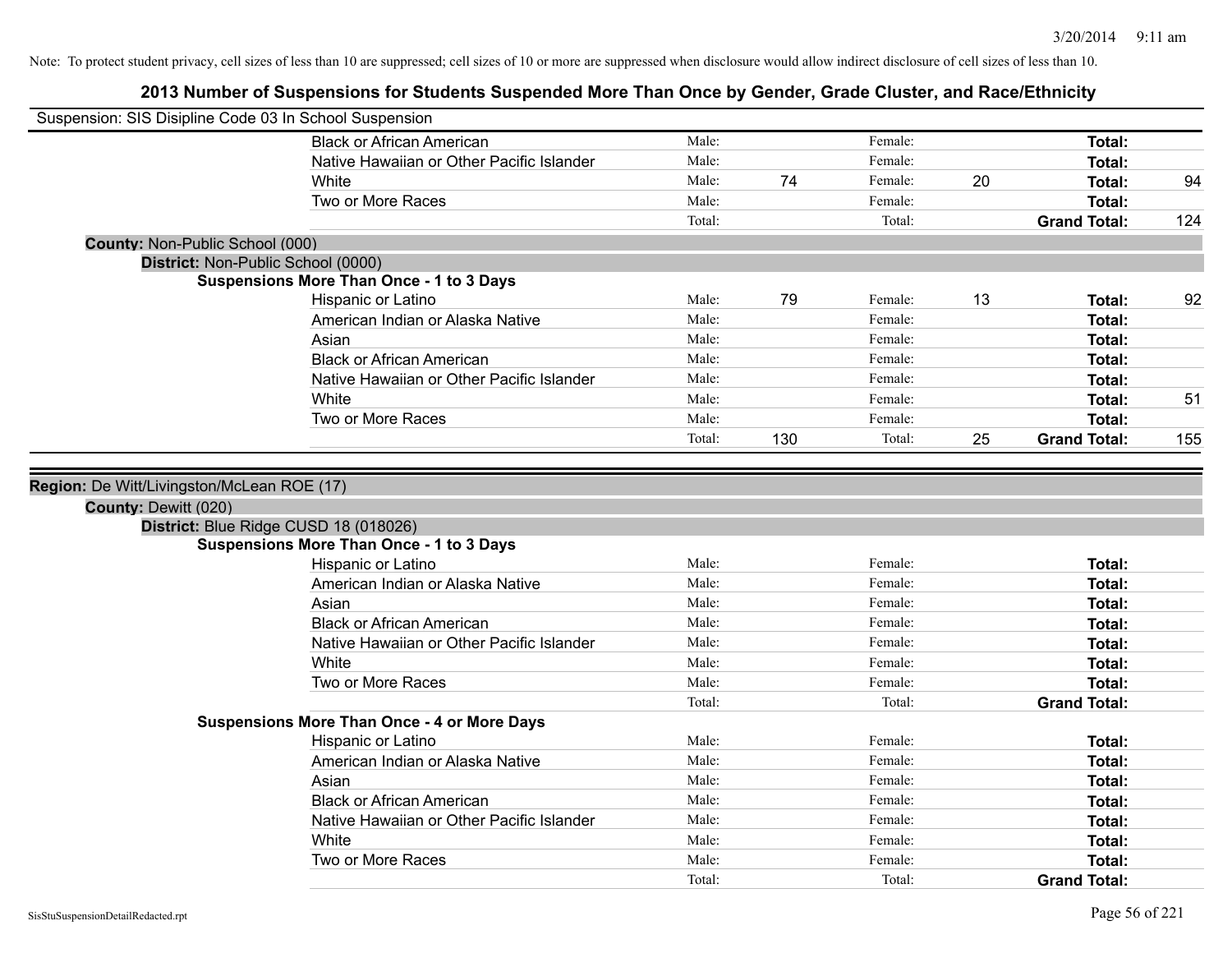| Suspension: SIS Disipline Code 03 In School Suspension |                                                 |        |    |         |    |                     |     |
|--------------------------------------------------------|-------------------------------------------------|--------|----|---------|----|---------------------|-----|
| District: Clinton CUSD 15 (015026)                     |                                                 |        |    |         |    |                     |     |
|                                                        | <b>Suspensions More Than Once - 1 to 3 Days</b> |        |    |         |    |                     |     |
|                                                        | Hispanic or Latino                              | Male:  |    | Female: |    | Total:              |     |
|                                                        | American Indian or Alaska Native                | Male:  |    | Female: |    | Total:              |     |
|                                                        | Asian                                           | Male:  |    | Female: |    | Total:              |     |
|                                                        | <b>Black or African American</b>                | Male:  |    | Female: |    | Total:              |     |
|                                                        | Native Hawaiian or Other Pacific Islander       | Male:  |    | Female: |    | Total:              |     |
|                                                        | White                                           | Male:  |    | Female: |    | Total:              |     |
|                                                        | Two or More Races                               | Male:  |    | Female: |    | Total:              |     |
|                                                        |                                                 | Total: |    | Total:  |    | <b>Grand Total:</b> |     |
| County: Livingston (053)                               |                                                 |        |    |         |    |                     |     |
| District: Cornell CCSD 426 (426004)                    |                                                 |        |    |         |    |                     |     |
|                                                        | <b>Suspensions More Than Once - 1 to 3 Days</b> |        |    |         |    |                     |     |
|                                                        | Hispanic or Latino                              | Male:  |    | Female: |    | Total:              |     |
|                                                        | American Indian or Alaska Native                | Male:  |    | Female: |    | Total:              |     |
|                                                        | Asian                                           | Male:  |    | Female: |    | Total:              |     |
|                                                        | <b>Black or African American</b>                | Male:  |    | Female: |    | Total:              |     |
|                                                        | Native Hawaiian or Other Pacific Islander       | Male:  |    | Female: |    | Total:              |     |
|                                                        | White                                           | Male:  |    | Female: |    | Total:              |     |
|                                                        | Two or More Races                               | Male:  |    | Female: |    | Total:              |     |
|                                                        |                                                 | Total: |    | Total:  |    | <b>Grand Total:</b> |     |
|                                                        | District: Dwight Twp HSD 230 (230017)           |        |    |         |    |                     |     |
|                                                        | <b>Suspensions More Than Once - 1 to 3 Days</b> |        |    |         |    |                     |     |
|                                                        | Hispanic or Latino                              | Male:  |    | Female: |    | Total:              |     |
|                                                        | American Indian or Alaska Native                | Male:  |    | Female: |    | Total:              |     |
|                                                        | Asian                                           | Male:  |    | Female: |    | Total:              |     |
|                                                        | <b>Black or African American</b>                | Male:  |    | Female: |    | Total:              |     |
|                                                        | Native Hawaiian or Other Pacific Islander       | Male:  |    | Female: |    | Total:              |     |
|                                                        | White                                           | Male:  | 81 | Female: | 26 | Total:              | 107 |
|                                                        | Two or More Races                               | Male:  |    | Female: |    | Total:              |     |
|                                                        |                                                 | Total: |    | Total:  |    | <b>Grand Total:</b> |     |
|                                                        | District: Flanagan-Cornell Dist 74 (074027)     |        |    |         |    |                     |     |
|                                                        | <b>Suspensions More Than Once - 1 to 3 Days</b> |        |    |         |    |                     |     |
|                                                        | Hispanic or Latino                              | Male:  |    | Female: |    | Total:              |     |
|                                                        | American Indian or Alaska Native                | Male:  |    | Female: |    | Total:              |     |
|                                                        | Asian                                           | Male:  |    | Female: |    | Total:              |     |
|                                                        | <b>Black or African American</b>                | Male:  |    | Female: |    | Total:              |     |
|                                                        | Native Hawaiian or Other Pacific Islander       | Male:  |    | Female: |    | Total:              |     |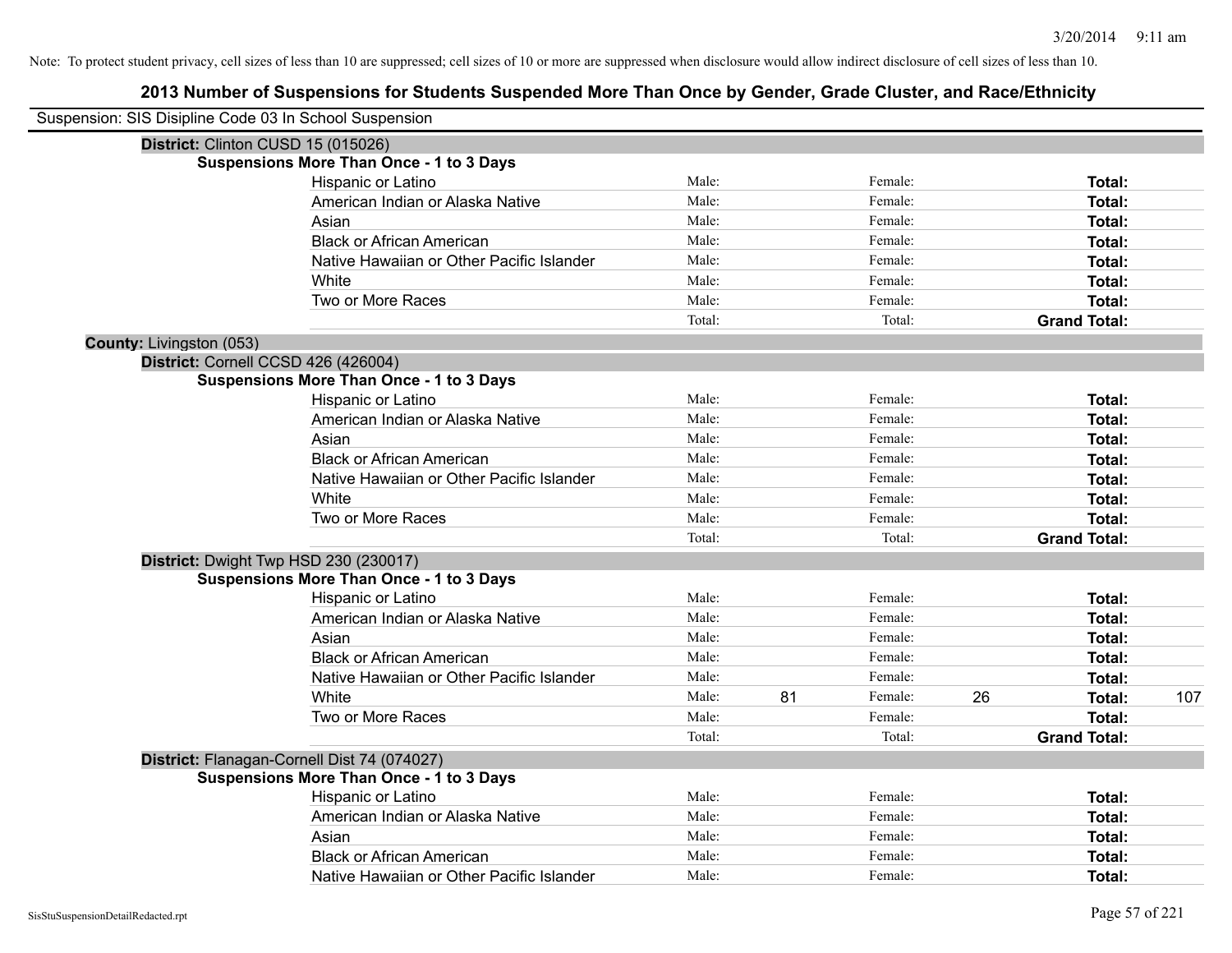| Suspension: SIS Disipline Code 03 In School Suspension |                                                    |        |     |         |     |                     |     |
|--------------------------------------------------------|----------------------------------------------------|--------|-----|---------|-----|---------------------|-----|
|                                                        | <b>White</b>                                       | Male:  |     | Female: |     | Total:              |     |
|                                                        | Two or More Races                                  | Male:  |     | Female: |     | Total:              |     |
|                                                        |                                                    | Total: |     | Total:  |     | <b>Grand Total:</b> |     |
|                                                        | District: Pontiac CCSD 429 (429004)                |        |     |         |     |                     |     |
|                                                        | <b>Suspensions More Than Once - 1 to 3 Days</b>    |        |     |         |     |                     |     |
|                                                        | Hispanic or Latino                                 | Male:  |     | Female: |     | Total:              |     |
|                                                        | American Indian or Alaska Native                   | Male:  |     | Female: |     | Total:              |     |
|                                                        | Asian                                              | Male:  |     | Female: |     | Total:              |     |
|                                                        | <b>Black or African American</b>                   | Male:  |     | Female: |     | Total:              |     |
|                                                        | Native Hawaiian or Other Pacific Islander          | Male:  |     | Female: |     | Total:              |     |
|                                                        | White                                              | Male:  |     | Female: |     | Total:              |     |
|                                                        | Two or More Races                                  | Male:  |     | Female: |     | Total:              |     |
|                                                        |                                                    | Total: |     | Total:  |     | <b>Grand Total:</b> |     |
|                                                        | District: Tri Point CUSD 6-J (006J26)              |        |     |         |     |                     |     |
|                                                        | <b>Suspensions More Than Once - 1 to 3 Days</b>    |        |     |         |     |                     |     |
|                                                        | Hispanic or Latino                                 | Male:  |     | Female: |     | Total:              |     |
|                                                        | American Indian or Alaska Native                   | Male:  |     | Female: |     | Total:              |     |
|                                                        | Asian                                              | Male:  |     | Female: |     | Total:              |     |
|                                                        | <b>Black or African American</b>                   | Male:  |     | Female: |     | Total:              |     |
|                                                        | Native Hawaiian or Other Pacific Islander          | Male:  |     | Female: |     | Total:              |     |
|                                                        | White                                              | Male:  |     | Female: |     | Total:              | 19  |
|                                                        | Two or More Races                                  | Male:  |     | Female: |     | Total:              |     |
|                                                        |                                                    | Total: |     | Total:  |     | <b>Grand Total:</b> |     |
| County: Mclean (064)                                   |                                                    |        |     |         |     |                     |     |
|                                                        | District: Bloomington SD 87 (087025)               |        |     |         |     |                     |     |
|                                                        | <b>Suspensions More Than Once - 1 to 3 Days</b>    |        |     |         |     |                     |     |
|                                                        | Hispanic or Latino                                 | Male:  | 28  | Female: | 44  | Total:              | 72  |
|                                                        | American Indian or Alaska Native                   | Male:  |     | Female: |     | Total:              |     |
|                                                        | Asian                                              | Male:  |     | Female: |     | Total:              |     |
|                                                        | <b>Black or African American</b>                   | Male:  | 257 | Female: | 190 | Total:              | 447 |
|                                                        | Native Hawaiian or Other Pacific Islander          | Male:  |     | Female: |     | Total:              |     |
|                                                        | White                                              | Male:  | 72  | Female: | 98  | Total:              | 170 |
|                                                        | Two or More Races                                  | Male:  | 25  | Female: | 51  | Total:              | 76  |
|                                                        |                                                    | Total: |     | Total:  |     | <b>Grand Total:</b> |     |
|                                                        | <b>Suspensions More Than Once - 4 or More Days</b> |        |     |         |     |                     |     |
|                                                        | Hispanic or Latino                                 | Male:  |     | Female: |     | Total:              |     |
|                                                        | American Indian or Alaska Native                   | Male:  |     | Female: |     | Total:              |     |
|                                                        | Asian                                              | Male:  |     | Female: |     | Total:              |     |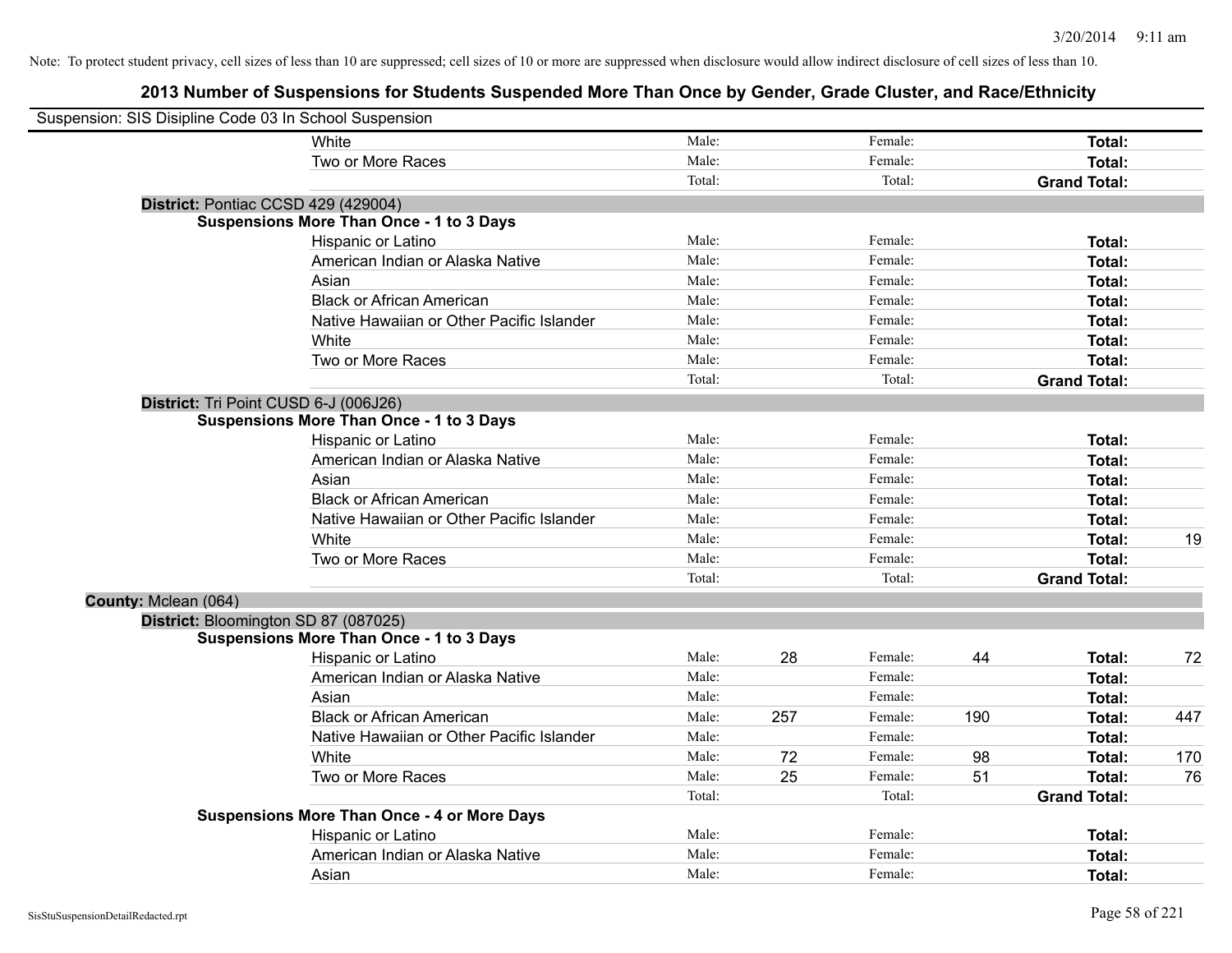| Suspension: SIS Disipline Code 03 In School Suspension |                                                    |        |     |         |    |                     |     |
|--------------------------------------------------------|----------------------------------------------------|--------|-----|---------|----|---------------------|-----|
|                                                        | <b>Black or African American</b>                   | Male:  |     | Female: |    | Total:              |     |
|                                                        | Native Hawaiian or Other Pacific Islander          | Male:  |     | Female: |    | Total:              |     |
|                                                        | White                                              | Male:  |     | Female: |    | Total:              |     |
|                                                        | Two or More Races                                  | Male:  |     | Female: |    | Total:              |     |
|                                                        |                                                    | Total: |     | Total:  |    | <b>Grand Total:</b> |     |
|                                                        | District: Heyworth CUSD 4 (004026)                 |        |     |         |    |                     |     |
|                                                        | <b>Suspensions More Than Once - 1 to 3 Days</b>    |        |     |         |    |                     |     |
|                                                        | Hispanic or Latino                                 | Male:  |     | Female: |    | Total:              |     |
|                                                        | American Indian or Alaska Native                   | Male:  |     | Female: |    | Total:              |     |
|                                                        | Asian                                              | Male:  |     | Female: |    | Total:              |     |
|                                                        | <b>Black or African American</b>                   | Male:  |     | Female: |    | Total:              |     |
|                                                        | Native Hawaiian or Other Pacific Islander          | Male:  |     | Female: |    | Total:              |     |
|                                                        | White                                              | Male:  |     | Female: |    | Total:              |     |
|                                                        | Two or More Races                                  | Male:  |     | Female: |    | Total:              |     |
|                                                        |                                                    | Total: |     | Total:  |    | <b>Grand Total:</b> |     |
|                                                        | <b>Suspensions More Than Once - 4 or More Days</b> |        |     |         |    |                     |     |
|                                                        | Hispanic or Latino                                 | Male:  |     | Female: |    | Total:              |     |
|                                                        | American Indian or Alaska Native                   | Male:  |     | Female: |    | Total:              |     |
|                                                        | Asian                                              | Male:  |     | Female: |    | Total:              |     |
|                                                        | <b>Black or African American</b>                   | Male:  |     | Female: |    | Total:              |     |
|                                                        | Native Hawaiian or Other Pacific Islander          | Male:  |     | Female: |    | Total:              |     |
|                                                        | White                                              | Male:  |     | Female: |    | Total:              |     |
|                                                        | Two or More Races                                  | Male:  |     | Female: |    | Total:              |     |
|                                                        |                                                    | Total: |     | Total:  |    | <b>Grand Total:</b> |     |
|                                                        | District: McLean County USD 5 (005026)             |        |     |         |    |                     |     |
|                                                        | <b>Suspensions More Than Once - 1 to 3 Days</b>    |        |     |         |    |                     |     |
|                                                        | Hispanic or Latino                                 | Male:  |     | Female: |    | Total:              | 17  |
|                                                        | American Indian or Alaska Native                   | Male:  |     | Female: |    | Total:              |     |
|                                                        | Asian                                              | Male:  |     | Female: |    | Total:              |     |
|                                                        | <b>Black or African American</b>                   | Male:  | 102 | Female: | 20 | Total:              | 122 |
|                                                        | Native Hawaiian or Other Pacific Islander          | Male:  |     | Female: |    | Total:              |     |
|                                                        | White                                              | Male:  | 82  | Female: | 21 | Total:              | 103 |
|                                                        | Two or More Races                                  | Male:  | 20  | Female: | 28 | Total:              | 48  |
|                                                        |                                                    | Total: |     | Total:  |    | <b>Grand Total:</b> |     |
|                                                        | <b>Suspensions More Than Once - 4 or More Days</b> |        |     |         |    |                     |     |
|                                                        | Hispanic or Latino                                 | Male:  |     | Female: |    | Total:              |     |
|                                                        | American Indian or Alaska Native                   | Male:  |     | Female: |    | Total:              |     |
|                                                        | Asian                                              | Male:  |     | Female: |    | Total:              |     |
|                                                        | <b>Black or African American</b>                   | Male:  |     | Female: |    | Total:              |     |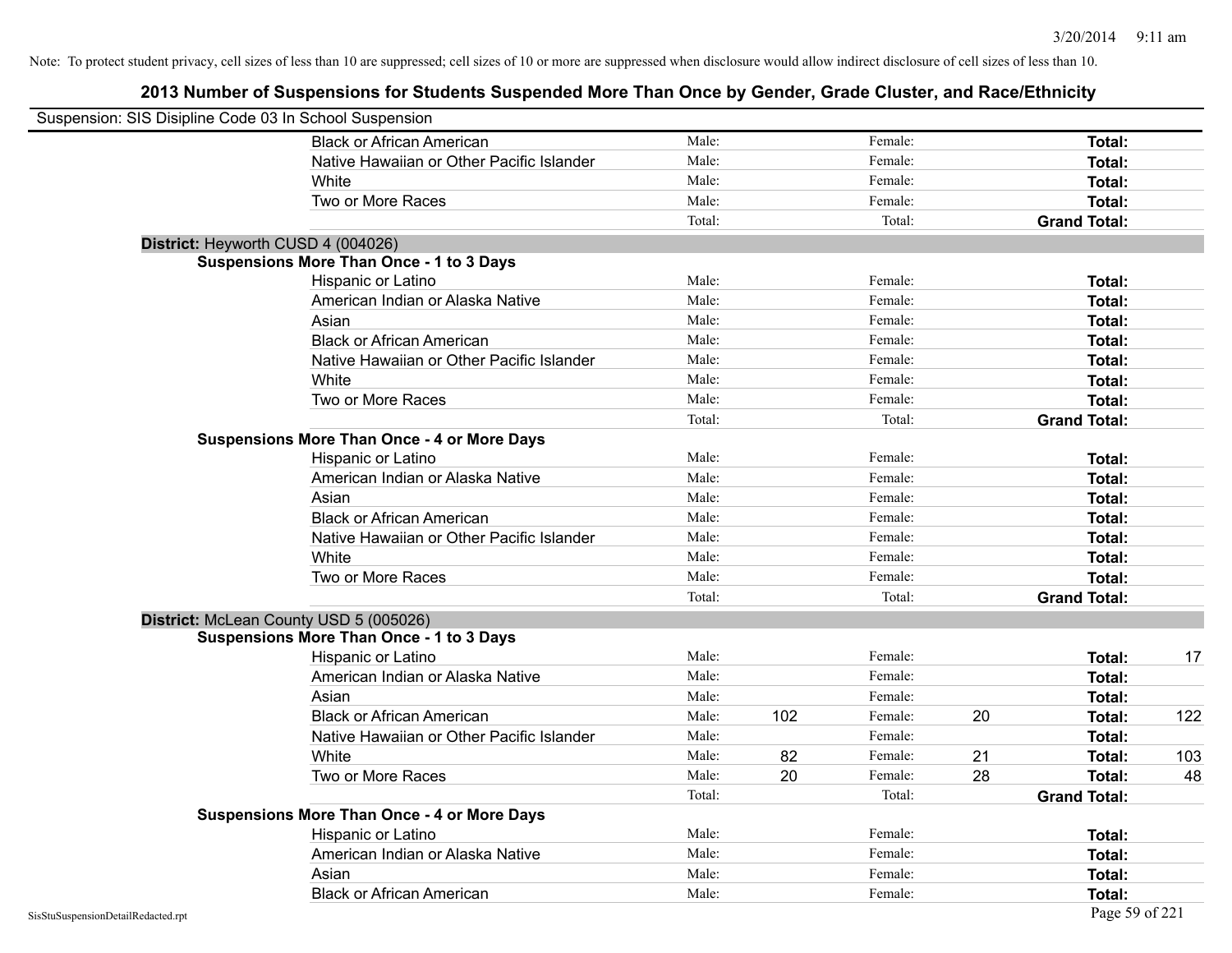# **2013 Number of Suspensions for Students Suspended More Than Once by Gender, Grade Cluster, and Race/Ethnicity**

| Suspension: SIS Disipline Code 03 In School Suspension |                                                 |        |    |         |    |                     |    |
|--------------------------------------------------------|-------------------------------------------------|--------|----|---------|----|---------------------|----|
|                                                        | Native Hawaiian or Other Pacific Islander       | Male:  |    | Female: |    | Total:              |    |
|                                                        | White                                           | Male:  |    | Female: |    | Total:              |    |
|                                                        | Two or More Races                               | Male:  |    | Female: |    | Total:              |    |
|                                                        |                                                 | Total: |    | Total:  |    | <b>Grand Total:</b> |    |
| District: Non-Public School (0870)                     |                                                 |        |    |         |    |                     |    |
|                                                        | <b>Suspensions More Than Once - 1 to 3 Days</b> |        |    |         |    |                     |    |
|                                                        | Hispanic or Latino                              | Male:  |    | Female: |    | Total:              |    |
|                                                        | American Indian or Alaska Native                | Male:  |    | Female: |    | Total:              |    |
|                                                        | Asian                                           | Male:  |    | Female: |    | Total:              |    |
|                                                        | <b>Black or African American</b>                | Male:  |    | Female: |    | Total:              |    |
|                                                        | Native Hawaiian or Other Pacific Islander       | Male:  |    | Female: |    | Total:              |    |
|                                                        | White                                           | Male:  |    | Female: |    | <b>Total:</b>       |    |
|                                                        | Two or More Races                               | Male:  |    | Female: |    | Total:              |    |
|                                                        |                                                 | Total: |    | Total:  |    | <b>Grand Total:</b> |    |
| District: Olympia CUSD 16 (016026)                     |                                                 |        |    |         |    |                     |    |
|                                                        | <b>Suspensions More Than Once - 1 to 3 Days</b> |        |    |         |    |                     |    |
|                                                        | Hispanic or Latino                              | Male:  |    | Female: |    | Total:              |    |
|                                                        | American Indian or Alaska Native                | Male:  |    | Female: |    | Total:              |    |
|                                                        | Asian                                           | Male:  |    | Female: |    | Total:              |    |
|                                                        | <b>Black or African American</b>                | Male:  |    | Female: |    | Total:              |    |
|                                                        | Native Hawaiian or Other Pacific Islander       | Male:  |    | Female: |    | Total:              |    |
|                                                        | White                                           | Male:  | 44 | Female: | 23 | Total:              | 67 |
|                                                        | Two or More Races                               | Male:  |    | Female: |    | Total:              |    |
|                                                        |                                                 | Total: |    | Total:  |    | <b>Grand Total:</b> |    |
| District: Tri Valley CUSD 3 (003026)                   |                                                 |        |    |         |    |                     |    |
|                                                        | <b>Suspensions More Than Once - 1 to 3 Days</b> |        |    |         |    |                     |    |
|                                                        | Hispanic or Latino                              | Male:  |    | Female: |    | Total:              |    |
|                                                        | American Indian or Alaska Native                | Male:  |    | Female: |    | Total:              |    |
|                                                        | Asian                                           | Male:  |    | Female: |    | Total:              |    |
|                                                        | <b>Black or African American</b>                | Male:  |    | Female: |    | Total:              |    |
|                                                        | Native Hawaiian or Other Pacific Islander       | Male:  |    | Female: |    | Total:              |    |
|                                                        | White                                           | Male:  |    | Female: |    | Total:              |    |
|                                                        | Two or More Races                               | Male:  |    | Female: |    | <b>Total:</b>       |    |
|                                                        |                                                 | Total: |    | Total:  |    | <b>Grand Total:</b> |    |
|                                                        |                                                 |        |    |         |    |                     |    |

**Region:** DuPage ROE (19)

**County:** Dupage (022)

**District:** Addison SD 4 (004002)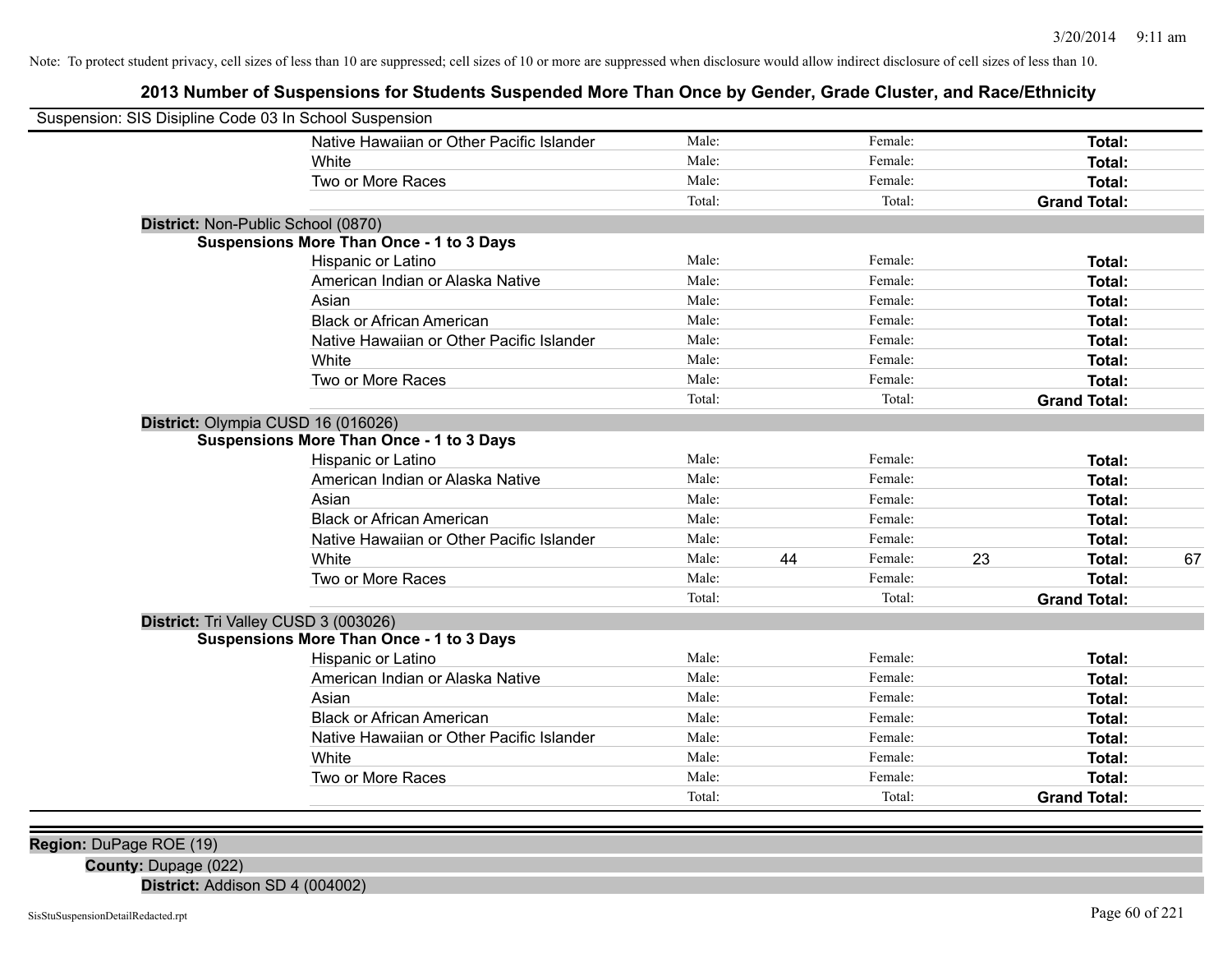| Suspension: SIS Disipline Code 03 In School Suspension |                                                    |        |         |                     |    |
|--------------------------------------------------------|----------------------------------------------------|--------|---------|---------------------|----|
|                                                        | <b>Suspensions More Than Once - 1 to 3 Days</b>    |        |         |                     |    |
|                                                        | Hispanic or Latino                                 | Male:  | Female: | Total:              | 23 |
|                                                        | American Indian or Alaska Native                   | Male:  | Female: | Total:              |    |
|                                                        | Asian                                              | Male:  | Female: | Total:              |    |
|                                                        | <b>Black or African American</b>                   | Male:  | Female: | Total:              | 10 |
|                                                        | Native Hawaiian or Other Pacific Islander          | Male:  | Female: | Total:              |    |
|                                                        | White                                              | Male:  | Female: | Total:              | 16 |
|                                                        | Two or More Races                                  | Male:  | Female: | Total:              |    |
|                                                        |                                                    | Total: | Total:  | <b>Grand Total:</b> |    |
|                                                        | District: Adventist GlenOaks Hospital (024200)     |        |         |                     |    |
|                                                        | <b>Suspensions More Than Once - 1 to 3 Days</b>    |        |         |                     |    |
|                                                        | Hispanic or Latino                                 | Male:  | Female: | Total:              |    |
|                                                        | American Indian or Alaska Native                   | Male:  | Female: | Total:              |    |
|                                                        | Asian                                              | Male:  | Female: | Total:              |    |
|                                                        | <b>Black or African American</b>                   | Male:  | Female: | Total:              |    |
|                                                        | Native Hawaiian or Other Pacific Islander          | Male:  | Female: | Total:              |    |
|                                                        | White                                              | Male:  | Female: | Total:              |    |
|                                                        | Two or More Races                                  | Male:  | Female: | Total:              |    |
|                                                        |                                                    | Total: | Total:  | <b>Grand Total:</b> |    |
|                                                        | District: Benjamin SD 25 (025002)                  |        |         |                     |    |
|                                                        | <b>Suspensions More Than Once - 1 to 3 Days</b>    |        |         |                     |    |
|                                                        | Hispanic or Latino                                 | Male:  | Female: | Total:              |    |
|                                                        | American Indian or Alaska Native                   | Male:  | Female: | Total:              |    |
|                                                        | Asian                                              | Male:  | Female: | Total:              |    |
|                                                        | <b>Black or African American</b>                   | Male:  | Female: | Total:              |    |
|                                                        | Native Hawaiian or Other Pacific Islander          | Male:  | Female: | Total:              |    |
|                                                        | White                                              | Male:  | Female: | Total:              |    |
|                                                        | Two or More Races                                  | Male:  | Female: | Total:              |    |
|                                                        |                                                    | Total: | Total:  | <b>Grand Total:</b> |    |
|                                                        | <b>Suspensions More Than Once - 4 or More Days</b> |        |         |                     |    |
|                                                        | Hispanic or Latino                                 | Male:  | Female: | Total:              |    |
|                                                        | American Indian or Alaska Native                   | Male:  | Female: | Total:              |    |
|                                                        | Asian                                              | Male:  | Female: | Total:              |    |
|                                                        | <b>Black or African American</b>                   | Male:  | Female: | Total:              |    |
|                                                        | Native Hawaiian or Other Pacific Islander          | Male:  | Female: | Total:              |    |
|                                                        | White                                              | Male:  | Female: | Total:              |    |
|                                                        | Two or More Races                                  | Male:  | Female: | Total:              |    |
|                                                        |                                                    | Total: | Total:  | <b>Grand Total:</b> |    |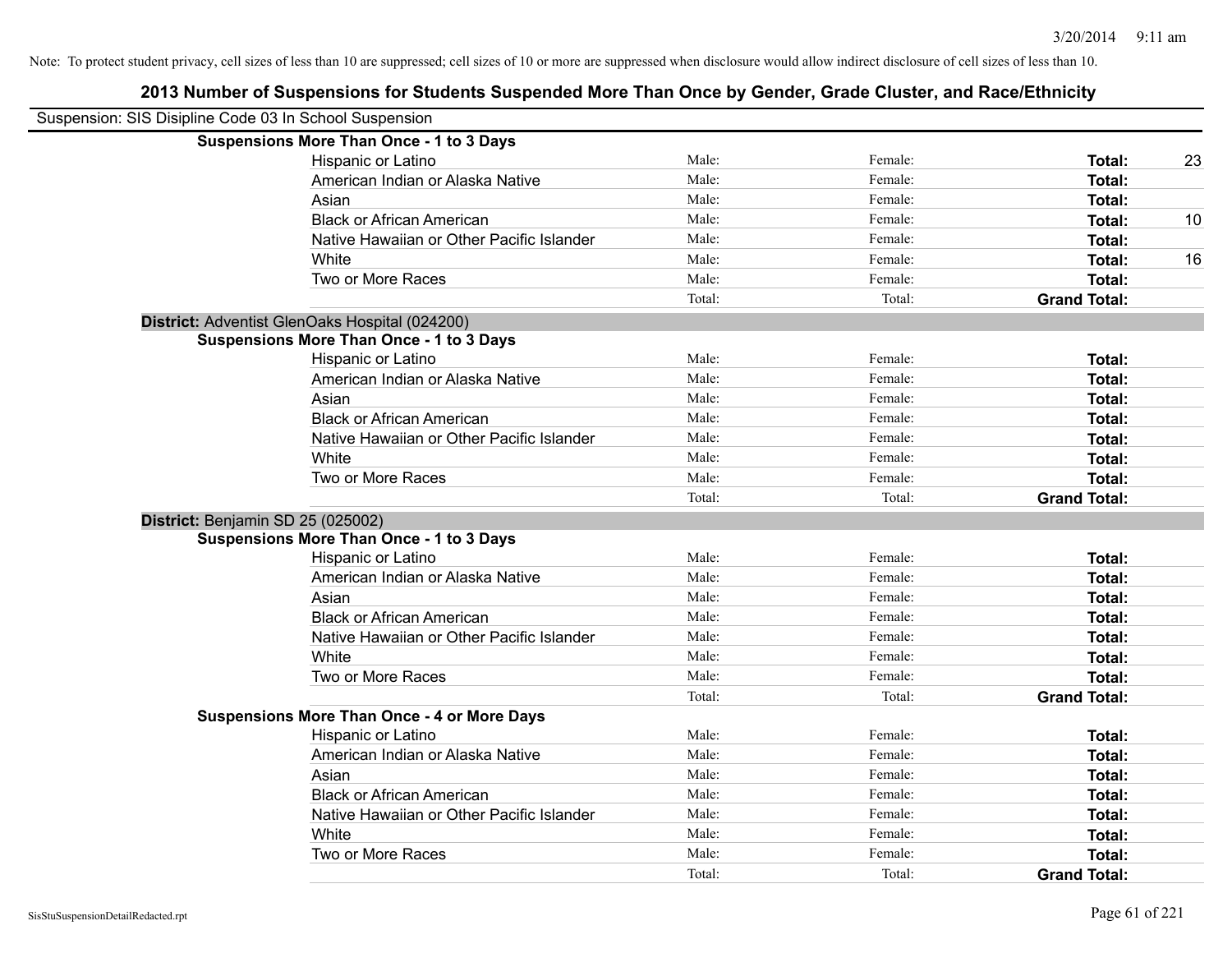| Suspension: SIS Disipline Code 03 In School Suspension |                                                    |        |         |                     |    |
|--------------------------------------------------------|----------------------------------------------------|--------|---------|---------------------|----|
| District: Bensenville SD 2 (002002)                    |                                                    |        |         |                     |    |
|                                                        | <b>Suspensions More Than Once - 1 to 3 Days</b>    |        |         |                     |    |
|                                                        | Hispanic or Latino                                 | Male:  | Female: | Total:              | 43 |
|                                                        | American Indian or Alaska Native                   | Male:  | Female: | Total:              |    |
|                                                        | Asian                                              | Male:  | Female: | Total:              |    |
|                                                        | <b>Black or African American</b>                   | Male:  | Female: | <b>Total:</b>       | 14 |
|                                                        | Native Hawaiian or Other Pacific Islander          | Male:  | Female: | Total:              |    |
|                                                        | White                                              | Male:  | Female: | Total:              | 14 |
|                                                        | Two or More Races                                  | Male:  | Female: | Total:              |    |
|                                                        |                                                    | Total: | Total:  | <b>Grand Total:</b> |    |
|                                                        | <b>Suspensions More Than Once - 4 or More Days</b> |        |         |                     |    |
|                                                        | Hispanic or Latino                                 | Male:  | Female: | Total:              |    |
|                                                        | American Indian or Alaska Native                   | Male:  | Female: | Total:              |    |
|                                                        | Asian                                              | Male:  | Female: | Total:              |    |
|                                                        | <b>Black or African American</b>                   | Male:  | Female: | <b>Total:</b>       |    |
|                                                        | Native Hawaiian or Other Pacific Islander          | Male:  | Female: | <b>Total:</b>       |    |
|                                                        | White                                              | Male:  | Female: | Total:              |    |
|                                                        | Two or More Races                                  | Male:  | Female: | Total:              |    |
|                                                        |                                                    | Total: | Total:  | <b>Grand Total:</b> |    |
| <b>District: Cass SD 63 (063002)</b>                   |                                                    |        |         |                     |    |
|                                                        | <b>Suspensions More Than Once - 1 to 3 Days</b>    |        |         |                     |    |
|                                                        | Hispanic or Latino                                 | Male:  | Female: | Total:              |    |
|                                                        | American Indian or Alaska Native                   | Male:  | Female: | Total:              |    |
|                                                        | Asian                                              | Male:  | Female: | Total:              |    |
|                                                        | <b>Black or African American</b>                   | Male:  | Female: | <b>Total:</b>       |    |
|                                                        | Native Hawaiian or Other Pacific Islander          | Male:  | Female: | Total:              |    |
|                                                        | White                                              | Male:  | Female: | <b>Total:</b>       |    |
|                                                        | Two or More Races                                  | Male:  | Female: | Total:              |    |
|                                                        |                                                    | Total: | Total:  | <b>Grand Total:</b> |    |
| District: CCSD 180 (180004)                            |                                                    |        |         |                     |    |
|                                                        | <b>Suspensions More Than Once - 1 to 3 Days</b>    |        |         |                     |    |
|                                                        | Hispanic or Latino                                 | Male:  | Female: | Total:              |    |
|                                                        | American Indian or Alaska Native                   | Male:  | Female: | Total:              |    |
|                                                        | Asian                                              | Male:  | Female: | Total:              |    |
|                                                        | <b>Black or African American</b>                   | Male:  | Female: | Total:              |    |
|                                                        | Native Hawaiian or Other Pacific Islander          | Male:  | Female: | Total:              |    |
|                                                        | White                                              | Male:  | Female: | <b>Total:</b>       |    |
|                                                        | Two or More Races                                  | Male:  | Female: | Total:              |    |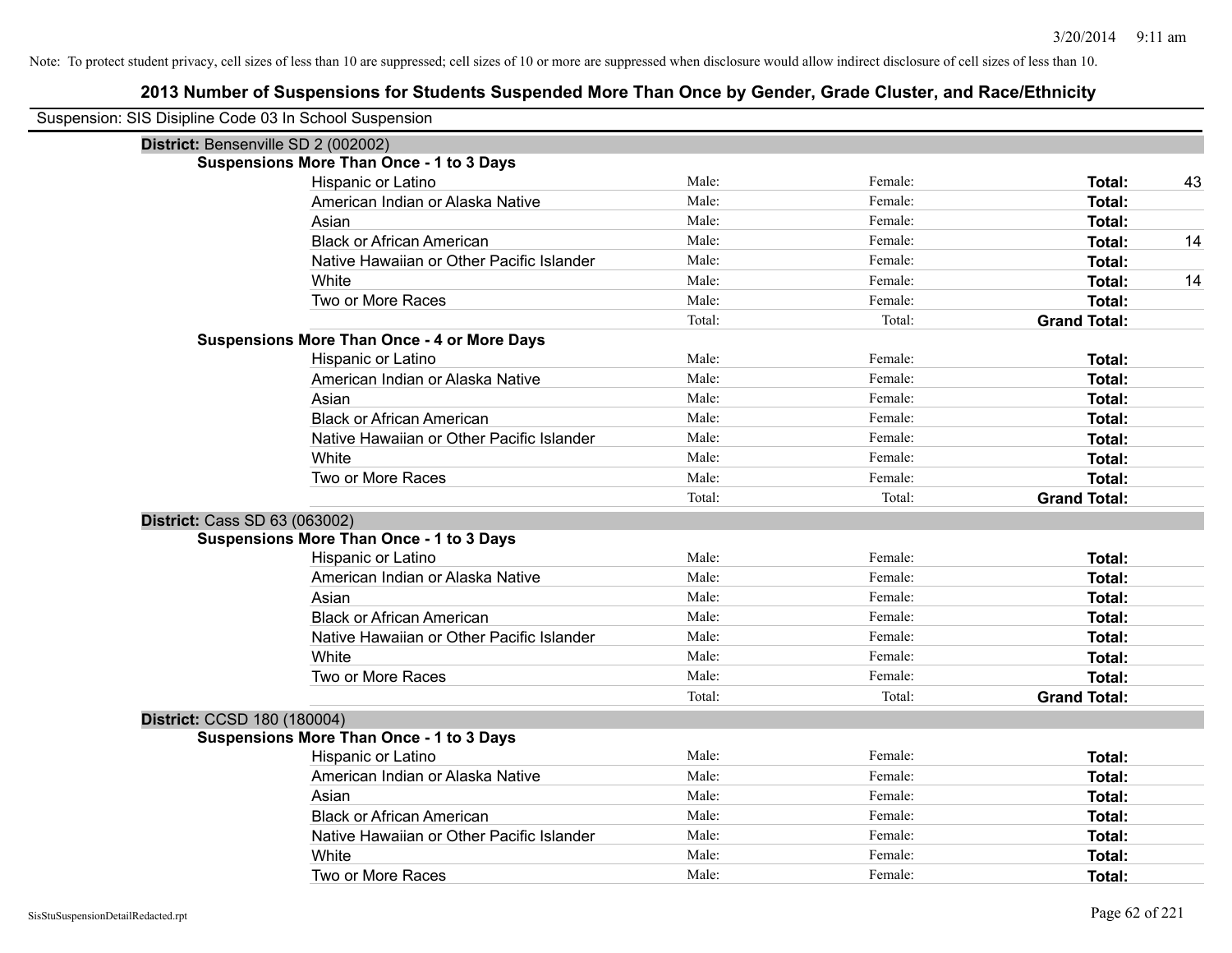| Suspension: SIS Disipline Code 03 In School Suspension |        |         |                     |    |
|--------------------------------------------------------|--------|---------|---------------------|----|
|                                                        | Total: | Total:  | <b>Grand Total:</b> |    |
| District: CCSD 89 (089004)                             |        |         |                     |    |
| <b>Suspensions More Than Once - 1 to 3 Days</b>        |        |         |                     |    |
| Hispanic or Latino                                     | Male:  | Female: | Total:              |    |
| American Indian or Alaska Native                       | Male:  | Female: | Total:              |    |
| Asian                                                  | Male:  | Female: | Total:              |    |
| <b>Black or African American</b>                       | Male:  | Female: | Total:              | 13 |
| Native Hawaiian or Other Pacific Islander              | Male:  | Female: | Total:              |    |
| White                                                  | Male:  | Female: | Total:              | 26 |
| Two or More Races                                      | Male:  | Female: | Total:              |    |
|                                                        | Total: | Total:  | <b>Grand Total:</b> |    |
| <b>Suspensions More Than Once - 4 or More Days</b>     |        |         |                     |    |
| Hispanic or Latino                                     | Male:  | Female: | Total:              |    |
| American Indian or Alaska Native                       | Male:  | Female: | Total:              |    |
| Asian                                                  | Male:  | Female: | Total:              |    |
| <b>Black or African American</b>                       | Male:  | Female: | Total:              |    |
| Native Hawaiian or Other Pacific Islander              | Male:  | Female: | Total:              |    |
| White                                                  | Male:  | Female: | Total:              |    |
| Two or More Races                                      | Male:  | Female: | Total:              |    |
|                                                        | Total: | Total:  | <b>Grand Total:</b> |    |
| District: CCSD 93 (093004)                             |        |         |                     |    |
| <b>Suspensions More Than Once - 1 to 3 Days</b>        |        |         |                     |    |
| Hispanic or Latino                                     | Male:  | Female: | Total:              |    |
| American Indian or Alaska Native                       | Male:  | Female: | Total:              |    |
| Asian                                                  | Male:  | Female: | Total:              |    |
| <b>Black or African American</b>                       | Male:  | Female: | Total:              |    |
| Native Hawaiian or Other Pacific Islander              | Male:  | Female: | Total:              |    |
| White                                                  | Male:  | Female: | Total:              |    |
| Two or More Races                                      | Male:  | Female: | Total:              |    |
|                                                        | Total: | Total:  | <b>Grand Total:</b> | 22 |
| <b>Suspensions More Than Once - 4 or More Days</b>     |        |         |                     |    |
| Hispanic or Latino                                     | Male:  | Female: | Total:              |    |
| American Indian or Alaska Native                       | Male:  | Female: | Total:              |    |
| Asian                                                  | Male:  | Female: | Total:              |    |
| <b>Black or African American</b>                       | Male:  | Female: | Total:              |    |
| Native Hawaiian or Other Pacific Islander              | Male:  | Female: | Total:              |    |
| White                                                  | Male:  | Female: | Total:              |    |
| Two or More Races                                      | Male:  | Female: | Total:              |    |
|                                                        | Total: | Total:  | <b>Grand Total:</b> |    |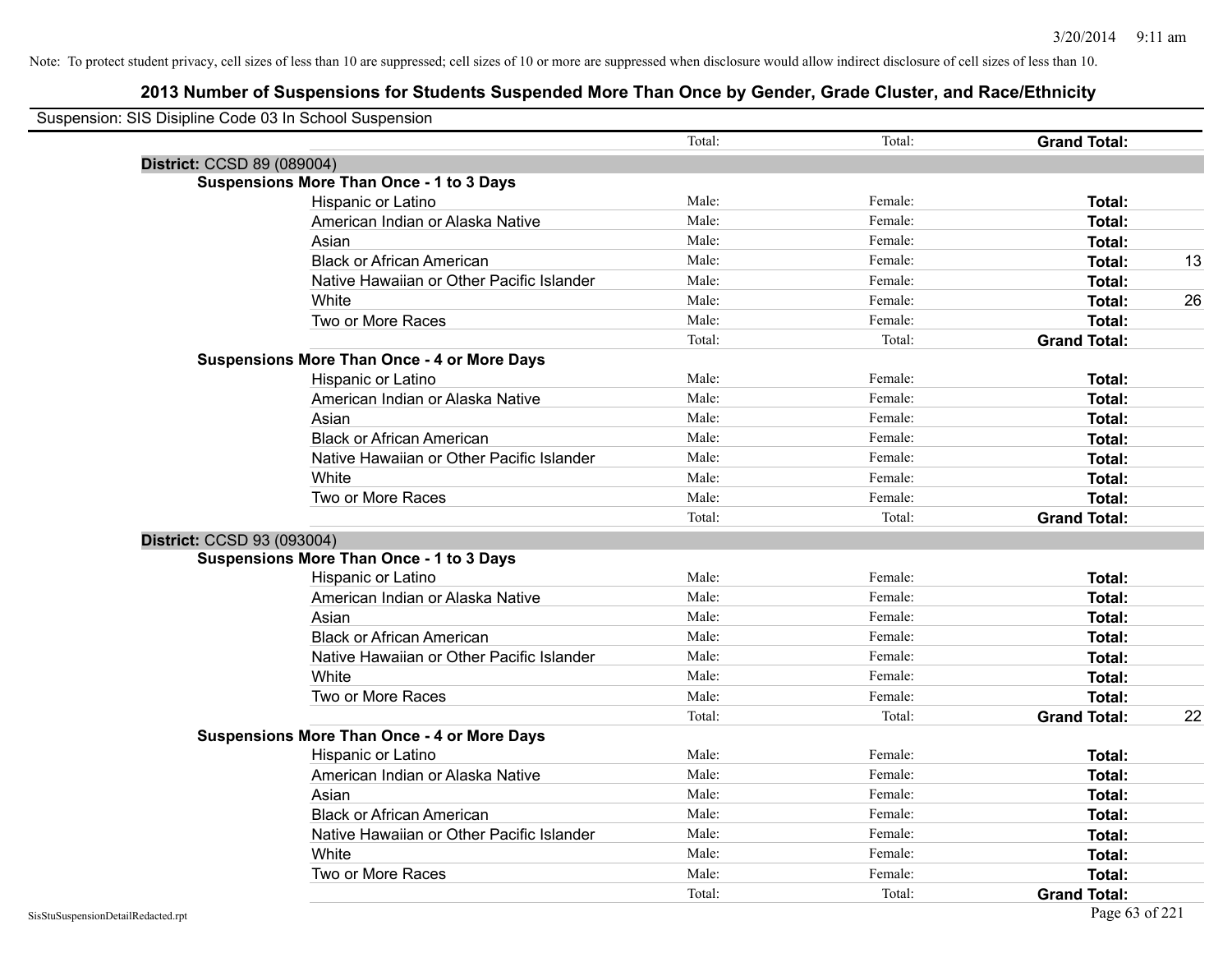| Suspension: SIS Disipline Code 03 In School Suspension |                                                 |        |     |         |    |                     |     |
|--------------------------------------------------------|-------------------------------------------------|--------|-----|---------|----|---------------------|-----|
|                                                        | District: Center Cass SD 66 (066002)            |        |     |         |    |                     |     |
|                                                        | <b>Suspensions More Than Once - 1 to 3 Days</b> |        |     |         |    |                     |     |
|                                                        | Hispanic or Latino                              | Male:  |     | Female: |    | Total:              |     |
|                                                        | American Indian or Alaska Native                | Male:  |     | Female: |    | Total:              |     |
|                                                        | Asian                                           | Male:  |     | Female: |    | Total:              |     |
|                                                        | <b>Black or African American</b>                | Male:  |     | Female: |    | Total:              |     |
|                                                        | Native Hawaiian or Other Pacific Islander       | Male:  |     | Female: |    | Total:              |     |
|                                                        | White                                           | Male:  |     | Female: |    | Total:              |     |
|                                                        | Two or More Races                               | Male:  |     | Female: |    | Total:              |     |
|                                                        |                                                 | Total: |     | Total:  |    | <b>Grand Total:</b> |     |
| District: CHSD 99 (099016)                             |                                                 |        |     |         |    |                     |     |
|                                                        | <b>Suspensions More Than Once - 1 to 3 Days</b> |        |     |         |    |                     |     |
|                                                        | Hispanic or Latino                              | Male:  |     | Female: |    | Total:              |     |
|                                                        | American Indian or Alaska Native                | Male:  |     | Female: |    | Total:              |     |
|                                                        | Asian                                           | Male:  |     | Female: |    | Total:              |     |
|                                                        | <b>Black or African American</b>                | Male:  |     | Female: |    | Total:              |     |
|                                                        | Native Hawaiian or Other Pacific Islander       | Male:  |     | Female: |    | Total:              |     |
|                                                        | White                                           | Male:  |     | Female: |    | Total:              |     |
|                                                        | Two or More Races                               | Male:  |     | Female: |    | Total:              |     |
|                                                        |                                                 | Total: |     | Total:  |    | <b>Grand Total:</b> | 17  |
|                                                        | District: Coop Assoc for Spec Educ (016061)     |        |     |         |    |                     |     |
|                                                        | <b>Suspensions More Than Once - 1 to 3 Days</b> |        |     |         |    |                     |     |
|                                                        | Hispanic or Latino                              | Male:  |     | Female: |    | Total:              |     |
|                                                        | American Indian or Alaska Native                | Male:  |     | Female: |    | Total:              |     |
|                                                        | Asian                                           | Male:  |     | Female: |    | Total:              |     |
|                                                        | <b>Black or African American</b>                | Male:  |     | Female: |    | Total:              | 10  |
|                                                        | Native Hawaiian or Other Pacific Islander       | Male:  |     | Female: |    | Total:              |     |
|                                                        | White                                           | Male:  |     | Female: |    | Total:              |     |
|                                                        | Two or More Races                               | Male:  |     | Female: |    | Total:              |     |
|                                                        |                                                 | Total: |     | Total:  |    | <b>Grand Total:</b> |     |
| District: CUSD 200 (200026)                            |                                                 |        |     |         |    |                     |     |
|                                                        | <b>Suspensions More Than Once - 1 to 3 Days</b> |        |     |         |    |                     |     |
|                                                        | Hispanic or Latino                              | Male:  |     | Female: |    | Total:              | 56  |
|                                                        | American Indian or Alaska Native                | Male:  |     | Female: |    | Total:              |     |
|                                                        | Asian                                           | Male:  |     | Female: |    | Total:              |     |
|                                                        | <b>Black or African American</b>                | Male:  | 66  | Female: | 30 | Total:              | 96  |
|                                                        | Native Hawaiian or Other Pacific Islander       | Male:  |     | Female: |    | Total:              |     |
|                                                        | White                                           | Male:  | 109 | Female: | 17 | Total:              | 126 |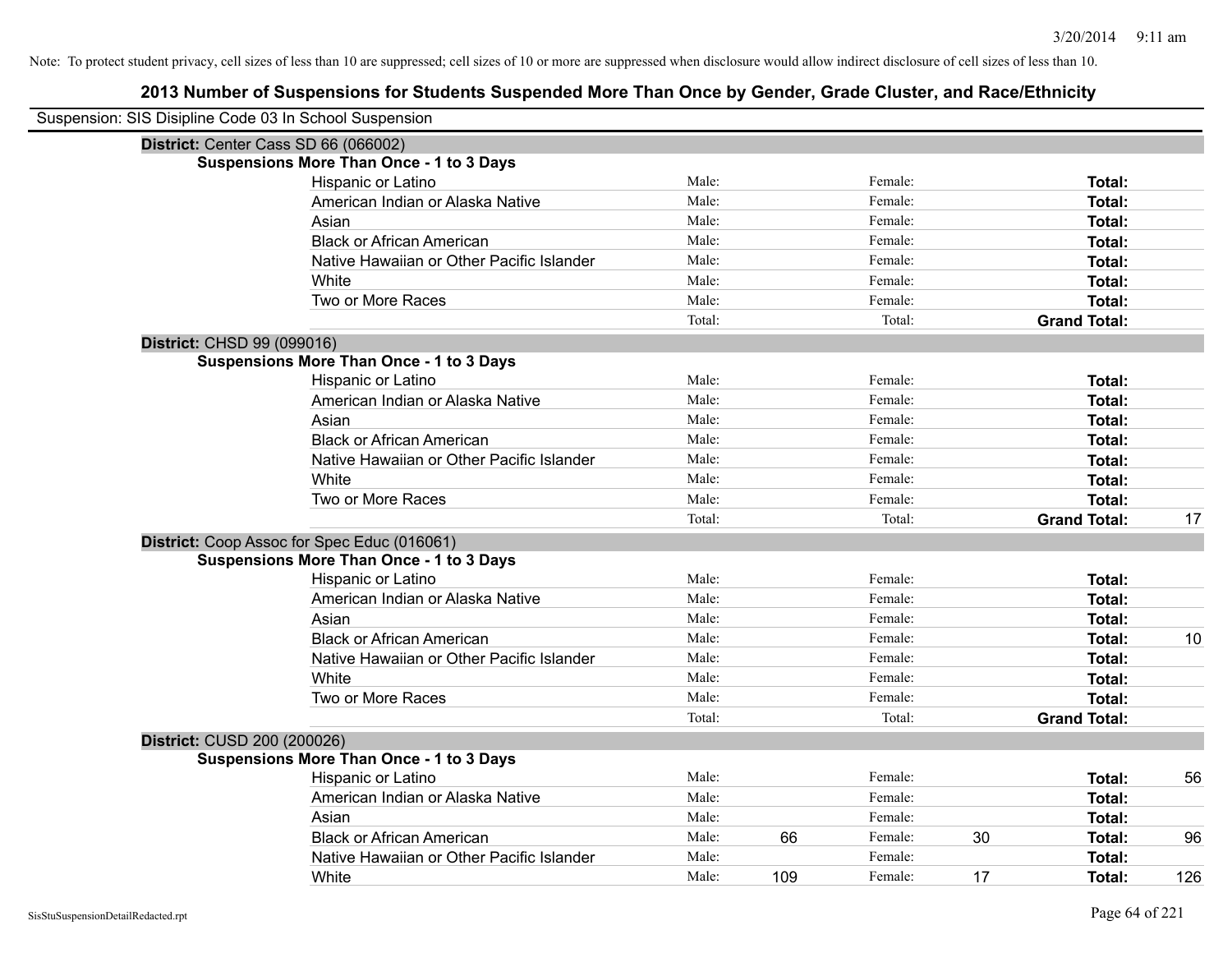| Suspension: SIS Disipline Code 03 In School Suspension |                                                    |        |     |         |     |                     |     |
|--------------------------------------------------------|----------------------------------------------------|--------|-----|---------|-----|---------------------|-----|
|                                                        | Two or More Races                                  | Male:  |     | Female: |     | Total:              | 29  |
|                                                        |                                                    | Total: |     | Total:  |     | <b>Grand Total:</b> |     |
| District: CUSD 201 (201026)                            |                                                    |        |     |         |     |                     |     |
|                                                        | <b>Suspensions More Than Once - 1 to 3 Days</b>    |        |     |         |     |                     |     |
|                                                        | Hispanic or Latino                                 | Male:  |     | Female: |     | <b>Total:</b>       |     |
|                                                        | American Indian or Alaska Native                   | Male:  |     | Female: |     | <b>Total:</b>       |     |
|                                                        | Asian                                              | Male:  |     | Female: |     | Total:              |     |
|                                                        | <b>Black or African American</b>                   | Male:  |     | Female: |     | Total:              |     |
|                                                        | Native Hawaiian or Other Pacific Islander          | Male:  |     | Female: |     | Total:              |     |
|                                                        | White                                              | Male:  |     | Female: |     | <b>Total:</b>       | 31  |
|                                                        | Two or More Races                                  | Male:  |     | Female: |     | <b>Total:</b>       |     |
|                                                        |                                                    | Total: | 38  | Total:  | 11  | <b>Grand Total:</b> | 49  |
| District: Downers Grove GSD 58 (058002)                |                                                    |        |     |         |     |                     |     |
|                                                        | <b>Suspensions More Than Once - 1 to 3 Days</b>    |        |     |         |     |                     |     |
|                                                        | Hispanic or Latino                                 | Male:  |     | Female: |     | Total:              |     |
|                                                        | American Indian or Alaska Native                   | Male:  |     | Female: |     | <b>Total:</b>       |     |
|                                                        | Asian                                              | Male:  |     | Female: |     | <b>Total:</b>       |     |
|                                                        | <b>Black or African American</b>                   | Male:  |     | Female: |     | Total:              |     |
|                                                        | Native Hawaiian or Other Pacific Islander          | Male:  |     | Female: |     | <b>Total:</b>       |     |
|                                                        | White                                              | Male:  |     | Female: |     | Total:              |     |
|                                                        | Two or More Races                                  | Male:  |     | Female: |     | <b>Total:</b>       |     |
|                                                        |                                                    | Total: |     | Total:  |     | <b>Grand Total:</b> |     |
| District: DuPage HSD 88 (088016)                       |                                                    |        |     |         |     |                     |     |
|                                                        | <b>Suspensions More Than Once - 1 to 3 Days</b>    |        |     |         |     |                     |     |
|                                                        | Hispanic or Latino                                 | Male:  | 503 | Female: | 231 | <b>Total:</b>       | 734 |
|                                                        | American Indian or Alaska Native                   | Male:  |     | Female: |     | <b>Total:</b>       | 14  |
|                                                        | Asian                                              | Male:  |     | Female: |     | <b>Total:</b>       |     |
|                                                        | <b>Black or African American</b>                   | Male:  | 121 | Female: | 32  | Total:              | 153 |
|                                                        | Native Hawaiian or Other Pacific Islander          | Male:  |     | Female: |     | <b>Total:</b>       |     |
|                                                        | White                                              | Male:  | 235 | Female: | 122 | <b>Total:</b>       | 357 |
|                                                        | Two or More Races                                  | Male:  | 10  | Female: | 10  | <b>Total:</b>       | 20  |
|                                                        |                                                    | Total: |     | Total:  |     | <b>Grand Total:</b> |     |
|                                                        | <b>Suspensions More Than Once - 4 or More Days</b> |        |     |         |     |                     |     |
|                                                        | Hispanic or Latino                                 | Male:  |     | Female: |     | Total:              |     |
|                                                        | American Indian or Alaska Native                   | Male:  |     | Female: |     | <b>Total:</b>       |     |
|                                                        | Asian                                              | Male:  |     | Female: |     | <b>Total:</b>       |     |
|                                                        | <b>Black or African American</b>                   | Male:  |     | Female: |     | <b>Total:</b>       |     |
|                                                        | Native Hawaiian or Other Pacific Islander          | Male:  |     | Female: |     | Total:              |     |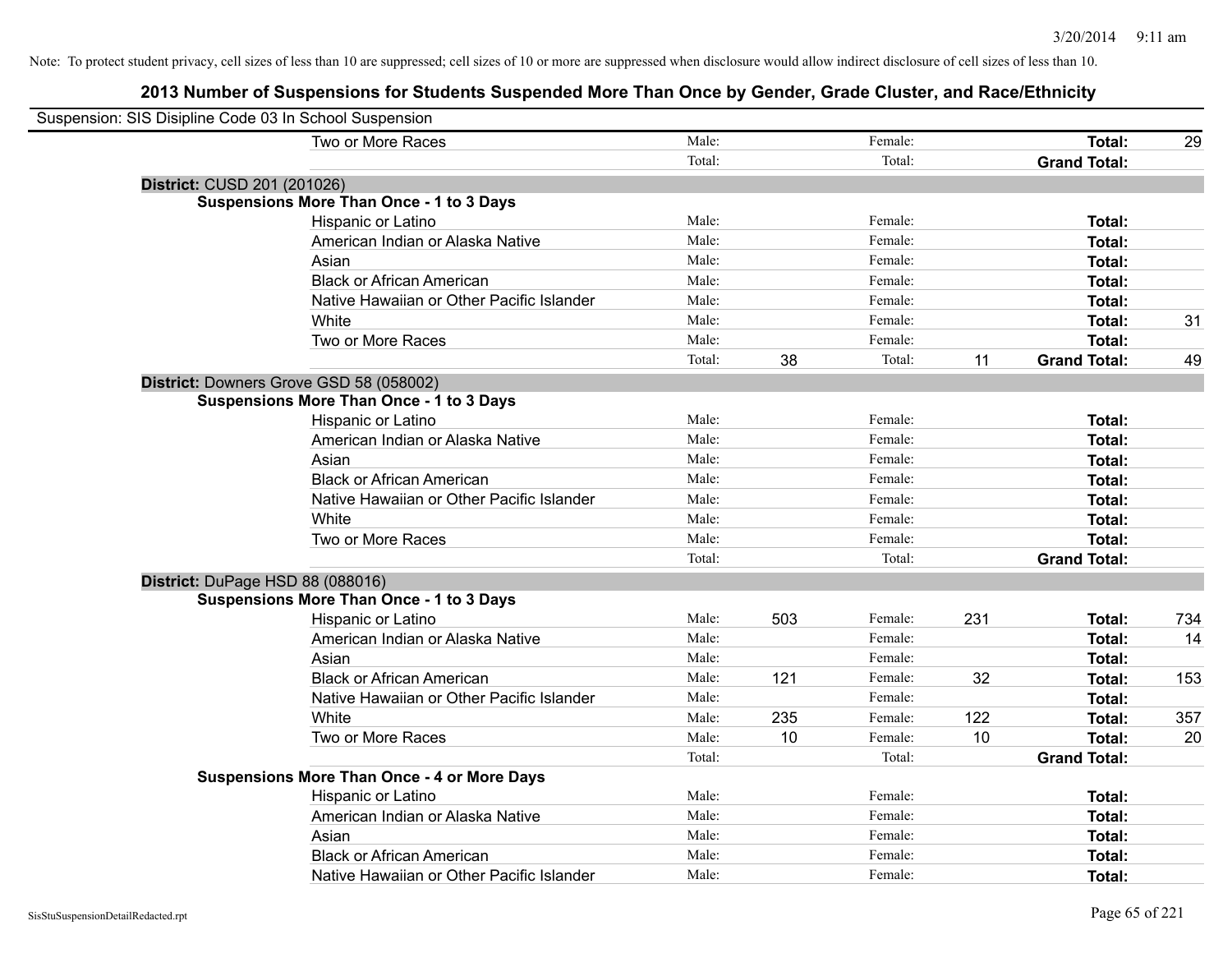| Suspension: SIS Disipline Code 03 In School Suspension |                                                    |        |     |         |    |                     |     |
|--------------------------------------------------------|----------------------------------------------------|--------|-----|---------|----|---------------------|-----|
|                                                        | White                                              | Male:  |     | Female: |    | Total:              |     |
|                                                        | Two or More Races                                  | Male:  |     | Female: |    | Total:              |     |
|                                                        |                                                    | Total: |     | Total:  |    | <b>Grand Total:</b> |     |
| District: Elmhurst SD 205 (205026)                     |                                                    |        |     |         |    |                     |     |
|                                                        | <b>Suspensions More Than Once - 1 to 3 Days</b>    |        |     |         |    |                     |     |
|                                                        | Hispanic or Latino                                 | Male:  | 40  | Female: | 34 | Total:              | 74  |
|                                                        | American Indian or Alaska Native                   | Male:  |     | Female: |    | Total:              |     |
|                                                        | Asian                                              | Male:  |     | Female: |    | Total:              |     |
|                                                        | <b>Black or African American</b>                   | Male:  |     | Female: |    | Total:              | 42  |
|                                                        | Native Hawaiian or Other Pacific Islander          | Male:  |     | Female: |    | Total:              |     |
|                                                        | White                                              | Male:  | 110 | Female: | 62 | Total:              | 172 |
|                                                        | Two or More Races                                  | Male:  |     | Female: |    | Total:              |     |
|                                                        |                                                    | Total: |     | Total:  |    | <b>Grand Total:</b> |     |
|                                                        | <b>Suspensions More Than Once - 4 or More Days</b> |        |     |         |    |                     |     |
|                                                        | Hispanic or Latino                                 | Male:  |     | Female: |    | Total:              |     |
|                                                        | American Indian or Alaska Native                   | Male:  |     | Female: |    | Total:              |     |
|                                                        | Asian                                              | Male:  |     | Female: |    | Total:              |     |
|                                                        | <b>Black or African American</b>                   | Male:  |     | Female: |    | Total:              |     |
|                                                        | Native Hawaiian or Other Pacific Islander          | Male:  |     | Female: |    | Total:              |     |
|                                                        | White                                              | Male:  |     | Female: |    | Total:              |     |
|                                                        | Two or More Races                                  | Male:  |     | Female: |    | Total:              |     |
|                                                        |                                                    | Total: |     | Total:  |    | <b>Grand Total:</b> |     |
| District: Fenton CHSD 100 (100016)                     |                                                    |        |     |         |    |                     |     |
|                                                        | <b>Suspensions More Than Once - 1 to 3 Days</b>    |        |     |         |    |                     |     |
|                                                        | Hispanic or Latino                                 | Male:  | 128 | Female: | 65 | Total:              | 193 |
|                                                        | American Indian or Alaska Native                   | Male:  |     | Female: |    | Total:              |     |
|                                                        | Asian                                              | Male:  |     | Female: |    | Total:              |     |
|                                                        | <b>Black or African American</b>                   | Male:  |     | Female: |    | Total:              | 11  |
|                                                        | Native Hawaiian or Other Pacific Islander          | Male:  |     | Female: |    | Total:              |     |
|                                                        | White                                              | Male:  | 47  | Female: | 45 | Total:              | 92  |
|                                                        | Two or More Races                                  | Male:  |     | Female: |    | Total:              | 16  |
|                                                        |                                                    | Total: |     | Total:  |    | <b>Grand Total:</b> |     |
| District: Glen Ellyn SD 41 (041002)                    |                                                    |        |     |         |    |                     |     |
|                                                        | <b>Suspensions More Than Once - 1 to 3 Days</b>    |        |     |         |    |                     |     |
|                                                        | Hispanic or Latino                                 | Male:  |     | Female: |    | Total:              |     |
|                                                        | American Indian or Alaska Native                   | Male:  |     | Female: |    | Total:              |     |
|                                                        | Asian                                              | Male:  |     | Female: |    | Total:              |     |
|                                                        | <b>Black or African American</b>                   | Male:  |     | Female: |    | Total:              |     |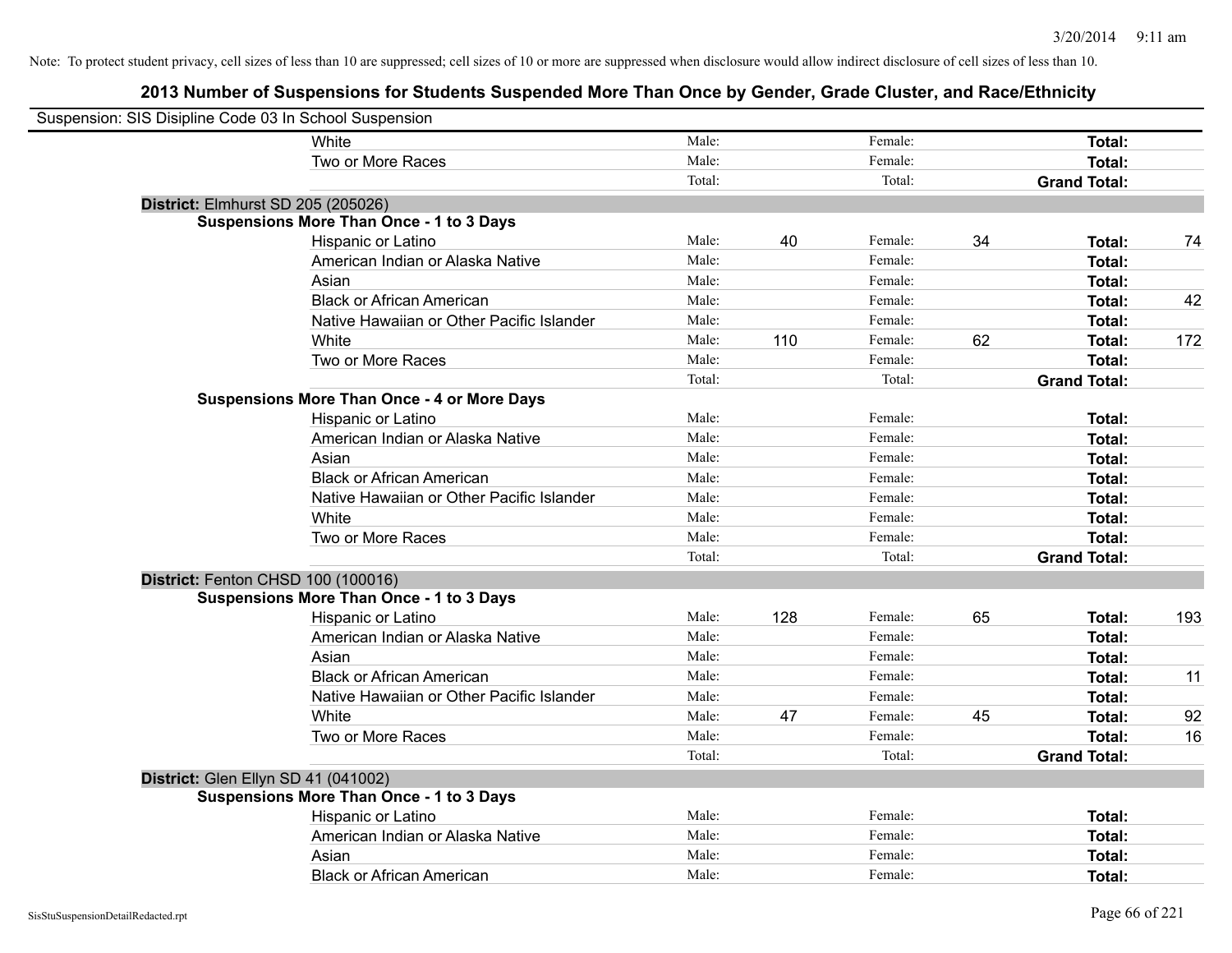| Suspension: SIS Disipline Code 03 In School Suspension |                                                    |        |     |         |     |                     |     |
|--------------------------------------------------------|----------------------------------------------------|--------|-----|---------|-----|---------------------|-----|
|                                                        | Native Hawaiian or Other Pacific Islander          | Male:  |     | Female: |     | <b>Total:</b>       |     |
|                                                        | White                                              | Male:  |     | Female: |     | Total:              |     |
|                                                        | Two or More Races                                  | Male:  |     | Female: |     | Total:              |     |
|                                                        |                                                    | Total: |     | Total:  |     | <b>Grand Total:</b> | 19  |
| District: Glenbard Twp HSD 87 (087017)                 |                                                    |        |     |         |     |                     |     |
|                                                        | <b>Suspensions More Than Once - 1 to 3 Days</b>    |        |     |         |     |                     |     |
|                                                        | Hispanic or Latino                                 | Male:  | 596 | Female: | 348 | Total:              | 944 |
|                                                        | American Indian or Alaska Native                   | Male:  |     | Female: |     | <b>Total:</b>       | 11  |
|                                                        | Asian                                              | Male:  | 28  | Female: | 17  | Total:              | 45  |
|                                                        | <b>Black or African American</b>                   | Male:  | 341 | Female: | 111 | Total:              | 452 |
|                                                        | Native Hawaiian or Other Pacific Islander          | Male:  |     | Female: |     | <b>Total:</b>       |     |
|                                                        | White                                              | Male:  | 438 | Female: | 170 | <b>Total:</b>       | 608 |
|                                                        | Two or More Races                                  | Male:  | 56  | Female: | 43  | Total:              | 99  |
|                                                        |                                                    | Total: |     | Total:  |     | <b>Grand Total:</b> |     |
|                                                        | <b>Suspensions More Than Once - 4 or More Days</b> |        |     |         |     |                     |     |
|                                                        | Hispanic or Latino                                 | Male:  |     | Female: |     | Total:              |     |
|                                                        | American Indian or Alaska Native                   | Male:  |     | Female: |     | <b>Total:</b>       |     |
|                                                        | Asian                                              | Male:  |     | Female: |     | Total:              |     |
|                                                        | <b>Black or African American</b>                   | Male:  |     | Female: |     | <b>Total:</b>       |     |
|                                                        | Native Hawaiian or Other Pacific Islander          | Male:  |     | Female: |     | <b>Total:</b>       |     |
|                                                        | White                                              | Male:  |     | Female: |     | Total:              |     |
|                                                        | Two or More Races                                  | Male:  |     | Female: |     | Total:              |     |
|                                                        |                                                    | Total: |     | Total:  |     | <b>Grand Total:</b> |     |
| District: Hinsdale CCSD 181 (181004)                   |                                                    |        |     |         |     |                     |     |
|                                                        | <b>Suspensions More Than Once - 1 to 3 Days</b>    |        |     |         |     |                     |     |
|                                                        | Hispanic or Latino                                 | Male:  |     | Female: |     | Total:              |     |
|                                                        | American Indian or Alaska Native                   | Male:  |     | Female: |     | <b>Total:</b>       |     |
|                                                        | Asian                                              | Male:  |     | Female: |     | Total:              |     |
|                                                        | <b>Black or African American</b>                   | Male:  |     | Female: |     | <b>Total:</b>       |     |
|                                                        | Native Hawaiian or Other Pacific Islander          | Male:  |     | Female: |     | <b>Total:</b>       |     |
|                                                        | White                                              | Male:  |     | Female: |     | <b>Total:</b>       |     |
|                                                        | Two or More Races                                  | Male:  |     | Female: |     | <b>Total:</b>       |     |
|                                                        |                                                    | Total: |     | Total:  |     | <b>Grand Total:</b> | 11  |
|                                                        | <b>Suspensions More Than Once - 4 or More Days</b> |        |     |         |     |                     |     |
|                                                        | Hispanic or Latino                                 | Male:  |     | Female: |     | Total:              |     |
|                                                        | American Indian or Alaska Native                   | Male:  |     | Female: |     | <b>Total:</b>       |     |
|                                                        | Asian                                              | Male:  |     | Female: |     | Total:              |     |
|                                                        | <b>Black or African American</b>                   | Male:  |     | Female: |     | <b>Total:</b>       |     |
|                                                        | Native Hawaiian or Other Pacific Islander          | Male:  |     | Female: |     | Total:              |     |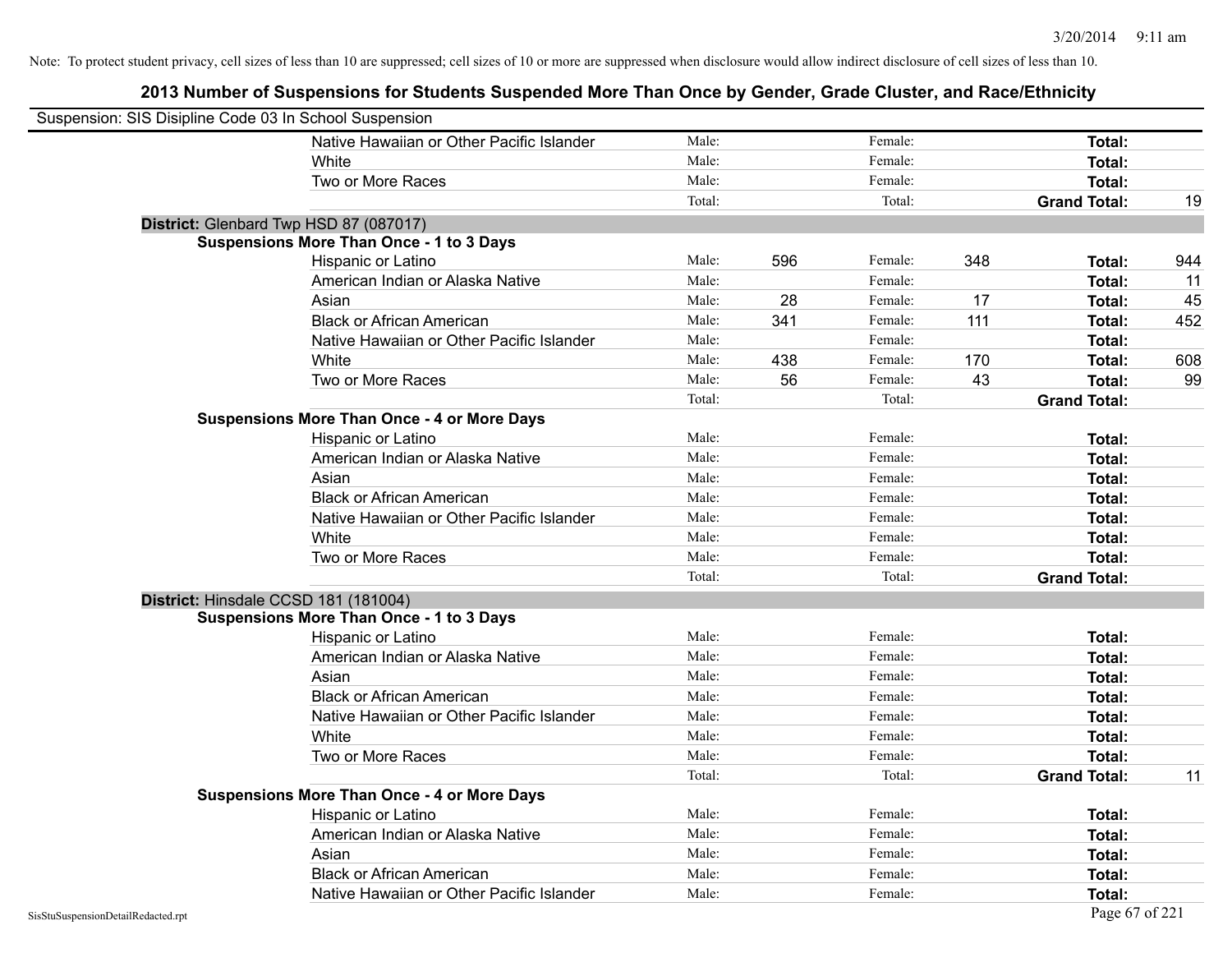| Suspension: SIS Disipline Code 03 In School Suspension |                                                    |        |     |         |     |                     |     |
|--------------------------------------------------------|----------------------------------------------------|--------|-----|---------|-----|---------------------|-----|
|                                                        | White                                              | Male:  |     | Female: |     | Total:              |     |
|                                                        | Two or More Races                                  | Male:  |     | Female: |     | Total:              |     |
|                                                        |                                                    | Total: |     | Total:  |     | <b>Grand Total:</b> |     |
| District: Hinsdale Twp HSD 86 (086017)                 |                                                    |        |     |         |     |                     |     |
|                                                        | <b>Suspensions More Than Once - 1 to 3 Days</b>    |        |     |         |     |                     |     |
|                                                        | Hispanic or Latino                                 | Male:  | 75  | Female: | 11  | Total:              | 86  |
|                                                        | American Indian or Alaska Native                   | Male:  |     | Female: |     | Total:              | 12  |
|                                                        | Asian                                              | Male:  | 21  | Female: | 16  | Total:              | 37  |
|                                                        | <b>Black or African American</b>                   | Male:  | 167 | Female: | 65  | Total:              | 232 |
|                                                        | Native Hawaiian or Other Pacific Islander          | Male:  |     | Female: |     | Total:              |     |
|                                                        | White                                              | Male:  | 175 | Female: | 88  | <b>Total:</b>       | 263 |
|                                                        | Two or More Races                                  | Male:  | 47  | Female: | 11  | <b>Total:</b>       | 58  |
|                                                        |                                                    | Total: |     | Total:  |     | <b>Grand Total:</b> |     |
| District: Indian Prairie CUSD 204 (204026)             |                                                    |        |     |         |     |                     |     |
|                                                        | <b>Suspensions More Than Once - 1 to 3 Days</b>    |        |     |         |     |                     |     |
|                                                        | Hispanic or Latino                                 | Male:  | 199 | Female: | 49  | Total:              | 248 |
|                                                        | American Indian or Alaska Native                   | Male:  |     | Female: |     | Total:              |     |
|                                                        | Asian                                              | Male:  | 40  | Female: | 24  | Total:              | 64  |
|                                                        | <b>Black or African American</b>                   | Male:  | 439 | Female: | 185 | Total:              | 624 |
|                                                        | Native Hawaiian or Other Pacific Islander          | Male:  |     | Female: |     | Total:              |     |
|                                                        | White                                              | Male:  | 280 | Female: | 65  | <b>Total:</b>       | 345 |
|                                                        | Two or More Races                                  | Male:  | 55  | Female: | 24  | <b>Total:</b>       | 79  |
|                                                        |                                                    | Total: |     | Total:  |     | <b>Grand Total:</b> |     |
|                                                        | <b>Suspensions More Than Once - 4 or More Days</b> |        |     |         |     |                     |     |
|                                                        | Hispanic or Latino                                 | Male:  |     | Female: |     | Total:              |     |
|                                                        | American Indian or Alaska Native                   | Male:  |     | Female: |     | <b>Total:</b>       |     |
|                                                        | Asian                                              | Male:  |     | Female: |     | Total:              |     |
|                                                        | <b>Black or African American</b>                   | Male:  |     | Female: |     | Total:              |     |
|                                                        | Native Hawaiian or Other Pacific Islander          | Male:  |     | Female: |     | Total:              |     |
|                                                        | White                                              | Male:  |     | Female: |     | Total:              |     |
|                                                        | Two or More Races                                  | Male:  |     | Female: |     | <b>Total:</b>       |     |
|                                                        |                                                    | Total: |     | Total:  |     | <b>Grand Total:</b> |     |
| District: Itasca SD 10 (010002)                        |                                                    |        |     |         |     |                     |     |
|                                                        | <b>Suspensions More Than Once - 1 to 3 Days</b>    |        |     |         |     |                     |     |
|                                                        | Hispanic or Latino                                 | Male:  |     | Female: |     | Total:              |     |
|                                                        | American Indian or Alaska Native                   | Male:  |     | Female: |     | <b>Total:</b>       |     |
|                                                        | Asian                                              | Male:  |     | Female: |     | <b>Total:</b>       |     |
|                                                        | <b>Black or African American</b>                   | Male:  |     | Female: |     | Total:              |     |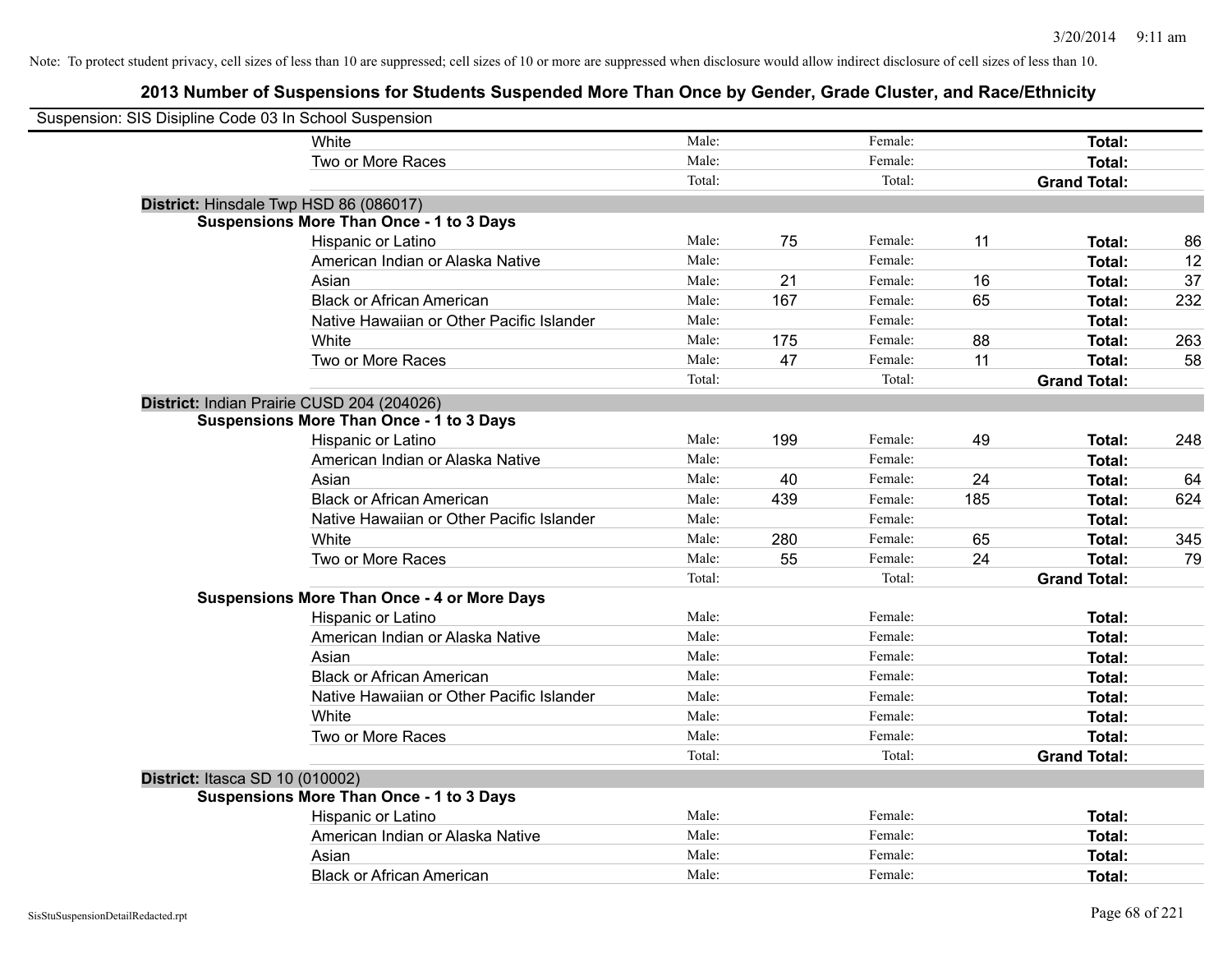| Suspension: SIS Disipline Code 03 In School Suspension |                                                    |        |    |         |    |                     |     |
|--------------------------------------------------------|----------------------------------------------------|--------|----|---------|----|---------------------|-----|
|                                                        | Native Hawaiian or Other Pacific Islander          | Male:  |    | Female: |    | <b>Total:</b>       |     |
|                                                        | White                                              | Male:  |    | Female: |    | Total:              |     |
|                                                        | Two or More Races                                  | Male:  |    | Female: |    | Total:              |     |
|                                                        |                                                    | Total: |    | Total:  |    | <b>Grand Total:</b> |     |
| District: Keeneyville SD 20 (020002)                   |                                                    |        |    |         |    |                     |     |
|                                                        | <b>Suspensions More Than Once - 1 to 3 Days</b>    |        |    |         |    |                     |     |
|                                                        | Hispanic or Latino                                 | Male:  |    | Female: |    | Total:              | 18  |
|                                                        | American Indian or Alaska Native                   | Male:  |    | Female: |    | <b>Total:</b>       |     |
|                                                        | Asian                                              | Male:  |    | Female: |    | Total:              |     |
|                                                        | <b>Black or African American</b>                   | Male:  | 70 | Female: | 37 | Total:              | 107 |
|                                                        | Native Hawaiian or Other Pacific Islander          | Male:  |    | Female: |    | <b>Total:</b>       |     |
|                                                        | White                                              | Male:  |    | Female: |    | <b>Total:</b>       | 27  |
|                                                        | Two or More Races                                  | Male:  |    | Female: |    | Total:              |     |
|                                                        |                                                    | Total: |    | Total:  |    | <b>Grand Total:</b> |     |
|                                                        | <b>Suspensions More Than Once - 4 or More Days</b> |        |    |         |    |                     |     |
|                                                        | Hispanic or Latino                                 | Male:  |    | Female: |    | <b>Total:</b>       |     |
|                                                        | American Indian or Alaska Native                   | Male:  |    | Female: |    | <b>Total:</b>       |     |
|                                                        | Asian                                              | Male:  |    | Female: |    | Total:              |     |
|                                                        | <b>Black or African American</b>                   | Male:  |    | Female: |    | <b>Total:</b>       |     |
|                                                        | Native Hawaiian or Other Pacific Islander          | Male:  |    | Female: |    | <b>Total:</b>       |     |
|                                                        | White                                              | Male:  |    | Female: |    | Total:              |     |
|                                                        | Two or More Races                                  | Male:  |    | Female: |    | Total:              |     |
|                                                        |                                                    | Total: |    | Total:  |    | <b>Grand Total:</b> |     |
| District: Lake Park CHSD 108 (108016)                  |                                                    |        |    |         |    |                     |     |
|                                                        | <b>Suspensions More Than Once - 1 to 3 Days</b>    |        |    |         |    |                     |     |
|                                                        | Hispanic or Latino                                 | Male:  |    | Female: |    | Total:              |     |
|                                                        | American Indian or Alaska Native                   | Male:  |    | Female: |    | <b>Total:</b>       |     |
|                                                        | Asian                                              | Male:  |    | Female: |    | Total:              |     |
|                                                        | <b>Black or African American</b>                   | Male:  |    | Female: |    | Total:              | 14  |
|                                                        | Native Hawaiian or Other Pacific Islander          | Male:  |    | Female: |    | <b>Total:</b>       |     |
|                                                        | White                                              | Male:  |    | Female: |    | <b>Total:</b>       | 20  |
|                                                        | Two or More Races                                  | Male:  |    | Female: |    | <b>Total:</b>       |     |
|                                                        |                                                    | Total: |    | Total:  |    | <b>Grand Total:</b> |     |
|                                                        | <b>Suspensions More Than Once - 4 or More Days</b> |        |    |         |    |                     |     |
|                                                        | Hispanic or Latino                                 | Male:  |    | Female: |    | Total:              |     |
|                                                        | American Indian or Alaska Native                   | Male:  |    | Female: |    | Total:              |     |
|                                                        | Asian                                              | Male:  |    | Female: |    | Total:              |     |
|                                                        | <b>Black or African American</b>                   | Male:  |    | Female: |    | <b>Total:</b>       |     |
|                                                        | Native Hawaiian or Other Pacific Islander          | Male:  |    | Female: |    | Total:              |     |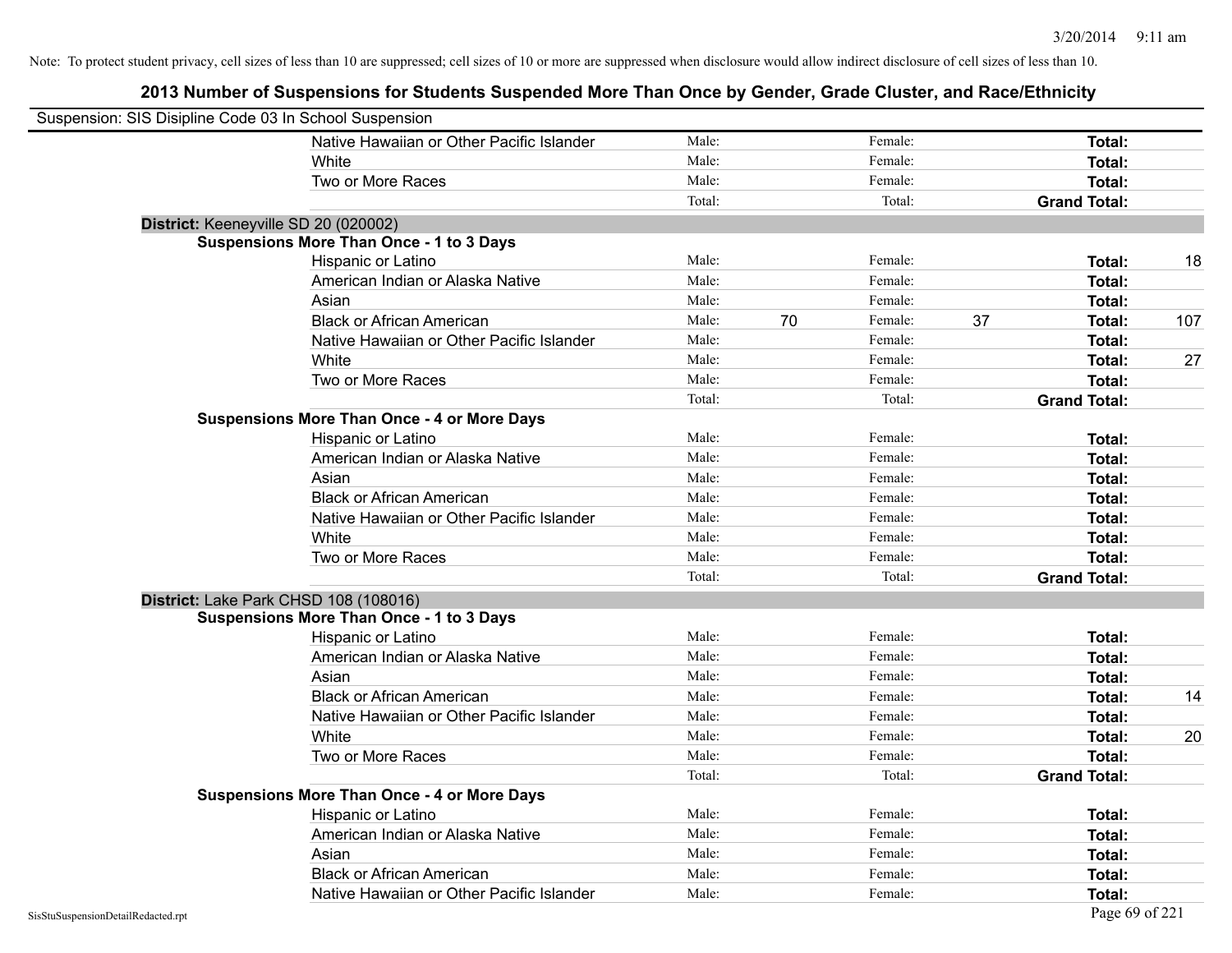| Suspension: SIS Disipline Code 03 In School Suspension |                                                 |        |         |                     |    |
|--------------------------------------------------------|-------------------------------------------------|--------|---------|---------------------|----|
|                                                        | White                                           | Male:  | Female: | Total:              |    |
|                                                        | Two or More Races                               | Male:  | Female: | Total:              |    |
|                                                        |                                                 | Total: | Total:  | <b>Grand Total:</b> |    |
| District: Lisle CUSD 202 (202026)                      |                                                 |        |         |                     |    |
|                                                        | <b>Suspensions More Than Once - 1 to 3 Days</b> |        |         |                     |    |
|                                                        | Hispanic or Latino                              | Male:  | Female: | Total:              |    |
|                                                        | American Indian or Alaska Native                | Male:  | Female: | Total:              |    |
|                                                        | Asian                                           | Male:  | Female: | Total:              |    |
|                                                        | <b>Black or African American</b>                | Male:  | Female: | Total:              | 10 |
|                                                        | Native Hawaiian or Other Pacific Islander       | Male:  | Female: | Total:              |    |
|                                                        | White                                           | Male:  | Female: | Total:              |    |
|                                                        | Two or More Races                               | Male:  | Female: | <b>Total:</b>       |    |
|                                                        |                                                 | Total: | Total:  | <b>Grand Total:</b> | 23 |
| District: Lombard SD 44 (044002)                       |                                                 |        |         |                     |    |
|                                                        | <b>Suspensions More Than Once - 1 to 3 Days</b> |        |         |                     |    |
|                                                        | Hispanic or Latino                              | Male:  | Female: | <b>Total:</b>       |    |
|                                                        | American Indian or Alaska Native                | Male:  | Female: | Total:              |    |
|                                                        | Asian                                           | Male:  | Female: | Total:              |    |
|                                                        | <b>Black or African American</b>                | Male:  | Female: | Total:              |    |
|                                                        | Native Hawaiian or Other Pacific Islander       | Male:  | Female: | Total:              |    |
|                                                        | White                                           | Male:  | Female: | Total:              | 27 |
|                                                        | Two or More Races                               | Male:  | Female: | <b>Total:</b>       |    |
|                                                        |                                                 | Total: | Total:  | <b>Grand Total:</b> | 43 |
| District: Marquardt SD 15 (015002)                     |                                                 |        |         |                     |    |
|                                                        | <b>Suspensions More Than Once - 1 to 3 Days</b> |        |         |                     |    |
|                                                        | Hispanic or Latino                              | Male:  | Female: | Total:              | 51 |
|                                                        | American Indian or Alaska Native                | Male:  | Female: | Total:              |    |
|                                                        | Asian                                           | Male:  | Female: | Total:              |    |
|                                                        | <b>Black or African American</b>                | Male:  | Female: | Total:              | 82 |
|                                                        | Native Hawaiian or Other Pacific Islander       | Male:  | Female: | Total:              |    |
|                                                        | White                                           | Male:  | Female: | Total:              | 22 |
|                                                        | Two or More Races                               | Male:  | Female: | Total:              | 12 |
|                                                        |                                                 | Total: | Total:  | <b>Grand Total:</b> |    |
| District: Non-Public School (5020)                     |                                                 |        |         |                     |    |
|                                                        | <b>Suspensions More Than Once - 1 to 3 Days</b> |        |         |                     |    |
|                                                        | Hispanic or Latino                              | Male:  | Female: | Total:              |    |
|                                                        | American Indian or Alaska Native                | Male:  | Female: | Total:              |    |
|                                                        | Asian                                           | Male:  | Female: | Total:              |    |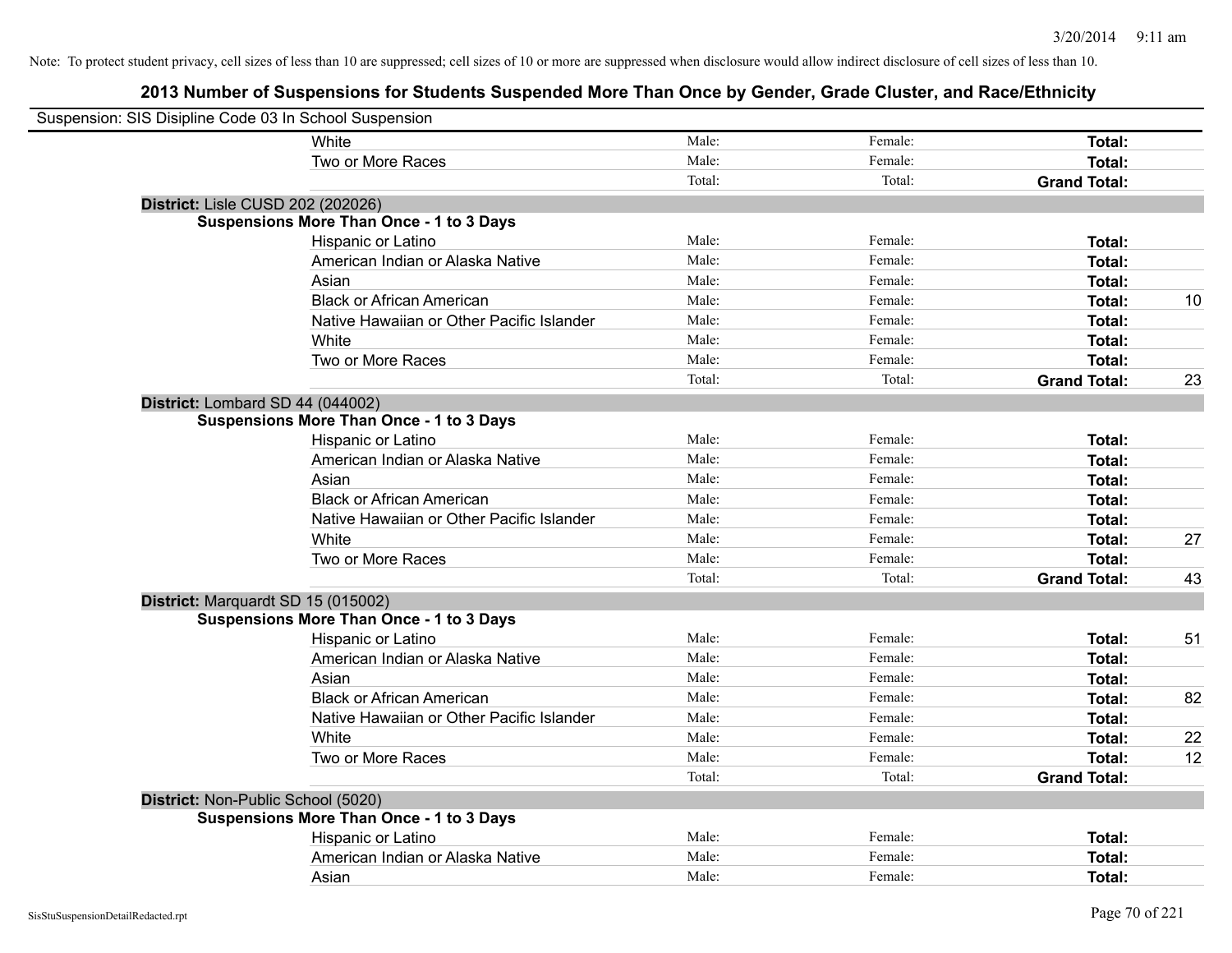|                                | Suspension: SIS Disipline Code 03 In School Suspension |        |    |         |    |                     |    |
|--------------------------------|--------------------------------------------------------|--------|----|---------|----|---------------------|----|
|                                | <b>Black or African American</b>                       | Male:  |    | Female: |    | Total:              |    |
|                                | Native Hawaiian or Other Pacific Islander              | Male:  |    | Female: |    | Total:              |    |
|                                | White                                                  | Male:  |    | Female: |    | Total:              |    |
|                                | Two or More Races                                      | Male:  |    | Female: |    | Total:              |    |
|                                |                                                        | Total: |    | Total:  |    | <b>Grand Total:</b> |    |
|                                | District: Queen Bee SD 16 (016002)                     |        |    |         |    |                     |    |
|                                | <b>Suspensions More Than Once - 1 to 3 Days</b>        |        |    |         |    |                     |    |
|                                | Hispanic or Latino                                     | Male:  |    | Female: |    | Total:              |    |
|                                | American Indian or Alaska Native                       | Male:  |    | Female: |    | Total:              |    |
|                                | Asian                                                  | Male:  |    | Female: |    | Total:              |    |
|                                | <b>Black or African American</b>                       | Male:  |    | Female: |    | Total:              |    |
|                                | Native Hawaiian or Other Pacific Islander              | Male:  |    | Female: |    | Total:              |    |
|                                | White                                                  | Male:  |    | Female: |    | Total:              |    |
|                                | Two or More Races                                      | Male:  |    | Female: |    | Total:              |    |
|                                |                                                        | Total: |    | Total:  |    | <b>Grand Total:</b> |    |
|                                | District: SD 45 DuPage County (045002)                 |        |    |         |    |                     |    |
|                                | <b>Suspensions More Than Once - 1 to 3 Days</b>        |        |    |         |    |                     |    |
|                                | Hispanic or Latino                                     | Male:  | 10 | Female: | 14 | Total:              | 24 |
|                                | American Indian or Alaska Native                       | Male:  |    | Female: |    | Total:              |    |
|                                | Asian                                                  | Male:  |    | Female: |    | Total:              |    |
|                                | <b>Black or African American</b>                       | Male:  |    | Female: |    | Total:              | 25 |
|                                | Native Hawaiian or Other Pacific Islander              | Male:  |    | Female: |    | Total:              |    |
|                                | White                                                  | Male:  |    | Female: |    | Total:              | 29 |
|                                | Two or More Races                                      | Male:  |    | Female: |    | Total:              |    |
|                                |                                                        | Total: |    | Total:  |    | <b>Grand Total:</b> |    |
|                                | <b>Suspensions More Than Once - 4 or More Days</b>     |        |    |         |    |                     |    |
|                                | Hispanic or Latino                                     | Male:  |    | Female: |    | Total:              |    |
|                                | American Indian or Alaska Native                       | Male:  |    | Female: |    | Total:              |    |
|                                | Asian                                                  | Male:  |    | Female: |    | Total:              |    |
|                                | <b>Black or African American</b>                       | Male:  |    | Female: |    | Total:              |    |
|                                | Native Hawaiian or Other Pacific Islander              | Male:  |    | Female: |    | Total:              |    |
|                                | White                                                  | Male:  |    | Female: |    | Total:              |    |
|                                | Two or More Races                                      | Male:  |    | Female: |    | Total:              |    |
|                                |                                                        | Total: |    | Total:  |    | <b>Grand Total:</b> |    |
| <b>District: SEAL (028200)</b> |                                                        |        |    |         |    |                     |    |
|                                | <b>Suspensions More Than Once - 1 to 3 Days</b>        |        |    |         |    |                     |    |
|                                | Hispanic or Latino                                     | Male:  |    | Female: |    | Total:              |    |
|                                | American Indian or Alaska Native                       | Male:  |    | Female: |    | Total:              |    |
|                                |                                                        |        |    |         |    |                     |    |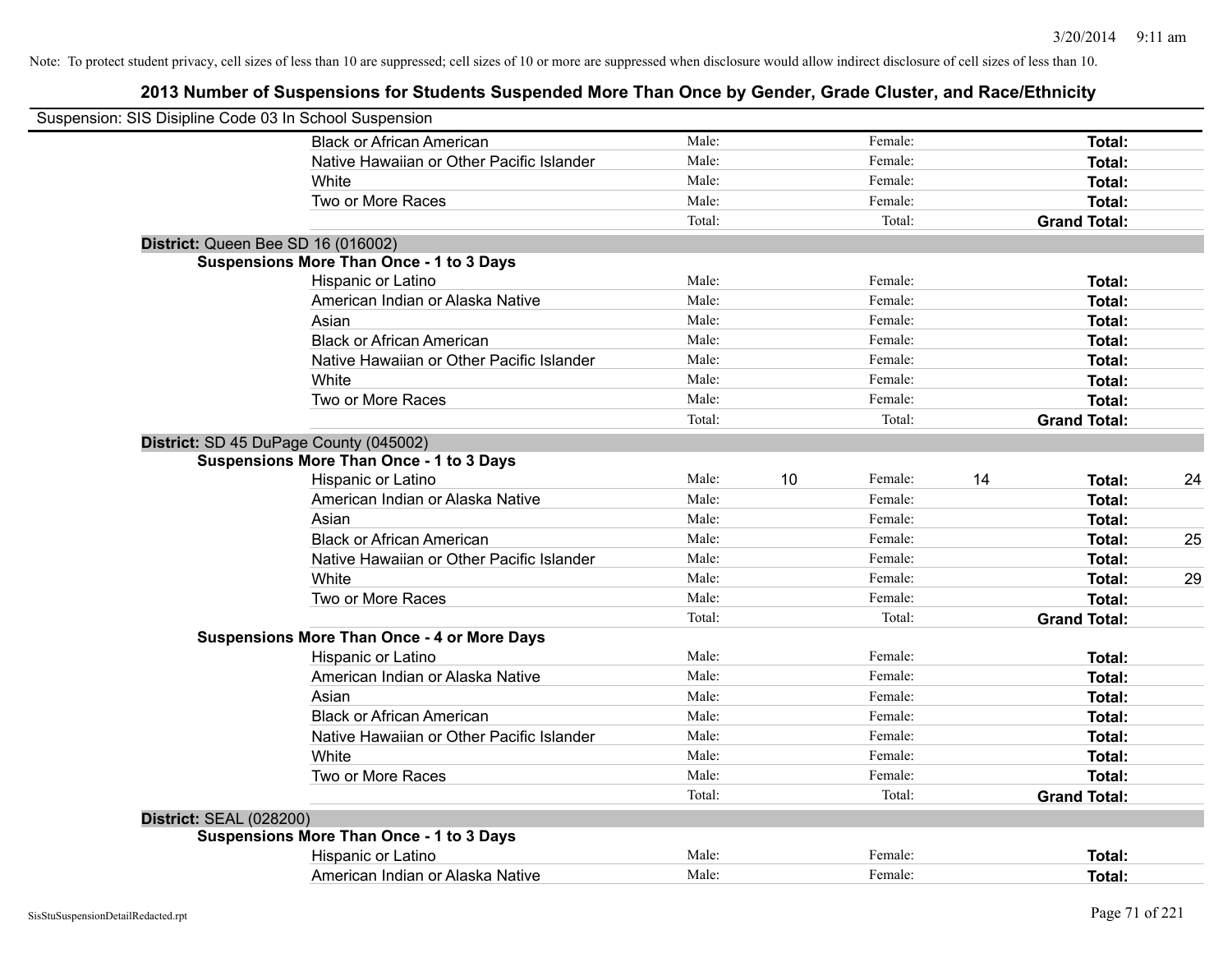# **2013 Number of Suspensions for Students Suspended More Than Once by Gender, Grade Cluster, and Race/Ethnicity**

|                                   | Suspension: SIS Disipline Code 03 In School Suspension |        |         |                     |    |
|-----------------------------------|--------------------------------------------------------|--------|---------|---------------------|----|
|                                   | Asian                                                  | Male:  | Female: | Total:              |    |
|                                   | <b>Black or African American</b>                       | Male:  | Female: | Total:              |    |
|                                   | Native Hawaiian or Other Pacific Islander              | Male:  | Female: | Total:              |    |
|                                   | White                                                  | Male:  | Female: | Total:              |    |
|                                   | Two or More Races                                      | Male:  | Female: | Total:              |    |
|                                   |                                                        | Total: | Total:  | <b>Grand Total:</b> |    |
|                                   | District: West Chicago ESD 33 (033002)                 |        |         |                     |    |
|                                   | <b>Suspensions More Than Once - 1 to 3 Days</b>        |        |         |                     |    |
|                                   | Hispanic or Latino                                     | Male:  | Female: | <b>Total:</b>       |    |
|                                   | American Indian or Alaska Native                       | Male:  | Female: | Total:              |    |
|                                   | Asian                                                  | Male:  | Female: | Total:              |    |
|                                   | <b>Black or African American</b>                       | Male:  | Female: | Total:              | 19 |
|                                   | Native Hawaiian or Other Pacific Islander              | Male:  | Female: | Total:              |    |
|                                   | White                                                  | Male:  | Female: | Total:              | 10 |
|                                   | Two or More Races                                      | Male:  | Female: | Total:              |    |
|                                   |                                                        | Total: | Total:  | <b>Grand Total:</b> |    |
| District: Winfield SD 34 (034002) |                                                        |        |         |                     |    |
|                                   | <b>Suspensions More Than Once - 1 to 3 Days</b>        |        |         |                     |    |
|                                   | Hispanic or Latino                                     | Male:  | Female: | Total:              |    |
|                                   | American Indian or Alaska Native                       | Male:  | Female: | Total:              |    |
|                                   | Asian                                                  | Male:  | Female: | Total:              |    |
|                                   | <b>Black or African American</b>                       | Male:  | Female: | Total:              |    |
|                                   | Native Hawaiian or Other Pacific Islander              | Male:  | Female: | Total:              |    |
|                                   | White                                                  | Male:  | Female: | Total:              |    |
|                                   | Two or More Races                                      | Male:  | Female: | Total:              |    |
|                                   |                                                        | Total: | Total:  | <b>Grand Total:</b> |    |
| District: Wood Dale SD 7 (007002) |                                                        |        |         |                     |    |
|                                   | <b>Suspensions More Than Once - 1 to 3 Days</b>        |        |         |                     |    |
|                                   | Hispanic or Latino                                     | Male:  | Female: | Total:              |    |
|                                   | American Indian or Alaska Native                       | Male:  | Female: | Total:              |    |
|                                   | Asian                                                  | Male:  | Female: | Total:              |    |
|                                   | <b>Black or African American</b>                       | Male:  | Female: | Total:              |    |
|                                   | Native Hawaiian or Other Pacific Islander              | Male:  | Female: | Total:              |    |
|                                   | White                                                  | Male:  | Female: | Total:              |    |
|                                   | Two or More Races                                      | Male:  | Female: | Total:              |    |
|                                   |                                                        | Total: | Total:  | <b>Grand Total:</b> | 12 |

**Suspensions More Than Once - 1 to 3 Days**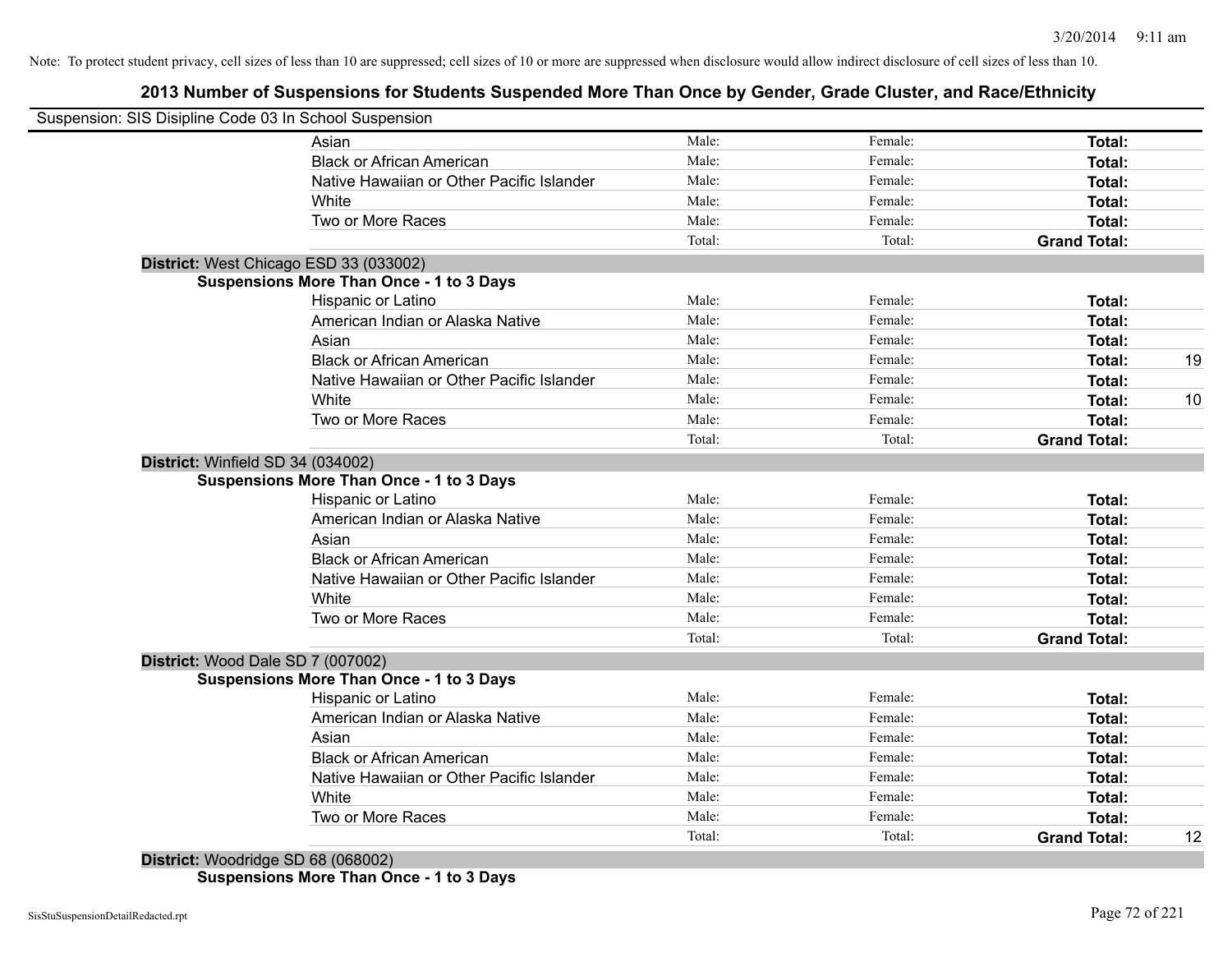| Suspension: SIS Disipline Code 03 In School Suspension |                                                      |        |    |         |    |                     |    |
|--------------------------------------------------------|------------------------------------------------------|--------|----|---------|----|---------------------|----|
|                                                        | Hispanic or Latino                                   | Male:  |    | Female: |    | Total:              | 15 |
|                                                        | American Indian or Alaska Native                     | Male:  |    | Female: |    | Total:              |    |
|                                                        | Asian                                                | Male:  |    | Female: |    | Total:              |    |
|                                                        | <b>Black or African American</b>                     | Male:  | 42 | Female: | 13 | Total:              | 55 |
|                                                        | Native Hawaiian or Other Pacific Islander            | Male:  |    | Female: |    | Total:              |    |
|                                                        | White                                                | Male:  |    | Female: |    | Total:              | 30 |
|                                                        | Two or More Races                                    | Male:  |    | Female: |    | Total:              |    |
|                                                        |                                                      | Total: |    | Total:  |    | <b>Grand Total:</b> |    |
| Region: Edwd/Gltn/Hdin/Pop/Slne/Wbh/Wn/Wh (20)         |                                                      |        |    |         |    |                     |    |
| County: Edwards (024)                                  |                                                      |        |    |         |    |                     |    |
|                                                        | District: Edwards County CUSD 1 (001026)             |        |    |         |    |                     |    |
|                                                        | <b>Suspensions More Than Once - 1 to 3 Days</b>      |        |    |         |    |                     |    |
|                                                        | Hispanic or Latino                                   | Male:  |    | Female: |    | Total:              |    |
|                                                        | American Indian or Alaska Native                     | Male:  |    | Female: |    | Total:              |    |
|                                                        | Asian                                                | Male:  |    | Female: |    | Total:              |    |
|                                                        | <b>Black or African American</b>                     | Male:  |    | Female: |    | Total:              |    |
|                                                        | Native Hawaiian or Other Pacific Islander            | Male:  |    | Female: |    | Total:              |    |
|                                                        | White                                                | Male:  |    | Female: |    | Total:              |    |
|                                                        | Two or More Races                                    | Male:  |    | Female: |    | Total:              |    |
|                                                        |                                                      | Total: |    | Total:  |    | <b>Grand Total:</b> |    |
| County: Gallatin (030)                                 |                                                      |        |    |         |    |                     |    |
|                                                        | District: Gallatin CUSD 7 (007026)                   |        |    |         |    |                     |    |
|                                                        | <b>Suspensions More Than Once - 1 to 3 Days</b>      |        |    |         |    |                     |    |
|                                                        | Hispanic or Latino                                   | Male:  |    | Female: |    | Total:              |    |
|                                                        | American Indian or Alaska Native                     | Male:  |    | Female: |    | Total:              |    |
|                                                        | Asian                                                | Male:  |    | Female: |    | Total:              |    |
|                                                        | <b>Black or African American</b>                     | Male:  |    | Female: |    | Total:              |    |
|                                                        | Native Hawaiian or Other Pacific Islander            | Male:  |    | Female: |    | Total:              |    |
|                                                        | White                                                | Male:  |    | Female: |    | Total:              |    |
|                                                        | Two or More Races                                    | Male:  |    | Female: |    | Total:              |    |
|                                                        |                                                      | Total: |    | Total:  |    | <b>Grand Total:</b> | 10 |
| County: Non-Public School (000)                        |                                                      |        |    |         |    |                     |    |
|                                                        | District: Edwd/Gltn/Hdin/Pop/Slne/Wbh/Wn/Wh (000000) |        |    |         |    |                     |    |
|                                                        | <b>Suspensions More Than Once - 1 to 3 Days</b>      |        |    |         |    |                     |    |
|                                                        | Hispanic or Latino                                   | Male:  |    | Female: |    | Total:              |    |
|                                                        | American Indian or Alaska Native                     | Male:  |    | Female: |    | Total:              |    |
|                                                        | Asian                                                | Male:  |    | Female: |    | Total:              |    |
|                                                        |                                                      |        |    |         |    |                     |    |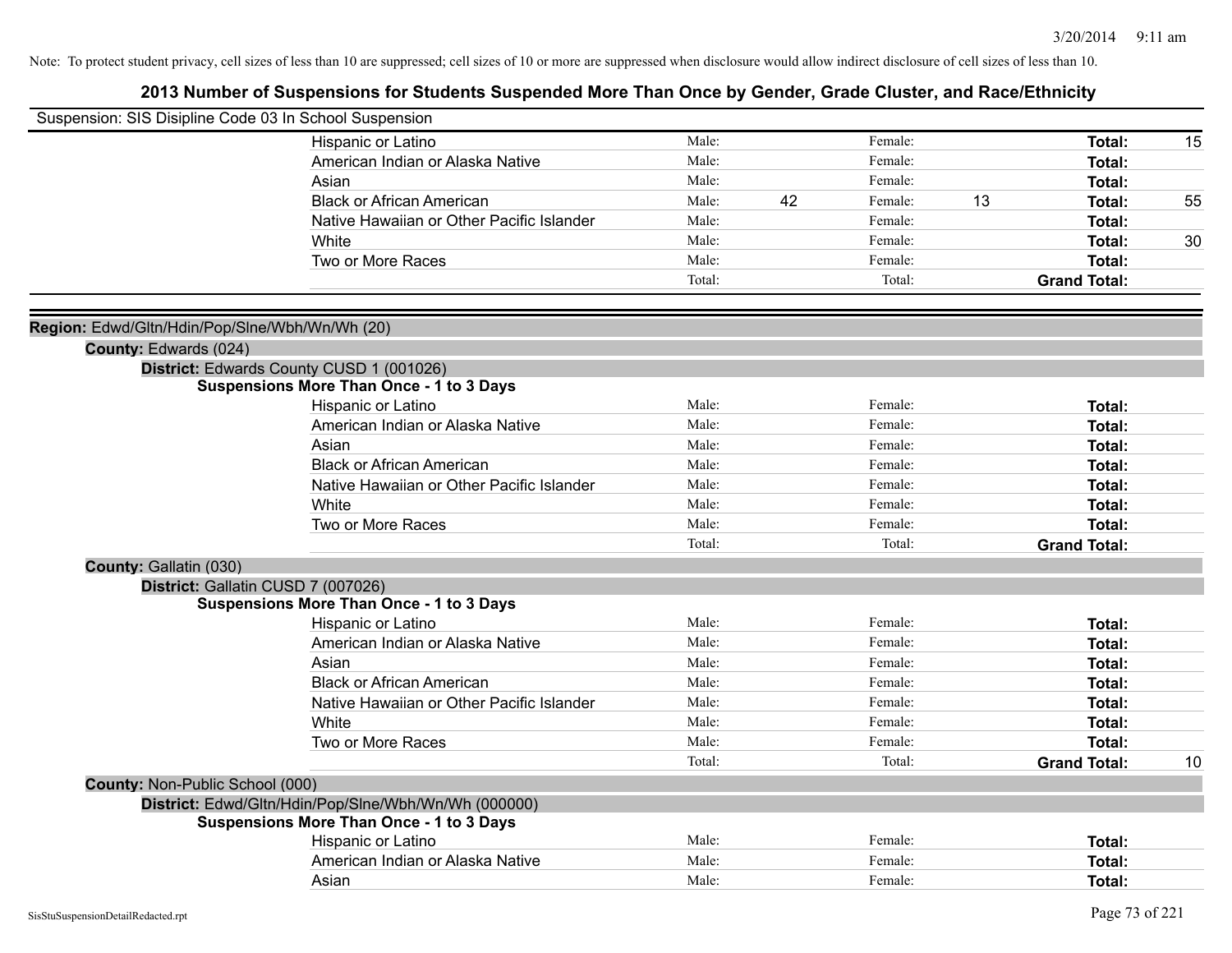| Suspension: SIS Disipline Code 03 In School Suspension |                                                    |        |    |         |    |                     |    |
|--------------------------------------------------------|----------------------------------------------------|--------|----|---------|----|---------------------|----|
|                                                        | <b>Black or African American</b>                   | Male:  |    | Female: |    | Total:              |    |
|                                                        | Native Hawaiian or Other Pacific Islander          | Male:  |    | Female: |    | Total:              |    |
|                                                        | White                                              | Male:  |    | Female: |    | Total:              |    |
|                                                        | Two or More Races                                  | Male:  |    | Female: |    | Total:              |    |
|                                                        |                                                    | Total: |    | Total:  |    | <b>Grand Total:</b> |    |
| County: Pope (076)                                     |                                                    |        |    |         |    |                     |    |
| District: Pope Co CUD 1 (001026)                       |                                                    |        |    |         |    |                     |    |
|                                                        | <b>Suspensions More Than Once - 1 to 3 Days</b>    |        |    |         |    |                     |    |
|                                                        | Hispanic or Latino                                 | Male:  |    | Female: |    | Total:              |    |
|                                                        | American Indian or Alaska Native                   | Male:  |    | Female: |    | Total:              |    |
|                                                        | Asian                                              | Male:  |    | Female: |    | Total:              |    |
|                                                        | <b>Black or African American</b>                   | Male:  |    | Female: |    | Total:              |    |
|                                                        | Native Hawaiian or Other Pacific Islander          | Male:  |    | Female: |    | Total:              |    |
|                                                        | White                                              | Male:  |    | Female: |    | Total:              | 16 |
|                                                        | Two or More Races                                  | Male:  |    | Female: |    | Total:              |    |
|                                                        |                                                    | Total: |    | Total:  |    | <b>Grand Total:</b> |    |
| County: Saline (083)                                   |                                                    |        |    |         |    |                     |    |
|                                                        | District: Carrier Mills-Stonefort CUSD 2 (002026)  |        |    |         |    |                     |    |
|                                                        | <b>Suspensions More Than Once - 1 to 3 Days</b>    |        |    |         |    |                     |    |
|                                                        | Hispanic or Latino                                 | Male:  |    | Female: |    | Total:              |    |
|                                                        | American Indian or Alaska Native                   | Male:  |    | Female: |    | Total:              |    |
|                                                        | Asian                                              | Male:  |    | Female: |    | Total:              |    |
|                                                        | <b>Black or African American</b>                   | Male:  |    | Female: |    | Total:              | 12 |
|                                                        | Native Hawaiian or Other Pacific Islander          | Male:  |    | Female: |    | Total:              |    |
|                                                        | White                                              | Male:  | 67 | Female: | 21 | Total:              | 88 |
|                                                        | Two or More Races                                  | Male:  |    | Female: |    | Total:              | 12 |
|                                                        |                                                    | Total: |    | Total:  |    | <b>Grand Total:</b> |    |
|                                                        | District: Eldorado CUSD 4 (004026)                 |        |    |         |    |                     |    |
|                                                        | <b>Suspensions More Than Once - 1 to 3 Days</b>    |        |    |         |    |                     |    |
|                                                        | Hispanic or Latino                                 | Male:  |    | Female: |    | Total:              |    |
|                                                        | American Indian or Alaska Native                   | Male:  |    | Female: |    | Total:              |    |
|                                                        | Asian                                              | Male:  |    | Female: |    | Total:              |    |
|                                                        | <b>Black or African American</b>                   | Male:  |    | Female: |    | Total:              |    |
|                                                        | Native Hawaiian or Other Pacific Islander          | Male:  |    | Female: |    | Total:              |    |
|                                                        | White                                              | Male:  | 35 | Female: | 12 | Total:              | 47 |
|                                                        | Two or More Races                                  | Male:  |    | Female: |    | Total:              |    |
|                                                        |                                                    | Total: |    | Total:  |    | <b>Grand Total:</b> |    |
|                                                        | <b>Suspensions More Than Once - 4 or More Days</b> |        |    |         |    |                     |    |
|                                                        | Hispanic or Latino                                 | Male:  |    | Female: |    | Total:              |    |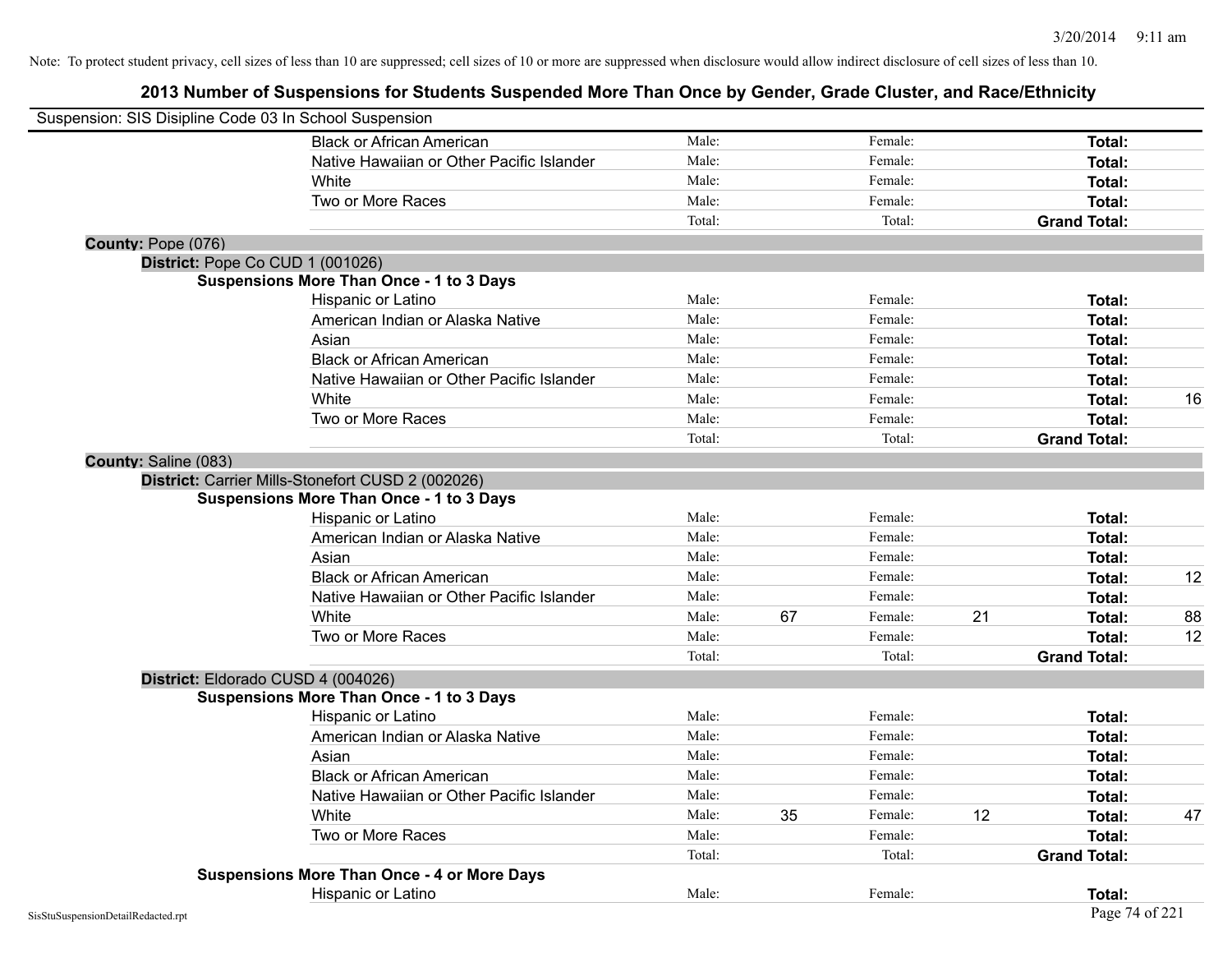## **2013 Number of Suspensions for Students Suspended More Than Once by Gender, Grade Cluster, and Race/Ethnicity**

| Suspension: SIS Disipline Code 03 In School Suspension |                                                                                                                                                                                                                                                                                                                                                                                                                                                                                                                                                                                                                                                                                                                                                                                                                                                 |                                                                                                                    |                                                                          |                                                                                                                                 |
|--------------------------------------------------------|-------------------------------------------------------------------------------------------------------------------------------------------------------------------------------------------------------------------------------------------------------------------------------------------------------------------------------------------------------------------------------------------------------------------------------------------------------------------------------------------------------------------------------------------------------------------------------------------------------------------------------------------------------------------------------------------------------------------------------------------------------------------------------------------------------------------------------------------------|--------------------------------------------------------------------------------------------------------------------|--------------------------------------------------------------------------|---------------------------------------------------------------------------------------------------------------------------------|
|                                                        |                                                                                                                                                                                                                                                                                                                                                                                                                                                                                                                                                                                                                                                                                                                                                                                                                                                 |                                                                                                                    |                                                                          |                                                                                                                                 |
| American Indian or Alaska Native                       | Male:                                                                                                                                                                                                                                                                                                                                                                                                                                                                                                                                                                                                                                                                                                                                                                                                                                           | Female:                                                                                                            | Total:                                                                   |                                                                                                                                 |
|                                                        | Male:                                                                                                                                                                                                                                                                                                                                                                                                                                                                                                                                                                                                                                                                                                                                                                                                                                           | Female:                                                                                                            | Total:                                                                   |                                                                                                                                 |
|                                                        | Male:                                                                                                                                                                                                                                                                                                                                                                                                                                                                                                                                                                                                                                                                                                                                                                                                                                           | Female:                                                                                                            | Total:                                                                   |                                                                                                                                 |
|                                                        | Male:                                                                                                                                                                                                                                                                                                                                                                                                                                                                                                                                                                                                                                                                                                                                                                                                                                           | Female:                                                                                                            | Total:                                                                   |                                                                                                                                 |
|                                                        | Male:                                                                                                                                                                                                                                                                                                                                                                                                                                                                                                                                                                                                                                                                                                                                                                                                                                           | Female:                                                                                                            | Total:                                                                   |                                                                                                                                 |
|                                                        | Male:                                                                                                                                                                                                                                                                                                                                                                                                                                                                                                                                                                                                                                                                                                                                                                                                                                           | Female:                                                                                                            | Total:                                                                   |                                                                                                                                 |
|                                                        | Total:                                                                                                                                                                                                                                                                                                                                                                                                                                                                                                                                                                                                                                                                                                                                                                                                                                          | Total:                                                                                                             | <b>Grand Total:</b>                                                      |                                                                                                                                 |
|                                                        |                                                                                                                                                                                                                                                                                                                                                                                                                                                                                                                                                                                                                                                                                                                                                                                                                                                 |                                                                                                                    |                                                                          |                                                                                                                                 |
|                                                        |                                                                                                                                                                                                                                                                                                                                                                                                                                                                                                                                                                                                                                                                                                                                                                                                                                                 |                                                                                                                    |                                                                          |                                                                                                                                 |
|                                                        | Male:                                                                                                                                                                                                                                                                                                                                                                                                                                                                                                                                                                                                                                                                                                                                                                                                                                           | Female:                                                                                                            | Total:                                                                   |                                                                                                                                 |
|                                                        |                                                                                                                                                                                                                                                                                                                                                                                                                                                                                                                                                                                                                                                                                                                                                                                                                                                 | Female:                                                                                                            | Total:                                                                   |                                                                                                                                 |
|                                                        |                                                                                                                                                                                                                                                                                                                                                                                                                                                                                                                                                                                                                                                                                                                                                                                                                                                 |                                                                                                                    | <b>Total:</b>                                                            |                                                                                                                                 |
|                                                        |                                                                                                                                                                                                                                                                                                                                                                                                                                                                                                                                                                                                                                                                                                                                                                                                                                                 | Female:                                                                                                            | Total:                                                                   |                                                                                                                                 |
|                                                        |                                                                                                                                                                                                                                                                                                                                                                                                                                                                                                                                                                                                                                                                                                                                                                                                                                                 |                                                                                                                    | Total:                                                                   |                                                                                                                                 |
|                                                        | Male:                                                                                                                                                                                                                                                                                                                                                                                                                                                                                                                                                                                                                                                                                                                                                                                                                                           | Female:                                                                                                            | Total:                                                                   | 29                                                                                                                              |
|                                                        | Male:                                                                                                                                                                                                                                                                                                                                                                                                                                                                                                                                                                                                                                                                                                                                                                                                                                           | Female:                                                                                                            | <b>Total:</b>                                                            |                                                                                                                                 |
|                                                        | Total:                                                                                                                                                                                                                                                                                                                                                                                                                                                                                                                                                                                                                                                                                                                                                                                                                                          | Total:                                                                                                             | <b>Grand Total:</b>                                                      |                                                                                                                                 |
|                                                        |                                                                                                                                                                                                                                                                                                                                                                                                                                                                                                                                                                                                                                                                                                                                                                                                                                                 |                                                                                                                    |                                                                          |                                                                                                                                 |
|                                                        |                                                                                                                                                                                                                                                                                                                                                                                                                                                                                                                                                                                                                                                                                                                                                                                                                                                 |                                                                                                                    |                                                                          |                                                                                                                                 |
|                                                        |                                                                                                                                                                                                                                                                                                                                                                                                                                                                                                                                                                                                                                                                                                                                                                                                                                                 |                                                                                                                    |                                                                          |                                                                                                                                 |
|                                                        |                                                                                                                                                                                                                                                                                                                                                                                                                                                                                                                                                                                                                                                                                                                                                                                                                                                 | Female:                                                                                                            |                                                                          |                                                                                                                                 |
|                                                        |                                                                                                                                                                                                                                                                                                                                                                                                                                                                                                                                                                                                                                                                                                                                                                                                                                                 | Female:                                                                                                            |                                                                          |                                                                                                                                 |
|                                                        | Male:                                                                                                                                                                                                                                                                                                                                                                                                                                                                                                                                                                                                                                                                                                                                                                                                                                           | Female:                                                                                                            |                                                                          |                                                                                                                                 |
|                                                        | Male:                                                                                                                                                                                                                                                                                                                                                                                                                                                                                                                                                                                                                                                                                                                                                                                                                                           | Female:                                                                                                            |                                                                          |                                                                                                                                 |
|                                                        |                                                                                                                                                                                                                                                                                                                                                                                                                                                                                                                                                                                                                                                                                                                                                                                                                                                 |                                                                                                                    | Total:                                                                   | 58                                                                                                                              |
|                                                        | Male:                                                                                                                                                                                                                                                                                                                                                                                                                                                                                                                                                                                                                                                                                                                                                                                                                                           | Female:                                                                                                            | Total:                                                                   |                                                                                                                                 |
|                                                        |                                                                                                                                                                                                                                                                                                                                                                                                                                                                                                                                                                                                                                                                                                                                                                                                                                                 |                                                                                                                    |                                                                          |                                                                                                                                 |
|                                                        |                                                                                                                                                                                                                                                                                                                                                                                                                                                                                                                                                                                                                                                                                                                                                                                                                                                 |                                                                                                                    |                                                                          |                                                                                                                                 |
|                                                        |                                                                                                                                                                                                                                                                                                                                                                                                                                                                                                                                                                                                                                                                                                                                                                                                                                                 |                                                                                                                    |                                                                          |                                                                                                                                 |
|                                                        |                                                                                                                                                                                                                                                                                                                                                                                                                                                                                                                                                                                                                                                                                                                                                                                                                                                 |                                                                                                                    |                                                                          |                                                                                                                                 |
|                                                        |                                                                                                                                                                                                                                                                                                                                                                                                                                                                                                                                                                                                                                                                                                                                                                                                                                                 | Female:                                                                                                            |                                                                          |                                                                                                                                 |
|                                                        |                                                                                                                                                                                                                                                                                                                                                                                                                                                                                                                                                                                                                                                                                                                                                                                                                                                 | Female:                                                                                                            | Total:                                                                   |                                                                                                                                 |
| Native Hawaiian or Other Pacific Islander              | Male:                                                                                                                                                                                                                                                                                                                                                                                                                                                                                                                                                                                                                                                                                                                                                                                                                                           | Female:                                                                                                            | Total:                                                                   |                                                                                                                                 |
|                                                        |                                                                                                                                                                                                                                                                                                                                                                                                                                                                                                                                                                                                                                                                                                                                                                                                                                                 | Female:                                                                                                            | Total:                                                                   |                                                                                                                                 |
| White                                                  | Male:                                                                                                                                                                                                                                                                                                                                                                                                                                                                                                                                                                                                                                                                                                                                                                                                                                           |                                                                                                                    |                                                                          |                                                                                                                                 |
| Two or More Races                                      | Male:<br>Total:                                                                                                                                                                                                                                                                                                                                                                                                                                                                                                                                                                                                                                                                                                                                                                                                                                 | Female:<br>Total:                                                                                                  | <b>Total:</b><br><b>Grand Total:</b>                                     |                                                                                                                                 |
|                                                        | Asian<br><b>Black or African American</b><br>Native Hawaiian or Other Pacific Islander<br>White<br>Two or More Races<br>District: Galatia CUSD 1 (001026)<br><b>Suspensions More Than Once - 1 to 3 Days</b><br>Hispanic or Latino<br>American Indian or Alaska Native<br>Asian<br><b>Black or African American</b><br>Native Hawaiian or Other Pacific Islander<br>White<br>Two or More Races<br>District: Harrisburg CUSD 3 (003026)<br><b>Suspensions More Than Once - 1 to 3 Days</b><br>Hispanic or Latino<br>American Indian or Alaska Native<br>Asian<br><b>Black or African American</b><br>Native Hawaiian or Other Pacific Islander<br>White<br>Two or More Races<br><b>Suspensions More Than Once - 4 or More Days</b><br><b>Hispanic or Latino</b><br>American Indian or Alaska Native<br>Asian<br><b>Black or African American</b> | Male:<br>Male:<br>Male:<br>Male:<br>Male:<br>Male:<br>Male:<br>Male:<br>Total:<br>Male:<br>Male:<br>Male:<br>Male: | Female:<br>Female:<br>Female:<br>Female:<br>Total:<br>Female:<br>Female: | <b>Total:</b><br><b>Total:</b><br>Total:<br>Total:<br><b>Total:</b><br><b>Grand Total:</b><br>Total:<br><b>Total:</b><br>Total: |

**District:** Allendale CCSD 17 (017024)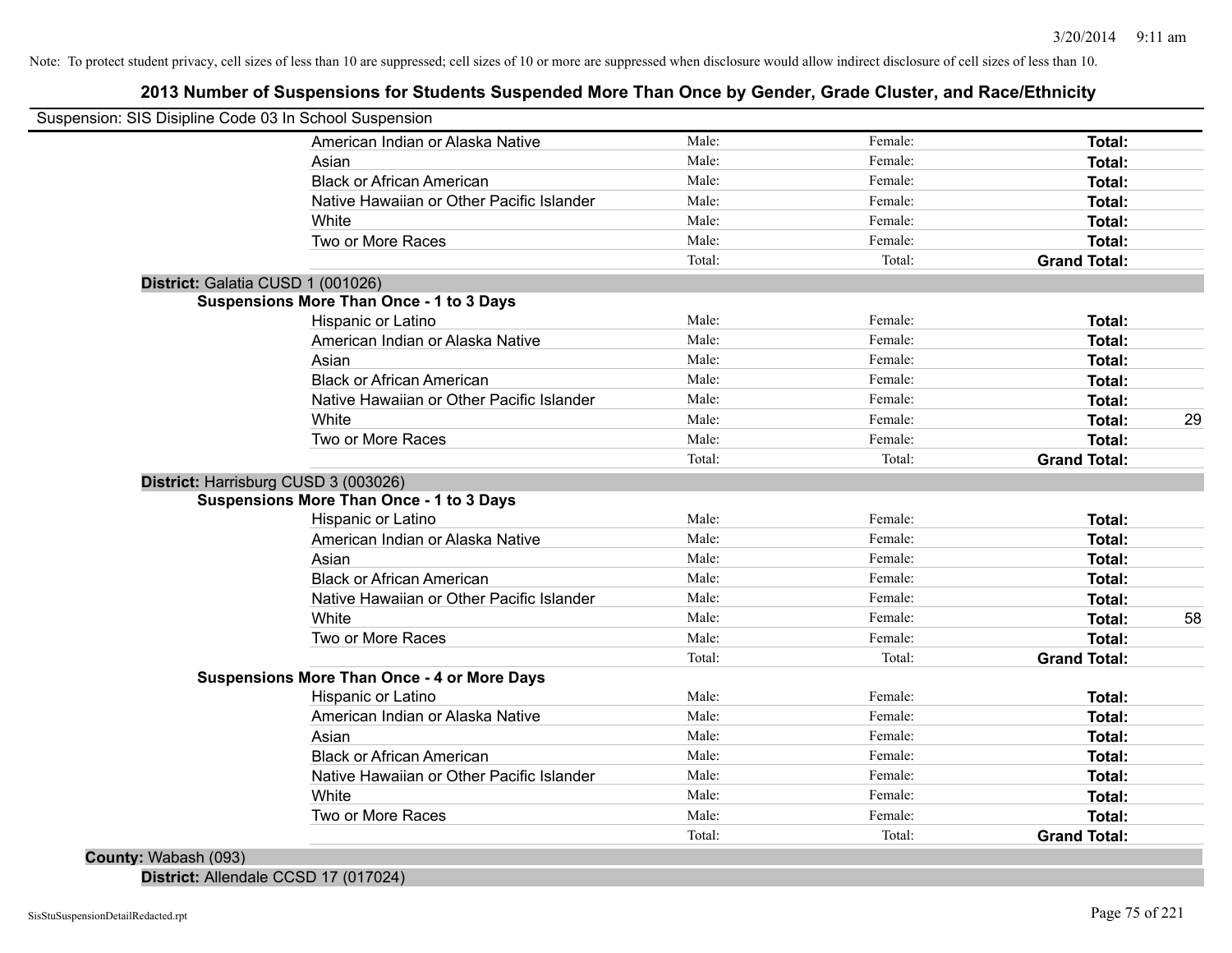| Suspension: SIS Disipline Code 03 In School Suspension |                                                    |        |     |         |     |                     |     |
|--------------------------------------------------------|----------------------------------------------------|--------|-----|---------|-----|---------------------|-----|
|                                                        | <b>Suspensions More Than Once - 1 to 3 Days</b>    |        |     |         |     |                     |     |
|                                                        | Hispanic or Latino                                 | Male:  |     | Female: |     | Total:              |     |
|                                                        | American Indian or Alaska Native                   | Male:  |     | Female: |     | Total:              |     |
|                                                        | Asian                                              | Male:  |     | Female: |     | Total:              |     |
|                                                        | <b>Black or African American</b>                   | Male:  |     | Female: |     | Total:              |     |
|                                                        | Native Hawaiian or Other Pacific Islander          | Male:  |     | Female: |     | Total:              |     |
|                                                        | White                                              | Male:  |     | Female: |     | Total:              |     |
|                                                        | Two or More Races                                  | Male:  |     | Female: |     | Total:              |     |
|                                                        |                                                    | Total: |     | Total:  |     | <b>Grand Total:</b> |     |
| District: Wabash CUSD 348 (348026)                     |                                                    |        |     |         |     |                     |     |
|                                                        | <b>Suspensions More Than Once - 1 to 3 Days</b>    |        |     |         |     |                     |     |
|                                                        | Hispanic or Latino                                 | Male:  |     | Female: |     | Total:              |     |
|                                                        | American Indian or Alaska Native                   | Male:  |     | Female: |     | <b>Total:</b>       |     |
|                                                        | Asian                                              | Male:  |     | Female: |     | Total:              |     |
|                                                        | <b>Black or African American</b>                   | Male:  |     | Female: |     | <b>Total:</b>       |     |
|                                                        | Native Hawaiian or Other Pacific Islander          | Male:  |     | Female: |     | Total:              |     |
|                                                        | White                                              | Male:  | 364 | Female: | 86  | Total:              | 450 |
|                                                        | Two or More Races                                  | Male:  |     | Female: |     | <b>Total:</b>       | 14  |
|                                                        |                                                    | Total: |     | Total:  |     | <b>Grand Total:</b> |     |
| County: Wayne (096)                                    |                                                    |        |     |         |     |                     |     |
|                                                        | District: Fairfield Comm H S Dist 225 (225016)     |        |     |         |     |                     |     |
|                                                        | <b>Suspensions More Than Once - 1 to 3 Days</b>    |        |     |         |     |                     |     |
|                                                        | Hispanic or Latino                                 | Male:  |     | Female: |     | Total:              |     |
|                                                        | American Indian or Alaska Native                   | Male:  |     | Female: |     | Total:              |     |
|                                                        | Asian                                              | Male:  |     | Female: |     | Total:              |     |
|                                                        | <b>Black or African American</b>                   | Male:  |     | Female: |     | Total:              |     |
|                                                        | Native Hawaiian or Other Pacific Islander          | Male:  |     | Female: |     | <b>Total:</b>       |     |
|                                                        | White                                              | Male:  | 212 | Female: | 123 | Total:              | 335 |
|                                                        | Two or More Races                                  | Male:  |     | Female: |     | Total:              |     |
|                                                        |                                                    | Total: |     | Total:  |     | <b>Grand Total:</b> |     |
|                                                        | <b>Suspensions More Than Once - 4 or More Days</b> |        |     |         |     |                     |     |
|                                                        | Hispanic or Latino                                 | Male:  |     | Female: |     | Total:              |     |
|                                                        | American Indian or Alaska Native                   | Male:  |     | Female: |     | Total:              |     |
|                                                        | Asian                                              | Male:  |     | Female: |     | <b>Total:</b>       |     |
|                                                        | <b>Black or African American</b>                   | Male:  |     | Female: |     | Total:              |     |
|                                                        | Native Hawaiian or Other Pacific Islander          | Male:  |     | Female: |     | Total:              |     |
|                                                        | White                                              | Male:  |     | Female: |     | Total:              | 13  |
|                                                        | Two or More Races                                  | Male:  |     | Female: |     | <b>Total:</b>       |     |
|                                                        |                                                    | Total: |     | Total:  |     | <b>Grand Total:</b> |     |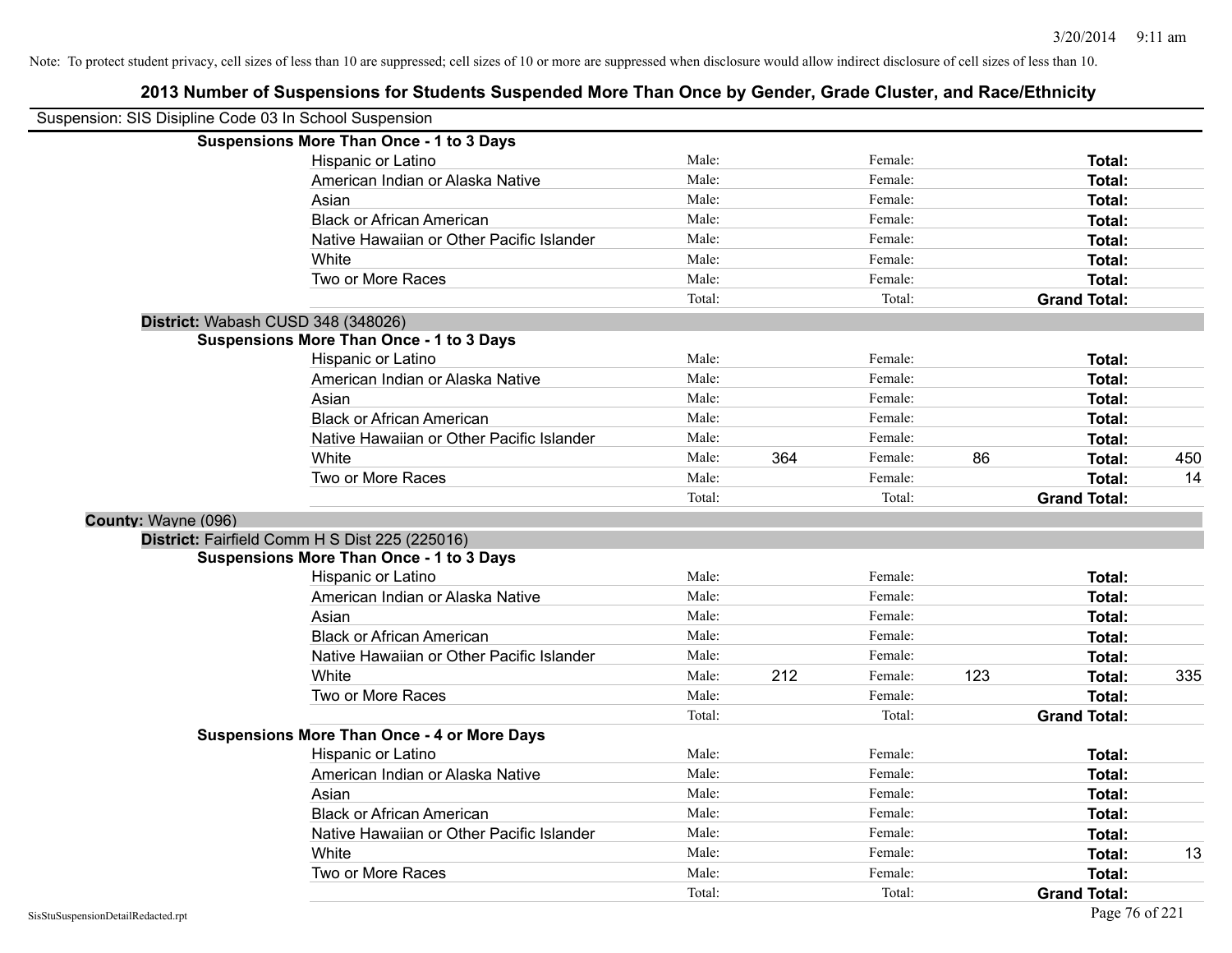| Suspension: SIS Disipline Code 03 In School Suspension |                                                    |        |     |         |    |                     |     |
|--------------------------------------------------------|----------------------------------------------------|--------|-----|---------|----|---------------------|-----|
| District: Fairfield PSD 112 (112004)                   |                                                    |        |     |         |    |                     |     |
|                                                        | <b>Suspensions More Than Once - 1 to 3 Days</b>    |        |     |         |    |                     |     |
|                                                        | Hispanic or Latino                                 | Male:  |     | Female: |    | Total:              |     |
|                                                        | American Indian or Alaska Native                   | Male:  |     | Female: |    | <b>Total:</b>       |     |
|                                                        | Asian                                              | Male:  |     | Female: |    | Total:              |     |
|                                                        | <b>Black or African American</b>                   | Male:  |     | Female: |    | Total:              |     |
|                                                        | Native Hawaiian or Other Pacific Islander          | Male:  |     | Female: |    | Total:              |     |
|                                                        | White                                              | Male:  | 195 | Female: | 28 | <b>Total:</b>       | 223 |
|                                                        | Two or More Races                                  | Male:  |     | Female: |    | <b>Total:</b>       |     |
|                                                        |                                                    | Total: |     | Total:  |    | <b>Grand Total:</b> |     |
|                                                        | <b>Suspensions More Than Once - 4 or More Days</b> |        |     |         |    |                     |     |
|                                                        | Hispanic or Latino                                 | Male:  |     | Female: |    | Total:              |     |
|                                                        | American Indian or Alaska Native                   | Male:  |     | Female: |    | <b>Total:</b>       |     |
|                                                        | Asian                                              | Male:  |     | Female: |    | <b>Total:</b>       |     |
|                                                        | <b>Black or African American</b>                   | Male:  |     | Female: |    | Total:              |     |
|                                                        | Native Hawaiian or Other Pacific Islander          | Male:  |     | Female: |    | <b>Total:</b>       |     |
|                                                        | White                                              | Male:  |     | Female: |    | <b>Total:</b>       |     |
|                                                        | Two or More Races                                  | Male:  |     | Female: |    | <b>Total:</b>       |     |
|                                                        |                                                    | Total: |     | Total:  |    | <b>Grand Total:</b> |     |
| District: New Hope CCSD 6 (006004)                     |                                                    |        |     |         |    |                     |     |
|                                                        | <b>Suspensions More Than Once - 1 to 3 Days</b>    |        |     |         |    |                     |     |
|                                                        | Hispanic or Latino                                 | Male:  |     | Female: |    | Total:              |     |
|                                                        | American Indian or Alaska Native                   | Male:  |     | Female: |    | Total:              |     |
|                                                        | Asian                                              | Male:  |     | Female: |    | <b>Total:</b>       |     |
|                                                        | <b>Black or African American</b>                   | Male:  |     | Female: |    | <b>Total:</b>       |     |
|                                                        | Native Hawaiian or Other Pacific Islander          | Male:  |     | Female: |    | <b>Total:</b>       |     |
|                                                        | White                                              | Male:  |     | Female: |    | <b>Total:</b>       | 14  |
|                                                        | Two or More Races                                  | Male:  |     | Female: |    | <b>Total:</b>       |     |
|                                                        |                                                    | Total: |     | Total:  |    | <b>Grand Total:</b> |     |
| District: North Wayne CUSD 200 (200026)                |                                                    |        |     |         |    |                     |     |
|                                                        | <b>Suspensions More Than Once - 1 to 3 Days</b>    |        |     |         |    |                     |     |
|                                                        | Hispanic or Latino                                 | Male:  |     | Female: |    | Total:              |     |
|                                                        | American Indian or Alaska Native                   | Male:  |     | Female: |    | Total:              |     |
|                                                        | Asian                                              | Male:  |     | Female: |    | Total:              |     |
|                                                        | <b>Black or African American</b>                   | Male:  |     | Female: |    | <b>Total:</b>       |     |
|                                                        | Native Hawaiian or Other Pacific Islander          | Male:  |     | Female: |    | <b>Total:</b>       |     |
|                                                        | White                                              | Male:  |     | Female: |    | <b>Total:</b>       |     |
|                                                        | Two or More Races                                  | Male:  |     | Female: |    | Total:              |     |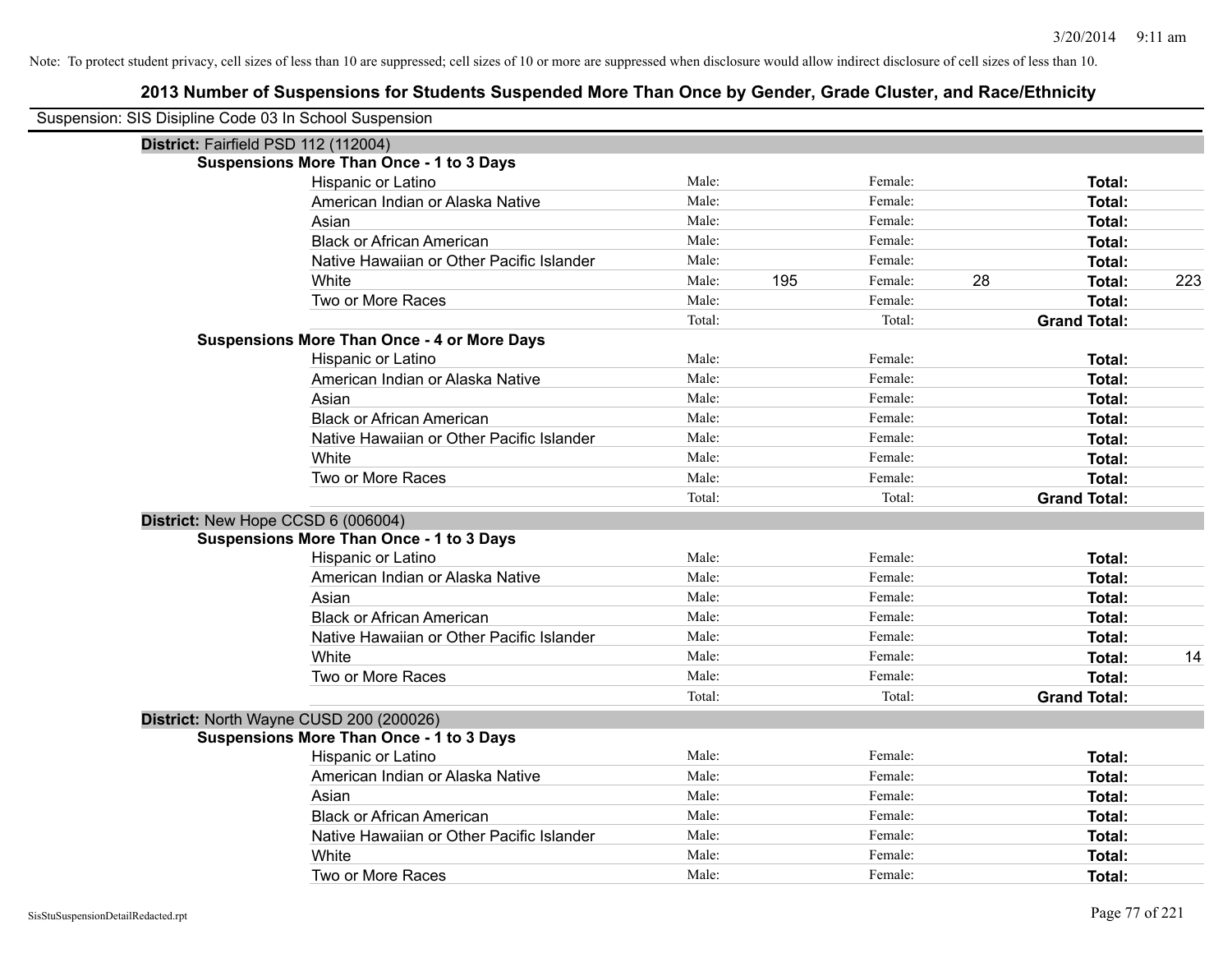| Suspension: SIS Disipline Code 03 In School Suspension |                                                     |        |     |         |    |                     |     |
|--------------------------------------------------------|-----------------------------------------------------|--------|-----|---------|----|---------------------|-----|
|                                                        |                                                     |        |     |         |    |                     |     |
|                                                        |                                                     | Total: |     | Total:  |    | <b>Grand Total:</b> |     |
|                                                        | District: Wayne City CUSD 100 (100026)              |        |     |         |    |                     |     |
|                                                        | <b>Suspensions More Than Once - 1 to 3 Days</b>     |        |     |         |    |                     |     |
|                                                        | Hispanic or Latino                                  | Male:  |     | Female: |    | Total:              |     |
|                                                        | American Indian or Alaska Native                    | Male:  |     | Female: |    | <b>Total:</b>       |     |
|                                                        | Asian                                               | Male:  |     | Female: |    | Total:              |     |
|                                                        | <b>Black or African American</b>                    | Male:  |     | Female: |    | Total:              |     |
|                                                        | Native Hawaiian or Other Pacific Islander           | Male:  |     | Female: |    | Total:              |     |
|                                                        | White                                               | Male:  |     | Female: |    | Total:              | 42  |
|                                                        | Two or More Races                                   | Male:  |     | Female: |    | Total:              |     |
|                                                        |                                                     | Total: |     | Total:  |    | <b>Grand Total:</b> |     |
| County: White (097)                                    |                                                     |        |     |         |    |                     |     |
|                                                        | District: Carmi-White County CUSD 5 (005026)        |        |     |         |    |                     |     |
|                                                        | <b>Suspensions More Than Once - 1 to 3 Days</b>     |        |     |         |    |                     |     |
|                                                        | Hispanic or Latino                                  | Male:  |     | Female: |    | Total:              |     |
|                                                        | American Indian or Alaska Native                    | Male:  |     | Female: |    | Total:              |     |
|                                                        | Asian                                               | Male:  |     | Female: |    | Total:              |     |
|                                                        | <b>Black or African American</b>                    | Male:  |     | Female: |    | Total:              |     |
|                                                        | Native Hawaiian or Other Pacific Islander           | Male:  |     | Female: |    | Total:              |     |
|                                                        | White                                               | Male:  | 226 | Female: | 51 | Total:              | 277 |
|                                                        | Two or More Races                                   | Male:  |     | Female: |    | Total:              |     |
|                                                        |                                                     | Total: |     | Total:  |    | <b>Grand Total:</b> | 288 |
|                                                        | District: Grayville CUSD 1 (001026)                 |        |     |         |    |                     |     |
|                                                        | <b>Suspensions More Than Once - 1 to 3 Days</b>     |        |     |         |    |                     |     |
|                                                        | Hispanic or Latino                                  | Male:  |     | Female: |    | Total:              |     |
|                                                        | American Indian or Alaska Native                    | Male:  |     | Female: |    | Total:              |     |
|                                                        | Asian                                               | Male:  |     | Female: |    | Total:              |     |
|                                                        | <b>Black or African American</b>                    | Male:  |     | Female: |    | Total:              |     |
|                                                        | Native Hawaiian or Other Pacific Islander           | Male:  |     | Female: |    | Total:              |     |
|                                                        | White                                               | Male:  |     | Female: |    | Total:              | 23  |
|                                                        | Two or More Races                                   | Male:  |     | Female: |    | Total:              |     |
|                                                        |                                                     | Total: |     | Total:  |    | <b>Grand Total:</b> |     |
|                                                        | District: Norris City-Omaha-Enfield CUSD 3 (003026) |        |     |         |    |                     |     |
|                                                        | <b>Suspensions More Than Once - 1 to 3 Days</b>     |        |     |         |    |                     |     |
|                                                        | Hispanic or Latino                                  | Male:  |     | Female: |    | Total:              |     |
|                                                        | American Indian or Alaska Native                    | Male:  |     | Female: |    | Total:              |     |
|                                                        | Asian                                               | Male:  |     | Female: |    | Total:              |     |
|                                                        | <b>Black or African American</b>                    | Male:  |     | Female: |    | Total:              |     |
|                                                        |                                                     |        |     |         |    |                     |     |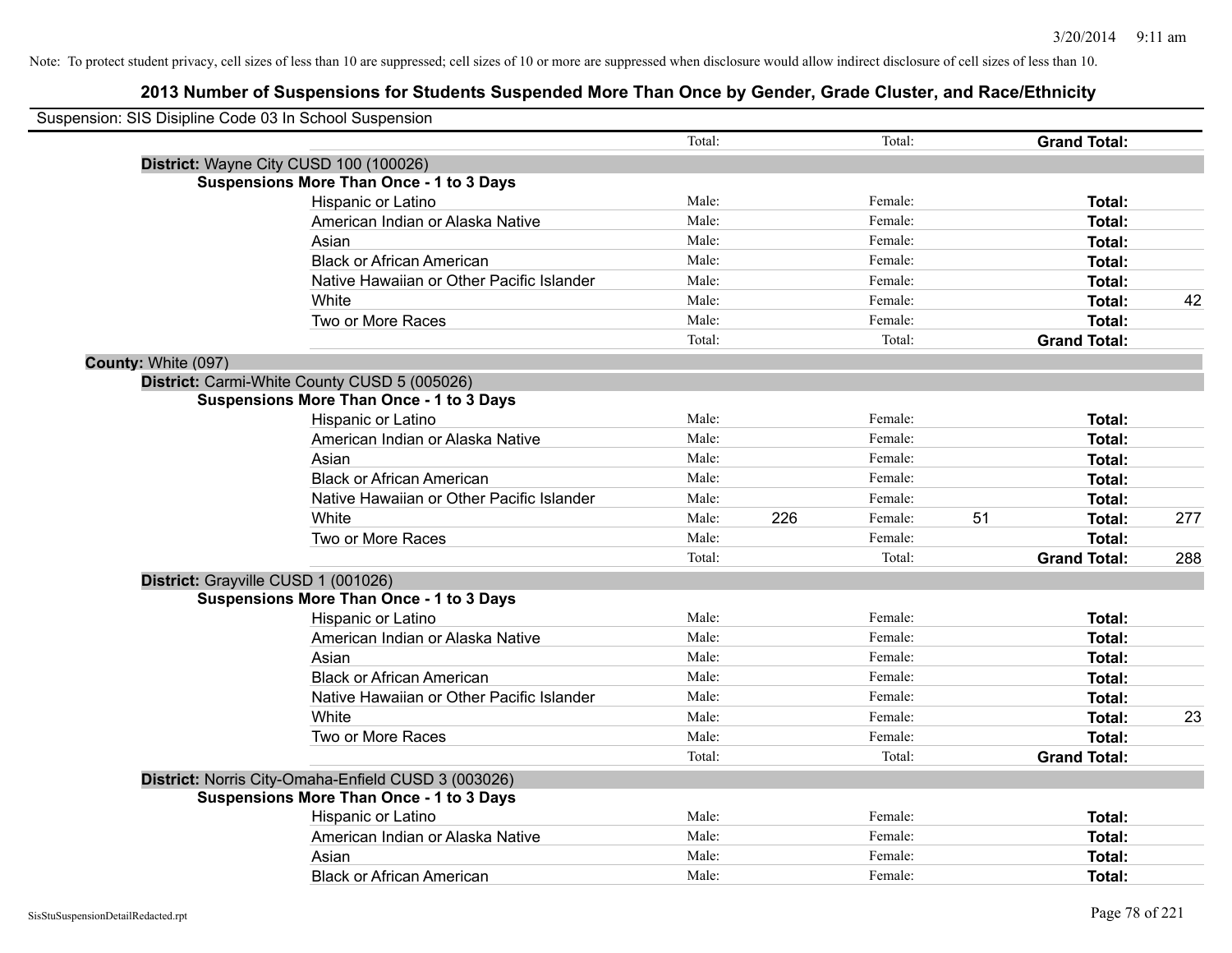## **2013 Number of Suspensions for Students Suspended More Than Once by Gender, Grade Cluster, and Race/Ethnicity**

| Suspension: SIS Disipline Code 03 In School Suspension |                                                 |        |         |                     |    |
|--------------------------------------------------------|-------------------------------------------------|--------|---------|---------------------|----|
|                                                        | Native Hawaiian or Other Pacific Islander       | Male:  | Female: | Total:              |    |
|                                                        | White                                           | Male:  | Female: | Total:              |    |
|                                                        | Two or More Races                               | Male:  | Female: | Total:              |    |
|                                                        |                                                 | Total: | Total:  | <b>Grand Total:</b> |    |
|                                                        |                                                 |        |         |                     |    |
| Region: Franklin/Williamson ROE (21)                   |                                                 |        |         |                     |    |
| County: Franklin (028)                                 |                                                 |        |         |                     |    |
|                                                        | District: Benton CCSD 47 (047004)               |        |         |                     |    |
|                                                        | <b>Suspensions More Than Once - 1 to 3 Days</b> |        |         |                     |    |
|                                                        | Hispanic or Latino                              | Male:  | Female: | Total:              |    |
|                                                        | American Indian or Alaska Native                | Male:  | Female: | Total:              |    |
|                                                        | Asian                                           | Male:  | Female: | Total:              |    |
|                                                        | <b>Black or African American</b>                | Male:  | Female: | Total:              |    |
|                                                        | Native Hawaiian or Other Pacific Islander       | Male:  | Female: | Total:              |    |
|                                                        | White                                           | Male:  | Female: | Total:              | 18 |
|                                                        | Two or More Races                               | Male:  | Female: | Total:              |    |
|                                                        |                                                 | Total: | Total:  | <b>Grand Total:</b> |    |
|                                                        | District: Benton Cons HSD 103 (103013)          |        |         |                     |    |
|                                                        | <b>Suspensions More Than Once - 1 to 3 Days</b> |        |         |                     |    |
|                                                        | Hispanic or Latino                              | Male:  | Female: | Total:              |    |
|                                                        | American Indian or Alaska Native                | Male:  | Female: | Total:              |    |
|                                                        | Asian                                           | Male:  | Female: | Total:              |    |
|                                                        | <b>Black or African American</b>                | Male:  | Female: | Total:              |    |
|                                                        | Native Hawaiian or Other Pacific Islander       | Male:  | Female: | Total:              |    |
|                                                        | White                                           | Male:  | Female: | Total:              | 42 |
|                                                        | Two or More Races                               | Male:  | Female: | Total:              |    |
|                                                        |                                                 | Total: | Total:  | <b>Grand Total:</b> |    |
|                                                        | District: Christopher USD 99 (099026)           |        |         |                     |    |
|                                                        | <b>Suspensions More Than Once - 1 to 3 Days</b> |        |         |                     |    |
|                                                        | Hispanic or Latino                              | Male:  | Female: | Total:              |    |
|                                                        | American Indian or Alaska Native                | Male:  | Female: | Total:              |    |
|                                                        | Asian                                           | Male:  | Female: | Total:              |    |
|                                                        | <b>Black or African American</b>                | Male:  | Female: | Total:              |    |
|                                                        | Native Hawaiian or Other Pacific Islander       | Male:  | Female: | Total:              |    |
|                                                        | White                                           | Male:  | Female: | Total:              | 36 |
|                                                        | Two or More Races                               | Male:  | Female: | Total:              |    |
|                                                        |                                                 | Total: | Total:  | <b>Grand Total:</b> |    |
|                                                        |                                                 |        |         |                     |    |

**District:** Thompsonville CUSD 174 (174026)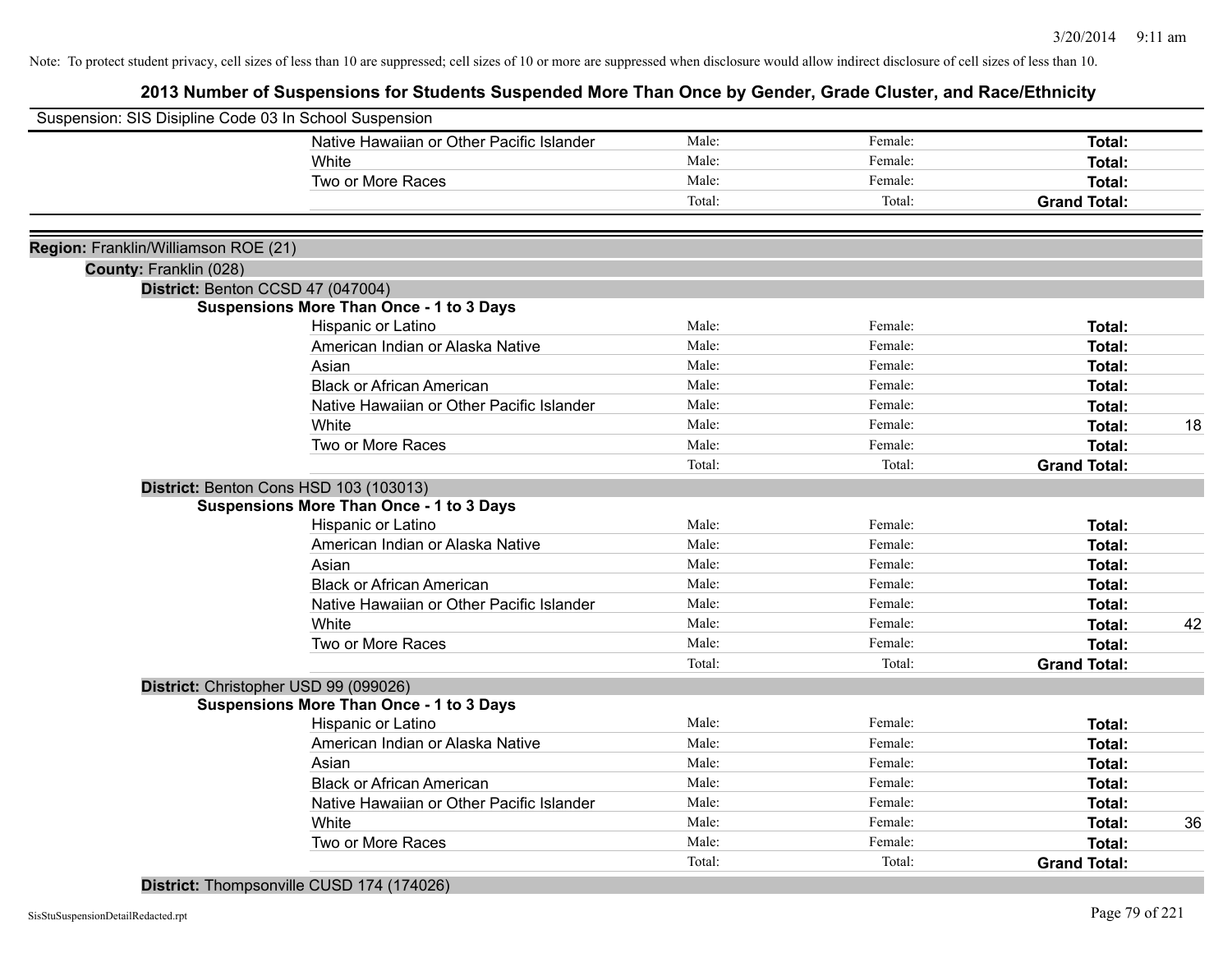| Suspension: SIS Disipline Code 03 In School Suspension |                                                    |        |         |                     |
|--------------------------------------------------------|----------------------------------------------------|--------|---------|---------------------|
|                                                        | <b>Suspensions More Than Once - 1 to 3 Days</b>    |        |         |                     |
|                                                        | <b>Hispanic or Latino</b>                          | Male:  | Female: | Total:              |
|                                                        | American Indian or Alaska Native                   | Male:  | Female: | Total:              |
|                                                        | Asian                                              | Male:  | Female: | <b>Total:</b>       |
|                                                        | <b>Black or African American</b>                   | Male:  | Female: | Total:              |
|                                                        | Native Hawaiian or Other Pacific Islander          | Male:  | Female: | Total:              |
|                                                        | White                                              | Male:  | Female: | Total:              |
|                                                        | Two or More Races                                  | Male:  | Female: | Total:              |
|                                                        |                                                    | Total: | Total:  | <b>Grand Total:</b> |
|                                                        | <b>Suspensions More Than Once - 4 or More Days</b> |        |         |                     |
|                                                        | Hispanic or Latino                                 | Male:  | Female: | Total:              |
|                                                        | American Indian or Alaska Native                   | Male:  | Female: | Total:              |
|                                                        | Asian                                              | Male:  | Female: | Total:              |
|                                                        | <b>Black or African American</b>                   | Male:  | Female: | Total:              |
|                                                        | Native Hawaiian or Other Pacific Islander          | Male:  | Female: | Total:              |
|                                                        | White                                              | Male:  | Female: | Total:              |
|                                                        | Two or More Races                                  | Male:  | Female: | Total:              |
|                                                        |                                                    | Total: | Total:  | <b>Grand Total:</b> |
| County: Williamson (100)                               |                                                    |        |         |                     |
|                                                        | District: Carterville CUSD 5 (005026)              |        |         |                     |
|                                                        | <b>Suspensions More Than Once - 1 to 3 Days</b>    |        |         |                     |
|                                                        | Hispanic or Latino                                 | Male:  | Female: | Total:              |
|                                                        | American Indian or Alaska Native                   | Male:  | Female: | Total:              |
|                                                        | Asian                                              | Male:  | Female: | Total:              |
|                                                        | <b>Black or African American</b>                   | Male:  | Female: | <b>Total:</b>       |
|                                                        | Native Hawaiian or Other Pacific Islander          | Male:  | Female: | Total:              |
|                                                        | White                                              | Male:  | Female: | Total:              |
|                                                        | Two or More Races                                  | Male:  | Female: | Total:              |
|                                                        |                                                    | Total: | Total:  | <b>Grand Total:</b> |
|                                                        | District: Crab Orchard CUSD 3 (003026)             |        |         |                     |
|                                                        | <b>Suspensions More Than Once - 1 to 3 Days</b>    |        |         |                     |
|                                                        | Hispanic or Latino                                 | Male:  | Female: | Total:              |
|                                                        | American Indian or Alaska Native                   | Male:  | Female: | <b>Total:</b>       |
|                                                        | Asian                                              | Male:  | Female: | Total:              |
|                                                        | <b>Black or African American</b>                   | Male:  | Female: | Total:              |
|                                                        | Native Hawaiian or Other Pacific Islander          | Male:  | Female: | Total:              |
|                                                        | White                                              | Male:  | Female: | <b>Total:</b>       |
|                                                        | Two or More Races                                  | Male:  | Female: | <b>Total:</b>       |
|                                                        |                                                    | Total: | Total:  | <b>Grand Total:</b> |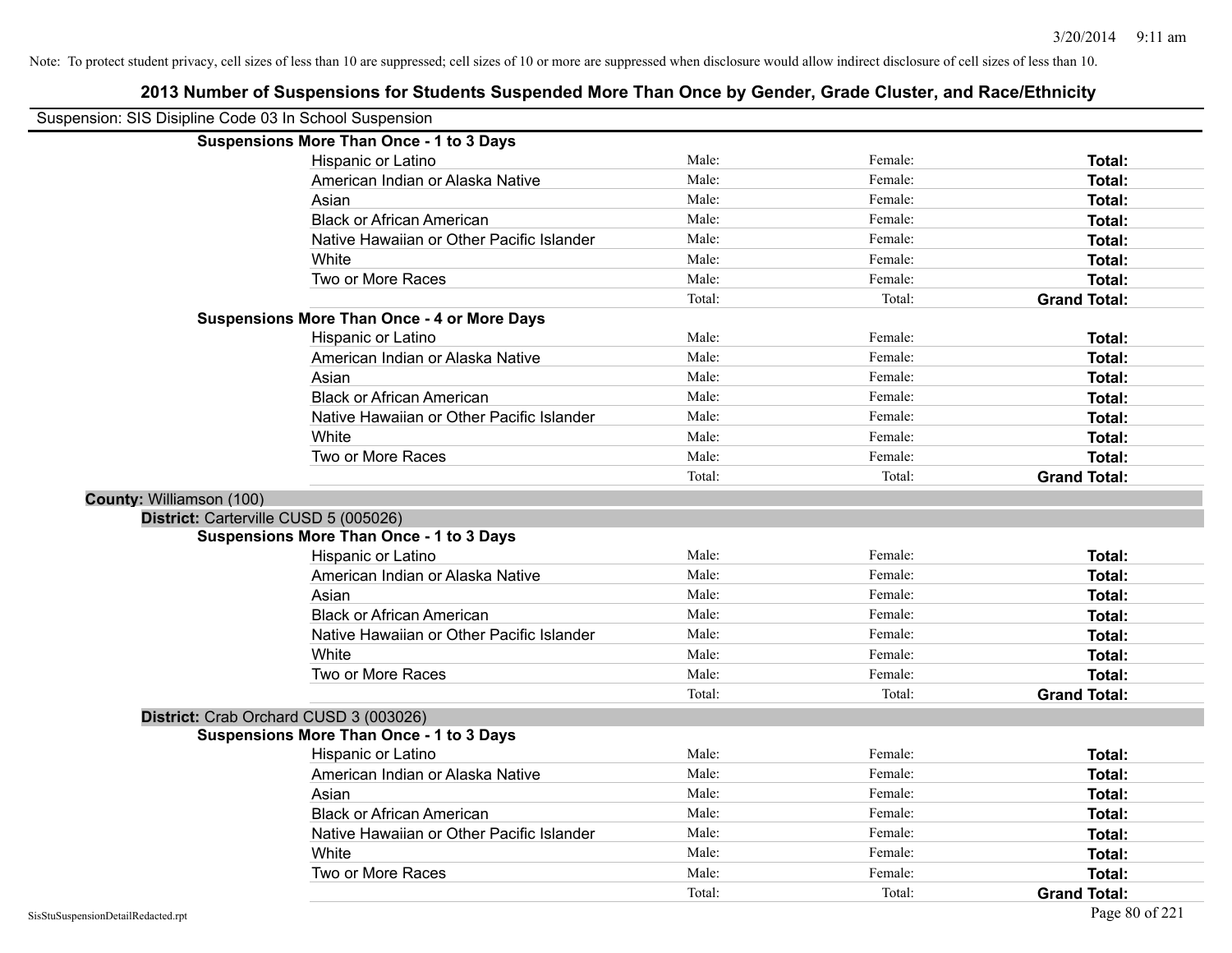| Suspension: SIS Disipline Code 03 In School Suspension |                                                 |        |         |                     |
|--------------------------------------------------------|-------------------------------------------------|--------|---------|---------------------|
| District: Johnston City CUSD 1 (001026)                |                                                 |        |         |                     |
|                                                        | <b>Suspensions More Than Once - 1 to 3 Days</b> |        |         |                     |
|                                                        | Hispanic or Latino                              | Male:  | Female: | Total:              |
|                                                        | American Indian or Alaska Native                | Male:  | Female: | Total:              |
|                                                        | Asian                                           | Male:  | Female: | Total:              |
|                                                        | <b>Black or African American</b>                | Male:  | Female: | Total:              |
|                                                        | Native Hawaiian or Other Pacific Islander       | Male:  | Female: | <b>Total:</b>       |
|                                                        | White                                           | Male:  | Female: | Total:              |
|                                                        | Two or More Races                               | Male:  | Female: | Total:              |
|                                                        |                                                 | Total: | Total:  | <b>Grand Total:</b> |
| District: Marion CUSD 2 (002026)                       |                                                 |        |         |                     |
|                                                        | <b>Suspensions More Than Once - 1 to 3 Days</b> |        |         |                     |
|                                                        | Hispanic or Latino                              | Male:  | Female: | Total:              |
|                                                        | American Indian or Alaska Native                | Male:  | Female: | Total:              |
|                                                        | Asian                                           | Male:  | Female: | Total:              |
|                                                        | <b>Black or African American</b>                | Male:  | Female: | Total:              |
|                                                        | Native Hawaiian or Other Pacific Islander       | Male:  | Female: | Total:              |
|                                                        | White                                           | Male:  | Female: | Total:              |
|                                                        | Two or More Races                               | Male:  | Female: | Total:              |
|                                                        |                                                 | Total: | Total:  | <b>Grand Total:</b> |
|                                                        |                                                 |        |         |                     |
| Region: Fulton/Schuyler ROE (22)                       |                                                 |        |         |                     |
| County: Fulton (029)                                   |                                                 |        |         |                     |
| District: Astoria CUSD 1 (001026)                      |                                                 |        |         |                     |
|                                                        | <b>Suspensions More Than Once - 1 to 3 Days</b> |        |         |                     |
|                                                        | Hispanic or Latino                              | Male:  | Female: | Total:              |
|                                                        | American Indian or Alaska Native                | Male:  | Female: | <b>Total:</b>       |
|                                                        | Asian                                           | Male:  | Female: | <b>Total:</b>       |
|                                                        | <b>Black or African American</b>                | Male:  | Female: | <b>Total:</b>       |
|                                                        | Native Hawaiian or Other Pacific Islander       | Male:  | Female: | Total:              |
|                                                        | White                                           | Male:  | Female: | Total:              |
|                                                        | Two or More Races                               | Male:  | Female: | <b>Total:</b>       |
|                                                        |                                                 | Total: | Total:  | <b>Grand Total:</b> |
| District: Avon CUSD 176 (176026)                       |                                                 |        |         |                     |
|                                                        | <b>Suspensions More Than Once - 1 to 3 Days</b> |        |         |                     |
|                                                        | Hispanic or Latino                              | Male:  | Female: | <b>Total:</b>       |
|                                                        | American Indian or Alaska Native                | Male:  | Female: | <b>Total:</b>       |
|                                                        | Asian                                           | Male:  | Female: |                     |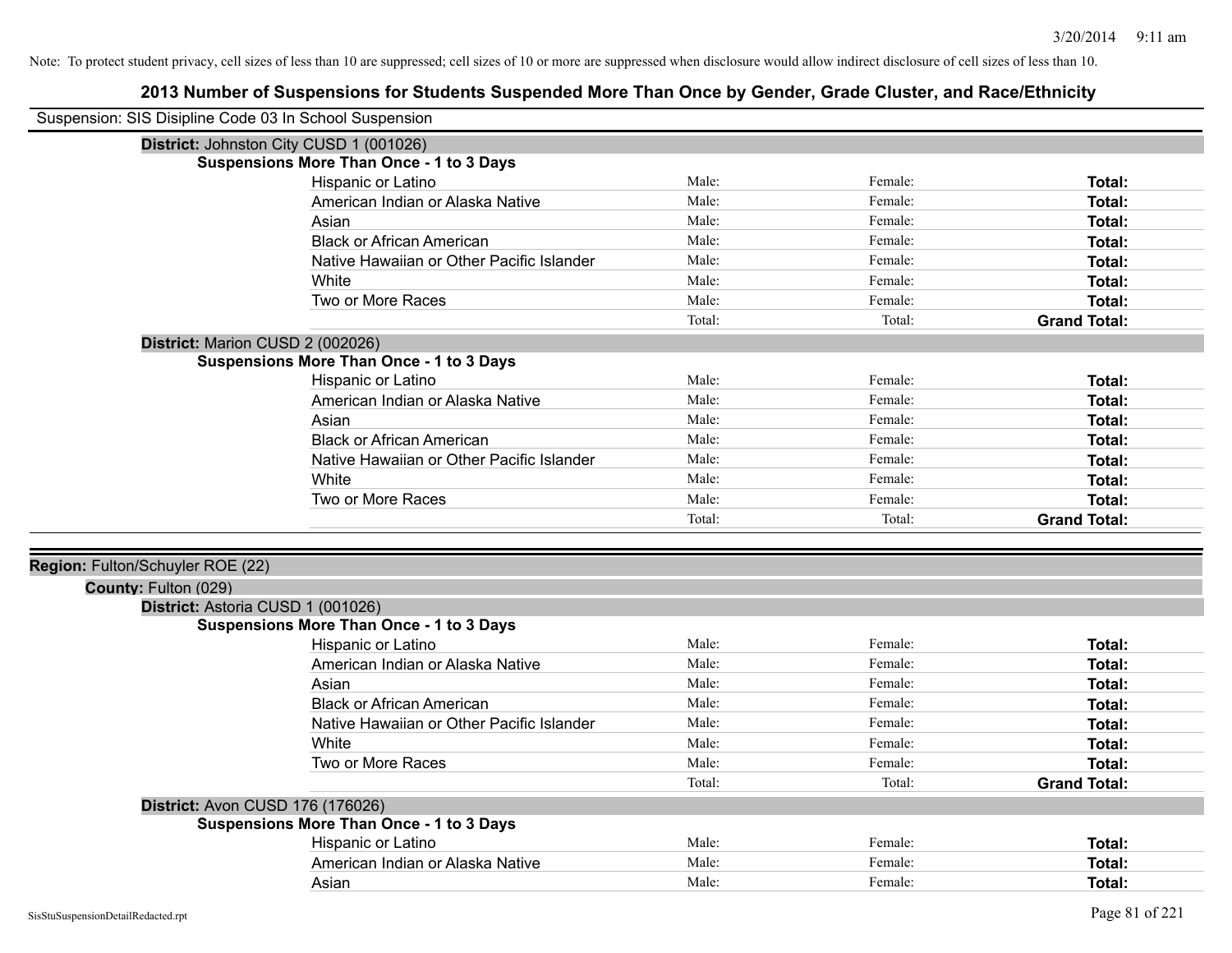| Suspension: SIS Disipline Code 03 In School Suspension |                                                    |        |     |         |    |                     |     |
|--------------------------------------------------------|----------------------------------------------------|--------|-----|---------|----|---------------------|-----|
|                                                        | <b>Black or African American</b>                   | Male:  |     | Female: |    | Total:              |     |
|                                                        | Native Hawaiian or Other Pacific Islander          | Male:  |     | Female: |    | Total:              |     |
|                                                        | White                                              | Male:  |     | Female: |    | Total:              | 23  |
|                                                        | Two or More Races                                  | Male:  |     | Female: |    | <b>Total:</b>       |     |
|                                                        |                                                    | Total: |     | Total:  |    | <b>Grand Total:</b> |     |
|                                                        | District: Canton Union SD 66 (066025)              |        |     |         |    |                     |     |
|                                                        | <b>Suspensions More Than Once - 1 to 3 Days</b>    |        |     |         |    |                     |     |
|                                                        | Hispanic or Latino                                 | Male:  |     | Female: |    | Total:              |     |
|                                                        | American Indian or Alaska Native                   | Male:  |     | Female: |    | Total:              |     |
|                                                        | Asian                                              | Male:  |     | Female: |    | Total:              |     |
|                                                        | <b>Black or African American</b>                   | Male:  |     | Female: |    | Total:              |     |
|                                                        | Native Hawaiian or Other Pacific Islander          | Male:  |     | Female: |    | Total:              |     |
|                                                        | White                                              | Male:  | 180 | Female: | 55 | <b>Total:</b>       | 235 |
|                                                        | Two or More Races                                  | Male:  |     | Female: |    | <b>Total:</b>       |     |
|                                                        |                                                    | Total: |     | Total:  |    | <b>Grand Total:</b> | 249 |
|                                                        | District: CUSD 3 Fulton County (003026)            |        |     |         |    |                     |     |
|                                                        | <b>Suspensions More Than Once - 1 to 3 Days</b>    |        |     |         |    |                     |     |
|                                                        | Hispanic or Latino                                 | Male:  |     | Female: |    | Total:              |     |
|                                                        | American Indian or Alaska Native                   | Male:  |     | Female: |    | Total:              |     |
|                                                        | Asian                                              | Male:  |     | Female: |    | Total:              |     |
|                                                        | <b>Black or African American</b>                   | Male:  |     | Female: |    | Total:              |     |
|                                                        | Native Hawaiian or Other Pacific Islander          | Male:  |     | Female: |    | <b>Total:</b>       |     |
|                                                        | White                                              | Male:  | 22  | Female: | 14 | <b>Total:</b>       | 36  |
|                                                        | Two or More Races                                  | Male:  |     | Female: |    | Total:              |     |
|                                                        |                                                    | Total: |     | Total:  |    | <b>Grand Total:</b> |     |
|                                                        | <b>Suspensions More Than Once - 4 or More Days</b> |        |     |         |    |                     |     |
|                                                        | Hispanic or Latino                                 | Male:  |     | Female: |    | Total:              |     |
|                                                        | American Indian or Alaska Native                   | Male:  |     | Female: |    | <b>Total:</b>       |     |
|                                                        | Asian                                              | Male:  |     | Female: |    | Total:              |     |
|                                                        | <b>Black or African American</b>                   | Male:  |     | Female: |    | Total:              |     |
|                                                        | Native Hawaiian or Other Pacific Islander          | Male:  |     | Female: |    | Total:              |     |
|                                                        | White                                              | Male:  |     | Female: |    | Total:              |     |
|                                                        | Two or More Races                                  | Male:  |     | Female: |    | <b>Total:</b>       |     |
|                                                        |                                                    | Total: |     | Total:  |    | <b>Grand Total:</b> |     |
|                                                        | District: Spoon River Valley CUSD 4 (004026)       |        |     |         |    |                     |     |
|                                                        | <b>Suspensions More Than Once - 1 to 3 Days</b>    |        |     |         |    |                     |     |
|                                                        | Hispanic or Latino                                 | Male:  |     | Female: |    | Total:              |     |
|                                                        | American Indian or Alaska Native                   | Male:  |     | Female: |    | Total:              |     |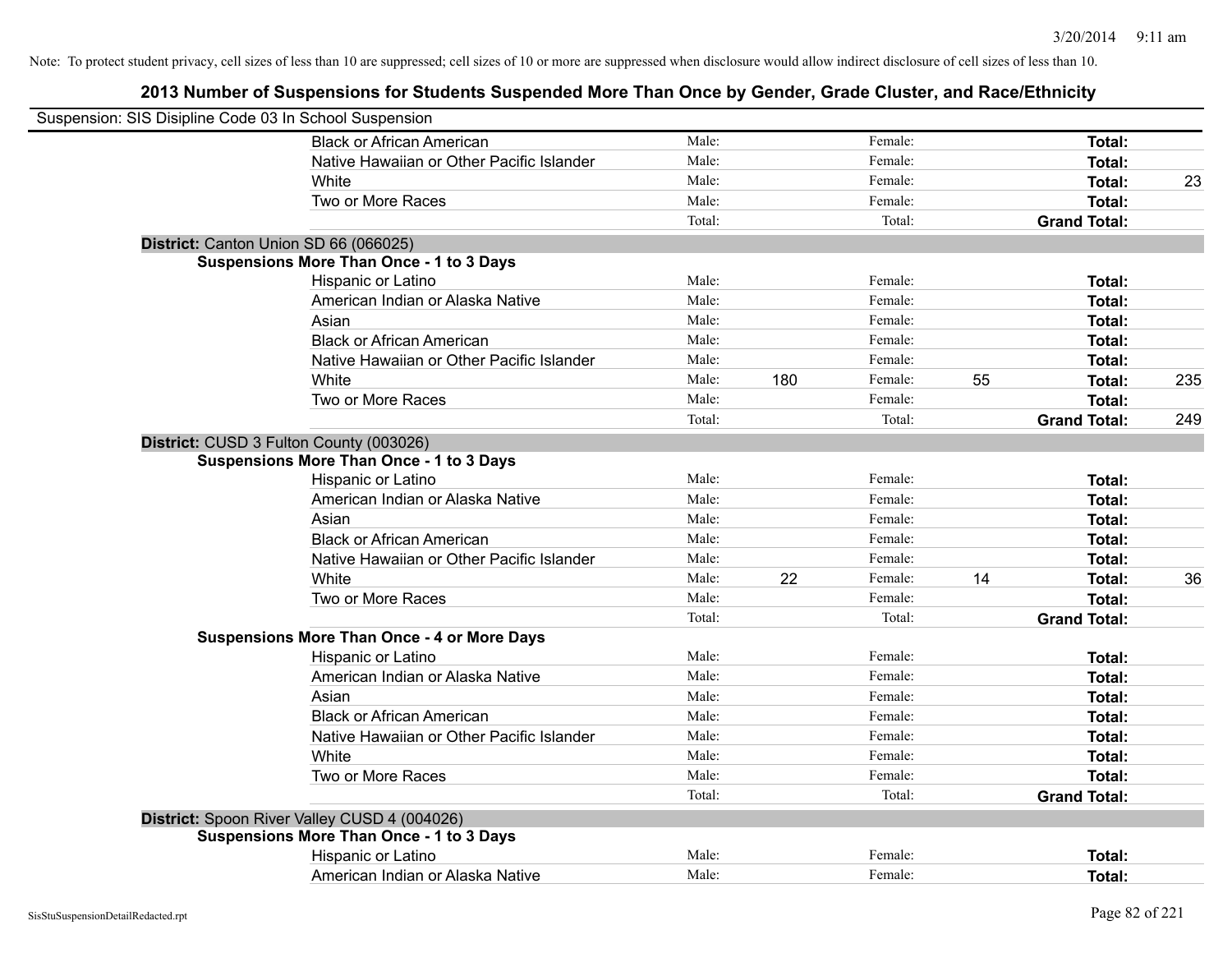| Suspension: SIS Disipline Code 03 In School Suspension |                                                 |        |         |                     |    |
|--------------------------------------------------------|-------------------------------------------------|--------|---------|---------------------|----|
|                                                        | Asian                                           | Male:  | Female: | Total:              |    |
|                                                        | <b>Black or African American</b>                | Male:  | Female: | Total:              |    |
|                                                        | Native Hawaiian or Other Pacific Islander       | Male:  | Female: | Total:              |    |
|                                                        | White                                           | Male:  | Female: | Total:              | 29 |
|                                                        | Two or More Races                               | Male:  | Female: | Total:              |    |
|                                                        |                                                 | Total: | Total:  | <b>Grand Total:</b> |    |
| County: Schuyler (085)                                 |                                                 |        |         |                     |    |
|                                                        | District: Schuyler-Industry CUSD 5 (005026)     |        |         |                     |    |
|                                                        | Suspensions More Than Once - 1 to 3 Days        |        |         |                     |    |
|                                                        | Hispanic or Latino                              | Male:  | Female: | Total:              |    |
|                                                        | American Indian or Alaska Native                | Male:  | Female: | Total:              |    |
|                                                        | Asian                                           | Male:  | Female: | Total:              |    |
|                                                        | <b>Black or African American</b>                | Male:  | Female: | Total:              |    |
|                                                        | Native Hawaiian or Other Pacific Islander       | Male:  | Female: | <b>Total:</b>       |    |
|                                                        | White                                           | Male:  | Female: | <b>Total:</b>       | 43 |
|                                                        | Two or More Races                               | Male:  | Female: | Total:              |    |
|                                                        |                                                 | Total: | Total:  | <b>Grand Total:</b> |    |
|                                                        |                                                 |        |         |                     |    |
| Region: Grundy/Kendall ROE (24)                        |                                                 |        |         |                     |    |
| County: Grundy (032)                                   |                                                 |        |         |                     |    |
|                                                        | District: Coal City CUSD 1 (001026)             |        |         |                     |    |
|                                                        | <b>Suspensions More Than Once - 1 to 3 Days</b> |        |         |                     |    |
|                                                        | Hispanic or Latino                              | Male:  | Female: | Total:              |    |
|                                                        | American Indian or Alaska Native                | Male:  | Female: | Total:              |    |
|                                                        | Asian                                           | Male:  | Female: | Total:              |    |
|                                                        | <b>Black or African American</b>                | Male:  | Female: | Total:              |    |
|                                                        | Native Hawaiian or Other Pacific Islander       | Male:  | Female: | <b>Total:</b>       |    |
|                                                        | White                                           | Male:  | Female: | Total:              | 24 |
|                                                        | Two or More Races                               | Male:  | Female: | Total:              |    |
|                                                        |                                                 | Total: | Total:  | <b>Grand Total:</b> |    |
|                                                        | District: Gardner CCSD 72C (072C04)             |        |         |                     |    |
|                                                        | <b>Suspensions More Than Once - 1 to 3 Days</b> |        |         |                     |    |
|                                                        | Hispanic or Latino                              | Male:  | Female: | Total:              |    |
|                                                        | American Indian or Alaska Native                | Male:  | Female: | Total:              |    |
|                                                        | Asian                                           | Male:  | Female: | Total:              |    |
|                                                        | <b>Black or African American</b>                | Male:  | Female: | <b>Total:</b>       |    |
|                                                        | Native Hawaiian or Other Pacific Islander       | Male:  | Female: | <b>Total:</b>       |    |
|                                                        | White                                           | Male:  | Female: | Total:              |    |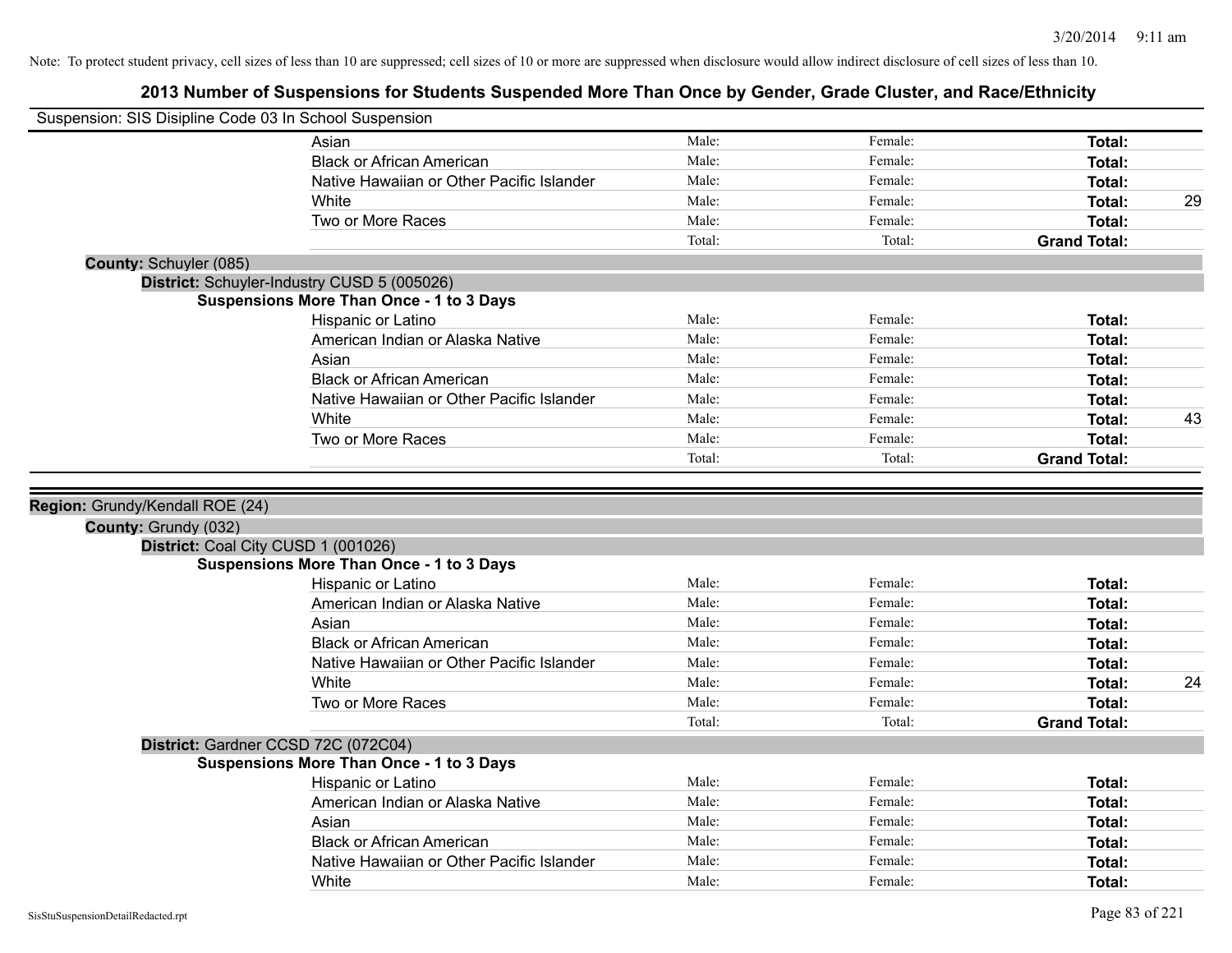| Suspension: SIS Disipline Code 03 In School Suspension |        |    |         |    |                     |     |
|--------------------------------------------------------|--------|----|---------|----|---------------------|-----|
| Two or More Races                                      | Male:  |    | Female: |    | Total:              |     |
|                                                        | Total: |    | Total:  |    | <b>Grand Total:</b> |     |
| District: Gardner S Wilmington Twp HSD 73 (073017)     |        |    |         |    |                     |     |
| <b>Suspensions More Than Once - 1 to 3 Days</b>        |        |    |         |    |                     |     |
| Hispanic or Latino                                     | Male:  |    | Female: |    | Total:              |     |
| American Indian or Alaska Native                       | Male:  |    | Female: |    | Total:              |     |
| Asian                                                  | Male:  |    | Female: |    | Total:              |     |
| <b>Black or African American</b>                       | Male:  |    | Female: |    | Total:              |     |
| Native Hawaiian or Other Pacific Islander              | Male:  |    | Female: |    | Total:              |     |
| White                                                  | Male:  |    | Female: |    | Total:              |     |
| Two or More Races                                      | Male:  |    | Female: |    | Total:              |     |
|                                                        | Total: |    | Total:  |    | <b>Grand Total:</b> |     |
| District: Minooka CCSD 201 (201004)                    |        |    |         |    |                     |     |
| <b>Suspensions More Than Once - 1 to 3 Days</b>        |        |    |         |    |                     |     |
| Hispanic or Latino                                     | Male:  |    | Female: |    | Total:              |     |
| American Indian or Alaska Native                       | Male:  |    | Female: |    | Total:              |     |
| Asian                                                  | Male:  |    | Female: |    | Total:              |     |
| <b>Black or African American</b>                       | Male:  |    | Female: |    | Total:              |     |
| Native Hawaiian or Other Pacific Islander              | Male:  |    | Female: |    | Total:              |     |
| White                                                  | Male:  |    | Female: |    | Total:              | 31  |
| Two or More Races                                      | Male:  |    | Female: |    | Total:              |     |
|                                                        | Total: |    | Total:  |    | <b>Grand Total:</b> | 47  |
| District: Minooka CHSD 111 (111016)                    |        |    |         |    |                     |     |
| <b>Suspensions More Than Once - 1 to 3 Days</b>        |        |    |         |    |                     |     |
| Hispanic or Latino                                     | Male:  | 26 | Female: | 11 | Total:              | 37  |
| American Indian or Alaska Native                       | Male:  |    | Female: |    | Total:              |     |
| Asian                                                  | Male:  |    | Female: |    | Total:              |     |
| <b>Black or African American</b>                       | Male:  | 15 | Female: | 11 | Total:              | 26  |
| Native Hawaiian or Other Pacific Islander              | Male:  |    | Female: |    | Total:              |     |
| White                                                  | Male:  | 69 | Female: | 44 | Total:              | 113 |
| Two or More Races                                      | Male:  |    | Female: |    | Total:              |     |
|                                                        | Total: |    | Total:  |    | <b>Grand Total:</b> |     |
| <b>District: Morris SD 54 (054002)</b>                 |        |    |         |    |                     |     |
| <b>Suspensions More Than Once - 1 to 3 Days</b>        |        |    |         |    |                     |     |
| Hispanic or Latino                                     | Male:  |    | Female: |    | Total:              |     |
| American Indian or Alaska Native                       | Male:  |    | Female: |    | Total:              |     |
| Asian                                                  | Male:  |    | Female: |    | Total:              |     |
| <b>Black or African American</b>                       | Male:  |    | Female: |    | Total:              |     |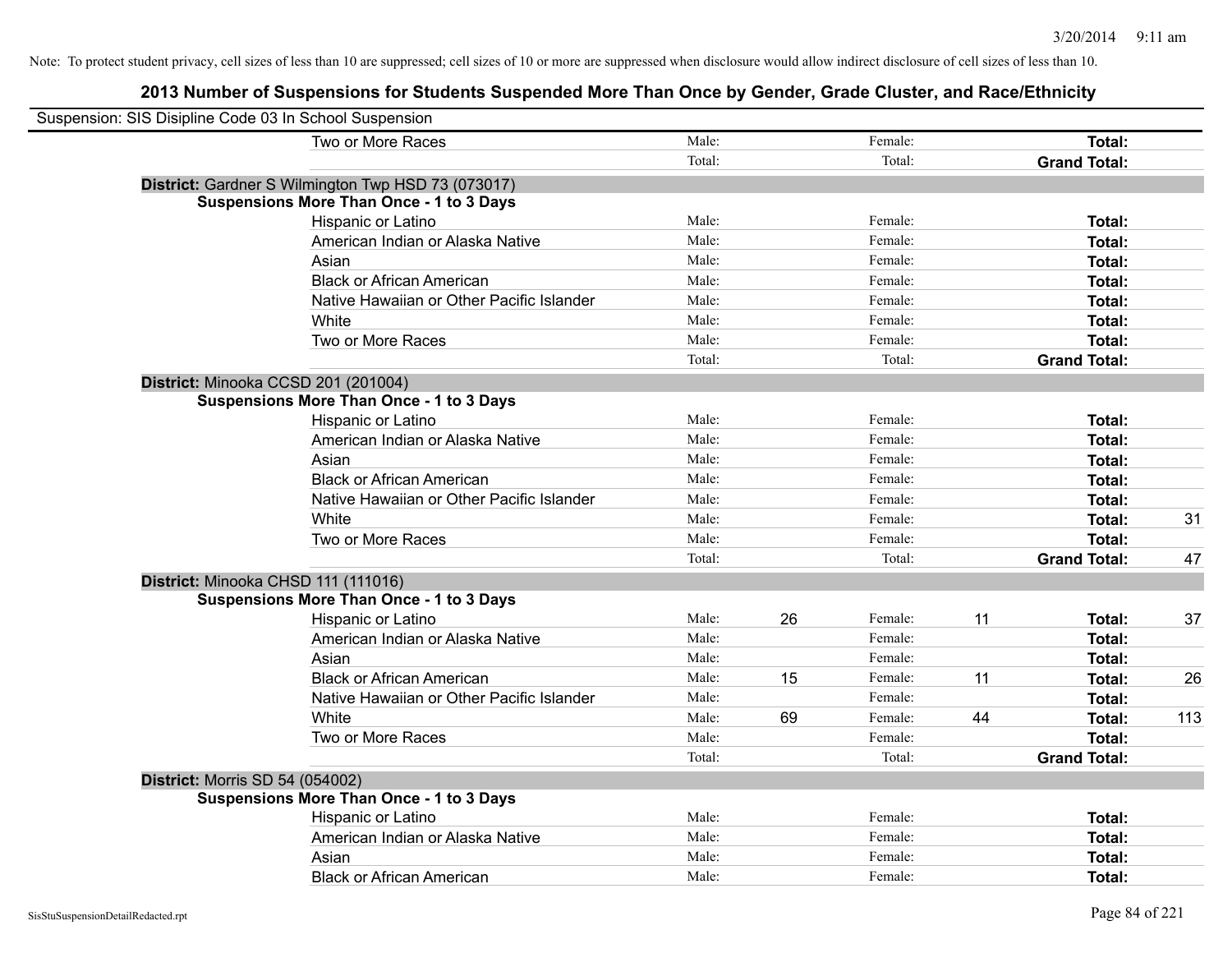| Suspension: SIS Disipline Code 03 In School Suspension |                                                 |        |    |         |    |                     |    |
|--------------------------------------------------------|-------------------------------------------------|--------|----|---------|----|---------------------|----|
|                                                        | Native Hawaiian or Other Pacific Islander       | Male:  |    | Female: |    | Total:              |    |
|                                                        | White                                           | Male:  |    | Female: |    | Total:              | 23 |
|                                                        | Two or More Races                               | Male:  |    | Female: |    | Total:              |    |
|                                                        |                                                 | Total: |    | Total:  |    | <b>Grand Total:</b> |    |
| District: Non-Public School (7900)                     |                                                 |        |    |         |    |                     |    |
|                                                        | <b>Suspensions More Than Once - 1 to 3 Days</b> |        |    |         |    |                     |    |
|                                                        | Hispanic or Latino                              | Male:  |    | Female: |    | Total:              |    |
|                                                        | American Indian or Alaska Native                | Male:  |    | Female: |    | Total:              |    |
|                                                        | Asian                                           | Male:  |    | Female: |    | Total:              |    |
|                                                        | <b>Black or African American</b>                | Male:  |    | Female: |    | Total:              |    |
|                                                        | Native Hawaiian or Other Pacific Islander       | Male:  |    | Female: |    | Total:              |    |
|                                                        | White                                           | Male:  | 25 | Female: | 10 | Total:              | 35 |
|                                                        | Two or More Races                               | Male:  |    | Female: |    | <b>Total:</b>       |    |
|                                                        |                                                 | Total: |    | Total:  |    | <b>Grand Total:</b> |    |
|                                                        | District: Saratoga CCSD 60C (060C04)            |        |    |         |    |                     |    |
|                                                        | <b>Suspensions More Than Once - 1 to 3 Days</b> |        |    |         |    |                     |    |
|                                                        | Hispanic or Latino                              | Male:  |    | Female: |    | Total:              |    |
|                                                        | American Indian or Alaska Native                | Male:  |    | Female: |    | Total:              |    |
|                                                        | Asian                                           | Male:  |    | Female: |    | Total:              |    |
|                                                        | <b>Black or African American</b>                | Male:  |    | Female: |    | Total:              |    |
|                                                        | Native Hawaiian or Other Pacific Islander       | Male:  |    | Female: |    | Total:              |    |
|                                                        | White                                           | Male:  |    | Female: |    | Total:              |    |
|                                                        | Two or More Races                               | Male:  |    | Female: |    | Total:              |    |
|                                                        |                                                 | Total: |    | Total:  |    | <b>Grand Total:</b> |    |
| County: Kendall (047)                                  |                                                 |        |    |         |    |                     |    |
|                                                        | District: Kendall Co Spec Educ Coop (000061)    |        |    |         |    |                     |    |
|                                                        | <b>Suspensions More Than Once - 1 to 3 Days</b> |        |    |         |    |                     |    |
|                                                        | Hispanic or Latino                              | Male:  |    | Female: |    | Total:              | 10 |
|                                                        | American Indian or Alaska Native                | Male:  |    | Female: |    | Total:              |    |
|                                                        | Asian                                           | Male:  |    | Female: |    | Total:              |    |
|                                                        | <b>Black or African American</b>                | Male:  |    | Female: |    | Total:              |    |
|                                                        | Native Hawaiian or Other Pacific Islander       | Male:  |    | Female: |    | Total:              |    |
|                                                        | White                                           | Male:  |    | Female: |    | Total:              |    |
|                                                        | Two or More Races                               | Male:  |    | Female: |    | <b>Total:</b>       |    |
|                                                        |                                                 | Total: |    | Total:  |    | <b>Grand Total:</b> |    |
|                                                        | District: Newark CHSD 18 (018016)               |        |    |         |    |                     |    |
|                                                        | <b>Suspensions More Than Once - 1 to 3 Days</b> |        |    |         |    |                     |    |
|                                                        | Hispanic or Latino                              | Male:  |    | Female: |    | Total:              |    |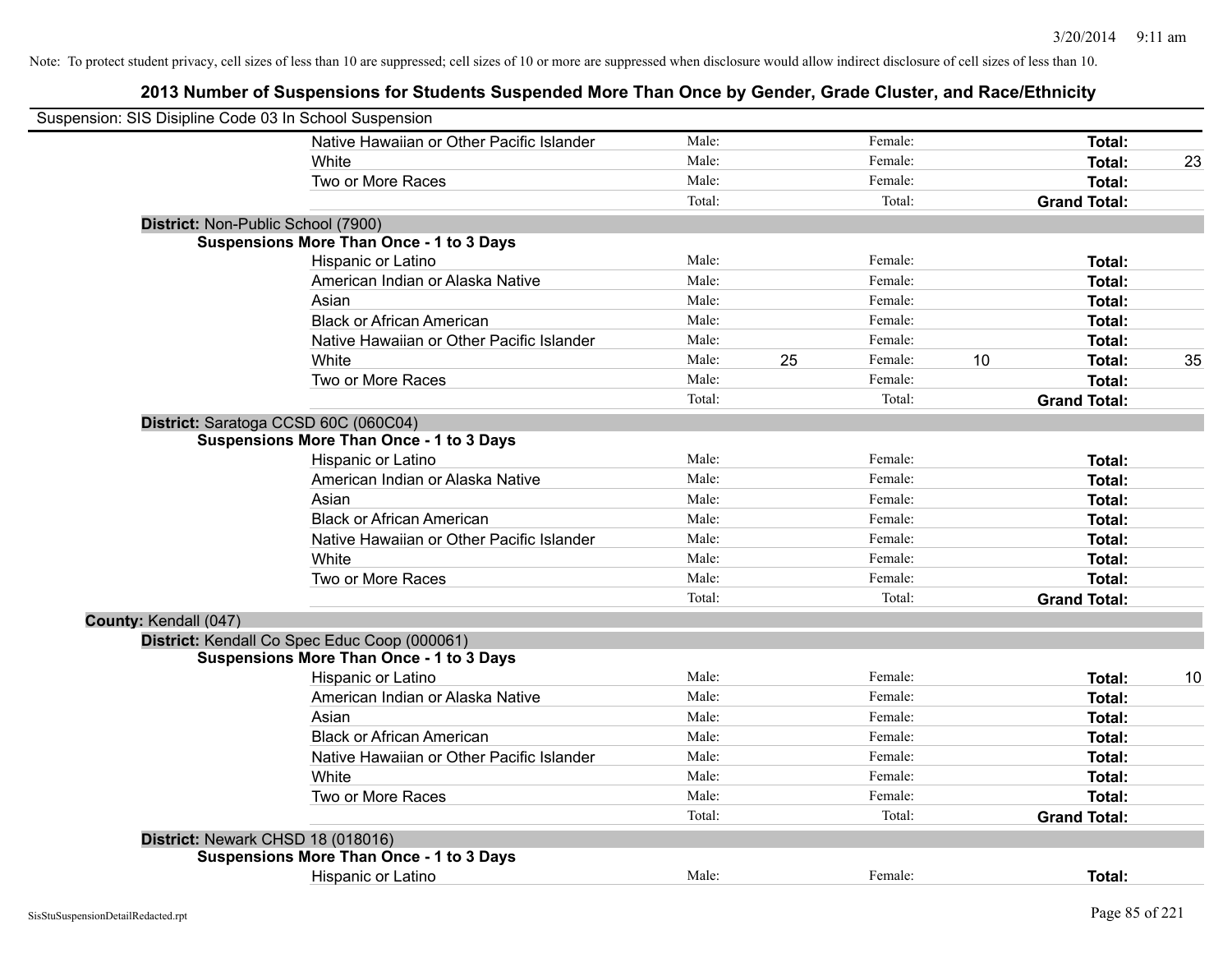## **2013 Number of Suspensions for Students Suspended More Than Once by Gender, Grade Cluster, and Race/Ethnicity**

| Suspension: SIS Disipline Code 03 In School Suspension |        |     |         |     |                     |     |
|--------------------------------------------------------|--------|-----|---------|-----|---------------------|-----|
| American Indian or Alaska Native                       | Male:  |     | Female: |     | Total:              |     |
| Asian                                                  | Male:  |     | Female: |     | Total:              |     |
| <b>Black or African American</b>                       | Male:  |     | Female: |     | Total:              |     |
| Native Hawaiian or Other Pacific Islander              | Male:  |     | Female: |     | Total:              |     |
| White                                                  | Male:  |     | Female: |     | Total:              |     |
| Two or More Races                                      | Male:  |     | Female: |     | Total:              |     |
|                                                        | Total: |     | Total:  |     | <b>Grand Total:</b> |     |
| District: Oswego CUSD 308 (308026)                     |        |     |         |     |                     |     |
| <b>Suspensions More Than Once - 1 to 3 Days</b>        |        |     |         |     |                     |     |
| Hispanic or Latino                                     | Male:  | 296 | Female: | 130 | Total:              | 426 |
| American Indian or Alaska Native                       | Male:  |     | Female: |     | Total:              |     |
| Asian                                                  | Male:  |     | Female: |     | Total:              |     |
| <b>Black or African American</b>                       | Male:  | 145 | Female: | 57  | Total:              | 202 |
| Native Hawaiian or Other Pacific Islander              | Male:  |     | Female: |     | Total:              |     |
| White                                                  | Male:  | 287 | Female: | 164 | Total:              | 451 |
| Two or More Races                                      | Male:  | 32  | Female: | 10  | Total:              | 42  |
|                                                        | Total: |     | Total:  |     | <b>Grand Total:</b> |     |
| District: Plano CUSD 88 (088026)                       |        |     |         |     |                     |     |
| <b>Suspensions More Than Once - 1 to 3 Days</b>        |        |     |         |     |                     |     |
| Hispanic or Latino                                     | Male:  | 32  | Female: | 15  | Total:              | 47  |
| American Indian or Alaska Native                       | Male:  |     | Female: |     | Total:              |     |
| Asian                                                  | Male:  |     | Female: |     | Total:              |     |
| <b>Black or African American</b>                       | Male:  | 15  | Female: | 13  | Total:              | 28  |
| Native Hawaiian or Other Pacific Islander              | Male:  |     | Female: |     | Total:              |     |
| White                                                  | Male:  | 52  | Female: | 33  | Total:              | 85  |
| Two or More Races                                      | Male:  |     | Female: |     | Total:              |     |
|                                                        | Total: |     | Total:  |     | <b>Grand Total:</b> |     |
| <b>Suspensions More Than Once - 4 or More Days</b>     |        |     |         |     |                     |     |
| Hispanic or Latino                                     | Male:  |     | Female: |     | Total:              |     |
| American Indian or Alaska Native                       | Male:  |     | Female: |     | Total:              |     |
| Asian                                                  | Male:  |     | Female: |     | Total:              |     |
| <b>Black or African American</b>                       | Male:  |     | Female: |     | Total:              |     |
| Native Hawaiian or Other Pacific Islander              | Male:  |     | Female: |     | Total:              |     |
| White                                                  | Male:  |     | Female: |     | Total:              |     |
| Two or More Races                                      | Male:  |     | Female: |     | Total:              |     |
|                                                        | Total: |     | Total:  |     | <b>Grand Total:</b> |     |

**District:** Yorkville CUSD 115 (115026) **Suspensions More Than Once - 1 to 3 Days**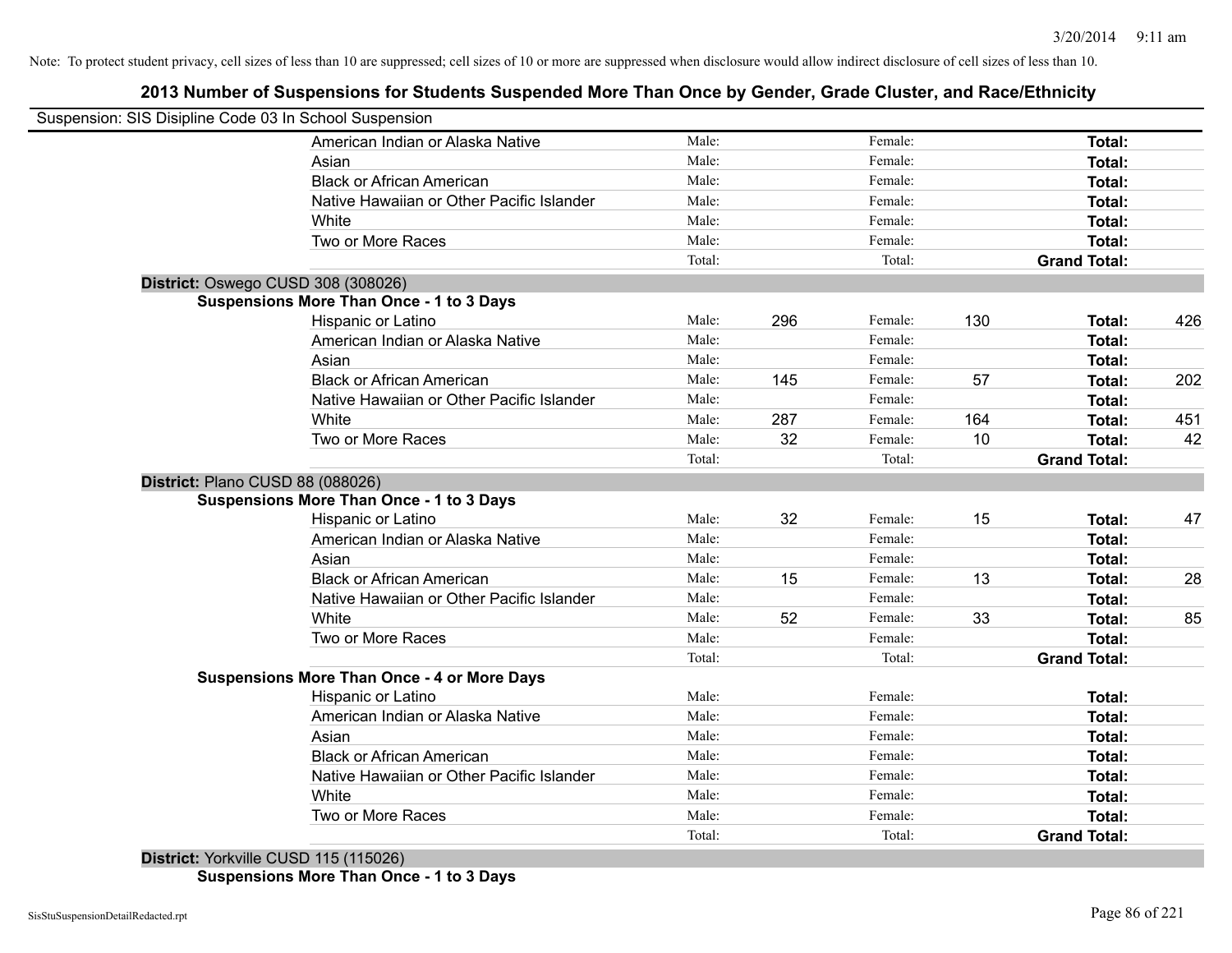| Suspension: SIS Disipline Code 03 In School Suspension |                                                    |        |     |         |    |                     |     |
|--------------------------------------------------------|----------------------------------------------------|--------|-----|---------|----|---------------------|-----|
|                                                        | Hispanic or Latino                                 | Male:  |     | Female: |    | Total:              |     |
|                                                        | American Indian or Alaska Native                   | Male:  |     | Female: |    | Total:              |     |
|                                                        | Asian                                              | Male:  |     | Female: |    | Total:              |     |
|                                                        | <b>Black or African American</b>                   | Male:  |     | Female: |    | Total:              |     |
|                                                        | Native Hawaiian or Other Pacific Islander          | Male:  |     | Female: |    | Total:              |     |
|                                                        | White                                              | Male:  |     | Female: |    | Total:              |     |
|                                                        | Two or More Races                                  | Male:  |     | Female: |    | Total:              |     |
|                                                        |                                                    | Total: |     | Total:  |    | <b>Grand Total:</b> |     |
| County: Non-Public School (000)                        |                                                    |        |     |         |    |                     |     |
|                                                        | District: Grundy/Kendall ROE (000000)              |        |     |         |    |                     |     |
|                                                        | <b>Suspensions More Than Once - 1 to 3 Days</b>    |        |     |         |    |                     |     |
|                                                        | Hispanic or Latino                                 | Male:  |     | Female: |    | Total:              | 19  |
|                                                        | American Indian or Alaska Native                   | Male:  |     | Female: |    | Total:              |     |
|                                                        | Asian                                              | Male:  |     | Female: |    | Total:              |     |
|                                                        | <b>Black or African American</b>                   | Male:  |     | Female: |    | Total:              |     |
|                                                        | Native Hawaiian or Other Pacific Islander          | Male:  |     | Female: |    | Total:              |     |
|                                                        | White                                              | Male:  |     | Female: |    | Total:              | 16  |
|                                                        | Two or More Races                                  | Male:  |     | Female: |    | Total:              |     |
|                                                        |                                                    | Total: |     | Total:  |    | <b>Grand Total:</b> |     |
|                                                        |                                                    |        |     |         |    |                     |     |
| Region: Hamilton/Jefferson ROE (25)                    |                                                    |        |     |         |    |                     |     |
| County: Hamilton (033)                                 |                                                    |        |     |         |    |                     |     |
|                                                        | District: Hamilton Co CUSD 10 (010026)             |        |     |         |    |                     |     |
|                                                        | <b>Suspensions More Than Once - 1 to 3 Days</b>    |        |     |         |    |                     |     |
|                                                        | Hispanic or Latino                                 | Male:  |     | Female: |    | Total:              |     |
|                                                        | American Indian or Alaska Native                   | Male:  |     | Female: |    | Total:              |     |
|                                                        | Asian                                              | Male:  |     | Female: |    | Total:              |     |
|                                                        | <b>Black or African American</b>                   | Male:  |     | Female: |    | Total:              |     |
|                                                        | Native Hawaiian or Other Pacific Islander          | Male:  |     | Female: |    | Total:              |     |
|                                                        | White                                              | Male:  | 123 | Female: | 22 | Total:              | 145 |
|                                                        | Two or More Races                                  | Male:  |     | Female: |    | Total:              |     |
|                                                        |                                                    | Total: |     | Total:  |    | <b>Grand Total:</b> |     |
|                                                        | <b>Suspensions More Than Once - 4 or More Days</b> |        |     |         |    |                     |     |
|                                                        | Hispanic or Latino                                 | Male:  |     | Female: |    | Total:              |     |
|                                                        | American Indian or Alaska Native                   | Male:  |     | Female: |    | Total:              |     |
|                                                        | Asian                                              | Male:  |     | Female: |    | Total:              |     |
|                                                        | <b>Black or African American</b>                   | Male:  |     | Female: |    | Total:              |     |
|                                                        |                                                    |        |     |         |    |                     |     |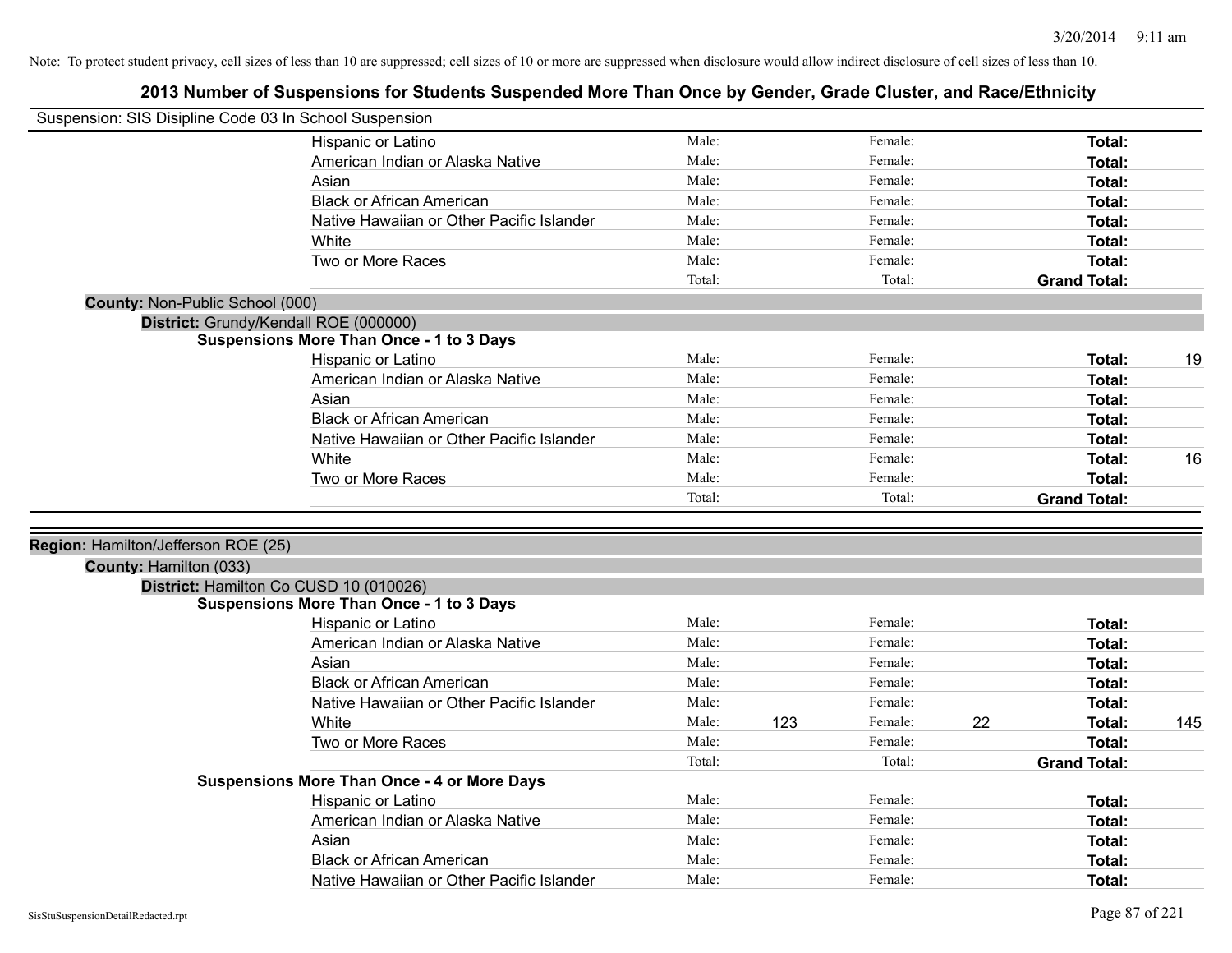| Suspension: SIS Disipline Code 03 In School Suspension |                                                    |        |     |         |    |                     |     |
|--------------------------------------------------------|----------------------------------------------------|--------|-----|---------|----|---------------------|-----|
|                                                        | White                                              | Male:  |     | Female: |    | Total:              |     |
|                                                        | Two or More Races                                  | Male:  |     | Female: |    | Total:              |     |
|                                                        |                                                    | Total: |     | Total:  |    | <b>Grand Total:</b> |     |
| County: Jefferson (041)                                |                                                    |        |     |         |    |                     |     |
| <b>District: Bethel SD 82 (082002)</b>                 |                                                    |        |     |         |    |                     |     |
|                                                        | <b>Suspensions More Than Once - 1 to 3 Days</b>    |        |     |         |    |                     |     |
|                                                        | Hispanic or Latino                                 | Male:  |     | Female: |    | Total:              |     |
|                                                        | American Indian or Alaska Native                   | Male:  |     | Female: |    | Total:              |     |
|                                                        | Asian                                              | Male:  |     | Female: |    | Total:              |     |
|                                                        | <b>Black or African American</b>                   | Male:  |     | Female: |    | Total:              |     |
|                                                        | Native Hawaiian or Other Pacific Islander          | Male:  |     | Female: |    | Total:              |     |
|                                                        | White                                              | Male:  |     | Female: |    | Total:              |     |
|                                                        | Two or More Races                                  | Male:  |     | Female: |    | Total:              |     |
|                                                        |                                                    | Total: |     | Total:  |    | <b>Grand Total:</b> |     |
|                                                        | District: Farrington CCSD 99 (099004)              |        |     |         |    |                     |     |
|                                                        | <b>Suspensions More Than Once - 1 to 3 Days</b>    |        |     |         |    |                     |     |
|                                                        | Hispanic or Latino                                 | Male:  |     | Female: |    | Total:              |     |
|                                                        | American Indian or Alaska Native                   | Male:  |     | Female: |    | Total:              |     |
|                                                        | Asian                                              | Male:  |     | Female: |    | Total:              |     |
|                                                        | <b>Black or African American</b>                   | Male:  |     | Female: |    | Total:              |     |
|                                                        | Native Hawaiian or Other Pacific Islander          | Male:  |     | Female: |    | Total:              |     |
|                                                        | White                                              | Male:  |     | Female: |    | Total:              |     |
|                                                        | Two or More Races                                  | Male:  |     | Female: |    | Total:              |     |
|                                                        |                                                    | Total: |     | Total:  |    | <b>Grand Total:</b> |     |
|                                                        | District: Mount Vernon SD 80 (080002)              |        |     |         |    |                     |     |
|                                                        | <b>Suspensions More Than Once - 1 to 3 Days</b>    |        |     |         |    |                     |     |
|                                                        | Hispanic or Latino                                 | Male:  |     | Female: |    | Total:              | 25  |
|                                                        | American Indian or Alaska Native                   | Male:  |     | Female: |    | Total:              |     |
|                                                        | Asian                                              | Male:  |     | Female: |    | Total:              |     |
|                                                        | <b>Black or African American</b>                   | Male:  | 157 | Female: | 44 | Total:              | 201 |
|                                                        | Native Hawaiian or Other Pacific Islander          | Male:  |     | Female: |    | Total:              |     |
|                                                        | White                                              | Male:  | 125 | Female: | 28 | Total:              | 153 |
|                                                        | Two or More Races                                  | Male:  |     | Female: |    | Total:              | 39  |
|                                                        |                                                    | Total: |     | Total:  |    | <b>Grand Total:</b> |     |
|                                                        | <b>Suspensions More Than Once - 4 or More Days</b> |        |     |         |    |                     |     |
|                                                        | Hispanic or Latino                                 | Male:  |     | Female: |    | Total:              |     |
|                                                        | American Indian or Alaska Native                   | Male:  |     | Female: |    | Total:              |     |
|                                                        | Asian                                              | Male:  |     | Female: |    | Total:              |     |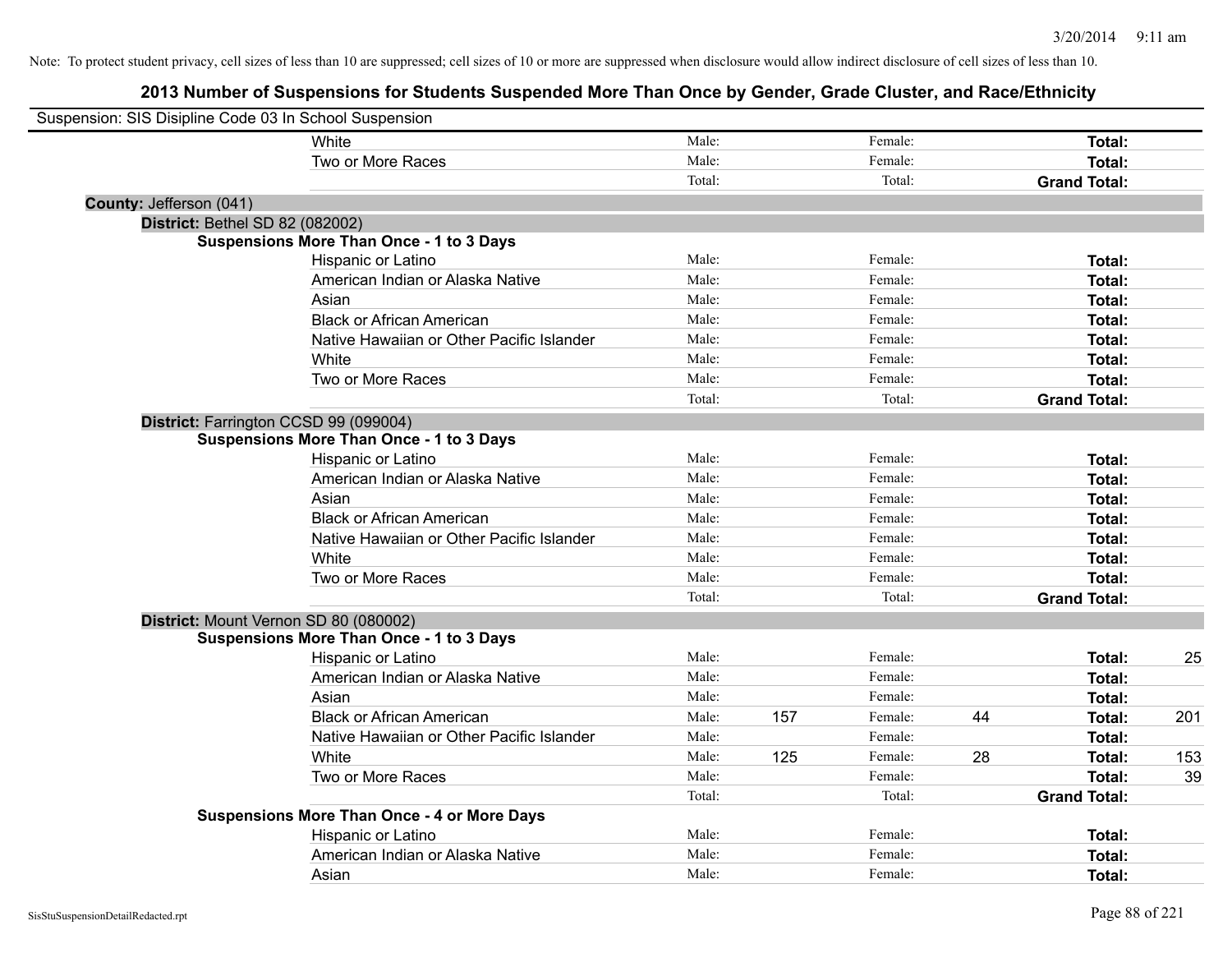| Suspension: SIS Disipline Code 03 In School Suspension |                                                    |        |     |         |     |                     |     |
|--------------------------------------------------------|----------------------------------------------------|--------|-----|---------|-----|---------------------|-----|
|                                                        | <b>Black or African American</b>                   | Male:  |     | Female: |     | Total:              | 13  |
|                                                        | Native Hawaiian or Other Pacific Islander          | Male:  |     | Female: |     | Total:              |     |
|                                                        | White                                              | Male:  |     | Female: |     | <b>Total:</b>       |     |
|                                                        | Two or More Races                                  | Male:  |     | Female: |     | <b>Total:</b>       |     |
|                                                        |                                                    | Total: |     | Total:  |     | <b>Grand Total:</b> | 26  |
|                                                        | District: Mt Vernon Twp HSD 201 (201017)           |        |     |         |     |                     |     |
|                                                        | <b>Suspensions More Than Once - 1 to 3 Days</b>    |        |     |         |     |                     |     |
|                                                        | Hispanic or Latino                                 | Male:  | 19  | Female: | 13  | Total:              | 32  |
|                                                        | American Indian or Alaska Native                   | Male:  |     | Female: |     | Total:              |     |
|                                                        | Asian                                              | Male:  |     | Female: |     | Total:              |     |
|                                                        | <b>Black or African American</b>                   | Male:  | 168 | Female: | 167 | Total:              | 335 |
|                                                        | Native Hawaiian or Other Pacific Islander          | Male:  |     | Female: |     | <b>Total:</b>       |     |
|                                                        | White                                              | Male:  | 384 | Female: | 178 | <b>Total:</b>       | 562 |
|                                                        | Two or More Races                                  | Male:  |     | Female: |     | Total:              | 44  |
|                                                        |                                                    | Total: |     | Total:  |     | <b>Grand Total:</b> |     |
|                                                        | <b>Suspensions More Than Once - 4 or More Days</b> |        |     |         |     |                     |     |
|                                                        | Hispanic or Latino                                 | Male:  |     | Female: |     | Total:              |     |
|                                                        | American Indian or Alaska Native                   | Male:  |     | Female: |     | Total:              |     |
|                                                        | Asian                                              | Male:  |     | Female: |     | <b>Total:</b>       |     |
|                                                        | <b>Black or African American</b>                   | Male:  |     | Female: |     | Total:              |     |
|                                                        | Native Hawaiian or Other Pacific Islander          | Male:  |     | Female: |     | <b>Total:</b>       |     |
|                                                        | White                                              | Male:  |     | Female: |     | Total:              |     |
|                                                        | Two or More Races                                  | Male:  |     | Female: |     | <b>Total:</b>       |     |
|                                                        |                                                    | Total: |     | Total:  |     | <b>Grand Total:</b> |     |
|                                                        | District: Opdyke-Belle-Rive CCSD 5 (005004)        |        |     |         |     |                     |     |
|                                                        | <b>Suspensions More Than Once - 1 to 3 Days</b>    |        |     |         |     |                     |     |
|                                                        | Hispanic or Latino                                 | Male:  |     | Female: |     | Total:              |     |
|                                                        | American Indian or Alaska Native                   | Male:  |     | Female: |     | Total:              |     |
|                                                        | Asian                                              | Male:  |     | Female: |     | Total:              |     |
|                                                        | <b>Black or African American</b>                   | Male:  |     | Female: |     | Total:              |     |
|                                                        | Native Hawaiian or Other Pacific Islander          | Male:  |     | Female: |     | Total:              |     |
|                                                        | White                                              | Male:  |     | Female: |     | Total:              |     |
|                                                        | Two or More Races                                  | Male:  |     | Female: |     | <b>Total:</b>       |     |
|                                                        |                                                    | Total: |     | Total:  |     | <b>Grand Total:</b> |     |
| District: Summersville SD 79 (079002)                  |                                                    |        |     |         |     |                     |     |
|                                                        | Suspensions More Than Once - 1 to 3 Days           |        |     |         |     |                     |     |
|                                                        | Hispanic or Latino                                 | Male:  |     | Female: |     | <b>Total:</b>       |     |
|                                                        | American Indian or Alaska Native                   | Male:  |     | Female: |     | Total:              |     |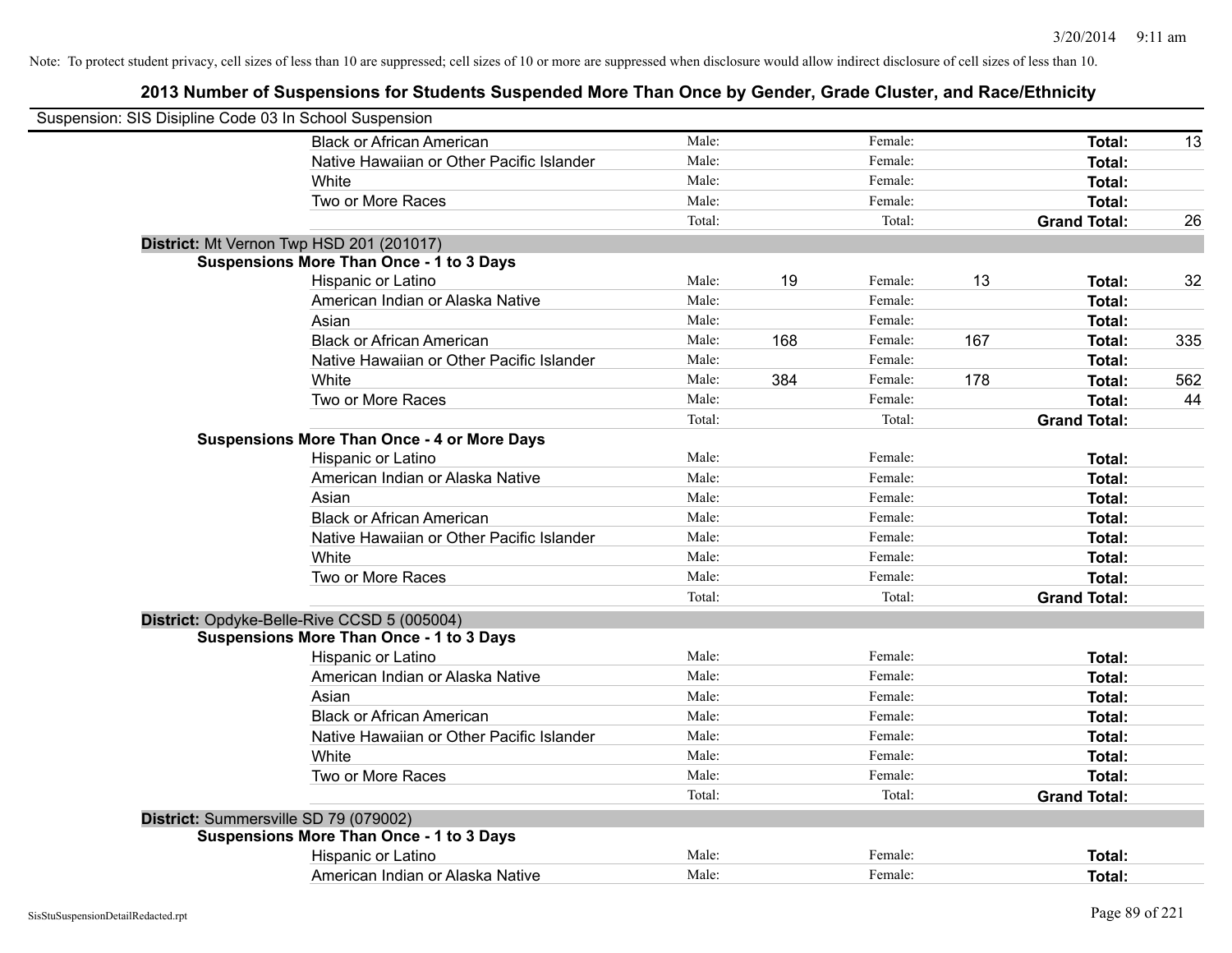| Suspension: SIS Disipline Code 03 In School Suspension |                                                 |        |         |                     |    |
|--------------------------------------------------------|-------------------------------------------------|--------|---------|---------------------|----|
|                                                        | Asian                                           | Male:  | Female: | Total:              |    |
|                                                        | <b>Black or African American</b>                | Male:  | Female: | Total:              |    |
|                                                        | Native Hawaiian or Other Pacific Islander       | Male:  | Female: | Total:              |    |
|                                                        | White                                           | Male:  | Female: | Total:              | 32 |
|                                                        | Two or More Races                               | Male:  | Female: | Total:              |    |
|                                                        |                                                 | Total: | Total:  | <b>Grand Total:</b> |    |
| District: Waltonville CUSD 1 (001026)                  |                                                 |        |         |                     |    |
|                                                        | <b>Suspensions More Than Once - 1 to 3 Days</b> |        |         |                     |    |
|                                                        | Hispanic or Latino                              | Male:  | Female: | Total:              |    |
|                                                        | American Indian or Alaska Native                | Male:  | Female: | Total:              |    |
|                                                        | Asian                                           | Male:  | Female: | Total:              |    |
|                                                        | <b>Black or African American</b>                | Male:  | Female: | Total:              |    |
|                                                        | Native Hawaiian or Other Pacific Islander       | Male:  | Female: | Total:              |    |
|                                                        | White                                           | Male:  | Female: | Total:              | 24 |
|                                                        | Two or More Races                               | Male:  | Female: | Total:              |    |
|                                                        |                                                 | Total: | Total:  | <b>Grand Total:</b> |    |
| County: Non-Public School (000)                        |                                                 |        |         |                     |    |
|                                                        | District: Hamilton/Jefferson ROE (000000)       |        |         |                     |    |
|                                                        | <b>Suspensions More Than Once - 1 to 3 Days</b> |        |         |                     |    |
|                                                        | Hispanic or Latino                              | Male:  | Female: | Total:              |    |
|                                                        | American Indian or Alaska Native                | Male:  | Female: | Total:              |    |
|                                                        | Asian                                           | Male:  | Female: | Total:              |    |
|                                                        | <b>Black or African American</b>                | Male:  | Female: | Total:              |    |
|                                                        | Native Hawaiian or Other Pacific Islander       | Male:  | Female: | Total:              |    |
|                                                        | White                                           | Male:  | Female: | Total:              | 10 |
|                                                        | Two or More Races                               | Male:  | Female: | Total:              |    |
|                                                        |                                                 | Total: | Total:  | <b>Grand Total:</b> |    |
|                                                        |                                                 |        |         |                     |    |
| Region: Hancock/McDonough ROE (26)                     |                                                 |        |         |                     |    |
| County: Hancock (034)                                  |                                                 |        |         |                     |    |
| District: Carthage ESD 317 (317004)                    |                                                 |        |         |                     |    |
|                                                        | <b>Suspensions More Than Once - 1 to 3 Days</b> |        |         |                     |    |
|                                                        | Hispanic or Latino                              | Male:  | Female: | Total:              |    |
|                                                        | American Indian or Alaska Native                | Male:  | Female: | Total:              |    |
|                                                        | Asian                                           | Male:  | Female: | Total:              |    |
|                                                        | <b>Black or African American</b>                | Male:  | Female: | Total:              |    |
|                                                        | Native Hawaiian or Other Pacific Islander       | Male:  | Female: | <b>Total:</b>       |    |
|                                                        | White                                           | Male:  | Female: | Total:              |    |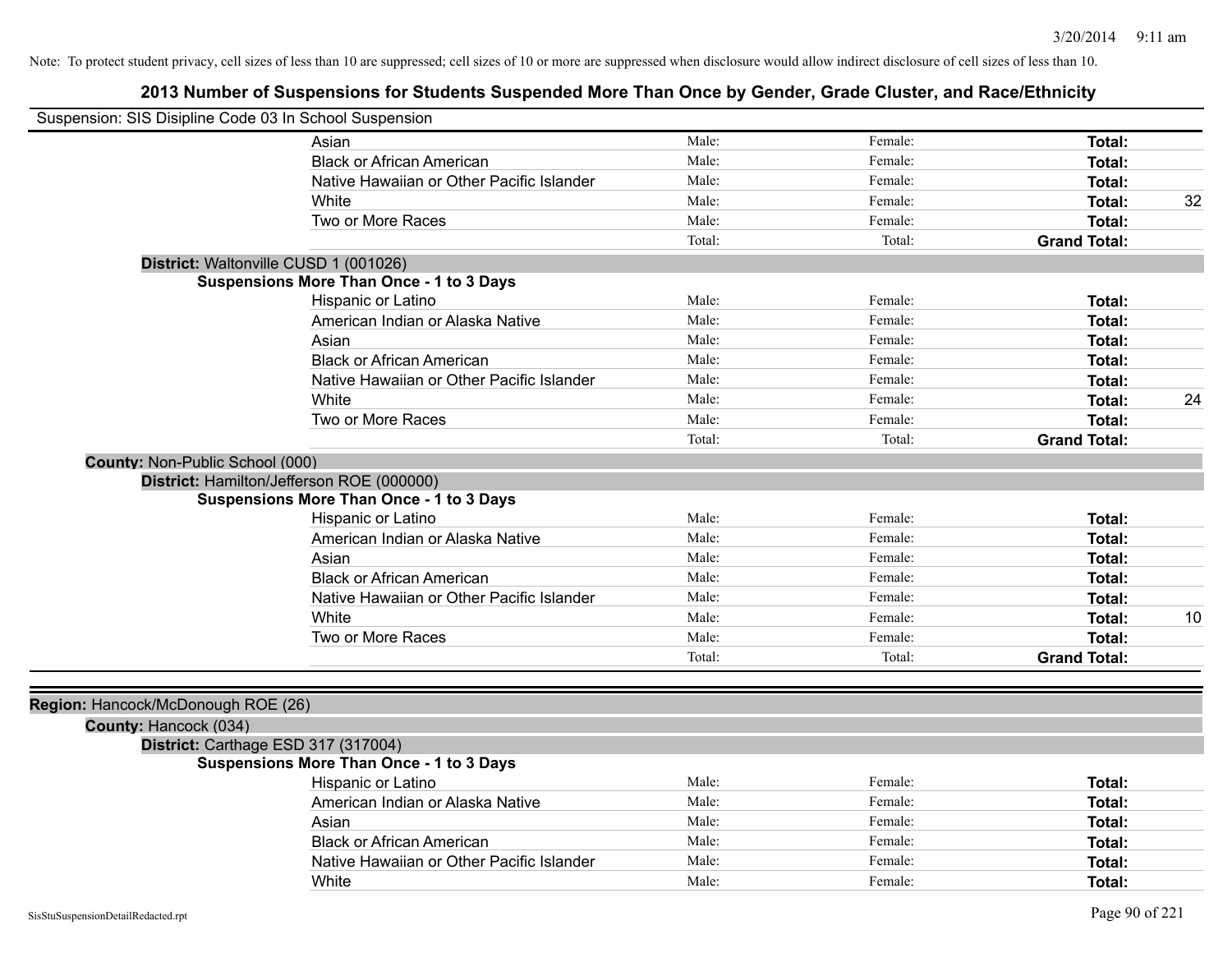| Suspension: SIS Disipline Code 03 In School Suspension |                                                    |        |         |                     |    |
|--------------------------------------------------------|----------------------------------------------------|--------|---------|---------------------|----|
|                                                        | Two or More Races                                  | Male:  | Female: | Total:              |    |
|                                                        |                                                    | Total: | Total:  | <b>Grand Total:</b> |    |
|                                                        | District: Dallas ESD 327 (327004)                  |        |         |                     |    |
|                                                        | <b>Suspensions More Than Once - 1 to 3 Days</b>    |        |         |                     |    |
|                                                        | Hispanic or Latino                                 | Male:  | Female: | Total:              |    |
|                                                        | American Indian or Alaska Native                   | Male:  | Female: | Total:              |    |
|                                                        | Asian                                              | Male:  | Female: | Total:              |    |
|                                                        | <b>Black or African American</b>                   | Male:  | Female: | Total:              |    |
|                                                        | Native Hawaiian or Other Pacific Islander          | Male:  | Female: | Total:              |    |
|                                                        | White                                              | Male:  | Female: | Total:              |    |
|                                                        | Two or More Races                                  | Male:  | Female: | Total:              |    |
|                                                        |                                                    | Total: | Total:  | <b>Grand Total:</b> |    |
|                                                        | <b>Suspensions More Than Once - 4 or More Days</b> |        |         |                     |    |
|                                                        | Hispanic or Latino                                 | Male:  | Female: | Total:              |    |
|                                                        | American Indian or Alaska Native                   | Male:  | Female: | Total:              |    |
|                                                        | Asian                                              | Male:  | Female: | Total:              |    |
|                                                        | <b>Black or African American</b>                   | Male:  | Female: | Total:              |    |
|                                                        | Native Hawaiian or Other Pacific Islander          | Male:  | Female: | Total:              |    |
|                                                        | White                                              | Male:  | Female: | Total:              |    |
|                                                        | Two or More Races                                  | Male:  | Female: | Total:              |    |
|                                                        |                                                    | Total: | Total:  | <b>Grand Total:</b> |    |
|                                                        | District: Hamilton CCSD 328 (328024)               |        |         |                     |    |
|                                                        | <b>Suspensions More Than Once - 1 to 3 Days</b>    |        |         |                     |    |
|                                                        | Hispanic or Latino                                 | Male:  | Female: | Total:              |    |
|                                                        | American Indian or Alaska Native                   | Male:  | Female: | Total:              |    |
|                                                        | Asian                                              | Male:  | Female: | Total:              |    |
|                                                        | <b>Black or African American</b>                   | Male:  | Female: | Total:              |    |
|                                                        | Native Hawaiian or Other Pacific Islander          | Male:  | Female: | Total:              |    |
|                                                        | White                                              | Male:  | Female: | Total:              | 23 |
|                                                        | Two or More Races                                  | Male:  | Female: | Total:              |    |
|                                                        |                                                    | Total: | Total:  | <b>Grand Total:</b> |    |
|                                                        | District: Illini West H S Dist 307 (307016)        |        |         |                     |    |
|                                                        | <b>Suspensions More Than Once - 1 to 3 Days</b>    |        |         |                     |    |
|                                                        | Hispanic or Latino                                 | Male:  | Female: | Total:              |    |
|                                                        | American Indian or Alaska Native                   | Male:  | Female: | Total:              |    |
|                                                        | Asian                                              | Male:  | Female: | Total:              |    |
|                                                        | <b>Black or African American</b>                   | Male:  | Female: | Total:              |    |
|                                                        | Native Hawaiian or Other Pacific Islander          | Male:  | Female: | Total:              |    |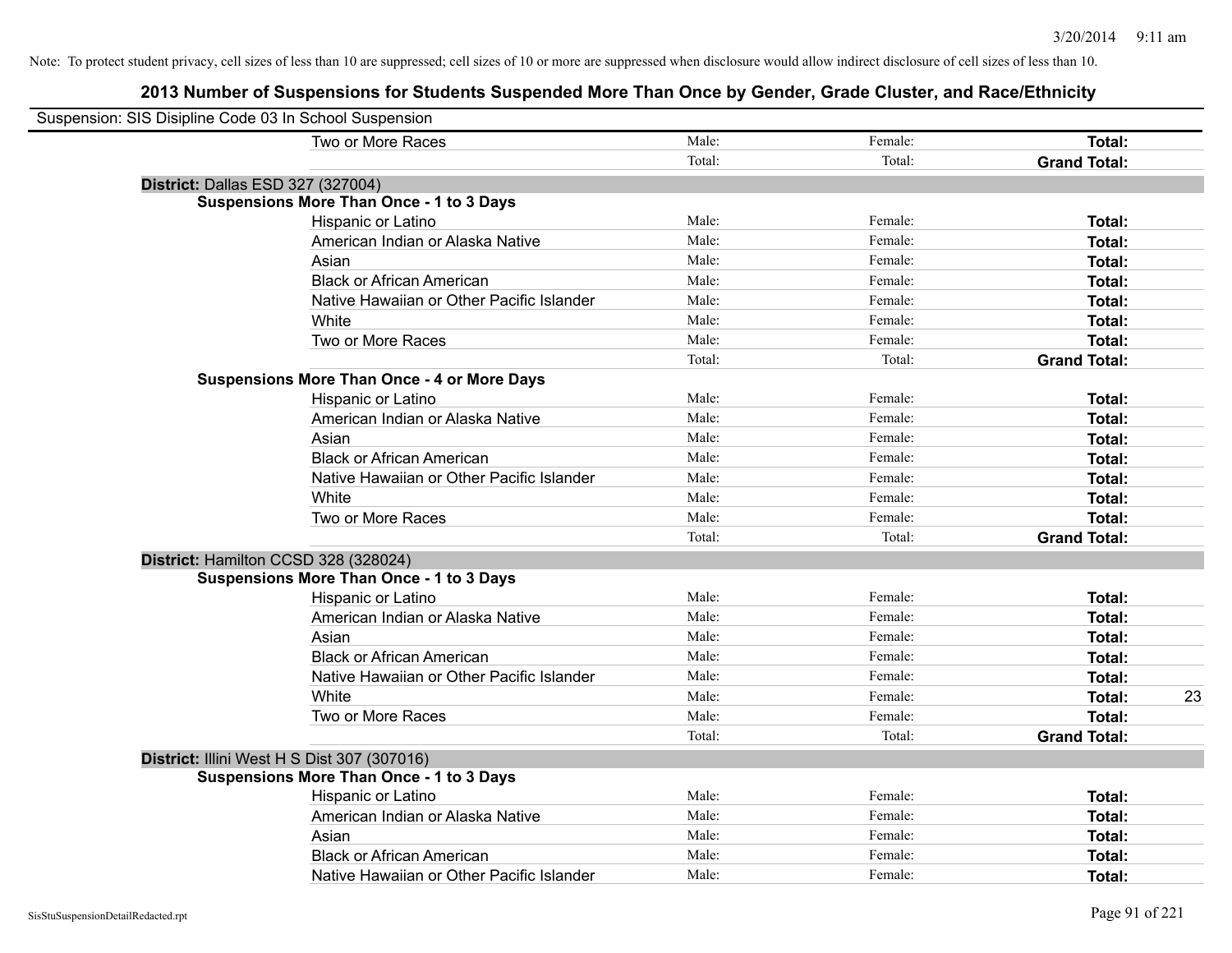| Suspension: SIS Disipline Code 03 In School Suspension |                                                    |        |         |                     |    |
|--------------------------------------------------------|----------------------------------------------------|--------|---------|---------------------|----|
|                                                        | White                                              | Male:  | Female: | <b>Total:</b>       | 52 |
|                                                        | Two or More Races                                  | Male:  | Female: | <b>Total:</b>       |    |
|                                                        |                                                    | Total: | Total:  | <b>Grand Total:</b> | 62 |
|                                                        | <b>Suspensions More Than Once - 4 or More Days</b> |        |         |                     |    |
|                                                        | Hispanic or Latino                                 | Male:  | Female: | Total:              |    |
|                                                        | American Indian or Alaska Native                   | Male:  | Female: | Total:              |    |
|                                                        | Asian                                              | Male:  | Female: | Total:              |    |
|                                                        | <b>Black or African American</b>                   | Male:  | Female: | Total:              |    |
|                                                        | Native Hawaiian or Other Pacific Islander          | Male:  | Female: | Total:              |    |
|                                                        | White                                              | Male:  | Female: | Total:              |    |
|                                                        | Two or More Races                                  | Male:  | Female: | <b>Total:</b>       |    |
|                                                        |                                                    | Total: | Total:  | <b>Grand Total:</b> |    |
|                                                        | District: La Harpe CSD 347 (347004)                |        |         |                     |    |
|                                                        | Suspensions More Than Once - 1 to 3 Days           |        |         |                     |    |
|                                                        | Hispanic or Latino                                 | Male:  | Female: | Total:              |    |
|                                                        | American Indian or Alaska Native                   | Male:  | Female: | <b>Total:</b>       |    |
|                                                        | Asian                                              | Male:  | Female: | Total:              |    |
|                                                        | <b>Black or African American</b>                   | Male:  | Female: | Total:              |    |
|                                                        | Native Hawaiian or Other Pacific Islander          | Male:  | Female: | Total:              |    |
|                                                        | White                                              | Male:  | Female: | Total:              |    |
|                                                        | Two or More Races                                  | Male:  | Female: | <b>Total:</b>       |    |
|                                                        |                                                    | Total: | Total:  | <b>Grand Total:</b> |    |
|                                                        | District: Nauvoo-Colusa CUSD 325 (325026)          |        |         |                     |    |
|                                                        | <b>Suspensions More Than Once - 1 to 3 Days</b>    |        |         |                     |    |
|                                                        | Hispanic or Latino                                 | Male:  | Female: | Total:              |    |
|                                                        | American Indian or Alaska Native                   | Male:  | Female: | <b>Total:</b>       |    |
|                                                        | Asian                                              | Male:  | Female: | Total:              |    |
|                                                        | <b>Black or African American</b>                   | Male:  | Female: | Total:              |    |
|                                                        | Native Hawaiian or Other Pacific Islander          | Male:  | Female: | Total:              |    |
|                                                        | White                                              | Male:  | Female: | Total:              | 12 |
|                                                        | Two or More Races                                  | Male:  | Female: | <b>Total:</b>       |    |
|                                                        |                                                    | Total: | Total:  | <b>Grand Total:</b> |    |
|                                                        | <b>Suspensions More Than Once - 4 or More Days</b> |        |         |                     |    |
|                                                        | Hispanic or Latino                                 | Male:  | Female: | Total:              |    |
|                                                        | American Indian or Alaska Native                   | Male:  | Female: | <b>Total:</b>       |    |
|                                                        | Asian                                              | Male:  | Female: | <b>Total:</b>       |    |
|                                                        | <b>Black or African American</b>                   | Male:  | Female: | Total:              |    |
|                                                        | Native Hawaiian or Other Pacific Islander          | Male:  | Female: | Total:              |    |
|                                                        | White                                              | Male:  | Female: | Total:              |    |
| SisStuSuspensionDetailRedacted.rpt                     |                                                    |        |         | Page 92 of 221      |    |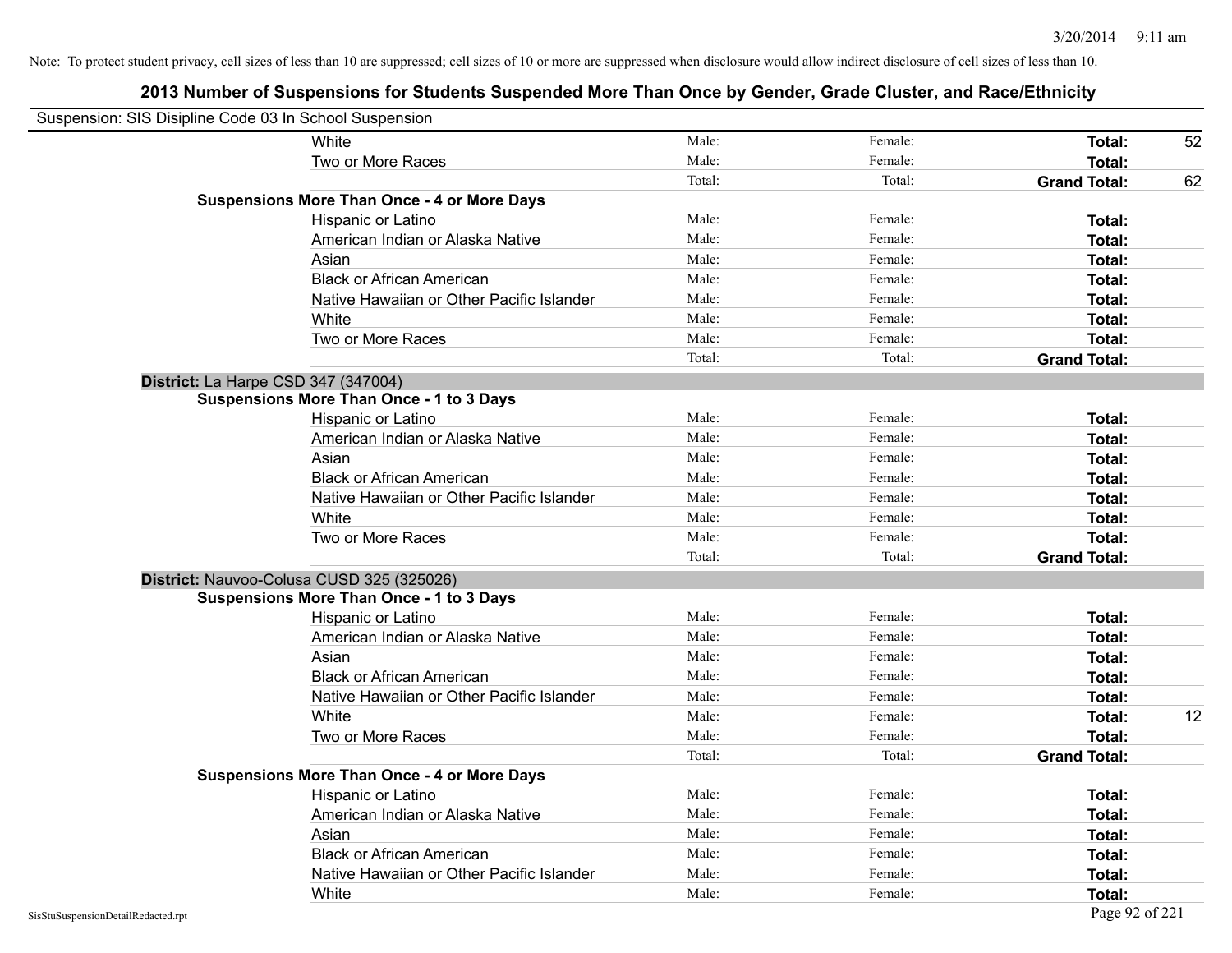| Suspension: SIS Disipline Code 03 In School Suspension |                                                   |        |         |                     |    |
|--------------------------------------------------------|---------------------------------------------------|--------|---------|---------------------|----|
|                                                        | Two or More Races                                 | Male:  | Female: | Total:              |    |
|                                                        |                                                   | Total: | Total:  | <b>Grand Total:</b> |    |
|                                                        | District: Warsaw CUSD 316 (316026)                |        |         |                     |    |
|                                                        | <b>Suspensions More Than Once - 1 to 3 Days</b>   |        |         |                     |    |
|                                                        | Hispanic or Latino                                | Male:  | Female: | Total:              |    |
|                                                        | American Indian or Alaska Native                  | Male:  | Female: | Total:              |    |
|                                                        | Asian                                             | Male:  | Female: | Total:              |    |
|                                                        | <b>Black or African American</b>                  | Male:  | Female: | Total:              |    |
|                                                        | Native Hawaiian or Other Pacific Islander         | Male:  | Female: | Total:              |    |
|                                                        | White                                             | Male:  | Female: | Total:              |    |
|                                                        | Two or More Races                                 | Male:  | Female: | Total:              |    |
|                                                        |                                                   | Total: | Total:  | <b>Grand Total:</b> |    |
| County: Mcdonough (062)                                |                                                   |        |         |                     |    |
|                                                        | District: Bushnell Prairie City CUSD 170 (170026) |        |         |                     |    |
|                                                        | <b>Suspensions More Than Once - 1 to 3 Days</b>   |        |         |                     |    |
|                                                        | Hispanic or Latino                                | Male:  | Female: | Total:              |    |
|                                                        | American Indian or Alaska Native                  | Male:  | Female: | Total:              |    |
|                                                        | Asian                                             | Male:  | Female: | Total:              |    |
|                                                        | <b>Black or African American</b>                  | Male:  | Female: | Total:              |    |
|                                                        | Native Hawaiian or Other Pacific Islander         | Male:  | Female: | Total:              |    |
|                                                        | White                                             | Male:  | Female: | Total:              |    |
|                                                        | Two or More Races                                 | Male:  | Female: | Total:              |    |
|                                                        |                                                   | Total: | Total:  | <b>Grand Total:</b> |    |
|                                                        | District: Macomb CUSD 185 (185026)                |        |         |                     |    |
|                                                        | <b>Suspensions More Than Once - 1 to 3 Days</b>   |        |         |                     |    |
|                                                        | Hispanic or Latino                                | Male:  | Female: | Total:              |    |
|                                                        | American Indian or Alaska Native                  | Male:  | Female: | Total:              |    |
|                                                        | Asian                                             | Male:  | Female: | Total:              |    |
|                                                        | <b>Black or African American</b>                  | Male:  | Female: | Total:              |    |
|                                                        | Native Hawaiian or Other Pacific Islander         | Male:  | Female: | Total:              |    |
|                                                        | White                                             | Male:  | Female: | Total:              | 15 |
|                                                        | Two or More Races                                 | Male:  | Female: | Total:              |    |
|                                                        |                                                   | Total: | Total:  | <b>Grand Total:</b> |    |
|                                                        | District: West Prairie CUSD 103 (103026)          |        |         |                     |    |
|                                                        | <b>Suspensions More Than Once - 1 to 3 Days</b>   |        |         |                     |    |
|                                                        | Hispanic or Latino                                | Male:  | Female: | Total:              |    |
|                                                        | American Indian or Alaska Native                  | Male:  | Female: | Total:              |    |
|                                                        | Asian                                             | Male:  | Female: | Total:              |    |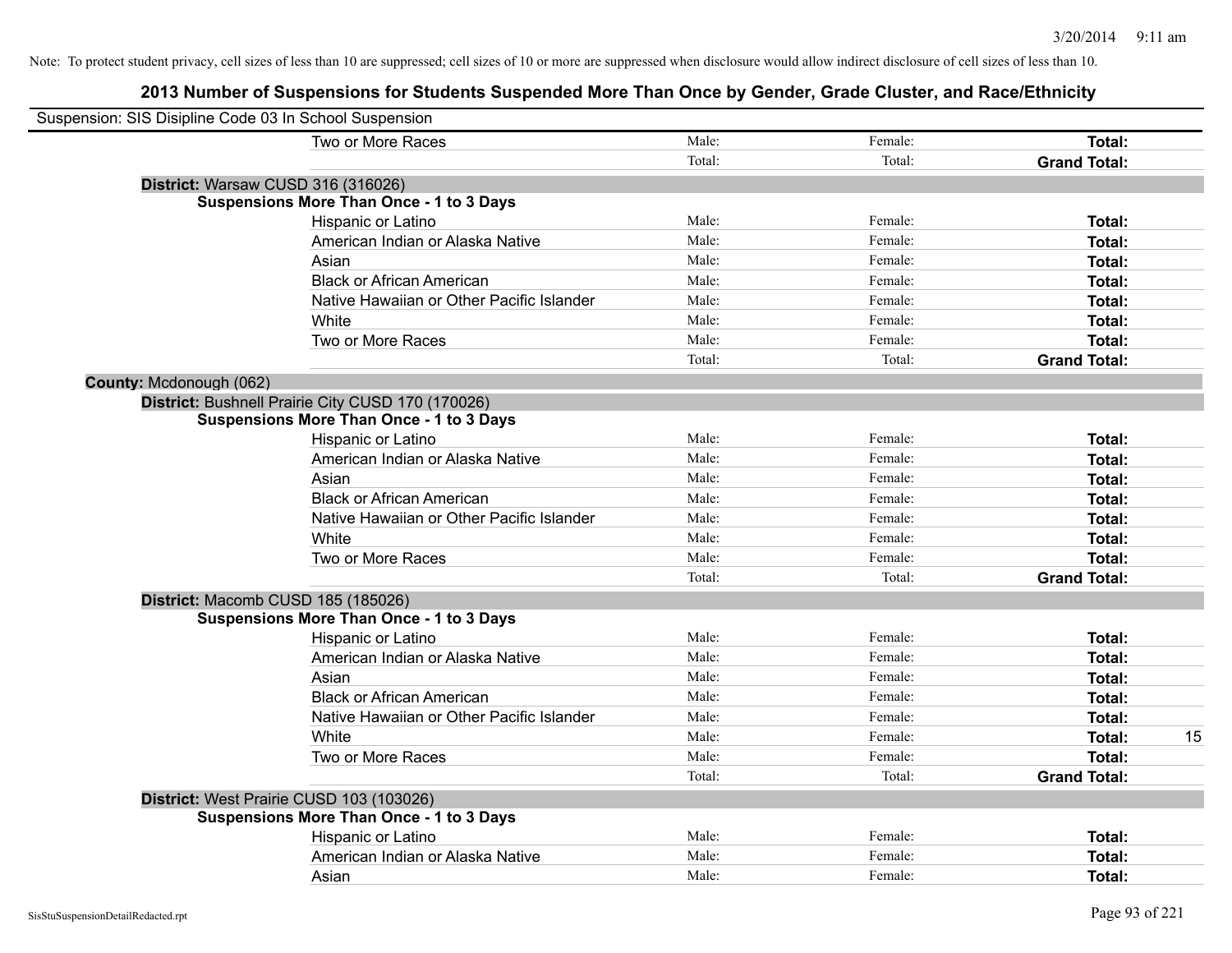| Suspension: SIS Disipline Code 03 In School Suspension |                                                      |        |     |         |    |                     |     |
|--------------------------------------------------------|------------------------------------------------------|--------|-----|---------|----|---------------------|-----|
|                                                        | <b>Black or African American</b>                     | Male:  |     | Female: |    | Total:              |     |
|                                                        | Native Hawaiian or Other Pacific Islander            | Male:  |     | Female: |    | Total:              |     |
|                                                        | White                                                | Male:  |     | Female: |    | Total:              |     |
|                                                        | Two or More Races                                    | Male:  |     | Female: |    | Total:              |     |
|                                                        |                                                      | Total: |     | Total:  |    | <b>Grand Total:</b> |     |
| Region: Henderson/Mercer/Warren ROE (27)               |                                                      |        |     |         |    |                     |     |
| County: Henderson (036)                                |                                                      |        |     |         |    |                     |     |
|                                                        | District: West Central CUSD 235 (235026)             |        |     |         |    |                     |     |
|                                                        | <b>Suspensions More Than Once - 1 to 3 Days</b>      |        |     |         |    |                     |     |
|                                                        | Hispanic or Latino                                   | Male:  |     | Female: |    | Total:              |     |
|                                                        | American Indian or Alaska Native                     | Male:  |     | Female: |    | Total:              |     |
|                                                        | Asian                                                | Male:  |     | Female: |    | Total:              |     |
|                                                        | <b>Black or African American</b>                     | Male:  |     | Female: |    | Total:              |     |
|                                                        | Native Hawaiian or Other Pacific Islander            | Male:  |     | Female: |    | Total:              |     |
|                                                        | White                                                | Male:  | 182 | Female: | 31 | Total:              | 213 |
|                                                        | Two or More Races                                    | Male:  |     | Female: |    | Total:              |     |
|                                                        |                                                      | Total: |     | Total:  |    | <b>Grand Total:</b> |     |
| County: Mercer (066)                                   |                                                      |        |     |         |    |                     |     |
|                                                        | District: Mercer County School District 404 (404026) |        |     |         |    |                     |     |
|                                                        | <b>Suspensions More Than Once - 1 to 3 Days</b>      |        |     |         |    |                     |     |
|                                                        | Hispanic or Latino                                   | Male:  |     | Female: |    | Total:              |     |
|                                                        | American Indian or Alaska Native                     | Male:  |     | Female: |    | Total:              |     |
|                                                        | Asian                                                | Male:  |     | Female: |    | Total:              |     |
|                                                        | <b>Black or African American</b>                     | Male:  |     | Female: |    | Total:              |     |
|                                                        | Native Hawaiian or Other Pacific Islander            | Male:  |     | Female: |    | Total:              |     |
|                                                        | White                                                | Male:  |     | Female: |    | Total:              | 29  |
|                                                        | Two or More Races                                    | Male:  |     | Female: |    | Total:              |     |
|                                                        |                                                      | Total: |     | Total:  |    | <b>Grand Total:</b> |     |
| County: Warren (094)                                   |                                                      |        |     |         |    |                     |     |
|                                                        | District: Monmouth-Roseville CUSD 238 (238026)       |        |     |         |    |                     |     |
|                                                        | <b>Suspensions More Than Once - 1 to 3 Days</b>      |        |     |         |    |                     |     |
|                                                        | Hispanic or Latino                                   | Male:  |     | Female: |    | Total:              |     |
|                                                        | American Indian or Alaska Native                     | Male:  |     | Female: |    | Total:              |     |
|                                                        | Asian                                                | Male:  |     | Female: |    | Total:              |     |
|                                                        | <b>Black or African American</b>                     | Male:  |     | Female: |    | Total:              |     |
|                                                        | Native Hawaiian or Other Pacific Islander            | Male:  |     | Female: |    | Total:              |     |
|                                                        | White                                                | Male:  | 15  | Female: | 10 | Total:              | 25  |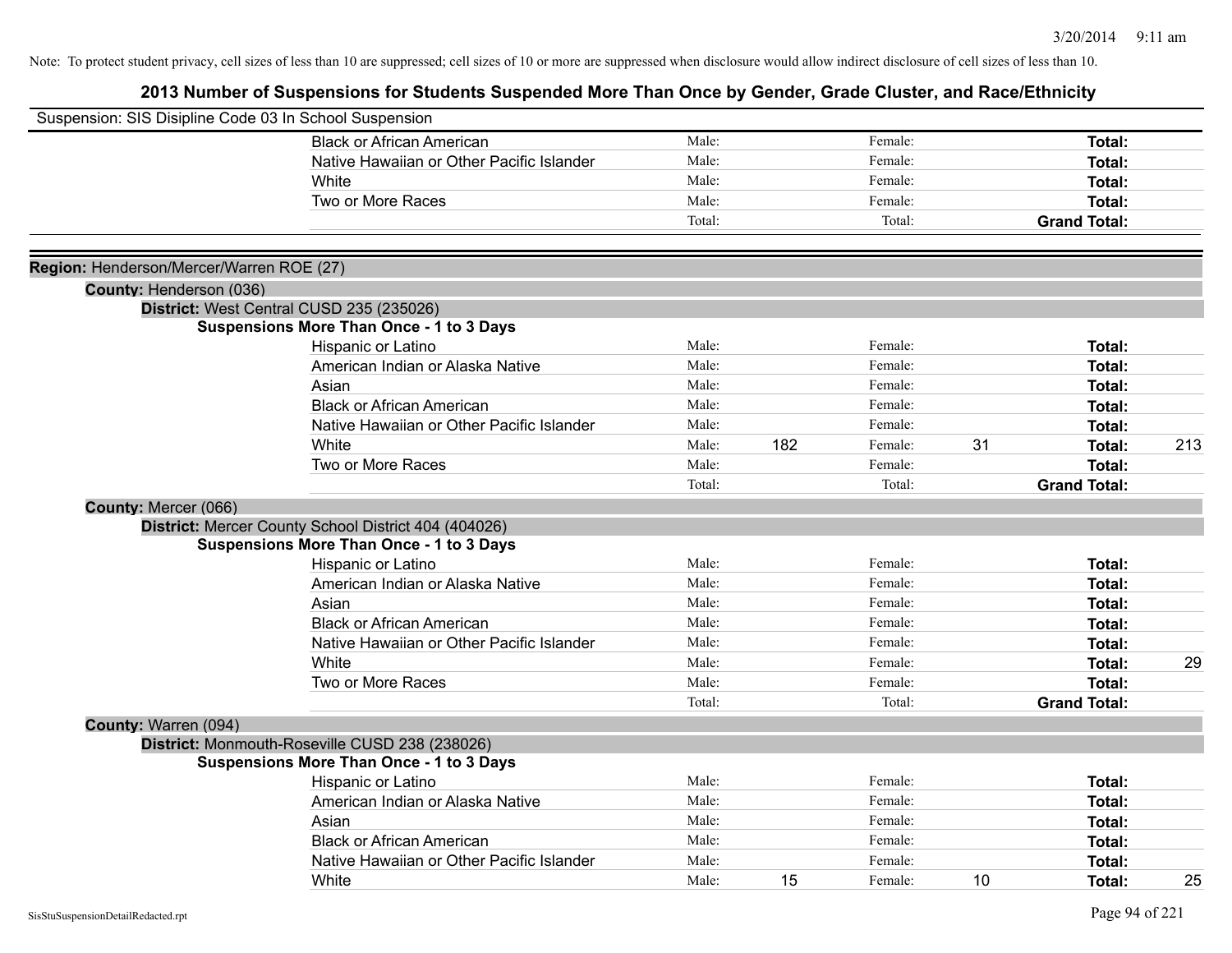| Suspension: SIS Disipline Code 03 In School Suspension |                                                 |        |    |         |    |                     |    |
|--------------------------------------------------------|-------------------------------------------------|--------|----|---------|----|---------------------|----|
|                                                        | Two or More Races                               | Male:  |    | Female: |    | Total:              | 11 |
|                                                        |                                                 | Total: |    | Total:  |    | <b>Grand Total:</b> |    |
|                                                        | District: United CUSD 304 (304026)              |        |    |         |    |                     |    |
|                                                        | <b>Suspensions More Than Once - 1 to 3 Days</b> |        |    |         |    |                     |    |
|                                                        | Hispanic or Latino                              | Male:  |    | Female: |    | Total:              |    |
|                                                        | American Indian or Alaska Native                | Male:  |    | Female: |    | Total:              |    |
|                                                        | Asian                                           | Male:  |    | Female: |    | Total:              |    |
|                                                        | <b>Black or African American</b>                | Male:  |    | Female: |    | Total:              |    |
|                                                        | Native Hawaiian or Other Pacific Islander       | Male:  |    | Female: |    | Total:              |    |
|                                                        | White                                           | Male:  |    | Female: |    | Total:              |    |
|                                                        | Two or More Races                               | Male:  |    | Female: |    | Total:              |    |
|                                                        |                                                 | Total: |    | Total:  |    | <b>Grand Total:</b> |    |
|                                                        |                                                 |        |    |         |    |                     |    |
| Region: Iroquois/Kankakee ROE (32)                     |                                                 |        |    |         |    |                     |    |
| County: Iroquois (038)                                 |                                                 |        |    |         |    |                     |    |
|                                                        | District: Central CUSD 4 (004026)               |        |    |         |    |                     |    |
|                                                        | <b>Suspensions More Than Once - 1 to 3 Days</b> |        |    |         |    |                     |    |
|                                                        | Hispanic or Latino                              | Male:  |    | Female: |    | Total:              |    |
|                                                        | American Indian or Alaska Native                | Male:  |    | Female: |    | Total:              |    |
|                                                        | Asian                                           | Male:  |    | Female: |    | Total:              |    |
|                                                        | <b>Black or African American</b>                | Male:  |    | Female: |    | Total:              |    |
|                                                        | Native Hawaiian or Other Pacific Islander       | Male:  |    | Female: |    | Total:              |    |
|                                                        | White                                           | Male:  | 41 | Female: | 21 | Total:              | 62 |
|                                                        | Two or More Races                               | Male:  |    | Female: |    | Total:              |    |
|                                                        |                                                 | Total: |    | Total:  |    | <b>Grand Total:</b> |    |
|                                                        | District: Cissna Park CUSD 6 (006026)           |        |    |         |    |                     |    |
|                                                        | <b>Suspensions More Than Once - 1 to 3 Days</b> |        |    |         |    |                     |    |
|                                                        | Hispanic or Latino                              | Male:  |    | Female: |    | Total:              |    |
|                                                        | American Indian or Alaska Native                | Male:  |    | Female: |    | Total:              |    |
|                                                        | Asian                                           | Male:  |    | Female: |    | Total:              |    |
|                                                        | <b>Black or African American</b>                | Male:  |    | Female: |    | Total:              |    |
|                                                        | Native Hawaiian or Other Pacific Islander       | Male:  |    | Female: |    | Total:              |    |
|                                                        | White                                           | Male:  |    | Female: |    | Total:              |    |
|                                                        | Two or More Races                               | Male:  |    | Female: |    | Total:              |    |
|                                                        |                                                 | Total: |    | Total:  |    | <b>Grand Total:</b> |    |
|                                                        | District: Donovan CUSD 3 (003026)               |        |    |         |    |                     |    |
|                                                        | <b>Suspensions More Than Once - 1 to 3 Days</b> |        |    |         |    |                     |    |
|                                                        | <b>Hispanic or Latino</b>                       | Male:  |    | Female: |    | Total:              |    |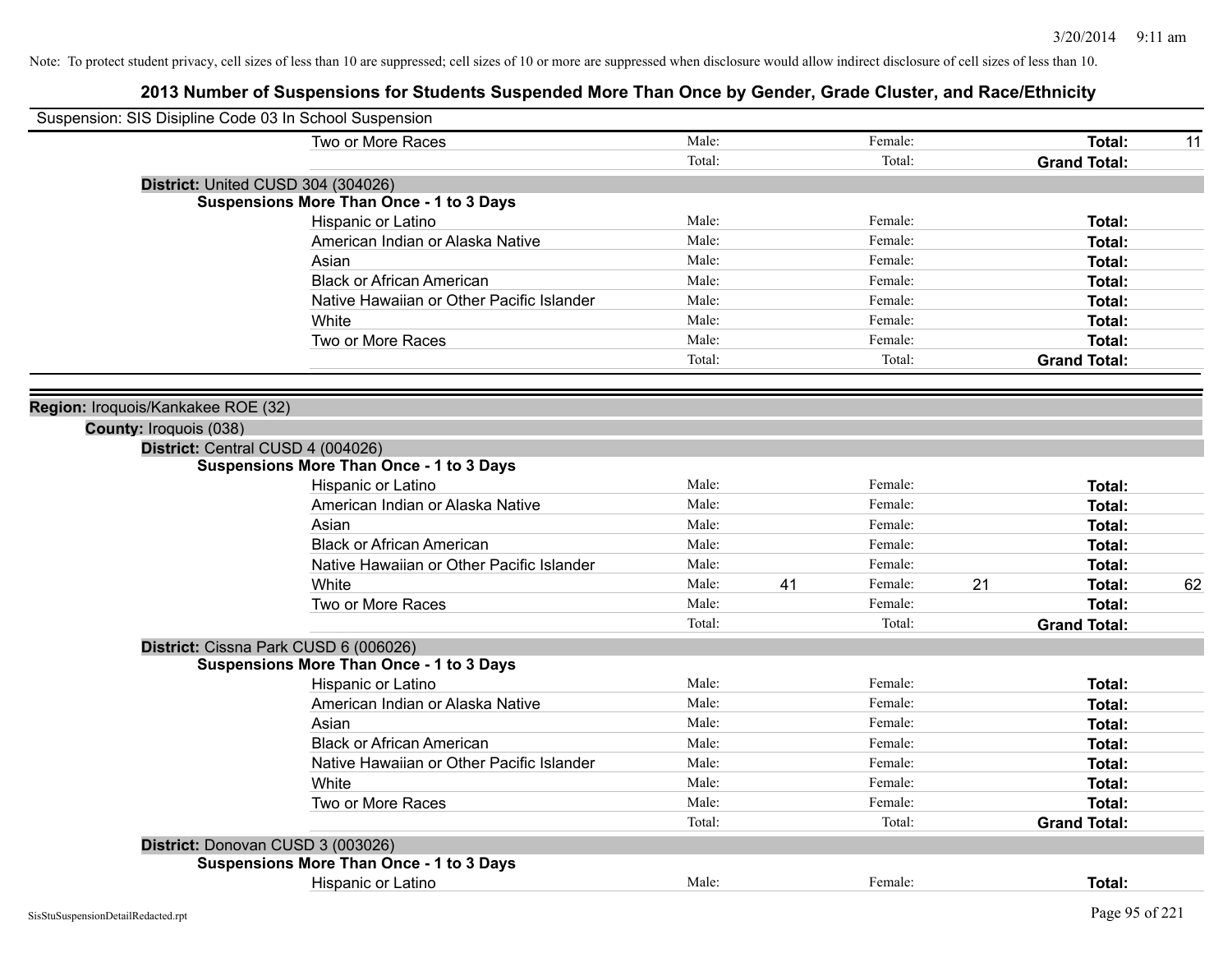## **2013 Number of Suspensions for Students Suspended More Than Once by Gender, Grade Cluster, and Race/Ethnicity**

| Suspension: SIS Disipline Code 03 In School Suspension |        |         |                     |    |
|--------------------------------------------------------|--------|---------|---------------------|----|
| American Indian or Alaska Native                       | Male:  | Female: | <b>Total:</b>       |    |
| Asian                                                  | Male:  | Female: | Total:              |    |
| <b>Black or African American</b>                       | Male:  | Female: | Total:              |    |
| Native Hawaiian or Other Pacific Islander              | Male:  | Female: | Total:              |    |
| White                                                  | Male:  | Female: | Total:              | 48 |
| Two or More Races                                      | Male:  | Female: | Total:              |    |
|                                                        | Total: | Total:  | <b>Grand Total:</b> |    |
| District: Iroquois West CUSD 10 (010026)               |        |         |                     |    |
| <b>Suspensions More Than Once - 1 to 3 Days</b>        |        |         |                     |    |
| Hispanic or Latino                                     | Male:  | Female: | Total:              |    |
| American Indian or Alaska Native                       | Male:  | Female: | <b>Total:</b>       |    |
| Asian                                                  | Male:  | Female: | <b>Total:</b>       |    |
| <b>Black or African American</b>                       | Male:  | Female: | <b>Total:</b>       |    |
| Native Hawaiian or Other Pacific Islander              | Male:  | Female: | <b>Total:</b>       |    |
| White                                                  | Male:  | Female: | <b>Total:</b>       | 16 |
| Two or More Races                                      | Male:  | Female: | Total:              |    |
|                                                        | Total: | Total:  | <b>Grand Total:</b> |    |
| <b>Suspensions More Than Once - 4 or More Days</b>     |        |         |                     |    |
| Hispanic or Latino                                     | Male:  | Female: | Total:              |    |
| American Indian or Alaska Native                       | Male:  | Female: | <b>Total:</b>       |    |
| Asian                                                  | Male:  | Female: | Total:              |    |
| <b>Black or African American</b>                       | Male:  | Female: | Total:              |    |
| Native Hawaiian or Other Pacific Islander              | Male:  | Female: | Total:              |    |
| White                                                  | Male:  | Female: | <b>Total:</b>       |    |
| Two or More Races                                      | Male:  | Female: | <b>Total:</b>       |    |
|                                                        | Total: | Total:  | <b>Grand Total:</b> |    |
| District: Milford CCSD 280 (280004)                    |        |         |                     |    |
| <b>Suspensions More Than Once - 1 to 3 Days</b>        |        |         |                     |    |
| Hispanic or Latino                                     | Male:  | Female: | Total:              |    |
| American Indian or Alaska Native                       | Male:  | Female: | <b>Total:</b>       |    |
| Asian                                                  | Male:  | Female: | <b>Total:</b>       |    |
| <b>Black or African American</b>                       | Male:  | Female: | <b>Total:</b>       |    |
| Native Hawaiian or Other Pacific Islander              | Male:  | Female: | <b>Total:</b>       |    |
| White                                                  | Male:  | Female: | <b>Total:</b>       | 11 |
| Two or More Races                                      | Male:  | Female: | <b>Total:</b>       |    |
|                                                        | Total: |         | <b>Grand Total:</b> |    |

**Suspensions More Than Once - 1 to 3 Days**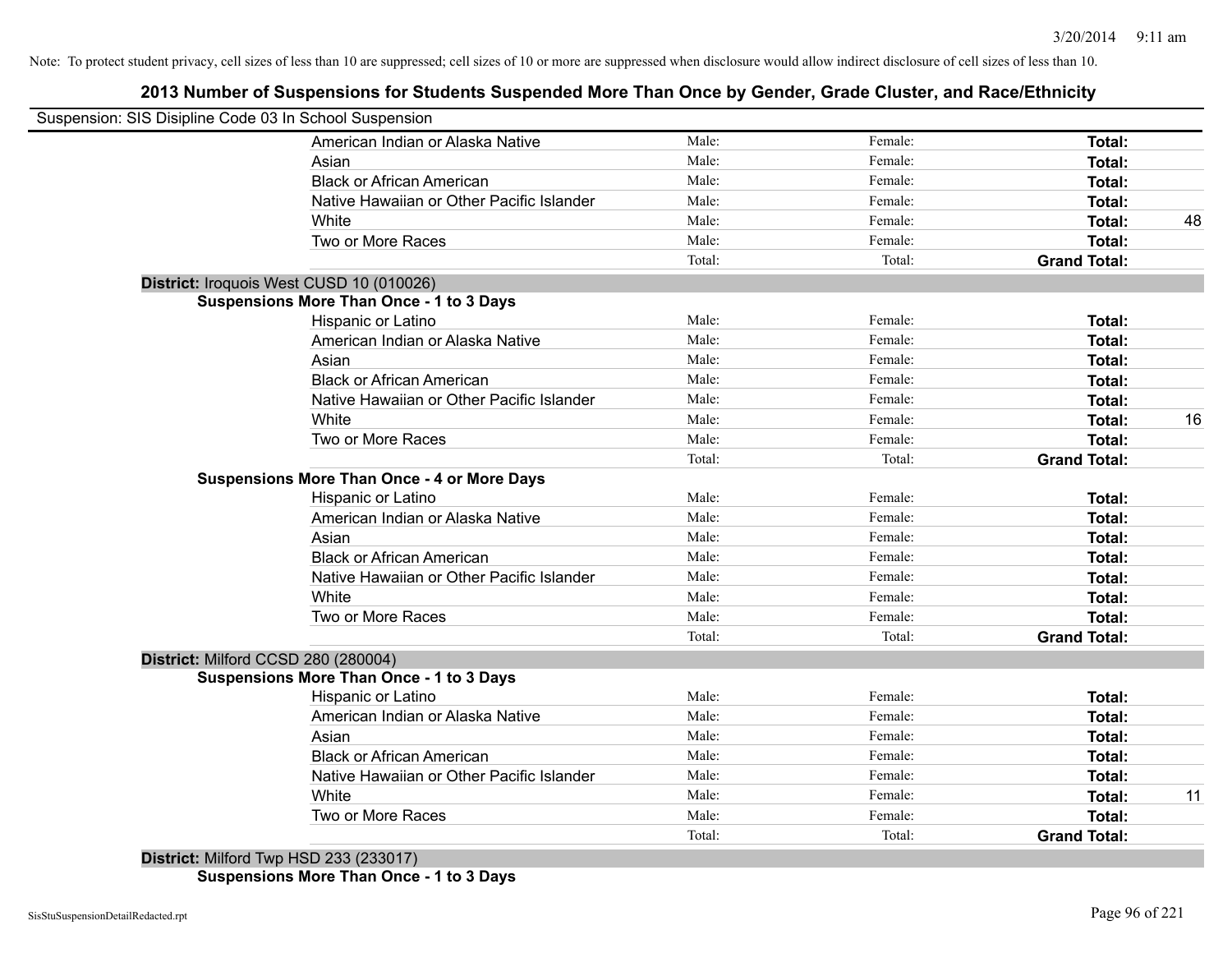## **2013 Number of Suspensions for Students Suspended More Than Once by Gender, Grade Cluster, and Race/Ethnicity**

|                        | Suspension: SIS Disipline Code 03 In School Suspension |        |    |         |    |                     |    |
|------------------------|--------------------------------------------------------|--------|----|---------|----|---------------------|----|
|                        | Hispanic or Latino                                     | Male:  |    | Female: |    | Total:              |    |
|                        | American Indian or Alaska Native                       | Male:  |    | Female: |    | Total:              |    |
|                        | Asian                                                  | Male:  |    | Female: |    | Total:              |    |
|                        | <b>Black or African American</b>                       | Male:  |    | Female: |    | Total:              |    |
|                        | Native Hawaiian or Other Pacific Islander              | Male:  |    | Female: |    | Total:              |    |
|                        | White                                                  | Male:  | 17 | Female: | 11 | Total:              | 28 |
|                        | Two or More Races                                      | Male:  |    | Female: |    | Total:              |    |
|                        |                                                        | Total: |    | Total:  |    | <b>Grand Total:</b> |    |
|                        | <b>Suspensions More Than Once - 4 or More Days</b>     |        |    |         |    |                     |    |
|                        | Hispanic or Latino                                     | Male:  |    | Female: |    | <b>Total:</b>       |    |
|                        | American Indian or Alaska Native                       | Male:  |    | Female: |    | Total:              |    |
|                        | Asian                                                  | Male:  |    | Female: |    | Total:              |    |
|                        | <b>Black or African American</b>                       | Male:  |    | Female: |    | Total:              |    |
|                        | Native Hawaiian or Other Pacific Islander              | Male:  |    | Female: |    | Total:              |    |
|                        | White                                                  | Male:  |    | Female: |    | Total:              |    |
|                        | Two or More Races                                      | Male:  |    | Female: |    | Total:              |    |
|                        |                                                        | Total: |    | Total:  |    | <b>Grand Total:</b> |    |
| County: Kankakee (046) |                                                        |        |    |         |    |                     |    |
|                        | District: Bourbonnais SD 53 (053002)                   |        |    |         |    |                     |    |
|                        | <b>Suspensions More Than Once - 1 to 3 Days</b>        |        |    |         |    |                     |    |
|                        | Hispanic or Latino                                     | Male:  |    | Female: |    | Total:              |    |
|                        | American Indian or Alaska Native                       | Male:  |    | Female: |    | Total:              |    |
|                        | Asian                                                  | Male:  |    | Female: |    | Total:              |    |
|                        | <b>Black or African American</b>                       | Male:  |    | Female: |    | Total:              | 21 |
|                        | Native Hawaiian or Other Pacific Islander              | Male:  |    | Female: |    | Total:              |    |
|                        | White                                                  | Male:  | 23 | Female: | 10 | Total:              | 33 |
|                        | Two or More Races                                      | Male:  |    | Female: |    | Total:              |    |
|                        |                                                        | Total: |    | Total:  |    | <b>Grand Total:</b> |    |
|                        | <b>Suspensions More Than Once - 4 or More Days</b>     |        |    |         |    |                     |    |
|                        | Hispanic or Latino                                     | Male:  |    | Female: |    | Total:              |    |
|                        | American Indian or Alaska Native                       | Male:  |    | Female: |    | Total:              |    |
|                        | Asian                                                  | Male:  |    | Female: |    | Total:              |    |
|                        | <b>Black or African American</b>                       | Male:  |    | Female: |    | Total:              |    |
|                        | Native Hawaiian or Other Pacific Islander              | Male:  |    | Female: |    | Total:              |    |
|                        | White                                                  | Male:  |    | Female: |    | Total:              |    |
|                        | Two or More Races                                      | Male:  |    | Female: |    | Total:              |    |
|                        |                                                        | Total: |    | Total:  |    | <b>Grand Total:</b> |    |
|                        | .<br>(0.105.007)(0.070.40)                             |        |    |         |    |                     |    |

**District:** Bradley Bourbonnais CHSD 307 (307016)

**Suspensions More Than Once - 1 to 3 Days**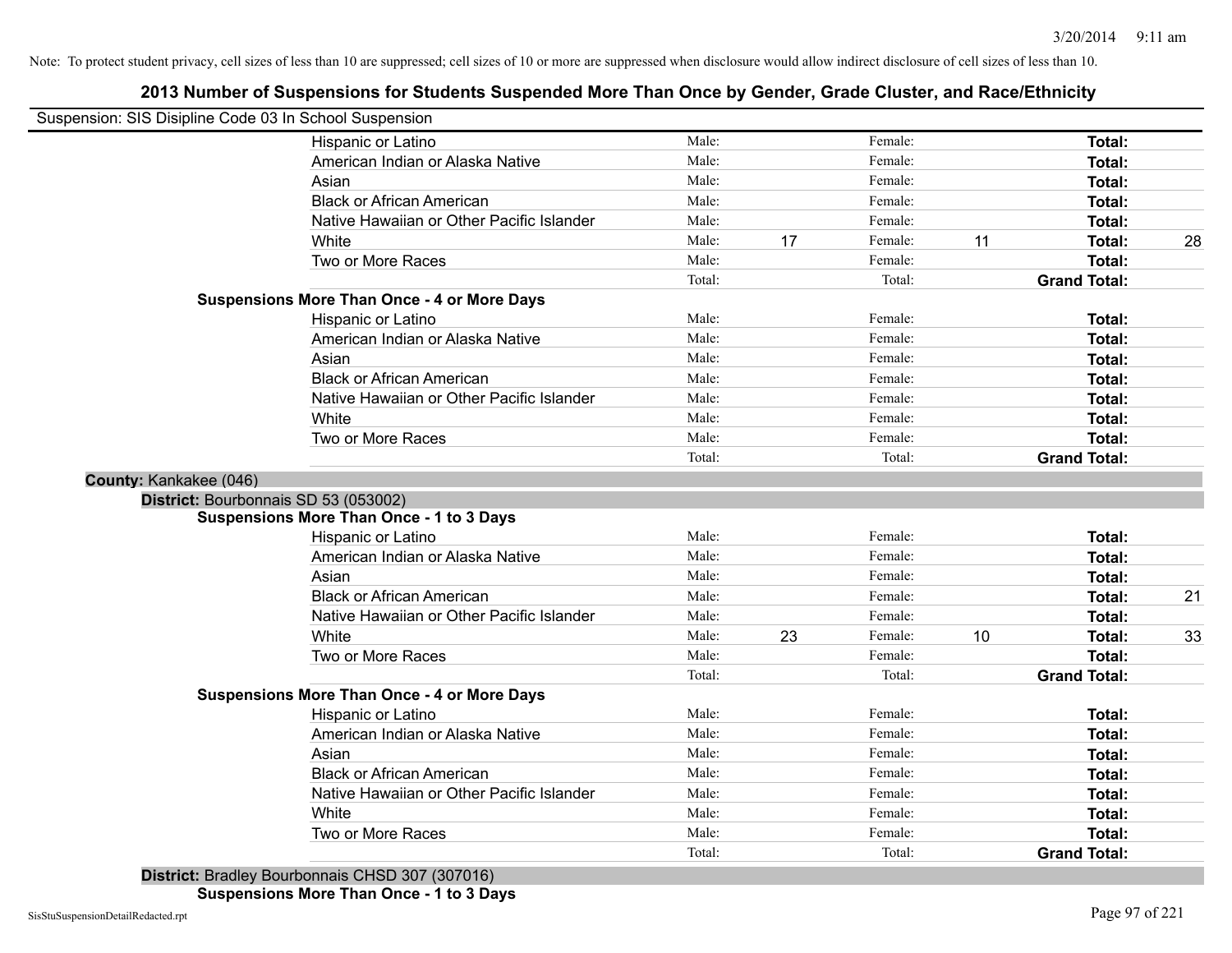| Suspension: SIS Disipline Code 03 In School Suspension |                                                    |        |     |         |     |                     |     |
|--------------------------------------------------------|----------------------------------------------------|--------|-----|---------|-----|---------------------|-----|
|                                                        | Hispanic or Latino                                 | Male:  | 83  | Female: | 36  | Total:              | 119 |
|                                                        | American Indian or Alaska Native                   | Male:  |     | Female: |     | Total:              |     |
|                                                        | Asian                                              | Male:  |     | Female: |     | Total:              |     |
|                                                        | <b>Black or African American</b>                   | Male:  | 110 | Female: | 56  | Total:              | 166 |
|                                                        | Native Hawaiian or Other Pacific Islander          | Male:  |     | Female: |     | Total:              |     |
|                                                        | White                                              | Male:  | 378 | Female: | 181 | Total:              | 559 |
|                                                        | Two or More Races                                  | Male:  |     | Female: |     | Total:              | 45  |
|                                                        |                                                    | Total: |     | Total:  |     | <b>Grand Total:</b> |     |
|                                                        | <b>Suspensions More Than Once - 4 or More Days</b> |        |     |         |     |                     |     |
|                                                        | Hispanic or Latino                                 | Male:  |     | Female: |     | Total:              |     |
|                                                        | American Indian or Alaska Native                   | Male:  |     | Female: |     | Total:              |     |
|                                                        | Asian                                              | Male:  |     | Female: |     | Total:              |     |
|                                                        | <b>Black or African American</b>                   | Male:  |     | Female: |     | Total:              |     |
|                                                        | Native Hawaiian or Other Pacific Islander          | Male:  |     | Female: |     | Total:              |     |
|                                                        | White                                              | Male:  |     | Female: |     | Total:              | 20  |
|                                                        | Two or More Races                                  | Male:  |     | Female: |     | Total:              |     |
|                                                        |                                                    | Total: |     | Total:  |     | <b>Grand Total:</b> |     |
|                                                        | District: Bradley SD 61 (061002)                   |        |     |         |     |                     |     |
|                                                        | <b>Suspensions More Than Once - 1 to 3 Days</b>    |        |     |         |     |                     |     |
|                                                        | Hispanic or Latino                                 | Male:  |     | Female: |     | Total:              | 10  |
|                                                        | American Indian or Alaska Native                   | Male:  |     | Female: |     | Total:              |     |
|                                                        | Asian                                              | Male:  |     | Female: |     | Total:              |     |
|                                                        | <b>Black or African American</b>                   | Male:  |     | Female: |     | Total:              | 10  |
|                                                        | Native Hawaiian or Other Pacific Islander          | Male:  |     | Female: |     | Total:              |     |
|                                                        | White                                              | Male:  |     | Female: |     | Total:              | 25  |
|                                                        | Two or More Races                                  | Male:  |     | Female: |     | Total:              |     |
|                                                        |                                                    | Total: |     | Total:  |     | <b>Grand Total:</b> |     |
|                                                        | <b>Suspensions More Than Once - 4 or More Days</b> |        |     |         |     |                     |     |
|                                                        | Hispanic or Latino                                 | Male:  |     | Female: |     | Total:              |     |
|                                                        | American Indian or Alaska Native                   | Male:  |     | Female: |     | Total:              |     |
|                                                        | Asian                                              | Male:  |     | Female: |     | Total:              |     |
|                                                        | <b>Black or African American</b>                   | Male:  |     | Female: |     | Total:              |     |
|                                                        | Native Hawaiian or Other Pacific Islander          | Male:  |     | Female: |     | Total:              |     |
|                                                        | White                                              | Male:  |     | Female: |     | Total:              |     |
|                                                        | Two or More Races                                  | Male:  |     | Female: |     | Total:              |     |
|                                                        |                                                    | Total: |     | Total:  |     | <b>Grand Total:</b> |     |
|                                                        | District: Grant Park CUSD 6 (006026)               |        |     |         |     |                     |     |
|                                                        | <b>Suspensions More Than Once - 1 to 3 Days</b>    |        |     |         |     |                     |     |
|                                                        | Hispanic or Latino                                 | Male:  |     | Female: |     | Total:              |     |
| SisStuSuspensionDetailRedacted.rpt                     |                                                    |        |     |         |     | Page 98 of 221      |     |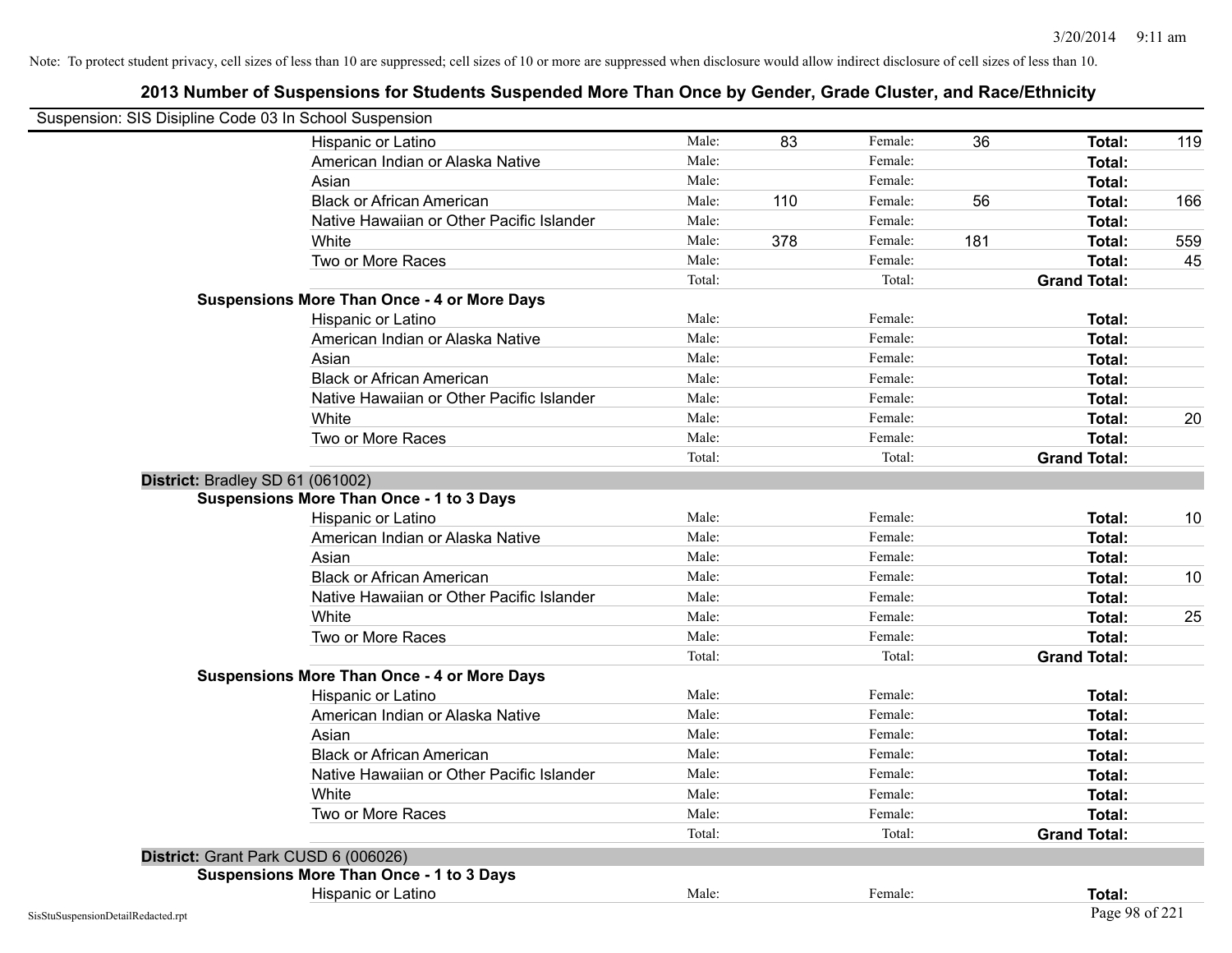## **2013 Number of Suspensions for Students Suspended More Than Once by Gender, Grade Cluster, and Race/Ethnicity**

|                                   | Suspension: SIS Disipline Code 03 In School Suspension |        |       |         |     |                     |       |
|-----------------------------------|--------------------------------------------------------|--------|-------|---------|-----|---------------------|-------|
|                                   | American Indian or Alaska Native                       | Male:  |       | Female: |     | Total:              |       |
|                                   | Asian                                                  | Male:  |       | Female: |     | Total:              |       |
|                                   | <b>Black or African American</b>                       | Male:  |       | Female: |     | Total:              |       |
|                                   | Native Hawaiian or Other Pacific Islander              | Male:  |       | Female: |     | Total:              |       |
|                                   | White                                                  | Male:  |       | Female: |     | Total:              |       |
|                                   | Two or More Races                                      | Male:  |       | Female: |     | Total:              |       |
|                                   |                                                        | Total: |       | Total:  |     | <b>Grand Total:</b> |       |
|                                   | District: Herscher CUSD 2 (002026)                     |        |       |         |     |                     |       |
|                                   | <b>Suspensions More Than Once - 1 to 3 Days</b>        |        |       |         |     |                     |       |
|                                   | Hispanic or Latino                                     | Male:  |       | Female: |     | Total:              |       |
|                                   | American Indian or Alaska Native                       | Male:  |       | Female: |     | Total:              |       |
|                                   | Asian                                                  | Male:  |       | Female: |     | Total:              |       |
|                                   | <b>Black or African American</b>                       | Male:  |       | Female: |     | Total:              |       |
|                                   | Native Hawaiian or Other Pacific Islander              | Male:  |       | Female: |     | Total:              |       |
|                                   | White                                                  | Male:  |       | Female: |     | Total:              | 20    |
|                                   | Two or More Races                                      | Male:  |       | Female: |     | Total:              |       |
|                                   |                                                        | Total: |       | Total:  |     | <b>Grand Total:</b> |       |
|                                   | <b>Suspensions More Than Once - 4 or More Days</b>     |        |       |         |     |                     |       |
|                                   | Hispanic or Latino                                     | Male:  |       | Female: |     | Total:              |       |
|                                   | American Indian or Alaska Native                       | Male:  |       | Female: |     | Total:              |       |
|                                   | Asian                                                  | Male:  |       | Female: |     | Total:              |       |
|                                   | <b>Black or African American</b>                       | Male:  |       | Female: |     | Total:              |       |
|                                   | Native Hawaiian or Other Pacific Islander              | Male:  |       | Female: |     | Total:              |       |
|                                   | White                                                  | Male:  |       | Female: |     | Total:              |       |
|                                   | Two or More Races                                      | Male:  |       | Female: |     | Total:              |       |
|                                   |                                                        | Total: |       | Total:  |     | <b>Grand Total:</b> |       |
|                                   | District: Kankakee SD 111 (111025)                     |        |       |         |     |                     |       |
|                                   | <b>Suspensions More Than Once - 1 to 3 Days</b>        |        |       |         |     |                     |       |
|                                   | Hispanic or Latino                                     | Male:  | 136   | Female: | 75  | Total:              | 211   |
|                                   | American Indian or Alaska Native                       | Male:  |       | Female: |     | Total:              | 14    |
|                                   | Asian                                                  | Male:  |       | Female: |     | Total:              |       |
|                                   | <b>Black or African American</b>                       | Male:  | 1,212 | Female: | 535 | Total:              | 1,747 |
|                                   | Native Hawaiian or Other Pacific Islander              | Male:  |       | Female: |     | Total:              |       |
|                                   | White                                                  | Male:  | 118   | Female: | 64  | Total:              | 182   |
|                                   | Two or More Races                                      | Male:  | 49    | Female: | 20  | Total:              | 69    |
|                                   |                                                        | Total: |       | Total:  |     | <b>Grand Total:</b> |       |
| District: Manteno CUSD 5 (005026) |                                                        |        |       |         |     |                     |       |

**Suspensions More Than Once - 1 to 3 Days**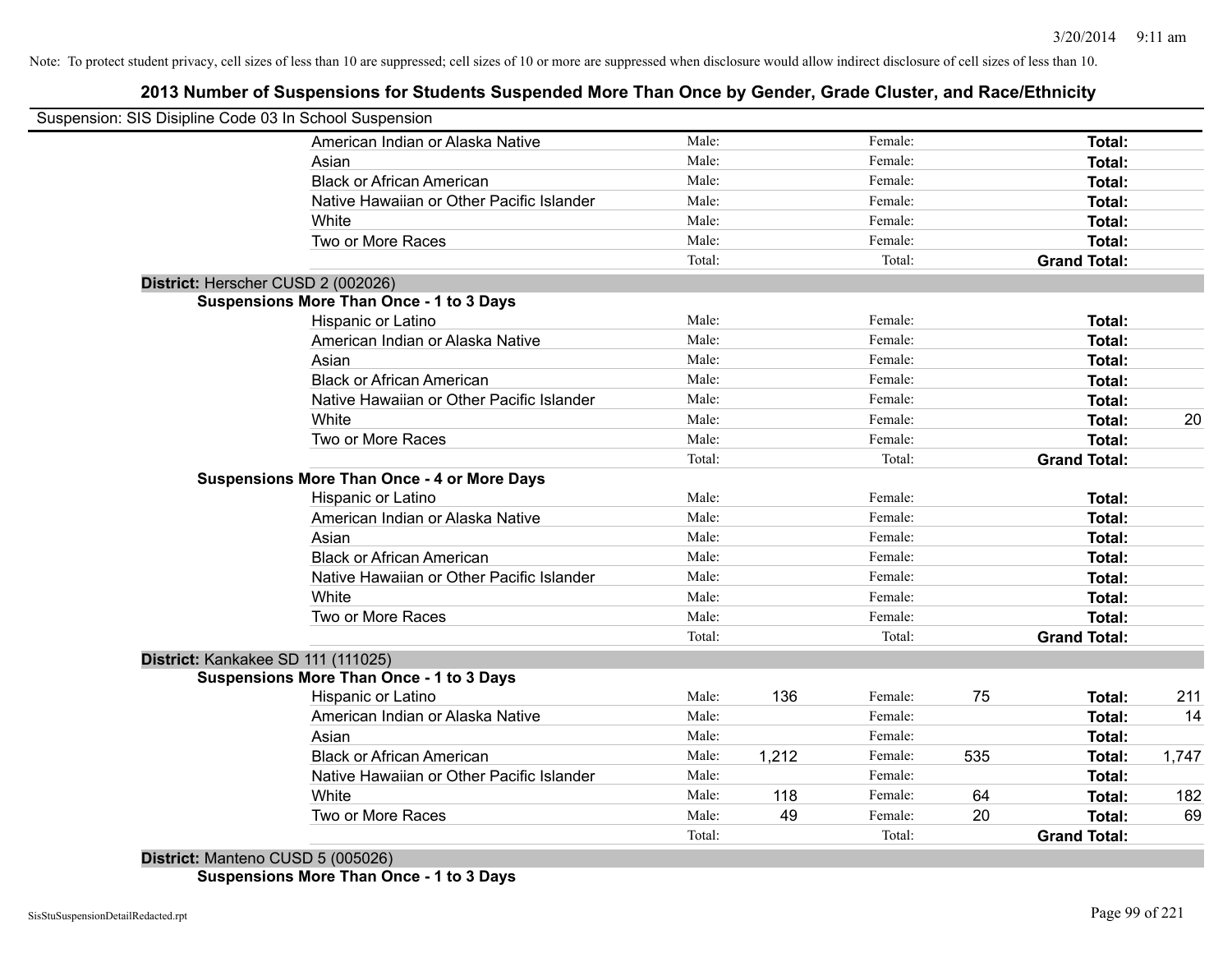## **2013 Number of Suspensions for Students Suspended More Than Once by Gender, Grade Cluster, and Race/Ethnicity**

|                                   | Suspension: SIS Disipline Code 03 In School Suspension |        |    |         |    |                     |    |
|-----------------------------------|--------------------------------------------------------|--------|----|---------|----|---------------------|----|
|                                   | Hispanic or Latino                                     | Male:  |    | Female: |    | Total:              |    |
|                                   | American Indian or Alaska Native                       | Male:  |    | Female: |    | Total:              |    |
|                                   | Asian                                                  | Male:  |    | Female: |    | Total:              |    |
|                                   | <b>Black or African American</b>                       | Male:  |    | Female: |    | Total:              |    |
|                                   | Native Hawaiian or Other Pacific Islander              | Male:  |    | Female: |    | Total:              |    |
|                                   | White                                                  | Male:  | 50 | Female: | 10 | Total:              | 60 |
|                                   | Two or More Races                                      | Male:  |    | Female: |    | Total:              |    |
|                                   |                                                        | Total: |    | Total:  |    | <b>Grand Total:</b> | 80 |
| District: Momence CUSD 1 (001026) |                                                        |        |    |         |    |                     |    |
|                                   | <b>Suspensions More Than Once - 1 to 3 Days</b>        |        |    |         |    |                     |    |
|                                   | Hispanic or Latino                                     | Male:  |    | Female: |    | Total:              |    |
|                                   | American Indian or Alaska Native                       | Male:  |    | Female: |    | Total:              |    |
|                                   | Asian                                                  | Male:  |    | Female: |    | Total:              |    |
|                                   | <b>Black or African American</b>                       | Male:  |    | Female: |    | Total:              | 36 |
|                                   | Native Hawaiian or Other Pacific Islander              | Male:  |    | Female: |    | Total:              |    |
|                                   | White                                                  | Male:  | 31 | Female: | 11 | Total:              | 42 |
|                                   | Two or More Races                                      | Male:  |    | Female: |    | Total:              | 24 |
|                                   |                                                        | Total: |    | Total:  |    | <b>Grand Total:</b> |    |
|                                   | <b>Suspensions More Than Once - 4 or More Days</b>     |        |    |         |    |                     |    |
|                                   | Hispanic or Latino                                     | Male:  |    | Female: |    | Total:              |    |
|                                   | American Indian or Alaska Native                       | Male:  |    | Female: |    | Total:              |    |
|                                   | Asian                                                  | Male:  |    | Female: |    | Total:              |    |
|                                   | <b>Black or African American</b>                       | Male:  |    | Female: |    | Total:              |    |
|                                   | Native Hawaiian or Other Pacific Islander              | Male:  |    | Female: |    | Total:              |    |
|                                   | White                                                  | Male:  |    | Female: |    | Total:              |    |
|                                   | Two or More Races                                      | Male:  |    | Female: |    | Total:              |    |
|                                   |                                                        | Total: |    | Total:  |    | <b>Grand Total:</b> |    |
|                                   | District: St Anne CCSD 256 (256004)                    |        |    |         |    |                     |    |
|                                   | <b>Suspensions More Than Once - 1 to 3 Days</b>        |        |    |         |    |                     |    |
|                                   | Hispanic or Latino                                     | Male:  |    | Female: |    | Total:              |    |
|                                   | American Indian or Alaska Native                       | Male:  |    | Female: |    | Total:              |    |
|                                   | Asian                                                  | Male:  |    | Female: |    | Total:              |    |
|                                   | <b>Black or African American</b>                       | Male:  |    | Female: |    | Total:              |    |
|                                   | Native Hawaiian or Other Pacific Islander              | Male:  |    | Female: |    | Total:              |    |
|                                   | White                                                  | Male:  |    | Female: |    | Total:              |    |
|                                   | Two or More Races                                      | Male:  |    | Female: |    | Total:              |    |
|                                   |                                                        | Total: |    | Total:  |    | <b>Grand Total:</b> |    |

**District:** St Anne CHSD 302 (302016)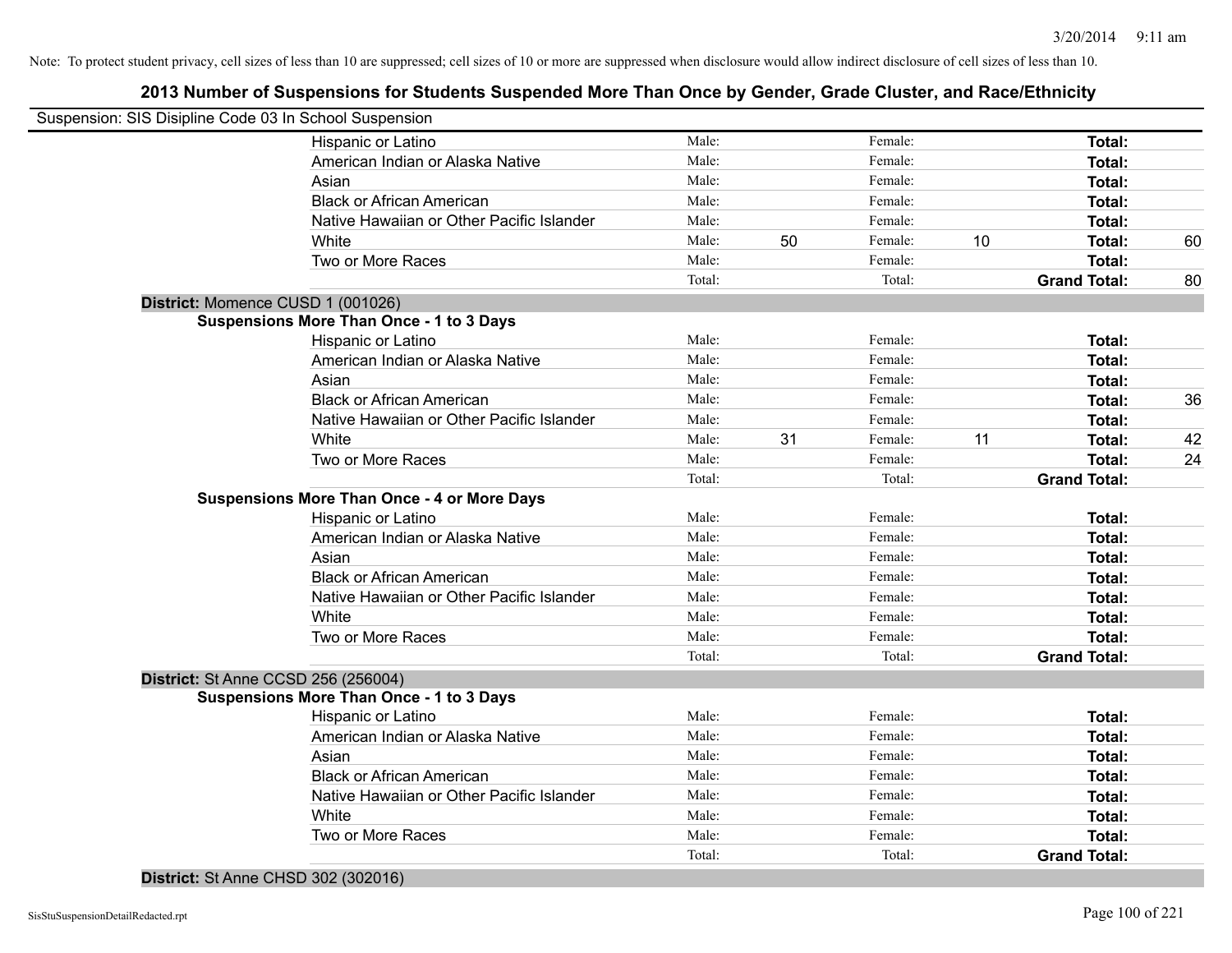|                                 | Suspension: SIS Disipline Code 03 In School Suspension |        |    |         |    |                     |    |
|---------------------------------|--------------------------------------------------------|--------|----|---------|----|---------------------|----|
|                                 | <b>Suspensions More Than Once - 1 to 3 Days</b>        |        |    |         |    |                     |    |
|                                 | Hispanic or Latino                                     | Male:  |    | Female: |    | Total:              |    |
|                                 | American Indian or Alaska Native                       | Male:  |    | Female: |    | Total:              |    |
|                                 | Asian                                                  | Male:  |    | Female: |    | Total:              |    |
|                                 | <b>Black or African American</b>                       | Male:  | 39 | Female: | 33 | Total:              | 72 |
|                                 | Native Hawaiian or Other Pacific Islander              | Male:  |    | Female: |    | Total:              |    |
|                                 | White                                                  | Male:  |    | Female: |    | Total:              |    |
|                                 | Two or More Races                                      | Male:  |    | Female: |    | Total:              |    |
|                                 |                                                        | Total: |    | Total:  |    | <b>Grand Total:</b> | 82 |
| County: Non-Public School (000) |                                                        |        |    |         |    |                     |    |
|                                 | District: Iroquois/Kankakee ROE (000000)               |        |    |         |    |                     |    |
|                                 | <b>Suspensions More Than Once - 1 to 3 Days</b>        |        |    |         |    |                     |    |
|                                 | Hispanic or Latino                                     | Male:  |    | Female: |    | Total:              |    |
|                                 | American Indian or Alaska Native                       | Male:  |    | Female: |    | Total:              |    |
|                                 | Asian                                                  | Male:  |    | Female: |    | Total:              |    |
|                                 | <b>Black or African American</b>                       | Male:  |    | Female: |    | Total:              |    |
|                                 | Native Hawaiian or Other Pacific Islander              | Male:  |    | Female: |    | Total:              |    |
|                                 | White                                                  | Male:  |    | Female: |    | Total:              |    |
|                                 | Two or More Races                                      | Male:  |    | Female: |    | <b>Total:</b>       |    |
|                                 |                                                        | Total: |    | Total:  |    | <b>Grand Total:</b> |    |
|                                 | District: Non-Public School (0000)                     |        |    |         |    |                     |    |
|                                 | <b>Suspensions More Than Once - 1 to 3 Days</b>        |        |    |         |    |                     |    |
|                                 | Hispanic or Latino                                     | Male:  |    | Female: |    | Total:              |    |
|                                 | American Indian or Alaska Native                       | Male:  |    | Female: |    | Total:              |    |
|                                 | Asian                                                  | Male:  |    | Female: |    | Total:              |    |
|                                 | <b>Black or African American</b>                       | Male:  |    | Female: |    | Total:              |    |
|                                 | Native Hawaiian or Other Pacific Islander              | Male:  |    | Female: |    | Total:              |    |
|                                 | White                                                  | Male:  |    | Female: |    | Total:              |    |
|                                 | Two or More Races                                      | Male:  |    | Female: |    | Total:              |    |
|                                 |                                                        | Total: |    | Total:  |    | <b>Grand Total:</b> |    |
|                                 |                                                        |        |    |         |    |                     |    |
| Region: Jackson/Perry ROE (30)  |                                                        |        |    |         |    |                     |    |
| County: Jackson (039)           |                                                        |        |    |         |    |                     |    |
|                                 | District: Carbondale CHSD 165 (165016)                 |        |    |         |    |                     |    |
|                                 | <b>Suspensions More Than Once - 1 to 3 Days</b>        |        |    |         |    |                     |    |
|                                 | Hispanic or Latino                                     | Male:  |    | Female: |    | Total:              | 39 |
|                                 | American Indian or Alaska Native                       | Male:  |    | Female: |    | Total:              |    |
|                                 | Asian                                                  | Male:  |    | Female: |    | Total:              |    |
|                                 |                                                        |        |    |         |    |                     |    |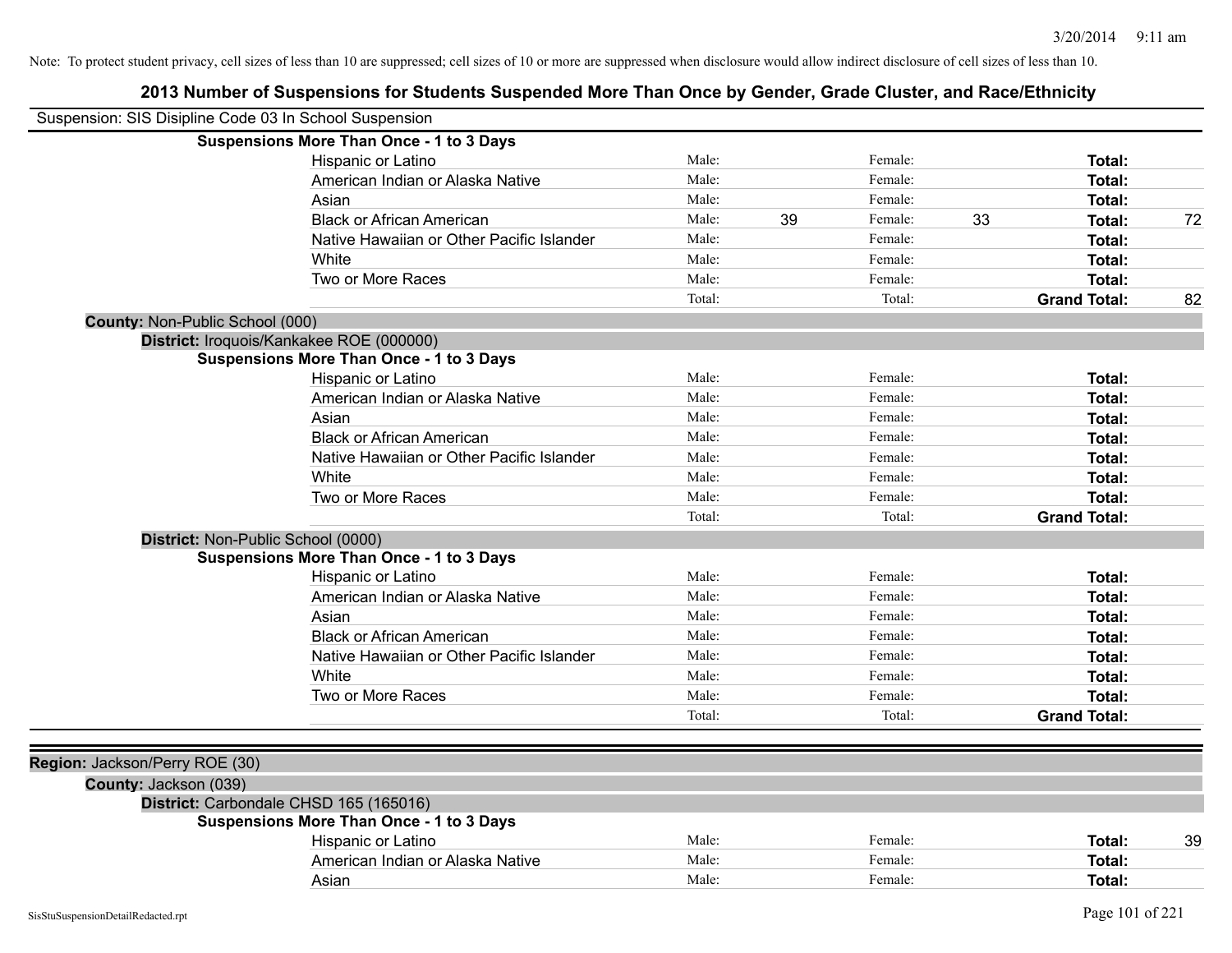| Suspension: SIS Disipline Code 03 In School Suspension |                                                    |        |     |         |     |                     |     |
|--------------------------------------------------------|----------------------------------------------------|--------|-----|---------|-----|---------------------|-----|
|                                                        | <b>Black or African American</b>                   | Male:  | 227 | Female: | 113 | Total:              | 340 |
|                                                        | Native Hawaiian or Other Pacific Islander          | Male:  |     | Female: |     | Total:              |     |
|                                                        | White                                              | Male:  | 98  | Female: | 40  | Total:              | 138 |
|                                                        | Two or More Races                                  | Male:  |     | Female: |     | Total:              |     |
|                                                        |                                                    | Total: |     | Total:  |     | <b>Grand Total:</b> |     |
|                                                        | <b>Suspensions More Than Once - 4 or More Days</b> |        |     |         |     |                     |     |
|                                                        | Hispanic or Latino                                 | Male:  |     | Female: |     | Total:              |     |
|                                                        | American Indian or Alaska Native                   | Male:  |     | Female: |     | Total:              |     |
|                                                        | Asian                                              | Male:  |     | Female: |     | Total:              |     |
|                                                        | <b>Black or African American</b>                   | Male:  |     | Female: |     | <b>Total:</b>       |     |
|                                                        | Native Hawaiian or Other Pacific Islander          | Male:  |     | Female: |     | Total:              |     |
|                                                        | White                                              | Male:  |     | Female: |     | <b>Total:</b>       |     |
|                                                        | Two or More Races                                  | Male:  |     | Female: |     | <b>Total:</b>       |     |
|                                                        |                                                    | Total: |     | Total:  |     | <b>Grand Total:</b> |     |
|                                                        | District: Carbondale ESD 95 (095002)               |        |     |         |     |                     |     |
|                                                        | <b>Suspensions More Than Once - 1 to 3 Days</b>    |        |     |         |     |                     |     |
|                                                        | Hispanic or Latino                                 | Male:  |     | Female: |     | Total:              |     |
|                                                        | American Indian or Alaska Native                   | Male:  |     | Female: |     | <b>Total:</b>       |     |
|                                                        | Asian                                              | Male:  |     | Female: |     | Total:              |     |
|                                                        | <b>Black or African American</b>                   | Male:  | 173 | Female: | 38  | Total:              | 211 |
|                                                        | Native Hawaiian or Other Pacific Islander          | Male:  |     | Female: |     | Total:              |     |
|                                                        | White                                              | Male:  |     | Female: |     | Total:              | 14  |
|                                                        | Two or More Races                                  | Male:  |     | Female: |     | Total:              |     |
|                                                        |                                                    | Total: |     | Total:  |     | <b>Grand Total:</b> |     |
|                                                        | <b>Suspensions More Than Once - 4 or More Days</b> |        |     |         |     |                     |     |
|                                                        | Hispanic or Latino                                 | Male:  |     | Female: |     | Total:              |     |
|                                                        | American Indian or Alaska Native                   | Male:  |     | Female: |     | Total:              |     |
|                                                        | Asian                                              | Male:  |     | Female: |     | Total:              |     |
|                                                        | <b>Black or African American</b>                   | Male:  |     | Female: |     | Total:              |     |
|                                                        | Native Hawaiian or Other Pacific Islander          | Male:  |     | Female: |     | Total:              |     |
|                                                        | White                                              | Male:  |     | Female: |     | Total:              |     |
|                                                        | Two or More Races                                  | Male:  |     | Female: |     | <b>Total:</b>       |     |
|                                                        |                                                    | Total: |     | Total:  |     | <b>Grand Total:</b> |     |
|                                                        | District: Elverado CUSD 196 (196026)               |        |     |         |     |                     |     |
|                                                        | <b>Suspensions More Than Once - 1 to 3 Days</b>    |        |     |         |     |                     |     |
|                                                        | Hispanic or Latino                                 | Male:  |     | Female: |     | Total:              |     |
|                                                        | American Indian or Alaska Native                   | Male:  |     | Female: |     | <b>Total:</b>       |     |
|                                                        | Asian                                              | Male:  |     | Female: |     | Total:              |     |
|                                                        | <b>Black or African American</b>                   | Male:  |     | Female: |     | <b>Total:</b>       |     |
| SisStuSuspensionDetailRedacted.rpt                     |                                                    |        |     |         |     | Page 102 of 221     |     |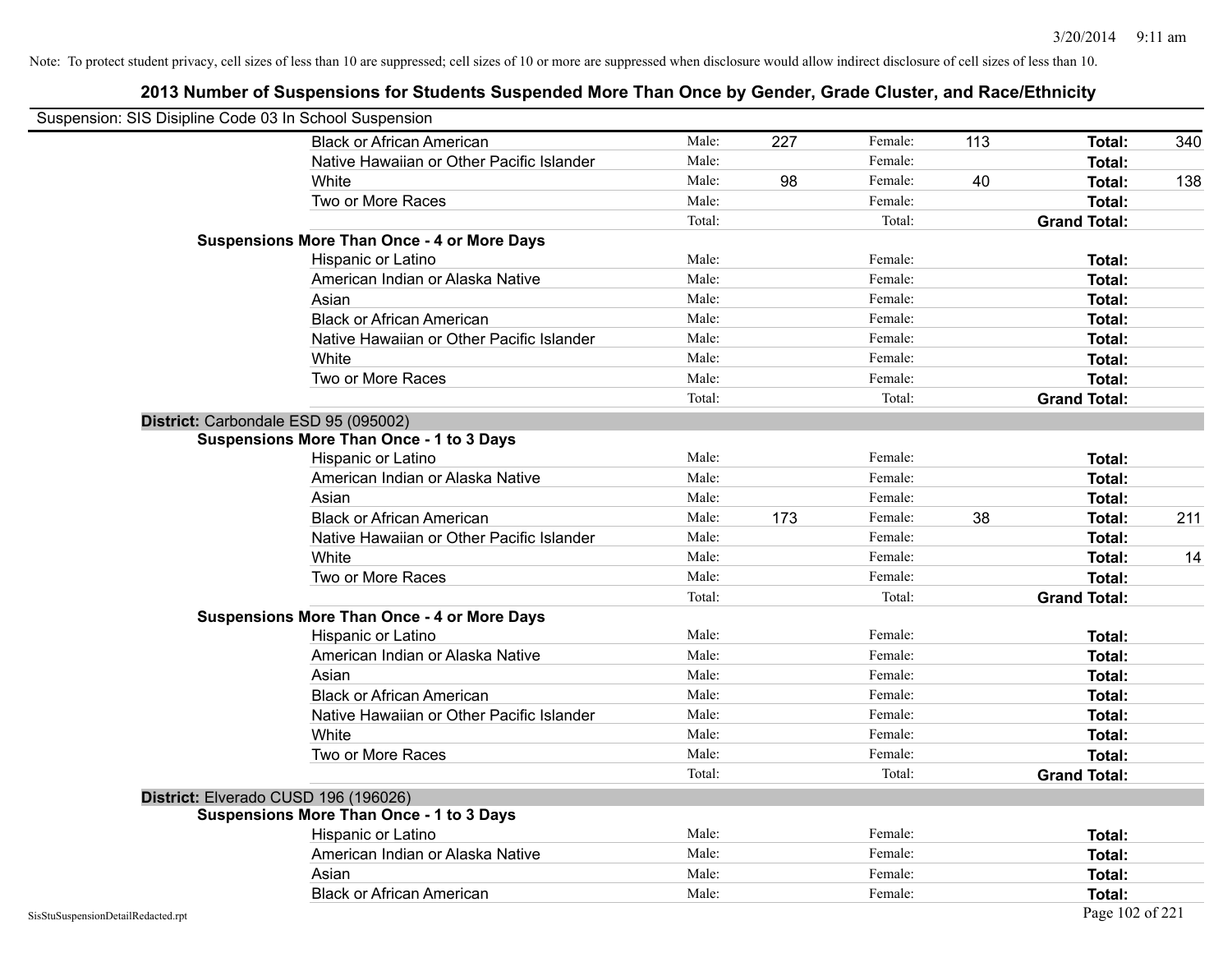| Suspension: SIS Disipline Code 03 In School Suspension |                                                   |        |     |         |     |                     |     |
|--------------------------------------------------------|---------------------------------------------------|--------|-----|---------|-----|---------------------|-----|
|                                                        | Native Hawaiian or Other Pacific Islander         | Male:  |     | Female: |     | Total:              |     |
|                                                        | White                                             | Male:  |     | Female: |     | Total:              |     |
|                                                        | Two or More Races                                 | Male:  |     | Female: |     | Total:              |     |
|                                                        |                                                   | Total: |     | Total:  |     | <b>Grand Total:</b> |     |
|                                                        | District: Giant City CCSD 130 (130004)            |        |     |         |     |                     |     |
|                                                        | <b>Suspensions More Than Once - 1 to 3 Days</b>   |        |     |         |     |                     |     |
|                                                        | Hispanic or Latino                                | Male:  |     | Female: |     | Total:              |     |
|                                                        | American Indian or Alaska Native                  | Male:  |     | Female: |     | Total:              |     |
|                                                        | Asian                                             | Male:  |     | Female: |     | Total:              |     |
|                                                        | <b>Black or African American</b>                  | Male:  |     | Female: |     | Total:              |     |
|                                                        | Native Hawaiian or Other Pacific Islander         | Male:  |     | Female: |     | Total:              |     |
|                                                        | White                                             | Male:  |     | Female: |     | Total:              |     |
|                                                        | Two or More Races                                 | Male:  |     | Female: |     | Total:              |     |
|                                                        |                                                   | Total: |     | Total:  |     | <b>Grand Total:</b> |     |
|                                                        | District: Murphysboro CUSD 186 (186026)           |        |     |         |     |                     |     |
|                                                        | <b>Suspensions More Than Once - 1 to 3 Days</b>   |        |     |         |     |                     |     |
|                                                        | Hispanic or Latino                                | Male:  |     | Female: |     | Total:              | 30  |
|                                                        | American Indian or Alaska Native                  | Male:  |     | Female: |     | Total:              |     |
|                                                        | Asian                                             | Male:  |     | Female: |     | Total:              |     |
|                                                        | <b>Black or African American</b>                  | Male:  | 175 | Female: | 70  | Total:              | 245 |
|                                                        | Native Hawaiian or Other Pacific Islander         | Male:  |     | Female: |     | Total:              |     |
|                                                        | White                                             | Male:  | 165 | Female: | 122 | Total:              | 287 |
|                                                        | Two or More Races                                 | Male:  |     | Female: |     | Total:              | 41  |
|                                                        |                                                   | Total: |     | Total:  |     | <b>Grand Total:</b> |     |
|                                                        | District: Trico CUSD 176 (176026)                 |        |     |         |     |                     |     |
|                                                        | <b>Suspensions More Than Once - 1 to 3 Days</b>   |        |     |         |     |                     |     |
|                                                        | Hispanic or Latino                                | Male:  |     | Female: |     | Total:              |     |
|                                                        | American Indian or Alaska Native                  | Male:  |     | Female: |     | Total:              |     |
|                                                        | Asian                                             | Male:  |     | Female: |     | Total:              |     |
|                                                        | <b>Black or African American</b>                  | Male:  |     | Female: |     | Total:              |     |
|                                                        | Native Hawaiian or Other Pacific Islander         | Male:  |     | Female: |     | Total:              |     |
|                                                        | White                                             | Male:  |     | Female: |     | Total:              | 12  |
|                                                        | Two or More Races                                 | Male:  |     | Female: |     | Total:              |     |
|                                                        |                                                   | Total: |     | Total:  |     | <b>Grand Total:</b> |     |
|                                                        | District: Tri-County Sp Ed Jnt Agreement (186061) |        |     |         |     |                     |     |
|                                                        | <b>Suspensions More Than Once - 1 to 3 Days</b>   |        |     |         |     |                     |     |
|                                                        | Hispanic or Latino                                | Male:  |     | Female: |     | Total:              |     |
|                                                        | American Indian or Alaska Native                  | Male:  |     | Female: |     | Total:              |     |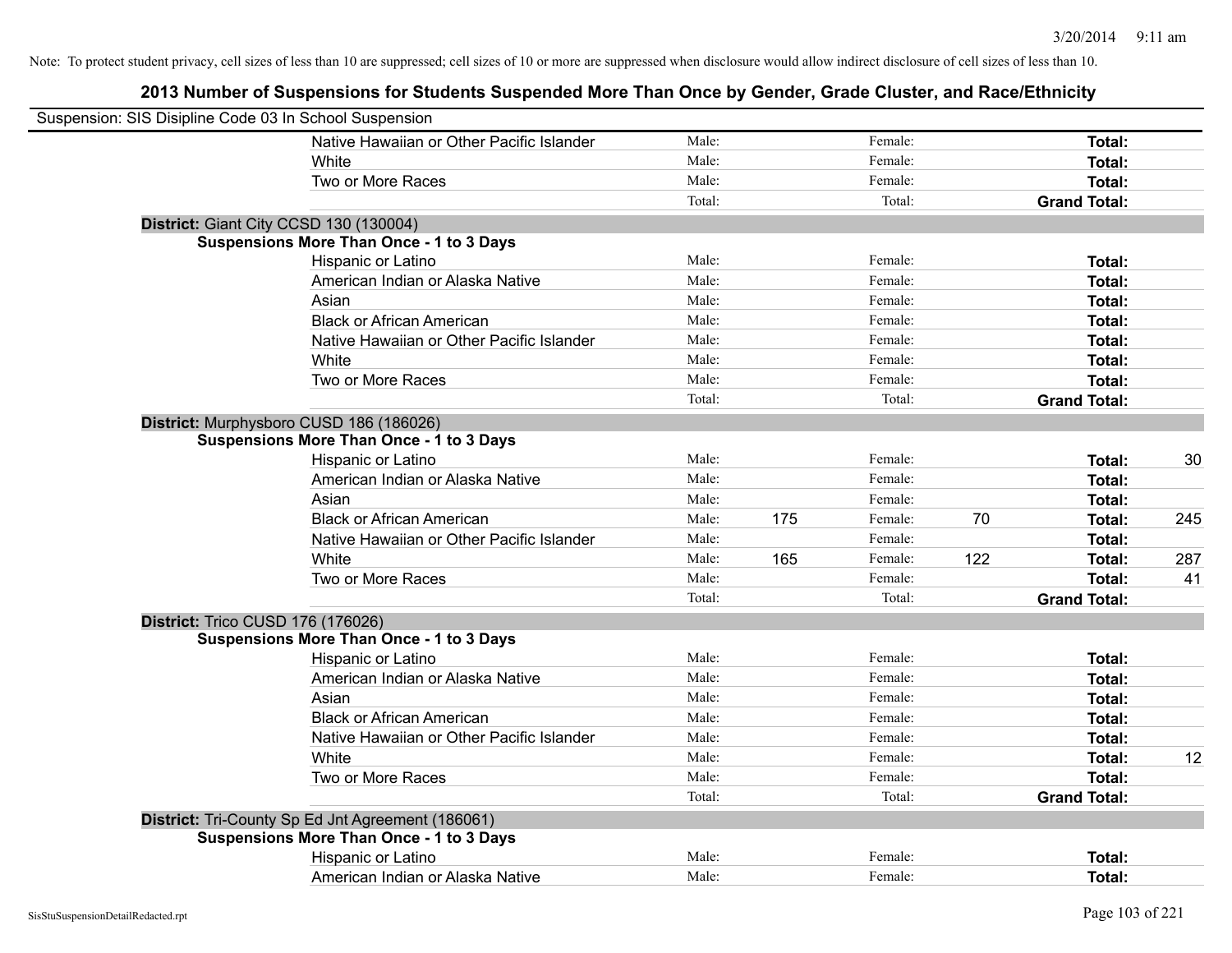## **2013 Number of Suspensions for Students Suspended More Than Once by Gender, Grade Cluster, and Race/Ethnicity**

| Suspension: SIS Disipline Code 03 In School Suspension |                                                 |        |    |         |    |                     |    |
|--------------------------------------------------------|-------------------------------------------------|--------|----|---------|----|---------------------|----|
|                                                        | Asian                                           | Male:  |    | Female: |    | Total:              |    |
|                                                        | <b>Black or African American</b>                | Male:  |    | Female: |    | Total:              |    |
|                                                        | Native Hawaiian or Other Pacific Islander       | Male:  |    | Female: |    | Total:              |    |
|                                                        | White                                           | Male:  |    | Female: |    | Total:              |    |
|                                                        | Two or More Races                               | Male:  |    | Female: |    | Total:              |    |
|                                                        |                                                 | Total: |    | Total:  |    | <b>Grand Total:</b> |    |
| County: Perry (073)                                    |                                                 |        |    |         |    |                     |    |
| District: CCSD 204 (204004)                            |                                                 |        |    |         |    |                     |    |
|                                                        | <b>Suspensions More Than Once - 1 to 3 Days</b> |        |    |         |    |                     |    |
|                                                        | Hispanic or Latino                              | Male:  |    | Female: |    | Total:              |    |
|                                                        | American Indian or Alaska Native                | Male:  |    | Female: |    | <b>Total:</b>       |    |
|                                                        | Asian                                           | Male:  |    | Female: |    | <b>Total:</b>       |    |
|                                                        | <b>Black or African American</b>                | Male:  |    | Female: |    | <b>Total:</b>       |    |
|                                                        | Native Hawaiian or Other Pacific Islander       | Male:  |    | Female: |    | <b>Total:</b>       |    |
|                                                        | White                                           | Male:  |    | Female: |    | Total:              |    |
|                                                        | Two or More Races                               | Male:  |    | Female: |    | <b>Total:</b>       |    |
|                                                        |                                                 | Total: |    | Total:  |    | <b>Grand Total:</b> |    |
|                                                        | District: Duquoin CUSD 300 (300026)             |        |    |         |    |                     |    |
|                                                        | <b>Suspensions More Than Once - 1 to 3 Days</b> |        |    |         |    |                     |    |
|                                                        | Hispanic or Latino                              | Male:  |    | Female: |    | Total:              |    |
|                                                        | American Indian or Alaska Native                | Male:  |    | Female: |    | Total:              |    |
|                                                        | Asian                                           | Male:  |    | Female: |    | Total:              |    |
|                                                        | <b>Black or African American</b>                | Male:  |    | Female: |    | <b>Total:</b>       | 16 |
|                                                        | Native Hawaiian or Other Pacific Islander       | Male:  |    | Female: |    | <b>Total:</b>       |    |
|                                                        | White                                           | Male:  | 40 | Female: | 16 | Total:              | 56 |
|                                                        | Two or More Races                               | Male:  |    | Female: |    | <b>Total:</b>       |    |
|                                                        |                                                 | Total: |    | Total:  |    | <b>Grand Total:</b> |    |
|                                                        | District: Pinckneyville CHSD 101 (101016)       |        |    |         |    |                     |    |
|                                                        | <b>Suspensions More Than Once - 1 to 3 Days</b> |        |    |         |    |                     |    |
|                                                        | Hispanic or Latino                              | Male:  |    | Female: |    | <b>Total:</b>       |    |
|                                                        | American Indian or Alaska Native                | Male:  |    | Female: |    | <b>Total:</b>       |    |
|                                                        | Asian                                           | Male:  |    | Female: |    | <b>Total:</b>       |    |
|                                                        | <b>Black or African American</b>                | Male:  |    | Female: |    | <b>Total:</b>       |    |
|                                                        | Native Hawaiian or Other Pacific Islander       | Male:  |    | Female: |    | <b>Total:</b>       |    |
|                                                        | White                                           | Male:  | 48 | Female: | 21 | <b>Total:</b>       | 69 |
|                                                        | Two or More Races                               | Male:  |    | Female: |    | <b>Total:</b>       |    |
|                                                        |                                                 | Total: |    | Total:  |    | <b>Grand Total:</b> |    |

**Suspensions More Than Once - 4 or More Days**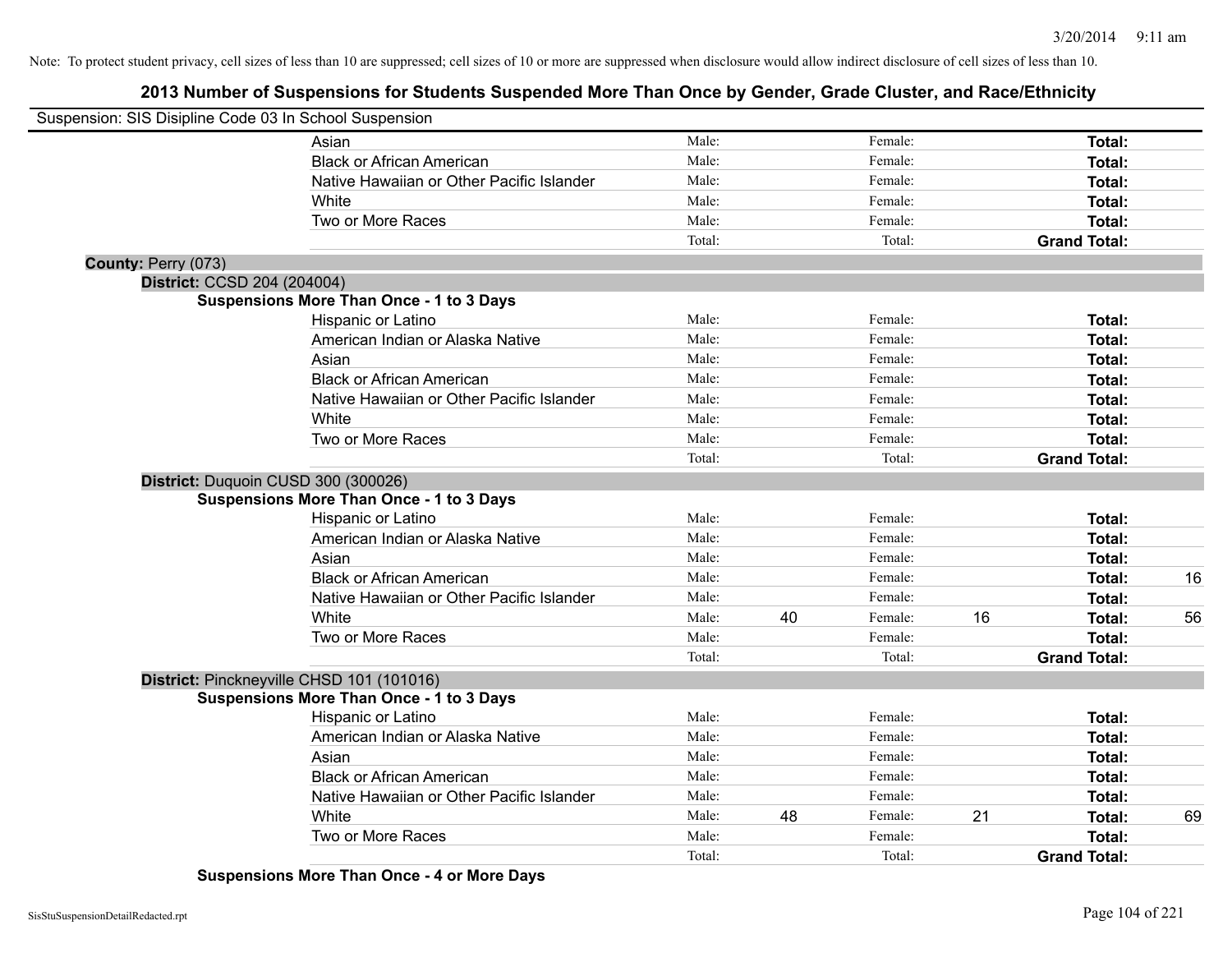|                                             | Suspension: SIS Disipline Code 03 In School Suspension |                |       |                    |       |                                |       |
|---------------------------------------------|--------------------------------------------------------|----------------|-------|--------------------|-------|--------------------------------|-------|
|                                             | Hispanic or Latino                                     | Male:          |       | Female:            |       | <b>Total:</b>                  |       |
|                                             | American Indian or Alaska Native                       | Male:          |       | Female:            |       | <b>Total:</b>                  |       |
|                                             | Asian                                                  | Male:          |       | Female:            |       | <b>Total:</b>                  |       |
|                                             | <b>Black or African American</b>                       | Male:          |       | Female:            |       | <b>Total:</b>                  |       |
|                                             | Native Hawaiian or Other Pacific Islander              | Male:          |       | Female:            |       | <b>Total:</b>                  |       |
|                                             | White                                                  | Male:          |       | Female:            |       | <b>Total:</b>                  |       |
|                                             | Two or More Races                                      | Male:          |       | Female:            |       | <b>Total:</b>                  |       |
|                                             |                                                        | Total:         |       | Total:             |       | <b>Grand Total:</b>            |       |
|                                             | District: Pinckneyville SD 50 (050002)                 |                |       |                    |       |                                |       |
|                                             | <b>Suspensions More Than Once - 1 to 3 Days</b>        |                |       |                    |       |                                |       |
|                                             | Hispanic or Latino                                     | Male:          |       | Female:            |       | <b>Total:</b>                  |       |
|                                             | American Indian or Alaska Native                       | Male:          |       | Female:            |       | Total:                         |       |
|                                             | Asian                                                  | Male:          |       | Female:            |       | <b>Total:</b>                  |       |
|                                             | <b>Black or African American</b>                       | Male:          |       | Female:            |       | <b>Total:</b>                  |       |
|                                             | Native Hawaiian or Other Pacific Islander              | Male:          |       | Female:            |       | <b>Total:</b>                  |       |
|                                             | White                                                  | Male:          |       | Female:            |       | <b>Total:</b>                  |       |
|                                             | Two or More Races                                      | Male:          |       | Female:            |       | <b>Total:</b>                  |       |
|                                             |                                                        | Total:         |       | Total:             |       | <b>Grand Total:</b>            | 11    |
|                                             |                                                        |                |       |                    |       |                                |       |
| Region: Kane ROE (31)<br>County: Kane (045) |                                                        |                |       |                    |       |                                |       |
|                                             | District: Aurora East USD 131 (131022)                 |                |       |                    |       |                                |       |
|                                             | <b>Suspensions More Than Once - 1 to 3 Days</b>        |                |       |                    |       |                                |       |
|                                             | Hispanic or Latino                                     | Male:<br>Male: | 3,179 | Female:<br>Female: | 1,205 | Total:                         | 4,384 |
|                                             | American Indian or Alaska Native                       |                |       |                    |       | Total:                         | 32    |
|                                             | Asian<br><b>Black or African American</b>              | Male:<br>Male: |       | Female:<br>Female: | 315   | Total:                         |       |
|                                             | Native Hawaiian or Other Pacific Islander              | Male:          | 825   | Female:            |       | <b>Total:</b><br><b>Total:</b> | 1,140 |
|                                             | White                                                  | Male:          | 129   | Female:            | 29    | Total:                         | 158   |
|                                             | Two or More Races                                      | Male:          | 129   | Female:            | 29    | Total:                         | 158   |
|                                             |                                                        | Total:         |       | Total:             |       | <b>Grand Total:</b>            |       |
|                                             | <b>Suspensions More Than Once - 4 or More Days</b>     |                |       |                    |       |                                |       |
|                                             | Hispanic or Latino                                     | Male:          |       | Female:            |       | Total:                         | 15    |
|                                             | American Indian or Alaska Native                       | Male:          |       | Female:            |       | Total:                         |       |
|                                             | Asian                                                  | Male:          |       | Female:            |       | Total:                         |       |
|                                             | <b>Black or African American</b>                       | Male:          |       | Female:            |       | <b>Total:</b>                  |       |
|                                             | Native Hawaiian or Other Pacific Islander<br>White     | Male:          |       | Female:            |       | <b>Total:</b>                  |       |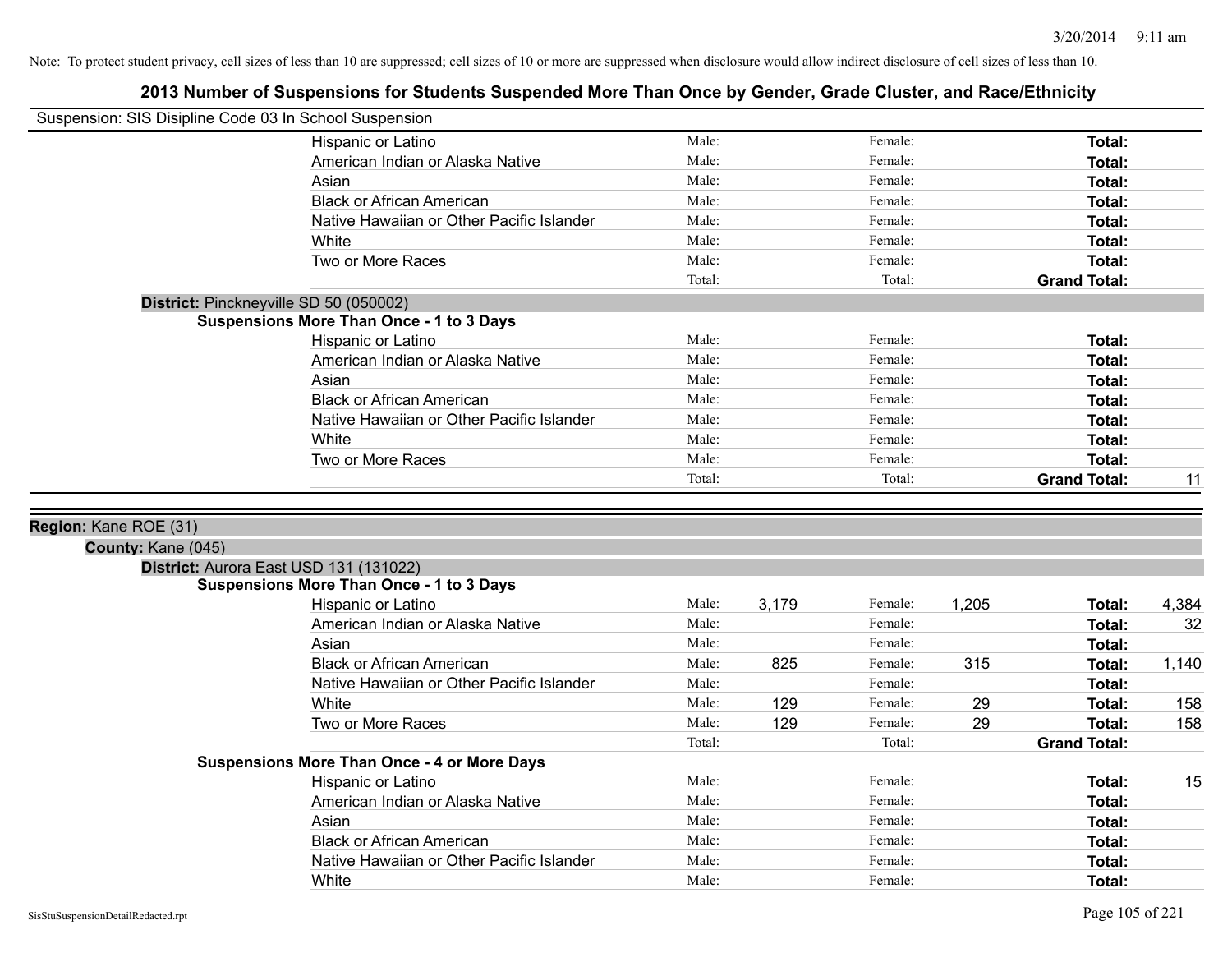| Suspension: SIS Disipline Code 03 In School Suspension |                                                    |        |       |         |     |                     |       |
|--------------------------------------------------------|----------------------------------------------------|--------|-------|---------|-----|---------------------|-------|
|                                                        | Two or More Races                                  | Male:  |       | Female: |     | Total:              |       |
|                                                        |                                                    | Total: |       | Total:  |     | <b>Grand Total:</b> |       |
| District: Batavia USD 101 (101022)                     |                                                    |        |       |         |     |                     |       |
|                                                        | <b>Suspensions More Than Once - 1 to 3 Days</b>    |        |       |         |     |                     |       |
|                                                        | Hispanic or Latino                                 | Male:  | 149   | Female: | 38  | Total:              | 187   |
|                                                        | American Indian or Alaska Native                   | Male:  |       | Female: |     | <b>Total:</b>       |       |
|                                                        | Asian                                              | Male:  |       | Female: |     | Total:              | 13    |
|                                                        | <b>Black or African American</b>                   | Male:  |       | Female: |     | Total:              | 24    |
|                                                        | Native Hawaiian or Other Pacific Islander          | Male:  |       | Female: |     | Total:              |       |
|                                                        | White                                              | Male:  | 184   | Female: | 155 | Total:              | 339   |
|                                                        | Two or More Races                                  | Male:  |       | Female: |     | <b>Total:</b>       | 22    |
|                                                        |                                                    | Total: |       | Total:  |     | <b>Grand Total:</b> |       |
|                                                        | <b>Suspensions More Than Once - 4 or More Days</b> |        |       |         |     |                     |       |
|                                                        | Hispanic or Latino                                 | Male:  |       | Female: |     | Total:              |       |
|                                                        | American Indian or Alaska Native                   | Male:  |       | Female: |     | Total:              |       |
|                                                        | Asian                                              | Male:  |       | Female: |     | Total:              |       |
|                                                        | <b>Black or African American</b>                   | Male:  |       | Female: |     | Total:              |       |
|                                                        | Native Hawaiian or Other Pacific Islander          | Male:  |       | Female: |     | Total:              |       |
|                                                        | White                                              | Male:  |       | Female: |     | <b>Total:</b>       |       |
|                                                        | Two or More Races                                  | Male:  |       | Female: |     | <b>Total:</b>       |       |
|                                                        |                                                    | Total: |       | Total:  |     | <b>Grand Total:</b> |       |
| District: CUSD 300 (300026)                            |                                                    |        |       |         |     |                     |       |
|                                                        | <b>Suspensions More Than Once - 1 to 3 Days</b>    |        |       |         |     |                     |       |
|                                                        | Hispanic or Latino                                 | Male:  | 1,207 | Female: | 975 | Total:              | 2,182 |
|                                                        | American Indian or Alaska Native                   | Male:  |       | Female: |     | Total:              |       |
|                                                        | Asian                                              | Male:  |       | Female: |     | Total:              | 22    |
|                                                        | <b>Black or African American</b>                   | Male:  | 488   | Female: | 286 | Total:              | 774   |
|                                                        | Native Hawaiian or Other Pacific Islander          | Male:  |       | Female: |     | Total:              |       |
|                                                        | White                                              | Male:  | 609   | Female: | 349 | Total:              | 958   |
|                                                        | Two or More Races                                  | Male:  | 57    | Female: | 58  | <b>Total:</b>       | 115   |
|                                                        |                                                    | Total: |       | Total:  |     | <b>Grand Total:</b> |       |
|                                                        | <b>Suspensions More Than Once - 4 or More Days</b> |        |       |         |     |                     |       |
|                                                        | Hispanic or Latino                                 | Male:  |       | Female: |     | Total:              |       |
|                                                        | American Indian or Alaska Native                   | Male:  |       | Female: |     | Total:              |       |
|                                                        | Asian                                              | Male:  |       | Female: |     | Total:              |       |
|                                                        | <b>Black or African American</b>                   | Male:  |       | Female: |     | Total:              |       |
|                                                        | Native Hawaiian or Other Pacific Islander          | Male:  |       | Female: |     | Total:              |       |
|                                                        | White                                              | Male:  |       | Female: |     | <b>Total:</b>       |       |
|                                                        | Two or More Races                                  | Male:  |       | Female: |     | Total:              |       |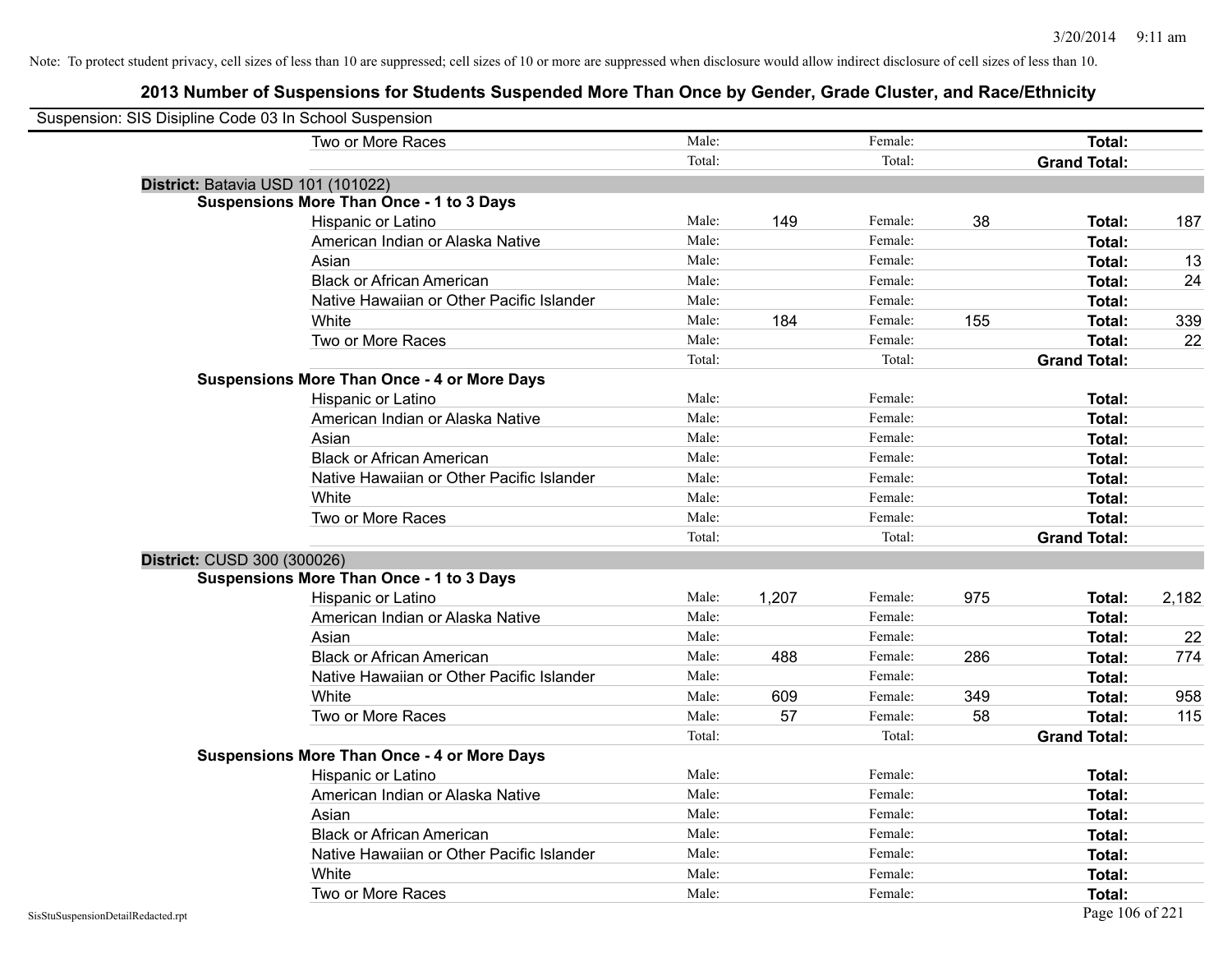| Suspension: SIS Disipline Code 03 In School Suspension |                                                    |        |     |         |    |                     |     |
|--------------------------------------------------------|----------------------------------------------------|--------|-----|---------|----|---------------------|-----|
|                                                        |                                                    | Total: |     | Total:  |    | <b>Grand Total:</b> |     |
|                                                        | District: Geneva CUSD 304 (304026)                 |        |     |         |    |                     |     |
|                                                        | <b>Suspensions More Than Once - 1 to 3 Days</b>    |        |     |         |    |                     |     |
|                                                        | Hispanic or Latino                                 | Male:  | 16  | Female: | 13 | Total:              | 29  |
|                                                        | American Indian or Alaska Native                   | Male:  |     | Female: |    | Total:              |     |
|                                                        | Asian                                              | Male:  |     | Female: |    | <b>Total:</b>       |     |
|                                                        | <b>Black or African American</b>                   | Male:  |     | Female: |    | <b>Total:</b>       |     |
|                                                        | Native Hawaiian or Other Pacific Islander          | Male:  |     | Female: |    | <b>Total:</b>       |     |
|                                                        | White                                              | Male:  | 136 | Female: | 70 | <b>Total:</b>       | 206 |
|                                                        | Two or More Races                                  | Male:  |     | Female: |    | <b>Total:</b>       |     |
|                                                        |                                                    | Total: |     | Total:  |    | <b>Grand Total:</b> |     |
|                                                        | <b>Suspensions More Than Once - 4 or More Days</b> |        |     |         |    |                     |     |
|                                                        | Hispanic or Latino                                 | Male:  |     | Female: |    | Total:              |     |
|                                                        | American Indian or Alaska Native                   | Male:  |     | Female: |    | Total:              |     |
|                                                        | Asian                                              | Male:  |     | Female: |    | <b>Total:</b>       |     |
|                                                        | <b>Black or African American</b>                   | Male:  |     | Female: |    | Total:              |     |
|                                                        | Native Hawaiian or Other Pacific Islander          | Male:  |     | Female: |    | <b>Total:</b>       |     |
|                                                        | White                                              | Male:  |     | Female: |    | <b>Total:</b>       |     |
|                                                        | Two or More Races                                  | Male:  |     | Female: |    | <b>Total:</b>       |     |
|                                                        |                                                    | Total: |     | Total:  |    | <b>Grand Total:</b> |     |
|                                                        | District: Kaneland CUSD 302 (302026)               |        |     |         |    |                     |     |
|                                                        | <b>Suspensions More Than Once - 1 to 3 Days</b>    |        |     |         |    |                     |     |
|                                                        | Hispanic or Latino                                 | Male:  |     | Female: |    | Total:              |     |
|                                                        | American Indian or Alaska Native                   | Male:  |     | Female: |    | <b>Total:</b>       |     |
|                                                        | Asian                                              | Male:  |     | Female: |    | <b>Total:</b>       |     |
|                                                        | <b>Black or African American</b>                   | Male:  |     | Female: |    | <b>Total:</b>       |     |
|                                                        | Native Hawaiian or Other Pacific Islander          | Male:  |     | Female: |    | Total:              |     |
|                                                        | White                                              | Male:  |     | Female: |    | Total:              | 19  |
|                                                        | Two or More Races                                  | Male:  |     | Female: |    | Total:              |     |
|                                                        |                                                    | Total: |     | Total:  |    | <b>Grand Total:</b> |     |
|                                                        | <b>Suspensions More Than Once - 4 or More Days</b> |        |     |         |    |                     |     |
|                                                        | Hispanic or Latino                                 | Male:  |     | Female: |    | Total:              |     |
|                                                        | American Indian or Alaska Native                   | Male:  |     | Female: |    | <b>Total:</b>       |     |
|                                                        | Asian                                              | Male:  |     | Female: |    | Total:              |     |
|                                                        | <b>Black or African American</b>                   | Male:  |     | Female: |    | <b>Total:</b>       |     |
|                                                        | Native Hawaiian or Other Pacific Islander          | Male:  |     | Female: |    | <b>Total:</b>       |     |
|                                                        | White                                              | Male:  |     | Female: |    | Total:              |     |
|                                                        | Two or More Races                                  | Male:  |     | Female: |    | Total:              |     |
|                                                        |                                                    | Total: |     | Total:  |    | <b>Grand Total:</b> |     |
| SisStuSuspensionDetailRedacted.rpt                     |                                                    |        |     |         |    | Page 107 of 221     |     |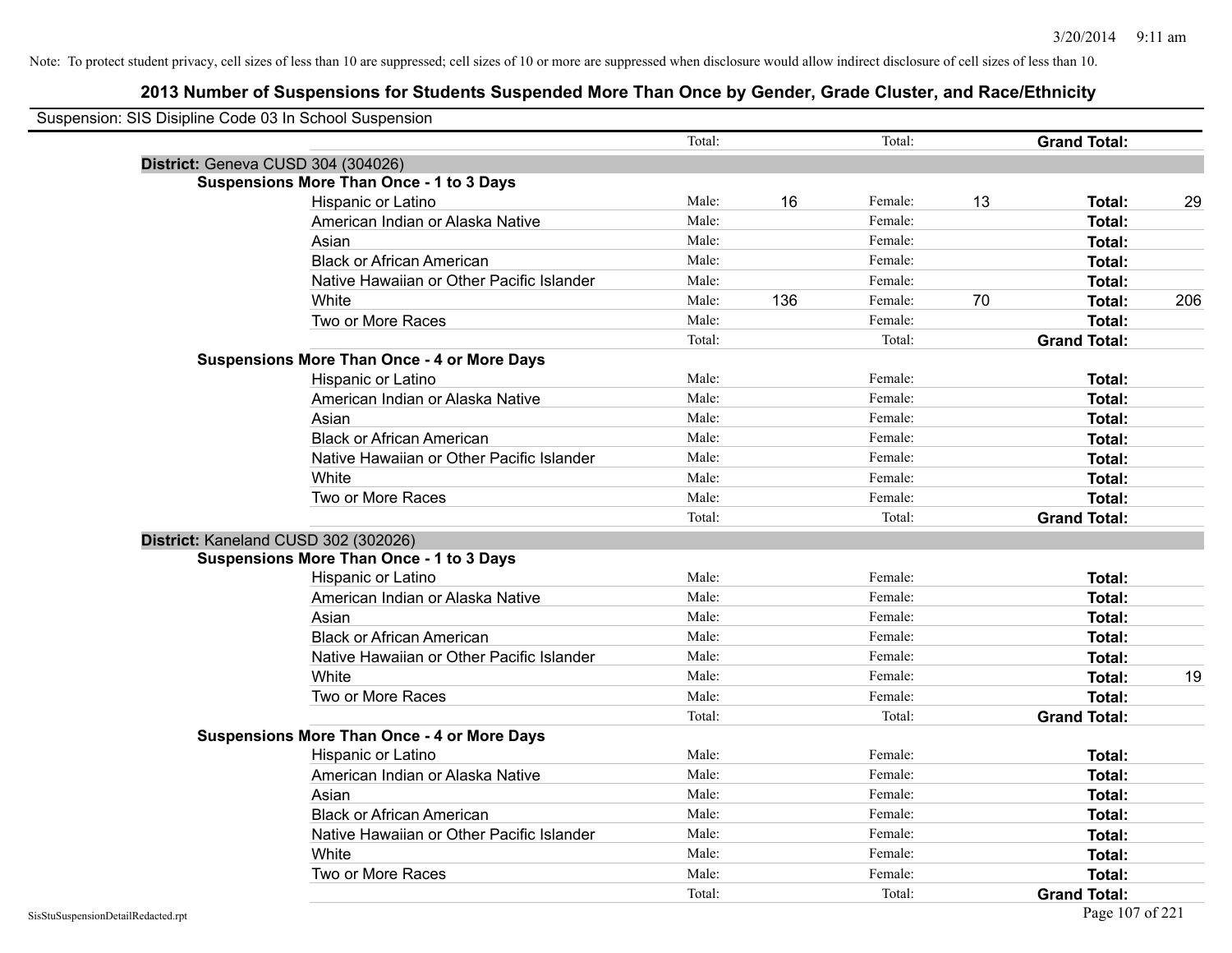| Suspension: SIS Disipline Code 03 In School Suspension |                                                    |        |       |         |       |                     |       |
|--------------------------------------------------------|----------------------------------------------------|--------|-------|---------|-------|---------------------|-------|
| District: Larkin Center (012500)                       |                                                    |        |       |         |       |                     |       |
|                                                        | <b>Suspensions More Than Once - 1 to 3 Days</b>    |        |       |         |       |                     |       |
|                                                        | Hispanic or Latino                                 | Male:  |       | Female: |       | Total:              |       |
|                                                        | American Indian or Alaska Native                   | Male:  |       | Female: |       | <b>Total:</b>       |       |
|                                                        | Asian                                              | Male:  |       | Female: |       | <b>Total:</b>       |       |
|                                                        | <b>Black or African American</b>                   | Male:  |       | Female: |       | <b>Total:</b>       |       |
|                                                        | Native Hawaiian or Other Pacific Islander          | Male:  |       | Female: |       | <b>Total:</b>       |       |
|                                                        | White                                              | Male:  |       | Female: |       | <b>Total:</b>       |       |
|                                                        | Two or More Races                                  | Male:  |       | Female: |       | <b>Total:</b>       |       |
|                                                        |                                                    | Total: |       | Total:  |       | <b>Grand Total:</b> |       |
| District: Non-Public School (3020)                     |                                                    |        |       |         |       |                     |       |
|                                                        | <b>Suspensions More Than Once - 1 to 3 Days</b>    |        |       |         |       |                     |       |
|                                                        | Hispanic or Latino                                 | Male:  |       | Female: |       | Total:              |       |
|                                                        | American Indian or Alaska Native                   | Male:  |       | Female: |       | <b>Total:</b>       |       |
|                                                        | Asian                                              | Male:  |       | Female: |       | <b>Total:</b>       |       |
|                                                        | <b>Black or African American</b>                   | Male:  |       | Female: |       | <b>Total:</b>       |       |
|                                                        | Native Hawaiian or Other Pacific Islander          | Male:  |       | Female: |       | Total:              |       |
|                                                        | White                                              | Male:  |       | Female: |       | <b>Total:</b>       | 59    |
|                                                        | Two or More Races                                  | Male:  |       | Female: |       | <b>Total:</b>       |       |
|                                                        |                                                    | Total: |       | Total:  |       | <b>Grand Total:</b> |       |
| District: SD U-46 (046022)                             |                                                    |        |       |         |       |                     |       |
|                                                        | <b>Suspensions More Than Once - 1 to 3 Days</b>    |        |       |         |       |                     |       |
|                                                        | Hispanic or Latino                                 | Male:  | 2,567 | Female: | 1,101 | Total:              | 3,668 |
|                                                        | American Indian or Alaska Native                   | Male:  | 22    | Female: | 20    | Total:              | 42    |
|                                                        | Asian                                              | Male:  |       | Female: |       | Total:              | 72    |
|                                                        | <b>Black or African American</b>                   | Male:  | 851   | Female: | 273   | <b>Total:</b>       | 1,124 |
|                                                        | Native Hawaiian or Other Pacific Islander          | Male:  |       | Female: |       | <b>Total:</b>       | 10    |
|                                                        | White                                              | Male:  | 758   | Female: | 211   | <b>Total:</b>       | 969   |
|                                                        | Two or More Races                                  | Male:  | 106   | Female: | 72    | <b>Total:</b>       | 178   |
|                                                        |                                                    | Total: | 4,368 | Total:  | 1,695 | <b>Grand Total:</b> | 6,063 |
|                                                        | <b>Suspensions More Than Once - 4 or More Days</b> |        |       |         |       |                     |       |
|                                                        | Hispanic or Latino                                 | Male:  | 42    | Female: | 13    | Total:              | 55    |
|                                                        | American Indian or Alaska Native                   | Male:  |       | Female: |       | <b>Total:</b>       |       |
|                                                        | Asian                                              | Male:  |       | Female: |       | Total:              |       |
|                                                        | <b>Black or African American</b>                   | Male:  |       | Female: |       | <b>Total:</b>       | 26    |
|                                                        | Native Hawaiian or Other Pacific Islander          | Male:  |       | Female: |       | <b>Total:</b>       |       |
|                                                        | White                                              | Male:  |       | Female: |       | <b>Total:</b>       |       |
|                                                        | Two or More Races                                  | Male:  |       | Female: |       | Total:              |       |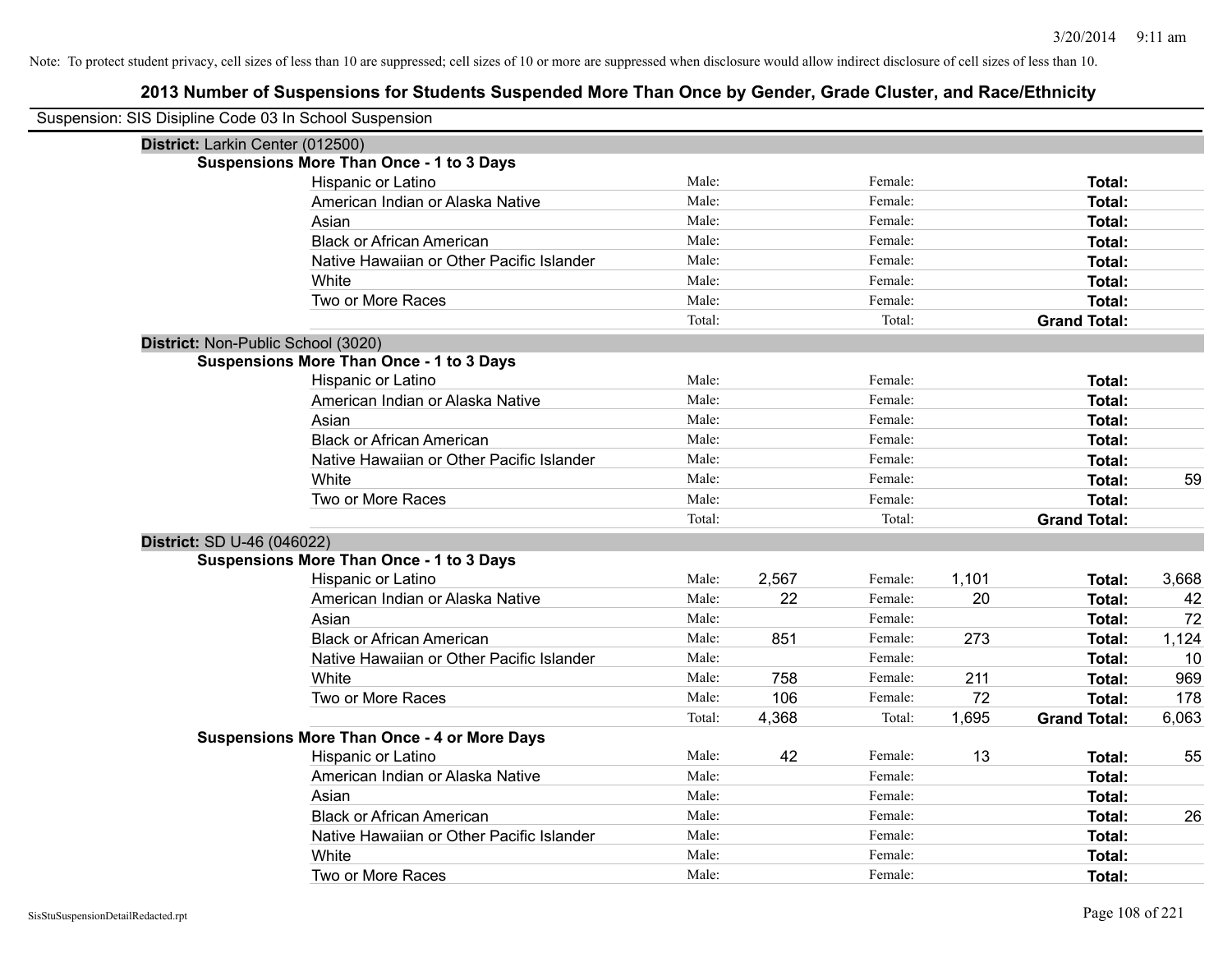| Suspension: SIS Disipline Code 03 In School Suspension |                                                    |        |     |         |     |                     |     |
|--------------------------------------------------------|----------------------------------------------------|--------|-----|---------|-----|---------------------|-----|
|                                                        |                                                    | Total: | 70  | Total:  | 25  | <b>Grand Total:</b> | 95  |
|                                                        | District: St Charles CUSD 303 (303026)             |        |     |         |     |                     |     |
|                                                        | <b>Suspensions More Than Once - 1 to 3 Days</b>    |        |     |         |     |                     |     |
|                                                        | Hispanic or Latino                                 | Male:  |     | Female: |     | <b>Total:</b>       | 17  |
|                                                        | American Indian or Alaska Native                   | Male:  |     | Female: |     | Total:              |     |
|                                                        | Asian                                              | Male:  |     | Female: |     | Total:              |     |
|                                                        | <b>Black or African American</b>                   | Male:  |     | Female: |     | <b>Total:</b>       |     |
|                                                        | Native Hawaiian or Other Pacific Islander          | Male:  |     | Female: |     | <b>Total:</b>       |     |
|                                                        | White                                              | Male:  |     | Female: |     | <b>Total:</b>       | 47  |
|                                                        | Two or More Races                                  | Male:  |     | Female: |     | <b>Total:</b>       |     |
|                                                        |                                                    | Total: |     | Total:  |     | <b>Grand Total:</b> |     |
| County: Non-Public School (000)                        |                                                    |        |     |         |     |                     |     |
| District: Kane ROE (000000)                            |                                                    |        |     |         |     |                     |     |
|                                                        | <b>Suspensions More Than Once - 1 to 3 Days</b>    |        |     |         |     |                     |     |
|                                                        | Hispanic or Latino                                 | Male:  |     | Female: |     | Total:              |     |
|                                                        | American Indian or Alaska Native                   | Male:  |     | Female: |     | <b>Total:</b>       |     |
|                                                        | Asian                                              | Male:  |     | Female: |     | Total:              |     |
|                                                        | <b>Black or African American</b>                   | Male:  |     | Female: |     | <b>Total:</b>       |     |
|                                                        | Native Hawaiian or Other Pacific Islander          | Male:  |     | Female: |     | <b>Total:</b>       |     |
|                                                        | White                                              | Male:  |     | Female: |     | Total:              |     |
|                                                        | Two or More Races                                  | Male:  |     | Female: |     | Total:              |     |
|                                                        |                                                    | Total: |     | Total:  |     | <b>Grand Total:</b> |     |
|                                                        |                                                    |        |     |         |     |                     |     |
| Region: Knox ROE (33)                                  |                                                    |        |     |         |     |                     |     |
| County: Knox (048)                                     |                                                    |        |     |         |     |                     |     |
|                                                        | District: Galesburg CUSD 205 (205026)              |        |     |         |     |                     |     |
|                                                        | <b>Suspensions More Than Once - 1 to 3 Days</b>    |        |     |         |     |                     |     |
|                                                        | Hispanic or Latino                                 | Male:  | 97  | Female: | 20  | <b>Total:</b>       | 117 |
|                                                        | American Indian or Alaska Native                   | Male:  |     | Female: |     | <b>Total:</b>       | 57  |
|                                                        | Asian                                              | Male:  |     | Female: |     | Total:              |     |
|                                                        | <b>Black or African American</b>                   | Male:  | 96  | Female: | 144 | Total:              | 240 |
|                                                        | Native Hawaiian or Other Pacific Islander          | Male:  |     | Female: |     | <b>Total:</b>       | 12  |
|                                                        | White                                              | Male:  | 345 | Female: | 69  | Total:              | 414 |
|                                                        | Two or More Races                                  | Male:  | 78  | Female: | 35  | <b>Total:</b>       | 113 |
|                                                        |                                                    | Total: |     | Total:  |     | <b>Grand Total:</b> |     |
|                                                        | <b>Suspensions More Than Once - 4 or More Days</b> |        |     |         |     |                     |     |
|                                                        | Hispanic or Latino                                 | Male:  |     | Female: |     | <b>Total:</b>       |     |
|                                                        | American Indian or Alaska Native                   | Male:  |     | Female: |     | Total:              |     |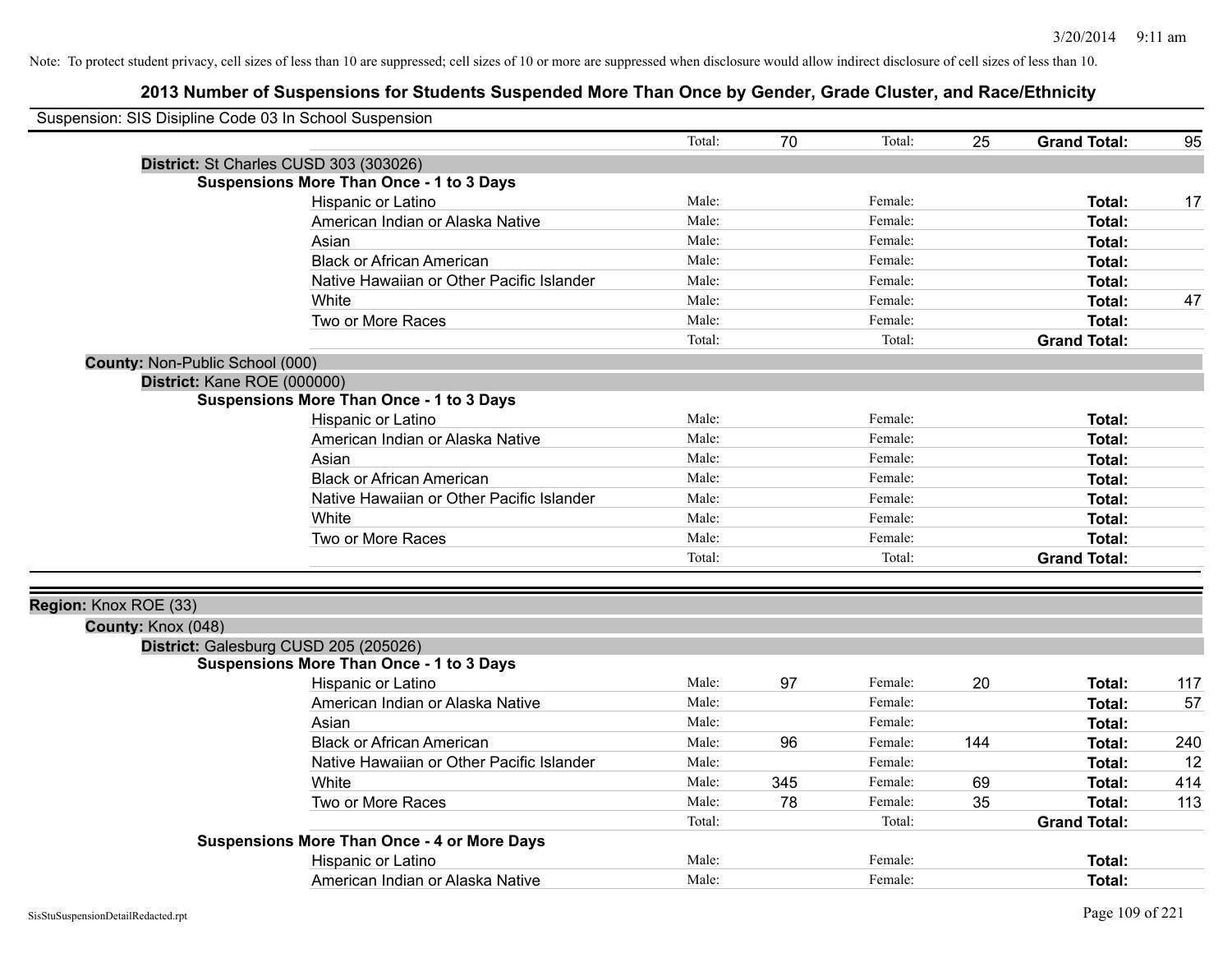| Suspension: SIS Disipline Code 03 In School Suspension |                                                                                          |        |    |         |    |                     |    |
|--------------------------------------------------------|------------------------------------------------------------------------------------------|--------|----|---------|----|---------------------|----|
|                                                        | Asian                                                                                    | Male:  |    | Female: |    | <b>Total:</b>       |    |
|                                                        | <b>Black or African American</b>                                                         | Male:  |    | Female: |    | Total:              |    |
|                                                        | Native Hawaiian or Other Pacific Islander                                                | Male:  |    | Female: |    | <b>Total:</b>       |    |
|                                                        | White                                                                                    | Male:  |    | Female: |    | Total:              |    |
|                                                        | Two or More Races                                                                        | Male:  |    | Female: |    | Total:              |    |
|                                                        |                                                                                          | Total: |    | Total:  |    | <b>Grand Total:</b> |    |
| District: Knoxville CUSD 202 (202026)                  |                                                                                          |        |    |         |    |                     |    |
|                                                        | <b>Suspensions More Than Once - 1 to 3 Days</b>                                          |        |    |         |    |                     |    |
|                                                        | Hispanic or Latino                                                                       | Male:  |    | Female: |    | Total:              |    |
|                                                        | American Indian or Alaska Native                                                         | Male:  |    | Female: |    | Total:              |    |
|                                                        | Asian                                                                                    | Male:  |    | Female: |    | Total:              |    |
|                                                        | <b>Black or African American</b>                                                         | Male:  |    | Female: |    | Total:              |    |
|                                                        | Native Hawaiian or Other Pacific Islander                                                | Male:  |    | Female: |    | Total:              |    |
|                                                        | White                                                                                    | Male:  |    | Female: |    | Total:              |    |
|                                                        | Two or More Races                                                                        | Male:  |    | Female: |    | Total:              |    |
|                                                        |                                                                                          | Total: |    | Total:  |    | <b>Grand Total:</b> |    |
|                                                        | District: R O W V A CUSD 208 (208026)<br><b>Suspensions More Than Once - 1 to 3 Days</b> |        |    |         |    |                     |    |
|                                                        | Hispanic or Latino                                                                       | Male:  |    | Female: |    | Total:              |    |
|                                                        | American Indian or Alaska Native                                                         | Male:  |    | Female: |    | Total:              |    |
|                                                        | Asian                                                                                    | Male:  |    | Female: |    | <b>Total:</b>       |    |
|                                                        | <b>Black or African American</b>                                                         | Male:  |    | Female: |    | Total:              |    |
|                                                        | Native Hawaiian or Other Pacific Islander                                                | Male:  |    | Female: |    | <b>Total:</b>       |    |
|                                                        | White                                                                                    | Male:  | 52 | Female: | 14 | Total:              | 66 |
|                                                        | Two or More Races                                                                        | Male:  |    | Female: |    | Total:              |    |
|                                                        |                                                                                          | Total: |    | Total:  |    | <b>Grand Total:</b> |    |
| Region: La Salle ROE (35)<br>County: Lasalle (050)     |                                                                                          |        |    |         |    |                     |    |
|                                                        | District: Allen-Otter Creek CCSD 65 (065004)                                             |        |    |         |    |                     |    |
|                                                        | <b>Suspensions More Than Once - 1 to 3 Days</b>                                          |        |    |         |    |                     |    |
|                                                        | Hispanic or Latino                                                                       | Male:  |    | Female: |    | Total:              |    |
|                                                        | American Indian or Alaska Native                                                         | Male:  |    | Female: |    | <b>Total:</b>       |    |
|                                                        | Asian                                                                                    | Male:  |    | Female: |    | Total:              |    |
|                                                        | <b>Black or African American</b>                                                         | Male:  |    | Female: |    | Total:              |    |
|                                                        | Native Hawaiian or Other Pacific Islander                                                | Male:  |    | Female: |    | Total:              |    |
|                                                        | White                                                                                    | Male:  |    | Female: |    | Total:              |    |
|                                                        | Two or More Races                                                                        | Male:  |    | Female: |    | Total:              |    |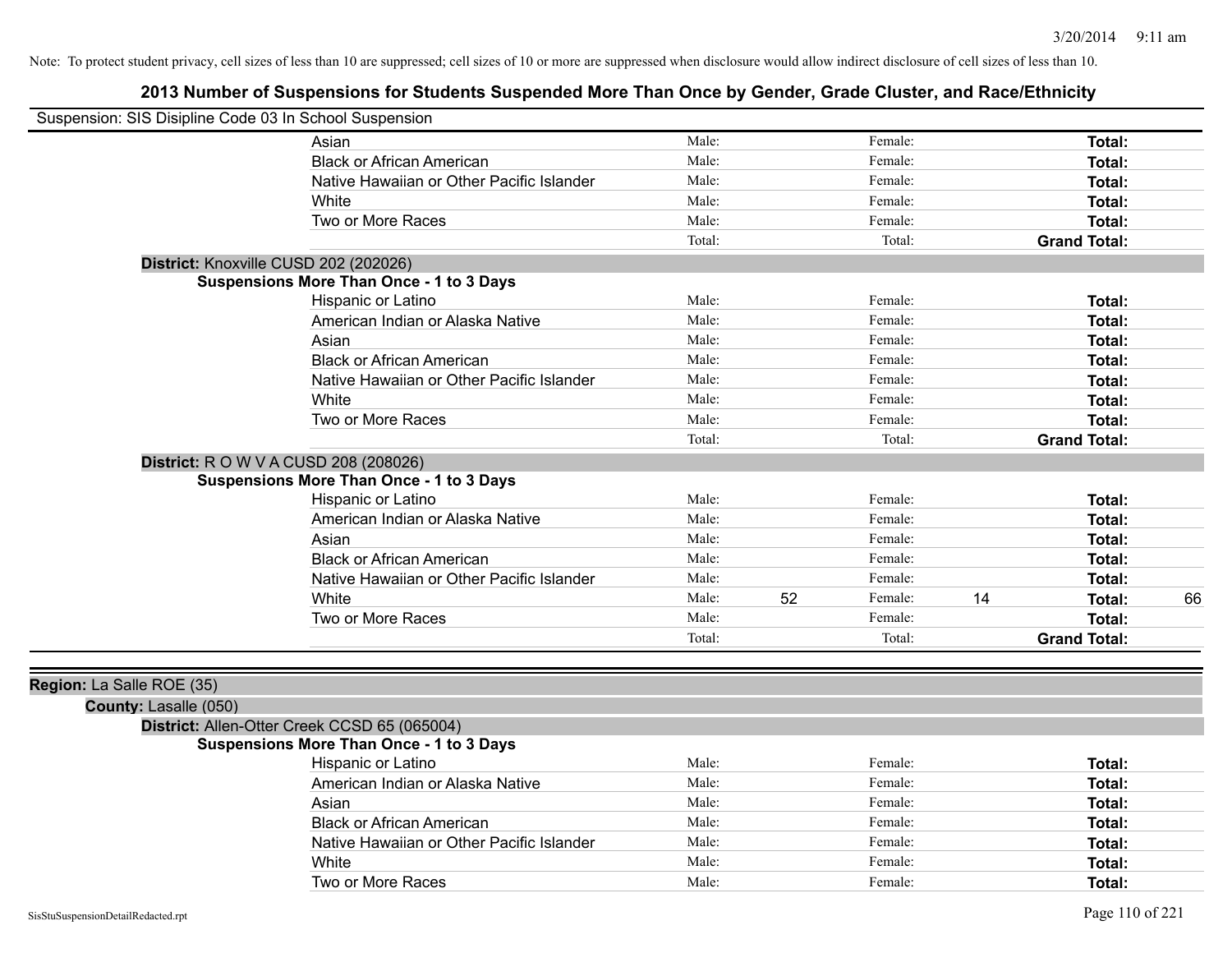| Suspension: SIS Disipline Code 03 In School Suspension |                                                    |        |         |                     |    |
|--------------------------------------------------------|----------------------------------------------------|--------|---------|---------------------|----|
|                                                        |                                                    | Total: | Total:  | <b>Grand Total:</b> |    |
|                                                        | District: Earlville CUSD 9 (009026)                |        |         |                     |    |
|                                                        | <b>Suspensions More Than Once - 1 to 3 Days</b>    |        |         |                     |    |
|                                                        | Hispanic or Latino                                 | Male:  | Female: | Total:              | 11 |
|                                                        | American Indian or Alaska Native                   | Male:  | Female: | Total:              |    |
|                                                        | Asian                                              | Male:  | Female: | Total:              |    |
|                                                        | <b>Black or African American</b>                   | Male:  | Female: | Total:              |    |
|                                                        | Native Hawaiian or Other Pacific Islander          | Male:  | Female: | Total:              |    |
|                                                        | White                                              | Male:  | Female: | Total:              | 14 |
|                                                        | Two or More Races                                  | Male:  | Female: | Total:              |    |
|                                                        |                                                    | Total: | Total:  | <b>Grand Total:</b> |    |
|                                                        | <b>Suspensions More Than Once - 4 or More Days</b> |        |         |                     |    |
|                                                        | Hispanic or Latino                                 | Male:  | Female: | Total:              |    |
|                                                        | American Indian or Alaska Native                   | Male:  | Female: | Total:              |    |
|                                                        | Asian                                              | Male:  | Female: | Total:              |    |
|                                                        | <b>Black or African American</b>                   | Male:  | Female: | Total:              |    |
|                                                        | Native Hawaiian or Other Pacific Islander          | Male:  | Female: | Total:              |    |
|                                                        | White                                              | Male:  | Female: | Total:              |    |
|                                                        | Two or More Races                                  | Male:  | Female: | Total:              |    |
|                                                        |                                                    | Total: | Total:  | <b>Grand Total:</b> |    |
|                                                        | District: Grand Ridge CCSD 95 (095004)             |        |         |                     |    |
|                                                        | <b>Suspensions More Than Once - 1 to 3 Days</b>    |        |         |                     |    |
|                                                        | Hispanic or Latino                                 | Male:  | Female: | Total:              |    |
|                                                        | American Indian or Alaska Native                   | Male:  | Female: | Total:              |    |
|                                                        | Asian                                              | Male:  | Female: | Total:              |    |
|                                                        | <b>Black or African American</b>                   | Male:  | Female: | Total:              |    |
|                                                        | Native Hawaiian or Other Pacific Islander          | Male:  | Female: | Total:              |    |
|                                                        | <b>White</b>                                       | Male:  | Female: | Total:              |    |
|                                                        | Two or More Races                                  | Male:  | Female: | Total:              |    |
|                                                        |                                                    | Total: | Total:  | <b>Grand Total:</b> |    |
|                                                        | <b>District: La Salle ESD 122 (122002)</b>         |        |         |                     |    |
|                                                        | <b>Suspensions More Than Once - 1 to 3 Days</b>    |        |         |                     |    |
|                                                        | Hispanic or Latino                                 | Male:  | Female: | Total:              | 10 |
|                                                        | American Indian or Alaska Native                   | Male:  | Female: | Total:              |    |
|                                                        | Asian                                              | Male:  | Female: | Total:              |    |
|                                                        | <b>Black or African American</b>                   | Male:  | Female: | Total:              |    |
|                                                        | Native Hawaiian or Other Pacific Islander          | Male:  | Female: | Total:              |    |
|                                                        | White                                              | Male:  | Female: | Total:              | 23 |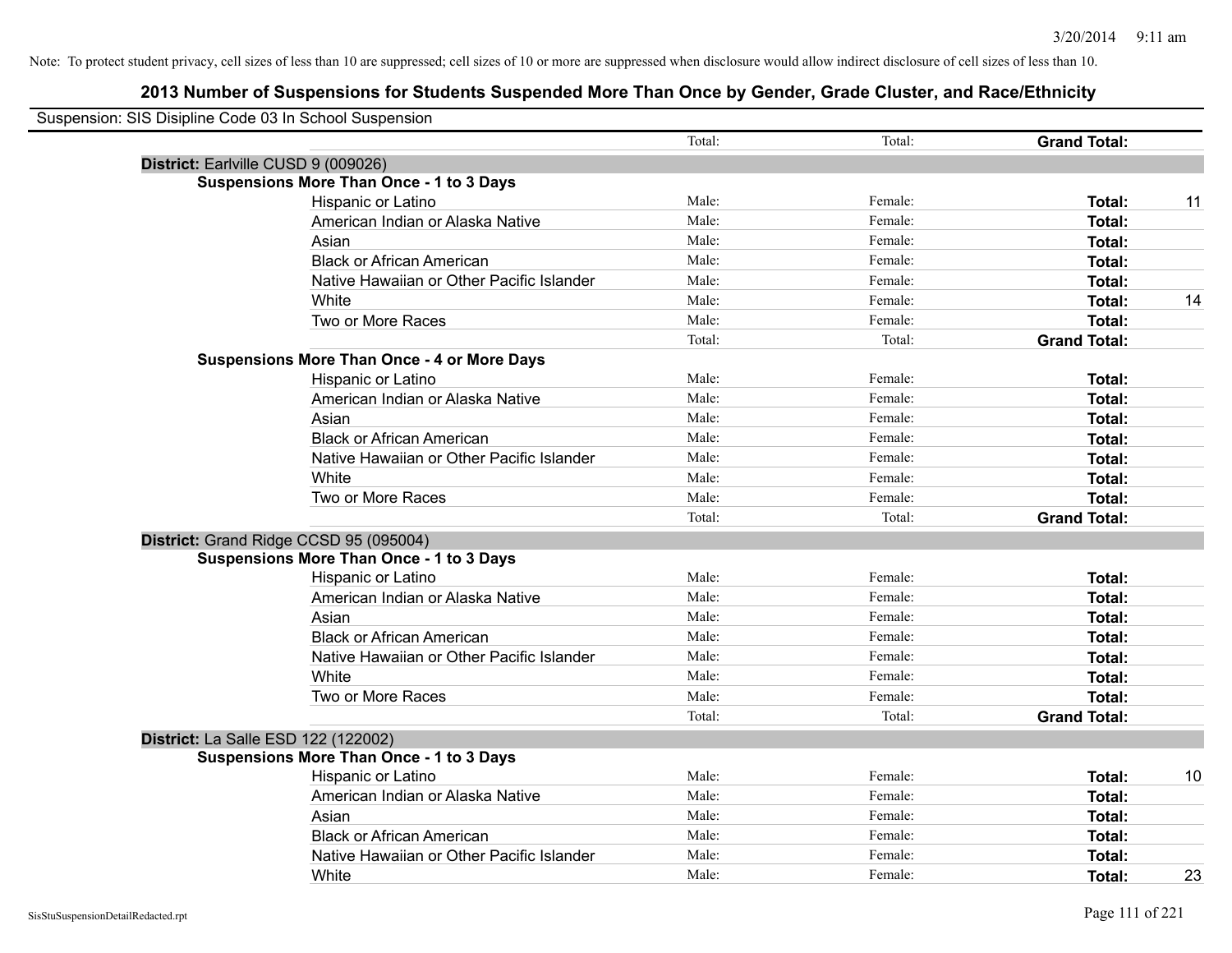| Suspension: SIS Disipline Code 03 In School Suspension |                                                    |        |     |         |     |                     |                 |
|--------------------------------------------------------|----------------------------------------------------|--------|-----|---------|-----|---------------------|-----------------|
|                                                        | Two or More Races                                  | Male:  |     | Female: |     | Total:              |                 |
|                                                        |                                                    | Total: |     | Total:  |     | <b>Grand Total:</b> |                 |
|                                                        | <b>Suspensions More Than Once - 4 or More Days</b> |        |     |         |     |                     |                 |
|                                                        | Hispanic or Latino                                 | Male:  |     | Female: |     | Total:              |                 |
|                                                        | American Indian or Alaska Native                   | Male:  |     | Female: |     | Total:              |                 |
|                                                        | Asian                                              | Male:  |     | Female: |     | Total:              |                 |
|                                                        | <b>Black or African American</b>                   | Male:  |     | Female: |     | Total:              |                 |
|                                                        | Native Hawaiian or Other Pacific Islander          | Male:  |     | Female: |     | Total:              |                 |
|                                                        | White                                              | Male:  |     | Female: |     | Total:              |                 |
|                                                        | Two or More Races                                  | Male:  |     | Female: |     | Total:              |                 |
|                                                        |                                                    | Total: |     | Total:  |     | <b>Grand Total:</b> |                 |
|                                                        | District: La Salle-Peru Twp HSD 120 (120017)       |        |     |         |     |                     |                 |
|                                                        | <b>Suspensions More Than Once - 1 to 3 Days</b>    |        |     |         |     |                     |                 |
|                                                        | Hispanic or Latino                                 | Male:  | 136 | Female: | 31  | Total:              | 167             |
|                                                        | American Indian or Alaska Native                   | Male:  |     | Female: |     | Total:              | 10 <sup>°</sup> |
|                                                        | Asian                                              | Male:  |     | Female: |     | Total:              |                 |
|                                                        | <b>Black or African American</b>                   | Male:  | 27  | Female: | 23  | Total:              | 50              |
|                                                        | Native Hawaiian or Other Pacific Islander          | Male:  |     | Female: |     | Total:              |                 |
|                                                        | White                                              | Male:  | 663 | Female: | 293 | Total:              | 956             |
|                                                        | Two or More Races                                  | Male:  |     | Female: |     | Total:              | 18              |
|                                                        |                                                    | Total: |     | Total:  |     | <b>Grand Total:</b> |                 |
|                                                        | District: Marseilles ESD 150 (150002)              |        |     |         |     |                     |                 |
|                                                        | <b>Suspensions More Than Once - 1 to 3 Days</b>    |        |     |         |     |                     |                 |
|                                                        | Hispanic or Latino                                 | Male:  |     | Female: |     | Total:              |                 |
|                                                        | American Indian or Alaska Native                   | Male:  |     | Female: |     | Total:              |                 |
|                                                        | Asian                                              | Male:  |     | Female: |     | Total:              |                 |
|                                                        | <b>Black or African American</b>                   | Male:  |     | Female: |     | Total:              |                 |
|                                                        | Native Hawaiian or Other Pacific Islander          | Male:  |     | Female: |     | Total:              |                 |
|                                                        | White                                              | Male:  |     | Female: |     | Total:              | 13              |
|                                                        | Two or More Races                                  | Male:  |     | Female: |     | Total:              |                 |
|                                                        |                                                    | Total: |     | Total:  |     | <b>Grand Total:</b> |                 |
|                                                        | <b>Suspensions More Than Once - 4 or More Days</b> |        |     |         |     |                     |                 |
|                                                        | Hispanic or Latino                                 | Male:  |     | Female: |     | Total:              |                 |
|                                                        | American Indian or Alaska Native                   | Male:  |     | Female: |     | Total:              |                 |
|                                                        | Asian                                              | Male:  |     | Female: |     | Total:              |                 |
|                                                        | <b>Black or African American</b>                   | Male:  |     | Female: |     | Total:              |                 |
|                                                        | Native Hawaiian or Other Pacific Islander          | Male:  |     | Female: |     | Total:              |                 |
|                                                        | White                                              | Male:  |     | Female: |     | Total:              |                 |
|                                                        | Two or More Races                                  | Male:  |     | Female: |     | Total:              |                 |
| SisStuSuspensionDetailRedacted.rpt                     |                                                    |        |     |         |     | Page 112 of 221     |                 |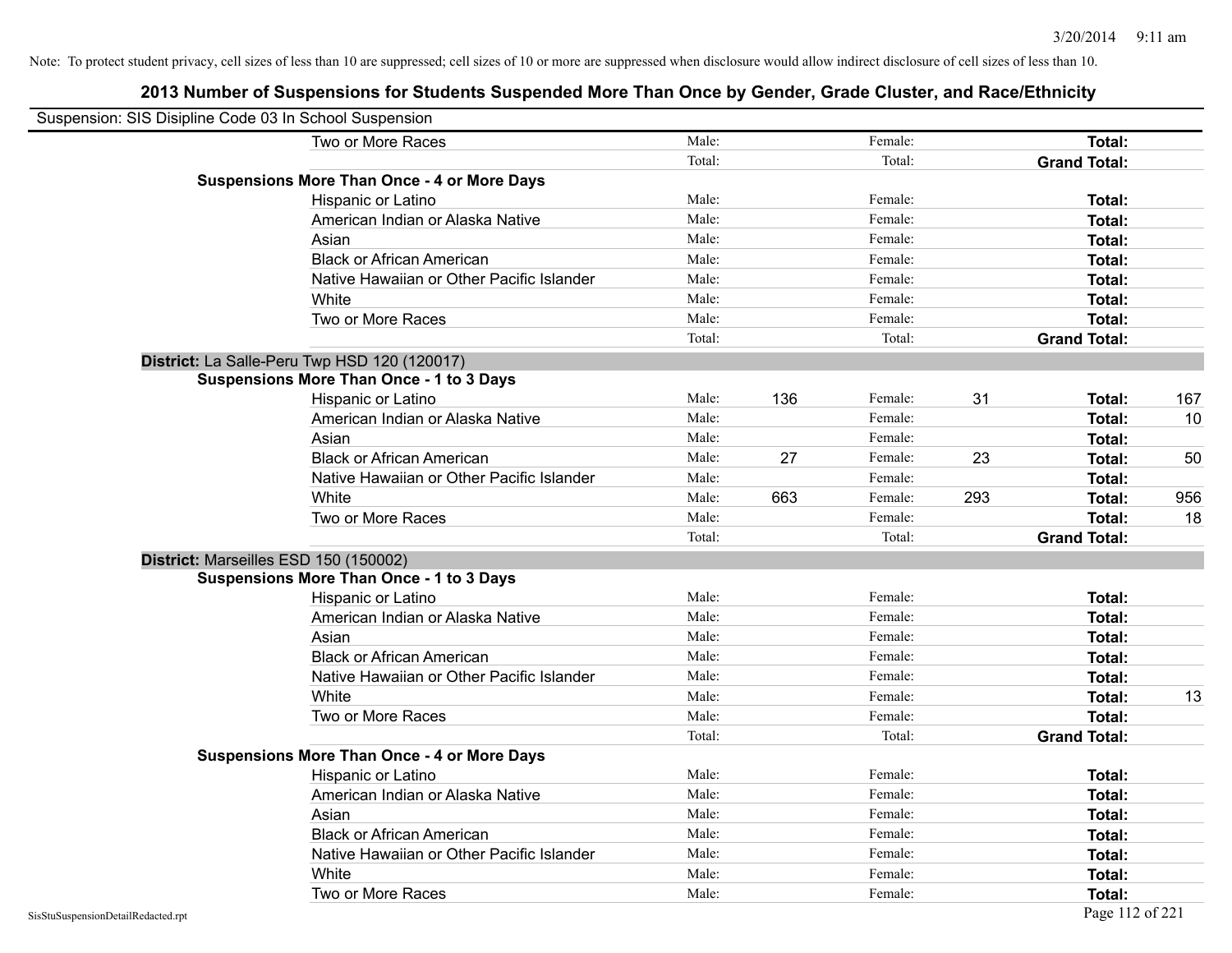| Suspension: SIS Disipline Code 03 In School Suspension |                                                 |        |              |    |                     |    |
|--------------------------------------------------------|-------------------------------------------------|--------|--------------|----|---------------------|----|
|                                                        |                                                 | Total: | Total:       |    | <b>Grand Total:</b> |    |
| District: Miller Twp CCSD 210 (210004)                 |                                                 |        |              |    |                     |    |
|                                                        | <b>Suspensions More Than Once - 1 to 3 Days</b> |        |              |    |                     |    |
|                                                        | Hispanic or Latino                              | Male:  | Female:      |    | Total:              |    |
|                                                        | American Indian or Alaska Native                | Male:  | Female:      |    | Total:              |    |
|                                                        | Asian                                           | Male:  | Female:      |    | Total:              |    |
|                                                        | <b>Black or African American</b>                | Male:  | Female:      |    | Total:              |    |
|                                                        | Native Hawaiian or Other Pacific Islander       | Male:  | Female:      |    | Total:              |    |
|                                                        | White                                           | Male:  | Female:      |    | Total:              | 11 |
|                                                        | Two or More Races                               | Male:  | Female:      |    | Total:              |    |
|                                                        |                                                 | Total: | Total:       |    | <b>Grand Total:</b> |    |
| District: Ottawa ESD 141 (141002)                      |                                                 |        |              |    |                     |    |
|                                                        | <b>Suspensions More Than Once - 1 to 3 Days</b> |        |              |    |                     |    |
|                                                        | Hispanic or Latino                              | Male:  | Female:      |    | Total:              |    |
|                                                        | American Indian or Alaska Native                | Male:  | Female:      |    | Total:              |    |
|                                                        | Asian                                           | Male:  | Female:      |    | Total:              |    |
|                                                        | <b>Black or African American</b>                | Male:  | Female:      |    | Total:              |    |
|                                                        | Native Hawaiian or Other Pacific Islander       | Male:  | Female:      |    | Total:              |    |
|                                                        | White                                           | Male:  | Female:      |    | Total:              | 57 |
|                                                        | Two or More Races                               | Male:  | Female:      |    | Total:              |    |
|                                                        |                                                 | Total: | Total:<br>62 | 11 | <b>Grand Total:</b> | 73 |
| District: Peru ESD 124 (124002)                        |                                                 |        |              |    |                     |    |
|                                                        | <b>Suspensions More Than Once - 1 to 3 Days</b> |        |              |    |                     |    |
|                                                        | Hispanic or Latino                              | Male:  | Female:      |    | Total:              |    |
|                                                        | American Indian or Alaska Native                | Male:  | Female:      |    | Total:              |    |
|                                                        | Asian                                           | Male:  | Female:      |    | Total:              |    |
|                                                        | <b>Black or African American</b>                | Male:  | Female:      |    | Total:              |    |
|                                                        | Native Hawaiian or Other Pacific Islander       | Male:  | Female:      |    | Total:              |    |
|                                                        | White                                           | Male:  | Female:      |    | Total:              | 14 |
|                                                        | Two or More Races                               | Male:  | Female:      |    | Total:              |    |
|                                                        |                                                 | Total: | Total:       |    | <b>Grand Total:</b> |    |
| District: Serena CUSD 2 (002026)                       |                                                 |        |              |    |                     |    |
|                                                        | <b>Suspensions More Than Once - 1 to 3 Days</b> |        |              |    |                     |    |
|                                                        | Hispanic or Latino                              | Male:  | Female:      |    | Total:              |    |
|                                                        | American Indian or Alaska Native                | Male:  | Female:      |    | Total:              |    |
|                                                        | Asian                                           | Male:  | Female:      |    | Total:              |    |
|                                                        | <b>Black or African American</b>                | Male:  | Female:      |    | Total:              |    |
|                                                        | Native Hawaiian or Other Pacific Islander       | Male:  | Female:      |    | Total:              |    |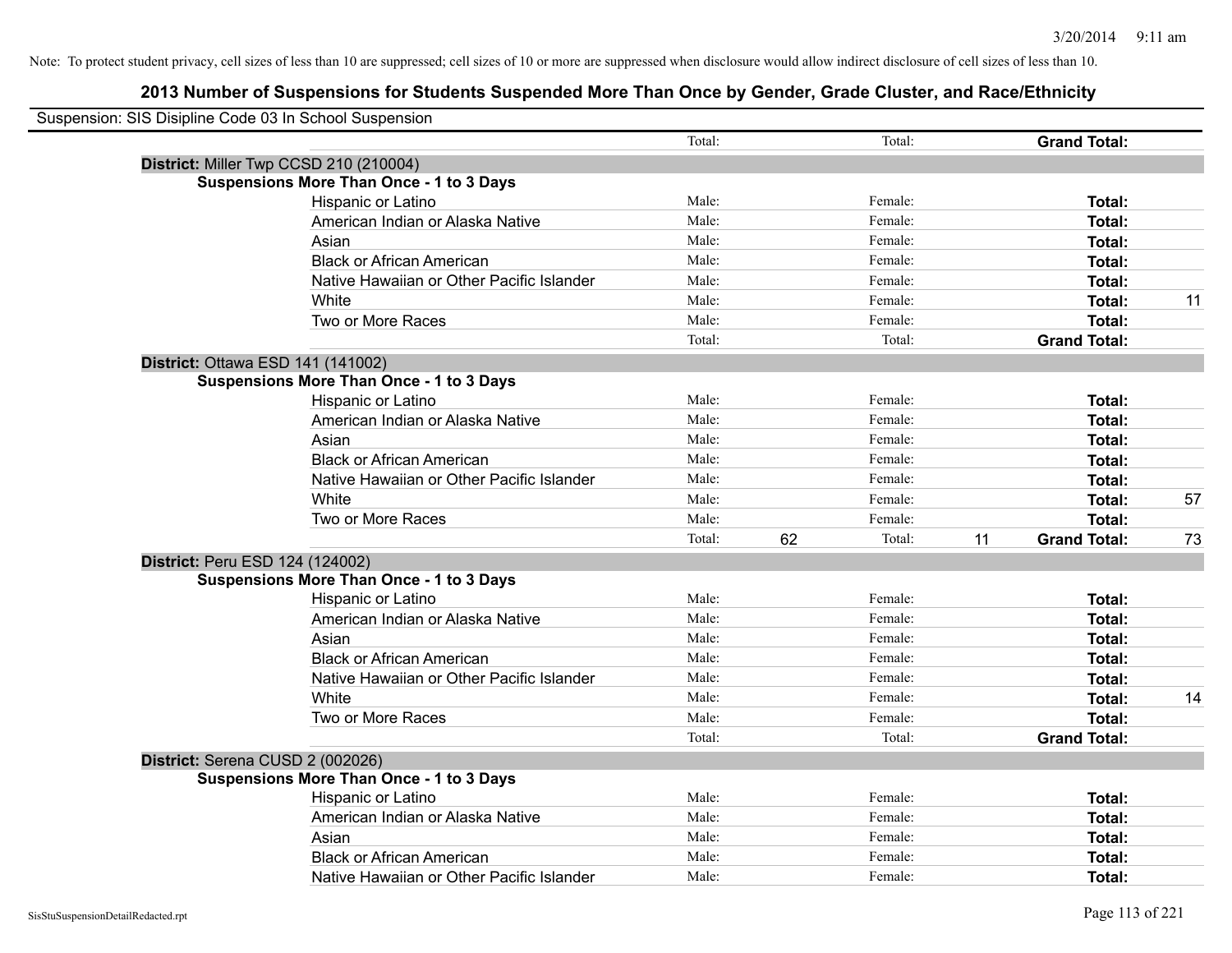| Suspension: SIS Disipline Code 03 In School Suspension |                                                    |        |     |         |     |                     |     |
|--------------------------------------------------------|----------------------------------------------------|--------|-----|---------|-----|---------------------|-----|
|                                                        | White                                              | Male:  |     | Female: |     | Total:              | 20  |
|                                                        | Two or More Races                                  | Male:  |     | Female: |     | Total:              |     |
|                                                        |                                                    | Total: |     | Total:  |     | <b>Grand Total:</b> |     |
| District: Streator ESD 44 (044002)                     |                                                    |        |     |         |     |                     |     |
|                                                        | <b>Suspensions More Than Once - 1 to 3 Days</b>    |        |     |         |     |                     |     |
|                                                        | Hispanic or Latino                                 | Male:  | 15  | Female: | 19  | Total:              | 34  |
|                                                        | American Indian or Alaska Native                   | Male:  |     | Female: |     | Total:              |     |
|                                                        | Asian                                              | Male:  |     | Female: |     | Total:              |     |
|                                                        | <b>Black or African American</b>                   | Male:  |     | Female: |     | Total:              | 28  |
|                                                        | Native Hawaiian or Other Pacific Islander          | Male:  |     | Female: |     | Total:              |     |
|                                                        | White                                              | Male:  | 134 | Female: | 77  | <b>Total:</b>       | 211 |
|                                                        | Two or More Races                                  | Male:  |     | Female: |     | <b>Total:</b>       | 24  |
|                                                        |                                                    | Total: |     | Total:  |     | <b>Grand Total:</b> |     |
|                                                        | <b>Suspensions More Than Once - 4 or More Days</b> |        |     |         |     |                     |     |
|                                                        | Hispanic or Latino                                 | Male:  |     | Female: |     | <b>Total:</b>       |     |
|                                                        | American Indian or Alaska Native                   | Male:  |     | Female: |     | <b>Total:</b>       |     |
|                                                        | Asian                                              | Male:  |     | Female: |     | Total:              |     |
|                                                        | <b>Black or African American</b>                   | Male:  |     | Female: |     | Total:              |     |
|                                                        | Native Hawaiian or Other Pacific Islander          | Male:  |     | Female: |     | Total:              |     |
|                                                        | White                                              | Male:  |     | Female: |     | Total:              |     |
|                                                        | Two or More Races                                  | Male:  |     | Female: |     | Total:              |     |
|                                                        |                                                    | Total: |     | Total:  |     | <b>Grand Total:</b> |     |
| District: Streator Twp HSD 40 (040017)                 |                                                    |        |     |         |     |                     |     |
|                                                        | <b>Suspensions More Than Once - 1 to 3 Days</b>    |        |     |         |     |                     |     |
|                                                        | Hispanic or Latino                                 | Male:  | 75  | Female: | 37  | Total:              | 112 |
|                                                        | American Indian or Alaska Native                   | Male:  |     | Female: |     | <b>Total:</b>       |     |
|                                                        | Asian                                              | Male:  |     | Female: |     | Total:              |     |
|                                                        | <b>Black or African American</b>                   | Male:  | 47  | Female: | 16  | Total:              | 63  |
|                                                        | Native Hawaiian or Other Pacific Islander          | Male:  |     | Female: |     | Total:              |     |
|                                                        | White                                              | Male:  | 302 | Female: | 324 | Total:              | 626 |
|                                                        | Two or More Races                                  | Male:  | 39  | Female: | 25  | <b>Total:</b>       | 64  |
|                                                        |                                                    | Total: |     | Total:  |     | <b>Grand Total:</b> |     |
| District: Tonica CCSD 79 (079004)                      |                                                    |        |     |         |     |                     |     |
|                                                        | <b>Suspensions More Than Once - 1 to 3 Days</b>    |        |     |         |     |                     |     |
|                                                        | Hispanic or Latino                                 | Male:  |     | Female: |     | Total:              |     |
|                                                        | American Indian or Alaska Native                   | Male:  |     | Female: |     | <b>Total:</b>       |     |
|                                                        | Asian                                              | Male:  |     | Female: |     | <b>Total:</b>       |     |
|                                                        | <b>Black or African American</b>                   | Male:  |     | Female: |     | Total:              |     |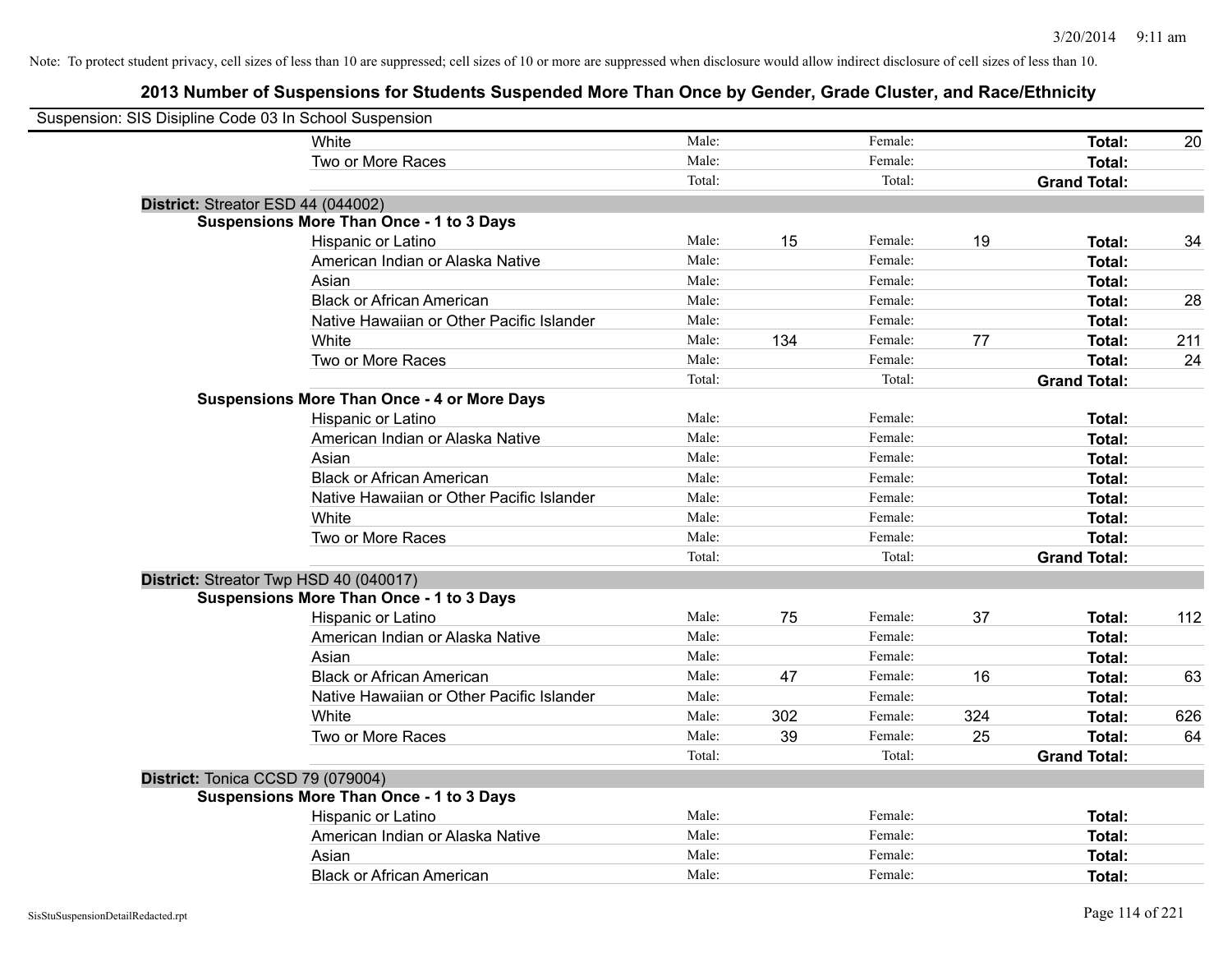# **2013 Number of Suspensions for Students Suspended More Than Once by Gender, Grade Cluster, and Race/Ethnicity**

| Suspension: SIS Disipline Code 03 In School Suspension |        |     |         |    |                     |     |
|--------------------------------------------------------|--------|-----|---------|----|---------------------|-----|
| Native Hawaiian or Other Pacific Islander              | Male:  |     | Female: |    | Total:              |     |
| <b>White</b>                                           | Male:  |     | Female: |    | Total:              |     |
| Two or More Races                                      | Male:  |     | Female: |    | Total:              |     |
|                                                        | Total: |     | Total:  |    | <b>Grand Total:</b> |     |
| District: Wallace CCSD 195 (195004)                    |        |     |         |    |                     |     |
| <b>Suspensions More Than Once - 1 to 3 Days</b>        |        |     |         |    |                     |     |
| Hispanic or Latino                                     | Male:  |     | Female: |    | Total:              |     |
| American Indian or Alaska Native                       | Male:  |     | Female: |    | Total:              |     |
| Asian                                                  | Male:  |     | Female: |    | Total:              |     |
| <b>Black or African American</b>                       | Male:  |     | Female: |    | Total:              |     |
| Native Hawaiian or Other Pacific Islander              | Male:  |     | Female: |    | Total:              |     |
| White                                                  | Male:  |     | Female: |    | Total:              |     |
| Two or More Races                                      | Male:  |     | Female: |    | Total:              |     |
|                                                        | Total: |     | Total:  |    | <b>Grand Total:</b> |     |
|                                                        |        |     |         |    |                     |     |
| Region: Lake ROE (34)                                  |        |     |         |    |                     |     |
| County: Lake (049)                                     |        |     |         |    |                     |     |
| District: Adlai E Stevenson HSD 125 (125013)           |        |     |         |    |                     |     |
| <b>Suspensions More Than Once - 1 to 3 Days</b>        |        |     |         |    |                     |     |
| Hispanic or Latino                                     | Male:  |     | Female: |    | Total:              |     |
| American Indian or Alaska Native                       | Male:  |     | Female: |    | Total:              |     |
| Asian                                                  | Male:  |     | Female: |    | Total:              |     |
| <b>Black or African American</b>                       | Male:  |     | Female: |    | Total:              |     |
| Native Hawaiian or Other Pacific Islander              | Male:  |     | Female: |    | Total:              |     |
| White                                                  | Male:  |     | Female: |    | Total:              |     |
| Two or More Races                                      | Male:  |     | Female: |    | Total:              |     |
|                                                        | Total: |     | Total:  |    | <b>Grand Total:</b> |     |
| District: Antioch CCSD 34 (034004)                     |        |     |         |    |                     |     |
| <b>Suspensions More Than Once - 1 to 3 Days</b>        |        |     |         |    |                     |     |
| Hispanic or Latino                                     | Male:  |     | Female: |    | Total:              | 20  |
| American Indian or Alaska Native                       | Male:  |     | Female: |    | Total:              |     |
| Asian                                                  | Male:  |     | Female: |    | Total:              |     |
| <b>Black or African American</b>                       | Male:  |     | Female: |    | Total:              | 12  |
| Native Hawaiian or Other Pacific Islander              | Male:  |     | Female: |    | Total:              |     |
| White                                                  | Male:  | 122 | Female: | 15 | Total:              | 137 |
| Two or More Races                                      | Male:  |     | Female: |    | Total:              |     |
|                                                        | Total: |     | Total:  |    | <b>Grand Total:</b> |     |

**Suspensions More Than Once - 4 or More Days**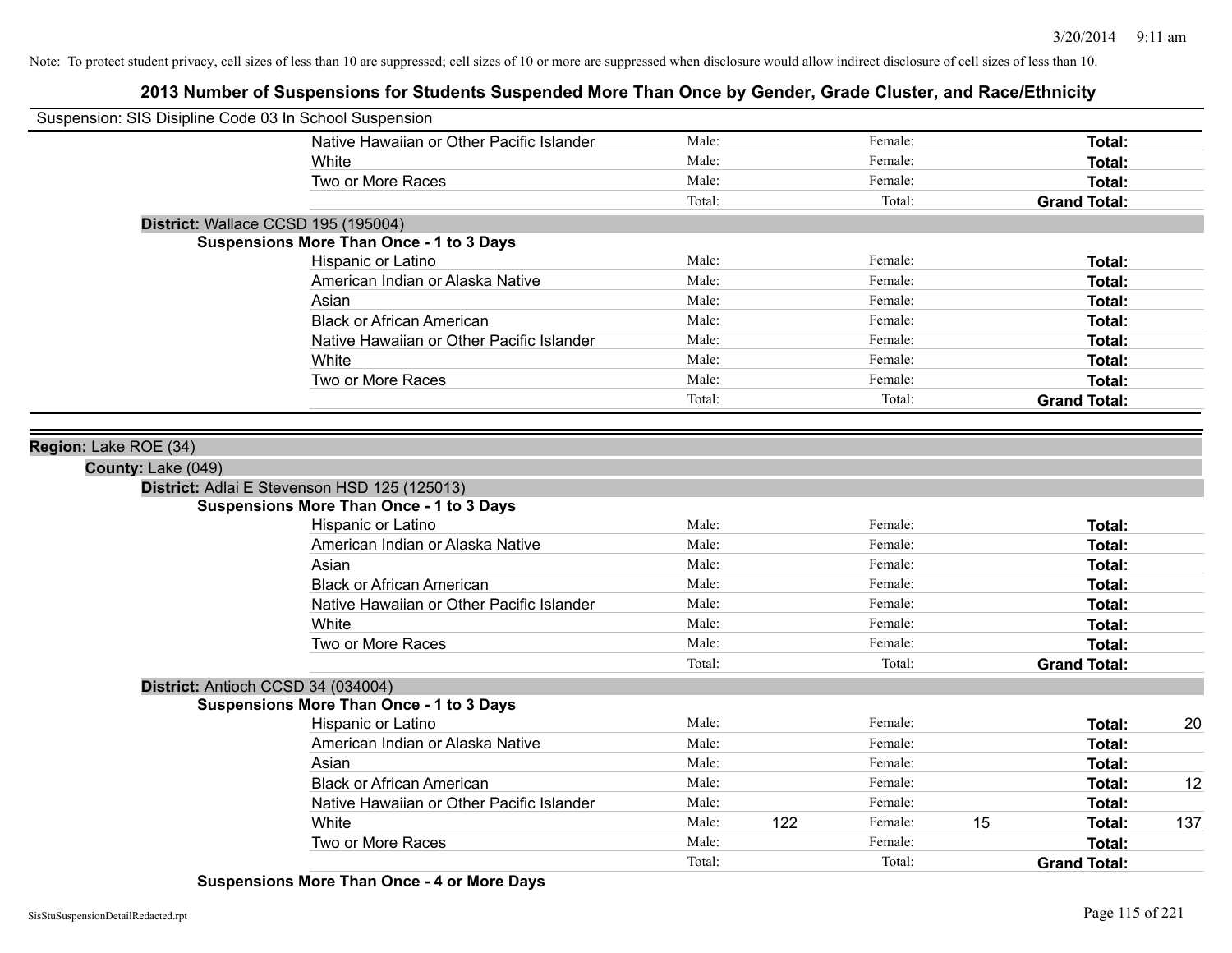# **2013 Number of Suspensions for Students Suspended More Than Once by Gender, Grade Cluster, and Race/Ethnicity**

| Suspension: SIS Disipline Code 03 In School Suspension |                                                    |                 |                   |                               |    |
|--------------------------------------------------------|----------------------------------------------------|-----------------|-------------------|-------------------------------|----|
|                                                        | Hispanic or Latino                                 | Male:           | Female:           | Total:                        |    |
|                                                        | American Indian or Alaska Native                   | Male:           | Female:           | Total:                        |    |
|                                                        | Asian                                              | Male:           | Female:           | Total:                        |    |
|                                                        | <b>Black or African American</b>                   | Male:           | Female:           | Total:                        |    |
|                                                        | Native Hawaiian or Other Pacific Islander          | Male:           | Female:           | Total:                        |    |
|                                                        | White                                              | Male:           | Female:           | Total:                        |    |
|                                                        | Two or More Races                                  | Male:           | Female:           | Total:                        |    |
|                                                        |                                                    | Total:          | Total:            | <b>Grand Total:</b>           |    |
|                                                        | District: Aptakisic-Tripp CCSD 102 (102004)        |                 |                   |                               |    |
|                                                        | <b>Suspensions More Than Once - 1 to 3 Days</b>    |                 |                   |                               |    |
|                                                        | Hispanic or Latino                                 | Male:           | Female:           | Total:                        |    |
|                                                        | American Indian or Alaska Native                   | Male:           | Female:           | Total:                        |    |
|                                                        | Asian                                              | Male:           | Female:           | Total:                        |    |
|                                                        | <b>Black or African American</b>                   | Male:           | Female:           | Total:                        |    |
|                                                        | Native Hawaiian or Other Pacific Islander          | Male:           | Female:           | Total:                        |    |
|                                                        | White                                              | Male:           | Female:           | Total:                        |    |
|                                                        | Two or More Races                                  | Male:           | Female:           | Total:                        |    |
|                                                        |                                                    | Total:          | Total:            | <b>Grand Total:</b>           | 10 |
|                                                        |                                                    |                 |                   |                               |    |
| District: Beach Park CCSD 3 (003004)                   |                                                    |                 |                   |                               |    |
|                                                        | <b>Suspensions More Than Once - 1 to 3 Days</b>    |                 |                   |                               |    |
|                                                        | Hispanic or Latino                                 | Male:           | Female:           | Total:                        |    |
|                                                        | American Indian or Alaska Native                   | Male:           | Female:           | Total:                        |    |
|                                                        | Asian                                              | Male:           | Female:           | Total:                        |    |
|                                                        | <b>Black or African American</b>                   | Male:           | Female:           | Total:                        |    |
|                                                        | Native Hawaiian or Other Pacific Islander          | Male:           | Female:           | Total:                        |    |
|                                                        | White                                              | Male:           | Female:           | Total:                        |    |
|                                                        | Two or More Races                                  | Male:           | Female:           | Total:                        |    |
|                                                        |                                                    | Total:          | Total:            | <b>Grand Total:</b>           |    |
|                                                        | <b>Suspensions More Than Once - 4 or More Days</b> |                 |                   |                               |    |
|                                                        | Hispanic or Latino                                 | Male:           | Female:           | Total:                        |    |
|                                                        | American Indian or Alaska Native                   | Male:           | Female:           | Total:                        |    |
|                                                        | Asian                                              | Male:           | Female:           | Total:                        |    |
|                                                        | <b>Black or African American</b>                   | Male:           | Female:           | Total:                        |    |
|                                                        | Native Hawaiian or Other Pacific Islander          | Male:           | Female:           | Total:                        |    |
|                                                        | White                                              | Male:           | Female:           | Total:                        |    |
|                                                        | Two or More Races                                  | Male:<br>Total: | Female:<br>Total: | Total:<br><b>Grand Total:</b> |    |

## **District:** CHSD 117 (117016)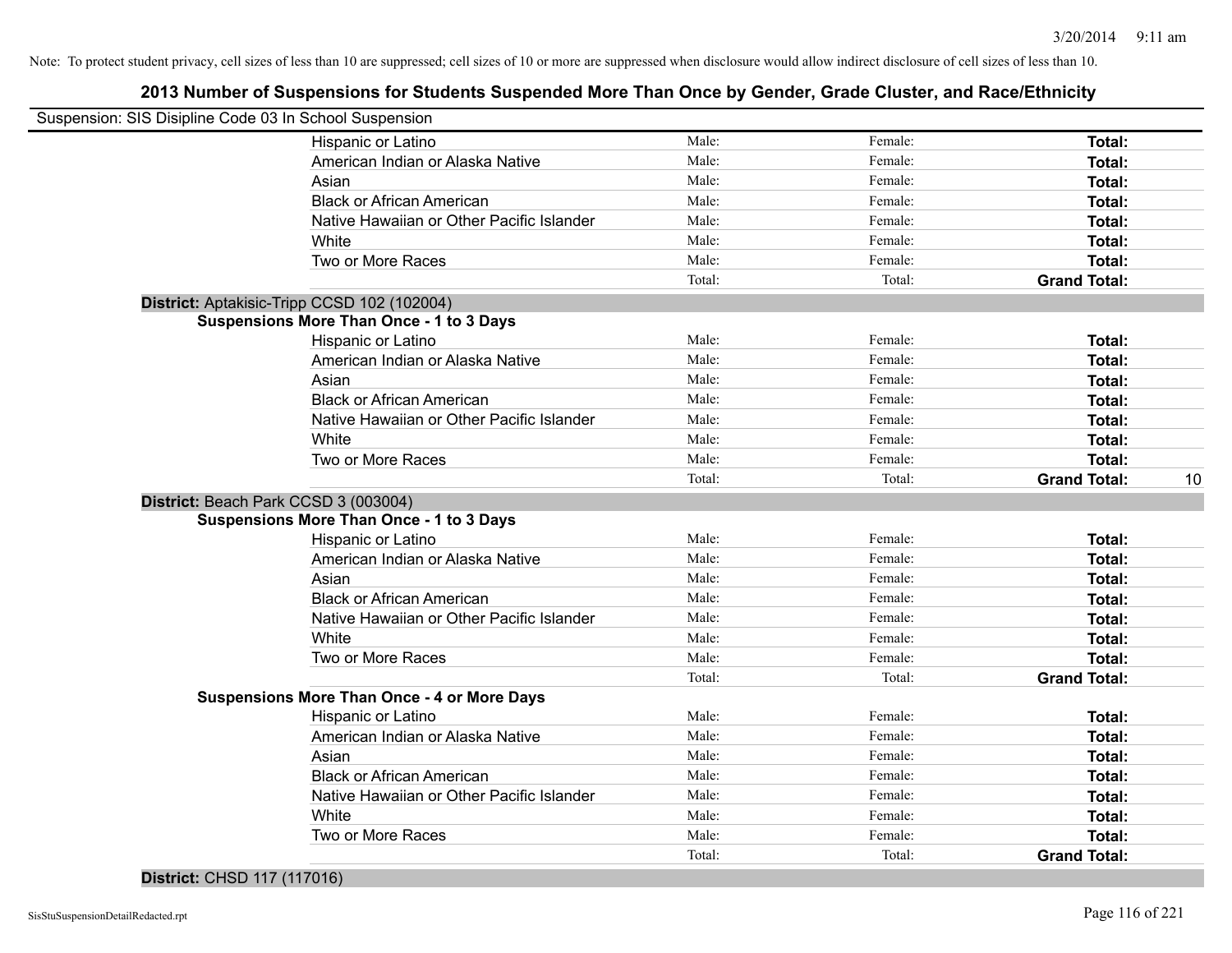| Suspension: SIS Disipline Code 03 In School Suspension |                                                 |        |         |                     |    |
|--------------------------------------------------------|-------------------------------------------------|--------|---------|---------------------|----|
|                                                        | <b>Suspensions More Than Once - 1 to 3 Days</b> |        |         |                     |    |
|                                                        | Hispanic or Latino                              | Male:  | Female: | Total:              |    |
|                                                        | American Indian or Alaska Native                | Male:  | Female: | <b>Total:</b>       |    |
|                                                        | Asian                                           | Male:  | Female: | <b>Total:</b>       |    |
|                                                        | <b>Black or African American</b>                | Male:  | Female: | <b>Total:</b>       |    |
|                                                        | Native Hawaiian or Other Pacific Islander       | Male:  | Female: | <b>Total:</b>       |    |
|                                                        | White                                           | Male:  | Female: | Total:              | 23 |
|                                                        | Two or More Races                               | Male:  | Female: | <b>Total:</b>       |    |
|                                                        |                                                 | Total: | Total:  | <b>Grand Total:</b> |    |
|                                                        | District: Deerfield SD 109 (109002)             |        |         |                     |    |
|                                                        | <b>Suspensions More Than Once - 1 to 3 Days</b> |        |         |                     |    |
|                                                        | Hispanic or Latino                              | Male:  | Female: | <b>Total:</b>       |    |
|                                                        | American Indian or Alaska Native                | Male:  | Female: | <b>Total:</b>       |    |
|                                                        | Asian                                           | Male:  | Female: | <b>Total:</b>       |    |
|                                                        | <b>Black or African American</b>                | Male:  | Female: | <b>Total:</b>       |    |
|                                                        | Native Hawaiian or Other Pacific Islander       | Male:  | Female: | <b>Total:</b>       |    |
|                                                        | White                                           | Male:  | Female: | Total:              |    |
|                                                        | Two or More Races                               | Male:  | Female: | <b>Total:</b>       |    |
|                                                        |                                                 | Total: | Total:  | <b>Grand Total:</b> |    |
|                                                        | District: Diamond Lake SD 76 (076002)           |        |         |                     |    |
|                                                        | <b>Suspensions More Than Once - 1 to 3 Days</b> |        |         |                     |    |
|                                                        | Hispanic or Latino                              | Male:  | Female: | <b>Total:</b>       |    |
|                                                        | American Indian or Alaska Native                | Male:  | Female: | <b>Total:</b>       |    |
|                                                        | Asian                                           | Male:  | Female: | Total:              |    |
|                                                        | <b>Black or African American</b>                | Male:  | Female: | Total:              |    |
|                                                        | Native Hawaiian or Other Pacific Islander       | Male:  | Female: | <b>Total:</b>       |    |
|                                                        | White                                           | Male:  | Female: | <b>Total:</b>       |    |
|                                                        | Two or More Races                               | Male:  | Female: | <b>Total:</b>       |    |
|                                                        |                                                 | Total: | Total:  | <b>Grand Total:</b> | 13 |
|                                                        | District: Fox Lake GSD 114 (114002)             |        |         |                     |    |
|                                                        | <b>Suspensions More Than Once - 1 to 3 Days</b> |        |         |                     |    |
|                                                        | Hispanic or Latino                              | Male:  | Female: | Total:              |    |
|                                                        | American Indian or Alaska Native                | Male:  | Female: | Total:              |    |
|                                                        | Asian                                           | Male:  | Female: | <b>Total:</b>       |    |
|                                                        | <b>Black or African American</b>                | Male:  | Female: | <b>Total:</b>       |    |
|                                                        | Native Hawaiian or Other Pacific Islander       | Male:  | Female: | <b>Total:</b>       |    |
|                                                        | White                                           | Male:  | Female: | <b>Total:</b>       | 34 |
|                                                        | Two or More Races                               | Male:  | Female: | Total:              |    |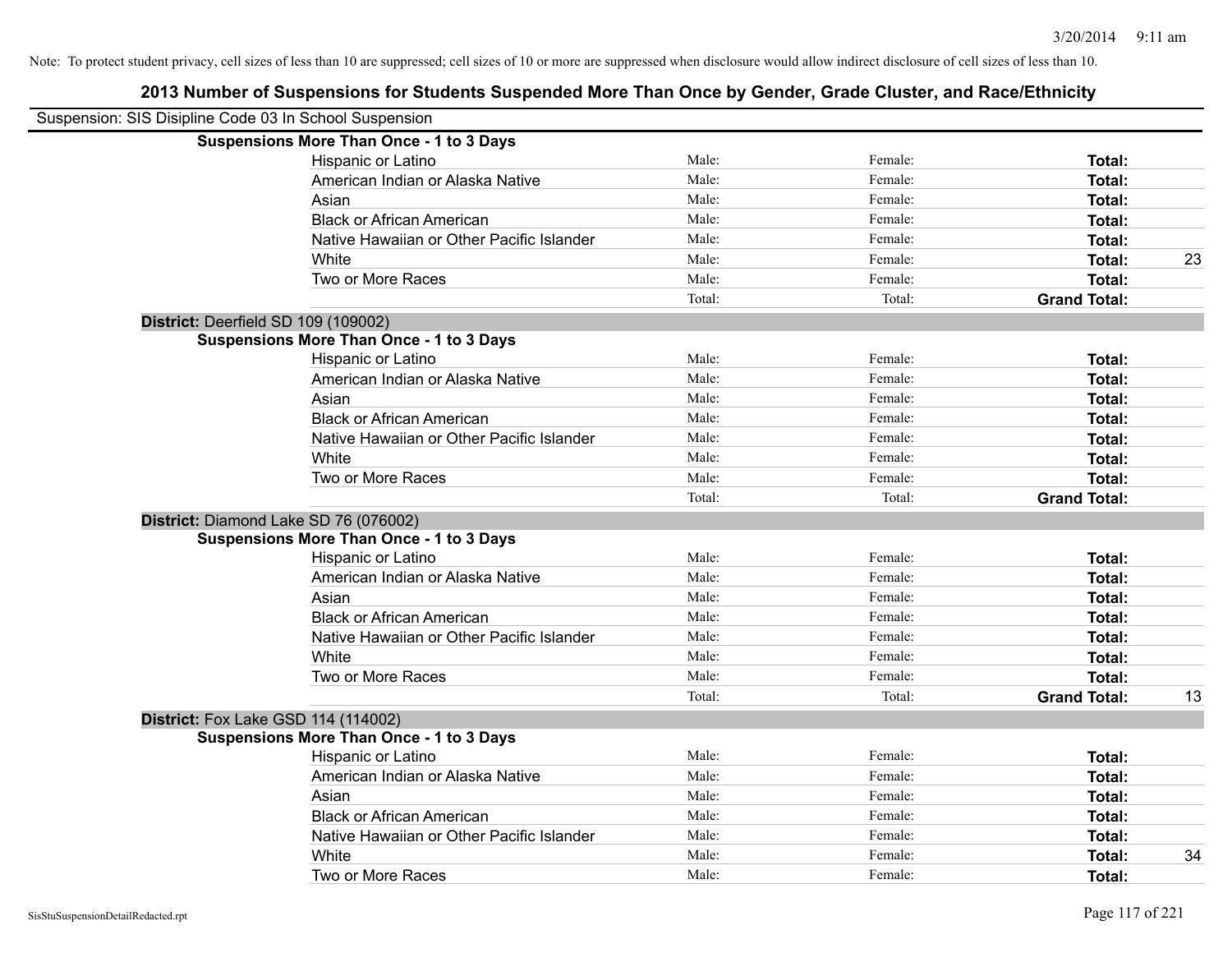| Suspension: SIS Disipline Code 03 In School Suspension |                                                    |        |     |         |     |                     |     |
|--------------------------------------------------------|----------------------------------------------------|--------|-----|---------|-----|---------------------|-----|
|                                                        |                                                    | Total: |     | Total:  |     | <b>Grand Total:</b> |     |
|                                                        | District: Fremont SD 79 (079002)                   |        |     |         |     |                     |     |
|                                                        | <b>Suspensions More Than Once - 1 to 3 Days</b>    |        |     |         |     |                     |     |
|                                                        | Hispanic or Latino                                 | Male:  |     | Female: |     | Total:              |     |
|                                                        | American Indian or Alaska Native                   | Male:  |     | Female: |     | Total:              |     |
|                                                        | Asian                                              | Male:  |     | Female: |     | <b>Total:</b>       |     |
|                                                        | <b>Black or African American</b>                   | Male:  |     | Female: |     | Total:              |     |
|                                                        | Native Hawaiian or Other Pacific Islander          | Male:  |     | Female: |     | Total:              |     |
|                                                        | White                                              | Male:  |     | Female: |     | Total:              |     |
|                                                        | Two or More Races                                  | Male:  |     | Female: |     | Total:              |     |
|                                                        |                                                    | Total: |     | Total:  |     | <b>Grand Total:</b> |     |
|                                                        | District: Gavin SD 37 (037002)                     |        |     |         |     |                     |     |
|                                                        | <b>Suspensions More Than Once - 1 to 3 Days</b>    |        |     |         |     |                     |     |
|                                                        | Hispanic or Latino                                 | Male:  |     | Female: |     | Total:              |     |
|                                                        | American Indian or Alaska Native                   | Male:  |     | Female: |     | Total:              |     |
|                                                        | Asian                                              | Male:  |     | Female: |     | Total:              |     |
|                                                        | <b>Black or African American</b>                   | Male:  |     | Female: |     | Total:              |     |
|                                                        | Native Hawaiian or Other Pacific Islander          | Male:  |     | Female: |     | Total:              |     |
|                                                        | White                                              | Male:  |     | Female: |     | Total:              | 12  |
|                                                        | Two or More Races                                  | Male:  |     | Female: |     | Total:              |     |
|                                                        |                                                    | Total: |     | Total:  |     | <b>Grand Total:</b> |     |
|                                                        | District: Grant CHSD 124 (124016)                  |        |     |         |     |                     |     |
|                                                        | <b>Suspensions More Than Once - 1 to 3 Days</b>    |        |     |         |     |                     |     |
|                                                        | Hispanic or Latino                                 | Male:  | 79  | Female: | 33  | Total:              | 112 |
|                                                        | American Indian or Alaska Native                   | Male:  |     | Female: |     | Total:              |     |
|                                                        | Asian                                              | Male:  |     | Female: |     | Total:              |     |
|                                                        | <b>Black or African American</b>                   | Male:  |     | Female: |     | Total:              | 19  |
|                                                        | Native Hawaiian or Other Pacific Islander          | Male:  |     | Female: |     | Total:              |     |
|                                                        | White                                              | Male:  | 277 | Female: | 139 | Total:              | 416 |
|                                                        | Two or More Races                                  | Male:  |     | Female: |     | Total:              | 10  |
|                                                        |                                                    | Total: |     | Total:  |     | <b>Grand Total:</b> |     |
|                                                        | <b>Suspensions More Than Once - 4 or More Days</b> |        |     |         |     |                     |     |
|                                                        | Hispanic or Latino                                 | Male:  |     | Female: |     | Total:              |     |
|                                                        | American Indian or Alaska Native                   | Male:  |     | Female: |     | <b>Total:</b>       |     |
|                                                        | Asian                                              | Male:  |     | Female: |     | Total:              |     |
|                                                        | <b>Black or African American</b>                   | Male:  |     | Female: |     | Total:              |     |
|                                                        | Native Hawaiian or Other Pacific Islander          | Male:  |     | Female: |     | <b>Total:</b>       |     |
|                                                        | White                                              | Male:  |     | Female: |     | Total:              |     |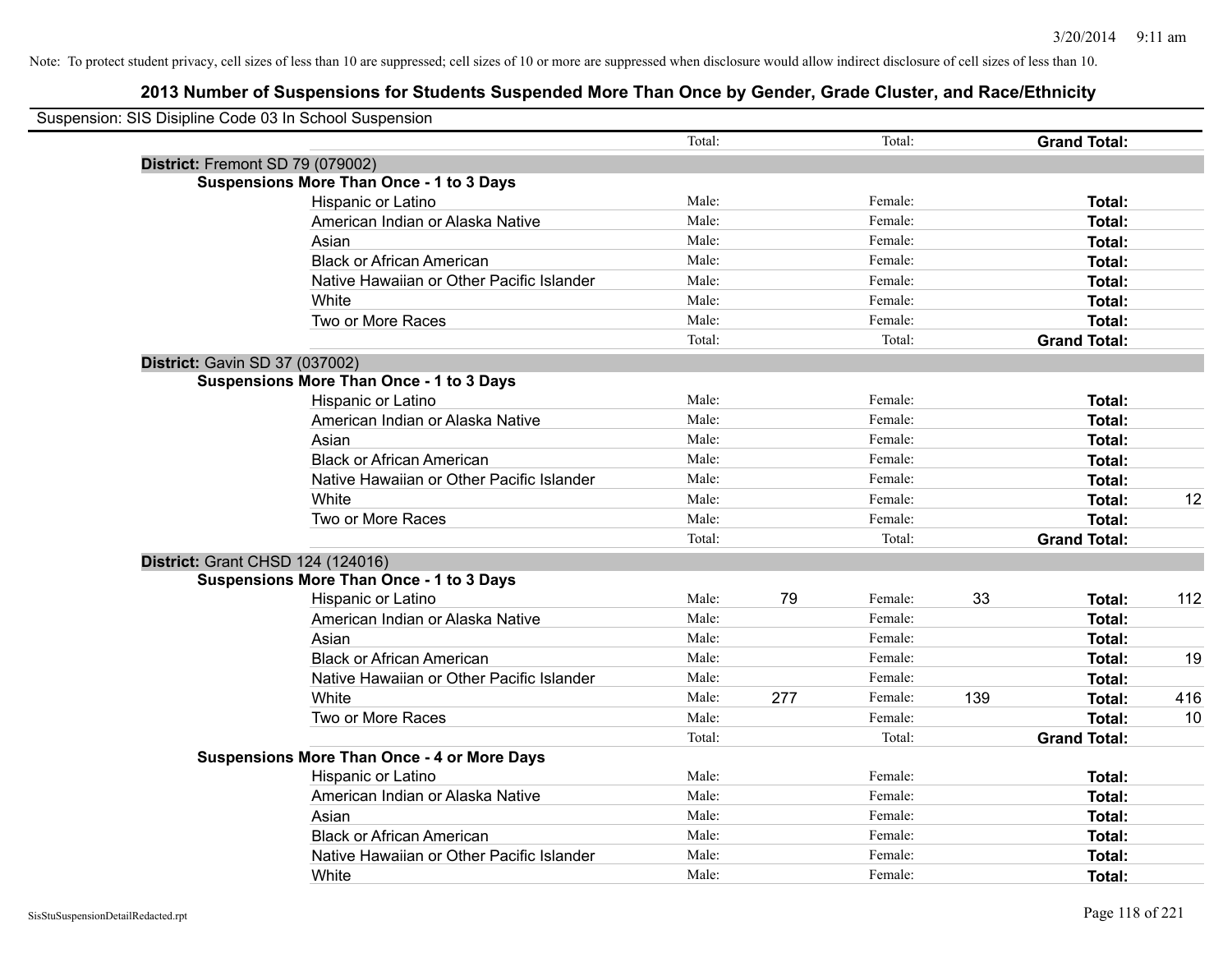| Suspension: SIS Disipline Code 03 In School Suspension |                                                    |        |     |         |    |                     |     |
|--------------------------------------------------------|----------------------------------------------------|--------|-----|---------|----|---------------------|-----|
|                                                        | Two or More Races                                  | Male:  |     | Female: |    | Total:              |     |
|                                                        |                                                    | Total: |     | Total:  |    | <b>Grand Total:</b> |     |
|                                                        | District: Grayslake CCSD 46 (046004)               |        |     |         |    |                     |     |
|                                                        | <b>Suspensions More Than Once - 1 to 3 Days</b>    |        |     |         |    |                     |     |
|                                                        | Hispanic or Latino                                 | Male:  |     | Female: |    | Total:              | 22  |
|                                                        | American Indian or Alaska Native                   | Male:  |     | Female: |    | Total:              |     |
|                                                        | Asian                                              | Male:  |     | Female: |    | Total:              |     |
|                                                        | <b>Black or African American</b>                   | Male:  |     | Female: |    | Total:              | 10  |
|                                                        | Native Hawaiian or Other Pacific Islander          | Male:  |     | Female: |    | Total:              |     |
|                                                        | White                                              | Male:  |     | Female: |    | Total:              | 47  |
|                                                        | Two or More Races                                  | Male:  |     | Female: |    | Total:              |     |
|                                                        |                                                    | Total: |     | Total:  |    | <b>Grand Total:</b> |     |
|                                                        | <b>Suspensions More Than Once - 4 or More Days</b> |        |     |         |    |                     |     |
|                                                        | Hispanic or Latino                                 | Male:  |     | Female: |    | Total:              |     |
|                                                        | American Indian or Alaska Native                   | Male:  |     | Female: |    | Total:              |     |
|                                                        | Asian                                              | Male:  |     | Female: |    | Total:              |     |
|                                                        | <b>Black or African American</b>                   | Male:  |     | Female: |    | Total:              |     |
|                                                        | Native Hawaiian or Other Pacific Islander          | Male:  |     | Female: |    | Total:              |     |
|                                                        | White                                              | Male:  |     | Female: |    | Total:              |     |
|                                                        | Two or More Races                                  | Male:  |     | Female: |    | Total:              |     |
|                                                        |                                                    | Total: |     | Total:  |    | <b>Grand Total:</b> |     |
|                                                        | District: Grayslake CHSD 127 (127016)              |        |     |         |    |                     |     |
|                                                        | <b>Suspensions More Than Once - 1 to 3 Days</b>    |        |     |         |    |                     |     |
|                                                        | Hispanic or Latino                                 | Male:  |     | Female: |    | Total:              | 113 |
|                                                        | American Indian or Alaska Native                   | Male:  |     | Female: |    | Total:              |     |
|                                                        | Asian                                              | Male:  |     | Female: |    | Total:              |     |
|                                                        | <b>Black or African American</b>                   | Male:  |     | Female: |    | Total:              | 29  |
|                                                        | Native Hawaiian or Other Pacific Islander          | Male:  |     | Female: |    | Total:              |     |
|                                                        | White                                              | Male:  | 199 | Female: | 62 | Total:              | 261 |
|                                                        | Two or More Races                                  | Male:  |     | Female: |    | Total:              | 13  |
|                                                        |                                                    | Total: |     | Total:  |    | <b>Grand Total:</b> |     |
| <b>District: Gurnee SD 56 (056002)</b>                 |                                                    |        |     |         |    |                     |     |
|                                                        | <b>Suspensions More Than Once - 1 to 3 Days</b>    |        |     |         |    |                     |     |
|                                                        | Hispanic or Latino                                 | Male:  |     | Female: |    | Total:              |     |
|                                                        | American Indian or Alaska Native                   | Male:  |     | Female: |    | Total:              |     |
|                                                        | Asian                                              | Male:  |     | Female: |    | Total:              |     |
|                                                        | <b>Black or African American</b>                   | Male:  |     | Female: |    | Total:              |     |
|                                                        | Native Hawaiian or Other Pacific Islander          | Male:  |     | Female: |    | Total:              |     |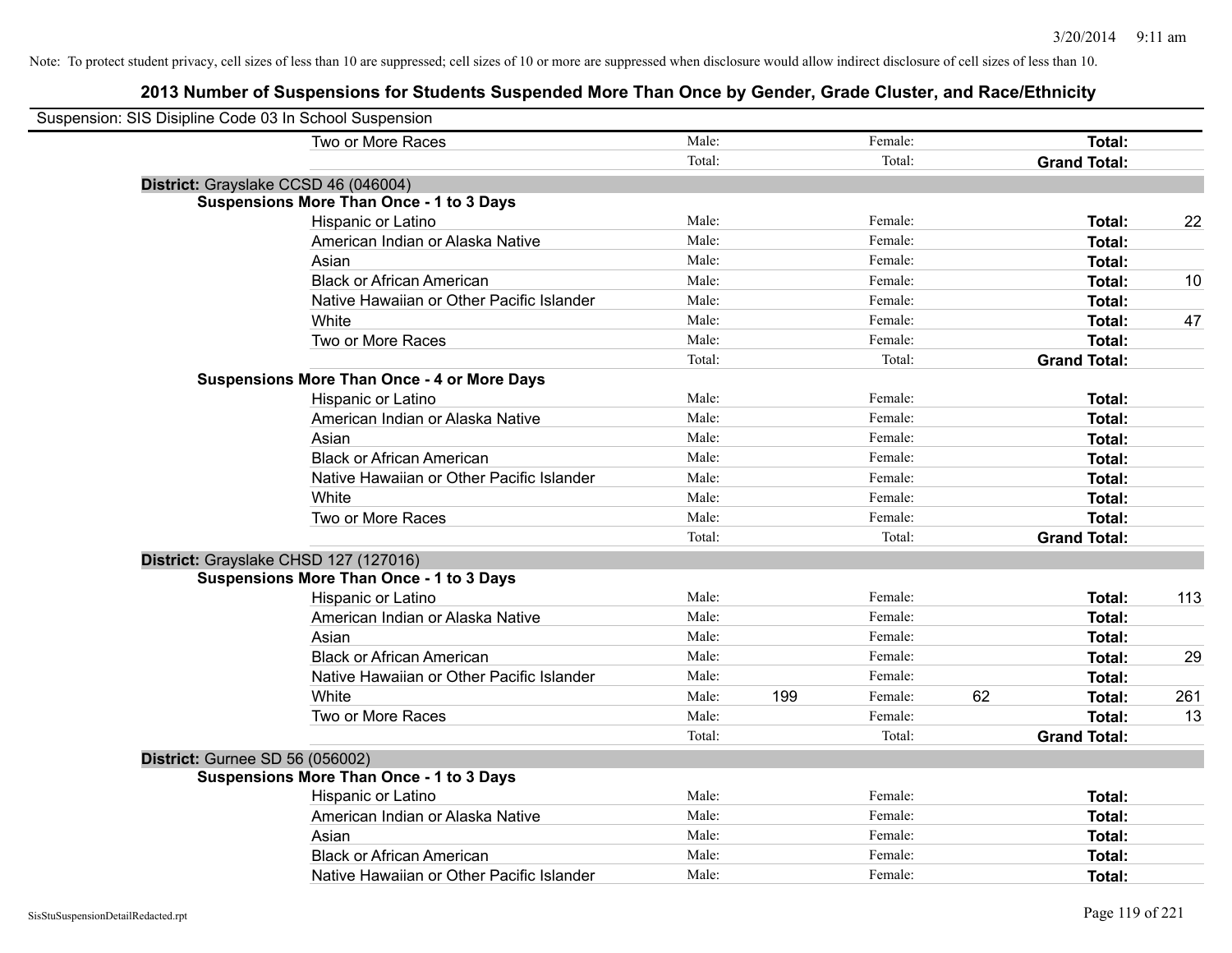| Suspension: SIS Disipline Code 03 In School Suspension |                                                    |        |         |                     |    |
|--------------------------------------------------------|----------------------------------------------------|--------|---------|---------------------|----|
|                                                        | White                                              | Male:  | Female: | Total:              |    |
|                                                        | Two or More Races                                  | Male:  | Female: | Total:              |    |
|                                                        |                                                    | Total: | Total:  | <b>Grand Total:</b> |    |
| District: Hawthorn CCSD 73 (073004)                    |                                                    |        |         |                     |    |
|                                                        | <b>Suspensions More Than Once - 1 to 3 Days</b>    |        |         |                     |    |
|                                                        | Hispanic or Latino                                 | Male:  | Female: | Total:              |    |
|                                                        | American Indian or Alaska Native                   | Male:  | Female: | Total:              |    |
|                                                        | Asian                                              | Male:  | Female: | Total:              |    |
|                                                        | <b>Black or African American</b>                   | Male:  | Female: | Total:              |    |
|                                                        | Native Hawaiian or Other Pacific Islander          | Male:  | Female: | Total:              |    |
|                                                        | White                                              | Male:  | Female: | Total:              |    |
|                                                        | Two or More Races                                  | Male:  | Female: | Total:              |    |
|                                                        |                                                    | Total: | Total:  | <b>Grand Total:</b> | 11 |
|                                                        | <b>Suspensions More Than Once - 4 or More Days</b> |        |         |                     |    |
|                                                        | Hispanic or Latino                                 | Male:  | Female: | Total:              |    |
|                                                        | American Indian or Alaska Native                   | Male:  | Female: | Total:              |    |
|                                                        | Asian                                              | Male:  | Female: | Total:              |    |
|                                                        | <b>Black or African American</b>                   | Male:  | Female: | Total:              |    |
|                                                        | Native Hawaiian or Other Pacific Islander          | Male:  | Female: | Total:              |    |
|                                                        | White                                              | Male:  | Female: | Total:              |    |
|                                                        | Two or More Races                                  | Male:  | Female: | Total:              |    |
|                                                        |                                                    | Total: | Total:  | <b>Grand Total:</b> | 10 |
|                                                        | District: Kildeer Countryside CCSD 96 (096004)     |        |         |                     |    |
|                                                        | <b>Suspensions More Than Once - 1 to 3 Days</b>    |        |         |                     |    |
|                                                        | Hispanic or Latino                                 | Male:  | Female: | Total:              |    |
|                                                        | American Indian or Alaska Native                   | Male:  | Female: | Total:              |    |
|                                                        | Asian                                              | Male:  | Female: | Total:              |    |
|                                                        | <b>Black or African American</b>                   | Male:  | Female: | Total:              |    |
|                                                        | Native Hawaiian or Other Pacific Islander          | Male:  | Female: | Total:              |    |
|                                                        | <b>White</b>                                       | Male:  | Female: | Total:              |    |
|                                                        | Two or More Races                                  | Male:  | Female: | Total:              |    |
|                                                        |                                                    | Total: | Total:  | <b>Grand Total:</b> |    |
| District: Lake Forest CHSD 115 (115016)                |                                                    |        |         |                     |    |
|                                                        | <b>Suspensions More Than Once - 1 to 3 Days</b>    |        |         |                     |    |
|                                                        | Hispanic or Latino                                 | Male:  | Female: | Total:              |    |
|                                                        | American Indian or Alaska Native                   | Male:  | Female: | Total:              |    |
|                                                        | Asian                                              | Male:  | Female: | Total:              |    |
|                                                        | <b>Black or African American</b>                   | Male:  | Female: | Total:              |    |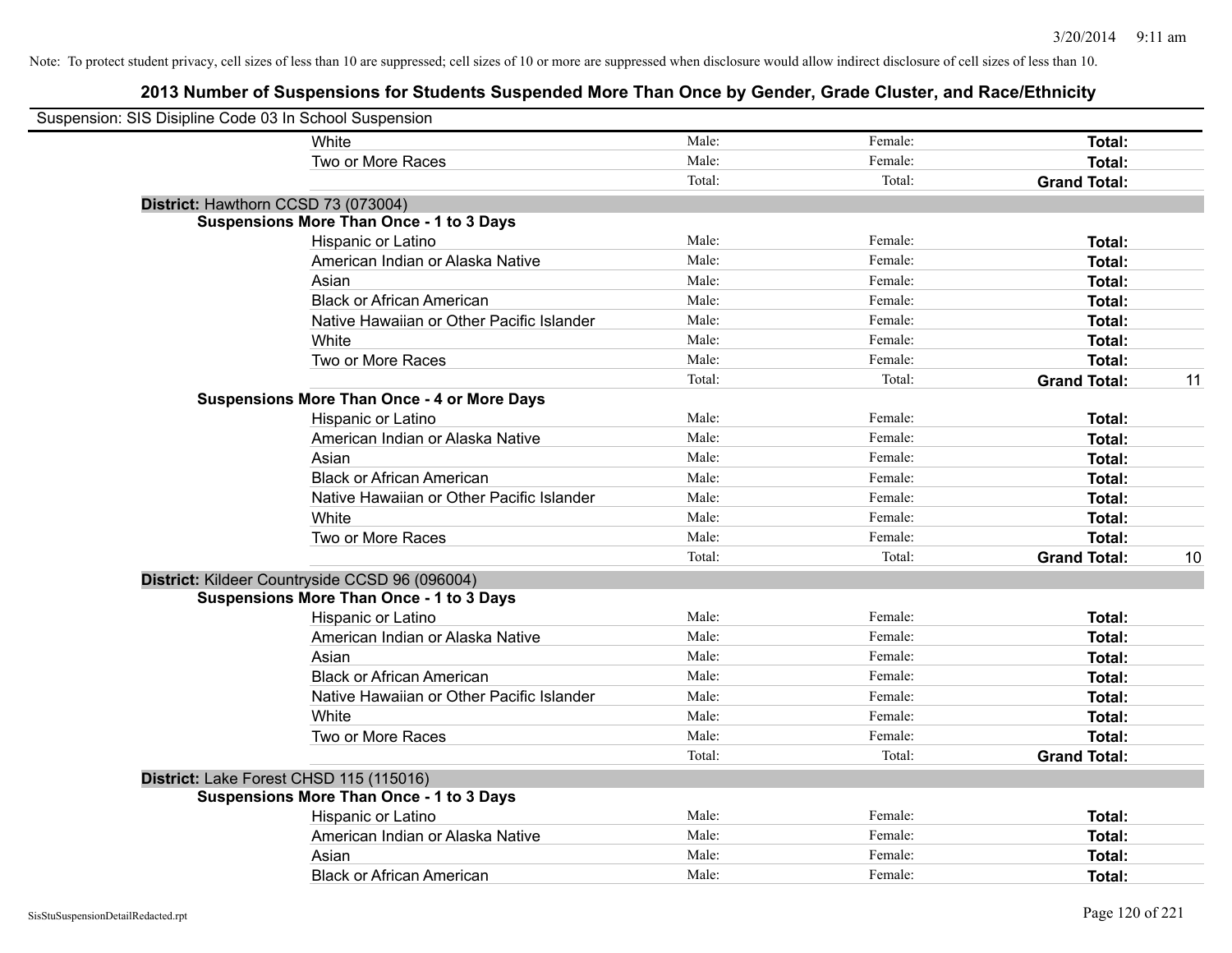| Suspension: SIS Disipline Code 03 In School Suspension |                                                    |        |    |         |    |                     |    |
|--------------------------------------------------------|----------------------------------------------------|--------|----|---------|----|---------------------|----|
|                                                        | Native Hawaiian or Other Pacific Islander          | Male:  |    | Female: |    | Total:              |    |
|                                                        | White                                              | Male:  | 46 | Female: | 22 | Total:              | 68 |
|                                                        | Two or More Races                                  | Male:  |    | Female: |    | <b>Total:</b>       |    |
|                                                        |                                                    | Total: |    | Total:  |    | <b>Grand Total:</b> |    |
|                                                        | District: Lake Forest SD 67 (067005)               |        |    |         |    |                     |    |
|                                                        | <b>Suspensions More Than Once - 1 to 3 Days</b>    |        |    |         |    |                     |    |
|                                                        | Hispanic or Latino                                 | Male:  |    | Female: |    | Total:              |    |
|                                                        | American Indian or Alaska Native                   | Male:  |    | Female: |    | Total:              |    |
|                                                        | Asian                                              | Male:  |    | Female: |    | Total:              |    |
|                                                        | <b>Black or African American</b>                   | Male:  |    | Female: |    | Total:              |    |
|                                                        | Native Hawaiian or Other Pacific Islander          | Male:  |    | Female: |    | Total:              |    |
|                                                        | White                                              | Male:  |    | Female: |    | <b>Total:</b>       | 17 |
|                                                        | Two or More Races                                  | Male:  |    | Female: |    | <b>Total:</b>       |    |
|                                                        |                                                    | Total: |    | Total:  |    | <b>Grand Total:</b> |    |
|                                                        | District: Lake Villa CCSD 41 (041004)              |        |    |         |    |                     |    |
|                                                        | <b>Suspensions More Than Once - 1 to 3 Days</b>    |        |    |         |    |                     |    |
|                                                        | Hispanic or Latino                                 | Male:  |    | Female: |    | <b>Total:</b>       |    |
|                                                        | American Indian or Alaska Native                   | Male:  |    | Female: |    | <b>Total:</b>       |    |
|                                                        | Asian                                              | Male:  |    | Female: |    | <b>Total:</b>       |    |
|                                                        | <b>Black or African American</b>                   | Male:  |    | Female: |    | Total:              |    |
|                                                        | Native Hawaiian or Other Pacific Islander          | Male:  |    | Female: |    | <b>Total:</b>       |    |
|                                                        | White                                              | Male:  |    | Female: |    | Total:              |    |
|                                                        | Two or More Races                                  | Male:  |    | Female: |    | Total:              |    |
|                                                        |                                                    | Total: |    | Total:  |    | <b>Grand Total:</b> |    |
|                                                        | District: Lake Zurich CUSD 95 (095026)             |        |    |         |    |                     |    |
|                                                        | <b>Suspensions More Than Once - 1 to 3 Days</b>    |        |    |         |    |                     |    |
|                                                        | Hispanic or Latino                                 | Male:  | 31 | Female: | 24 | <b>Total:</b>       | 55 |
|                                                        | American Indian or Alaska Native                   | Male:  |    | Female: |    | <b>Total:</b>       | 16 |
|                                                        | Asian                                              | Male:  |    | Female: |    | <b>Total:</b>       |    |
|                                                        | <b>Black or African American</b>                   | Male:  |    | Female: |    | Total:              |    |
|                                                        | Native Hawaiian or Other Pacific Islander          | Male:  |    | Female: |    | <b>Total:</b>       |    |
|                                                        | White                                              | Male:  | 54 | Female: | 28 | Total:              | 82 |
|                                                        | Two or More Races                                  | Male:  |    | Female: |    | Total:              | 10 |
|                                                        |                                                    | Total: |    | Total:  |    | <b>Grand Total:</b> |    |
|                                                        | District: Lincolnshire-Prairieview SD 103 (103002) |        |    |         |    |                     |    |
|                                                        | <b>Suspensions More Than Once - 1 to 3 Days</b>    |        |    |         |    |                     |    |
|                                                        | Hispanic or Latino                                 | Male:  |    | Female: |    | Total:              |    |
|                                                        | American Indian or Alaska Native                   | Male:  |    | Female: |    | Total:              |    |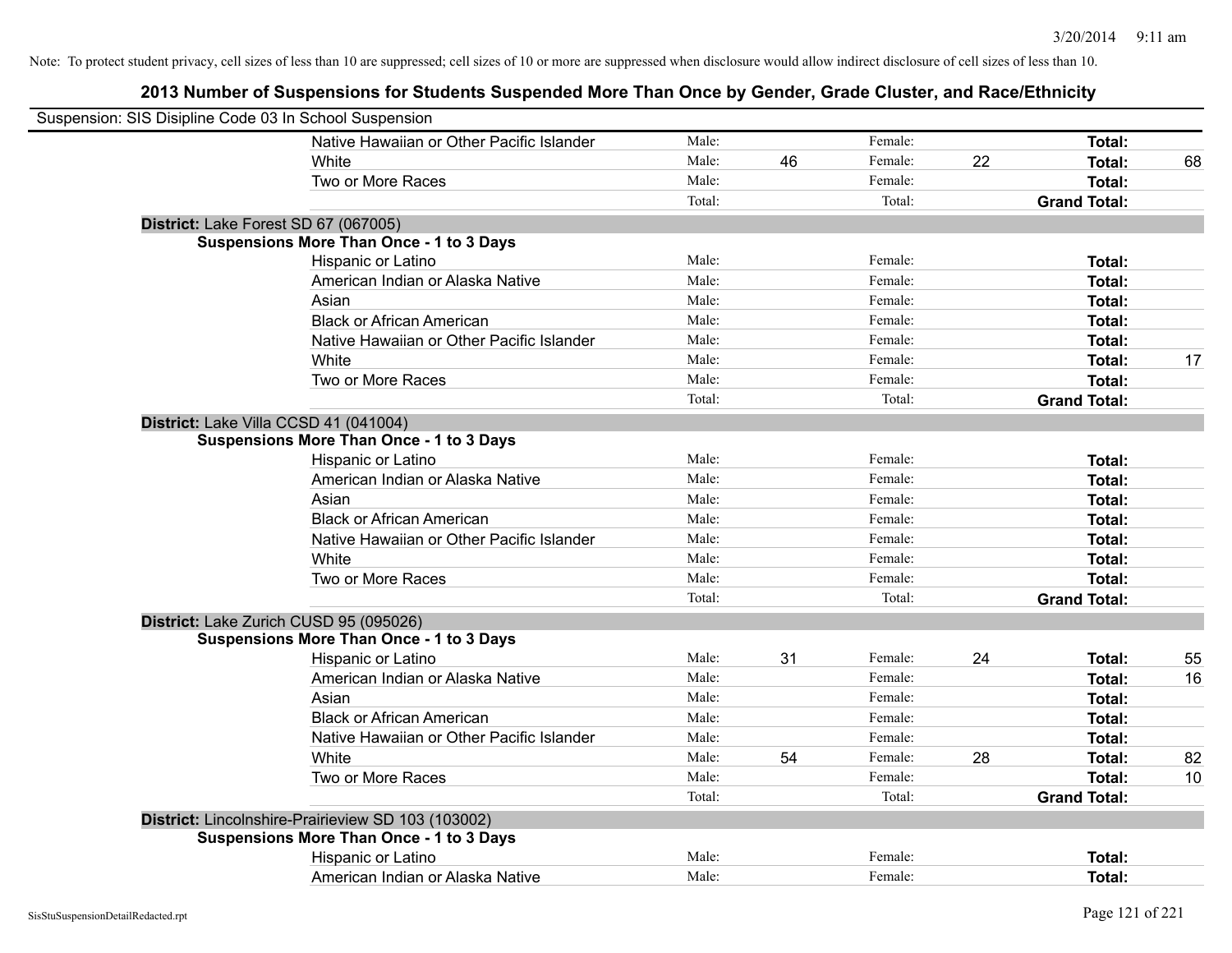| Suspension: SIS Disipline Code 03 In School Suspension |                                                    |        |    |         |    |                     |     |
|--------------------------------------------------------|----------------------------------------------------|--------|----|---------|----|---------------------|-----|
|                                                        | Asian                                              | Male:  |    | Female: |    | Total:              |     |
|                                                        | <b>Black or African American</b>                   | Male:  |    | Female: |    | Total:              |     |
|                                                        | Native Hawaiian or Other Pacific Islander          | Male:  |    | Female: |    | Total:              |     |
|                                                        | White                                              | Male:  |    | Female: |    | Total:              |     |
|                                                        | Two or More Races                                  | Male:  |    | Female: |    | Total:              |     |
|                                                        |                                                    | Total: |    | Total:  |    | <b>Grand Total:</b> |     |
|                                                        | District: Millburn CCSD 24 (024004)                |        |    |         |    |                     |     |
|                                                        | <b>Suspensions More Than Once - 1 to 3 Days</b>    |        |    |         |    |                     |     |
|                                                        | Hispanic or Latino                                 | Male:  |    | Female: |    | Total:              |     |
|                                                        | American Indian or Alaska Native                   | Male:  |    | Female: |    | Total:              |     |
|                                                        | Asian                                              | Male:  |    | Female: |    | Total:              |     |
|                                                        | <b>Black or African American</b>                   | Male:  |    | Female: |    | Total:              |     |
|                                                        | Native Hawaiian or Other Pacific Islander          | Male:  |    | Female: |    | Total:              |     |
|                                                        | White                                              | Male:  |    | Female: |    | Total:              | 12  |
|                                                        | Two or More Races                                  | Male:  |    | Female: |    | Total:              |     |
|                                                        |                                                    | Total: |    | Total:  |    | <b>Grand Total:</b> |     |
|                                                        | <b>Suspensions More Than Once - 4 or More Days</b> |        |    |         |    |                     |     |
|                                                        | Hispanic or Latino                                 | Male:  |    | Female: |    | Total:              |     |
|                                                        | American Indian or Alaska Native                   | Male:  |    | Female: |    | Total:              |     |
|                                                        | Asian                                              | Male:  |    | Female: |    | Total:              |     |
|                                                        | <b>Black or African American</b>                   | Male:  |    | Female: |    | Total:              |     |
|                                                        | Native Hawaiian or Other Pacific Islander          | Male:  |    | Female: |    | Total:              |     |
|                                                        | White                                              | Male:  |    | Female: |    | Total:              |     |
|                                                        | Two or More Races                                  | Male:  |    | Female: |    | Total:              |     |
|                                                        |                                                    | Total: |    | Total:  |    | <b>Grand Total:</b> |     |
|                                                        | District: Mundelein Cons HSD 120 (120013)          |        |    |         |    |                     |     |
|                                                        | <b>Suspensions More Than Once - 1 to 3 Days</b>    |        |    |         |    |                     |     |
|                                                        | Hispanic or Latino                                 | Male:  | 52 | Female: | 15 | Total:              | 67  |
|                                                        | American Indian or Alaska Native                   | Male:  |    | Female: |    | Total:              |     |
|                                                        | Asian                                              | Male:  |    | Female: |    | Total:              |     |
|                                                        | <b>Black or African American</b>                   | Male:  |    | Female: |    | Total:              |     |
|                                                        | Native Hawaiian or Other Pacific Islander          | Male:  |    | Female: |    | Total:              |     |
|                                                        | White                                              | Male:  |    | Female: |    | Total:              | 42  |
|                                                        | Two or More Races                                  | Male:  |    | Female: |    | <b>Total:</b>       |     |
|                                                        |                                                    | Total: |    | Total:  |    | <b>Grand Total:</b> | 123 |
|                                                        | District: Mundelein ESD 75 (075002)                |        |    |         |    |                     |     |
|                                                        | <b>Suspensions More Than Once - 1 to 3 Days</b>    |        |    |         |    |                     |     |
|                                                        | <b>Hispanic or Latino</b>                          | Male:  | 61 | Female: | 18 | Total:              | 79  |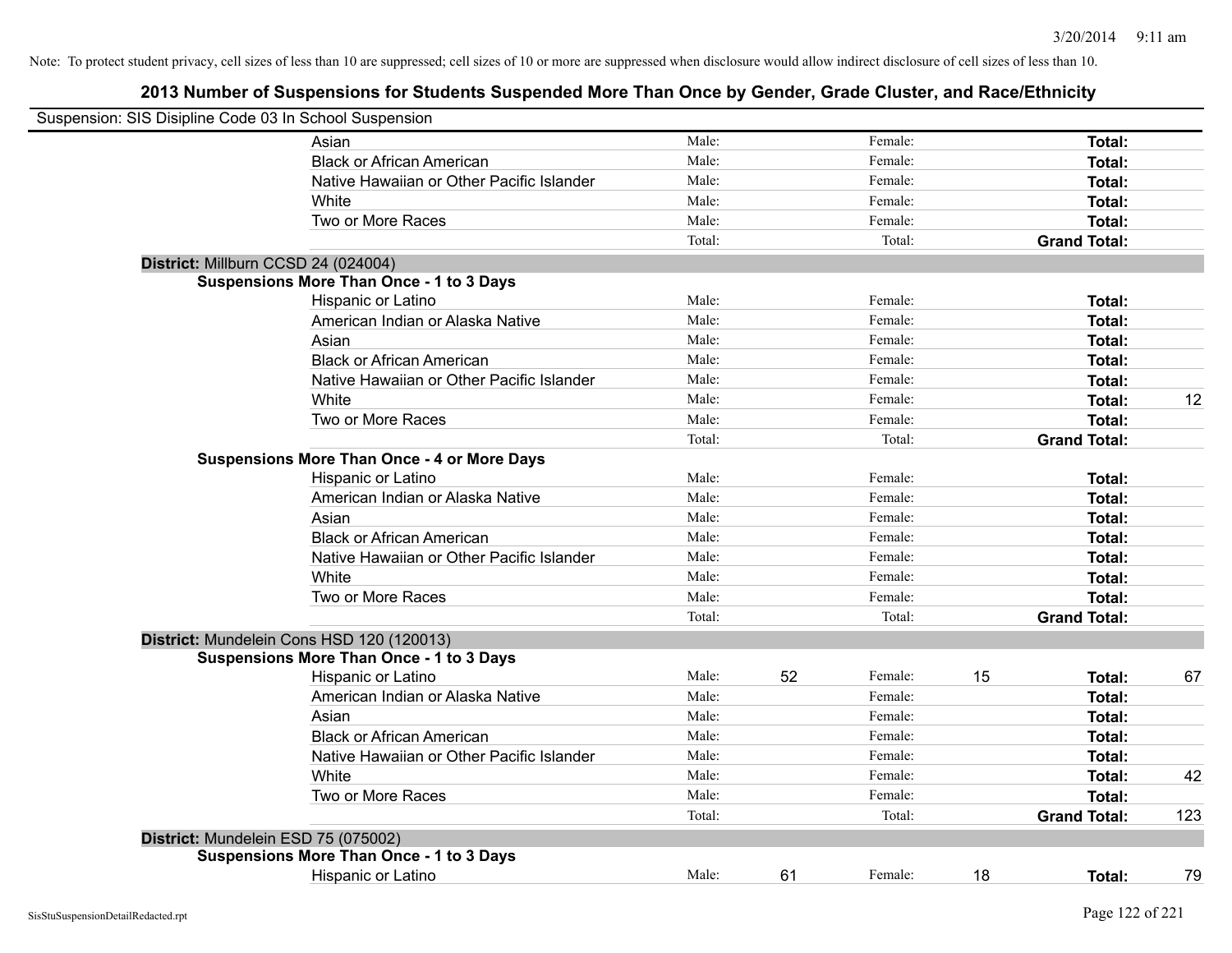| Suspension: SIS Disipline Code 03 In School Suspension |                                                    |        |    |         |    |                     |    |
|--------------------------------------------------------|----------------------------------------------------|--------|----|---------|----|---------------------|----|
|                                                        | American Indian or Alaska Native                   | Male:  |    | Female: |    | Total:              |    |
|                                                        | Asian                                              | Male:  |    | Female: |    | Total:              |    |
|                                                        | <b>Black or African American</b>                   | Male:  |    | Female: |    | Total:              |    |
|                                                        | Native Hawaiian or Other Pacific Islander          | Male:  |    | Female: |    | Total:              |    |
|                                                        | White                                              | Male:  |    | Female: |    | Total:              | 18 |
|                                                        | Two or More Races                                  | Male:  |    | Female: |    | <b>Total:</b>       |    |
|                                                        |                                                    | Total: |    | Total:  |    | <b>Grand Total:</b> |    |
|                                                        | <b>Suspensions More Than Once - 4 or More Days</b> |        |    |         |    |                     |    |
|                                                        | Hispanic or Latino                                 | Male:  |    | Female: |    | Total:              |    |
|                                                        | American Indian or Alaska Native                   | Male:  |    | Female: |    | <b>Total:</b>       |    |
|                                                        | Asian                                              | Male:  |    | Female: |    | Total:              |    |
|                                                        | <b>Black or African American</b>                   | Male:  |    | Female: |    | Total:              |    |
|                                                        | Native Hawaiian or Other Pacific Islander          | Male:  |    | Female: |    | Total:              |    |
|                                                        | White                                              | Male:  |    | Female: |    | Total:              |    |
|                                                        | Two or More Races                                  | Male:  |    | Female: |    | Total:              |    |
|                                                        |                                                    | Total: |    | Total:  |    | <b>Grand Total:</b> |    |
|                                                        | District: North Chicago SD 187 (187026)            |        |    |         |    |                     |    |
|                                                        | <b>Suspensions More Than Once - 1 to 3 Days</b>    |        |    |         |    |                     |    |
|                                                        | Hispanic or Latino                                 | Male:  | 17 | Female: | 18 | Total:              | 35 |
|                                                        | American Indian or Alaska Native                   | Male:  |    | Female: |    | Total:              |    |
|                                                        | Asian                                              | Male:  |    | Female: |    | Total:              |    |
|                                                        | <b>Black or African American</b>                   | Male:  | 29 | Female: | 21 | Total:              | 50 |
|                                                        | Native Hawaiian or Other Pacific Islander          | Male:  |    | Female: |    | <b>Total:</b>       |    |
|                                                        | White                                              | Male:  |    | Female: |    | <b>Total:</b>       |    |
|                                                        | Two or More Races                                  | Male:  |    | Female: |    | <b>Total:</b>       |    |
|                                                        |                                                    | Total: |    | Total:  |    | <b>Grand Total:</b> |    |
|                                                        | <b>Suspensions More Than Once - 4 or More Days</b> |        |    |         |    |                     |    |
|                                                        | Hispanic or Latino                                 | Male:  |    | Female: |    | Total:              |    |
|                                                        | American Indian or Alaska Native                   | Male:  |    | Female: |    | Total:              |    |
|                                                        | Asian                                              | Male:  |    | Female: |    | Total:              |    |
|                                                        | <b>Black or African American</b>                   | Male:  |    | Female: |    | Total:              |    |
|                                                        | Native Hawaiian or Other Pacific Islander          | Male:  |    | Female: |    | <b>Total:</b>       |    |
|                                                        | White                                              | Male:  |    | Female: |    | <b>Total:</b>       |    |
|                                                        | Two or More Races                                  | Male:  |    | Female: |    | Total:              |    |
|                                                        |                                                    | Total: |    | Total:  |    | <b>Grand Total:</b> |    |
|                                                        | District: North Shore SD 112 (112002)              |        |    |         |    |                     |    |
|                                                        | <b>Suspensions More Than Once - 1 to 3 Days</b>    |        |    |         |    |                     |    |
|                                                        | Hispanic or Latino                                 | Male:  |    | Female: |    | Total:              |    |
|                                                        | American Indian or Alaska Native                   | Male:  |    | Female: |    | Total:              |    |
| SisStuSuspensionDetailRedacted.rpt                     |                                                    |        |    |         |    | Page 123 of 221     |    |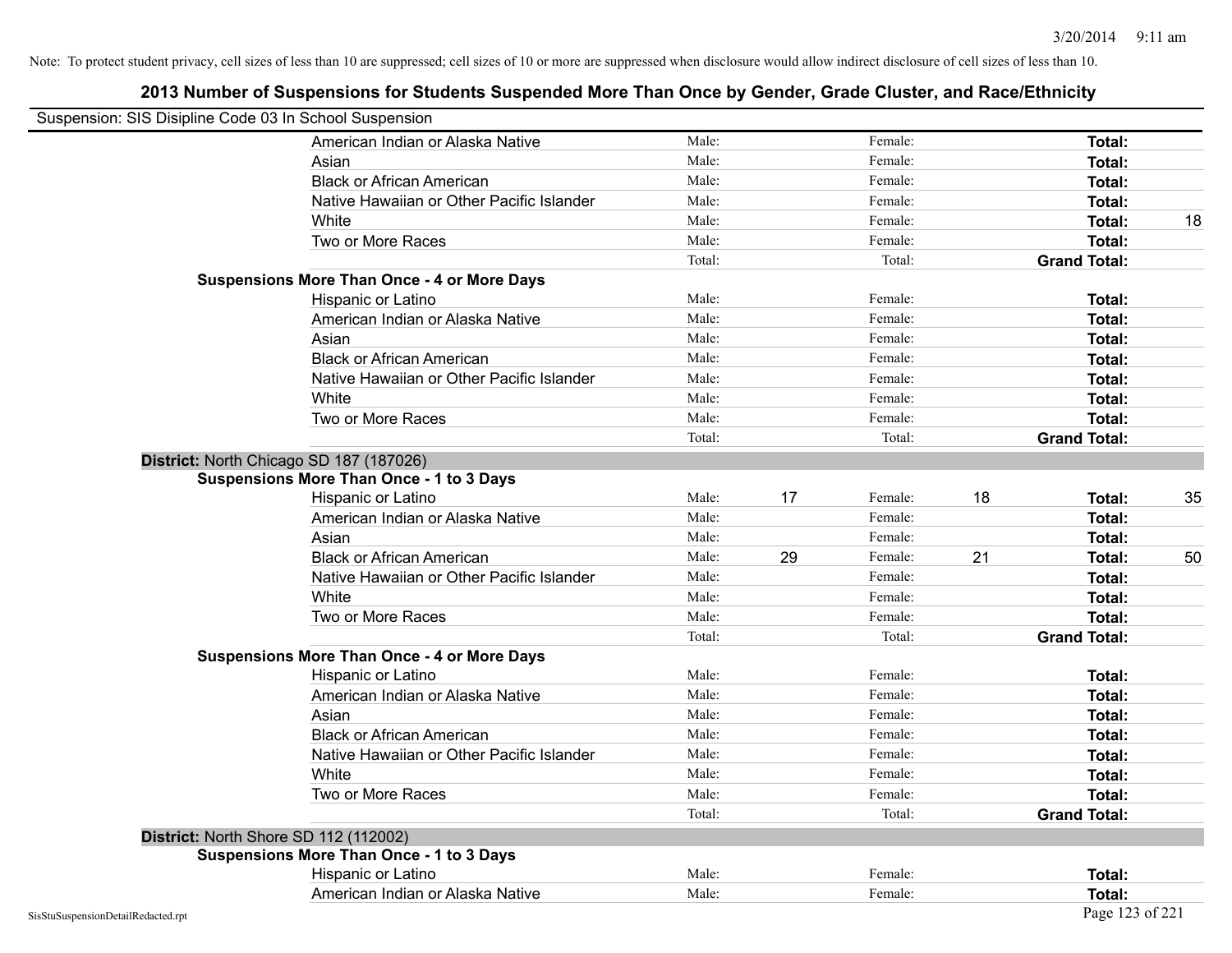| Suspension: SIS Disipline Code 03 In School Suspension |                                                    |        |    |         |    |                     |    |
|--------------------------------------------------------|----------------------------------------------------|--------|----|---------|----|---------------------|----|
|                                                        | Asian                                              | Male:  |    | Female: |    | Total:              |    |
|                                                        | <b>Black or African American</b>                   | Male:  |    | Female: |    | Total:              |    |
|                                                        | Native Hawaiian or Other Pacific Islander          | Male:  |    | Female: |    | Total:              |    |
|                                                        | White                                              | Male:  |    | Female: |    | Total:              |    |
|                                                        | Two or More Races                                  | Male:  |    | Female: |    | Total:              |    |
|                                                        |                                                    | Total: |    | Total:  |    | <b>Grand Total:</b> | 14 |
|                                                        | District: Northern Suburban Spec Ed Dist (804060)  |        |    |         |    |                     |    |
|                                                        | <b>Suspensions More Than Once - 1 to 3 Days</b>    |        |    |         |    |                     |    |
|                                                        | Hispanic or Latino                                 | Male:  |    | Female: |    | Total:              |    |
|                                                        | American Indian or Alaska Native                   | Male:  |    | Female: |    | Total:              |    |
|                                                        | Asian                                              | Male:  |    | Female: |    | Total:              |    |
|                                                        | <b>Black or African American</b>                   | Male:  |    | Female: |    | Total:              |    |
|                                                        | Native Hawaiian or Other Pacific Islander          | Male:  |    | Female: |    | Total:              |    |
|                                                        | White                                              | Male:  |    | Female: |    | Total:              |    |
|                                                        | Two or More Races                                  | Male:  |    | Female: |    | Total:              |    |
|                                                        |                                                    | Total: |    | Total:  |    | <b>Grand Total:</b> |    |
| District: Round Lake CUSD 116 (116026)                 |                                                    |        |    |         |    |                     |    |
|                                                        | <b>Suspensions More Than Once - 1 to 3 Days</b>    |        |    |         |    |                     |    |
|                                                        | Hispanic or Latino                                 | Male:  | 33 | Female: | 12 | Total:              | 45 |
|                                                        | American Indian or Alaska Native                   | Male:  |    | Female: |    | Total:              |    |
|                                                        | Asian                                              | Male:  |    | Female: |    | Total:              |    |
|                                                        | <b>Black or African American</b>                   | Male:  |    | Female: |    | Total:              | 11 |
|                                                        | Native Hawaiian or Other Pacific Islander          | Male:  |    | Female: |    | Total:              |    |
|                                                        | White                                              | Male:  |    | Female: |    | Total:              |    |
|                                                        | Two or More Races                                  | Male:  |    | Female: |    | Total:              |    |
|                                                        |                                                    | Total: |    | Total:  |    | <b>Grand Total:</b> |    |
| <b>District:</b> Twp HSD 113 (113017)                  |                                                    |        |    |         |    |                     |    |
|                                                        | <b>Suspensions More Than Once - 1 to 3 Days</b>    |        |    |         |    |                     |    |
|                                                        | Hispanic or Latino                                 | Male:  |    | Female: |    | Total:              |    |
|                                                        | American Indian or Alaska Native                   | Male:  |    | Female: |    | Total:              |    |
|                                                        | Asian                                              | Male:  |    | Female: |    | Total:              |    |
|                                                        | <b>Black or African American</b>                   | Male:  |    | Female: |    | Total:              |    |
|                                                        | Native Hawaiian or Other Pacific Islander          | Male:  |    | Female: |    | Total:              |    |
|                                                        | White                                              | Male:  |    | Female: |    | Total:              |    |
|                                                        | Two or More Races                                  | Male:  |    | Female: |    | Total:              |    |
|                                                        |                                                    | Total: |    | Total:  |    | <b>Grand Total:</b> |    |
|                                                        | <b>Suspensions More Than Once - 4 or More Days</b> |        |    |         |    |                     |    |
|                                                        | <b>Hispanic or Latino</b>                          | Male:  |    | Female: |    | Total:              |    |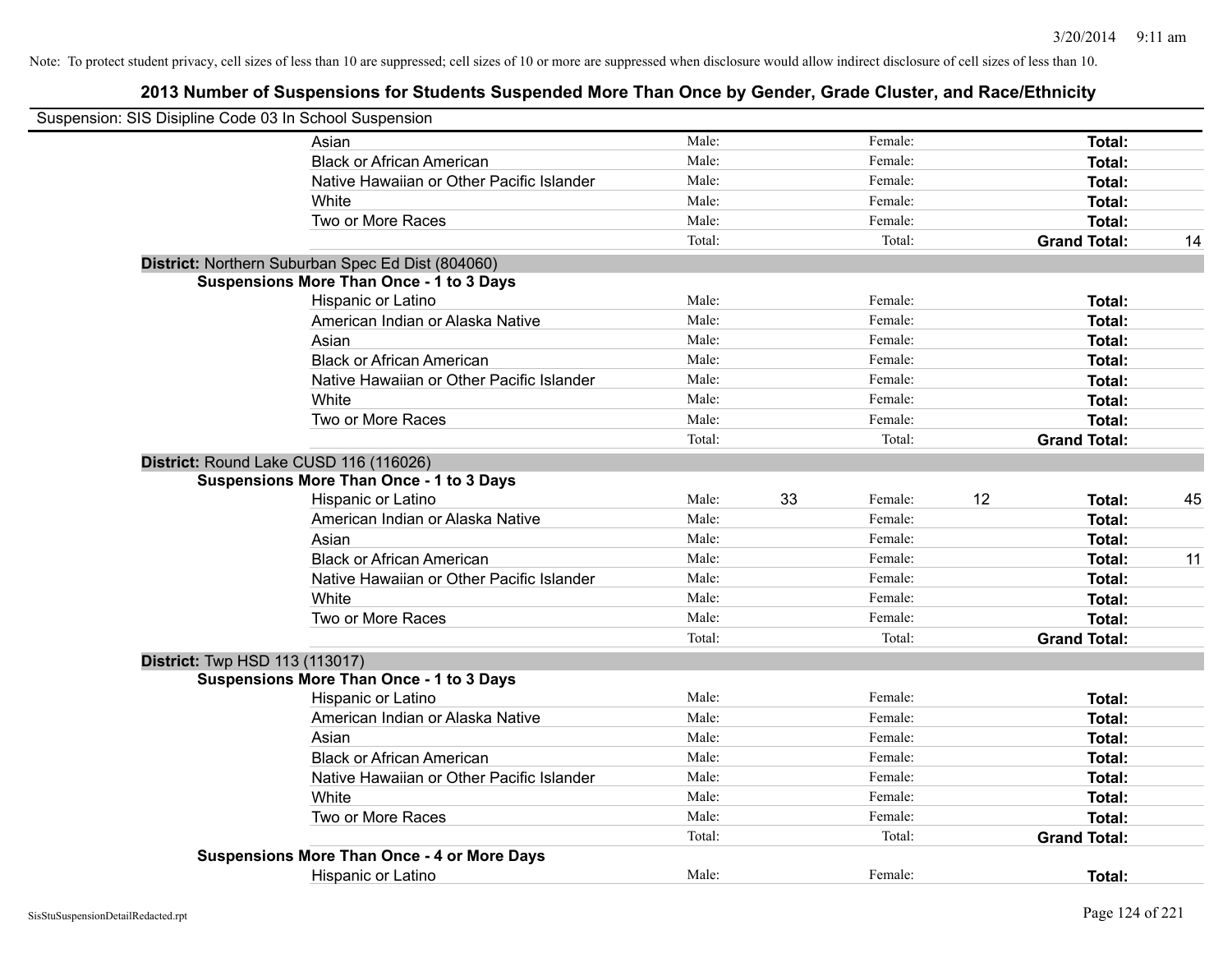# **2013 Number of Suspensions for Students Suspended More Than Once by Gender, Grade Cluster, and Race/Ethnicity**

| Suspension: SIS Disipline Code 03 In School Suspension |                                                    |        |     |         |     |                     |     |
|--------------------------------------------------------|----------------------------------------------------|--------|-----|---------|-----|---------------------|-----|
|                                                        | American Indian or Alaska Native                   | Male:  |     | Female: |     | Total:              |     |
|                                                        | Asian                                              | Male:  |     | Female: |     | Total:              |     |
|                                                        | <b>Black or African American</b>                   | Male:  |     | Female: |     | Total:              |     |
|                                                        | Native Hawaiian or Other Pacific Islander          | Male:  |     | Female: |     | Total:              |     |
|                                                        | White                                              | Male:  |     | Female: |     | Total:              |     |
|                                                        | Two or More Races                                  | Male:  |     | Female: |     | Total:              |     |
|                                                        |                                                    | Total: |     | Total:  |     | <b>Grand Total:</b> |     |
|                                                        | District: Wauconda CUSD 118 (118026)               |        |     |         |     |                     |     |
|                                                        | <b>Suspensions More Than Once - 1 to 3 Days</b>    |        |     |         |     |                     |     |
|                                                        | Hispanic or Latino                                 | Male:  | 63  | Female: | 24  | Total:              | 87  |
|                                                        | American Indian or Alaska Native                   | Male:  |     | Female: |     | Total:              |     |
|                                                        | Asian                                              | Male:  |     | Female: |     | Total:              |     |
|                                                        | <b>Black or African American</b>                   | Male:  |     | Female: |     | Total:              |     |
|                                                        | Native Hawaiian or Other Pacific Islander          | Male:  |     | Female: |     | Total:              |     |
|                                                        | White                                              | Male:  | 111 | Female: | 42  | Total:              | 153 |
|                                                        | Two or More Races                                  | Male:  |     | Female: |     | Total:              |     |
|                                                        |                                                    | Total: |     | Total:  |     | <b>Grand Total:</b> |     |
|                                                        | District: Waukegan CUSD 60 (060026)                |        |     |         |     |                     |     |
|                                                        | <b>Suspensions More Than Once - 1 to 3 Days</b>    |        |     |         |     |                     |     |
|                                                        | <b>Hispanic or Latino</b>                          | Male:  | 245 | Female: | 77  | Total:              | 322 |
|                                                        | American Indian or Alaska Native                   | Male:  |     | Female: |     | Total:              |     |
|                                                        | Asian                                              | Male:  |     | Female: |     | Total:              |     |
|                                                        | <b>Black or African American</b>                   | Male:  | 236 | Female: | 106 | Total:              | 342 |
|                                                        | Native Hawaiian or Other Pacific Islander          | Male:  |     | Female: |     | Total:              |     |
|                                                        | White                                              | Male:  |     | Female: |     | Total:              | 18  |
|                                                        | Two or More Races                                  | Male:  |     | Female: |     | Total:              | 24  |
|                                                        |                                                    | Total: |     | Total:  |     | <b>Grand Total:</b> |     |
|                                                        | <b>Suspensions More Than Once - 4 or More Days</b> |        |     |         |     |                     |     |
|                                                        | Hispanic or Latino                                 | Male:  |     | Female: |     | Total:              |     |
|                                                        | American Indian or Alaska Native                   | Male:  |     | Female: |     | Total:              |     |
|                                                        | Asian                                              | Male:  |     | Female: |     | Total:              |     |
|                                                        | <b>Black or African American</b>                   | Male:  |     | Female: |     | Total:              |     |
|                                                        | Native Hawaiian or Other Pacific Islander          | Male:  |     | Female: |     | Total:              |     |
|                                                        | White                                              | Male:  |     | Female: |     | Total:              |     |
|                                                        | Two or More Races                                  | Male:  |     | Female: |     | Total:              |     |
|                                                        |                                                    | Total: |     | Total:  |     | <b>Grand Total:</b> |     |
| <b>BELLET LATING ALL</b>                               | $-0.001(0.0100)$                                   |        |     |         |     |                     |     |

**District:** Winthrop Harbor SD 1 (001002) **Suspensions More Than Once - 1 to 3 Days**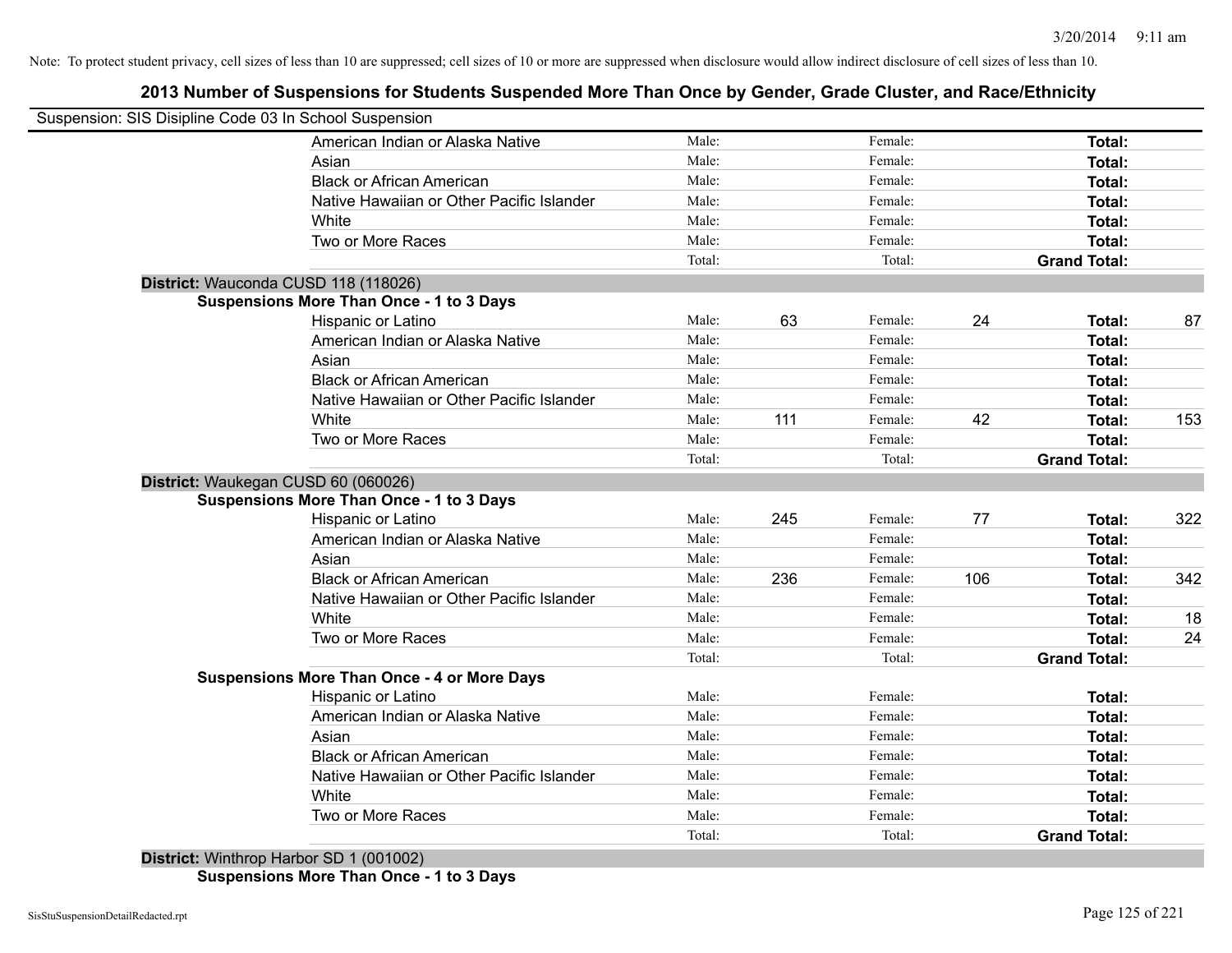| Suspension: SIS Disipline Code 03 In School Suspension |                                                    |                 |     |                   |    |                                      |     |
|--------------------------------------------------------|----------------------------------------------------|-----------------|-----|-------------------|----|--------------------------------------|-----|
|                                                        | Hispanic or Latino                                 | Male:           |     | Female:           |    | Total:                               |     |
|                                                        | American Indian or Alaska Native                   | Male:           |     | Female:           |    | Total:                               |     |
|                                                        | Asian                                              | Male:           |     | Female:           |    | Total:                               |     |
|                                                        | <b>Black or African American</b>                   | Male:           |     | Female:           |    | <b>Total:</b>                        |     |
|                                                        | Native Hawaiian or Other Pacific Islander          | Male:           |     | Female:           |    | <b>Total:</b>                        |     |
|                                                        | White                                              | Male:           |     | Female:           |    | <b>Total:</b>                        | 12  |
|                                                        | Two or More Races                                  | Male:           |     | Female:           |    | <b>Total:</b>                        |     |
|                                                        |                                                    | Total:          |     | Total:            |    | <b>Grand Total:</b>                  |     |
| District: Woodland CCSD 50 (050004)                    |                                                    |                 |     |                   |    |                                      |     |
|                                                        | <b>Suspensions More Than Once - 1 to 3 Days</b>    |                 |     |                   |    |                                      |     |
|                                                        | Hispanic or Latino                                 | Male:           |     | Female:           |    | <b>Total:</b>                        | 52  |
|                                                        | American Indian or Alaska Native                   | Male:           |     | Female:           |    | <b>Total:</b>                        |     |
|                                                        | Asian                                              | Male:           |     | Female:           |    | <b>Total:</b>                        |     |
|                                                        | <b>Black or African American</b>                   | Male:           |     | Female:           |    | <b>Total:</b>                        | 24  |
|                                                        | Native Hawaiian or Other Pacific Islander          | Male:           |     | Female:           |    | <b>Total:</b>                        |     |
|                                                        | White                                              | Male:           | 45  | Female:           | 13 | <b>Total:</b>                        | 58  |
|                                                        | Two or More Races                                  | Male:           |     | Female:           |    | Total:                               |     |
|                                                        |                                                    | Total:          |     | Total:            |    | <b>Grand Total:</b>                  |     |
| <b>District: Zion ESD 6 (006002)</b>                   |                                                    |                 |     |                   |    |                                      |     |
|                                                        | <b>Suspensions More Than Once - 1 to 3 Days</b>    |                 |     |                   |    |                                      |     |
|                                                        | Hispanic or Latino                                 | Male:           | 29  | Female:           | 13 | Total:                               | 42  |
|                                                        | American Indian or Alaska Native                   | Male:           |     | Female:           |    | <b>Total:</b>                        |     |
|                                                        | Asian                                              | Male:           |     | Female:           |    | Total:                               |     |
|                                                        | <b>Black or African American</b>                   | Male:           | 100 | Female:           | 73 | <b>Total:</b>                        | 173 |
|                                                        | Native Hawaiian or Other Pacific Islander          | Male:           |     | Female:           |    | <b>Total:</b>                        |     |
|                                                        | White                                              | Male:           |     | Female:           |    | <b>Total:</b>                        | 13  |
|                                                        | Two or More Races                                  | Male:           |     | Female:           |    | <b>Total:</b>                        |     |
|                                                        |                                                    | Total:          |     | Total:            |    | <b>Grand Total:</b>                  |     |
|                                                        | <b>Suspensions More Than Once - 4 or More Days</b> |                 |     |                   |    |                                      |     |
|                                                        | Hispanic or Latino                                 | Male:           |     | Female:           |    | <b>Total:</b>                        |     |
|                                                        | American Indian or Alaska Native                   | Male:           |     | Female:           |    | <b>Total:</b>                        |     |
|                                                        | Asian                                              | Male:           |     | Female:           |    | <b>Total:</b>                        |     |
|                                                        | <b>Black or African American</b>                   | Male:           |     | Female:           |    | <b>Total:</b>                        |     |
|                                                        | Native Hawaiian or Other Pacific Islander          | Male:           |     | Female:           |    | <b>Total:</b>                        |     |
|                                                        | White                                              | Male:           |     | Female:           |    | <b>Total:</b>                        |     |
|                                                        | Two or More Races                                  | Male:<br>Total: |     | Female:<br>Total: |    | <b>Total:</b><br><b>Grand Total:</b> |     |
|                                                        |                                                    |                 |     |                   |    |                                      |     |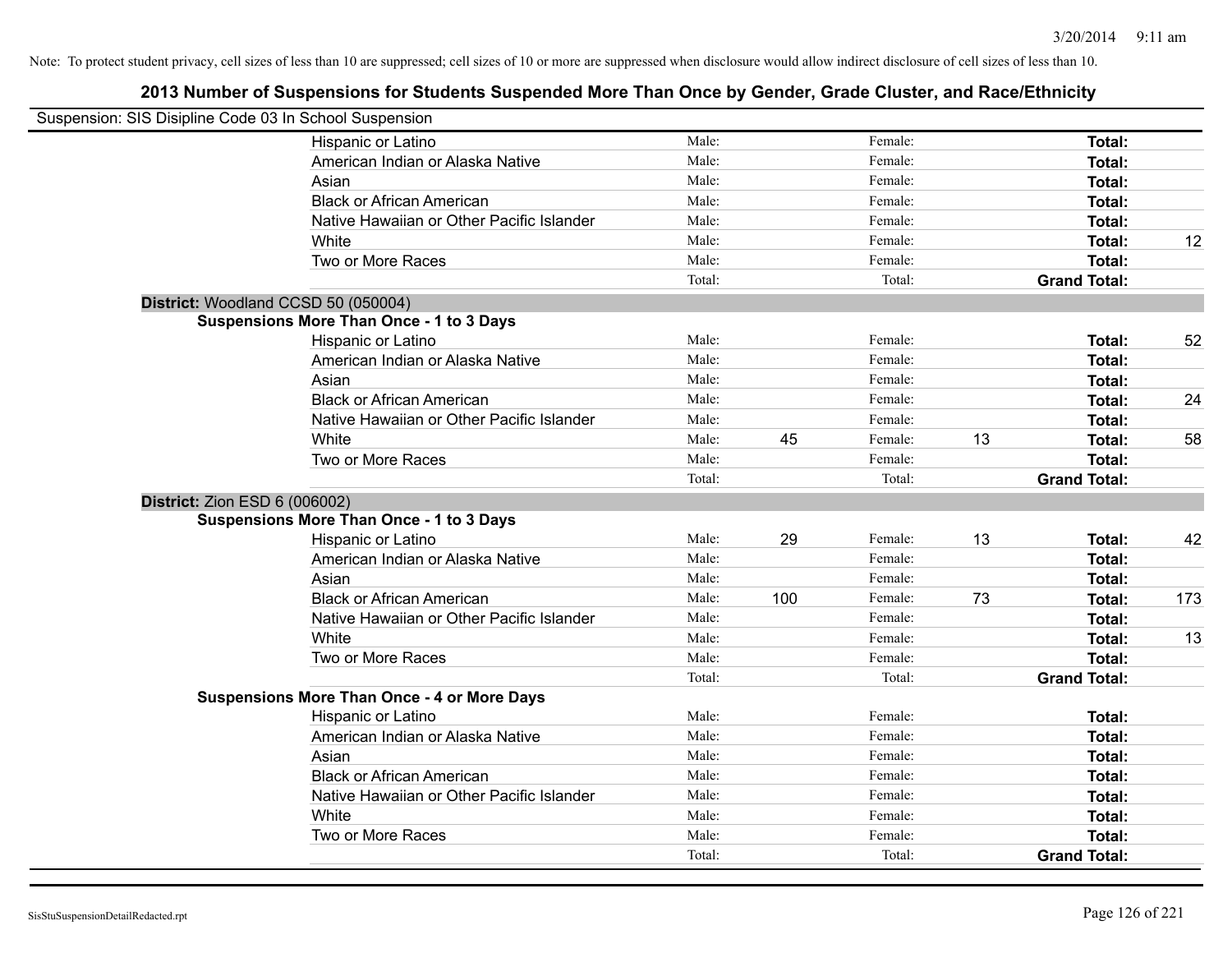| Suspension: SIS Disipline Code 03 In School Suspension |                                                    |        |     |         |     |                     |       |
|--------------------------------------------------------|----------------------------------------------------|--------|-----|---------|-----|---------------------|-------|
| Region: Lee/Ogle ROE (47)                              |                                                    |        |     |         |     |                     |       |
| County: Lee (052)                                      |                                                    |        |     |         |     |                     |       |
|                                                        | District: Amboy CUSD 272 (272026)                  |        |     |         |     |                     |       |
|                                                        | <b>Suspensions More Than Once - 1 to 3 Days</b>    |        |     |         |     |                     |       |
|                                                        | Hispanic or Latino                                 | Male:  |     | Female: |     | Total:              |       |
|                                                        | American Indian or Alaska Native                   | Male:  |     | Female: |     | Total:              |       |
|                                                        | Asian                                              | Male:  |     | Female: |     | Total:              |       |
|                                                        | <b>Black or African American</b>                   | Male:  |     | Female: |     | Total:              |       |
|                                                        | Native Hawaiian or Other Pacific Islander          | Male:  |     | Female: |     | Total:              |       |
|                                                        | White                                              | Male:  | 54  | Female: | 34  | Total:              | 88    |
|                                                        | Two or More Races                                  | Male:  |     | Female: |     | Total:              |       |
|                                                        |                                                    | Total: |     | Total:  |     | <b>Grand Total:</b> |       |
|                                                        | District: Ashton-Franklin Center CUSD 275 (275026) |        |     |         |     |                     |       |
|                                                        | <b>Suspensions More Than Once - 1 to 3 Days</b>    |        |     |         |     |                     |       |
|                                                        | Hispanic or Latino                                 | Male:  |     | Female: |     | Total:              |       |
|                                                        | American Indian or Alaska Native                   | Male:  |     | Female: |     | Total:              |       |
|                                                        | Asian                                              | Male:  |     | Female: |     | Total:              |       |
|                                                        | <b>Black or African American</b>                   | Male:  |     | Female: |     | Total:              |       |
|                                                        | Native Hawaiian or Other Pacific Islander          | Male:  |     | Female: |     | Total:              |       |
|                                                        | White                                              | Male:  |     | Female: |     | Total:              |       |
|                                                        | Two or More Races                                  | Male:  |     | Female: |     | Total:              |       |
|                                                        |                                                    | Total: |     | Total:  |     | <b>Grand Total:</b> |       |
|                                                        | District: Dixon USD 170 (170022)                   |        |     |         |     |                     |       |
|                                                        | <b>Suspensions More Than Once - 1 to 3 Days</b>    |        |     |         |     |                     |       |
|                                                        | Hispanic or Latino                                 | Male:  | 118 | Female: | 67  | Total:              | 185   |
|                                                        | American Indian or Alaska Native                   | Male:  |     | Female: |     | Total:              |       |
|                                                        | Asian                                              | Male:  |     | Female: |     | Total:              | 23    |
|                                                        | <b>Black or African American</b>                   | Male:  | 104 | Female: | 44  | Total:              | 148   |
|                                                        | Native Hawaiian or Other Pacific Islander          | Male:  |     | Female: |     | Total:              |       |
|                                                        | White                                              | Male:  | 732 | Female: | 537 | Total:              | 1,269 |
|                                                        | Two or More Races                                  | Male:  | 82  | Female: | 140 | Total:              | 222   |
|                                                        |                                                    | Total: |     | Total:  |     | <b>Grand Total:</b> |       |
|                                                        | <b>Suspensions More Than Once - 4 or More Days</b> |        |     |         |     |                     |       |
|                                                        | Hispanic or Latino                                 | Male:  |     | Female: |     | Total:              |       |
|                                                        | American Indian or Alaska Native                   | Male:  |     | Female: |     | Total:              |       |
|                                                        | Asian                                              | Male:  |     | Female: |     | Total:              |       |
|                                                        | <b>Black or African American</b>                   | Male:  |     | Female: |     | Total:              |       |
|                                                        | Native Hawaiian or Other Pacific Islander          | Male:  |     | Female: |     | Total:              |       |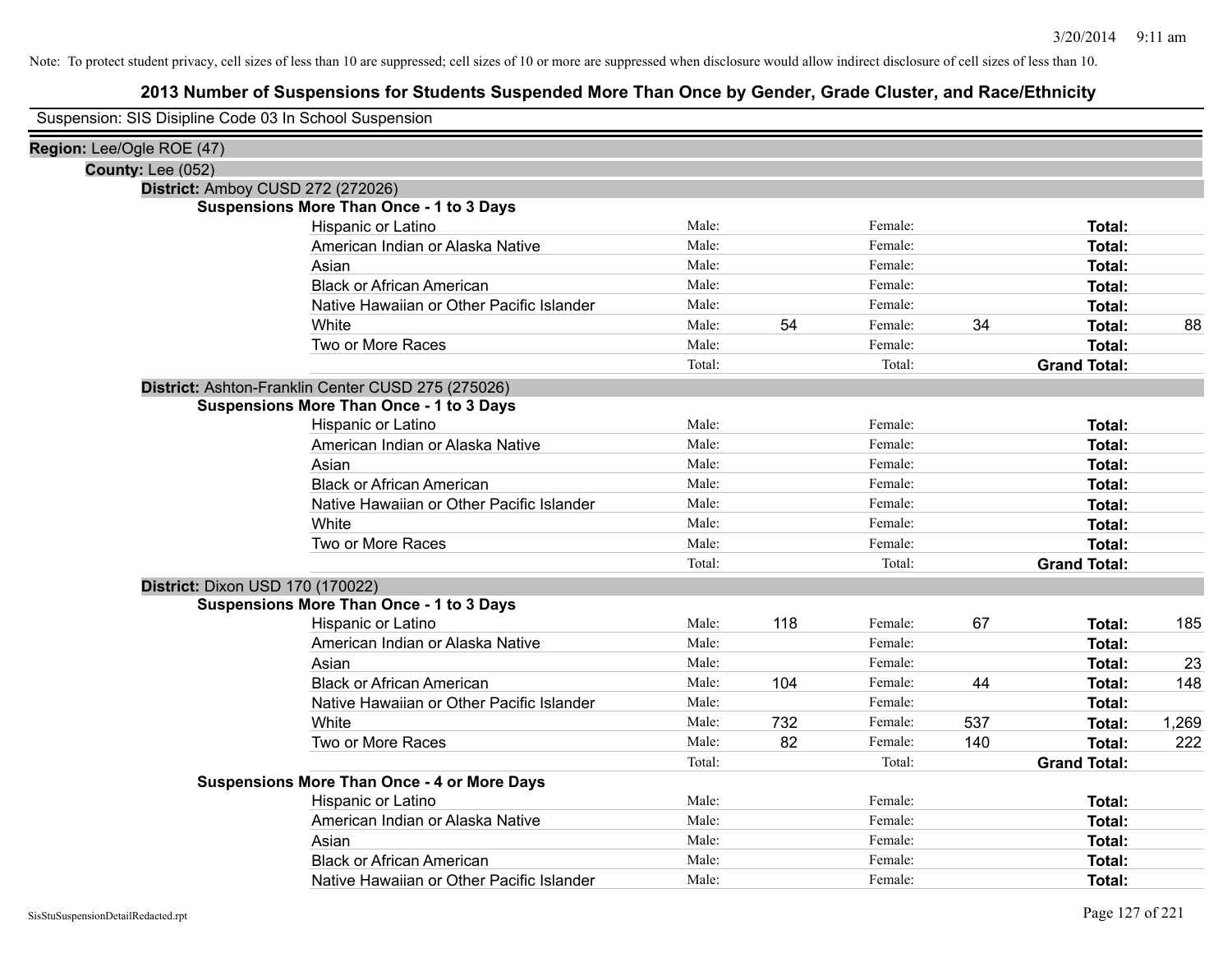| Suspension: SIS Disipline Code 03 In School Suspension |                                                 |        |    |         |    |                     |     |
|--------------------------------------------------------|-------------------------------------------------|--------|----|---------|----|---------------------|-----|
|                                                        | White                                           | Male:  |    | Female: |    | Total:              |     |
|                                                        | Two or More Races                               | Male:  |    | Female: |    | Total:              |     |
|                                                        |                                                 | Total: |    | Total:  |    | <b>Grand Total:</b> |     |
| County: Non-Public School (000)                        |                                                 |        |    |         |    |                     |     |
|                                                        | District: Lee/Ogle ROE (000000)                 |        |    |         |    |                     |     |
|                                                        | <b>Suspensions More Than Once - 1 to 3 Days</b> |        |    |         |    |                     |     |
|                                                        | Hispanic or Latino                              | Male:  |    | Female: |    | Total:              |     |
|                                                        | American Indian or Alaska Native                | Male:  |    | Female: |    | Total:              |     |
|                                                        | Asian                                           | Male:  |    | Female: |    | Total:              |     |
|                                                        | <b>Black or African American</b>                | Male:  |    | Female: |    | Total:              |     |
|                                                        | Native Hawaiian or Other Pacific Islander       | Male:  |    | Female: |    | Total:              |     |
|                                                        | White                                           | Male:  |    | Female: |    | Total:              |     |
|                                                        | Two or More Races                               | Male:  |    | Female: |    | Total:              |     |
|                                                        |                                                 | Total: |    | Total:  |    | <b>Grand Total:</b> |     |
| County: Ogle (071)                                     |                                                 |        |    |         |    |                     |     |
|                                                        | District: Byron CUSD 226 (226026)               |        |    |         |    |                     |     |
|                                                        | <b>Suspensions More Than Once - 1 to 3 Days</b> |        |    |         |    |                     |     |
|                                                        | Hispanic or Latino                              | Male:  |    | Female: |    | Total:              | 20  |
|                                                        | American Indian or Alaska Native                | Male:  |    | Female: |    | Total:              |     |
|                                                        | Asian                                           | Male:  |    | Female: |    | Total:              |     |
|                                                        | <b>Black or African American</b>                | Male:  |    | Female: |    | Total:              |     |
|                                                        | Native Hawaiian or Other Pacific Islander       | Male:  |    | Female: |    | Total:              |     |
|                                                        | White                                           | Male:  | 94 | Female: | 49 | Total:              | 143 |
|                                                        | Two or More Races                               | Male:  |    | Female: |    | Total:              |     |
|                                                        |                                                 | Total: |    | Total:  |    | <b>Grand Total:</b> |     |
|                                                        | District: Forrestville Valley CUSD 221 (221026) |        |    |         |    |                     |     |
|                                                        | <b>Suspensions More Than Once - 1 to 3 Days</b> |        |    |         |    |                     |     |
|                                                        | Hispanic or Latino                              | Male:  |    | Female: |    | Total:              |     |
|                                                        | American Indian or Alaska Native                | Male:  |    | Female: |    | Total:              |     |
|                                                        | Asian                                           | Male:  |    | Female: |    | Total:              |     |
|                                                        | <b>Black or African American</b>                | Male:  |    | Female: |    | Total:              |     |
|                                                        | Native Hawaiian or Other Pacific Islander       | Male:  |    | Female: |    | Total:              |     |
|                                                        | White                                           | Male:  |    | Female: |    | Total:              | 55  |
|                                                        | Two or More Races                               | Male:  |    | Female: |    | Total:              |     |
|                                                        |                                                 | Total: |    | Total:  |    | <b>Grand Total:</b> |     |
|                                                        | District: Kings Cons SD 144 (144003)            |        |    |         |    |                     |     |
|                                                        | <b>Suspensions More Than Once - 1 to 3 Days</b> |        |    |         |    |                     |     |
|                                                        | <b>Hispanic or Latino</b>                       | Male:  |    | Female: |    | Total:              |     |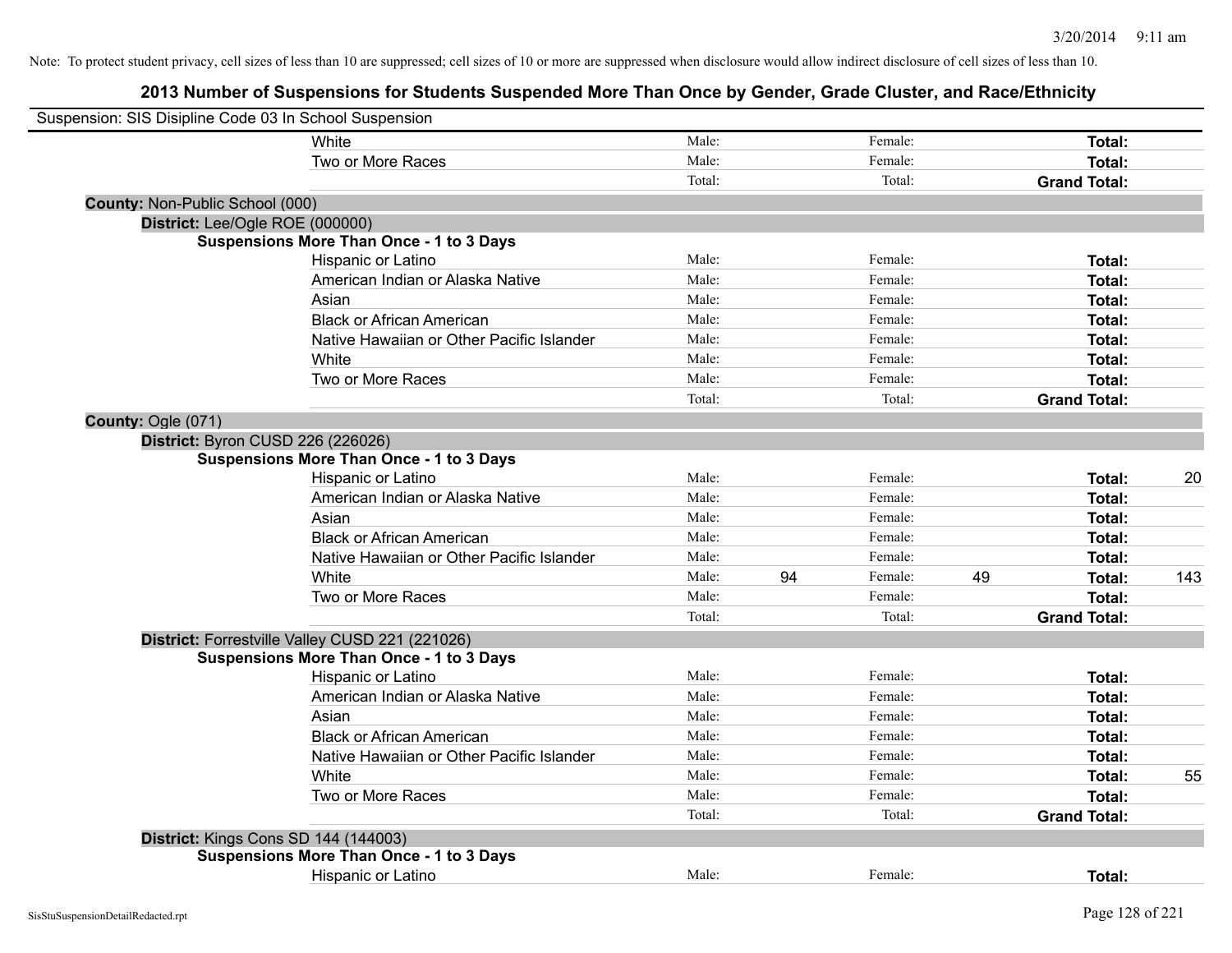# **2013 Number of Suspensions for Students Suspended More Than Once by Gender, Grade Cluster, and Race/Ethnicity**

|                                    | Suspension: SIS Disipline Code 03 In School Suspension |        |     |         |    |                     |     |
|------------------------------------|--------------------------------------------------------|--------|-----|---------|----|---------------------|-----|
|                                    | American Indian or Alaska Native                       | Male:  |     | Female: |    | Total:              |     |
|                                    | Asian                                                  | Male:  |     | Female: |    | Total:              |     |
|                                    | <b>Black or African American</b>                       | Male:  |     | Female: |    | Total:              |     |
|                                    | Native Hawaiian or Other Pacific Islander              | Male:  |     | Female: |    | Total:              |     |
|                                    | White                                                  | Male:  |     | Female: |    | Total:              |     |
|                                    | Two or More Races                                      | Male:  |     | Female: |    | Total:              |     |
|                                    |                                                        | Total: |     | Total:  |    | <b>Grand Total:</b> |     |
|                                    | District: Meridian CUSD 223 (223026)                   |        |     |         |    |                     |     |
|                                    | <b>Suspensions More Than Once - 1 to 3 Days</b>        |        |     |         |    |                     |     |
|                                    | Hispanic or Latino                                     | Male:  |     | Female: |    | Total:              | 50  |
|                                    | American Indian or Alaska Native                       | Male:  |     | Female: |    | Total:              |     |
|                                    | Asian                                                  | Male:  |     | Female: |    | Total:              |     |
|                                    | <b>Black or African American</b>                       | Male:  |     | Female: |    | Total:              |     |
|                                    | Native Hawaiian or Other Pacific Islander              | Male:  |     | Female: |    | Total:              |     |
|                                    | White                                                  | Male:  | 110 | Female: | 27 | Total:              | 137 |
|                                    | Two or More Races                                      | Male:  |     | Female: |    | Total:              |     |
|                                    |                                                        | Total: |     | Total:  |    | <b>Grand Total:</b> |     |
|                                    | <b>Suspensions More Than Once - 4 or More Days</b>     |        |     |         |    |                     |     |
|                                    | Hispanic or Latino                                     | Male:  |     | Female: |    | Total:              |     |
|                                    | American Indian or Alaska Native                       | Male:  |     | Female: |    | Total:              |     |
|                                    | Asian                                                  | Male:  |     | Female: |    | Total:              |     |
|                                    | <b>Black or African American</b>                       | Male:  |     | Female: |    | Total:              |     |
|                                    | Native Hawaiian or Other Pacific Islander              | Male:  |     | Female: |    | Total:              |     |
|                                    | White                                                  | Male:  |     | Female: |    | Total:              |     |
|                                    | Two or More Races                                      | Male:  |     | Female: |    | Total:              |     |
|                                    |                                                        | Total: |     | Total:  |    | <b>Grand Total:</b> |     |
| District: Non-Public School (009P) |                                                        |        |     |         |    |                     |     |
|                                    | <b>Suspensions More Than Once - 1 to 3 Days</b>        |        |     |         |    |                     |     |
|                                    | Hispanic or Latino                                     | Male:  |     | Female: |    | Total:              |     |
|                                    | American Indian or Alaska Native                       | Male:  |     | Female: |    | Total:              |     |
|                                    | Asian                                                  | Male:  |     | Female: |    | Total:              |     |
|                                    | <b>Black or African American</b>                       | Male:  |     | Female: |    | Total:              |     |
|                                    | Native Hawaiian or Other Pacific Islander              | Male:  |     | Female: |    | Total:              |     |
|                                    | White                                                  | Male:  |     | Female: |    | Total:              |     |
|                                    | Two or More Races                                      | Male:  |     | Female: |    | Total:              |     |
|                                    |                                                        | Total: |     | Total:  |    | <b>Grand Total:</b> |     |

**Suspensions More Than Once - 1 to 3 Days**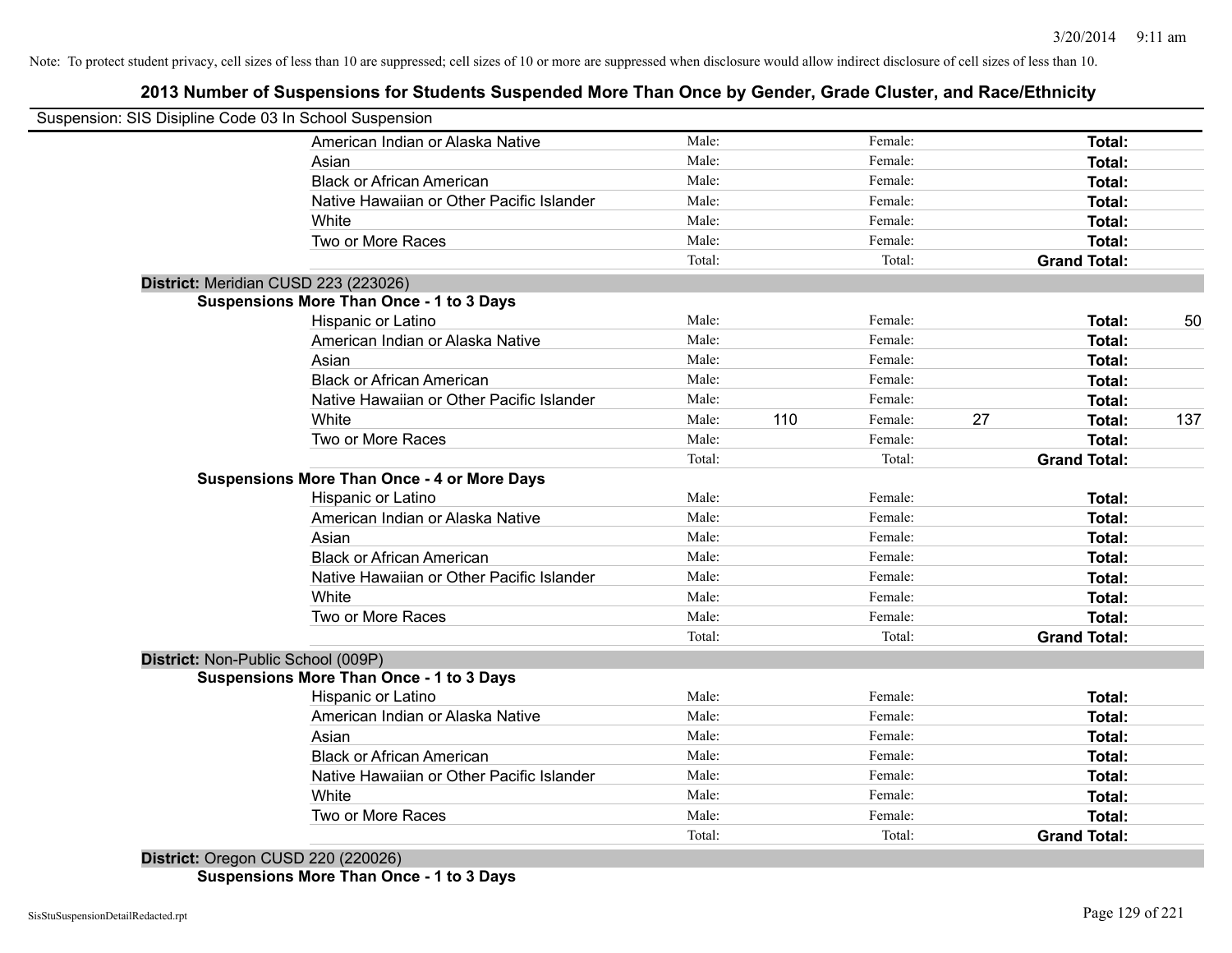| Suspension: SIS Disipline Code 03 In School Suspension |                                                    |        |     |         |     |                     |     |
|--------------------------------------------------------|----------------------------------------------------|--------|-----|---------|-----|---------------------|-----|
|                                                        | Hispanic or Latino                                 | Male:  | 19  | Female: | 15  | Total:              | 34  |
|                                                        | American Indian or Alaska Native                   | Male:  |     | Female: |     | Total:              |     |
|                                                        | Asian                                              | Male:  |     | Female: |     | Total:              |     |
|                                                        | <b>Black or African American</b>                   | Male:  |     | Female: |     | Total:              |     |
|                                                        | Native Hawaiian or Other Pacific Islander          | Male:  |     | Female: |     | Total:              |     |
|                                                        | White                                              | Male:  | 152 | Female: | 28  | Total:              | 180 |
|                                                        | Two or More Races                                  | Male:  |     | Female: |     | <b>Total:</b>       |     |
|                                                        |                                                    | Total: |     | Total:  |     | <b>Grand Total:</b> |     |
|                                                        | <b>Suspensions More Than Once - 4 or More Days</b> |        |     |         |     |                     |     |
|                                                        | Hispanic or Latino                                 | Male:  |     | Female: |     | Total:              |     |
|                                                        | American Indian or Alaska Native                   | Male:  |     | Female: |     | Total:              |     |
|                                                        | Asian                                              | Male:  |     | Female: |     | Total:              |     |
|                                                        | <b>Black or African American</b>                   | Male:  |     | Female: |     | <b>Total:</b>       |     |
|                                                        | Native Hawaiian or Other Pacific Islander          | Male:  |     | Female: |     | Total:              |     |
|                                                        | White                                              | Male:  |     | Female: |     | Total:              |     |
|                                                        | Two or More Races                                  | Male:  |     | Female: |     | Total:              |     |
|                                                        |                                                    | Total: |     | Total:  |     | <b>Grand Total:</b> |     |
| District: Polo CUSD 222 (222026)                       |                                                    |        |     |         |     |                     |     |
|                                                        | <b>Suspensions More Than Once - 1 to 3 Days</b>    |        |     |         |     |                     |     |
|                                                        | Hispanic or Latino                                 | Male:  |     | Female: |     | Total:              |     |
|                                                        | American Indian or Alaska Native                   | Male:  |     | Female: |     | Total:              |     |
|                                                        | Asian                                              | Male:  |     | Female: |     | Total:              |     |
|                                                        | <b>Black or African American</b>                   | Male:  |     | Female: |     | Total:              |     |
|                                                        | Native Hawaiian or Other Pacific Islander          | Male:  |     | Female: |     | <b>Total:</b>       |     |
|                                                        | White                                              | Male:  |     | Female: |     | Total:              |     |
|                                                        | Two or More Races                                  | Male:  |     | Female: |     | <b>Total:</b>       |     |
|                                                        |                                                    | Total: |     | Total:  |     | <b>Grand Total:</b> |     |
|                                                        | District: Rochelle Twp HSD 212 (212017)            |        |     |         |     |                     |     |
|                                                        | <b>Suspensions More Than Once - 1 to 3 Days</b>    |        |     |         |     |                     |     |
|                                                        | Hispanic or Latino                                 | Male:  | 411 | Female: | 122 | Total:              | 533 |
|                                                        | American Indian or Alaska Native                   | Male:  |     | Female: |     | <b>Total:</b>       |     |
|                                                        | Asian                                              | Male:  |     | Female: |     | Total:              |     |
|                                                        | <b>Black or African American</b>                   | Male:  |     | Female: |     | Total:              | 18  |
|                                                        | Native Hawaiian or Other Pacific Islander          | Male:  |     | Female: |     | Total:              |     |
|                                                        | White                                              | Male:  | 219 | Female: | 90  | <b>Total:</b>       | 309 |
|                                                        | Two or More Races                                  | Male:  | 22  | Female: | 10  | Total:              | 32  |
|                                                        |                                                    | Total: |     | Total:  |     | <b>Grand Total:</b> | 903 |
|                                                        | <b>Suspensions More Than Once - 4 or More Days</b> |        |     |         |     |                     |     |
|                                                        | Hispanic or Latino                                 | Male:  |     | Female: |     | Total:              |     |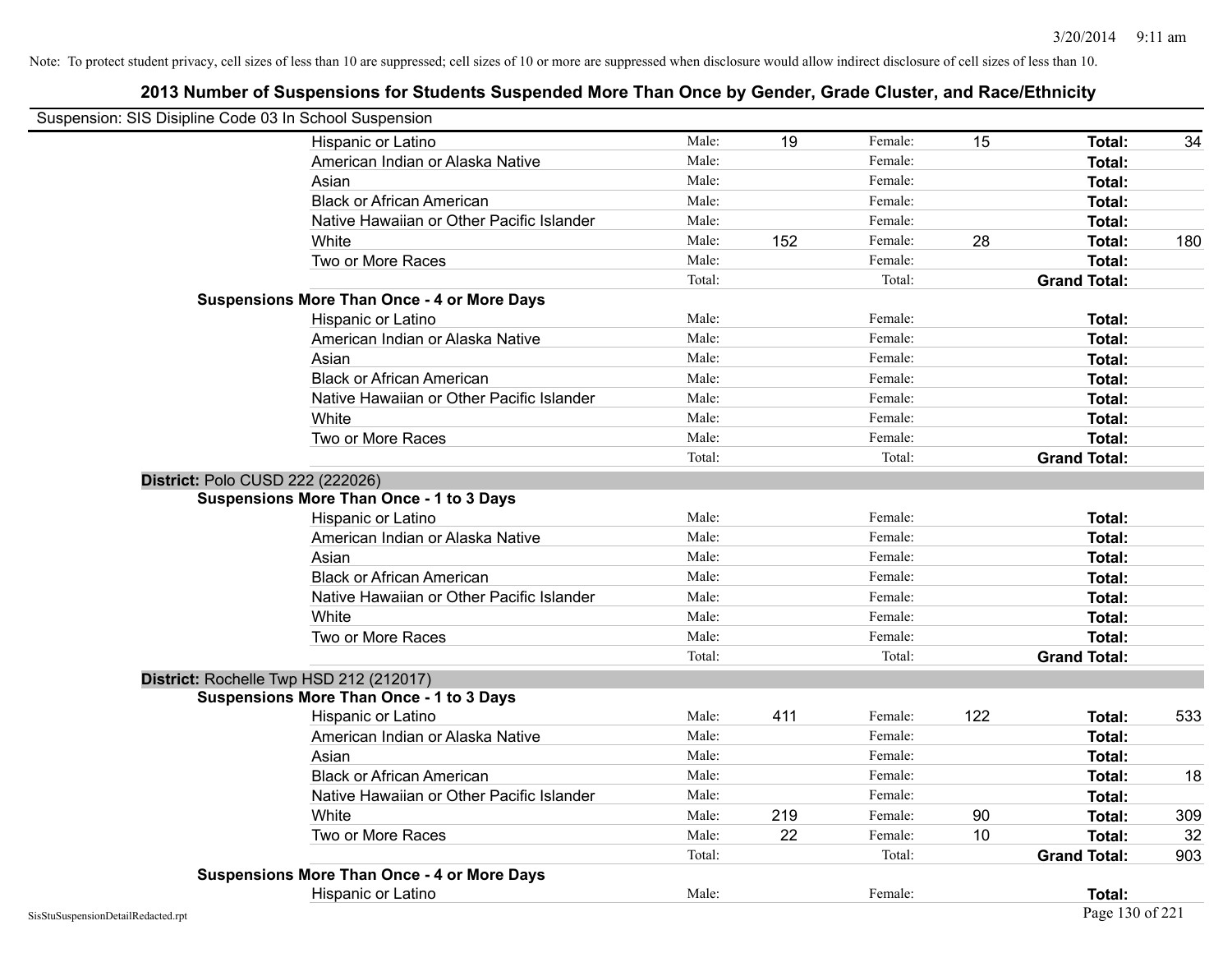| Suspension: SIS Disipline Code 03 In School Suspension |                                                 |        |    |         |    |                     |    |
|--------------------------------------------------------|-------------------------------------------------|--------|----|---------|----|---------------------|----|
|                                                        | American Indian or Alaska Native                | Male:  |    | Female: |    | <b>Total:</b>       |    |
|                                                        | Asian                                           | Male:  |    | Female: |    | Total:              |    |
|                                                        | <b>Black or African American</b>                | Male:  |    | Female: |    | Total:              |    |
|                                                        | Native Hawaiian or Other Pacific Islander       | Male:  |    | Female: |    | <b>Total:</b>       |    |
|                                                        | White                                           | Male:  |    | Female: |    | <b>Total:</b>       |    |
|                                                        | Two or More Races                               | Male:  |    | Female: |    | Total:              |    |
|                                                        |                                                 | Total: |    | Total:  |    | <b>Grand Total:</b> |    |
|                                                        |                                                 |        |    |         |    |                     |    |
| Region: Logan/Mason/Menard ROE (38)                    |                                                 |        |    |         |    |                     |    |
| County: Logan (054)                                    |                                                 |        |    |         |    |                     |    |
|                                                        | District: Lincoln ESD 27 (027002)               |        |    |         |    |                     |    |
|                                                        | <b>Suspensions More Than Once - 1 to 3 Days</b> |        |    |         |    |                     |    |
|                                                        | Hispanic or Latino                              | Male:  |    | Female: |    | Total:              |    |
|                                                        | American Indian or Alaska Native                | Male:  |    | Female: |    | Total:              |    |
|                                                        | Asian                                           | Male:  |    | Female: |    | Total:              |    |
|                                                        | <b>Black or African American</b>                | Male:  |    | Female: |    | <b>Total:</b>       | 12 |
|                                                        | Native Hawaiian or Other Pacific Islander       | Male:  |    | Female: |    | <b>Total:</b>       |    |
|                                                        | White                                           | Male:  | 38 | Female: | 26 | Total:              | 64 |
|                                                        | Two or More Races                               | Male:  |    | Female: |    | Total:              | 11 |
|                                                        |                                                 | Total: |    | Total:  |    | <b>Grand Total:</b> |    |
|                                                        | District: New Holland-Middletown ED 88 (088002) |        |    |         |    |                     |    |
|                                                        | <b>Suspensions More Than Once - 1 to 3 Days</b> |        |    |         |    |                     |    |
|                                                        | Hispanic or Latino                              | Male:  |    | Female: |    | Total:              |    |
|                                                        | American Indian or Alaska Native                | Male:  |    | Female: |    | Total:              |    |
|                                                        | Asian                                           | Male:  |    | Female: |    | Total:              |    |
|                                                        | <b>Black or African American</b>                | Male:  |    | Female: |    | <b>Total:</b>       |    |
|                                                        | Native Hawaiian or Other Pacific Islander       | Male:  |    | Female: |    | <b>Total:</b>       |    |
|                                                        | White                                           | Male:  |    | Female: |    | Total:              |    |
|                                                        | Two or More Races                               | Male:  |    | Female: |    | Total:              |    |
|                                                        |                                                 | Total: |    | Total:  |    | <b>Grand Total:</b> |    |
| County: Mason (060)                                    |                                                 |        |    |         |    |                     |    |
|                                                        | District: Havana CUSD 126 (126026)              |        |    |         |    |                     |    |
|                                                        | <b>Suspensions More Than Once - 1 to 3 Days</b> |        |    |         |    |                     |    |
|                                                        | Hispanic or Latino                              | Male:  |    | Female: |    | Total:              |    |
|                                                        | American Indian or Alaska Native                | Male:  |    | Female: |    | <b>Total:</b>       |    |
|                                                        | Asian                                           | Male:  |    | Female: |    | Total:              |    |
|                                                        | <b>Black or African American</b>                | Male:  |    | Female: |    | <b>Total:</b>       |    |
|                                                        | Native Hawaiian or Other Pacific Islander       | Male:  |    | Female: |    | Total:              |    |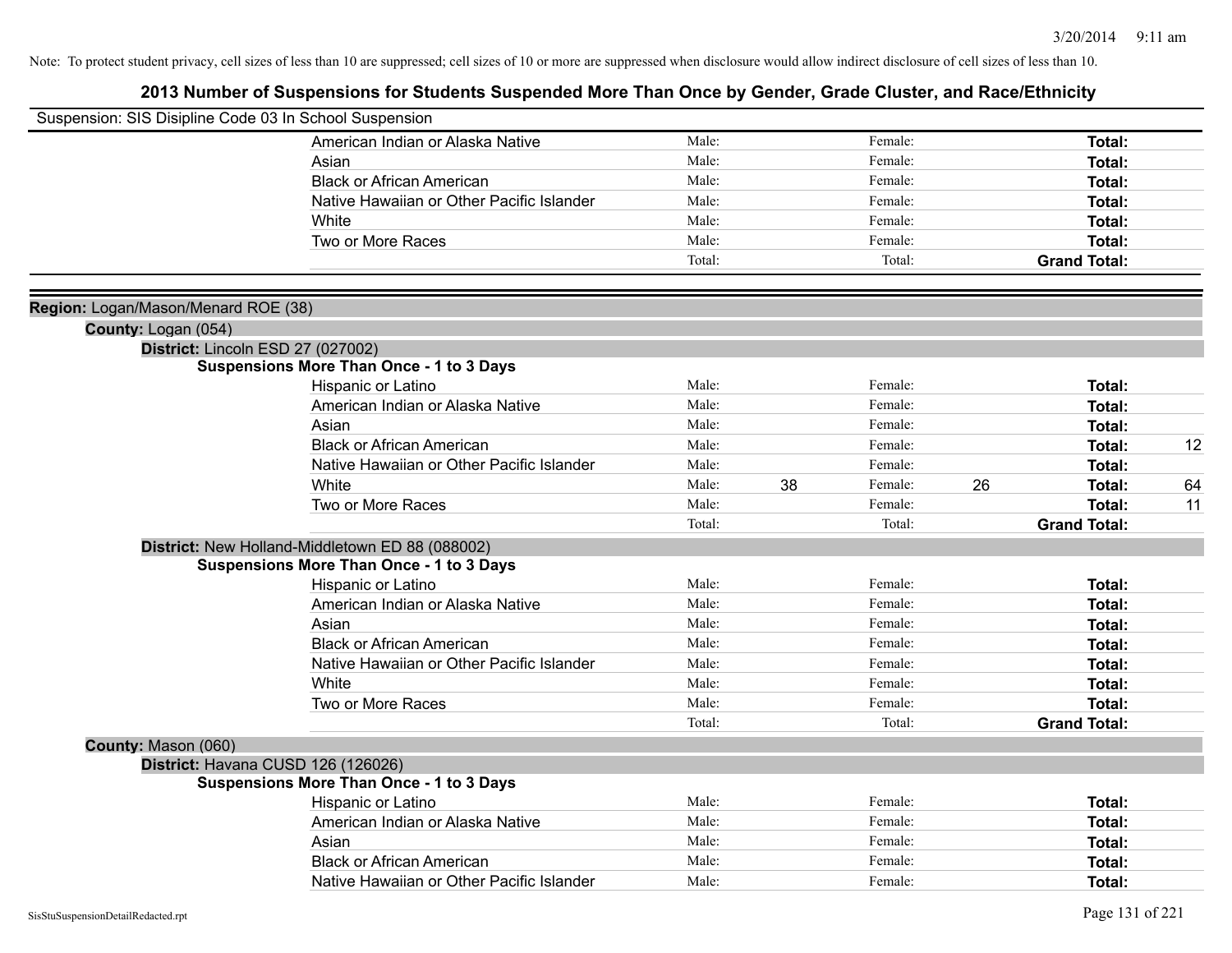| Suspension: SIS Disipline Code 03 In School Suspension |                                                    |        |    |         |    |                     |    |
|--------------------------------------------------------|----------------------------------------------------|--------|----|---------|----|---------------------|----|
|                                                        | White                                              | Male:  |    | Female: |    | Total:              | 63 |
|                                                        | Two or More Races                                  | Male:  |    | Female: |    | Total:              |    |
|                                                        |                                                    | Total: |    | Total:  |    | <b>Grand Total:</b> |    |
|                                                        | <b>Suspensions More Than Once - 4 or More Days</b> |        |    |         |    |                     |    |
|                                                        | Hispanic or Latino                                 | Male:  |    | Female: |    | Total:              |    |
|                                                        | American Indian or Alaska Native                   | Male:  |    | Female: |    | Total:              |    |
|                                                        | Asian                                              | Male:  |    | Female: |    | Total:              |    |
|                                                        | <b>Black or African American</b>                   | Male:  |    | Female: |    | Total:              |    |
|                                                        | Native Hawaiian or Other Pacific Islander          | Male:  |    | Female: |    | Total:              |    |
|                                                        | White                                              | Male:  |    | Female: |    | Total:              |    |
|                                                        | Two or More Races                                  | Male:  |    | Female: |    | <b>Total:</b>       |    |
|                                                        |                                                    | Total: |    | Total:  |    | <b>Grand Total:</b> |    |
|                                                        | District: Illini Central CUSD 189 (189026)         |        |    |         |    |                     |    |
|                                                        | <b>Suspensions More Than Once - 1 to 3 Days</b>    |        |    |         |    |                     |    |
|                                                        | Hispanic or Latino                                 | Male:  |    | Female: |    | Total:              |    |
|                                                        | American Indian or Alaska Native                   | Male:  |    | Female: |    | Total:              |    |
|                                                        | Asian                                              | Male:  |    | Female: |    | Total:              |    |
|                                                        | <b>Black or African American</b>                   | Male:  |    | Female: |    | Total:              |    |
|                                                        | Native Hawaiian or Other Pacific Islander          | Male:  |    | Female: |    | Total:              |    |
|                                                        | White                                              | Male:  |    | Female: |    | Total:              | 17 |
|                                                        | Two or More Races                                  | Male:  |    | Female: |    | Total:              |    |
|                                                        |                                                    | Total: |    | Total:  |    | <b>Grand Total:</b> |    |
|                                                        | District: Midwest Central CUSD 191 (191026)        |        |    |         |    |                     |    |
|                                                        | <b>Suspensions More Than Once - 1 to 3 Days</b>    |        |    |         |    |                     |    |
|                                                        | Hispanic or Latino                                 | Male:  |    | Female: |    | Total:              |    |
|                                                        | American Indian or Alaska Native                   | Male:  |    | Female: |    | <b>Total:</b>       |    |
|                                                        | Asian                                              | Male:  |    | Female: |    | Total:              |    |
|                                                        | <b>Black or African American</b>                   | Male:  |    | Female: |    | Total:              |    |
|                                                        | Native Hawaiian or Other Pacific Islander          | Male:  |    | Female: |    | Total:              |    |
|                                                        | White                                              | Male:  | 64 | Female: | 22 | Total:              | 86 |
|                                                        | Two or More Races                                  | Male:  |    | Female: |    | <b>Total:</b>       |    |
|                                                        |                                                    | Total: |    | Total:  |    | <b>Grand Total:</b> |    |
|                                                        | <b>Suspensions More Than Once - 4 or More Days</b> |        |    |         |    |                     |    |
|                                                        | Hispanic or Latino                                 | Male:  |    | Female: |    | Total:              |    |
|                                                        | American Indian or Alaska Native                   | Male:  |    | Female: |    | Total:              |    |
|                                                        | Asian                                              | Male:  |    | Female: |    | Total:              |    |
|                                                        | <b>Black or African American</b>                   | Male:  |    | Female: |    | Total:              |    |
|                                                        | Native Hawaiian or Other Pacific Islander          | Male:  |    | Female: |    | Total:              |    |
|                                                        | White                                              | Male:  |    | Female: |    | Total:              |    |
| SisStuSuspensionDetailRedacted.rpt                     |                                                    |        |    |         |    | Page 132 of 221     |    |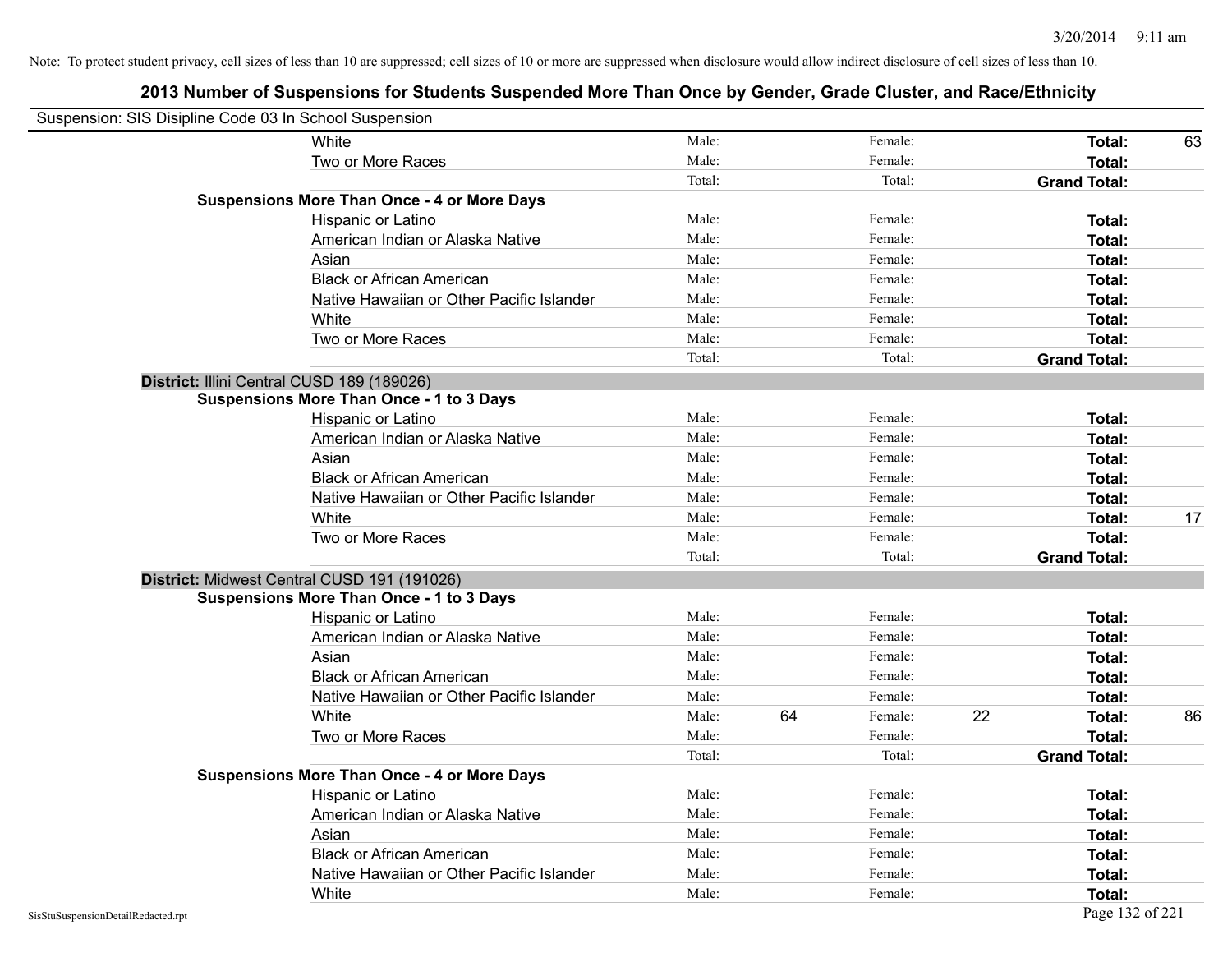| Suspension: SIS Disipline Code 03 In School Suspension |                                                    |        |    |         |    |                     |    |
|--------------------------------------------------------|----------------------------------------------------|--------|----|---------|----|---------------------|----|
|                                                        | Two or More Races                                  | Male:  |    | Female: |    | Total:              |    |
|                                                        |                                                    | Total: |    | Total:  |    | <b>Grand Total:</b> |    |
| County: Menard (065)                                   |                                                    |        |    |         |    |                     |    |
|                                                        | District: Greenview CUSD 200 (200026)              |        |    |         |    |                     |    |
|                                                        | <b>Suspensions More Than Once - 1 to 3 Days</b>    |        |    |         |    |                     |    |
|                                                        | Hispanic or Latino                                 | Male:  |    | Female: |    | Total:              |    |
|                                                        | American Indian or Alaska Native                   | Male:  |    | Female: |    | Total:              |    |
|                                                        | Asian                                              | Male:  |    | Female: |    | Total:              |    |
|                                                        | <b>Black or African American</b>                   | Male:  |    | Female: |    | Total:              |    |
|                                                        | Native Hawaiian or Other Pacific Islander          | Male:  |    | Female: |    | Total:              |    |
|                                                        | White                                              | Male:  |    | Female: |    | Total:              |    |
|                                                        | Two or More Races                                  | Male:  |    | Female: |    | Total:              |    |
|                                                        |                                                    | Total: |    | Total:  |    | <b>Grand Total:</b> |    |
|                                                        |                                                    |        |    |         |    |                     |    |
| Region: Macon/Piatt ROE (39)                           |                                                    |        |    |         |    |                     |    |
| County: Macon (055)                                    |                                                    |        |    |         |    |                     |    |
|                                                        | District: Argenta-Oreana CUSD 1 (001026)           |        |    |         |    |                     |    |
|                                                        | <b>Suspensions More Than Once - 1 to 3 Days</b>    |        |    |         |    |                     |    |
|                                                        | Hispanic or Latino                                 | Male:  |    | Female: |    | Total:              |    |
|                                                        | American Indian or Alaska Native                   | Male:  |    | Female: |    | Total:              |    |
|                                                        | Asian                                              | Male:  |    | Female: |    | Total:              |    |
|                                                        | <b>Black or African American</b>                   | Male:  | 16 | Female: | 11 | Total:              | 27 |
|                                                        | Native Hawaiian or Other Pacific Islander          | Male:  |    | Female: |    | Total:              |    |
|                                                        | White                                              | Male:  | 60 | Female: | 31 | Total:              | 91 |
|                                                        | Two or More Races                                  | Male:  |    | Female: |    | Total:              |    |
|                                                        |                                                    | Total: |    | Total:  |    | <b>Grand Total:</b> |    |
|                                                        | <b>Suspensions More Than Once - 4 or More Days</b> |        |    |         |    |                     |    |
|                                                        | Hispanic or Latino                                 | Male:  |    | Female: |    | Total:              |    |
|                                                        | American Indian or Alaska Native                   | Male:  |    | Female: |    | Total:              |    |
|                                                        | Asian                                              | Male:  |    | Female: |    | Total:              |    |
|                                                        | <b>Black or African American</b>                   | Male:  |    | Female: |    | Total:              |    |
|                                                        | Native Hawaiian or Other Pacific Islander          | Male:  |    | Female: |    | Total:              |    |
|                                                        | White                                              | Male:  |    | Female: |    | Total:              | 20 |
|                                                        | Two or More Races                                  | Male:  |    | Female: |    | Total:              |    |
|                                                        |                                                    | Total: |    | Total:  |    | <b>Grand Total:</b> |    |
| District: Decatur SD 61 (061025)                       |                                                    |        |    |         |    |                     |    |
|                                                        | <b>Suspensions More Than Once - 1 to 3 Days</b>    |        |    |         |    |                     |    |
|                                                        | Hispanic or Latino                                 | Male:  |    | Female: |    | Total:              |    |
|                                                        |                                                    |        |    |         |    |                     |    |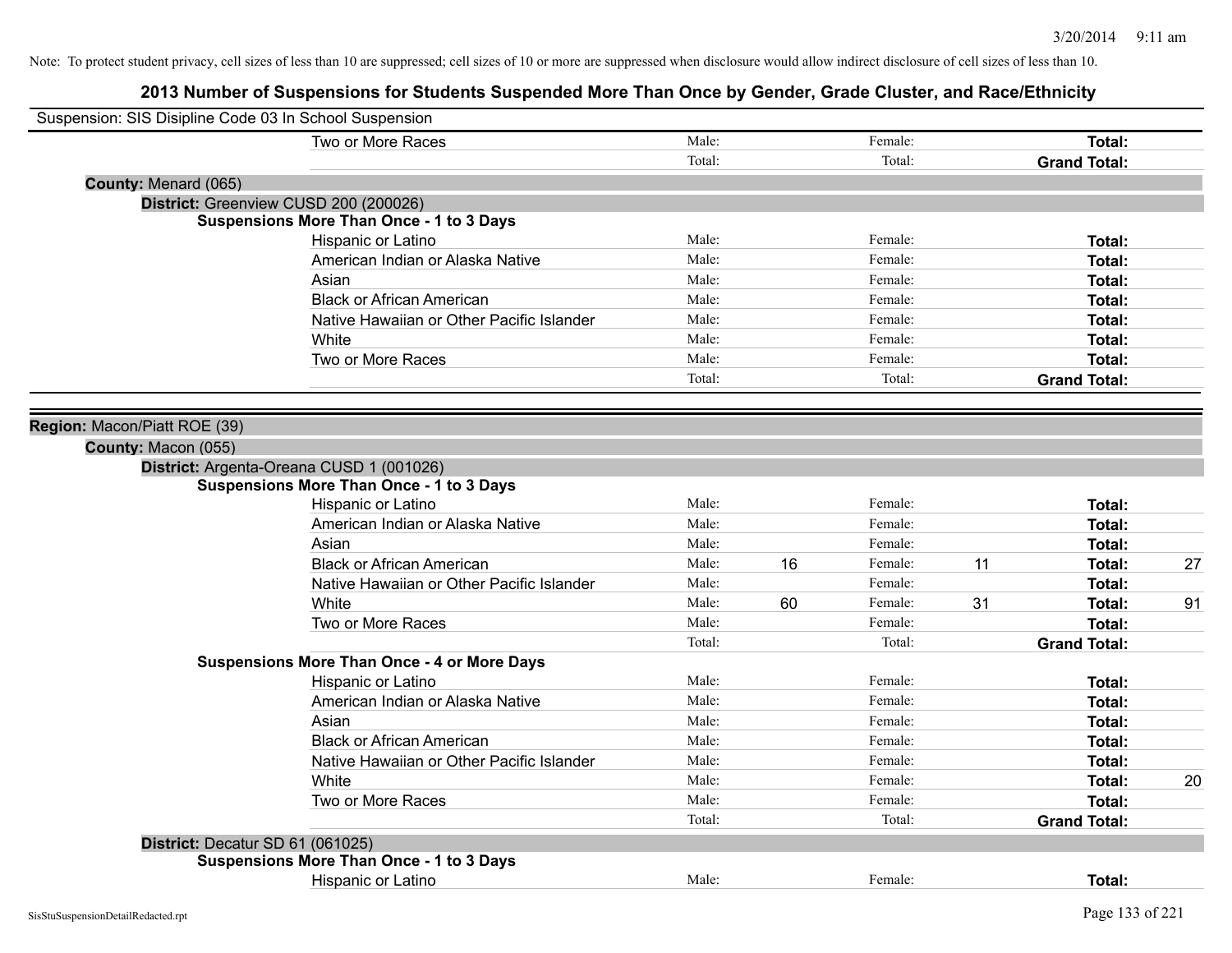# **2013 Number of Suspensions for Students Suspended More Than Once by Gender, Grade Cluster, and Race/Ethnicity**

| Suspension: SIS Disipline Code 03 In School Suspension |                                                 |        |    |         |    |                     |    |
|--------------------------------------------------------|-------------------------------------------------|--------|----|---------|----|---------------------|----|
|                                                        | American Indian or Alaska Native                | Male:  |    | Female: |    | Total:              |    |
|                                                        | Asian                                           | Male:  |    | Female: |    | Total:              |    |
|                                                        | <b>Black or African American</b>                | Male:  | 51 | Female: | 12 | Total:              | 63 |
|                                                        | Native Hawaiian or Other Pacific Islander       | Male:  |    | Female: |    | Total:              |    |
|                                                        | White                                           | Male:  |    | Female: |    | Total:              |    |
|                                                        | Two or More Races                               | Male:  |    | Female: |    | Total:              |    |
|                                                        |                                                 | Total: |    | Total:  |    | <b>Grand Total:</b> |    |
|                                                        | District: Maroa Forsyth CUSD 2 (002026)         |        |    |         |    |                     |    |
|                                                        | <b>Suspensions More Than Once - 1 to 3 Days</b> |        |    |         |    |                     |    |
|                                                        | Hispanic or Latino                              | Male:  |    | Female: |    | Total:              |    |
|                                                        | American Indian or Alaska Native                | Male:  |    | Female: |    | Total:              |    |
|                                                        | Asian                                           | Male:  |    | Female: |    | Total:              |    |
|                                                        | <b>Black or African American</b>                | Male:  |    | Female: |    | Total:              |    |
|                                                        | Native Hawaiian or Other Pacific Islander       | Male:  |    | Female: |    | Total:              |    |
|                                                        | White                                           | Male:  |    | Female: |    | Total:              |    |
|                                                        | Two or More Races                               | Male:  |    | Female: |    | Total:              |    |
|                                                        |                                                 | Total: |    | Total:  |    | <b>Grand Total:</b> | 10 |
|                                                        | District: Meridian CUSD 15 (015026)             |        |    |         |    |                     |    |
|                                                        | <b>Suspensions More Than Once - 1 to 3 Days</b> |        |    |         |    |                     |    |
|                                                        | Hispanic or Latino                              | Male:  |    | Female: |    | Total:              |    |
|                                                        | American Indian or Alaska Native                | Male:  |    | Female: |    | Total:              |    |
|                                                        | Asian                                           | Male:  |    | Female: |    | Total:              |    |
|                                                        | <b>Black or African American</b>                | Male:  |    | Female: |    | Total:              |    |
|                                                        | Native Hawaiian or Other Pacific Islander       | Male:  |    | Female: |    | Total:              |    |
|                                                        | White                                           | Male:  |    | Female: |    | Total:              | 46 |
|                                                        | Two or More Races                               | Male:  |    | Female: |    | Total:              |    |
|                                                        |                                                 | Total: |    | Total:  |    | <b>Grand Total:</b> |    |
|                                                        | District: Mt Zion CUSD 3 (003026)               |        |    |         |    |                     |    |
|                                                        | <b>Suspensions More Than Once - 1 to 3 Days</b> |        |    |         |    |                     |    |
|                                                        | Hispanic or Latino                              | Male:  |    | Female: |    | Total:              |    |
|                                                        | American Indian or Alaska Native                | Male:  |    | Female: |    | Total:              |    |
|                                                        | Asian                                           | Male:  |    | Female: |    | Total:              |    |
|                                                        | <b>Black or African American</b>                | Male:  |    | Female: |    | Total:              |    |
|                                                        | Native Hawaiian or Other Pacific Islander       | Male:  |    | Female: |    | Total:              |    |
|                                                        | White                                           | Male:  |    | Female: |    | Total:              | 40 |
|                                                        | Two or More Races                               | Male:  |    | Female: |    | Total:              | 13 |
|                                                        |                                                 | Total: |    | Total:  |    | <b>Grand Total:</b> |    |

**Suspensions More Than Once - 4 or More Days**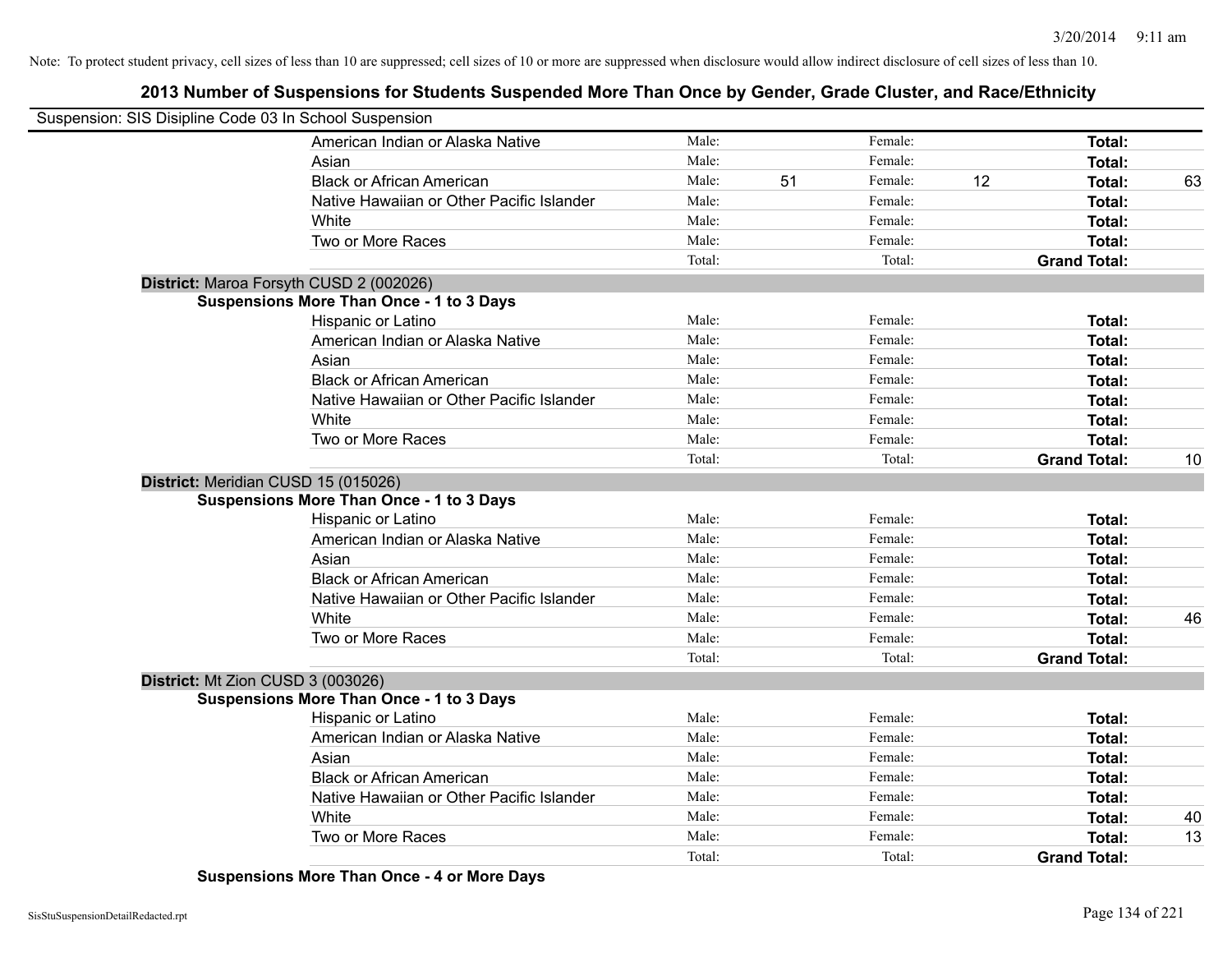| Suspension: SIS Disipline Code 03 In School Suspension |                                                    |        |    |         |    |                     |    |
|--------------------------------------------------------|----------------------------------------------------|--------|----|---------|----|---------------------|----|
|                                                        | Hispanic or Latino                                 | Male:  |    | Female: |    | Total:              |    |
|                                                        | American Indian or Alaska Native                   | Male:  |    | Female: |    | Total:              |    |
|                                                        | Asian                                              | Male:  |    | Female: |    | Total:              |    |
|                                                        | <b>Black or African American</b>                   | Male:  |    | Female: |    | Total:              |    |
|                                                        | Native Hawaiian or Other Pacific Islander          | Male:  |    | Female: |    | Total:              |    |
|                                                        | White                                              | Male:  |    | Female: |    | Total:              |    |
|                                                        | Two or More Races                                  | Male:  |    | Female: |    | <b>Total:</b>       |    |
|                                                        |                                                    | Total: |    | Total:  |    | <b>Grand Total:</b> |    |
|                                                        | District: Sangamon Valley CUSD 9 (009026)          |        |    |         |    |                     |    |
|                                                        | <b>Suspensions More Than Once - 1 to 3 Days</b>    |        |    |         |    |                     |    |
|                                                        | Hispanic or Latino                                 | Male:  |    | Female: |    | Total:              |    |
|                                                        | American Indian or Alaska Native                   | Male:  |    | Female: |    | Total:              |    |
|                                                        | Asian                                              | Male:  |    | Female: |    | Total:              |    |
|                                                        | <b>Black or African American</b>                   | Male:  |    | Female: |    | Total:              |    |
|                                                        | Native Hawaiian or Other Pacific Islander          | Male:  |    | Female: |    | Total:              |    |
|                                                        | White                                              | Male:  | 58 | Female: | 29 | Total:              | 87 |
|                                                        | Two or More Races                                  | Male:  |    | Female: |    | <b>Total:</b>       |    |
|                                                        |                                                    | Total: |    | Total:  |    | <b>Grand Total:</b> |    |
|                                                        | <b>Suspensions More Than Once - 4 or More Days</b> |        |    |         |    |                     |    |
|                                                        | Hispanic or Latino                                 | Male:  |    | Female: |    | Total:              |    |
|                                                        | American Indian or Alaska Native                   | Male:  |    | Female: |    | Total:              |    |
|                                                        | Asian                                              | Male:  |    | Female: |    | Total:              |    |
|                                                        | <b>Black or African American</b>                   | Male:  |    | Female: |    | Total:              |    |
|                                                        | Native Hawaiian or Other Pacific Islander          | Male:  |    | Female: |    | Total:              |    |
|                                                        | White                                              | Male:  |    | Female: |    | Total:              |    |
|                                                        | Two or More Races                                  | Male:  |    | Female: |    | <b>Total:</b>       |    |
|                                                        |                                                    | Total: |    | Total:  |    | <b>Grand Total:</b> |    |
| County: Piatt (074)                                    |                                                    |        |    |         |    |                     |    |
|                                                        | District: Atwood Hammond CUSD 39 (039026)          |        |    |         |    |                     |    |
|                                                        | <b>Suspensions More Than Once - 1 to 3 Days</b>    |        |    |         |    |                     |    |
|                                                        | Hispanic or Latino                                 | Male:  |    | Female: |    | Total:              |    |
|                                                        | American Indian or Alaska Native                   | Male:  |    | Female: |    | Total:              |    |
|                                                        | Asian                                              | Male:  |    | Female: |    | Total:              |    |
|                                                        | <b>Black or African American</b>                   | Male:  |    | Female: |    | Total:              |    |
|                                                        | Native Hawaiian or Other Pacific Islander          | Male:  |    | Female: |    | Total:              |    |
|                                                        | White                                              | Male:  |    | Female: |    | <b>Total:</b>       | 10 |
|                                                        | Two or More Races                                  | Male:  |    | Female: |    | <b>Total:</b>       |    |
|                                                        |                                                    | Total: |    | Total:  |    | <b>Grand Total:</b> |    |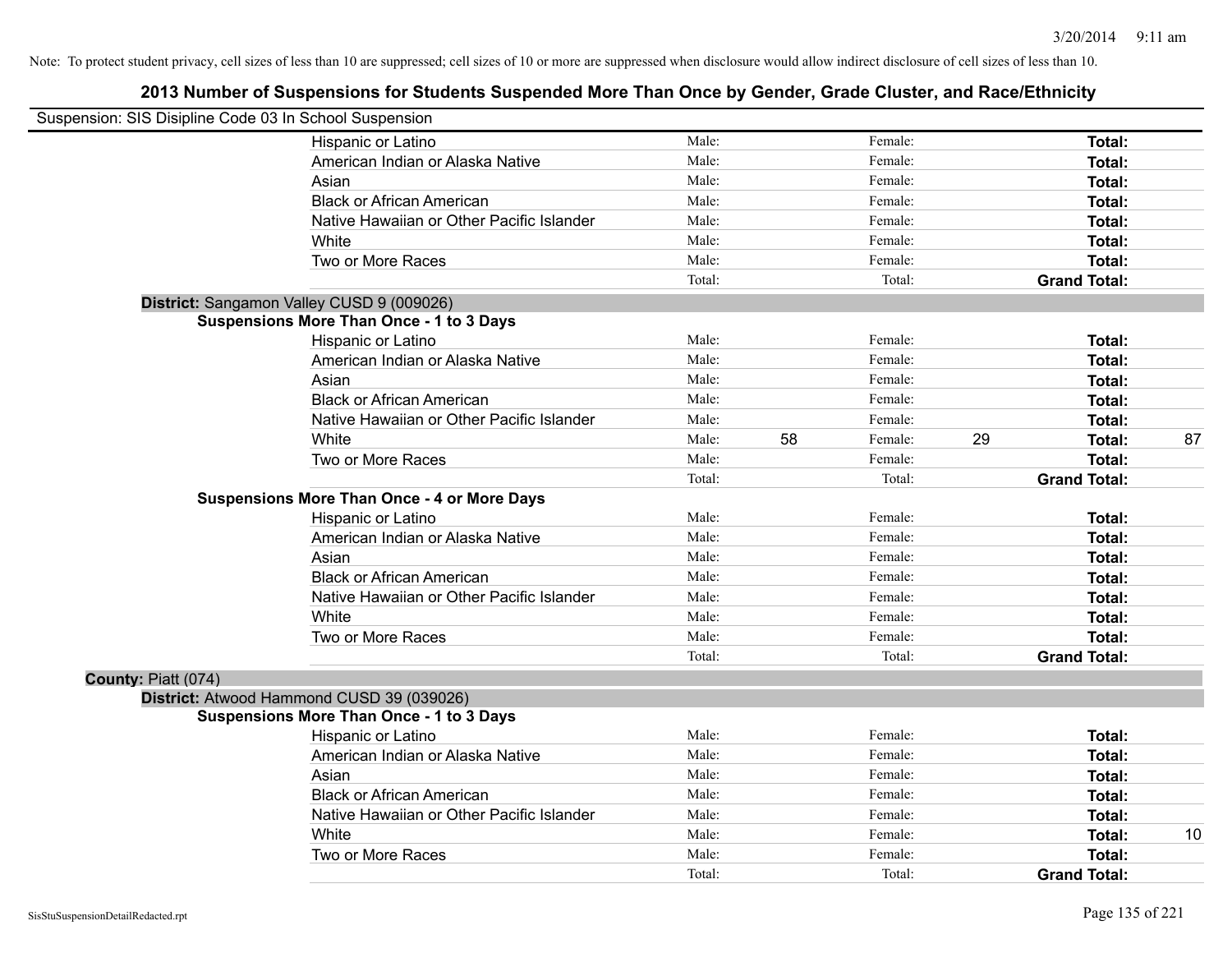| Suspension: SIS Disipline Code 03 In School Suspension |        |         |                     |
|--------------------------------------------------------|--------|---------|---------------------|
| District: Bement CUSD 5 (005026)                       |        |         |                     |
| <b>Suspensions More Than Once - 1 to 3 Days</b>        |        |         |                     |
| Hispanic or Latino                                     | Male:  | Female: | Total:              |
| American Indian or Alaska Native                       | Male:  | Female: | Total:              |
| Asian                                                  | Male:  | Female: | <b>Total:</b>       |
| <b>Black or African American</b>                       | Male:  | Female: | Total:              |
| Native Hawaiian or Other Pacific Islander              | Male:  | Female: | Total:              |
| White                                                  | Male:  | Female: | Total:              |
| Two or More Races                                      | Male:  | Female: | <b>Total:</b>       |
|                                                        | Total: | Total:  | <b>Grand Total:</b> |
| District: Cerro Gordo CUSD 100 (100026)                |        |         |                     |
| <b>Suspensions More Than Once - 1 to 3 Days</b>        |        |         |                     |
| Hispanic or Latino                                     | Male:  | Female: | Total:              |
| American Indian or Alaska Native                       | Male:  | Female: | Total:              |
| Asian                                                  | Male:  | Female: | Total:              |
| <b>Black or African American</b>                       | Male:  | Female: | <b>Total:</b>       |
| Native Hawaiian or Other Pacific Islander              | Male:  | Female: | Total:              |
| White                                                  | Male:  | Female: | <b>Total:</b>       |
| Two or More Races                                      | Male:  | Female: | <b>Total:</b>       |
|                                                        | Total: | Total:  | <b>Grand Total:</b> |
| District: Deland-Weldon CUSD 57 (057026)               |        |         |                     |
| <b>Suspensions More Than Once - 1 to 3 Days</b>        |        |         |                     |
| Hispanic or Latino                                     | Male:  | Female: | Total:              |
| American Indian or Alaska Native                       | Male:  | Female: | <b>Total:</b>       |
| Asian                                                  | Male:  | Female: | Total:              |
| <b>Black or African American</b>                       | Male:  | Female: | Total:              |
| Native Hawaiian or Other Pacific Islander              | Male:  | Female: | <b>Total:</b>       |
| White                                                  | Male:  | Female: | Total:<br>13        |
| Two or More Races                                      | Male:  | Female: | <b>Total:</b>       |
|                                                        | Total: | Total:  | <b>Grand Total:</b> |
| District: Monticello CUSD 25 (025026)                  |        |         |                     |
| <b>Suspensions More Than Once - 1 to 3 Days</b>        |        |         |                     |
| Hispanic or Latino                                     | Male:  | Female: | Total:              |
| American Indian or Alaska Native                       | Male:  | Female: | <b>Total:</b>       |
| Asian                                                  | Male:  | Female: | <b>Total:</b>       |
| <b>Black or African American</b>                       | Male:  | Female: | <b>Total:</b>       |
| Native Hawaiian or Other Pacific Islander              | Male:  | Female: | <b>Total:</b>       |
| White                                                  | Male:  | Female: | 10<br>Total:        |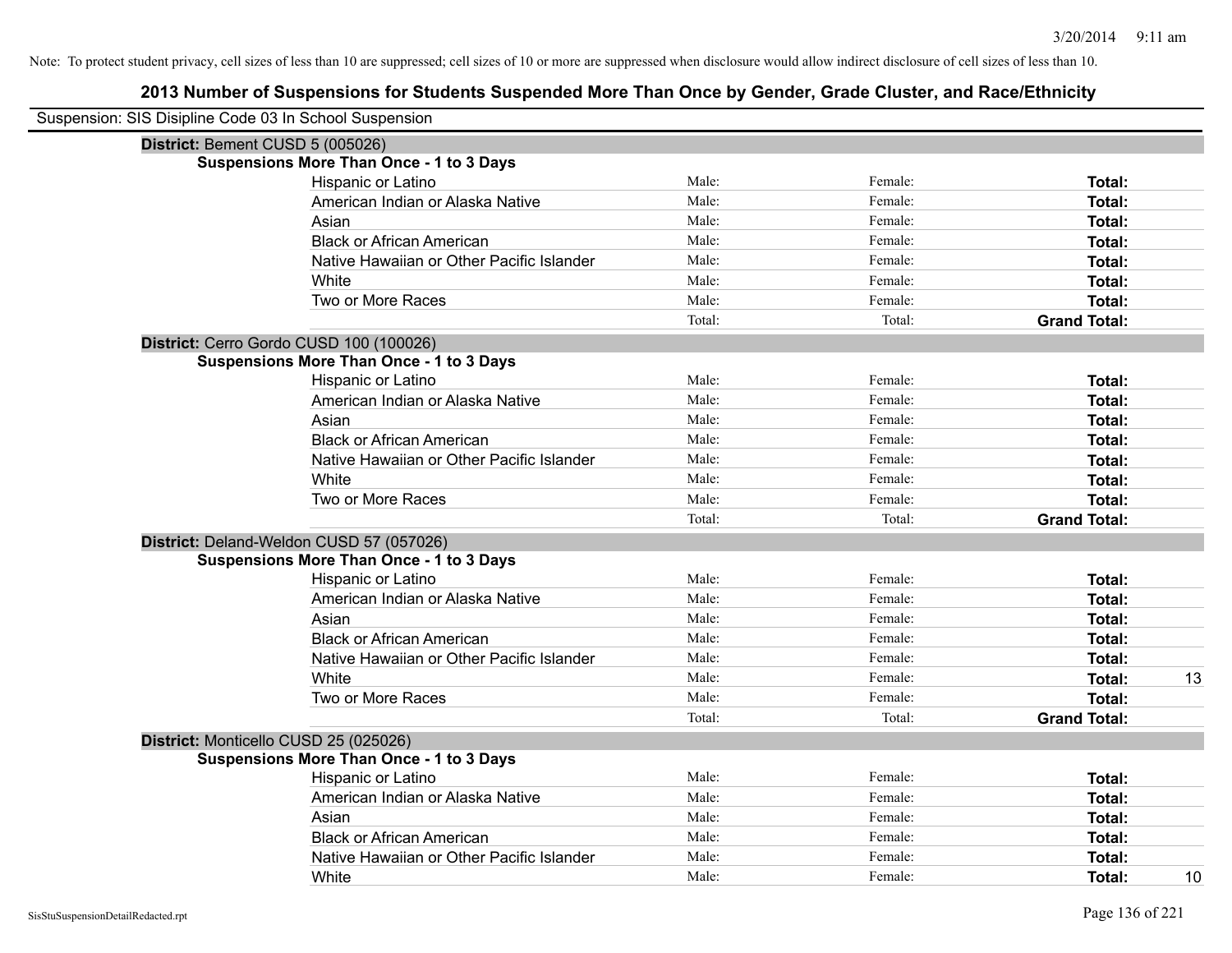|                          | Suspension: SIS Disipline Code 03 In School Suspension |        |     |         |     |                     |     |
|--------------------------|--------------------------------------------------------|--------|-----|---------|-----|---------------------|-----|
|                          | Two or More Races                                      | Male:  |     | Female: |     | <b>Total:</b>       |     |
|                          |                                                        | Total: |     | Total:  |     | <b>Grand Total:</b> |     |
| Region: Madison ROE (41) |                                                        |        |     |         |     |                     |     |
| County: Madison (057)    |                                                        |        |     |         |     |                     |     |
|                          | District: Alton CUSD 11 (011026)                       |        |     |         |     |                     |     |
|                          | <b>Suspensions More Than Once - 1 to 3 Days</b>        |        |     |         |     |                     |     |
|                          | Hispanic or Latino                                     | Male:  |     | Female: |     | Total:              |     |
|                          | American Indian or Alaska Native                       | Male:  |     | Female: |     | Total:              |     |
|                          | Asian                                                  | Male:  |     | Female: |     | Total:              |     |
|                          | <b>Black or African American</b>                       | Male:  | 150 | Female: | 63  | Total:              | 213 |
|                          | Native Hawaiian or Other Pacific Islander              | Male:  |     | Female: |     | <b>Total:</b>       |     |
|                          | White                                                  | Male:  | 80  | Female: | 25  | Total:              | 105 |
|                          | Two or More Races                                      | Male:  | 22  | Female: | 21  | Total:              | 43  |
|                          |                                                        | Total: |     | Total:  |     | <b>Grand Total:</b> |     |
|                          | <b>Suspensions More Than Once - 4 or More Days</b>     |        |     |         |     |                     |     |
|                          | Hispanic or Latino                                     | Male:  |     | Female: |     | Total:              |     |
|                          | American Indian or Alaska Native                       | Male:  |     | Female: |     | Total:              |     |
|                          | Asian                                                  | Male:  |     | Female: |     | Total:              |     |
|                          | <b>Black or African American</b>                       | Male:  |     | Female: |     | Total:              |     |
|                          | Native Hawaiian or Other Pacific Islander              | Male:  |     | Female: |     | Total:              |     |
|                          | White                                                  | Male:  |     | Female: |     | Total:              |     |
|                          | Two or More Races                                      | Male:  |     | Female: |     | Total:              |     |
|                          |                                                        | Total: |     | Total:  |     | <b>Grand Total:</b> |     |
|                          | District: Bethalto CUSD 8 (008026)                     |        |     |         |     |                     |     |
|                          | <b>Suspensions More Than Once - 1 to 3 Days</b>        |        |     |         |     |                     |     |
|                          | Hispanic or Latino                                     | Male:  |     | Female: |     | Total:              | 15  |
|                          | American Indian or Alaska Native                       | Male:  |     | Female: |     | Total:              | 12  |
|                          | Asian                                                  | Male:  |     | Female: |     | Total:              |     |
|                          | <b>Black or African American</b>                       | Male:  |     | Female: |     | Total:              | 42  |
|                          | Native Hawaiian or Other Pacific Islander              | Male:  |     | Female: |     | Total:              |     |
|                          | White                                                  | Male:  | 468 | Female: | 186 | <b>Total:</b>       | 654 |
|                          | Two or More Races                                      | Male:  |     | Female: |     | <b>Total:</b>       | 19  |
|                          |                                                        | Total: |     | Total:  |     | <b>Grand Total:</b> |     |
|                          | <b>Suspensions More Than Once - 4 or More Days</b>     |        |     |         |     |                     |     |
|                          | Hispanic or Latino                                     | Male:  |     | Female: |     | Total:              |     |
|                          | American Indian or Alaska Native                       | Male:  |     | Female: |     | Total:              |     |
|                          | Asian                                                  | Male:  |     | Female: |     | Total:              |     |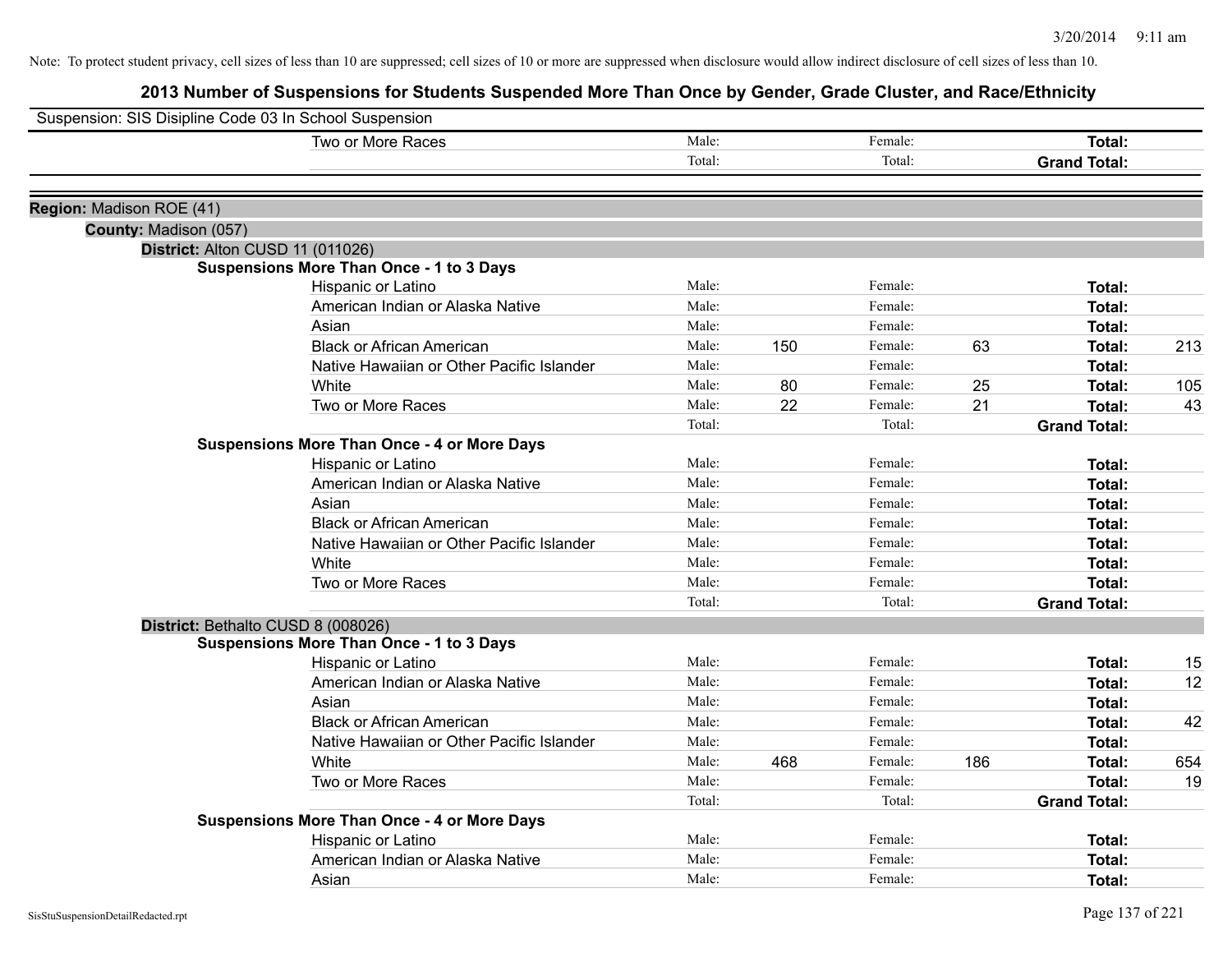| Suspension: SIS Disipline Code 03 In School Suspension |                                                    |        |     |         |     |                     |       |
|--------------------------------------------------------|----------------------------------------------------|--------|-----|---------|-----|---------------------|-------|
|                                                        | <b>Black or African American</b>                   | Male:  |     | Female: |     | Total:              |       |
|                                                        | Native Hawaiian or Other Pacific Islander          | Male:  |     | Female: |     | Total:              |       |
|                                                        | White                                              | Male:  |     | Female: |     | Total:              |       |
|                                                        | Two or More Races                                  | Male:  |     | Female: |     | Total:              |       |
|                                                        |                                                    | Total: |     | Total:  |     | <b>Grand Total:</b> |       |
| District: Collinsville CUSD 10 (010026)                |                                                    |        |     |         |     |                     |       |
|                                                        | <b>Suspensions More Than Once - 1 to 3 Days</b>    |        |     |         |     |                     |       |
|                                                        | Hispanic or Latino                                 | Male:  | 203 | Female: | 149 | Total:              | 352   |
|                                                        | American Indian or Alaska Native                   | Male:  |     | Female: |     | Total:              |       |
|                                                        | Asian                                              | Male:  |     | Female: |     | Total:              |       |
|                                                        | <b>Black or African American</b>                   | Male:  | 433 | Female: | 273 | Total:              | 706   |
|                                                        | Native Hawaiian or Other Pacific Islander          | Male:  |     | Female: |     | Total:              |       |
|                                                        | White                                              | Male:  | 923 | Female: | 417 | Total:              | 1,340 |
|                                                        | Two or More Races                                  | Male:  | 39  | Female: | 30  | Total:              | 69    |
|                                                        |                                                    | Total: |     | Total:  |     | <b>Grand Total:</b> | 2,477 |
|                                                        | <b>Suspensions More Than Once - 4 or More Days</b> |        |     |         |     |                     |       |
|                                                        | Hispanic or Latino                                 | Male:  |     | Female: |     | Total:              |       |
|                                                        | American Indian or Alaska Native                   | Male:  |     | Female: |     | Total:              |       |
|                                                        | Asian                                              | Male:  |     | Female: |     | Total:              |       |
|                                                        | <b>Black or African American</b>                   | Male:  |     | Female: |     | Total:              |       |
|                                                        | Native Hawaiian or Other Pacific Islander          | Male:  |     | Female: |     | Total:              |       |
|                                                        | White                                              | Male:  |     | Female: |     | Total:              | 18    |
|                                                        | Two or More Races                                  | Male:  |     | Female: |     | Total:              |       |
|                                                        |                                                    | Total: |     | Total:  |     | <b>Grand Total:</b> |       |
| District: East Alton SD 13 (013002)                    |                                                    |        |     |         |     |                     |       |
|                                                        | <b>Suspensions More Than Once - 1 to 3 Days</b>    |        |     |         |     |                     |       |
|                                                        | Hispanic or Latino                                 | Male:  |     | Female: |     | Total:              |       |
|                                                        | American Indian or Alaska Native                   | Male:  |     | Female: |     | Total:              |       |
|                                                        | Asian                                              | Male:  |     | Female: |     | Total:              |       |
|                                                        | <b>Black or African American</b>                   | Male:  |     | Female: |     | Total:              | 24    |
|                                                        | Native Hawaiian or Other Pacific Islander          | Male:  |     | Female: |     | Total:              |       |
|                                                        | White                                              | Male:  | 115 | Female: | 29  | Total:              | 144   |
|                                                        | Two or More Races                                  | Male:  |     | Female: |     | Total:              | 35    |
|                                                        |                                                    | Total: |     | Total:  |     | <b>Grand Total:</b> |       |
|                                                        | <b>Suspensions More Than Once - 4 or More Days</b> |        |     |         |     |                     |       |
|                                                        | Hispanic or Latino                                 | Male:  |     | Female: |     | Total:              |       |
|                                                        | American Indian or Alaska Native                   | Male:  |     | Female: |     | Total:              |       |
|                                                        | Asian                                              | Male:  |     | Female: |     | Total:              |       |
|                                                        | <b>Black or African American</b>                   | Male:  |     | Female: |     | Total:              |       |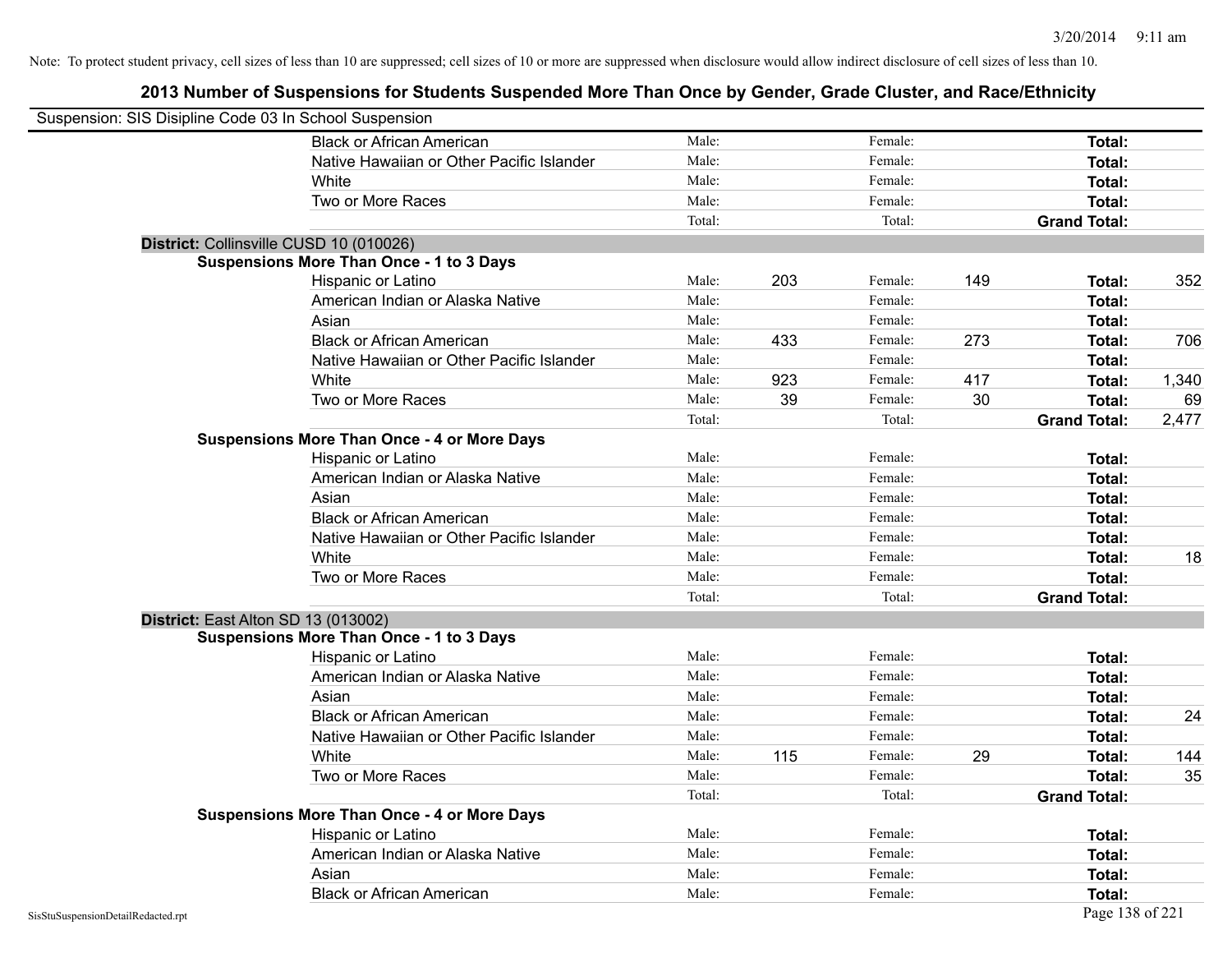|                                    | Suspension: SIS Disipline Code 03 In School Suspension |        |     |         |     |                     |     |
|------------------------------------|--------------------------------------------------------|--------|-----|---------|-----|---------------------|-----|
|                                    | Native Hawaiian or Other Pacific Islander              | Male:  |     | Female: |     | Total:              |     |
|                                    | White                                                  | Male:  |     | Female: |     | Total:              |     |
|                                    | Two or More Races                                      | Male:  |     | Female: |     | Total:              |     |
|                                    |                                                        | Total: |     | Total:  |     | <b>Grand Total:</b> |     |
|                                    | District: East Alton-Wood River CHSD 14 (014016)       |        |     |         |     |                     |     |
|                                    | <b>Suspensions More Than Once - 1 to 3 Days</b>        |        |     |         |     |                     |     |
|                                    | Hispanic or Latino                                     | Male:  |     | Female: |     | Total:              | 14  |
|                                    | American Indian or Alaska Native                       | Male:  |     | Female: |     | Total:              |     |
|                                    | Asian                                                  | Male:  |     | Female: |     | Total:              |     |
|                                    | <b>Black or African American</b>                       | Male:  | 27  | Female: | 44  | Total:              | 71  |
|                                    | Native Hawaiian or Other Pacific Islander              | Male:  |     | Female: |     | Total:              |     |
|                                    | White                                                  | Male:  | 386 | Female: | 272 | Total:              | 658 |
|                                    | Two or More Races                                      | Male:  |     | Female: |     | Total:              |     |
|                                    |                                                        | Total: |     | Total:  |     | <b>Grand Total:</b> |     |
|                                    | <b>Suspensions More Than Once - 4 or More Days</b>     |        |     |         |     |                     |     |
|                                    | Hispanic or Latino                                     | Male:  |     | Female: |     | Total:              |     |
|                                    | American Indian or Alaska Native                       | Male:  |     | Female: |     | Total:              |     |
|                                    | Asian                                                  | Male:  |     | Female: |     | Total:              |     |
|                                    | <b>Black or African American</b>                       | Male:  |     | Female: |     | Total:              |     |
|                                    | Native Hawaiian or Other Pacific Islander              | Male:  |     | Female: |     | Total:              |     |
|                                    | White                                                  | Male:  |     | Female: |     | Total:              |     |
|                                    | Two or More Races                                      | Male:  |     | Female: |     | Total:              |     |
|                                    |                                                        | Total: |     | Total:  |     | <b>Grand Total:</b> |     |
|                                    | District: Edwardsville CUSD 7 (007026)                 |        |     |         |     |                     |     |
|                                    | <b>Suspensions More Than Once - 1 to 3 Days</b>        |        |     |         |     |                     |     |
|                                    | Hispanic or Latino                                     | Male:  |     | Female: |     | Total:              |     |
|                                    | American Indian or Alaska Native                       | Male:  |     | Female: |     | Total:              |     |
|                                    | Asian                                                  | Male:  |     | Female: |     | Total:              |     |
|                                    | <b>Black or African American</b>                       | Male:  | 58  | Female: | 40  | Total:              | 98  |
|                                    | Native Hawaiian or Other Pacific Islander              | Male:  |     | Female: |     | Total:              |     |
|                                    | White                                                  | Male:  | 500 | Female: | 110 | Total:              | 610 |
|                                    | Two or More Races                                      | Male:  |     | Female: |     | <b>Total:</b>       | 39  |
|                                    |                                                        | Total: |     | Total:  |     | <b>Grand Total:</b> |     |
|                                    | <b>Suspensions More Than Once - 4 or More Days</b>     |        |     |         |     |                     |     |
|                                    | Hispanic or Latino                                     | Male:  |     | Female: |     | Total:              |     |
|                                    | American Indian or Alaska Native                       | Male:  |     | Female: |     | Total:              |     |
|                                    | Asian                                                  | Male:  |     | Female: |     | Total:              |     |
|                                    | <b>Black or African American</b>                       | Male:  |     | Female: |     | Total:              |     |
|                                    | Native Hawaiian or Other Pacific Islander              | Male:  |     | Female: |     | Total:              |     |
| SisStuSuspensionDetailRedacted.rpt |                                                        |        |     |         |     | Page 139 of 221     |     |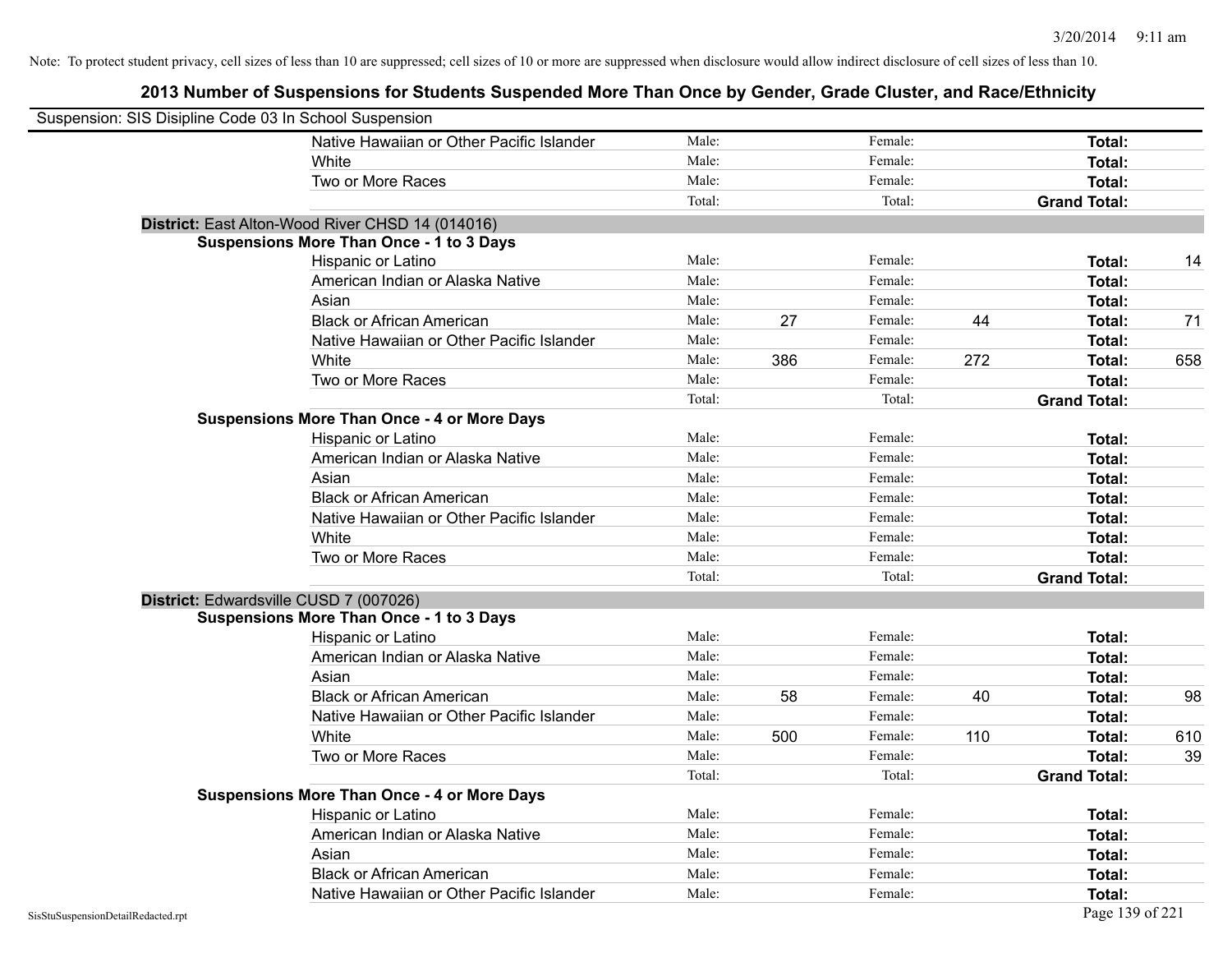| Suspension: SIS Disipline Code 03 In School Suspension |                                                    |        |     |         |    |                     |     |
|--------------------------------------------------------|----------------------------------------------------|--------|-----|---------|----|---------------------|-----|
|                                                        | White                                              | Male:  |     | Female: |    | Total:              |     |
|                                                        | Two or More Races                                  | Male:  |     | Female: |    | Total:              |     |
|                                                        |                                                    | Total: |     | Total:  |    | <b>Grand Total:</b> |     |
|                                                        | District: Granite City CUSD 9 (009026)             |        |     |         |    |                     |     |
|                                                        | <b>Suspensions More Than Once - 1 to 3 Days</b>    |        |     |         |    |                     |     |
|                                                        | Hispanic or Latino                                 | Male:  | 26  | Female: | 10 | Total:              | 36  |
|                                                        | American Indian or Alaska Native                   | Male:  |     | Female: |    | Total:              |     |
|                                                        | Asian                                              | Male:  |     | Female: |    | Total:              |     |
|                                                        | <b>Black or African American</b>                   | Male:  | 86  | Female: | 43 | Total:              | 129 |
|                                                        | Native Hawaiian or Other Pacific Islander          | Male:  |     | Female: |    | Total:              |     |
|                                                        | White                                              | Male:  | 231 | Female: | 79 | Total:              | 310 |
|                                                        | Two or More Races                                  | Male:  |     | Female: |    | <b>Total:</b>       | 16  |
|                                                        |                                                    | Total: |     | Total:  |    | <b>Grand Total:</b> |     |
|                                                        | <b>Suspensions More Than Once - 4 or More Days</b> |        |     |         |    |                     |     |
|                                                        | Hispanic or Latino                                 | Male:  |     | Female: |    | Total:              |     |
|                                                        | American Indian or Alaska Native                   | Male:  |     | Female: |    | Total:              |     |
|                                                        | Asian                                              | Male:  |     | Female: |    | Total:              |     |
|                                                        | <b>Black or African American</b>                   | Male:  |     | Female: |    | Total:              |     |
|                                                        | Native Hawaiian or Other Pacific Islander          | Male:  |     | Female: |    | Total:              |     |
|                                                        | White                                              | Male:  |     | Female: |    | <b>Total:</b>       | 17  |
|                                                        | Two or More Races                                  | Male:  |     | Female: |    | <b>Total:</b>       |     |
|                                                        |                                                    | Total: | 21  | Total:  | 10 | <b>Grand Total:</b> | 31  |
| District: Highland CUSD 5 (005026)                     |                                                    |        |     |         |    |                     |     |
|                                                        | <b>Suspensions More Than Once - 1 to 3 Days</b>    |        |     |         |    |                     |     |
|                                                        | Hispanic or Latino                                 | Male:  |     | Female: |    | Total:              |     |
|                                                        | American Indian or Alaska Native                   | Male:  |     | Female: |    | <b>Total:</b>       |     |
|                                                        | Asian                                              | Male:  |     | Female: |    | <b>Total:</b>       |     |
|                                                        | <b>Black or African American</b>                   | Male:  |     | Female: |    | Total:              | 10  |
|                                                        | Native Hawaiian or Other Pacific Islander          | Male:  |     | Female: |    | Total:              |     |
|                                                        | White                                              | Male:  | 343 | Female: | 97 | Total:              | 440 |
|                                                        | Two or More Races                                  | Male:  |     | Female: |    | Total:              |     |
|                                                        |                                                    | Total: |     | Total:  |    | <b>Grand Total:</b> |     |
|                                                        | <b>Suspensions More Than Once - 4 or More Days</b> |        |     |         |    |                     |     |
|                                                        | Hispanic or Latino                                 | Male:  |     | Female: |    | Total:              |     |
|                                                        | American Indian or Alaska Native                   | Male:  |     | Female: |    | Total:              |     |
|                                                        | Asian                                              | Male:  |     | Female: |    | Total:              |     |
|                                                        | <b>Black or African American</b>                   | Male:  |     | Female: |    | <b>Total:</b>       |     |
|                                                        | Native Hawaiian or Other Pacific Islander          | Male:  |     | Female: |    | Total:              |     |
|                                                        | White                                              | Male:  |     | Female: |    | <b>Total:</b>       | 10  |
| SisStuSuspensionDetailRedacted.rpt                     |                                                    |        |     |         |    | Page 140 of 221     |     |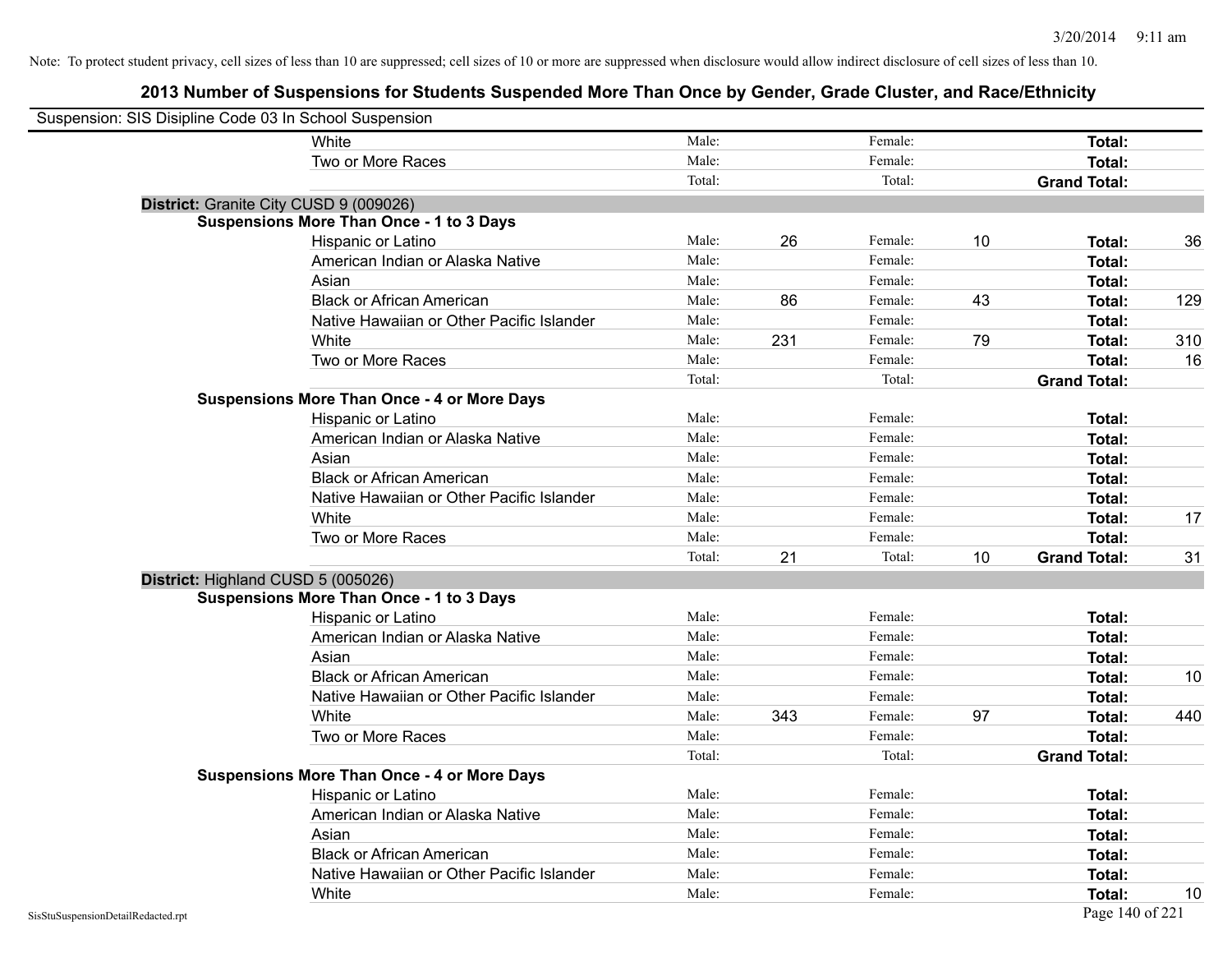| Suspension: SIS Disipline Code 03 In School Suspension |                                                     |        |    |         |    |                     |     |
|--------------------------------------------------------|-----------------------------------------------------|--------|----|---------|----|---------------------|-----|
|                                                        | Two or More Races                                   | Male:  |    | Female: |    | Total:              |     |
|                                                        |                                                     | Total: |    | Total:  |    | <b>Grand Total:</b> |     |
|                                                        | District: Madison Co Regional Office of Ed (028400) |        |    |         |    |                     |     |
|                                                        | <b>Suspensions More Than Once - 1 to 3 Days</b>     |        |    |         |    |                     |     |
|                                                        | Hispanic or Latino                                  | Male:  |    | Female: |    | Total:              |     |
|                                                        | American Indian or Alaska Native                    | Male:  |    | Female: |    | Total:              |     |
|                                                        | Asian                                               | Male:  |    | Female: |    | Total:              |     |
|                                                        | <b>Black or African American</b>                    | Male:  |    | Female: |    | Total:              |     |
|                                                        | Native Hawaiian or Other Pacific Islander           | Male:  |    | Female: |    | Total:              |     |
|                                                        | White                                               | Male:  |    | Female: |    | Total:              |     |
|                                                        | Two or More Races                                   | Male:  |    | Female: |    | Total:              |     |
|                                                        |                                                     | Total: |    | Total:  |    | <b>Grand Total:</b> |     |
|                                                        | District: Roxana CUSD 1 (001026)                    |        |    |         |    |                     |     |
|                                                        | <b>Suspensions More Than Once - 1 to 3 Days</b>     |        |    |         |    |                     |     |
|                                                        | Hispanic or Latino                                  | Male:  |    | Female: |    | Total:              |     |
|                                                        | American Indian or Alaska Native                    | Male:  |    | Female: |    | Total:              |     |
|                                                        | Asian                                               | Male:  |    | Female: |    | Total:              |     |
|                                                        | <b>Black or African American</b>                    | Male:  |    | Female: |    | Total:              |     |
|                                                        | Native Hawaiian or Other Pacific Islander           | Male:  |    | Female: |    | Total:              |     |
|                                                        | White                                               | Male:  | 94 | Female: | 27 | Total:              | 121 |
|                                                        | Two or More Races                                   | Male:  |    | Female: |    | Total:              |     |
|                                                        |                                                     | Total: |    | Total:  |    | <b>Grand Total:</b> | 139 |
|                                                        | District: Triad CUSD 2 (002026)                     |        |    |         |    |                     |     |
|                                                        | <b>Suspensions More Than Once - 1 to 3 Days</b>     |        |    |         |    |                     |     |
|                                                        | Hispanic or Latino                                  | Male:  |    | Female: |    | Total:              |     |
|                                                        | American Indian or Alaska Native                    | Male:  |    | Female: |    | Total:              |     |
|                                                        | Asian                                               | Male:  |    | Female: |    | Total:              |     |
|                                                        | <b>Black or African American</b>                    | Male:  |    | Female: |    | Total:              |     |
|                                                        | Native Hawaiian or Other Pacific Islander           | Male:  |    | Female: |    | Total:              |     |
|                                                        | White                                               | Male:  | 91 | Female: | 45 | Total:              | 136 |
|                                                        | Two or More Races                                   | Male:  |    | Female: |    | Total:              |     |
|                                                        |                                                     | Total: |    | Total:  |    | <b>Grand Total:</b> |     |
|                                                        | District: Venice CUSD 3 (003026)                    |        |    |         |    |                     |     |
|                                                        | <b>Suspensions More Than Once - 1 to 3 Days</b>     |        |    |         |    |                     |     |
|                                                        | Hispanic or Latino                                  | Male:  |    | Female: |    | Total:              |     |
|                                                        | American Indian or Alaska Native                    | Male:  |    | Female: |    | Total:              |     |
|                                                        | Asian                                               | Male:  |    | Female: |    | Total:              |     |
|                                                        | <b>Black or African American</b>                    | Male:  | 82 | Female: | 66 | Total:              | 148 |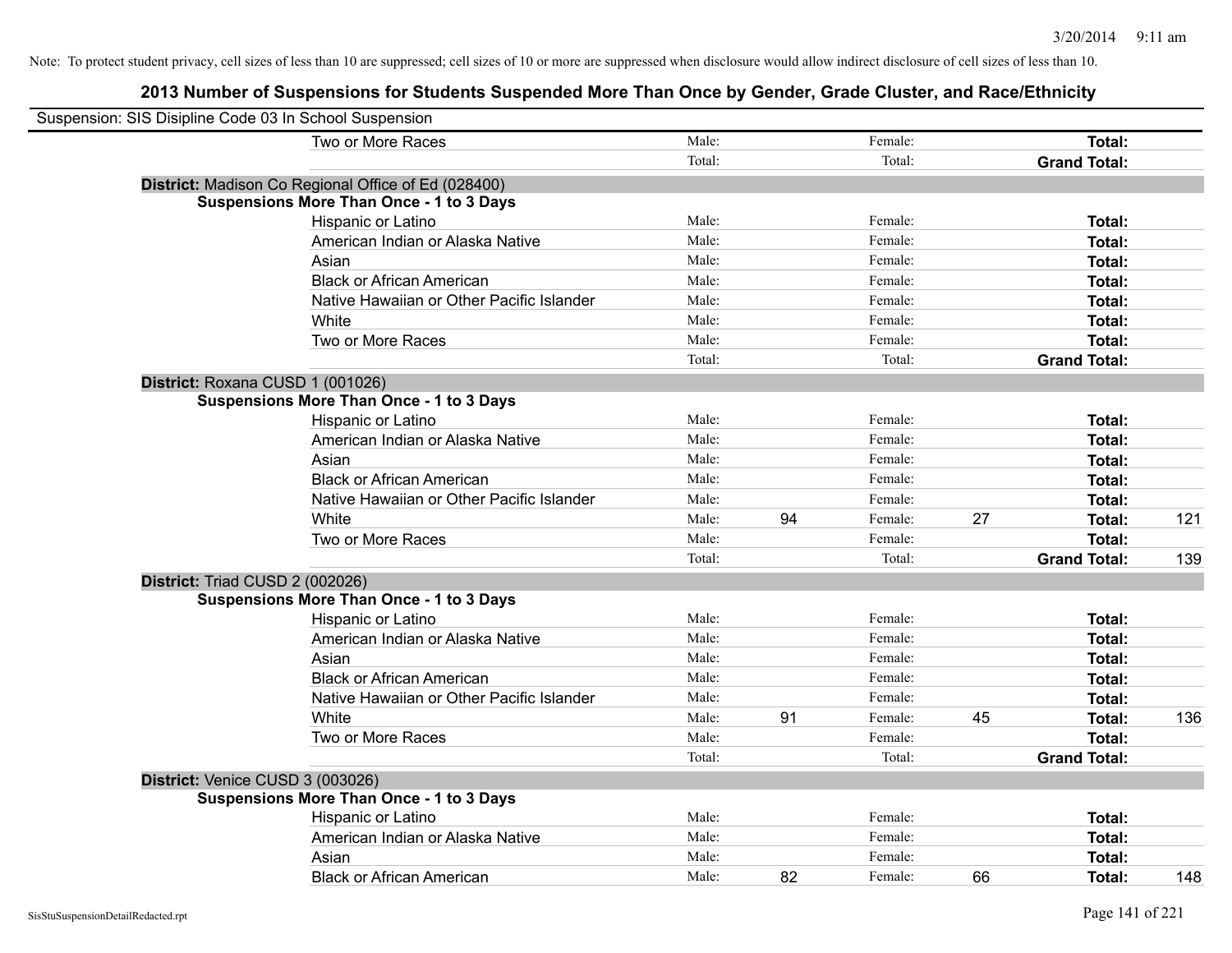# **2013 Number of Suspensions for Students Suspended More Than Once by Gender, Grade Cluster, and Race/Ethnicity**

| Suspension: SIS Disipline Code 03 In School Suspension |                                                    |        |     |         |    |                     |     |
|--------------------------------------------------------|----------------------------------------------------|--------|-----|---------|----|---------------------|-----|
|                                                        | Native Hawaiian or Other Pacific Islander          | Male:  |     | Female: |    | Total:              |     |
|                                                        | White                                              | Male:  |     | Female: |    | Total:              |     |
|                                                        | Two or More Races                                  | Male:  |     | Female: |    | Total:              |     |
|                                                        |                                                    | Total: |     | Total:  |    | <b>Grand Total:</b> |     |
|                                                        | District: Wood River-Hartford ESD 15 (015003)      |        |     |         |    |                     |     |
|                                                        | <b>Suspensions More Than Once - 1 to 3 Days</b>    |        |     |         |    |                     |     |
|                                                        | Hispanic or Latino                                 | Male:  |     | Female: |    | Total:              |     |
|                                                        | American Indian or Alaska Native                   | Male:  |     | Female: |    | Total:              |     |
|                                                        | Asian                                              | Male:  |     | Female: |    | Total:              |     |
|                                                        | <b>Black or African American</b>                   | Male:  |     | Female: |    | Total:              |     |
|                                                        | Native Hawaiian or Other Pacific Islander          | Male:  |     | Female: |    | Total:              |     |
|                                                        | White                                              | Male:  | 148 | Female: | 60 | Total:              | 208 |
|                                                        | Two or More Races                                  | Male:  |     | Female: |    | Total:              |     |
|                                                        |                                                    | Total: |     | Total:  |    | <b>Grand Total:</b> |     |
|                                                        | <b>Suspensions More Than Once - 4 or More Days</b> |        |     |         |    |                     |     |
|                                                        | Hispanic or Latino                                 | Male:  |     | Female: |    | Total:              |     |
|                                                        | American Indian or Alaska Native                   | Male:  |     | Female: |    | Total:              |     |
|                                                        | Asian                                              | Male:  |     | Female: |    | Total:              |     |
|                                                        | <b>Black or African American</b>                   | Male:  |     | Female: |    | Total:              |     |
|                                                        | Native Hawaiian or Other Pacific Islander          | Male:  |     | Female: |    | Total:              |     |
|                                                        | White                                              | Male:  |     | Female: |    | Total:              |     |
|                                                        | Two or More Races                                  | Male:  |     | Female: |    | Total:              |     |
|                                                        |                                                    | Total: |     | Total:  |    | <b>Grand Total:</b> |     |
| County: Non-Public School (000)                        |                                                    |        |     |         |    |                     |     |
| District: Madison ROE (000000)                         |                                                    |        |     |         |    |                     |     |
|                                                        | <b>Suspensions More Than Once - 1 to 3 Days</b>    |        |     |         |    |                     |     |
|                                                        | Hispanic or Latino                                 | Male:  |     | Female: |    | Total:              |     |
|                                                        | American Indian or Alaska Native                   | Male:  |     | Female: |    | Total:              |     |
|                                                        | Asian                                              | Male:  |     | Female: |    | Total:              |     |
|                                                        | <b>Black or African American</b>                   | Male:  |     | Female: |    | Total:              |     |
|                                                        | Native Hawaiian or Other Pacific Islander          | Male:  |     | Female: |    | Total:              |     |
|                                                        | White                                              | Male:  |     | Female: |    | Total:              |     |
|                                                        | Two or More Races                                  | Male:  |     | Female: |    | Total:              |     |
|                                                        |                                                    | Total: |     | Total:  |    | <b>Grand Total:</b> |     |
|                                                        |                                                    |        |     |         |    |                     |     |

**Region:** Marshall/Putnam/Woodford ROE (43)

**County:** Marshall (059)

**District:** Henry-Senachwine CUSD 5 (005026)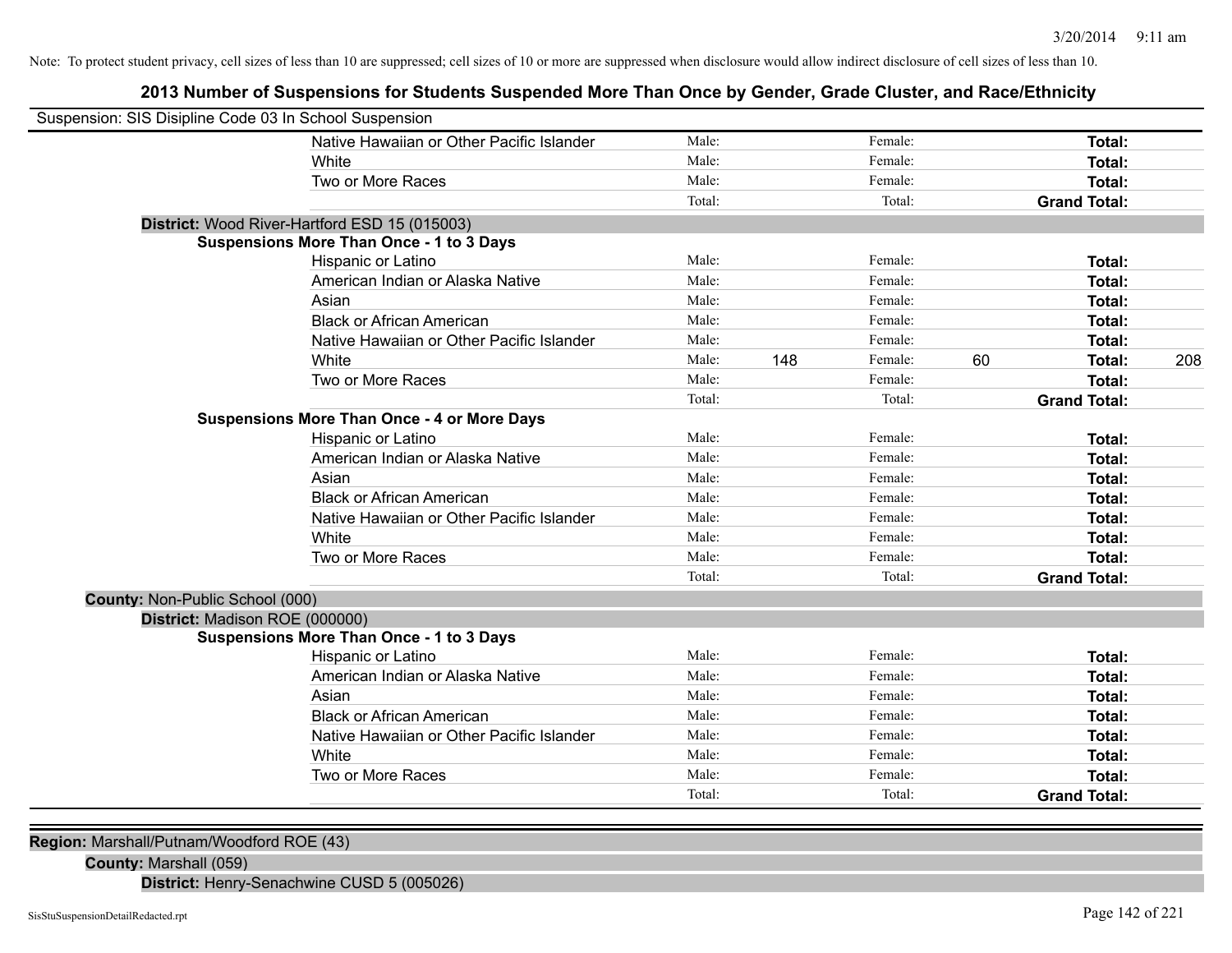| Suspension: SIS Disipline Code 03 In School Suspension |                                                    |        |     |         |    |                     |     |
|--------------------------------------------------------|----------------------------------------------------|--------|-----|---------|----|---------------------|-----|
|                                                        | <b>Suspensions More Than Once - 1 to 3 Days</b>    |        |     |         |    |                     |     |
|                                                        | Hispanic or Latino                                 | Male:  |     | Female: |    | Total:              |     |
|                                                        | American Indian or Alaska Native                   | Male:  |     | Female: |    | <b>Total:</b>       |     |
|                                                        | Asian                                              | Male:  |     | Female: |    | <b>Total:</b>       |     |
|                                                        | <b>Black or African American</b>                   | Male:  |     | Female: |    | <b>Total:</b>       |     |
|                                                        | Native Hawaiian or Other Pacific Islander          | Male:  |     | Female: |    | <b>Total:</b>       |     |
|                                                        | White                                              | Male:  | 65  | Female: | 56 | Total:              | 121 |
|                                                        | Two or More Races                                  | Male:  |     | Female: |    | Total:              |     |
|                                                        |                                                    | Total: |     | Total:  |    | <b>Grand Total:</b> |     |
| District: Midland CUSD 7 (007026)                      |                                                    |        |     |         |    |                     |     |
|                                                        | <b>Suspensions More Than Once - 1 to 3 Days</b>    |        |     |         |    |                     |     |
|                                                        | Hispanic or Latino                                 | Male:  |     | Female: |    | Total:              |     |
|                                                        | American Indian or Alaska Native                   | Male:  |     | Female: |    | <b>Total:</b>       |     |
|                                                        | Asian                                              | Male:  |     | Female: |    | Total:              |     |
|                                                        | <b>Black or African American</b>                   | Male:  |     | Female: |    | Total:              |     |
|                                                        | Native Hawaiian or Other Pacific Islander          | Male:  |     | Female: |    | <b>Total:</b>       |     |
|                                                        | White                                              | Male:  |     | Female: |    | Total:              |     |
|                                                        | Two or More Races                                  | Male:  |     | Female: |    | <b>Total:</b>       |     |
|                                                        |                                                    | Total: |     | Total:  |    | <b>Grand Total:</b> |     |
| County: Putnam (078)                                   |                                                    |        |     |         |    |                     |     |
|                                                        | District: Putnam County CUSD 535 (535026)          |        |     |         |    |                     |     |
|                                                        | <b>Suspensions More Than Once - 1 to 3 Days</b>    |        |     |         |    |                     |     |
|                                                        | Hispanic or Latino                                 | Male:  |     | Female: |    | Total:              | 11  |
|                                                        | American Indian or Alaska Native                   | Male:  |     | Female: |    | Total:              |     |
|                                                        | Asian                                              | Male:  |     | Female: |    | Total:              |     |
|                                                        | <b>Black or African American</b>                   | Male:  |     | Female: |    | Total:              | 17  |
|                                                        | Native Hawaiian or Other Pacific Islander          | Male:  |     | Female: |    | <b>Total:</b>       |     |
|                                                        | White                                              | Male:  | 126 | Female: | 91 | <b>Total:</b>       | 217 |
|                                                        | Two or More Races                                  | Male:  |     | Female: |    | Total:              |     |
|                                                        |                                                    | Total: |     | Total:  |    | <b>Grand Total:</b> |     |
|                                                        | <b>Suspensions More Than Once - 4 or More Days</b> |        |     |         |    |                     |     |
|                                                        | Hispanic or Latino                                 | Male:  |     | Female: |    | Total:              |     |
|                                                        | American Indian or Alaska Native                   | Male:  |     | Female: |    | <b>Total:</b>       |     |
|                                                        | Asian                                              | Male:  |     | Female: |    | <b>Total:</b>       |     |
|                                                        | <b>Black or African American</b>                   | Male:  |     | Female: |    | <b>Total:</b>       |     |
|                                                        | Native Hawaiian or Other Pacific Islander          | Male:  |     | Female: |    | Total:              |     |
|                                                        | White                                              | Male:  |     | Female: |    | <b>Total:</b>       |     |
|                                                        | Two or More Races                                  | Male:  |     | Female: |    | <b>Total:</b>       |     |
|                                                        |                                                    | Total: |     | Total:  |    | <b>Grand Total:</b> |     |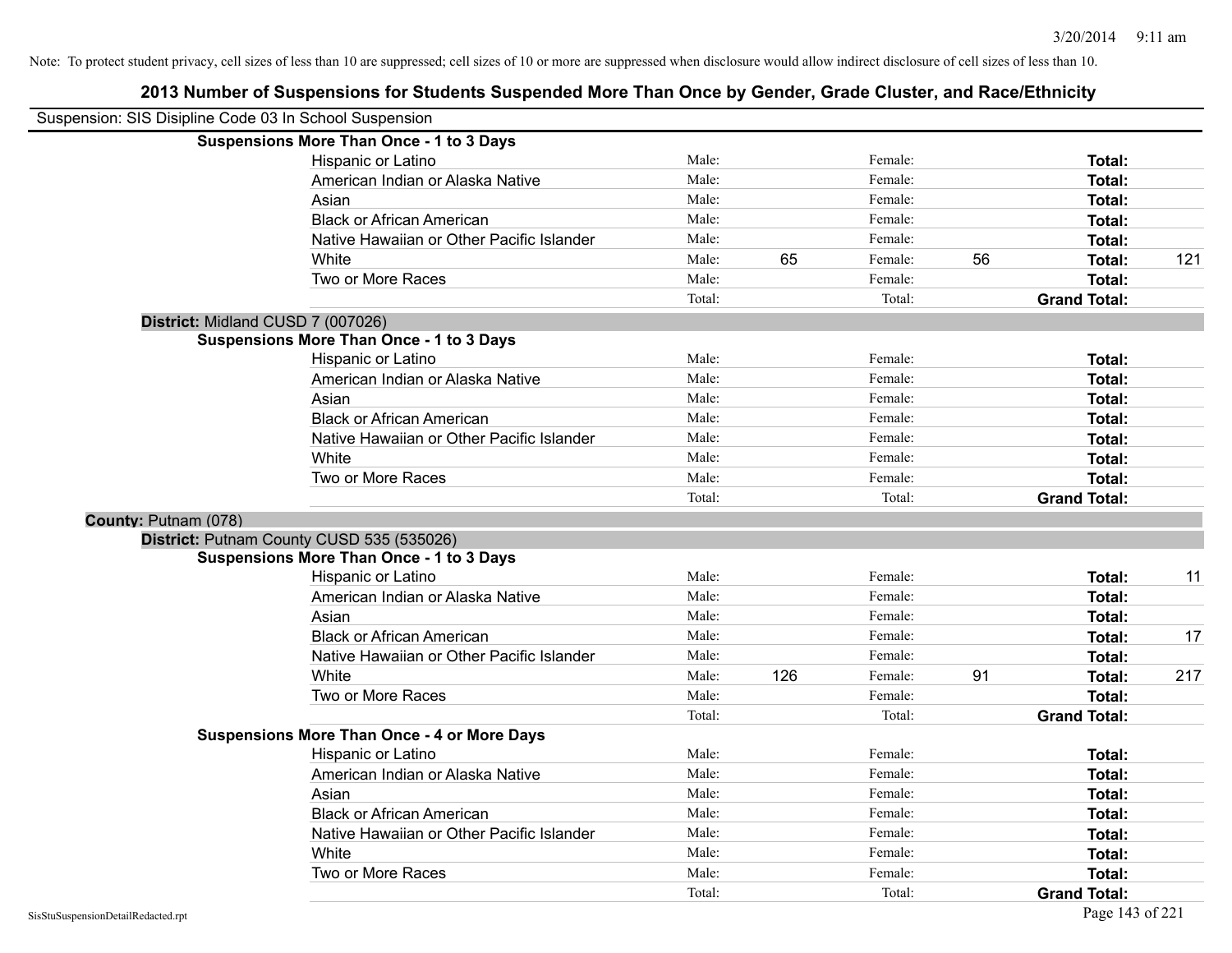| Suspension: SIS Disipline Code 03 In School Suspension |                                                    |        |    |         |    |                     |    |
|--------------------------------------------------------|----------------------------------------------------|--------|----|---------|----|---------------------|----|
| County: Woodford (102)                                 |                                                    |        |    |         |    |                     |    |
|                                                        | District: County of Woodford School (122017)       |        |    |         |    |                     |    |
|                                                        | <b>Suspensions More Than Once - 1 to 3 Days</b>    |        |    |         |    |                     |    |
|                                                        | Hispanic or Latino                                 | Male:  |    | Female: |    | Total:              |    |
|                                                        | American Indian or Alaska Native                   | Male:  |    | Female: |    | Total:              |    |
|                                                        | Asian                                              | Male:  |    | Female: |    | Total:              |    |
|                                                        | <b>Black or African American</b>                   | Male:  |    | Female: |    | Total:              |    |
|                                                        | Native Hawaiian or Other Pacific Islander          | Male:  |    | Female: |    | Total:              |    |
|                                                        | White                                              | Male:  | 36 | Female: | 17 | Total:              | 53 |
|                                                        | Two or More Races                                  | Male:  |    | Female: |    | <b>Total:</b>       |    |
|                                                        |                                                    | Total: |    | Total:  |    | <b>Grand Total:</b> |    |
|                                                        | District: El Paso-Gridley CUSD 11 (011026)         |        |    |         |    |                     |    |
|                                                        | <b>Suspensions More Than Once - 1 to 3 Days</b>    |        |    |         |    |                     |    |
|                                                        | Hispanic or Latino                                 | Male:  |    | Female: |    | Total:              |    |
|                                                        | American Indian or Alaska Native                   | Male:  |    | Female: |    | Total:              |    |
|                                                        | Asian                                              | Male:  |    | Female: |    | Total:              |    |
|                                                        | <b>Black or African American</b>                   | Male:  |    | Female: |    | <b>Total:</b>       |    |
|                                                        | Native Hawaiian or Other Pacific Islander          | Male:  |    | Female: |    | Total:              |    |
|                                                        | White                                              | Male:  | 61 | Female: | 16 | Total:              | 77 |
|                                                        | Two or More Races                                  | Male:  |    | Female: |    | <b>Total:</b>       |    |
|                                                        |                                                    | Total: |    | Total:  |    | <b>Grand Total:</b> |    |
|                                                        | <b>Suspensions More Than Once - 4 or More Days</b> |        |    |         |    |                     |    |
|                                                        | Hispanic or Latino                                 | Male:  |    | Female: |    | Total:              |    |
|                                                        | American Indian or Alaska Native                   | Male:  |    | Female: |    | Total:              |    |
|                                                        | Asian                                              | Male:  |    | Female: |    | Total:              |    |
|                                                        | <b>Black or African American</b>                   | Male:  |    | Female: |    | <b>Total:</b>       |    |
|                                                        | Native Hawaiian or Other Pacific Islander          | Male:  |    | Female: |    | Total:              |    |
|                                                        | White                                              | Male:  |    | Female: |    | Total:              |    |
|                                                        | Two or More Races                                  | Male:  |    | Female: |    | Total:              |    |
|                                                        |                                                    | Total: |    | Total:  |    | <b>Grand Total:</b> |    |
| District: Eureka CUD 140 (140026)                      |                                                    |        |    |         |    |                     |    |
|                                                        | Suspensions More Than Once - 1 to 3 Days           |        |    |         |    |                     |    |
|                                                        | Hispanic or Latino                                 | Male:  |    | Female: |    | Total:              |    |
|                                                        | American Indian or Alaska Native                   | Male:  |    | Female: |    | Total:              |    |
|                                                        | Asian                                              | Male:  |    | Female: |    | Total:              |    |
|                                                        | <b>Black or African American</b>                   | Male:  |    | Female: |    | Total:              |    |
|                                                        | Native Hawaiian or Other Pacific Islander          | Male:  |    | Female: |    | <b>Total:</b>       |    |
|                                                        | White                                              | Male:  | 65 | Female: | 18 | Total:              | 83 |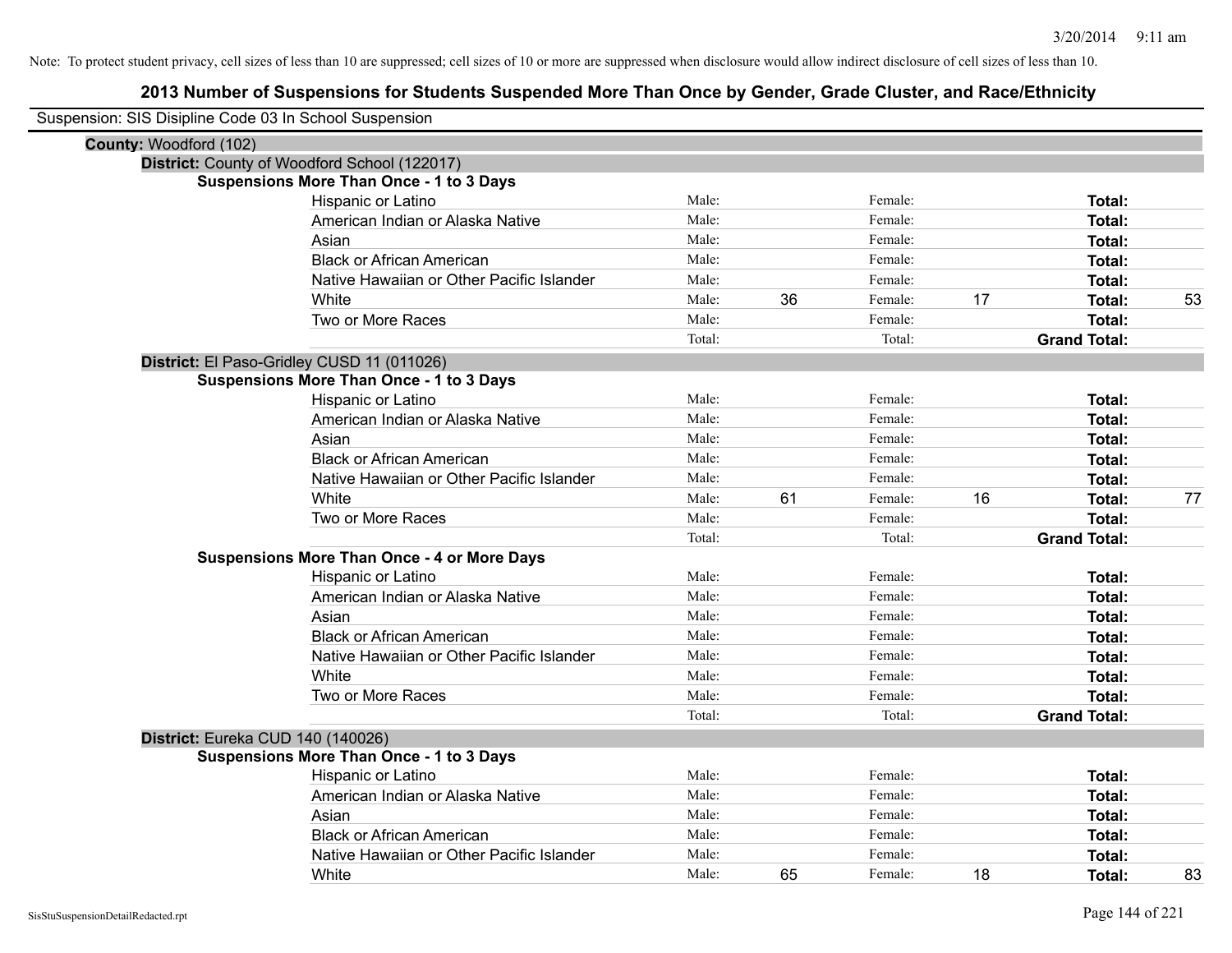| Suspension: SIS Disipline Code 03 In School Suspension |                                                    |        |    |         |    |                     |    |
|--------------------------------------------------------|----------------------------------------------------|--------|----|---------|----|---------------------|----|
|                                                        | Two or More Races                                  | Male:  |    | Female: |    | Total:              |    |
|                                                        |                                                    | Total: |    | Total:  |    | <b>Grand Total:</b> |    |
|                                                        | District: Fieldcrest CUSD 6 (006026)               |        |    |         |    |                     |    |
|                                                        | <b>Suspensions More Than Once - 1 to 3 Days</b>    |        |    |         |    |                     |    |
|                                                        | Hispanic or Latino                                 | Male:  |    | Female: |    | Total:              |    |
|                                                        | American Indian or Alaska Native                   | Male:  |    | Female: |    | Total:              |    |
|                                                        | Asian                                              | Male:  |    | Female: |    | Total:              |    |
|                                                        | <b>Black or African American</b>                   | Male:  |    | Female: |    | Total:              |    |
|                                                        | Native Hawaiian or Other Pacific Islander          | Male:  |    | Female: |    | Total:              |    |
|                                                        | White                                              | Male:  | 58 | Female: | 16 | Total:              | 74 |
|                                                        | Two or More Races                                  | Male:  |    | Female: |    | Total:              |    |
|                                                        |                                                    | Total: |    | Total:  |    | <b>Grand Total:</b> | 86 |
|                                                        | <b>Suspensions More Than Once - 4 or More Days</b> |        |    |         |    |                     |    |
|                                                        | Hispanic or Latino                                 | Male:  |    | Female: |    | Total:              |    |
|                                                        | American Indian or Alaska Native                   | Male:  |    | Female: |    | Total:              |    |
|                                                        | Asian                                              | Male:  |    | Female: |    | Total:              |    |
|                                                        | <b>Black or African American</b>                   | Male:  |    | Female: |    | Total:              |    |
|                                                        | Native Hawaiian or Other Pacific Islander          | Male:  |    | Female: |    | Total:              |    |
|                                                        | White                                              | Male:  |    | Female: |    | Total:              |    |
|                                                        | Two or More Races                                  | Male:  |    | Female: |    | Total:              |    |
|                                                        |                                                    | Total: |    | Total:  |    | <b>Grand Total:</b> |    |
|                                                        | District: Lowpoint-Washburn CUSD 21 (021026)       |        |    |         |    |                     |    |
|                                                        | <b>Suspensions More Than Once - 1 to 3 Days</b>    |        |    |         |    |                     |    |
|                                                        | Hispanic or Latino                                 | Male:  |    | Female: |    | Total:              |    |
|                                                        | American Indian or Alaska Native                   | Male:  |    | Female: |    | Total:              |    |
|                                                        | Asian                                              | Male:  |    | Female: |    | Total:              |    |
|                                                        | <b>Black or African American</b>                   | Male:  |    | Female: |    | Total:              |    |
|                                                        | Native Hawaiian or Other Pacific Islander          | Male:  |    | Female: |    | Total:              |    |
|                                                        | White                                              | Male:  |    | Female: |    | Total:              | 28 |
|                                                        | Two or More Races                                  | Male:  |    | Female: |    | Total:              |    |
|                                                        |                                                    | Total: |    | Total:  |    | <b>Grand Total:</b> |    |
|                                                        | <b>Suspensions More Than Once - 4 or More Days</b> |        |    |         |    |                     |    |
|                                                        | Hispanic or Latino                                 | Male:  |    | Female: |    | Total:              |    |
|                                                        | American Indian or Alaska Native                   | Male:  |    | Female: |    | Total:              |    |
|                                                        | Asian                                              | Male:  |    | Female: |    | Total:              |    |
|                                                        | <b>Black or African American</b>                   | Male:  |    | Female: |    | Total:              |    |
|                                                        | Native Hawaiian or Other Pacific Islander          | Male:  |    | Female: |    | Total:              |    |
|                                                        | White                                              | Male:  |    | Female: |    | Total:              |    |
|                                                        | Two or More Races                                  | Male:  |    | Female: |    | Total:              |    |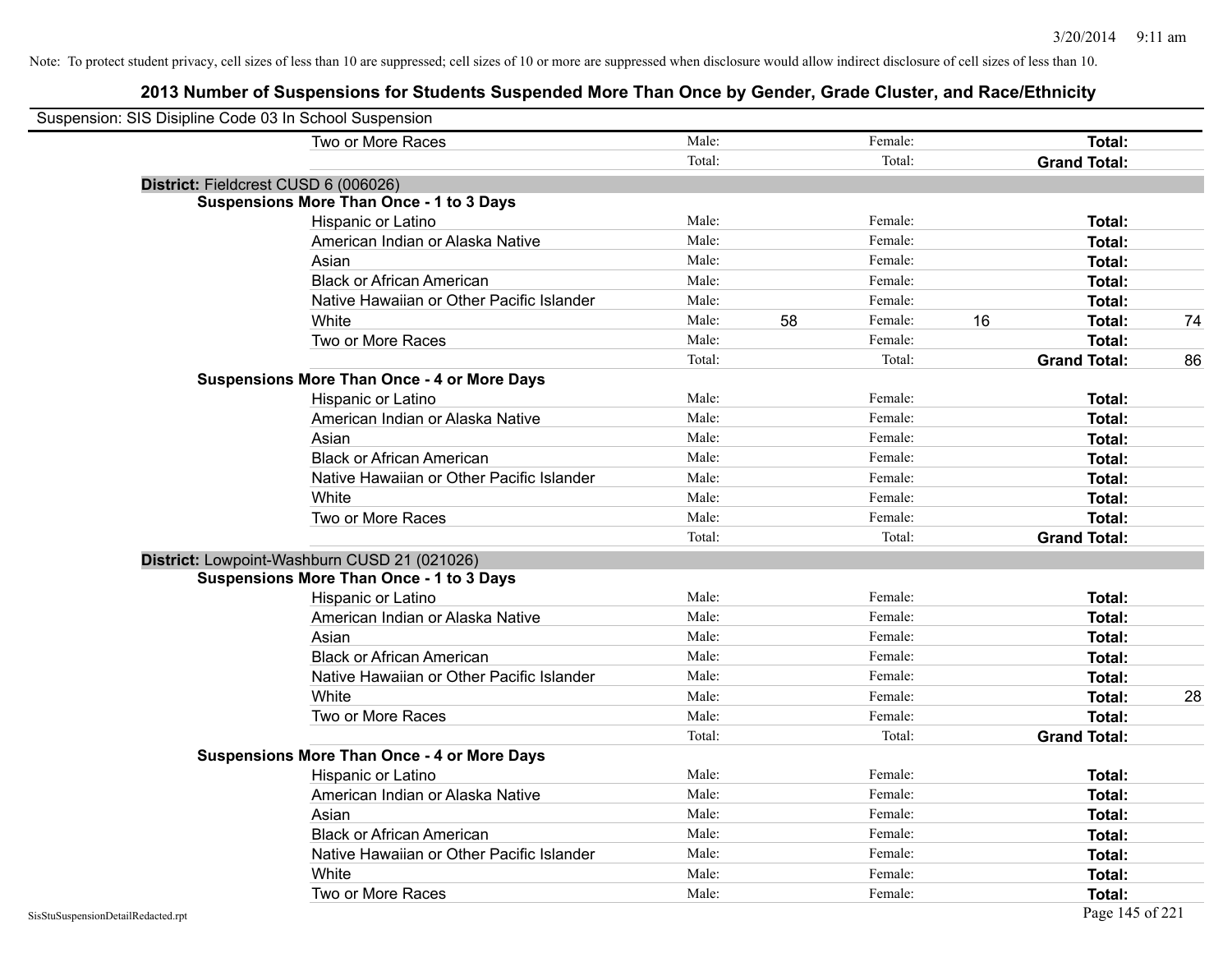| Suspension: SIS Disipline Code 03 In School Suspension |                                                 |        |         |                     |    |
|--------------------------------------------------------|-------------------------------------------------|--------|---------|---------------------|----|
|                                                        |                                                 | Total: | Total:  | <b>Grand Total:</b> |    |
|                                                        | District: Metamora CCSD 1 (001004)              |        |         |                     |    |
|                                                        | <b>Suspensions More Than Once - 1 to 3 Days</b> |        |         |                     |    |
|                                                        | Hispanic or Latino                              | Male:  | Female: | Total:              |    |
|                                                        | American Indian or Alaska Native                | Male:  | Female: | Total:              |    |
|                                                        | Asian                                           | Male:  | Female: | Total:              |    |
|                                                        | <b>Black or African American</b>                | Male:  | Female: | Total:              |    |
|                                                        | Native Hawaiian or Other Pacific Islander       | Male:  | Female: | Total:              |    |
|                                                        | White                                           | Male:  | Female: | Total:              |    |
|                                                        | Two or More Races                               | Male:  | Female: | Total:              |    |
|                                                        |                                                 | Total: | Total:  | <b>Grand Total:</b> | 10 |
|                                                        | District: Riverview CCSD 2 (002004)             |        |         |                     |    |
|                                                        | <b>Suspensions More Than Once - 1 to 3 Days</b> |        |         |                     |    |
|                                                        | Hispanic or Latino                              | Male:  | Female: | Total:              |    |
|                                                        | American Indian or Alaska Native                | Male:  | Female: | Total:              |    |
|                                                        | Asian                                           | Male:  | Female: | Total:              |    |
|                                                        | <b>Black or African American</b>                | Male:  | Female: | Total:              |    |
|                                                        | Native Hawaiian or Other Pacific Islander       | Male:  | Female: | Total:              |    |
|                                                        | White                                           | Male:  | Female: | Total:              | 24 |
|                                                        | Two or More Races                               | Male:  | Female: | Total:              |    |
|                                                        |                                                 | Total: | Total:  | <b>Grand Total:</b> | 37 |
|                                                        | District: Roanoke Benson CUSD 60 (060026)       |        |         |                     |    |
|                                                        | <b>Suspensions More Than Once - 1 to 3 Days</b> |        |         |                     |    |
|                                                        | Hispanic or Latino                              | Male:  | Female: | Total:              |    |
|                                                        | American Indian or Alaska Native                | Male:  | Female: | Total:              |    |
|                                                        | Asian                                           | Male:  | Female: | Total:              |    |
|                                                        | <b>Black or African American</b>                | Male:  | Female: | Total:              |    |
|                                                        | Native Hawaiian or Other Pacific Islander       | Male:  | Female: | Total:              |    |
|                                                        | White                                           | Male:  | Female: | Total:              |    |
|                                                        | Two or More Races                               | Male:  | Female: | Total:              |    |
|                                                        |                                                 | Total: | Total:  | <b>Grand Total:</b> |    |
|                                                        |                                                 |        |         |                     |    |
| Region: McHenry ROE (44)                               |                                                 |        |         |                     |    |
| County: Mchenry (063)                                  |                                                 |        |         |                     |    |
|                                                        | District: Alden Hebron SD 19 (019024)           |        |         |                     |    |
|                                                        | <b>Suspensions More Than Once - 1 to 3 Days</b> |        |         |                     |    |
|                                                        | Hispanic or Latino                              | Male:  | Female: | Total:              |    |
|                                                        | American Indian or Alaska Native                | Male:  | Female: | Total:              |    |
|                                                        |                                                 |        |         |                     |    |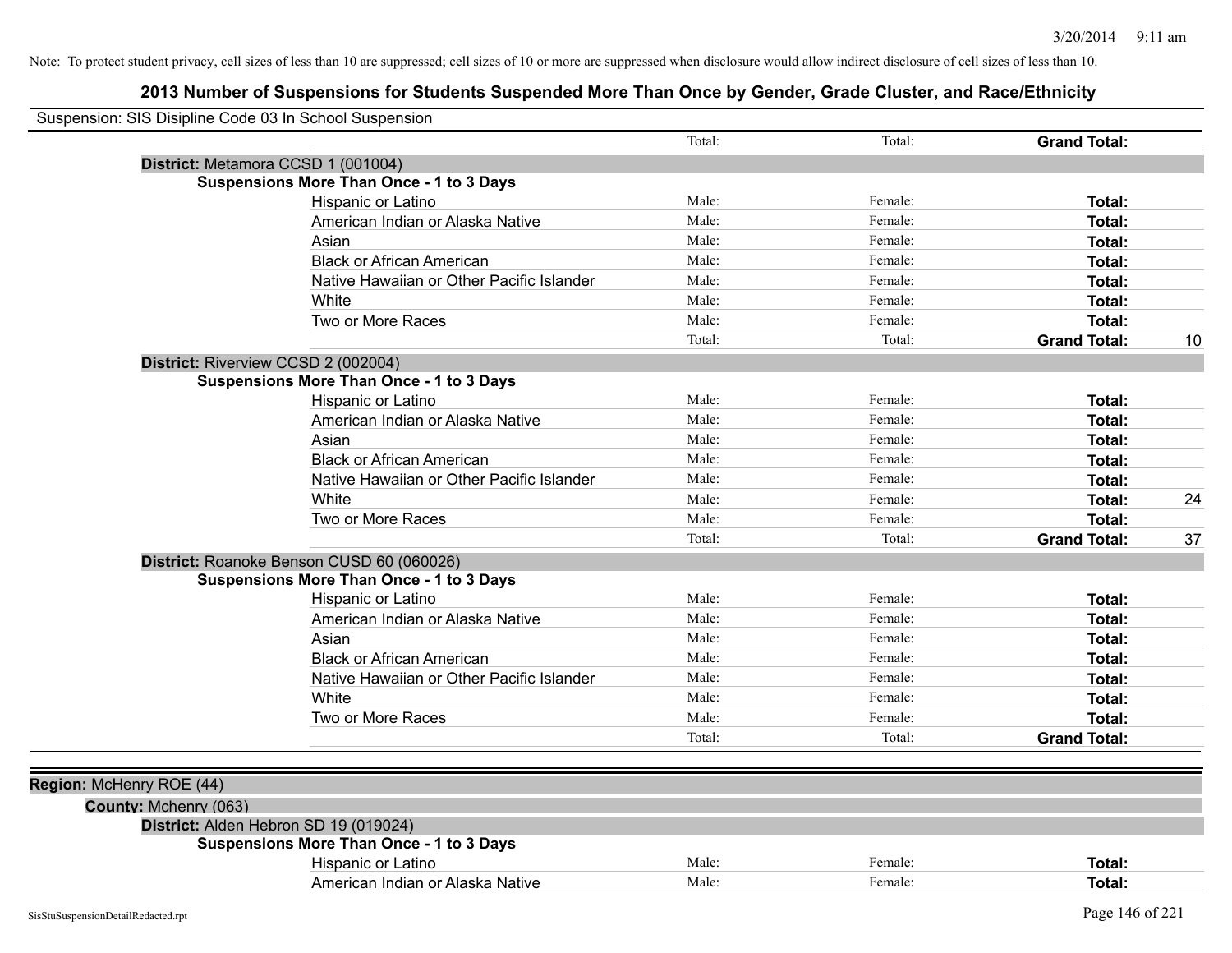| Suspension: SIS Disipline Code 03 In School Suspension |                                                    |        |     |         |    |                     |     |
|--------------------------------------------------------|----------------------------------------------------|--------|-----|---------|----|---------------------|-----|
|                                                        | Asian                                              | Male:  |     | Female: |    | Total:              |     |
|                                                        | <b>Black or African American</b>                   | Male:  |     | Female: |    | Total:              |     |
|                                                        | Native Hawaiian or Other Pacific Islander          | Male:  |     | Female: |    | Total:              |     |
|                                                        | White                                              | Male:  |     | Female: |    | Total:              | 11  |
|                                                        | Two or More Races                                  | Male:  |     | Female: |    | Total:              |     |
|                                                        |                                                    | Total: |     | Total:  |    | <b>Grand Total:</b> |     |
|                                                        | <b>District: Cary CCSD 26 (026004)</b>             |        |     |         |    |                     |     |
|                                                        | <b>Suspensions More Than Once - 1 to 3 Days</b>    |        |     |         |    |                     |     |
|                                                        | Hispanic or Latino                                 | Male:  |     | Female: |    | Total:              | 17  |
|                                                        | American Indian or Alaska Native                   | Male:  |     | Female: |    | Total:              |     |
|                                                        | Asian                                              | Male:  |     | Female: |    | Total:              |     |
|                                                        | <b>Black or African American</b>                   | Male:  |     | Female: |    | Total:              |     |
|                                                        | Native Hawaiian or Other Pacific Islander          | Male:  |     | Female: |    | Total:              |     |
|                                                        | White                                              | Male:  |     | Female: |    | Total:              | 21  |
|                                                        | Two or More Races                                  | Male:  |     | Female: |    | Total:              |     |
|                                                        |                                                    | Total: |     | Total:  |    | <b>Grand Total:</b> |     |
|                                                        | District: CHSD 155 (155016)                        |        |     |         |    |                     |     |
|                                                        | <b>Suspensions More Than Once - 1 to 3 Days</b>    | Male:  | 104 | Female: | 79 |                     | 183 |
|                                                        | Hispanic or Latino                                 | Male:  |     | Female: |    | Total:              |     |
|                                                        | American Indian or Alaska Native<br>Asian          | Male:  |     | Female: |    | Total:<br>Total:    |     |
|                                                        | <b>Black or African American</b>                   | Male:  |     | Female: |    | Total:              |     |
|                                                        |                                                    | Male:  |     | Female: |    |                     | 14  |
|                                                        | Native Hawaiian or Other Pacific Islander          | Male:  |     | Female: |    | Total:              |     |
|                                                        | White                                              | Male:  | 271 | Female: | 61 | Total:<br>Total:    | 332 |
|                                                        | Two or More Races                                  | Total: |     | Total:  |    | <b>Grand Total:</b> | 11  |
|                                                        | <b>Suspensions More Than Once - 4 or More Days</b> |        |     |         |    |                     |     |
|                                                        | Hispanic or Latino                                 | Male:  |     | Female: |    | Total:              |     |
|                                                        | American Indian or Alaska Native                   | Male:  |     | Female: |    | Total:              |     |
|                                                        | Asian                                              | Male:  |     | Female: |    | Total:              |     |
|                                                        | <b>Black or African American</b>                   | Male:  |     | Female: |    | Total:              |     |
|                                                        | Native Hawaiian or Other Pacific Islander          | Male:  |     | Female: |    | Total:              |     |
|                                                        | White                                              | Male:  |     | Female: |    | Total:              |     |
|                                                        | Two or More Races                                  | Male:  |     | Female: |    | Total:              |     |
|                                                        |                                                    | Total: |     | Total:  |    | <b>Grand Total:</b> |     |
|                                                        | District: Cons SD 158 (158022)                     |        |     |         |    |                     |     |
|                                                        | <b>Suspensions More Than Once - 1 to 3 Days</b>    |        |     |         |    |                     |     |
|                                                        | Hispanic or Latino                                 | Male:  |     | Female: |    | Total:              | 27  |
|                                                        |                                                    |        |     |         |    |                     |     |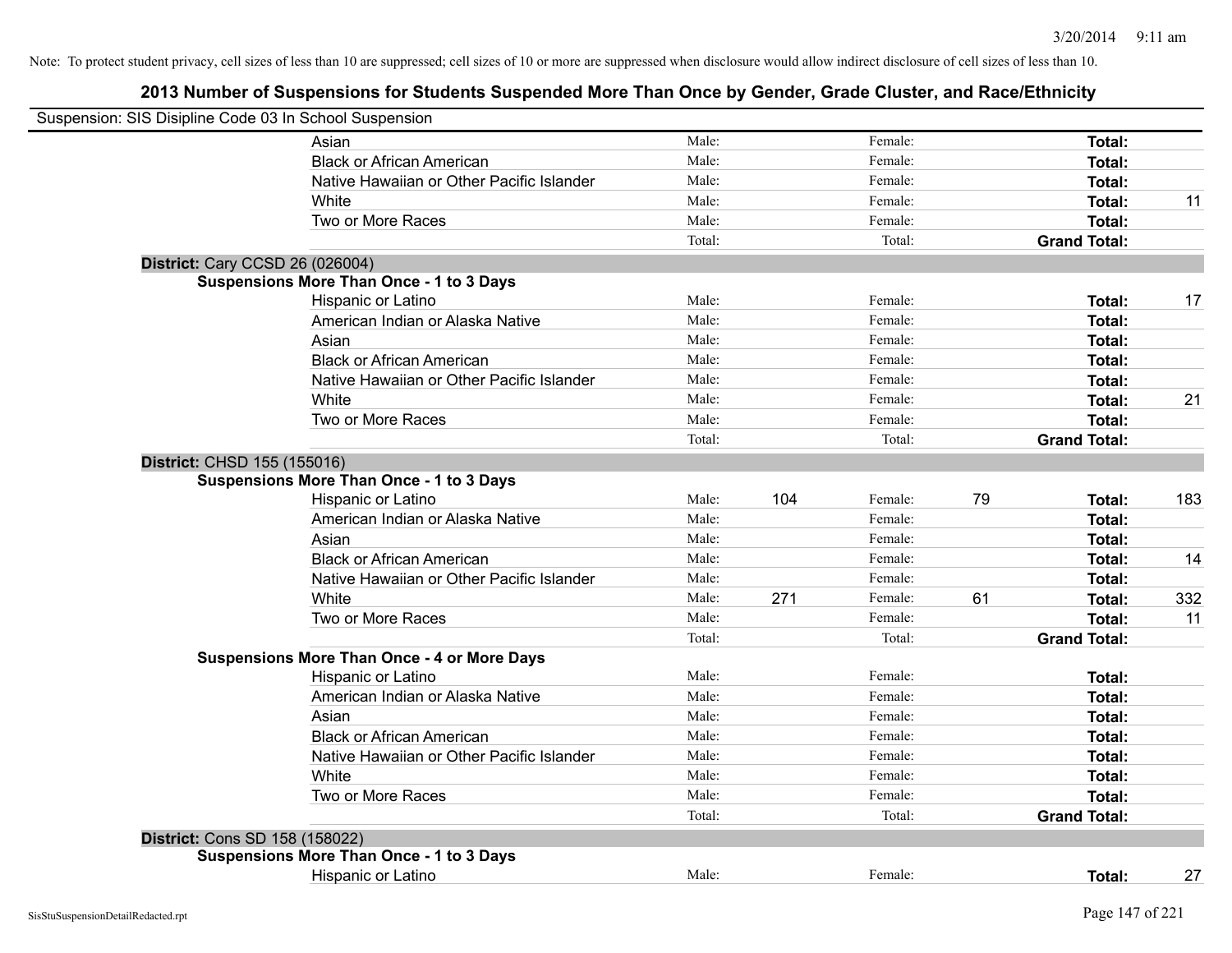### **2013 Number of Suspensions for Students Suspended More Than Once by Gender, Grade Cluster, and Race/Ethnicity**

| Suspension: SIS Disipline Code 03 In School Suspension                                                                                                                                                                                                                                |                 |                    |                           |    |
|---------------------------------------------------------------------------------------------------------------------------------------------------------------------------------------------------------------------------------------------------------------------------------------|-----------------|--------------------|---------------------------|----|
| American Indian or Alaska Native                                                                                                                                                                                                                                                      | Male:           | Female:            | Total:                    |    |
| Asian                                                                                                                                                                                                                                                                                 | Male:           | Female:            | Total:                    |    |
| <b>Black or African American</b>                                                                                                                                                                                                                                                      | Male:           | Female:            | Total:                    |    |
| Native Hawaiian or Other Pacific Islander                                                                                                                                                                                                                                             | Male:           | Female:            | Total:                    |    |
| White                                                                                                                                                                                                                                                                                 | Male:           | Female:            | Total:                    | 37 |
| Two or More Races                                                                                                                                                                                                                                                                     | Male:           | Female:            | Total:                    |    |
|                                                                                                                                                                                                                                                                                       | Total:          | 65<br>Total:       | 10<br><b>Grand Total:</b> | 75 |
| <b>Suspensions More Than Once - 4 or More Days</b>                                                                                                                                                                                                                                    |                 |                    |                           |    |
| Hispanic or Latino                                                                                                                                                                                                                                                                    | Male:           | Female:            | Total:                    |    |
| American Indian or Alaska Native                                                                                                                                                                                                                                                      | Male:           | Female:            | Total:                    |    |
| Asian                                                                                                                                                                                                                                                                                 | Male:           | Female:            | Total:                    |    |
| <b>Black or African American</b>                                                                                                                                                                                                                                                      | Male:           | Female:            | Total:                    |    |
| Native Hawaiian or Other Pacific Islander                                                                                                                                                                                                                                             | Male:           | Female:            | Total:                    |    |
| White                                                                                                                                                                                                                                                                                 | Male:           | Female:            | Total:                    |    |
| Two or More Races                                                                                                                                                                                                                                                                     | Male:           | Female:            | Total:                    |    |
|                                                                                                                                                                                                                                                                                       | Total:          | Total:             | <b>Grand Total:</b>       |    |
| District: Crystal Lake CCSD 47 (047004)                                                                                                                                                                                                                                               |                 |                    |                           |    |
| <b>Suspensions More Than Once - 1 to 3 Days</b>                                                                                                                                                                                                                                       |                 |                    |                           |    |
| Hispanic or Latino                                                                                                                                                                                                                                                                    | Male:           | Female:            | Total:                    |    |
| American Indian or Alaska Native                                                                                                                                                                                                                                                      | Male:           | Female:            | Total:                    |    |
| Asian                                                                                                                                                                                                                                                                                 | Male:           | Female:            | Total:                    |    |
| <b>Black or African American</b>                                                                                                                                                                                                                                                      | Male:           | Female:            | Total:                    |    |
| Native Hawaiian or Other Pacific Islander                                                                                                                                                                                                                                             | Male:           | Female:            | Total:                    |    |
| White                                                                                                                                                                                                                                                                                 | Male:           | Female:            | Total:                    | 20 |
| Two or More Races                                                                                                                                                                                                                                                                     | Male:           | Female:            | Total:                    |    |
|                                                                                                                                                                                                                                                                                       | Total:          | Total:             | <b>Grand Total:</b>       | 31 |
| District: Fox River Grove Cons SD 3 (003003)                                                                                                                                                                                                                                          |                 |                    |                           |    |
| <b>Suspensions More Than Once - 1 to 3 Days</b>                                                                                                                                                                                                                                       |                 |                    |                           |    |
| Hispanic or Latino                                                                                                                                                                                                                                                                    | Male:           | Female:            | Total:                    |    |
| American Indian or Alaska Native                                                                                                                                                                                                                                                      | Male:           | Female:            | Total:                    |    |
| Asian                                                                                                                                                                                                                                                                                 | Male:<br>Male:  | Female:            | Total:                    |    |
| <b>Black or African American</b>                                                                                                                                                                                                                                                      |                 | Female:            | Total:                    |    |
| Native Hawaiian or Other Pacific Islander                                                                                                                                                                                                                                             | Male:<br>Male:  | Female:<br>Female: | Total:                    |    |
| White                                                                                                                                                                                                                                                                                 |                 |                    | Total:                    |    |
| Two or More Races                                                                                                                                                                                                                                                                     | Male:<br>Total: | Female:            | Total:                    |    |
| $D_{i}$ , $L_{i}$ , $L_{i}$ , $L_{i}$ , $L_{i}$ , $L_{i}$ , $L_{i}$ , $L_{i}$ , $L_{i}$ , $L_{i}$ , $L_{i}$ , $L_{i}$ , $L_{i}$ , $L_{i}$ , $L_{i}$ , $L_{i}$ , $L_{i}$ , $L_{i}$ , $L_{i}$ , $L_{i}$ , $L_{i}$ , $L_{i}$ , $L_{i}$ , $L_{i}$ , $L_{i}$ , $L_{i}$ , $L_{i}$ , $L_{i}$ |                 | Total:             | <b>Grand Total:</b>       |    |

**District:** Harrison SD 36 (036002) **Suspensions More Than Once - 1 to 3 Days**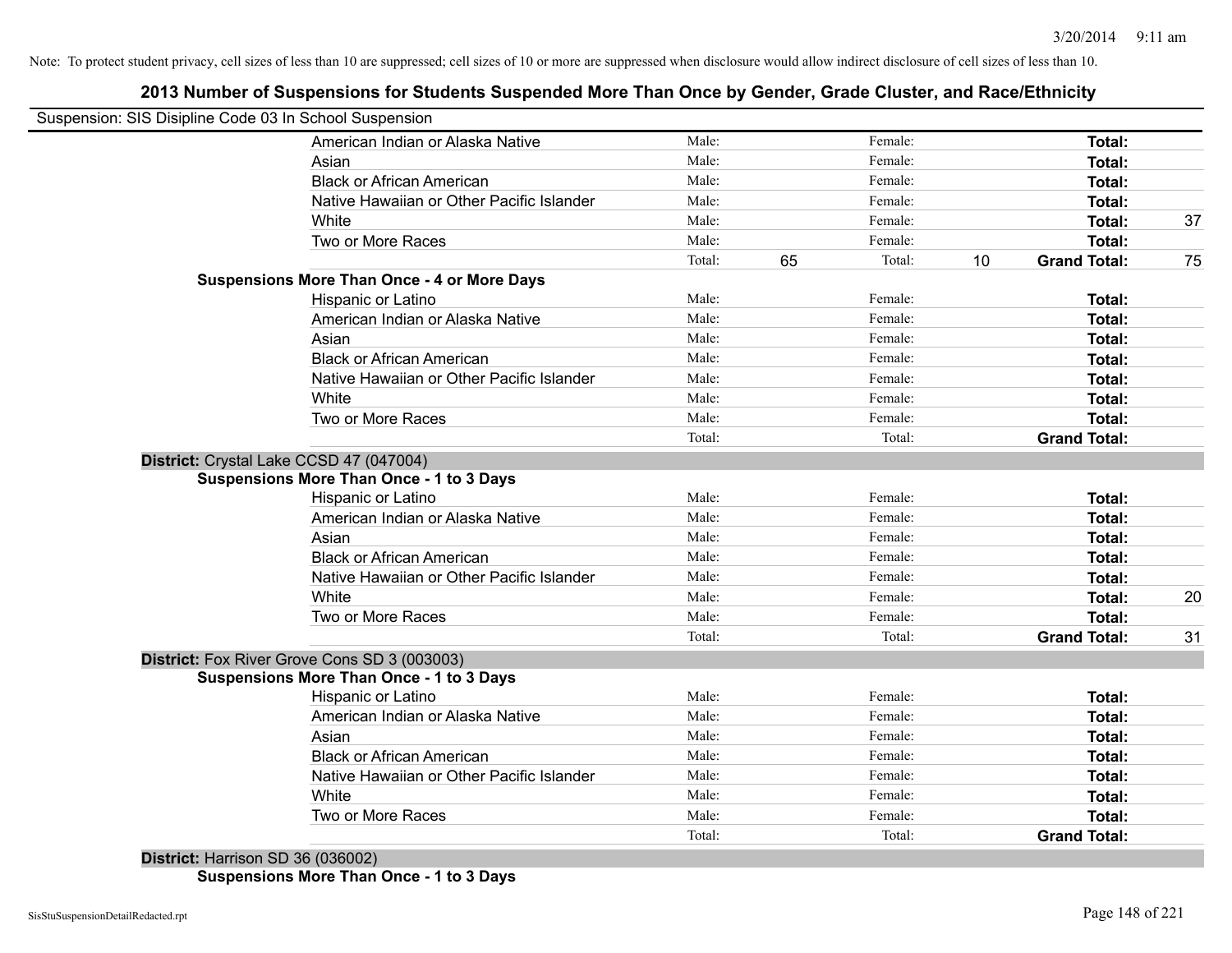### **2013 Number of Suspensions for Students Suspended More Than Once by Gender, Grade Cluster, and Race/Ethnicity**

|   | Suspension: SIS Disipline Code 03 In School Suspension                                                                                                                                                                                                                                                                                                                               |        |     |         |    |                     |     |
|---|--------------------------------------------------------------------------------------------------------------------------------------------------------------------------------------------------------------------------------------------------------------------------------------------------------------------------------------------------------------------------------------|--------|-----|---------|----|---------------------|-----|
|   | Hispanic or Latino                                                                                                                                                                                                                                                                                                                                                                   | Male:  |     | Female: |    | Total:              |     |
|   | American Indian or Alaska Native                                                                                                                                                                                                                                                                                                                                                     | Male:  |     | Female: |    | Total:              |     |
|   | Asian                                                                                                                                                                                                                                                                                                                                                                                | Male:  |     | Female: |    | Total:              |     |
|   | <b>Black or African American</b>                                                                                                                                                                                                                                                                                                                                                     | Male:  |     | Female: |    | Total:              |     |
|   | Native Hawaiian or Other Pacific Islander                                                                                                                                                                                                                                                                                                                                            | Male:  |     | Female: |    | Total:              |     |
|   | White                                                                                                                                                                                                                                                                                                                                                                                | Male:  |     | Female: |    | Total:              |     |
|   | Two or More Races                                                                                                                                                                                                                                                                                                                                                                    | Male:  |     | Female: |    | Total:              |     |
|   |                                                                                                                                                                                                                                                                                                                                                                                      | Total: |     | Total:  |    | <b>Grand Total:</b> |     |
|   | District: Harvard CUSD 50 (050026)                                                                                                                                                                                                                                                                                                                                                   |        |     |         |    |                     |     |
|   | <b>Suspensions More Than Once - 1 to 3 Days</b>                                                                                                                                                                                                                                                                                                                                      |        |     |         |    |                     |     |
|   | Hispanic or Latino                                                                                                                                                                                                                                                                                                                                                                   | Male:  |     | Female: |    | Total:              | 18  |
|   | American Indian or Alaska Native                                                                                                                                                                                                                                                                                                                                                     | Male:  |     | Female: |    | Total:              |     |
|   | Asian                                                                                                                                                                                                                                                                                                                                                                                | Male:  |     | Female: |    | Total:              |     |
|   | <b>Black or African American</b>                                                                                                                                                                                                                                                                                                                                                     | Male:  |     | Female: |    | Total:              |     |
|   | Native Hawaiian or Other Pacific Islander                                                                                                                                                                                                                                                                                                                                            | Male:  |     | Female: |    | Total:              |     |
|   | White                                                                                                                                                                                                                                                                                                                                                                                | Male:  |     | Female: |    | Total:              |     |
|   | Two or More Races                                                                                                                                                                                                                                                                                                                                                                    | Male:  |     | Female: |    | Total:              |     |
|   |                                                                                                                                                                                                                                                                                                                                                                                      | Total: |     | Total:  |    | <b>Grand Total:</b> |     |
|   | <b>Suspensions More Than Once - 4 or More Days</b>                                                                                                                                                                                                                                                                                                                                   |        |     |         |    |                     |     |
|   | Hispanic or Latino                                                                                                                                                                                                                                                                                                                                                                   | Male:  |     | Female: |    | Total:              |     |
|   | American Indian or Alaska Native                                                                                                                                                                                                                                                                                                                                                     | Male:  |     | Female: |    | Total:              |     |
|   | Asian                                                                                                                                                                                                                                                                                                                                                                                | Male:  |     | Female: |    | Total:              |     |
|   | <b>Black or African American</b>                                                                                                                                                                                                                                                                                                                                                     | Male:  |     | Female: |    | Total:              |     |
|   | Native Hawaiian or Other Pacific Islander                                                                                                                                                                                                                                                                                                                                            | Male:  |     | Female: |    | Total:              |     |
|   | White                                                                                                                                                                                                                                                                                                                                                                                | Male:  |     | Female: |    | Total:              |     |
|   | Two or More Races                                                                                                                                                                                                                                                                                                                                                                    | Male:  |     | Female: |    | Total:              |     |
|   |                                                                                                                                                                                                                                                                                                                                                                                      | Total: |     | Total:  |    | <b>Grand Total:</b> |     |
|   | District: Johnsburg CUSD 12 (012026)                                                                                                                                                                                                                                                                                                                                                 |        |     |         |    |                     |     |
|   | <b>Suspensions More Than Once - 1 to 3 Days</b>                                                                                                                                                                                                                                                                                                                                      |        |     |         |    |                     |     |
|   | Hispanic or Latino                                                                                                                                                                                                                                                                                                                                                                   | Male:  |     | Female: |    | Total:              | 14  |
|   | American Indian or Alaska Native                                                                                                                                                                                                                                                                                                                                                     | Male:  |     | Female: |    | Total:              |     |
|   | Asian                                                                                                                                                                                                                                                                                                                                                                                | Male:  |     | Female: |    | Total:              |     |
|   | <b>Black or African American</b>                                                                                                                                                                                                                                                                                                                                                     | Male:  |     | Female: |    | Total:              |     |
|   | Native Hawaiian or Other Pacific Islander                                                                                                                                                                                                                                                                                                                                            | Male:  |     | Female: |    | Total:              |     |
|   | White                                                                                                                                                                                                                                                                                                                                                                                | Male:  | 150 | Female: | 31 | Total:              | 181 |
|   | Two or More Races                                                                                                                                                                                                                                                                                                                                                                    | Male:  |     | Female: |    | Total:              |     |
|   |                                                                                                                                                                                                                                                                                                                                                                                      | Total: |     | Total:  |    | <b>Grand Total:</b> |     |
| . | $\overline{a}$ $\overline{a}$ $\overline{a}$ $\overline{a}$ $\overline{a}$ $\overline{a}$ $\overline{a}$ $\overline{a}$ $\overline{a}$ $\overline{a}$ $\overline{a}$ $\overline{a}$ $\overline{a}$ $\overline{a}$ $\overline{a}$ $\overline{a}$ $\overline{a}$ $\overline{a}$ $\overline{a}$ $\overline{a}$ $\overline{a}$ $\overline{a}$ $\overline{a}$ $\overline{a}$ $\overline{$ |        |     |         |    |                     |     |

**District:** Marengo-Union E Cons D 165 (165003)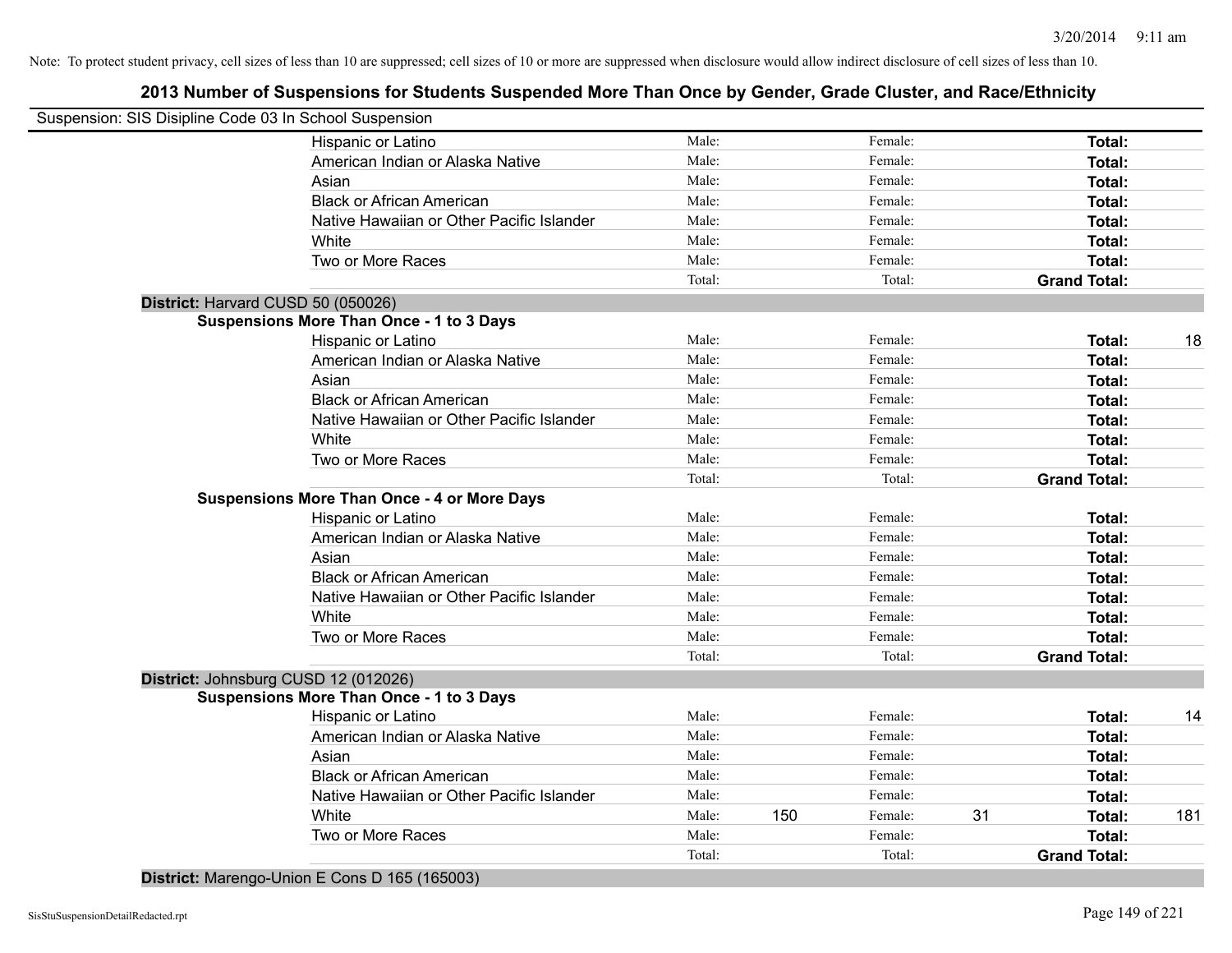| Suspension: SIS Disipline Code 03 In School Suspension |                                                 |        |         |                     |    |
|--------------------------------------------------------|-------------------------------------------------|--------|---------|---------------------|----|
|                                                        | <b>Suspensions More Than Once - 1 to 3 Days</b> |        |         |                     |    |
|                                                        | Hispanic or Latino                              | Male:  | Female: | Total:              |    |
|                                                        | American Indian or Alaska Native                | Male:  | Female: | Total:              |    |
|                                                        | Asian                                           | Male:  | Female: | Total:              |    |
|                                                        | <b>Black or African American</b>                | Male:  | Female: | Total:              |    |
|                                                        | Native Hawaiian or Other Pacific Islander       | Male:  | Female: | Total:              |    |
|                                                        | White                                           | Male:  | Female: | Total:              | 11 |
|                                                        | Two or More Races                               | Male:  | Female: | <b>Total:</b>       |    |
|                                                        |                                                 | Total: | Total:  | <b>Grand Total:</b> |    |
|                                                        | District: McHenry CCSD 15 (015004)              |        |         |                     |    |
|                                                        | <b>Suspensions More Than Once - 1 to 3 Days</b> |        |         |                     |    |
|                                                        | Hispanic or Latino                              | Male:  | Female: | Total:              |    |
|                                                        | American Indian or Alaska Native                | Male:  | Female: | Total:              |    |
|                                                        | Asian                                           | Male:  | Female: | Total:              |    |
|                                                        | <b>Black or African American</b>                | Male:  | Female: | Total:              |    |
|                                                        | Native Hawaiian or Other Pacific Islander       | Male:  | Female: | Total:              |    |
|                                                        | White                                           | Male:  | Female: | Total:              | 24 |
|                                                        | Two or More Races                               | Male:  | Female: | Total:              |    |
|                                                        |                                                 | Total: | Total:  | <b>Grand Total:</b> |    |
|                                                        | District: McHenry CHSD 156 (156016)             |        |         |                     |    |
|                                                        | <b>Suspensions More Than Once - 1 to 3 Days</b> |        |         |                     |    |
|                                                        | Hispanic or Latino                              | Male:  | Female: | Total:              |    |
|                                                        | American Indian or Alaska Native                | Male:  | Female: | Total:              |    |
|                                                        | Asian                                           | Male:  | Female: | Total:              |    |
|                                                        | <b>Black or African American</b>                | Male:  | Female: | Total:              |    |
|                                                        | Native Hawaiian or Other Pacific Islander       | Male:  | Female: | Total:              |    |
|                                                        | White                                           | Male:  | Female: | Total:              |    |
|                                                        | Two or More Races                               | Male:  | Female: | Total:              |    |
|                                                        |                                                 | Total: | Total:  | <b>Grand Total:</b> |    |
|                                                        | District: Nippersink SD 2 (002003)              |        |         |                     |    |
|                                                        | <b>Suspensions More Than Once - 1 to 3 Days</b> |        |         |                     |    |
|                                                        | Hispanic or Latino                              | Male:  | Female: | Total:              |    |
|                                                        | American Indian or Alaska Native                | Male:  | Female: | Total:              |    |
|                                                        | Asian                                           | Male:  | Female: | Total:              |    |
|                                                        | <b>Black or African American</b>                | Male:  | Female: | Total:              |    |
|                                                        | Native Hawaiian or Other Pacific Islander       | Male:  | Female: | Total:              |    |
|                                                        | White                                           | Male:  | Female: | <b>Total:</b>       |    |
|                                                        | Two or More Races                               | Male:  | Female: | Total:              |    |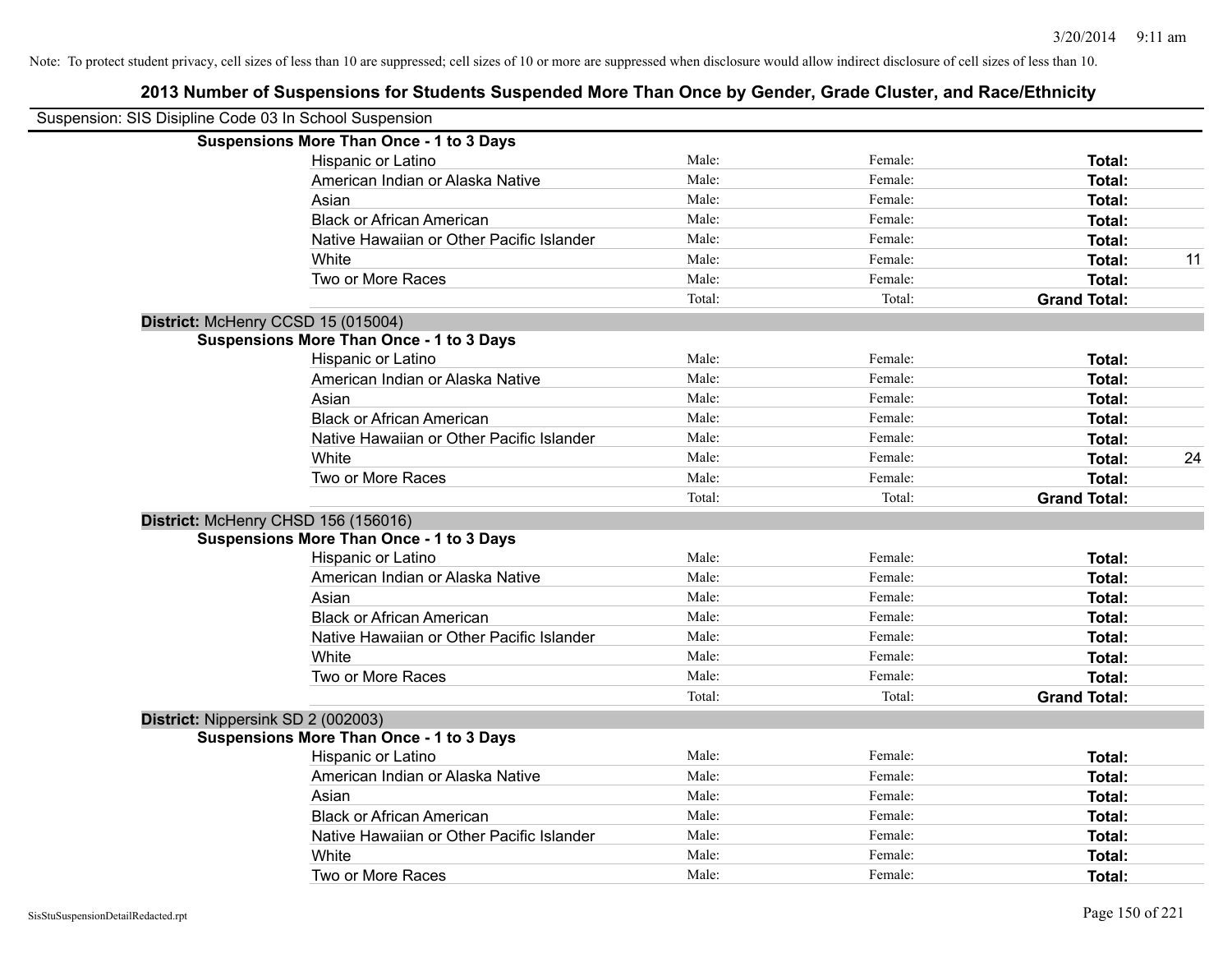| Suspension: SIS Disipline Code 03 In School Suspension |                                                    |                |     |         |     |                     |     |
|--------------------------------------------------------|----------------------------------------------------|----------------|-----|---------|-----|---------------------|-----|
|                                                        |                                                    | Total:         |     | Total:  |     | <b>Grand Total:</b> |     |
|                                                        | District: Prairie Grove CSD 46 (046003)            |                |     |         |     |                     |     |
|                                                        | <b>Suspensions More Than Once - 1 to 3 Days</b>    |                |     |         |     |                     |     |
|                                                        | Hispanic or Latino                                 | Male:          |     | Female: |     | Total:              |     |
|                                                        | American Indian or Alaska Native                   | Male:          |     | Female: |     | Total:              |     |
|                                                        | Asian                                              | Male:          |     | Female: |     | Total:              |     |
|                                                        | <b>Black or African American</b>                   | Male:          |     | Female: |     | Total:              |     |
|                                                        | Native Hawaiian or Other Pacific Islander          | Male:          |     | Female: |     | Total:              |     |
|                                                        | White                                              | Male:          |     | Female: |     | <b>Total:</b>       |     |
|                                                        | Two or More Races                                  | Male:          |     | Female: |     | Total:              |     |
|                                                        |                                                    | Total:         |     | Total:  |     | <b>Grand Total:</b> |     |
|                                                        | District: Richmond-Burton CHSD 157 (157016)        |                |     |         |     |                     |     |
|                                                        | <b>Suspensions More Than Once - 1 to 3 Days</b>    |                |     |         |     |                     |     |
|                                                        | Hispanic or Latino                                 | Male:          |     | Female: |     | Total:              | 12  |
|                                                        | American Indian or Alaska Native                   | Male:          |     | Female: |     | Total:              |     |
|                                                        | Asian                                              | Male:          |     | Female: |     | Total:              |     |
|                                                        | <b>Black or African American</b>                   | Male:          |     | Female: |     | Total:              |     |
|                                                        | Native Hawaiian or Other Pacific Islander          | Male:          |     | Female: |     | Total:              |     |
|                                                        | White                                              | Male:          | 27  | Female: | 20  | <b>Total:</b>       | 47  |
|                                                        | Two or More Races                                  | Male:          |     | Female: |     | Total:              |     |
|                                                        |                                                    | Total:         |     | Total:  |     | <b>Grand Total:</b> |     |
|                                                        | District: Woodstock CUSD 200 (200026)              |                |     |         |     |                     |     |
|                                                        | <b>Suspensions More Than Once - 1 to 3 Days</b>    |                |     |         |     |                     |     |
|                                                        | Hispanic or Latino                                 | Male:          | 131 | Female: | 120 | <b>Total:</b>       | 251 |
|                                                        | American Indian or Alaska Native                   | Male:          |     | Female: |     | Total:              |     |
|                                                        | Asian                                              | Male:          |     | Female: |     | Total:              | 11  |
|                                                        | <b>Black or African American</b>                   | Male:          | 12  | Female: | 22  | Total:              | 34  |
|                                                        | Native Hawaiian or Other Pacific Islander          | Male:          |     | Female: |     | Total:              |     |
|                                                        | White                                              | Male:          | 196 | Female: | 60  | <b>Total:</b>       | 256 |
|                                                        | Two or More Races                                  | Male:          |     | Female: |     | Total:              | 16  |
|                                                        |                                                    | Total:         |     | Total:  |     | <b>Grand Total:</b> |     |
|                                                        | <b>Suspensions More Than Once - 4 or More Days</b> |                |     |         |     |                     |     |
|                                                        | <b>Hispanic or Latino</b>                          | Male:          |     | Female: |     | Total:              |     |
|                                                        | American Indian or Alaska Native                   | Male:          |     | Female: |     | Total:              |     |
|                                                        | Asian                                              | Male:<br>Male: |     | Female: |     | Total:              |     |
|                                                        | <b>Black or African American</b>                   | Male:          |     | Female: |     | Total:              |     |
|                                                        | Native Hawaiian or Other Pacific Islander          |                |     | Female: |     | Total:              |     |
|                                                        | White                                              | Male:          |     | Female: |     | Total:              |     |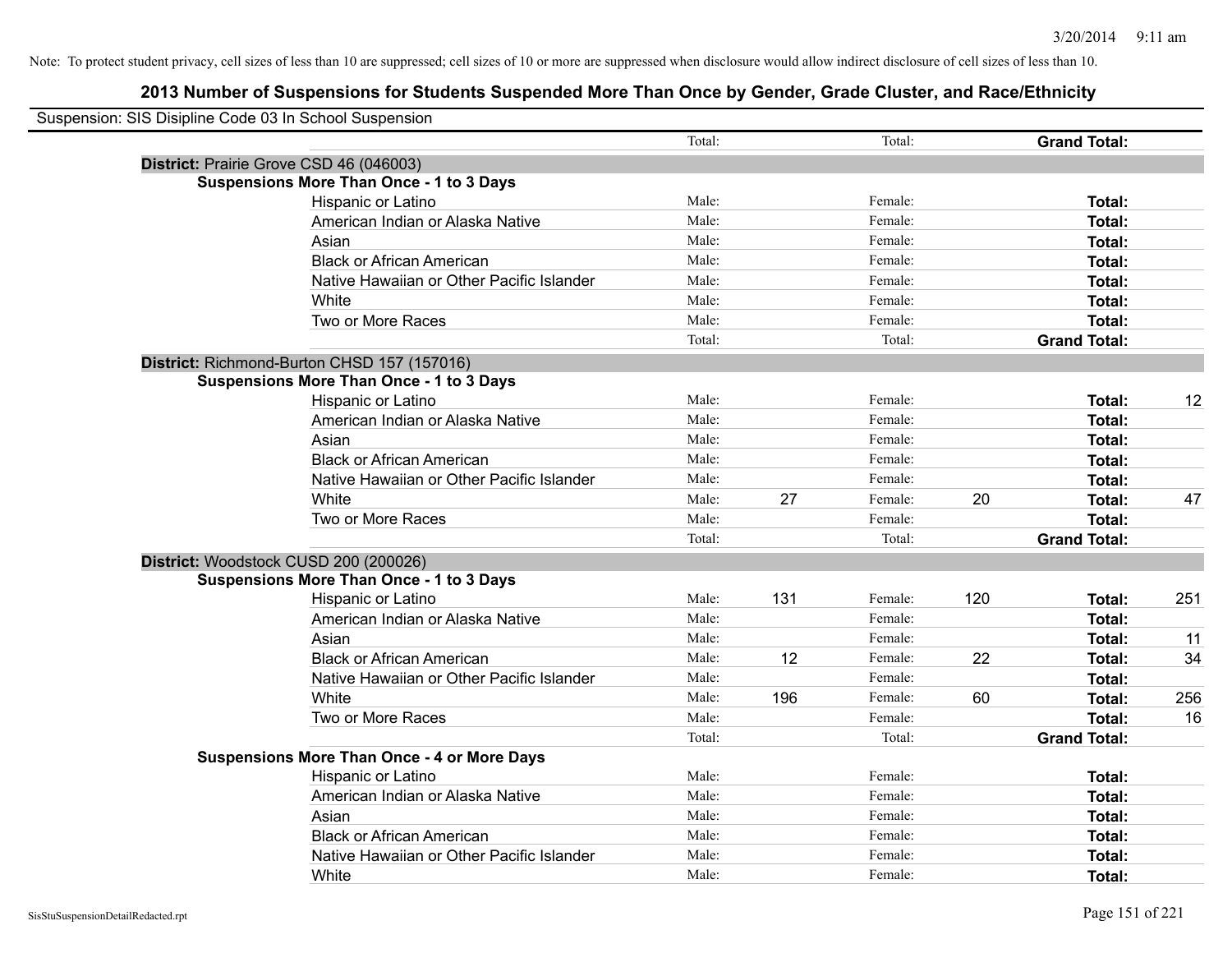### **2013 Number of Suspensions for Students Suspended More Than Once by Gender, Grade Cluster, and Race/Ethnicity**

| Suspension: SIS Disipline Code 03 In School Suspension |                                                 |        |         |                     |    |
|--------------------------------------------------------|-------------------------------------------------|--------|---------|---------------------|----|
|                                                        | Two or More Races                               | Male:  | Female: | Total:              |    |
|                                                        |                                                 | Total: | Total:  | <b>Grand Total:</b> |    |
| County: Non-Public School (000)                        |                                                 |        |         |                     |    |
| District: McHenry ROE (000000)                         |                                                 |        |         |                     |    |
|                                                        | <b>Suspensions More Than Once - 1 to 3 Days</b> |        |         |                     |    |
|                                                        | Hispanic or Latino                              | Male:  | Female: | Total:              |    |
|                                                        | American Indian or Alaska Native                | Male:  | Female: | Total:              |    |
|                                                        | Asian                                           | Male:  | Female: | Total:              |    |
|                                                        | <b>Black or African American</b>                | Male:  | Female: | Total:              |    |
|                                                        | Native Hawaiian or Other Pacific Islander       | Male:  | Female: | Total:              |    |
|                                                        | White                                           | Male:  | Female: | Total:              |    |
|                                                        | Two or More Races                               | Male:  | Female: | Total:              |    |
|                                                        |                                                 | Total: | Total:  | <b>Grand Total:</b> |    |
|                                                        |                                                 |        |         |                     |    |
| Region: Monroe/Randolph ROE (45)                       |                                                 |        |         |                     |    |
| County: Monroe (067)                                   |                                                 |        |         |                     |    |
| District: Columbia CUSD 4 (004026)                     |                                                 |        |         |                     |    |
|                                                        | <b>Suspensions More Than Once - 1 to 3 Days</b> |        |         |                     |    |
|                                                        | Hispanic or Latino                              | Male:  | Female: | Total:              |    |
|                                                        | American Indian or Alaska Native                | Male:  | Female: | Total:              |    |
|                                                        | Asian                                           | Male:  | Female: | Total:              |    |
|                                                        | <b>Black or African American</b>                | Male:  | Female: | Total:              |    |
|                                                        | Native Hawaiian or Other Pacific Islander       | Male:  | Female: | Total:              |    |
|                                                        | White                                           | Male:  | Female: | Total:              | 12 |
|                                                        | Two or More Races                               | Male:  | Female: | Total:              |    |
|                                                        |                                                 | Total: | Total:  | <b>Grand Total:</b> |    |
| District: Valmeyer CUSD 3 (003026)                     |                                                 |        |         |                     |    |
|                                                        | <b>Suspensions More Than Once - 1 to 3 Days</b> |        |         |                     |    |
|                                                        | Hispanic or Latino                              | Male:  | Female: | Total:              |    |
|                                                        | American Indian or Alaska Native                | Male:  | Female: | Total:              |    |
|                                                        | Asian                                           | Male:  | Female: | Total:              |    |
|                                                        | <b>Black or African American</b>                | Male:  | Female: | Total:              |    |
|                                                        | Native Hawaiian or Other Pacific Islander       | Male:  | Female: | Total:              |    |
|                                                        | White                                           | Male:  | Female: | Total:              |    |
|                                                        | Two or More Races                               | Male:  | Female: | Total:              |    |
|                                                        |                                                 | Total: | Total:  | <b>Grand Total:</b> |    |
| District: Waterloo CUSD 5 (005026)                     |                                                 |        |         |                     |    |

**Suspensions More Than Once - 1 to 3 Days**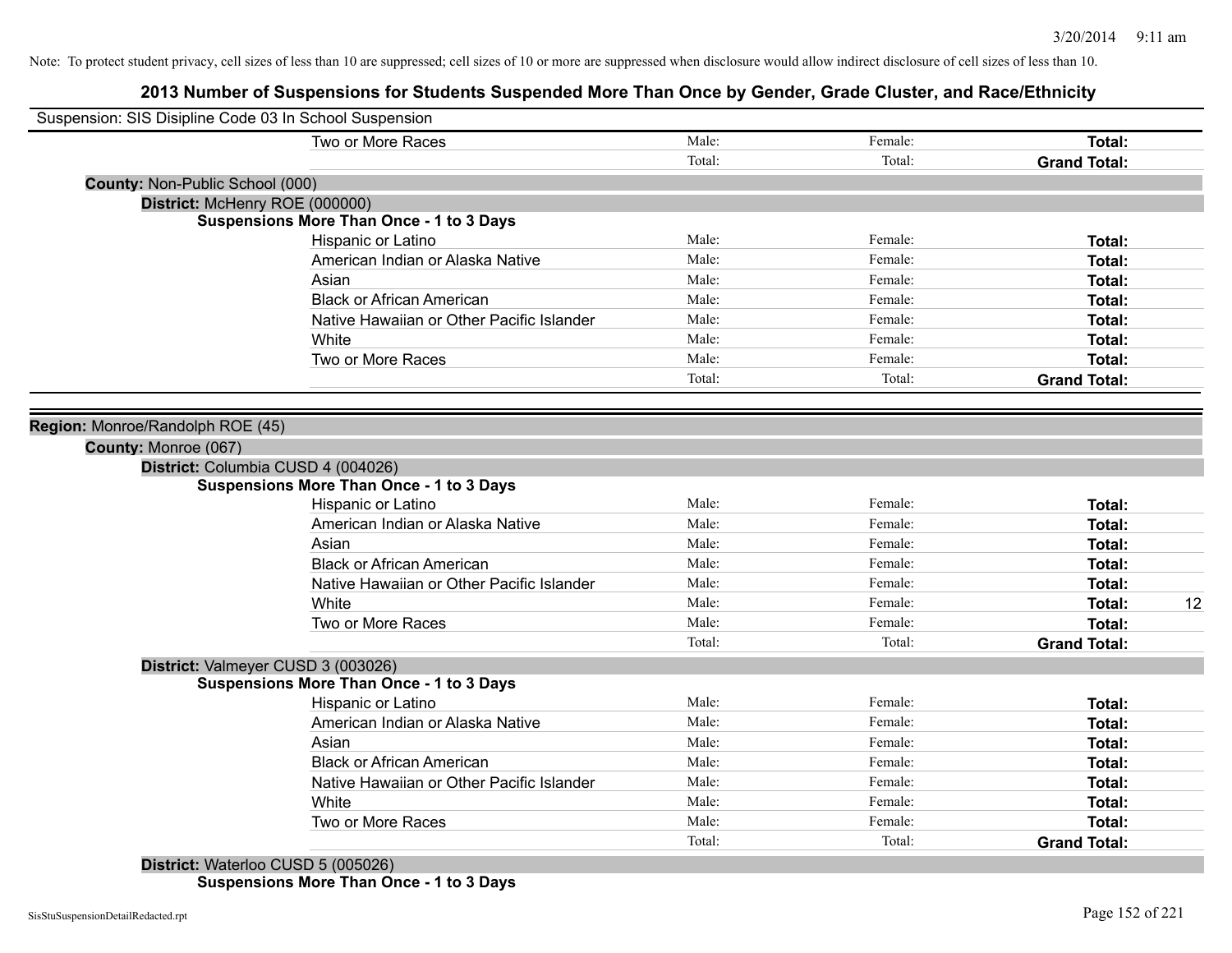| Suspension: SIS Disipline Code 03 In School Suspension |                                                    |        |    |         |    |                     |     |
|--------------------------------------------------------|----------------------------------------------------|--------|----|---------|----|---------------------|-----|
|                                                        | Hispanic or Latino                                 | Male:  |    | Female: |    | Total:              |     |
|                                                        | American Indian or Alaska Native                   | Male:  |    | Female: |    | <b>Total:</b>       |     |
|                                                        | Asian                                              | Male:  |    | Female: |    | <b>Total:</b>       |     |
|                                                        | <b>Black or African American</b>                   | Male:  |    | Female: |    | <b>Total:</b>       |     |
|                                                        | Native Hawaiian or Other Pacific Islander          | Male:  |    | Female: |    | <b>Total:</b>       |     |
|                                                        | White                                              | Male:  | 98 | Female: | 35 | <b>Total:</b>       | 133 |
|                                                        | Two or More Races                                  | Male:  |    | Female: |    | <b>Total:</b>       |     |
|                                                        |                                                    | Total: |    | Total:  |    | <b>Grand Total:</b> |     |
| County: Non-Public School (000)                        |                                                    |        |    |         |    |                     |     |
| District: Monroe/Randolph ROE (000000)                 |                                                    |        |    |         |    |                     |     |
|                                                        | <b>Suspensions More Than Once - 1 to 3 Days</b>    |        |    |         |    |                     |     |
|                                                        | Hispanic or Latino                                 | Male:  |    | Female: |    | Total:              |     |
|                                                        | American Indian or Alaska Native                   | Male:  |    | Female: |    | <b>Total:</b>       |     |
|                                                        | Asian                                              | Male:  |    | Female: |    | <b>Total:</b>       |     |
|                                                        | <b>Black or African American</b>                   | Male:  |    | Female: |    | <b>Total:</b>       |     |
|                                                        | Native Hawaiian or Other Pacific Islander          | Male:  |    | Female: |    | <b>Total:</b>       |     |
|                                                        | White                                              | Male:  |    | Female: |    | Total:              |     |
|                                                        | Two or More Races                                  | Male:  |    | Female: |    | Total:              |     |
|                                                        |                                                    | Total: |    | Total:  |    | <b>Grand Total:</b> |     |
|                                                        | <b>Suspensions More Than Once - 4 or More Days</b> |        |    |         |    |                     |     |
|                                                        | Hispanic or Latino                                 | Male:  |    | Female: |    | Total:              |     |
|                                                        | American Indian or Alaska Native                   | Male:  |    | Female: |    | Total:              |     |
|                                                        | Asian                                              | Male:  |    | Female: |    | Total:              |     |
|                                                        | <b>Black or African American</b>                   | Male:  |    | Female: |    | Total:              |     |
|                                                        | Native Hawaiian or Other Pacific Islander          | Male:  |    | Female: |    | Total:              |     |
|                                                        | White                                              | Male:  |    | Female: |    | <b>Total:</b>       |     |
|                                                        | Two or More Races                                  | Male:  |    | Female: |    | <b>Total:</b>       |     |
|                                                        |                                                    | Total: |    | Total:  |    | <b>Grand Total:</b> |     |
| District: Non-Public School (0000)                     |                                                    |        |    |         |    |                     |     |
|                                                        | <b>Suspensions More Than Once - 1 to 3 Days</b>    |        |    |         |    |                     |     |
|                                                        | Hispanic or Latino                                 | Male:  |    | Female: |    | <b>Total:</b>       |     |
|                                                        | American Indian or Alaska Native                   | Male:  |    | Female: |    | Total:              |     |
|                                                        | Asian                                              | Male:  |    | Female: |    | <b>Total:</b>       |     |
|                                                        | <b>Black or African American</b>                   | Male:  |    | Female: |    | Total:              | 15  |
|                                                        | Native Hawaiian or Other Pacific Islander          | Male:  |    | Female: |    | Total:              |     |
|                                                        | White                                              | Male:  |    | Female: |    | <b>Total:</b>       |     |
|                                                        | Two or More Races                                  | Male:  |    | Female: |    | <b>Total:</b>       |     |
|                                                        |                                                    | Total: |    | Total:  |    | <b>Grand Total:</b> |     |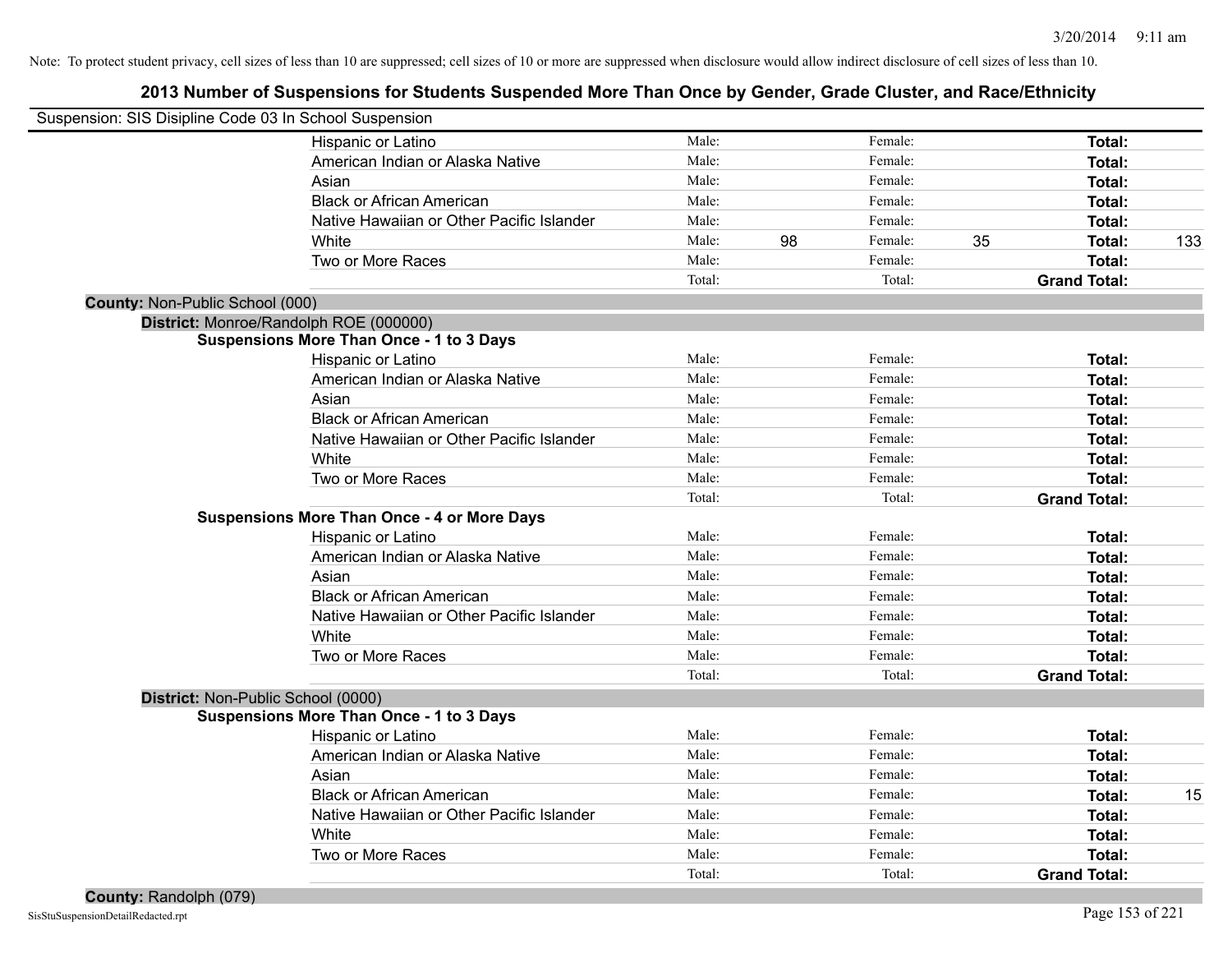| Suspension: SIS Disipline Code 03 In School Suspension |        |     |         |    |                     |     |
|--------------------------------------------------------|--------|-----|---------|----|---------------------|-----|
| District: Chester CUSD 139 (139026)                    |        |     |         |    |                     |     |
| <b>Suspensions More Than Once - 1 to 3 Days</b>        |        |     |         |    |                     |     |
| Hispanic or Latino                                     | Male:  |     | Female: |    | Total:              |     |
| American Indian or Alaska Native                       | Male:  |     | Female: |    | Total:              |     |
| Asian                                                  | Male:  |     | Female: |    | Total:              |     |
| <b>Black or African American</b>                       | Male:  |     | Female: |    | Total:              |     |
| Native Hawaiian or Other Pacific Islander              | Male:  |     | Female: |    | Total:              |     |
| White                                                  | Male:  | 50  | Female: | 21 | Total:              | 71  |
| Two or More Races                                      | Male:  |     | Female: |    | Total:              |     |
|                                                        | Total: |     | Total:  |    | <b>Grand Total:</b> |     |
| District: Red Bud CUSD 132 (132026)                    |        |     |         |    |                     |     |
| <b>Suspensions More Than Once - 1 to 3 Days</b>        |        |     |         |    |                     |     |
| Hispanic or Latino                                     | Male:  |     | Female: |    | Total:              |     |
| American Indian or Alaska Native                       | Male:  |     | Female: |    | Total:              |     |
| Asian                                                  | Male:  |     | Female: |    | Total:              |     |
| <b>Black or African American</b>                       | Male:  |     | Female: |    | Total:              |     |
| Native Hawaiian or Other Pacific Islander              | Male:  |     | Female: |    | Total:              |     |
| White                                                  | Male:  |     | Female: |    | Total:              | 13  |
| Two or More Races                                      | Male:  |     | Female: |    | Total:              |     |
|                                                        | Total: |     | Total:  |    | <b>Grand Total:</b> |     |
| District: Sparta CUSD 140 (140026)                     |        |     |         |    |                     |     |
| <b>Suspensions More Than Once - 1 to 3 Days</b>        |        |     |         |    |                     |     |
| Hispanic or Latino                                     | Male:  |     | Female: |    | Total:              |     |
| American Indian or Alaska Native                       | Male:  |     | Female: |    | Total:              |     |
| Asian                                                  | Male:  |     | Female: |    | Total:              |     |
| <b>Black or African American</b>                       | Male:  | 127 | Female: | 65 | Total:              | 192 |
| Native Hawaiian or Other Pacific Islander              | Male:  |     | Female: |    | Total:              |     |
| White                                                  | Male:  | 165 | Female: | 92 | Total:              | 257 |
| Two or More Races                                      | Male:  | 44  | Female: | 10 | Total:              | 54  |
|                                                        | Total: |     | Total:  |    | <b>Grand Total:</b> |     |
| <b>Suspensions More Than Once - 4 or More Days</b>     |        |     |         |    |                     |     |
| Hispanic or Latino                                     | Male:  |     | Female: |    | Total:              |     |
| American Indian or Alaska Native                       | Male:  |     | Female: |    | Total:              |     |
| Asian                                                  | Male:  |     | Female: |    | Total:              |     |
| <b>Black or African American</b>                       | Male:  |     | Female: |    | Total:              |     |
| Native Hawaiian or Other Pacific Islander              | Male:  |     | Female: |    | Total:              |     |
| White                                                  | Male:  |     | Female: |    | Total:              |     |
| Two or More Races                                      | Male:  |     | Female: |    | Total:              |     |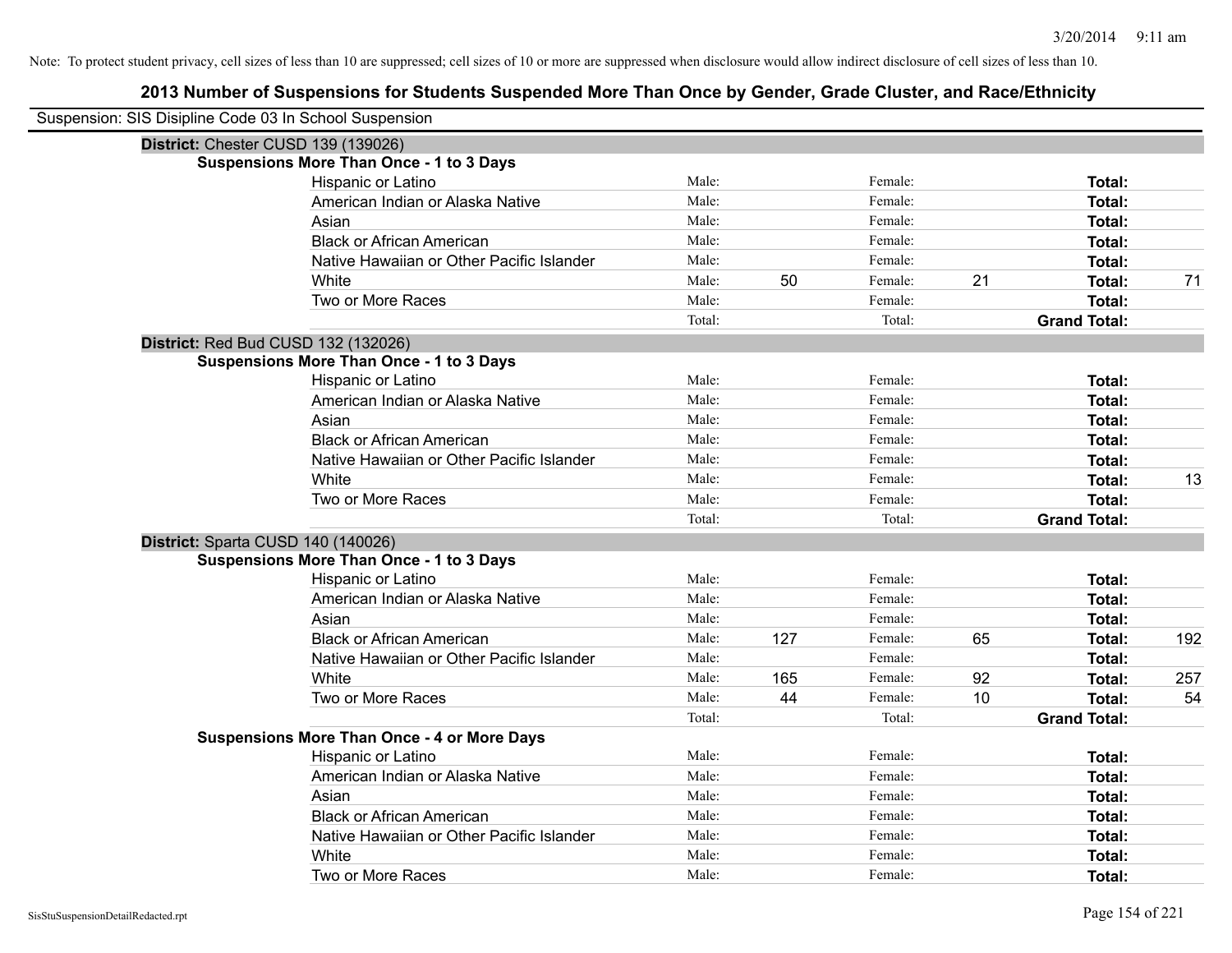| Suspension: SIS Disipline Code 03 In School Suspension |                                                 |        |         |                     |    |
|--------------------------------------------------------|-------------------------------------------------|--------|---------|---------------------|----|
|                                                        |                                                 | Total: | Total:  | <b>Grand Total:</b> |    |
|                                                        |                                                 |        |         |                     |    |
| Region: Peoria ROE (48)                                |                                                 |        |         |                     |    |
| County: Non-Public School (000)                        |                                                 |        |         |                     |    |
|                                                        | District: Peoria ROE (000000)                   |        |         |                     |    |
|                                                        | <b>Suspensions More Than Once - 1 to 3 Days</b> |        |         |                     |    |
|                                                        | Hispanic or Latino                              | Male:  | Female: | Total:              |    |
|                                                        | American Indian or Alaska Native                | Male:  | Female: | <b>Total:</b>       |    |
|                                                        | Asian                                           | Male:  | Female: | <b>Total:</b>       |    |
|                                                        | <b>Black or African American</b>                | Male:  | Female: | <b>Total:</b>       | 30 |
|                                                        | Native Hawaiian or Other Pacific Islander       | Male:  | Female: | Total:              |    |
|                                                        | White                                           | Male:  | Female: | <b>Total:</b>       |    |
|                                                        | Two or More Races                               | Male:  | Female: | Total:              |    |
|                                                        |                                                 | Total: | Total:  | <b>Grand Total:</b> |    |
| County: Peoria (072)                                   |                                                 |        |         |                     |    |
|                                                        | District: Bartonville SD 66 (066002)            |        |         |                     |    |
|                                                        | <b>Suspensions More Than Once - 1 to 3 Days</b> |        |         |                     |    |
|                                                        | Hispanic or Latino                              | Male:  | Female: | Total:              |    |
|                                                        | American Indian or Alaska Native                | Male:  | Female: | <b>Total:</b>       |    |
|                                                        | Asian                                           | Male:  | Female: | Total:              |    |
|                                                        | <b>Black or African American</b>                | Male:  | Female: | <b>Total:</b>       |    |
|                                                        | Native Hawaiian or Other Pacific Islander       | Male:  | Female: | Total:              |    |
|                                                        | White                                           | Male:  | Female: | Total:              | 27 |
|                                                        | Two or More Races                               | Male:  | Female: | <b>Total:</b>       |    |
|                                                        |                                                 | Total: | Total:  | <b>Grand Total:</b> |    |
|                                                        | District: Brimfield CUSD 309 (309026)           |        |         |                     |    |
|                                                        | <b>Suspensions More Than Once - 1 to 3 Days</b> |        |         |                     |    |
|                                                        | Hispanic or Latino                              | Male:  | Female: | Total:              |    |
|                                                        | American Indian or Alaska Native                | Male:  | Female: | Total:              |    |
|                                                        | Asian                                           | Male:  | Female: | Total:              |    |
|                                                        | <b>Black or African American</b>                | Male:  | Female: | Total:              |    |
|                                                        | Native Hawaiian or Other Pacific Islander       | Male:  | Female: | <b>Total:</b>       |    |
|                                                        | White                                           | Male:  | Female: | Total:              |    |
|                                                        | Two or More Races                               | Male:  | Female: | Total:              |    |
|                                                        |                                                 | Total: | Total:  | <b>Grand Total:</b> |    |
|                                                        | District: Dunlap CUSD 323 (323026)              |        |         |                     |    |
|                                                        | <b>Suspensions More Than Once - 1 to 3 Days</b> |        |         |                     |    |
|                                                        | <b>Hispanic or Latino</b>                       | Male:  | Female: | Total:              |    |
|                                                        |                                                 |        |         |                     |    |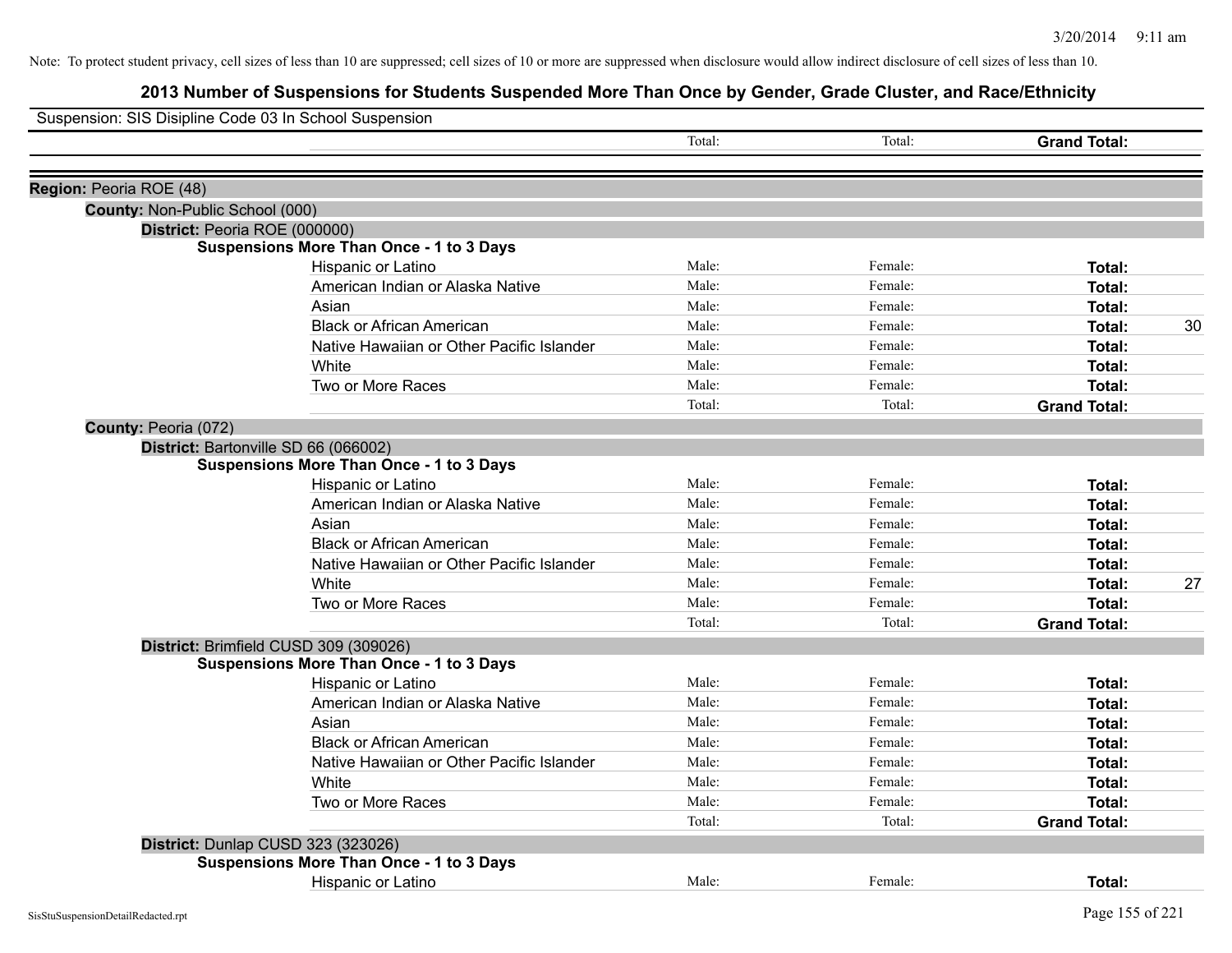### **2013 Number of Suspensions for Students Suspended More Than Once by Gender, Grade Cluster, and Race/Ethnicity**

| Suspension: SIS Disipline Code 03 In School Suspension |        |     |         |    |                     |     |
|--------------------------------------------------------|--------|-----|---------|----|---------------------|-----|
| American Indian or Alaska Native                       | Male:  |     | Female: |    | Total:              |     |
| Asian                                                  | Male:  |     | Female: |    | Total:              |     |
| <b>Black or African American</b>                       | Male:  |     | Female: |    | Total:              |     |
| Native Hawaiian or Other Pacific Islander              | Male:  |     | Female: |    | Total:              |     |
| White                                                  | Male:  |     | Female: |    | Total:              |     |
| Two or More Races                                      | Male:  |     | Female: |    | Total:              |     |
|                                                        | Total: |     | Total:  |    | <b>Grand Total:</b> | 21  |
| District: Farmington Central CUSD 265 (265026)         |        |     |         |    |                     |     |
| <b>Suspensions More Than Once - 1 to 3 Days</b>        |        |     |         |    |                     |     |
| Hispanic or Latino                                     | Male:  |     | Female: |    | Total:              |     |
| American Indian or Alaska Native                       | Male:  |     | Female: |    | Total:              |     |
| Asian                                                  | Male:  |     | Female: |    | Total:              |     |
| <b>Black or African American</b>                       | Male:  |     | Female: |    | Total:              |     |
| Native Hawaiian or Other Pacific Islander              | Male:  |     | Female: |    | Total:              |     |
| White                                                  | Male:  | 106 | Female: | 12 | Total:              | 118 |
| Two or More Races                                      | Male:  |     | Female: |    | Total:              |     |
|                                                        | Total: |     | Total:  |    | <b>Grand Total:</b> |     |
| <b>Suspensions More Than Once - 4 or More Days</b>     |        |     |         |    |                     |     |
| Hispanic or Latino                                     | Male:  |     | Female: |    | Total:              |     |
| American Indian or Alaska Native                       | Male:  |     | Female: |    | Total:              |     |
| Asian                                                  | Male:  |     | Female: |    | Total:              |     |
| <b>Black or African American</b>                       | Male:  |     | Female: |    | Total:              |     |
| Native Hawaiian or Other Pacific Islander              | Male:  |     | Female: |    | Total:              |     |
| White                                                  | Male:  |     | Female: |    | Total:              |     |
| Two or More Races                                      | Male:  |     | Female: |    | Total:              |     |
|                                                        | Total: |     | Total:  |    | <b>Grand Total:</b> |     |
| District: Hollis Cons SD 328 (328003)                  |        |     |         |    |                     |     |
| <b>Suspensions More Than Once - 1 to 3 Days</b>        |        |     |         |    |                     |     |
| Hispanic or Latino                                     | Male:  |     | Female: |    | Total:              |     |
| American Indian or Alaska Native                       | Male:  |     | Female: |    | Total:              |     |
| Asian                                                  | Male:  |     | Female: |    | Total:              |     |
| <b>Black or African American</b>                       | Male:  |     | Female: |    | Total:              |     |
| Native Hawaiian or Other Pacific Islander              | Male:  |     | Female: |    | Total:              |     |
| White                                                  | Male:  |     | Female: |    | Total:              |     |
| Two or More Races                                      | Male:  |     | Female: |    | Total:              |     |
|                                                        | Total: |     | Total:  |    | <b>Grand Total:</b> |     |

**Suspensions More Than Once - 1 to 3 Days**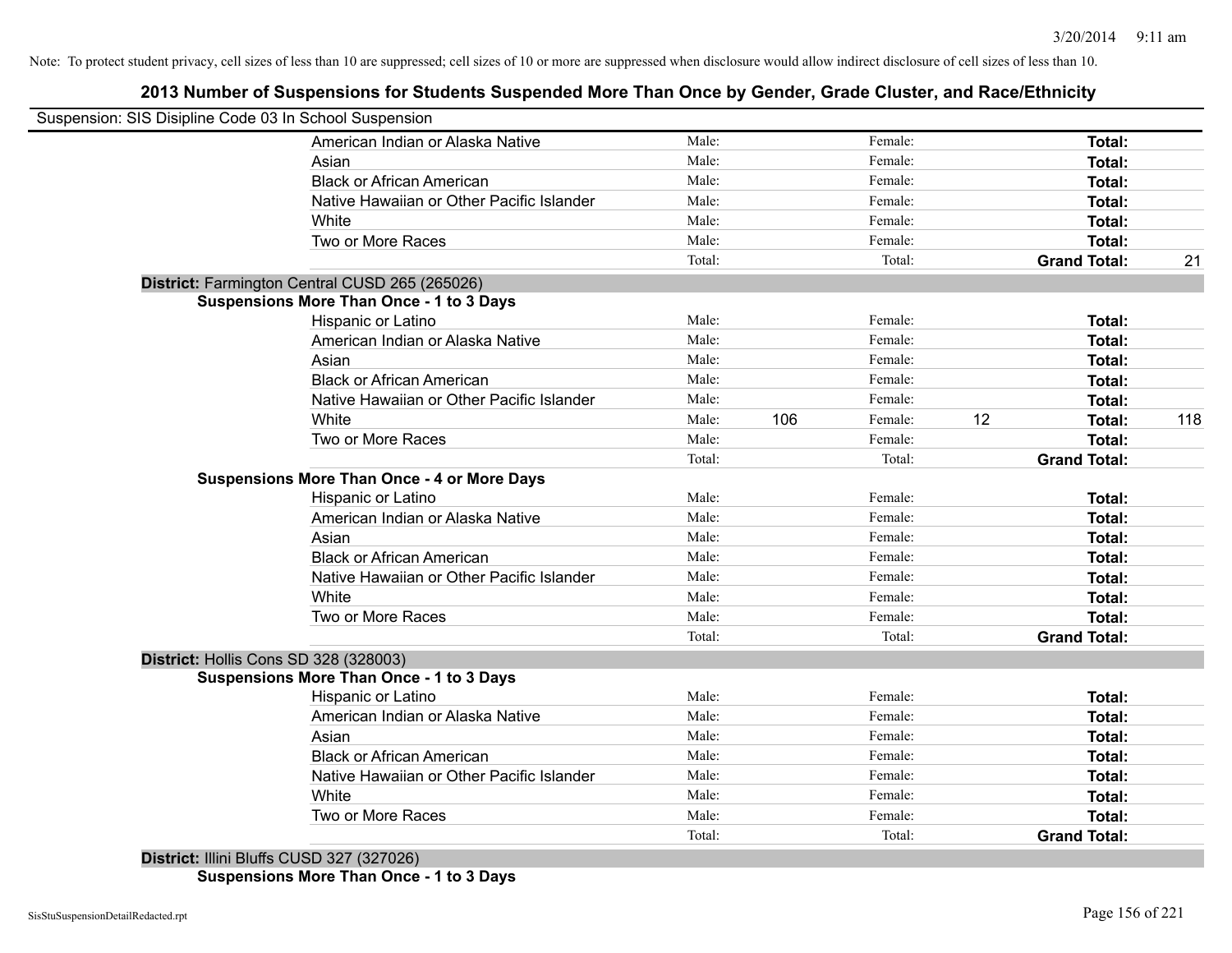### **2013 Number of Suspensions for Students Suspended More Than Once by Gender, Grade Cluster, and Race/Ethnicity**

| Suspension: SIS Disipline Code 03 In School Suspension |                 |               |                               |     |
|--------------------------------------------------------|-----------------|---------------|-------------------------------|-----|
| Hispanic or Latino                                     | Male:           | Female:       | Total:                        |     |
| American Indian or Alaska Native                       | Male:           | Female:       | Total:                        |     |
| Asian                                                  | Male:           | Female:       | Total:                        |     |
| <b>Black or African American</b>                       | Male:           | Female:       | Total:                        |     |
| Native Hawaiian or Other Pacific Islander              | Male:           | Female:       | Total:                        |     |
| White                                                  | Male:           | 87<br>Female: | 14<br>Total:                  | 101 |
| Two or More Races                                      | Male:           | Female:       | <b>Total:</b>                 |     |
|                                                        | Total:          | Total:        | <b>Grand Total:</b>           | 111 |
| <b>Suspensions More Than Once - 4 or More Days</b>     |                 |               |                               |     |
| Hispanic or Latino                                     | Male:           | Female:       | Total:                        |     |
| American Indian or Alaska Native                       | Male:           | Female:       | Total:                        |     |
| Asian                                                  | Male:           | Female:       | Total:                        |     |
| <b>Black or African American</b>                       | Male:           | Female:       | Total:                        |     |
| Native Hawaiian or Other Pacific Islander              | Male:           | Female:       | Total:                        |     |
| White                                                  | Male:           | Female:       | Total:                        |     |
| Two or More Races                                      | Male:           | Female:       | Total:                        |     |
|                                                        | Total:          | Total:        | <b>Grand Total:</b>           |     |
| District: Norwood ESD 63 (063002)                      |                 |               |                               |     |
| <b>Suspensions More Than Once - 1 to 3 Days</b>        |                 |               |                               |     |
| Hispanic or Latino                                     | Male:           | Female:       | Total:                        |     |
| American Indian or Alaska Native                       | Male:           | Female:       | Total:                        |     |
| Asian                                                  | Male:           | Female:       | Total:                        |     |
| <b>Black or African American</b>                       | Male:           | Female:       | Total:                        |     |
| Native Hawaiian or Other Pacific Islander              | Male:           | Female:       | Total:                        |     |
| White                                                  | Male:           | Female:       | Total:                        |     |
| Two or More Races                                      | Male:           | Female:       | Total:                        |     |
|                                                        | Total:          | Total:        | <b>Grand Total:</b>           |     |
| District: Oak Grove SD 68 (068002)                     |                 |               |                               |     |
| <b>Suspensions More Than Once - 1 to 3 Days</b>        |                 |               |                               |     |
| Hispanic or Latino                                     | Male:           | Female:       | Total:                        |     |
| American Indian or Alaska Native                       | Male:           | Female:       | Total:                        |     |
| Asian                                                  | Male:           | Female:       | Total:                        |     |
| <b>Black or African American</b>                       | Male:           | Female:       | Total:                        |     |
| Native Hawaiian or Other Pacific Islander              | Male:           | Female:       | Total:                        |     |
| White                                                  | Male:           | Female:       | Total:                        |     |
|                                                        |                 |               |                               |     |
| Two or More Races                                      | Male:<br>Total: | Female:       | Total:<br><b>Grand Total:</b> |     |

**District:** Peoria SD 150 (150025)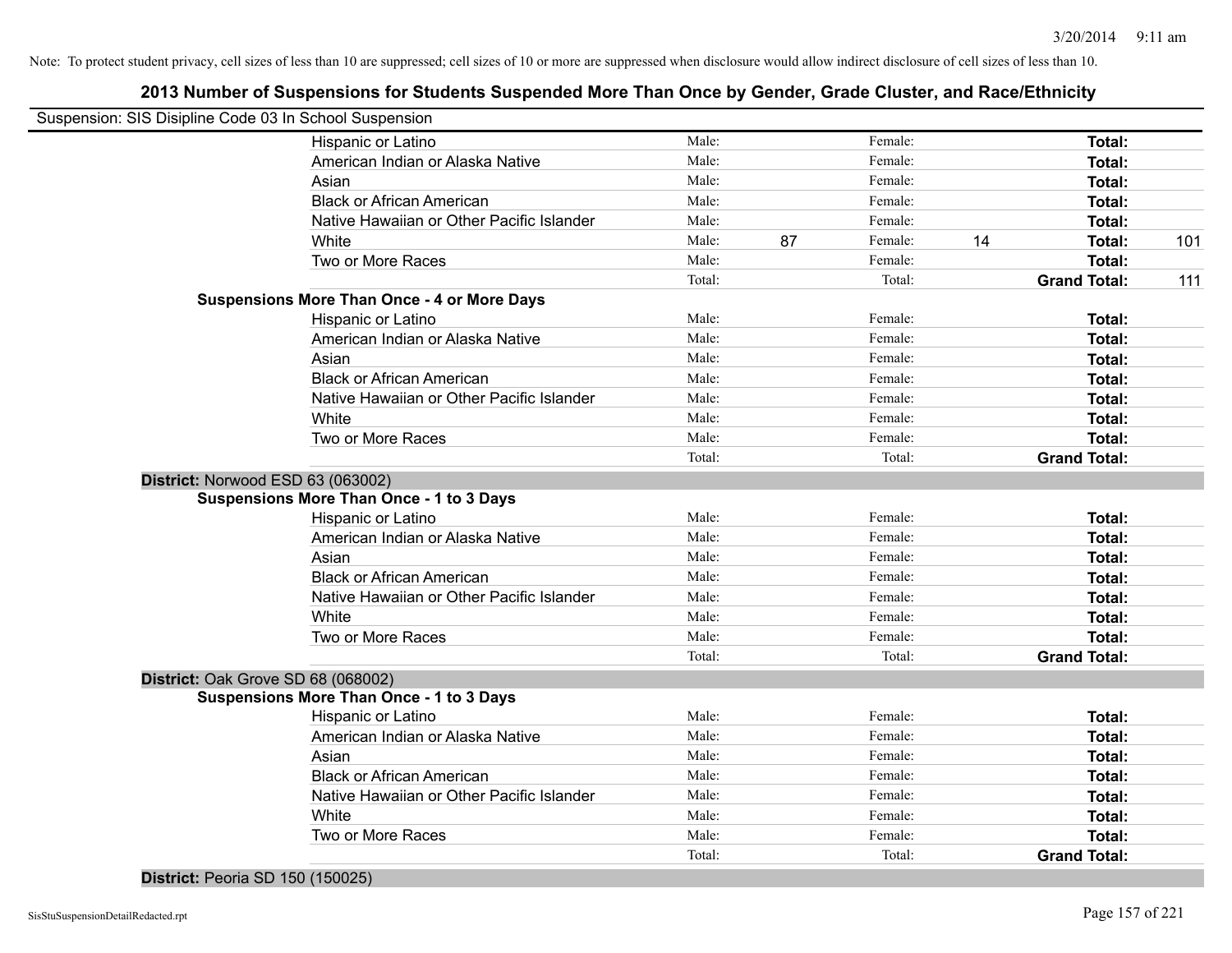|                                        | Suspension: SIS Disipline Code 03 In School Suspension |        |     |         |     |                     |       |
|----------------------------------------|--------------------------------------------------------|--------|-----|---------|-----|---------------------|-------|
|                                        | <b>Suspensions More Than Once - 1 to 3 Days</b>        |        |     |         |     |                     |       |
|                                        | Hispanic or Latino                                     | Male:  | 33  | Female: | 12  | Total:              | 45    |
|                                        | American Indian or Alaska Native                       | Male:  |     | Female: |     | Total:              |       |
|                                        | Asian                                                  | Male:  |     | Female: |     | Total:              |       |
|                                        | <b>Black or African American</b>                       | Male:  | 735 | Female: | 384 | Total:              | 1,119 |
|                                        | Native Hawaiian or Other Pacific Islander              | Male:  |     | Female: |     | Total:              |       |
|                                        | White                                                  | Male:  | 104 | Female: | 25  | Total:              | 129   |
|                                        | Two or More Races                                      | Male:  | 61  | Female: | 19  | Total:              | 80    |
|                                        |                                                        | Total: |     | Total:  |     | <b>Grand Total:</b> |       |
|                                        | <b>Suspensions More Than Once - 4 or More Days</b>     |        |     |         |     |                     |       |
|                                        | Hispanic or Latino                                     | Male:  |     | Female: |     | Total:              |       |
|                                        | American Indian or Alaska Native                       | Male:  |     | Female: |     | Total:              |       |
|                                        | Asian                                                  | Male:  |     | Female: |     | Total:              |       |
|                                        | <b>Black or African American</b>                       | Male:  |     | Female: |     | Total:              |       |
|                                        | Native Hawaiian or Other Pacific Islander              | Male:  |     | Female: |     | Total:              |       |
|                                        | White                                                  | Male:  |     | Female: |     | Total:              |       |
|                                        | Two or More Races                                      | Male:  |     | Female: |     | Total:              |       |
|                                        |                                                        | Total: |     | Total:  |     | <b>Grand Total:</b> |       |
| District: Pleasant Hill SD 69 (069002) |                                                        |        |     |         |     |                     |       |
|                                        | <b>Suspensions More Than Once - 1 to 3 Days</b>        |        |     |         |     |                     |       |
|                                        | Hispanic or Latino                                     | Male:  |     | Female: |     | Total:              |       |
|                                        | American Indian or Alaska Native                       | Male:  |     | Female: |     | Total:              |       |
|                                        | Asian                                                  | Male:  |     | Female: |     | Total:              |       |
|                                        | <b>Black or African American</b>                       | Male:  |     | Female: |     | Total:              | 10    |
|                                        | Native Hawaiian or Other Pacific Islander              | Male:  |     | Female: |     | Total:              |       |
|                                        | White                                                  | Male:  |     | Female: |     | Total:              |       |
|                                        | Two or More Races                                      | Male:  |     | Female: |     | Total:              |       |
|                                        |                                                        | Total: |     | Total:  |     | <b>Grand Total:</b> |       |
|                                        | District: Pleasant Valley SD 62 (062002)               |        |     |         |     |                     |       |
|                                        | <b>Suspensions More Than Once - 1 to 3 Days</b>        |        |     |         |     |                     |       |
|                                        | Hispanic or Latino                                     | Male:  |     | Female: |     | Total:              |       |
|                                        | American Indian or Alaska Native                       | Male:  |     | Female: |     | Total:              |       |
|                                        | Asian                                                  | Male:  |     | Female: |     | Total:              |       |
|                                        | <b>Black or African American</b>                       | Male:  |     | Female: |     | Total:              | 12    |
|                                        | Native Hawaiian or Other Pacific Islander              | Male:  |     | Female: |     | Total:              |       |
|                                        | White                                                  | Male:  |     | Female: |     | Total:              | 10    |
|                                        | Two or More Races                                      | Male:  |     | Female: |     | Total:              |       |
|                                        |                                                        | Total: |     | Total:  |     | <b>Grand Total:</b> |       |
|                                        |                                                        |        |     |         |     |                     |       |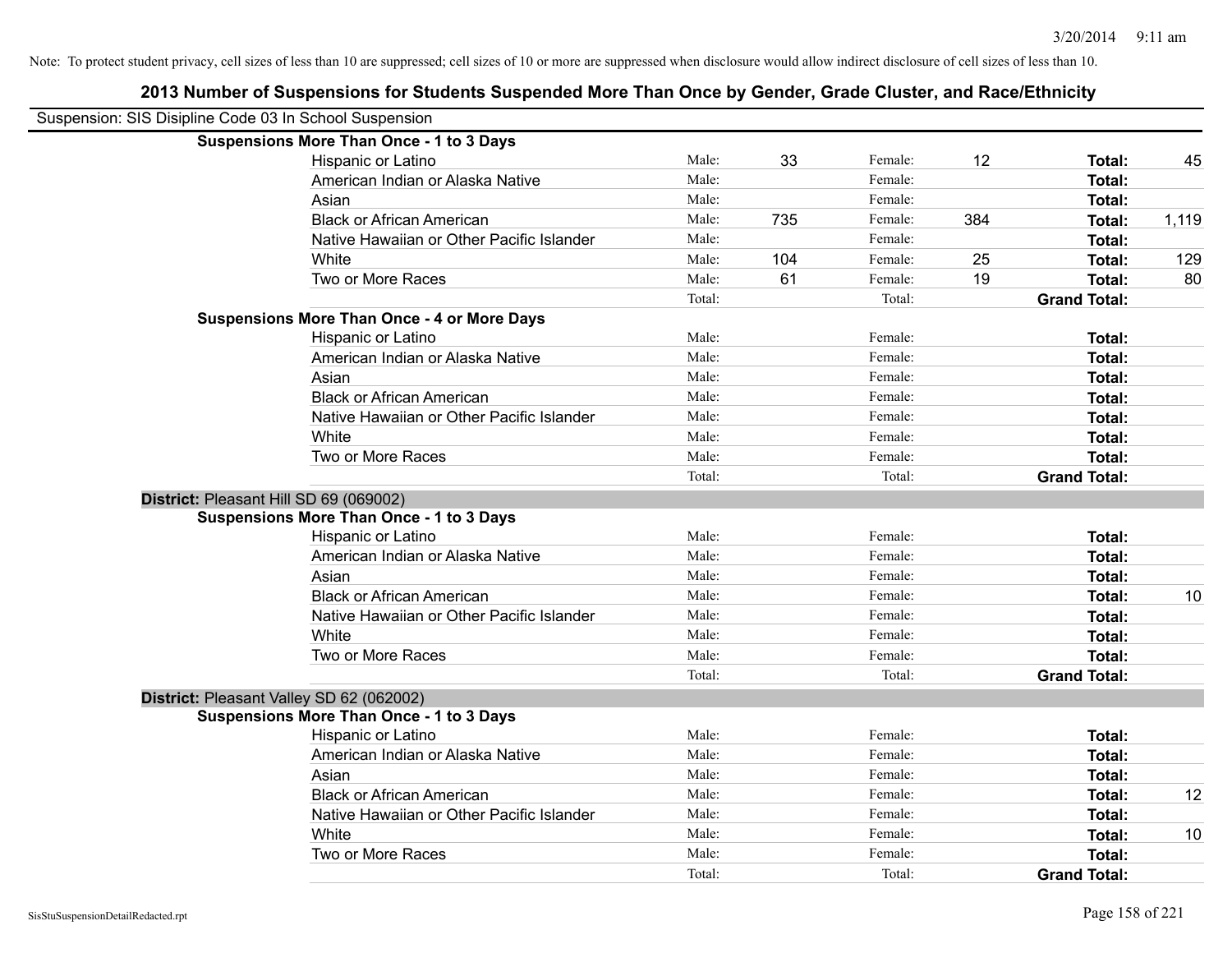| Suspension: SIS Disipline Code 03 In School Suspension |                                                    |        |         |                     |    |
|--------------------------------------------------------|----------------------------------------------------|--------|---------|---------------------|----|
|                                                        | District: Princeville CUSD 326 (326026)            |        |         |                     |    |
|                                                        | <b>Suspensions More Than Once - 1 to 3 Days</b>    |        |         |                     |    |
|                                                        | Hispanic or Latino                                 | Male:  | Female: | Total:              |    |
|                                                        | American Indian or Alaska Native                   | Male:  | Female: | Total:              |    |
|                                                        | Asian                                              | Male:  | Female: | <b>Total:</b>       |    |
|                                                        | <b>Black or African American</b>                   | Male:  | Female: | Total:              |    |
|                                                        | Native Hawaiian or Other Pacific Islander          | Male:  | Female: | Total:              |    |
|                                                        | White                                              | Male:  | Female: | Total:              |    |
|                                                        | Two or More Races                                  | Male:  | Female: | Total:              |    |
|                                                        |                                                    | Total: | Total:  | <b>Grand Total:</b> |    |
| Region: Region 05 North Cook ISC 1 (05)                |                                                    |        |         |                     |    |
| County: Cook (016)                                     |                                                    |        |         |                     |    |
| District: CCSD 62 (062004)                             |                                                    |        |         |                     |    |
|                                                        | <b>Suspensions More Than Once - 1 to 3 Days</b>    |        |         |                     |    |
|                                                        | Hispanic or Latino                                 | Male:  | Female: | Total:              |    |
|                                                        | American Indian or Alaska Native                   | Male:  | Female: | Total:              |    |
|                                                        | Asian                                              | Male:  | Female: | Total:              |    |
|                                                        | <b>Black or African American</b>                   | Male:  | Female: | Total:              |    |
|                                                        | Native Hawaiian or Other Pacific Islander          | Male:  | Female: | Total:              |    |
|                                                        | White                                              | Male:  | Female: | Total:              |    |
|                                                        | Two or More Races                                  | Male:  | Female: | Total:              |    |
|                                                        |                                                    | Total: | Total:  | <b>Grand Total:</b> |    |
|                                                        | District: East Maine SD 63 (063002)                |        |         |                     |    |
|                                                        | <b>Suspensions More Than Once - 1 to 3 Days</b>    |        |         |                     |    |
|                                                        | Hispanic or Latino                                 | Male:  | Female: | Total:              | 12 |
|                                                        | American Indian or Alaska Native                   | Male:  | Female: | Total:              |    |
|                                                        | Asian                                              | Male:  | Female: | Total:              |    |
|                                                        | <b>Black or African American</b>                   | Male:  | Female: | Total:              | 12 |
|                                                        | Native Hawaiian or Other Pacific Islander          | Male:  | Female: | Total:              |    |
|                                                        | White                                              | Male:  | Female: | Total:              | 19 |
|                                                        | Two or More Races                                  | Male:  | Female: | Total:              |    |
|                                                        |                                                    | Total: | Total:  | <b>Grand Total:</b> |    |
|                                                        | <b>Suspensions More Than Once - 4 or More Days</b> |        |         |                     |    |
|                                                        | Hispanic or Latino                                 | Male:  | Female: | Total:              |    |
|                                                        | American Indian or Alaska Native                   | Male:  | Female: | Total:              |    |
|                                                        | Asian                                              | Male:  | Female: | Total:              |    |
|                                                        | <b>Black or African American</b>                   | Male:  | Female: | Total:              |    |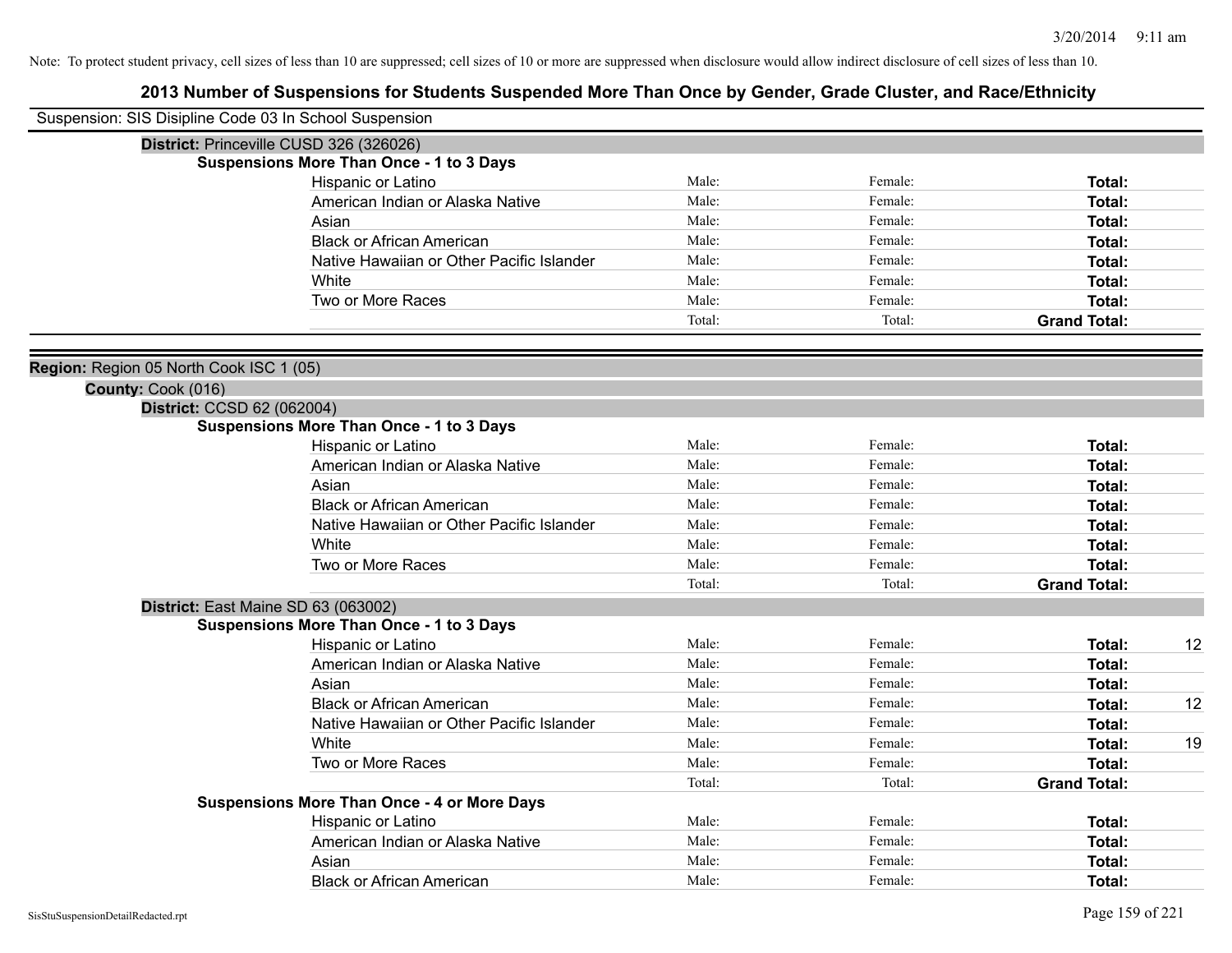| Suspension: SIS Disipline Code 03 In School Suspension |                                                    |        |     |         |     |                     |     |
|--------------------------------------------------------|----------------------------------------------------|--------|-----|---------|-----|---------------------|-----|
|                                                        | Native Hawaiian or Other Pacific Islander          | Male:  |     | Female: |     | Total:              |     |
|                                                        | White                                              | Male:  |     | Female: |     | Total:              |     |
|                                                        | Two or More Races                                  | Male:  |     | Female: |     | Total:              |     |
|                                                        |                                                    | Total: |     | Total:  |     | <b>Grand Total:</b> |     |
|                                                        | District: Evanston Twp HSD 202 (202017)            |        |     |         |     |                     |     |
|                                                        | <b>Suspensions More Than Once - 1 to 3 Days</b>    |        |     |         |     |                     |     |
|                                                        | Hispanic or Latino                                 | Male:  | 34  | Female: | 17  | Total:              | 51  |
|                                                        | American Indian or Alaska Native                   | Male:  |     | Female: |     | Total:              |     |
|                                                        | Asian                                              | Male:  |     | Female: |     | Total:              |     |
|                                                        | <b>Black or African American</b>                   | Male:  | 251 | Female: | 110 | Total:              | 361 |
|                                                        | Native Hawaiian or Other Pacific Islander          | Male:  |     | Female: |     | Total:              |     |
|                                                        | White                                              | Male:  |     | Female: |     | Total:              | 49  |
|                                                        | Two or More Races                                  | Male:  |     | Female: |     | Total:              | 17  |
|                                                        |                                                    | Total: |     | Total:  |     | <b>Grand Total:</b> |     |
|                                                        | <b>Suspensions More Than Once - 4 or More Days</b> |        |     |         |     |                     |     |
|                                                        | Hispanic or Latino                                 | Male:  |     | Female: |     | Total:              |     |
|                                                        | American Indian or Alaska Native                   | Male:  |     | Female: |     | Total:              |     |
|                                                        | Asian                                              | Male:  |     | Female: |     | Total:              |     |
|                                                        | <b>Black or African American</b>                   | Male:  |     | Female: |     | Total:              | 26  |
|                                                        | Native Hawaiian or Other Pacific Islander          | Male:  |     | Female: |     | Total:              |     |
|                                                        | White                                              | Male:  |     | Female: |     | Total:              |     |
|                                                        | Two or More Races                                  | Male:  |     | Female: |     | Total:              |     |
|                                                        |                                                    | Total: |     | Total:  |     | <b>Grand Total:</b> |     |
|                                                        | District: Family Guidance Centers Inc (015300)     |        |     |         |     |                     |     |
|                                                        | <b>Suspensions More Than Once - 1 to 3 Days</b>    |        |     |         |     |                     |     |
|                                                        | Hispanic or Latino                                 | Male:  |     | Female: |     | Total:              |     |
|                                                        | American Indian or Alaska Native                   | Male:  |     | Female: |     | Total:              |     |
|                                                        | Asian                                              | Male:  |     | Female: |     | Total:              |     |
|                                                        | <b>Black or African American</b>                   | Male:  |     | Female: |     | Total:              |     |
|                                                        | Native Hawaiian or Other Pacific Islander          | Male:  |     | Female: |     | Total:              |     |
|                                                        | White                                              | Male:  |     | Female: |     | Total:              |     |
|                                                        | Two or More Races                                  | Male:  |     | Female: |     | Total:              |     |
|                                                        |                                                    | Total: |     | Total:  |     | <b>Grand Total:</b> |     |
|                                                        | District: Glenview CCSD 34 (034004)                |        |     |         |     |                     |     |
|                                                        | <b>Suspensions More Than Once - 1 to 3 Days</b>    |        |     |         |     |                     |     |
|                                                        | Hispanic or Latino                                 | Male:  |     | Female: |     | Total:              |     |
|                                                        | American Indian or Alaska Native                   | Male:  |     | Female: |     | Total:              |     |
|                                                        | Asian                                              | Male:  |     | Female: |     | Total:              |     |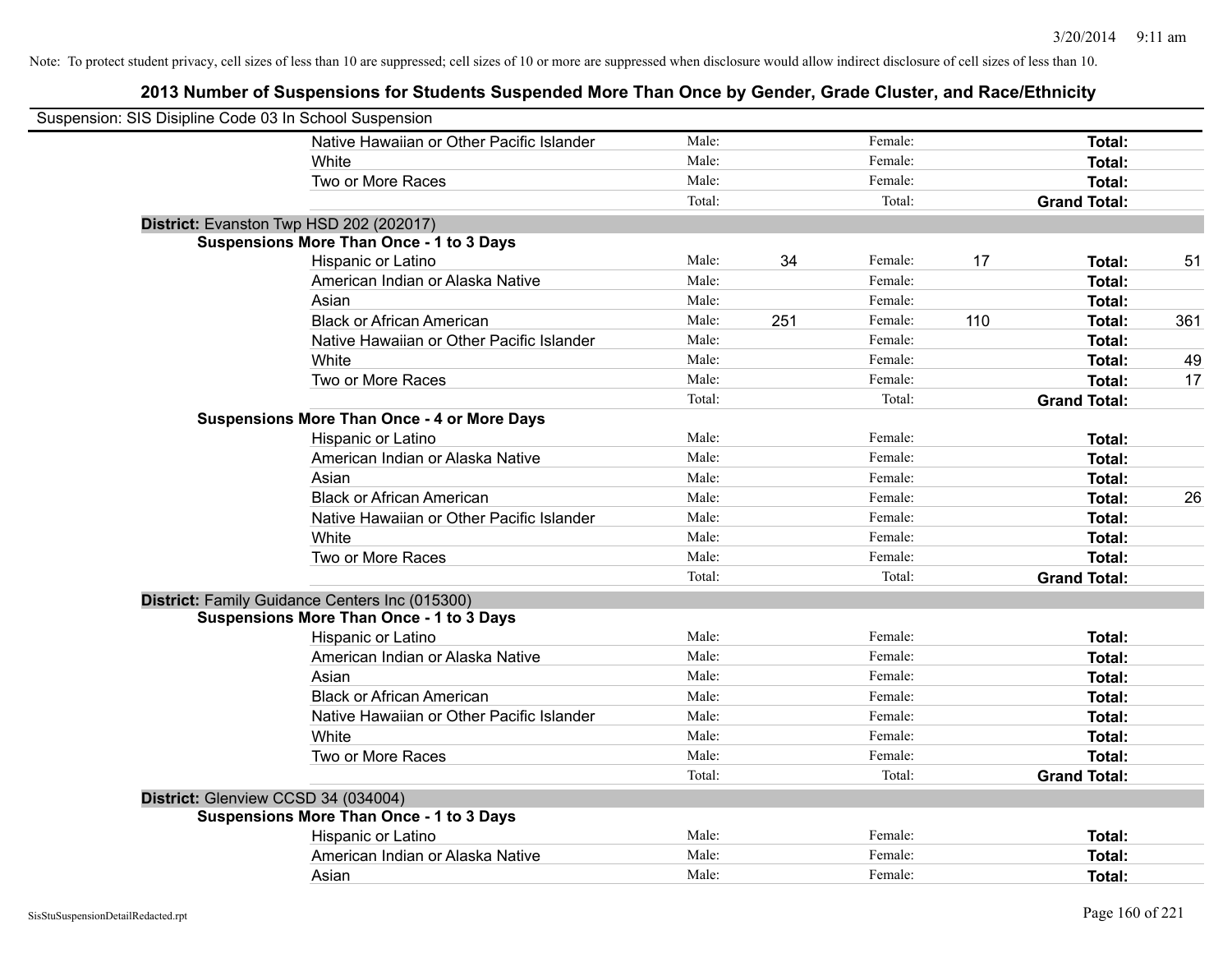| Suspension: SIS Disipline Code 03 In School Suspension |                                                    |        |       |         |       |                     |       |
|--------------------------------------------------------|----------------------------------------------------|--------|-------|---------|-------|---------------------|-------|
|                                                        | <b>Black or African American</b>                   | Male:  |       | Female: |       | Total:              |       |
|                                                        | Native Hawaiian or Other Pacific Islander          | Male:  |       | Female: |       | Total:              |       |
|                                                        | White                                              | Male:  |       | Female: |       | Total:              | 11    |
|                                                        | Two or More Races                                  | Male:  |       | Female: |       | Total:              |       |
|                                                        |                                                    | Total: |       | Total:  |       | <b>Grand Total:</b> | 24    |
| District: Lincolnwood SD 74 (074002)                   |                                                    |        |       |         |       |                     |       |
|                                                        | <b>Suspensions More Than Once - 1 to 3 Days</b>    |        |       |         |       |                     |       |
|                                                        | Hispanic or Latino                                 | Male:  |       | Female: |       | Total:              |       |
|                                                        | American Indian or Alaska Native                   | Male:  |       | Female: |       | Total:              |       |
|                                                        | Asian                                              | Male:  |       | Female: |       | Total:              |       |
|                                                        | <b>Black or African American</b>                   | Male:  |       | Female: |       | Total:              |       |
|                                                        | Native Hawaiian or Other Pacific Islander          | Male:  |       | Female: |       | <b>Total:</b>       |       |
|                                                        | White                                              | Male:  |       | Female: |       | <b>Total:</b>       |       |
|                                                        | Two or More Races                                  | Male:  |       | Female: |       | <b>Total:</b>       |       |
|                                                        |                                                    | Total: |       | Total:  |       | <b>Grand Total:</b> |       |
| District: Maine Township HSD 207 (207017)              |                                                    |        |       |         |       |                     |       |
|                                                        | <b>Suspensions More Than Once - 1 to 3 Days</b>    |        |       |         |       |                     |       |
|                                                        | Hispanic or Latino                                 | Male:  | 2,186 | Female: | 1,306 | <b>Total:</b>       | 3,492 |
|                                                        | American Indian or Alaska Native                   | Male:  | 44    | Female: | 20    | Total:              | 64    |
|                                                        | Asian                                              | Male:  | 372   | Female: | 163   | Total:              | 535   |
|                                                        | <b>Black or African American</b>                   | Male:  | 579   | Female: | 211   | Total:              | 790   |
|                                                        | Native Hawaiian or Other Pacific Islander          | Male:  |       | Female: |       | Total:              |       |
|                                                        | White                                              | Male:  | 2,464 | Female: | 1,314 | <b>Total:</b>       | 3,778 |
|                                                        | Two or More Races                                  | Male:  | 27    | Female: | 95    | <b>Total:</b>       | 122   |
|                                                        |                                                    | Total: |       | Total:  |       | <b>Grand Total:</b> |       |
|                                                        | <b>Suspensions More Than Once - 4 or More Days</b> |        |       |         |       |                     |       |
|                                                        | Hispanic or Latino                                 | Male:  | 274   | Female: | 137   | Total:              | 411   |
|                                                        | American Indian or Alaska Native                   | Male:  |       | Female: |       | <b>Total:</b>       | 12    |
|                                                        | Asian                                              | Male:  |       | Female: |       | Total:              | 31    |
|                                                        | <b>Black or African American</b>                   | Male:  | 30    | Female: | 19    | Total:              | 49    |
|                                                        | Native Hawaiian or Other Pacific Islander          | Male:  |       | Female: |       | <b>Total:</b>       |       |
|                                                        | White                                              | Male:  | 463   | Female: | 146   | <b>Total:</b>       | 609   |
|                                                        | Two or More Races                                  | Male:  |       | Female: |       | <b>Total:</b>       |       |
|                                                        |                                                    | Total: |       | Total:  |       | <b>Grand Total:</b> |       |
| District: Morton Grove SD 70 (070002)                  |                                                    |        |       |         |       |                     |       |
|                                                        | <b>Suspensions More Than Once - 1 to 3 Days</b>    |        |       |         |       |                     |       |
|                                                        | Hispanic or Latino                                 | Male:  |       | Female: |       | <b>Total:</b>       |       |
|                                                        | American Indian or Alaska Native                   | Male:  |       | Female: |       | Total:              |       |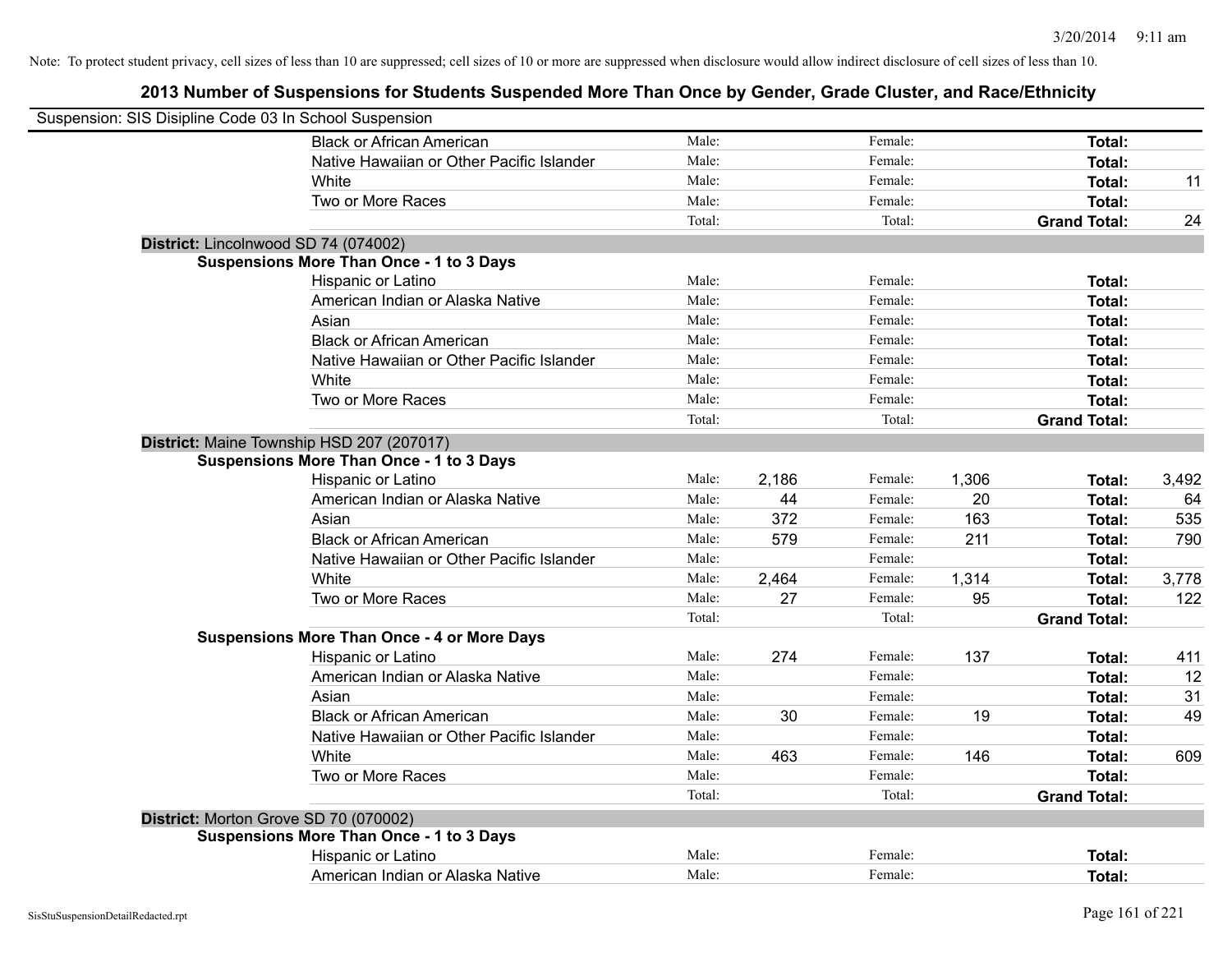| Suspension: SIS Disipline Code 03 In School Suspension |                                                    |        |     |         |    |                     |     |
|--------------------------------------------------------|----------------------------------------------------|--------|-----|---------|----|---------------------|-----|
|                                                        | Asian                                              | Male:  |     | Female: |    | Total:              |     |
|                                                        | <b>Black or African American</b>                   | Male:  |     | Female: |    | Total:              |     |
|                                                        | Native Hawaiian or Other Pacific Islander          | Male:  |     | Female: |    | Total:              |     |
|                                                        | White                                              | Male:  |     | Female: |    | Total:              |     |
|                                                        | Two or More Races                                  | Male:  |     | Female: |    | Total:              |     |
|                                                        |                                                    | Total: |     | Total:  |    | <b>Grand Total:</b> |     |
|                                                        | District: Mount Prospect SD 57 (057002)            |        |     |         |    |                     |     |
|                                                        | <b>Suspensions More Than Once - 1 to 3 Days</b>    |        |     |         |    |                     |     |
|                                                        | Hispanic or Latino                                 | Male:  |     | Female: |    | Total:              |     |
|                                                        | American Indian or Alaska Native                   | Male:  |     | Female: |    | Total:              |     |
|                                                        | Asian                                              | Male:  |     | Female: |    | Total:              |     |
|                                                        | <b>Black or African American</b>                   | Male:  |     | Female: |    | Total:              |     |
|                                                        | Native Hawaiian or Other Pacific Islander          | Male:  |     | Female: |    | Total:              |     |
|                                                        | White                                              | Male:  |     | Female: |    | Total:              |     |
|                                                        | Two or More Races                                  | Male:  |     | Female: |    | Total:              |     |
|                                                        |                                                    | Total: |     | Total:  |    | <b>Grand Total:</b> |     |
| <b>District: Niles ESD 71 (071002)</b>                 |                                                    |        |     |         |    |                     |     |
|                                                        | <b>Suspensions More Than Once - 1 to 3 Days</b>    |        |     |         |    |                     |     |
|                                                        | Hispanic or Latino                                 | Male:  |     | Female: |    | <b>Total:</b>       |     |
|                                                        | American Indian or Alaska Native                   | Male:  |     | Female: |    | Total:              |     |
|                                                        | Asian                                              | Male:  |     | Female: |    | Total:              |     |
|                                                        | <b>Black or African American</b>                   | Male:  |     | Female: |    | Total:              |     |
|                                                        | Native Hawaiian or Other Pacific Islander          | Male:  |     | Female: |    | Total:              |     |
|                                                        | White                                              | Male:  |     | Female: |    | Total:              |     |
|                                                        | Two or More Races                                  | Male:  |     | Female: |    | Total:              |     |
|                                                        |                                                    | Total: |     | Total:  |    | <b>Grand Total:</b> |     |
|                                                        | District: Niles Twp CHSD 219 (219017)              |        |     |         |    |                     |     |
|                                                        | <b>Suspensions More Than Once - 1 to 3 Days</b>    |        |     |         |    |                     |     |
|                                                        | Hispanic or Latino                                 | Male:  | 56  | Female: | 58 | Total:              | 114 |
|                                                        | American Indian or Alaska Native                   | Male:  |     | Female: |    | Total:              |     |
|                                                        | Asian                                              | Male:  | 35  | Female: | 32 | Total:              | 67  |
|                                                        | <b>Black or African American</b>                   | Male:  | 80  | Female: | 53 | Total:              | 133 |
|                                                        | Native Hawaiian or Other Pacific Islander          | Male:  |     | Female: |    | Total:              |     |
|                                                        | White                                              | Male:  | 120 | Female: | 94 | Total:              | 214 |
|                                                        | Two or More Races                                  | Male:  |     | Female: |    | Total:              |     |
|                                                        |                                                    | Total: |     | Total:  |    | <b>Grand Total:</b> |     |
|                                                        | <b>Suspensions More Than Once - 4 or More Days</b> |        |     |         |    |                     |     |
|                                                        | <b>Hispanic or Latino</b>                          | Male:  | 49  | Female: | 22 | Total:              | 71  |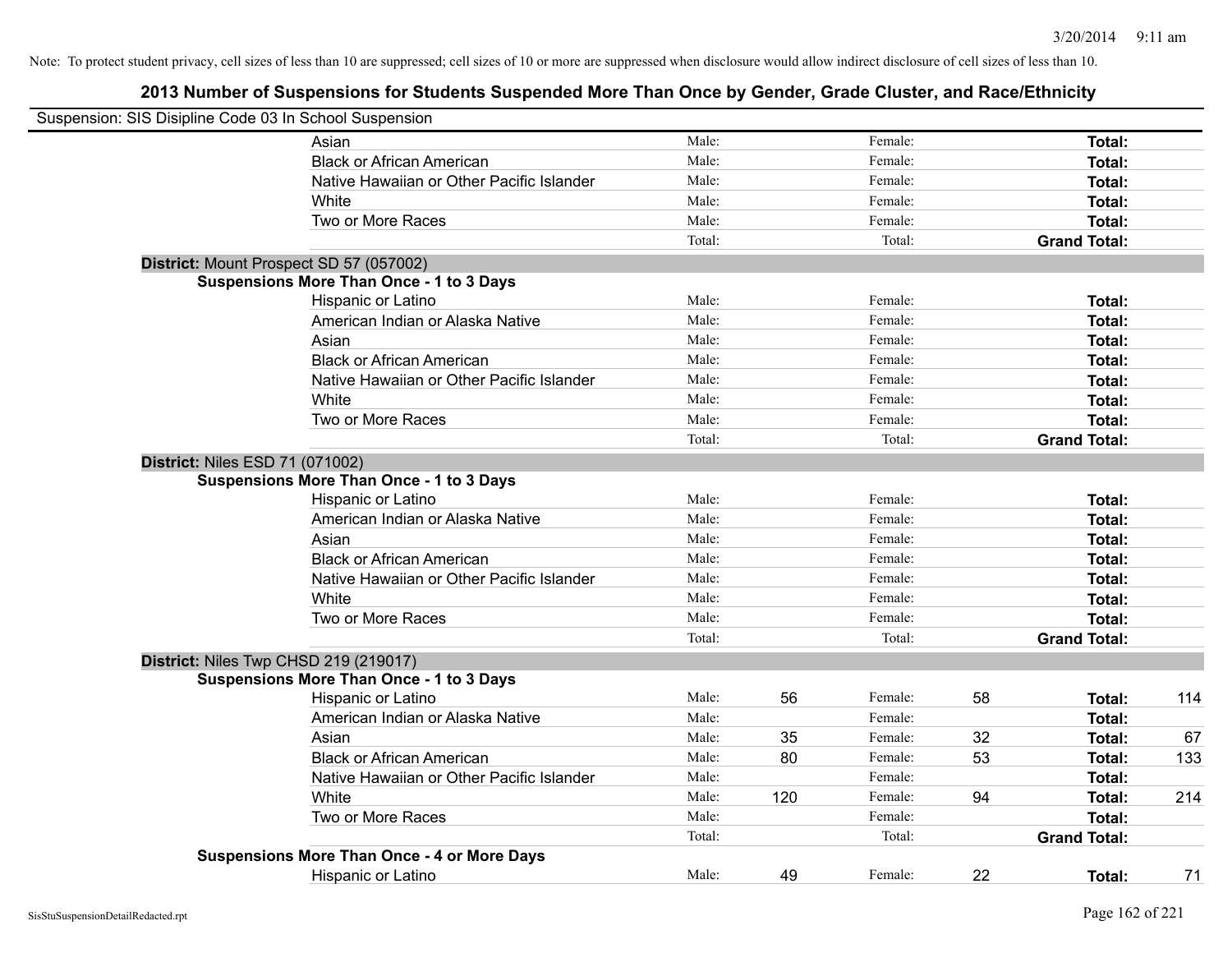### **2013 Number of Suspensions for Students Suspended More Than Once by Gender, Grade Cluster, and Race/Ethnicity**

| Suspension: SIS Disipline Code 03 In School Suspension |                                                            |        |    |         |    |                     |     |
|--------------------------------------------------------|------------------------------------------------------------|--------|----|---------|----|---------------------|-----|
|                                                        | American Indian or Alaska Native                           | Male:  |    | Female: |    | <b>Total:</b>       |     |
|                                                        | Asian                                                      | Male:  | 30 | Female: | 18 | Total:              | 48  |
|                                                        | <b>Black or African American</b>                           | Male:  | 40 | Female: | 18 | Total:              | 58  |
|                                                        | Native Hawaiian or Other Pacific Islander                  | Male:  |    | Female: |    | <b>Total:</b>       |     |
|                                                        | White                                                      | Male:  | 97 | Female: | 32 | <b>Total:</b>       | 129 |
|                                                        | Two or More Races                                          | Male:  |    | Female: |    | <b>Total:</b>       | 18  |
|                                                        |                                                            | Total: |    | Total:  |    | <b>Grand Total:</b> |     |
|                                                        | <b>District: Niles Twp District for Spec Educ (807060)</b> |        |    |         |    |                     |     |
|                                                        | <b>Suspensions More Than Once - 1 to 3 Days</b>            |        |    |         |    |                     |     |
|                                                        | Hispanic or Latino                                         | Male:  |    | Female: |    | Total:              |     |
|                                                        | American Indian or Alaska Native                           | Male:  |    | Female: |    | <b>Total:</b>       |     |
|                                                        | Asian                                                      | Male:  |    | Female: |    | <b>Total:</b>       |     |
|                                                        | <b>Black or African American</b>                           | Male:  |    | Female: |    | <b>Total:</b>       |     |
|                                                        | Native Hawaiian or Other Pacific Islander                  | Male:  |    | Female: |    | Total:              |     |
|                                                        | White                                                      | Male:  |    | Female: |    | Total:              |     |
|                                                        | Two or More Races                                          | Male:  |    | Female: |    | Total:              |     |
|                                                        |                                                            | Total: |    | Total:  |    | <b>Grand Total:</b> |     |
| District: Northbrook ESD 27 (027002)                   |                                                            |        |    |         |    |                     |     |
|                                                        | <b>Suspensions More Than Once - 1 to 3 Days</b>            |        |    |         |    |                     |     |
|                                                        | Hispanic or Latino                                         | Male:  |    | Female: |    | Total:              |     |
|                                                        | American Indian or Alaska Native                           | Male:  |    | Female: |    | Total:              |     |
|                                                        | Asian                                                      | Male:  |    | Female: |    | Total:              |     |
|                                                        | <b>Black or African American</b>                           | Male:  |    | Female: |    | <b>Total:</b>       |     |
|                                                        | Native Hawaiian or Other Pacific Islander                  | Male:  |    | Female: |    | <b>Total:</b>       |     |
|                                                        | White                                                      | Male:  |    | Female: |    | <b>Total:</b>       |     |
|                                                        | Two or More Races                                          | Male:  |    | Female: |    | <b>Total:</b>       |     |
|                                                        |                                                            | Total: |    | Total:  |    | <b>Grand Total:</b> |     |
| District: Northbrook SD 28 (028002)                    |                                                            |        |    |         |    |                     |     |
|                                                        | <b>Suspensions More Than Once - 1 to 3 Days</b>            |        |    |         |    |                     |     |
|                                                        | Hispanic or Latino                                         | Male:  |    | Female: |    | Total:              | 12  |
|                                                        | American Indian or Alaska Native                           | Male:  |    | Female: |    | Total:              |     |
|                                                        | Asian                                                      | Male:  |    | Female: |    | Total:              |     |
|                                                        | <b>Black or African American</b>                           | Male:  |    | Female: |    | Total:              |     |
|                                                        | Native Hawaiian or Other Pacific Islander                  | Male:  |    | Female: |    | Total:              |     |
|                                                        | White                                                      | Male:  |    | Female: |    | <b>Total:</b>       | 15  |
|                                                        | Two or More Races                                          | Male:  |    | Female: |    | <b>Total:</b>       |     |
|                                                        |                                                            | Total: |    | Total:  |    | <b>Grand Total:</b> |     |

**District:** Northfield Twp HSD 225 (225017)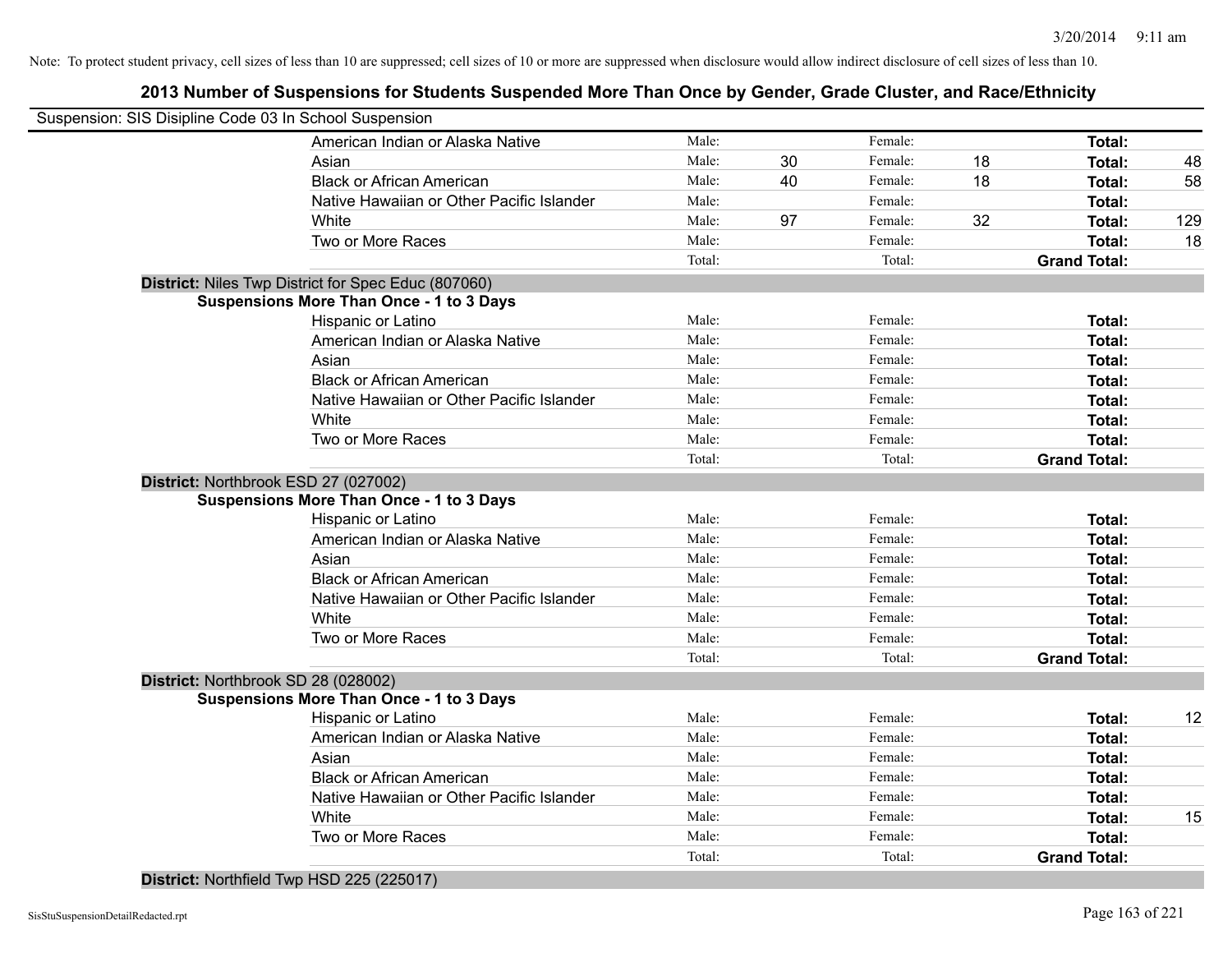| Suspension: SIS Disipline Code 03 In School Suspension |                                                    |        |     |         |    |                     |     |
|--------------------------------------------------------|----------------------------------------------------|--------|-----|---------|----|---------------------|-----|
|                                                        | <b>Suspensions More Than Once - 1 to 3 Days</b>    |        |     |         |    |                     |     |
|                                                        | Hispanic or Latino                                 | Male:  |     | Female: |    | Total:              | 14  |
|                                                        | American Indian or Alaska Native                   | Male:  |     | Female: |    | Total:              |     |
|                                                        | Asian                                              | Male:  |     | Female: |    | Total:              |     |
|                                                        | <b>Black or African American</b>                   | Male:  |     | Female: |    | Total:              |     |
|                                                        | Native Hawaiian or Other Pacific Islander          | Male:  |     | Female: |    | Total:              |     |
|                                                        | White                                              | Male:  |     | Female: |    | Total:              | 15  |
|                                                        | Two or More Races                                  | Male:  |     | Female: |    | Total:              |     |
|                                                        |                                                    | Total: |     | Total:  |    | <b>Grand Total:</b> | 43  |
|                                                        | District: Ombudsman Educational Services (004000)  |        |     |         |    |                     |     |
|                                                        | <b>Suspensions More Than Once - 1 to 3 Days</b>    |        |     |         |    |                     |     |
|                                                        | Hispanic or Latino                                 | Male:  |     | Female: |    | Total:              |     |
|                                                        | American Indian or Alaska Native                   | Male:  |     | Female: |    | Total:              |     |
|                                                        | Asian                                              | Male:  |     | Female: |    | Total:              |     |
|                                                        | <b>Black or African American</b>                   | Male:  |     | Female: |    | Total:              |     |
|                                                        | Native Hawaiian or Other Pacific Islander          | Male:  |     | Female: |    | Total:              |     |
|                                                        | White                                              | Male:  |     | Female: |    | Total:              |     |
|                                                        | Two or More Races                                  | Male:  |     | Female: |    | Total:              |     |
|                                                        |                                                    | Total: |     | Total:  |    | <b>Grand Total:</b> |     |
| District: Palatine CCSD 15 (015004)                    |                                                    |        |     |         |    |                     |     |
|                                                        | <b>Suspensions More Than Once - 1 to 3 Days</b>    |        |     |         |    |                     |     |
|                                                        | Hispanic or Latino                                 | Male:  | 105 | Female: | 61 | Total:              | 166 |
|                                                        | American Indian or Alaska Native                   | Male:  |     | Female: |    | Total:              |     |
|                                                        | Asian                                              | Male:  |     | Female: |    | Total:              |     |
|                                                        | <b>Black or African American</b>                   | Male:  |     | Female: |    | Total:              | 38  |
|                                                        | Native Hawaiian or Other Pacific Islander          | Male:  |     | Female: |    | Total:              |     |
|                                                        | White                                              | Male:  |     | Female: |    | Total:              | 38  |
|                                                        | Two or More Races                                  | Male:  |     | Female: |    | Total:              |     |
|                                                        |                                                    | Total: |     | Total:  |    | <b>Grand Total:</b> |     |
|                                                        | <b>Suspensions More Than Once - 4 or More Days</b> |        |     |         |    |                     |     |
|                                                        | Hispanic or Latino                                 | Male:  |     | Female: |    | Total:              |     |
|                                                        | American Indian or Alaska Native                   | Male:  |     | Female: |    | Total:              |     |
|                                                        | Asian                                              | Male:  |     | Female: |    | Total:              |     |
|                                                        | <b>Black or African American</b>                   | Male:  |     | Female: |    | Total:              |     |
|                                                        | Native Hawaiian or Other Pacific Islander          | Male:  |     | Female: |    | Total:              |     |
|                                                        | White                                              | Male:  |     | Female: |    | Total:              |     |
|                                                        | Two or More Races                                  | Male:  |     | Female: |    | Total:              |     |
|                                                        |                                                    | Total: |     | Total:  |    | <b>Grand Total:</b> |     |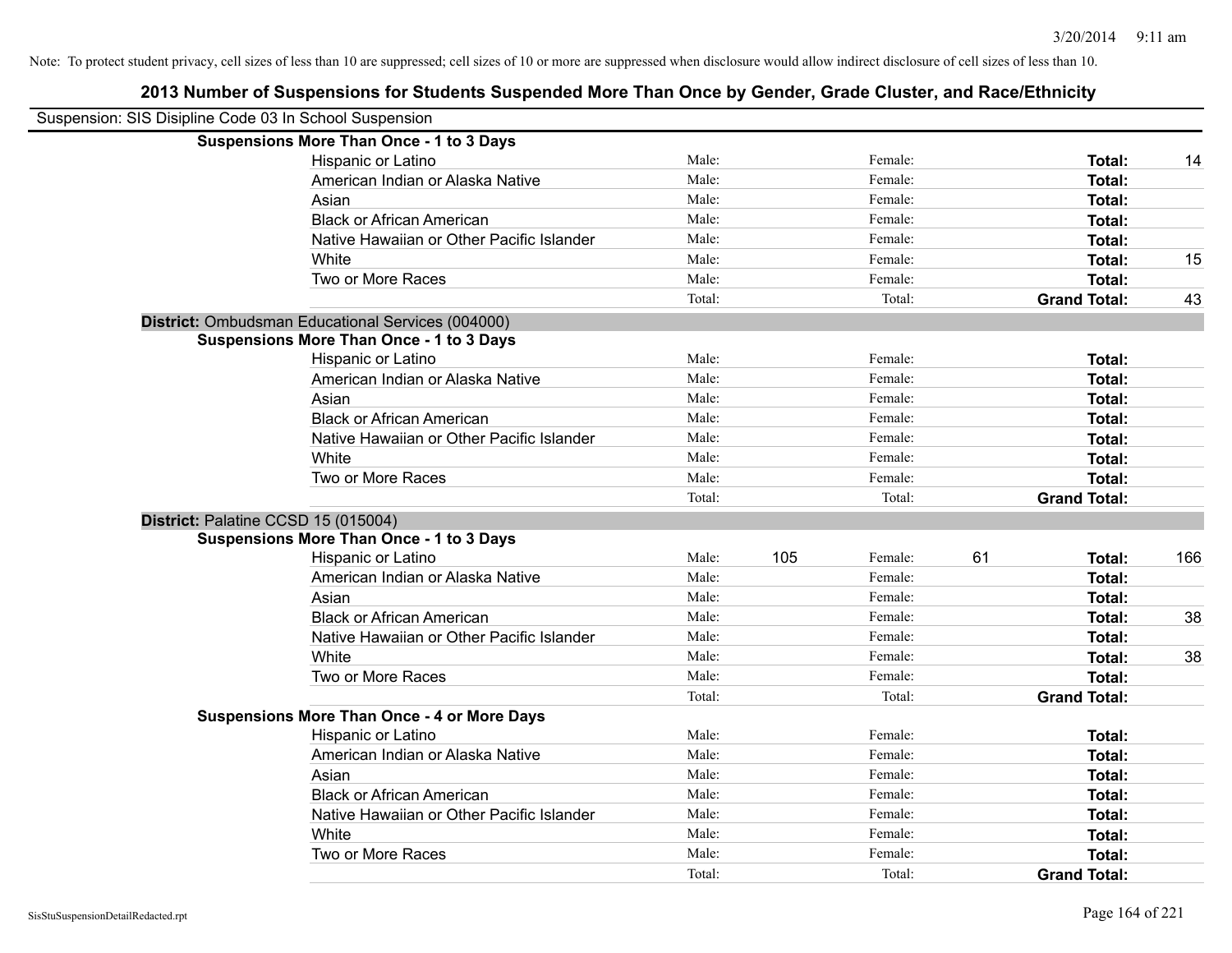| Suspension: SIS Disipline Code 03 In School Suspension |                                                 |        |    |         |    |                     |    |
|--------------------------------------------------------|-------------------------------------------------|--------|----|---------|----|---------------------|----|
|                                                        | District: Prospect Heights SD 23 (023002)       |        |    |         |    |                     |    |
|                                                        | <b>Suspensions More Than Once - 1 to 3 Days</b> |        |    |         |    |                     |    |
|                                                        | Hispanic or Latino                              | Male:  |    | Female: |    | Total:              |    |
|                                                        | American Indian or Alaska Native                | Male:  |    | Female: |    | Total:              |    |
|                                                        | Asian                                           | Male:  |    | Female: |    | Total:              |    |
|                                                        | <b>Black or African American</b>                | Male:  |    | Female: |    | Total:              |    |
|                                                        | Native Hawaiian or Other Pacific Islander       | Male:  |    | Female: |    | Total:              |    |
|                                                        | White                                           | Male:  |    | Female: |    | Total:              |    |
|                                                        | Two or More Races                               | Male:  |    | Female: |    | Total:              |    |
|                                                        |                                                 | Total: |    | Total:  |    | <b>Grand Total:</b> |    |
| District: River Trails SD 26 (026002)                  |                                                 |        |    |         |    |                     |    |
|                                                        | <b>Suspensions More Than Once - 1 to 3 Days</b> |        |    |         |    |                     |    |
|                                                        | Hispanic or Latino                              | Male:  |    | Female: |    | Total:              |    |
|                                                        | American Indian or Alaska Native                | Male:  |    | Female: |    | Total:              |    |
|                                                        | Asian                                           | Male:  |    | Female: |    | Total:              |    |
|                                                        | <b>Black or African American</b>                | Male:  |    | Female: |    | Total:              |    |
|                                                        | Native Hawaiian or Other Pacific Islander       | Male:  |    | Female: |    | Total:              |    |
|                                                        | White                                           | Male:  |    | Female: |    | Total:              |    |
|                                                        | Two or More Races                               | Male:  |    | Female: |    | Total:              |    |
|                                                        |                                                 | Total: |    | Total:  |    | <b>Grand Total:</b> | 14 |
|                                                        | District: Schaumburg CCSD 54 (054004)           |        |    |         |    |                     |    |
|                                                        | <b>Suspensions More Than Once - 1 to 3 Days</b> |        |    |         |    |                     |    |
|                                                        | Hispanic or Latino                              | Male:  |    | Female: |    | Total:              |    |
|                                                        | American Indian or Alaska Native                | Male:  |    | Female: |    | Total:              |    |
|                                                        | Asian                                           | Male:  |    | Female: |    | Total:              |    |
|                                                        | <b>Black or African American</b>                | Male:  | 17 | Female: | 11 | Total:              | 28 |
|                                                        | Native Hawaiian or Other Pacific Islander       | Male:  |    | Female: |    | Total:              |    |
|                                                        | White                                           | Male:  |    | Female: |    | Total:              |    |
|                                                        | Two or More Races                               | Male:  |    | Female: |    | Total:              |    |
|                                                        |                                                 | Total: |    | Total:  |    | <b>Grand Total:</b> | 41 |
| District: Skokie SD 68 (068002)                        |                                                 |        |    |         |    |                     |    |
|                                                        | <b>Suspensions More Than Once - 1 to 3 Days</b> |        |    |         |    |                     |    |
|                                                        | Hispanic or Latino                              | Male:  |    | Female: |    | Total:              |    |
|                                                        | American Indian or Alaska Native                | Male:  |    | Female: |    | Total:              |    |
|                                                        | Asian                                           | Male:  |    | Female: |    | Total:              |    |
|                                                        | <b>Black or African American</b>                | Male:  |    | Female: |    | Total:              |    |
|                                                        | Native Hawaiian or Other Pacific Islander       | Male:  |    | Female: |    | Total:              |    |
|                                                        | White                                           | Male:  |    | Female: |    | Total:              |    |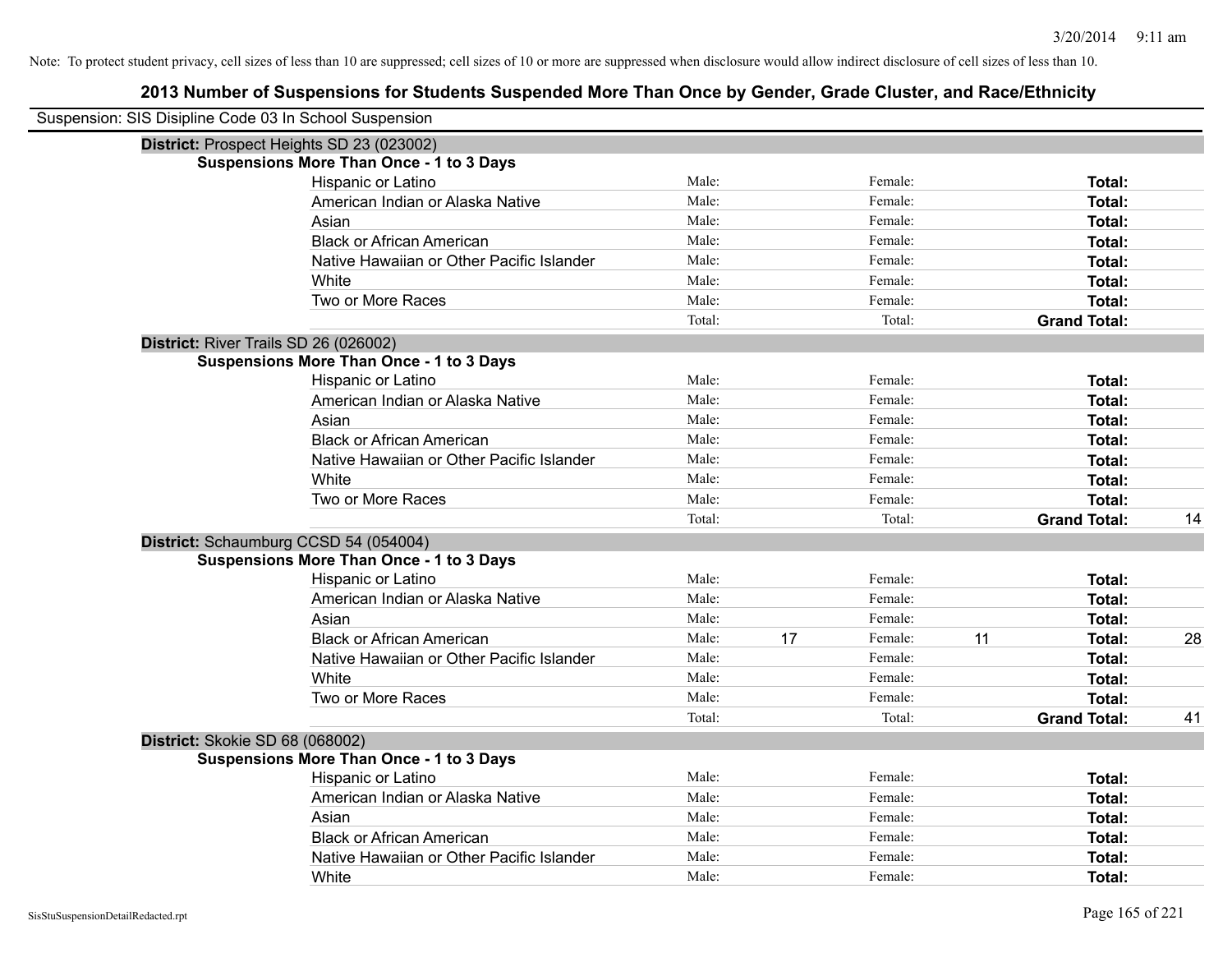| Suspension: SIS Disipline Code 03 In School Suspension |                                                    |        |     |         |     |                     |     |
|--------------------------------------------------------|----------------------------------------------------|--------|-----|---------|-----|---------------------|-----|
|                                                        | Two or More Races                                  | Male:  |     | Female: |     | Total:              |     |
|                                                        |                                                    | Total: |     | Total:  |     | <b>Grand Total:</b> | 14  |
| District: Skokie SD 73-5 (073502)                      |                                                    |        |     |         |     |                     |     |
|                                                        | <b>Suspensions More Than Once - 1 to 3 Days</b>    |        |     |         |     |                     |     |
|                                                        | Hispanic or Latino                                 | Male:  |     | Female: |     | Total:              |     |
|                                                        | American Indian or Alaska Native                   | Male:  |     | Female: |     | Total:              |     |
|                                                        | Asian                                              | Male:  |     | Female: |     | Total:              |     |
|                                                        | <b>Black or African American</b>                   | Male:  |     | Female: |     | Total:              |     |
|                                                        | Native Hawaiian or Other Pacific Islander          | Male:  |     | Female: |     | Total:              |     |
|                                                        | White                                              | Male:  |     | Female: |     | Total:              |     |
|                                                        | Two or More Races                                  | Male:  |     | Female: |     | Total:              |     |
|                                                        |                                                    | Total: |     | Total:  |     | <b>Grand Total:</b> |     |
|                                                        | District: Township HSD 211 (211017)                |        |     |         |     |                     |     |
|                                                        | <b>Suspensions More Than Once - 1 to 3 Days</b>    |        |     |         |     |                     |     |
|                                                        | Hispanic or Latino                                 | Male:  | 233 | Female: | 142 | Total:              | 375 |
|                                                        | American Indian or Alaska Native                   | Male:  |     | Female: |     | Total:              |     |
|                                                        | Asian                                              | Male:  | 17  | Female: | 23  | Total:              | 40  |
|                                                        | <b>Black or African American</b>                   | Male:  | 166 | Female: | 76  | Total:              | 242 |
|                                                        | Native Hawaiian or Other Pacific Islander          | Male:  |     | Female: |     | Total:              |     |
|                                                        | White                                              | Male:  | 153 | Female: | 49  | Total:              | 202 |
|                                                        | Two or More Races                                  | Male:  |     | Female: |     | Total:              | 21  |
|                                                        |                                                    | Total: |     | Total:  |     | <b>Grand Total:</b> |     |
|                                                        | <b>Suspensions More Than Once - 4 or More Days</b> |        |     |         |     |                     |     |
|                                                        | Hispanic or Latino                                 | Male:  |     | Female: |     | Total:              |     |
|                                                        | American Indian or Alaska Native                   | Male:  |     | Female: |     | Total:              |     |
|                                                        | Asian                                              | Male:  |     | Female: |     | Total:              |     |
|                                                        | <b>Black or African American</b>                   | Male:  |     | Female: |     | Total:              |     |
|                                                        | Native Hawaiian or Other Pacific Islander          | Male:  |     | Female: |     | Total:              |     |
|                                                        | White                                              | Male:  |     | Female: |     | Total:              |     |
|                                                        | Two or More Races                                  | Male:  |     | Female: |     | Total:              |     |
|                                                        |                                                    | Total: |     | Total:  |     | <b>Grand Total:</b> | 12  |
|                                                        | District: Township HSD 214 (214017)                |        |     |         |     |                     |     |
|                                                        | <b>Suspensions More Than Once - 1 to 3 Days</b>    |        |     |         |     |                     |     |
|                                                        | Hispanic or Latino                                 | Male:  | 299 | Female: | 154 | Total:              | 453 |
|                                                        | American Indian or Alaska Native                   | Male:  |     | Female: |     | Total:              | 11  |
|                                                        | Asian                                              | Male:  |     | Female: |     | Total:              | 15  |
|                                                        | <b>Black or African American</b>                   | Male:  | 24  | Female: | 18  | Total:              | 42  |
|                                                        | Native Hawaiian or Other Pacific Islander          | Male:  |     | Female: |     | Total:              |     |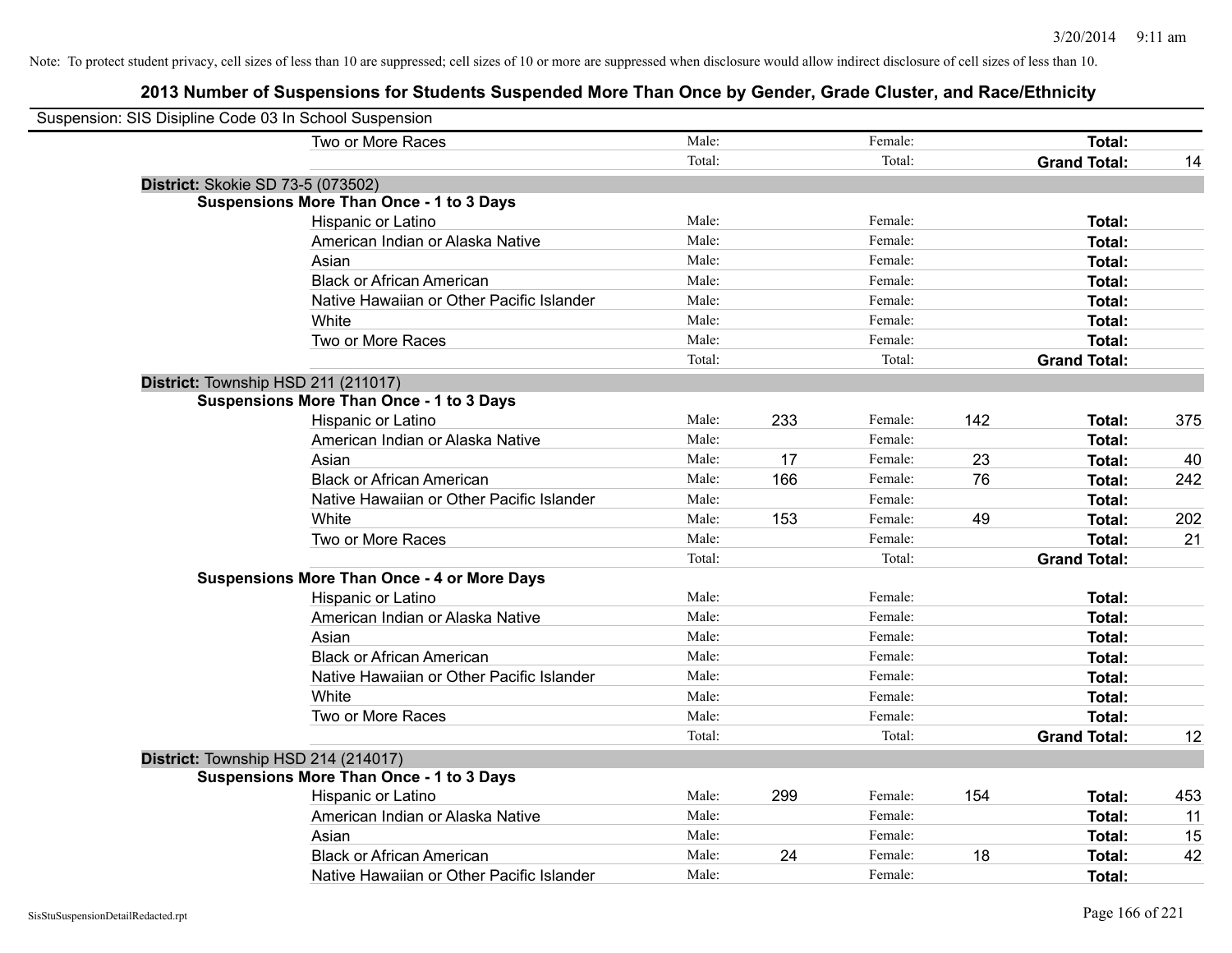| Suspension: SIS Disipline Code 03 In School Suspension |                                                    |        |     |         |    |                     |     |
|--------------------------------------------------------|----------------------------------------------------|--------|-----|---------|----|---------------------|-----|
|                                                        | White                                              | Male:  | 144 | Female: | 69 | Total:              | 213 |
|                                                        | Two or More Races                                  | Male:  |     | Female: |    | Total:              | 25  |
|                                                        |                                                    | Total: |     | Total:  |    | <b>Grand Total:</b> |     |
|                                                        | <b>Suspensions More Than Once - 4 or More Days</b> |        |     |         |    |                     |     |
|                                                        | Hispanic or Latino                                 | Male:  |     | Female: |    | Total:              |     |
|                                                        | American Indian or Alaska Native                   | Male:  |     | Female: |    | Total:              |     |
|                                                        | Asian                                              | Male:  |     | Female: |    | Total:              |     |
|                                                        | <b>Black or African American</b>                   | Male:  |     | Female: |    | Total:              |     |
|                                                        | Native Hawaiian or Other Pacific Islander          | Male:  |     | Female: |    | Total:              |     |
|                                                        | White                                              | Male:  |     | Female: |    | Total:              |     |
|                                                        | Two or More Races                                  | Male:  |     | Female: |    | Total:              |     |
|                                                        |                                                    | Total: |     | Total:  |    | <b>Grand Total:</b> |     |
| District: West Northfield SD 31 (031002)               |                                                    |        |     |         |    |                     |     |
|                                                        | <b>Suspensions More Than Once - 1 to 3 Days</b>    |        |     |         |    |                     |     |
|                                                        | Hispanic or Latino                                 | Male:  |     | Female: |    | Total:              |     |
|                                                        | American Indian or Alaska Native                   | Male:  |     | Female: |    | Total:              |     |
|                                                        | Asian                                              | Male:  |     | Female: |    | Total:              |     |
|                                                        | <b>Black or African American</b>                   | Male:  |     | Female: |    | Total:              |     |
|                                                        | Native Hawaiian or Other Pacific Islander          | Male:  |     | Female: |    | Total:              |     |
|                                                        | White                                              | Male:  |     | Female: |    | Total:              |     |
|                                                        | Two or More Races                                  | Male:  |     | Female: |    | Total:              |     |
|                                                        |                                                    | Total: |     | Total:  |    | <b>Grand Total:</b> |     |
| District: Wheeling CCSD 21 (021004)                    |                                                    |        |     |         |    |                     |     |
|                                                        | <b>Suspensions More Than Once - 1 to 3 Days</b>    |        |     |         |    |                     |     |
|                                                        | Hispanic or Latino                                 | Male:  |     | Female: |    | Total:              | 92  |
|                                                        | American Indian or Alaska Native                   | Male:  |     | Female: |    | Total:              |     |
|                                                        | Asian                                              | Male:  |     | Female: |    | Total:              |     |
|                                                        | <b>Black or African American</b>                   | Male:  |     | Female: |    | Total:              |     |
|                                                        | Native Hawaiian or Other Pacific Islander          | Male:  |     | Female: |    | Total:              |     |
|                                                        | <b>White</b>                                       | Male:  | 28  | Female: | 10 | Total:              | 38  |
|                                                        | Two or More Races                                  | Male:  |     | Female: |    | Total:              |     |
|                                                        |                                                    | Total: |     | Total:  |    | <b>Grand Total:</b> |     |
| County: Non-Public School (000)                        |                                                    |        |     |         |    |                     |     |
| District: Region 05 North Cook ISC 1 (000000)          |                                                    |        |     |         |    |                     |     |
|                                                        | <b>Suspensions More Than Once - 1 to 3 Days</b>    |        |     |         |    |                     |     |
|                                                        | Hispanic or Latino                                 | Male:  |     | Female: |    | <b>Total:</b>       |     |
|                                                        | American Indian or Alaska Native                   | Male:  |     | Female: |    | Total:              |     |
|                                                        | Asian                                              | Male:  |     | Female: |    | Total:              |     |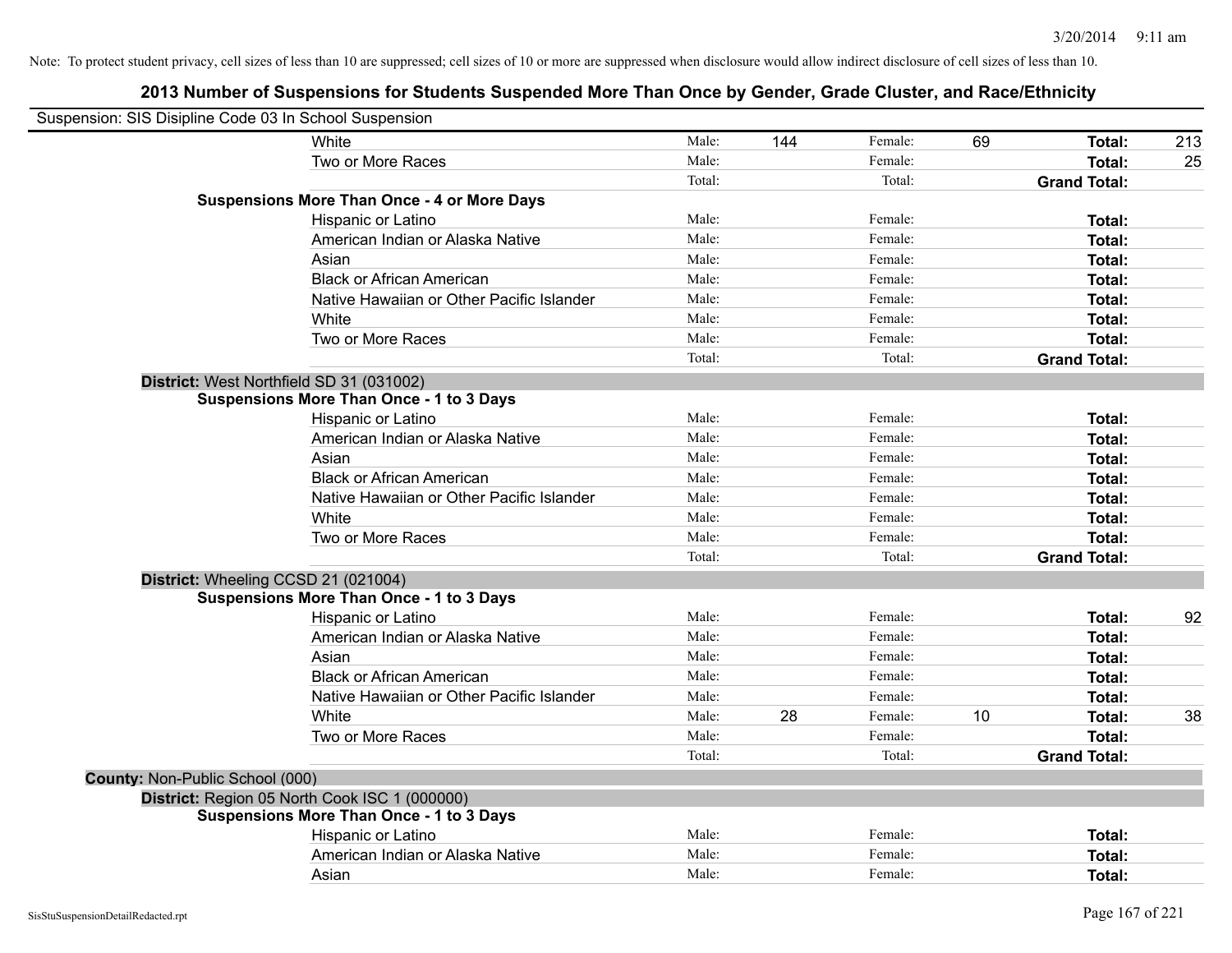# **2013 Number of Suspensions for Students Suspended More Than Once by Gender, Grade Cluster, and Race/Ethnicity**

| Suspension: SIS Disipline Code 03 In School Suspension  |                                                    |        |     |         |    |                     |     |
|---------------------------------------------------------|----------------------------------------------------|--------|-----|---------|----|---------------------|-----|
|                                                         | <b>Black or African American</b>                   | Male:  |     | Female: |    | Total:              |     |
|                                                         | Native Hawaiian or Other Pacific Islander          | Male:  |     | Female: |    | <b>Total:</b>       |     |
|                                                         | White                                              | Male:  |     | Female: |    | <b>Total:</b>       | 11  |
|                                                         | Two or More Races                                  | Male:  |     | Female: |    | Total:              |     |
|                                                         |                                                    | Total: |     | Total:  |    | <b>Grand Total:</b> |     |
|                                                         | <b>Suspensions More Than Once - 4 or More Days</b> |        |     |         |    |                     |     |
|                                                         | Hispanic or Latino                                 | Male:  |     | Female: |    | Total:              |     |
|                                                         | American Indian or Alaska Native                   | Male:  |     | Female: |    | <b>Total:</b>       |     |
|                                                         | Asian                                              | Male:  |     | Female: |    | <b>Total:</b>       |     |
|                                                         | <b>Black or African American</b>                   | Male:  |     | Female: |    | <b>Total:</b>       |     |
|                                                         | Native Hawaiian or Other Pacific Islander          | Male:  |     | Female: |    | <b>Total:</b>       |     |
|                                                         | White                                              | Male:  |     | Female: |    | <b>Total:</b>       |     |
|                                                         | Two or More Races                                  | Male:  |     | Female: |    | Total:              |     |
|                                                         |                                                    | Total: |     | Total:  |    | <b>Grand Total:</b> |     |
| County: Cook (016)<br>District: Berkeley SD 87 (087002) | <b>Suspensions More Than Once - 1 to 3 Days</b>    |        |     |         |    |                     |     |
|                                                         | Hispanic or Latino                                 | Male:  | 38  | Female: | 12 | Total:              | 50  |
|                                                         | American Indian or Alaska Native                   | Male:  |     | Female: |    | <b>Total:</b>       |     |
|                                                         | Asian                                              | Male:  |     | Female: |    | <b>Total:</b>       |     |
|                                                         | <b>Black or African American</b>                   | Male:  | 160 | Female: | 75 | Total:              | 235 |
|                                                         | Native Hawaiian or Other Pacific Islander          | Male:  |     | Female: |    | Total:              |     |
|                                                         | White                                              | Male:  |     | Female: |    | Total:              | 11  |
|                                                         | Two or More Races                                  | Male:  |     | Female: |    | <b>Total:</b>       |     |
|                                                         |                                                    | Total: |     | Total:  |    | <b>Grand Total:</b> | 312 |
|                                                         | <b>Suspensions More Than Once - 4 or More Days</b> |        |     |         |    |                     |     |
|                                                         | Hispanic or Latino                                 | Male:  |     | Female: |    | <b>Total:</b>       |     |
|                                                         | American Indian or Alaska Native                   | Male:  |     | Female: |    | <b>Total:</b>       |     |
|                                                         | Asian                                              | Male:  |     | Female: |    | <b>Total:</b>       |     |
|                                                         | <b>Black or African American</b>                   | Male:  |     | Female: |    | Total:              |     |
|                                                         | Native Hawaiian or Other Pacific Islander          | Male:  |     | Female: |    | Total:              |     |
|                                                         | White                                              | Male:  |     | Female: |    | Total:              |     |
|                                                         | Two or More Races                                  | Male:  |     | Female: |    | <b>Total:</b>       |     |
|                                                         |                                                    | Total: |     | Total:  |    | <b>Grand Total:</b> |     |
|                                                         | District: Berwyn North SD 98 (098002)              |        |     |         |    |                     |     |

**Suspensions More Than Once - 1 to 3 Days**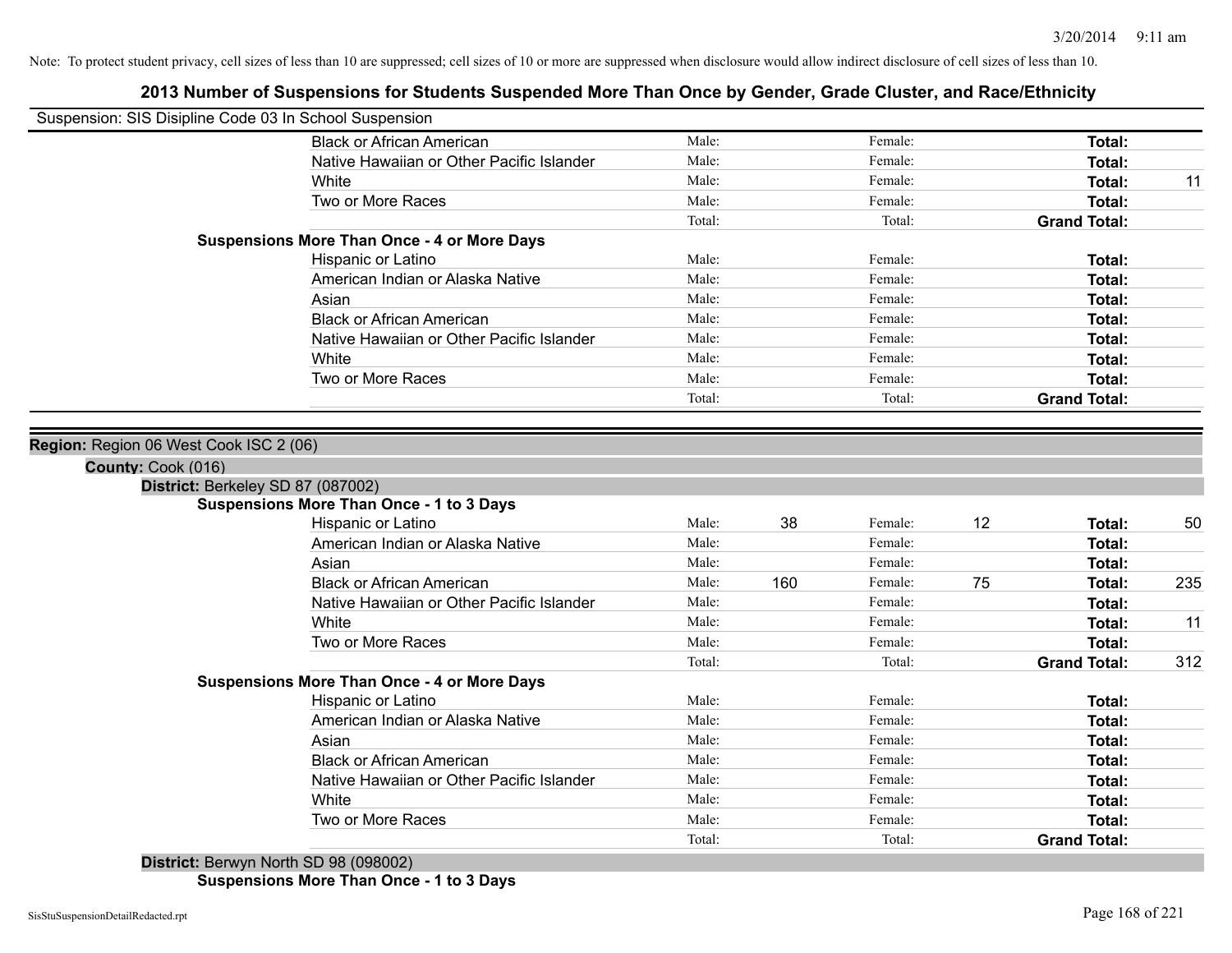| Male:<br>Female:<br><b>Total:</b><br>Hispanic or Latino<br>11<br>American Indian or Alaska Native<br>Male:<br>Female:<br>Total:<br>Male:<br>Female:<br>Asian<br>Total:<br>Male:<br><b>Black or African American</b><br>Female:<br><b>Total:</b><br>16<br>Male:<br>Female:<br>Native Hawaiian or Other Pacific Islander<br><b>Total:</b><br>Male:<br>Female:<br>White<br><b>Total:</b><br>Two or More Races<br>Male:<br>Female:<br>Total:<br>Total:<br>Total:<br><b>Grand Total:</b><br>District: Berwyn South SD 100 (100002)<br><b>Suspensions More Than Once - 1 to 3 Days</b><br>Hispanic or Latino<br>Male:<br>36<br>Female:<br>Total:<br>American Indian or Alaska Native<br>Male:<br>Female:<br>Total:<br>Asian<br>Male:<br>Female:<br>Total:<br><b>Black or African American</b><br>Male:<br>Female:<br><b>Total:</b><br>Native Hawaiian or Other Pacific Islander<br>Male:<br>Female:<br><b>Total:</b><br>White<br>Male:<br>Female:<br>13<br><b>Total:</b><br>Male:<br>Two or More Races<br>Female:<br><b>Total:</b><br>Total:<br>Total:<br><b>Grand Total:</b><br>District: Brookfield Lagrange Park SD 95 (095002)<br><b>Suspensions More Than Once - 1 to 3 Days</b><br>Male:<br>Hispanic or Latino<br>Female:<br>Total:<br>Male:<br>Female:<br>American Indian or Alaska Native<br>Total:<br>Male:<br>Female:<br>Asian<br><b>Total:</b><br>Male:<br><b>Black or African American</b><br>Female:<br><b>Total:</b><br>Male:<br>Female:<br>Native Hawaiian or Other Pacific Islander<br><b>Total:</b><br>Male:<br>Female:<br>White<br><b>Total:</b><br>17<br>Male:<br>Two or More Races<br>Female:<br>Total:<br>Total:<br>Total:<br><b>Grand Total:</b><br><b>District: Cicero SD 99 (099002)</b><br><b>Suspensions More Than Once - 1 to 3 Days</b><br>223<br>Male:<br>572<br>Female:<br>795<br>Hispanic or Latino<br>Total:<br>American Indian or Alaska Native<br>Male:<br>Female:<br>Total:<br>Asian<br>Male:<br>Female:<br><b>Total:</b><br><b>Black or African American</b><br>54<br>15<br>69<br>Male:<br>Female:<br><b>Total:</b><br>Native Hawaiian or Other Pacific Islander<br>Male:<br>Female:<br><b>Total:</b><br>White<br>Male:<br>Female:<br>14<br><b>Total:</b><br>Two or More Races<br>Male:<br>Female:<br><b>Total:</b> | Suspension: SIS Disipline Code 03 In School Suspension |  |  |                     |     |
|---------------------------------------------------------------------------------------------------------------------------------------------------------------------------------------------------------------------------------------------------------------------------------------------------------------------------------------------------------------------------------------------------------------------------------------------------------------------------------------------------------------------------------------------------------------------------------------------------------------------------------------------------------------------------------------------------------------------------------------------------------------------------------------------------------------------------------------------------------------------------------------------------------------------------------------------------------------------------------------------------------------------------------------------------------------------------------------------------------------------------------------------------------------------------------------------------------------------------------------------------------------------------------------------------------------------------------------------------------------------------------------------------------------------------------------------------------------------------------------------------------------------------------------------------------------------------------------------------------------------------------------------------------------------------------------------------------------------------------------------------------------------------------------------------------------------------------------------------------------------------------------------------------------------------------------------------------------------------------------------------------------------------------------------------------------------------------------------------------------------------------------------------------------------------------------------------------------------------------------------------|--------------------------------------------------------|--|--|---------------------|-----|
|                                                                                                                                                                                                                                                                                                                                                                                                                                                                                                                                                                                                                                                                                                                                                                                                                                                                                                                                                                                                                                                                                                                                                                                                                                                                                                                                                                                                                                                                                                                                                                                                                                                                                                                                                                                                                                                                                                                                                                                                                                                                                                                                                                                                                                                   |                                                        |  |  |                     |     |
|                                                                                                                                                                                                                                                                                                                                                                                                                                                                                                                                                                                                                                                                                                                                                                                                                                                                                                                                                                                                                                                                                                                                                                                                                                                                                                                                                                                                                                                                                                                                                                                                                                                                                                                                                                                                                                                                                                                                                                                                                                                                                                                                                                                                                                                   |                                                        |  |  |                     |     |
|                                                                                                                                                                                                                                                                                                                                                                                                                                                                                                                                                                                                                                                                                                                                                                                                                                                                                                                                                                                                                                                                                                                                                                                                                                                                                                                                                                                                                                                                                                                                                                                                                                                                                                                                                                                                                                                                                                                                                                                                                                                                                                                                                                                                                                                   |                                                        |  |  |                     |     |
|                                                                                                                                                                                                                                                                                                                                                                                                                                                                                                                                                                                                                                                                                                                                                                                                                                                                                                                                                                                                                                                                                                                                                                                                                                                                                                                                                                                                                                                                                                                                                                                                                                                                                                                                                                                                                                                                                                                                                                                                                                                                                                                                                                                                                                                   |                                                        |  |  |                     |     |
|                                                                                                                                                                                                                                                                                                                                                                                                                                                                                                                                                                                                                                                                                                                                                                                                                                                                                                                                                                                                                                                                                                                                                                                                                                                                                                                                                                                                                                                                                                                                                                                                                                                                                                                                                                                                                                                                                                                                                                                                                                                                                                                                                                                                                                                   |                                                        |  |  |                     |     |
|                                                                                                                                                                                                                                                                                                                                                                                                                                                                                                                                                                                                                                                                                                                                                                                                                                                                                                                                                                                                                                                                                                                                                                                                                                                                                                                                                                                                                                                                                                                                                                                                                                                                                                                                                                                                                                                                                                                                                                                                                                                                                                                                                                                                                                                   |                                                        |  |  |                     |     |
|                                                                                                                                                                                                                                                                                                                                                                                                                                                                                                                                                                                                                                                                                                                                                                                                                                                                                                                                                                                                                                                                                                                                                                                                                                                                                                                                                                                                                                                                                                                                                                                                                                                                                                                                                                                                                                                                                                                                                                                                                                                                                                                                                                                                                                                   |                                                        |  |  |                     |     |
|                                                                                                                                                                                                                                                                                                                                                                                                                                                                                                                                                                                                                                                                                                                                                                                                                                                                                                                                                                                                                                                                                                                                                                                                                                                                                                                                                                                                                                                                                                                                                                                                                                                                                                                                                                                                                                                                                                                                                                                                                                                                                                                                                                                                                                                   |                                                        |  |  |                     |     |
|                                                                                                                                                                                                                                                                                                                                                                                                                                                                                                                                                                                                                                                                                                                                                                                                                                                                                                                                                                                                                                                                                                                                                                                                                                                                                                                                                                                                                                                                                                                                                                                                                                                                                                                                                                                                                                                                                                                                                                                                                                                                                                                                                                                                                                                   |                                                        |  |  |                     |     |
|                                                                                                                                                                                                                                                                                                                                                                                                                                                                                                                                                                                                                                                                                                                                                                                                                                                                                                                                                                                                                                                                                                                                                                                                                                                                                                                                                                                                                                                                                                                                                                                                                                                                                                                                                                                                                                                                                                                                                                                                                                                                                                                                                                                                                                                   |                                                        |  |  |                     |     |
|                                                                                                                                                                                                                                                                                                                                                                                                                                                                                                                                                                                                                                                                                                                                                                                                                                                                                                                                                                                                                                                                                                                                                                                                                                                                                                                                                                                                                                                                                                                                                                                                                                                                                                                                                                                                                                                                                                                                                                                                                                                                                                                                                                                                                                                   |                                                        |  |  |                     |     |
|                                                                                                                                                                                                                                                                                                                                                                                                                                                                                                                                                                                                                                                                                                                                                                                                                                                                                                                                                                                                                                                                                                                                                                                                                                                                                                                                                                                                                                                                                                                                                                                                                                                                                                                                                                                                                                                                                                                                                                                                                                                                                                                                                                                                                                                   |                                                        |  |  |                     |     |
|                                                                                                                                                                                                                                                                                                                                                                                                                                                                                                                                                                                                                                                                                                                                                                                                                                                                                                                                                                                                                                                                                                                                                                                                                                                                                                                                                                                                                                                                                                                                                                                                                                                                                                                                                                                                                                                                                                                                                                                                                                                                                                                                                                                                                                                   |                                                        |  |  |                     |     |
|                                                                                                                                                                                                                                                                                                                                                                                                                                                                                                                                                                                                                                                                                                                                                                                                                                                                                                                                                                                                                                                                                                                                                                                                                                                                                                                                                                                                                                                                                                                                                                                                                                                                                                                                                                                                                                                                                                                                                                                                                                                                                                                                                                                                                                                   |                                                        |  |  |                     |     |
|                                                                                                                                                                                                                                                                                                                                                                                                                                                                                                                                                                                                                                                                                                                                                                                                                                                                                                                                                                                                                                                                                                                                                                                                                                                                                                                                                                                                                                                                                                                                                                                                                                                                                                                                                                                                                                                                                                                                                                                                                                                                                                                                                                                                                                                   |                                                        |  |  |                     |     |
|                                                                                                                                                                                                                                                                                                                                                                                                                                                                                                                                                                                                                                                                                                                                                                                                                                                                                                                                                                                                                                                                                                                                                                                                                                                                                                                                                                                                                                                                                                                                                                                                                                                                                                                                                                                                                                                                                                                                                                                                                                                                                                                                                                                                                                                   |                                                        |  |  |                     |     |
|                                                                                                                                                                                                                                                                                                                                                                                                                                                                                                                                                                                                                                                                                                                                                                                                                                                                                                                                                                                                                                                                                                                                                                                                                                                                                                                                                                                                                                                                                                                                                                                                                                                                                                                                                                                                                                                                                                                                                                                                                                                                                                                                                                                                                                                   |                                                        |  |  |                     |     |
|                                                                                                                                                                                                                                                                                                                                                                                                                                                                                                                                                                                                                                                                                                                                                                                                                                                                                                                                                                                                                                                                                                                                                                                                                                                                                                                                                                                                                                                                                                                                                                                                                                                                                                                                                                                                                                                                                                                                                                                                                                                                                                                                                                                                                                                   |                                                        |  |  |                     |     |
|                                                                                                                                                                                                                                                                                                                                                                                                                                                                                                                                                                                                                                                                                                                                                                                                                                                                                                                                                                                                                                                                                                                                                                                                                                                                                                                                                                                                                                                                                                                                                                                                                                                                                                                                                                                                                                                                                                                                                                                                                                                                                                                                                                                                                                                   |                                                        |  |  |                     |     |
|                                                                                                                                                                                                                                                                                                                                                                                                                                                                                                                                                                                                                                                                                                                                                                                                                                                                                                                                                                                                                                                                                                                                                                                                                                                                                                                                                                                                                                                                                                                                                                                                                                                                                                                                                                                                                                                                                                                                                                                                                                                                                                                                                                                                                                                   |                                                        |  |  |                     |     |
|                                                                                                                                                                                                                                                                                                                                                                                                                                                                                                                                                                                                                                                                                                                                                                                                                                                                                                                                                                                                                                                                                                                                                                                                                                                                                                                                                                                                                                                                                                                                                                                                                                                                                                                                                                                                                                                                                                                                                                                                                                                                                                                                                                                                                                                   |                                                        |  |  |                     |     |
|                                                                                                                                                                                                                                                                                                                                                                                                                                                                                                                                                                                                                                                                                                                                                                                                                                                                                                                                                                                                                                                                                                                                                                                                                                                                                                                                                                                                                                                                                                                                                                                                                                                                                                                                                                                                                                                                                                                                                                                                                                                                                                                                                                                                                                                   |                                                        |  |  |                     |     |
|                                                                                                                                                                                                                                                                                                                                                                                                                                                                                                                                                                                                                                                                                                                                                                                                                                                                                                                                                                                                                                                                                                                                                                                                                                                                                                                                                                                                                                                                                                                                                                                                                                                                                                                                                                                                                                                                                                                                                                                                                                                                                                                                                                                                                                                   |                                                        |  |  |                     |     |
|                                                                                                                                                                                                                                                                                                                                                                                                                                                                                                                                                                                                                                                                                                                                                                                                                                                                                                                                                                                                                                                                                                                                                                                                                                                                                                                                                                                                                                                                                                                                                                                                                                                                                                                                                                                                                                                                                                                                                                                                                                                                                                                                                                                                                                                   |                                                        |  |  |                     |     |
|                                                                                                                                                                                                                                                                                                                                                                                                                                                                                                                                                                                                                                                                                                                                                                                                                                                                                                                                                                                                                                                                                                                                                                                                                                                                                                                                                                                                                                                                                                                                                                                                                                                                                                                                                                                                                                                                                                                                                                                                                                                                                                                                                                                                                                                   |                                                        |  |  |                     |     |
|                                                                                                                                                                                                                                                                                                                                                                                                                                                                                                                                                                                                                                                                                                                                                                                                                                                                                                                                                                                                                                                                                                                                                                                                                                                                                                                                                                                                                                                                                                                                                                                                                                                                                                                                                                                                                                                                                                                                                                                                                                                                                                                                                                                                                                                   |                                                        |  |  |                     |     |
|                                                                                                                                                                                                                                                                                                                                                                                                                                                                                                                                                                                                                                                                                                                                                                                                                                                                                                                                                                                                                                                                                                                                                                                                                                                                                                                                                                                                                                                                                                                                                                                                                                                                                                                                                                                                                                                                                                                                                                                                                                                                                                                                                                                                                                                   |                                                        |  |  |                     |     |
|                                                                                                                                                                                                                                                                                                                                                                                                                                                                                                                                                                                                                                                                                                                                                                                                                                                                                                                                                                                                                                                                                                                                                                                                                                                                                                                                                                                                                                                                                                                                                                                                                                                                                                                                                                                                                                                                                                                                                                                                                                                                                                                                                                                                                                                   |                                                        |  |  |                     |     |
|                                                                                                                                                                                                                                                                                                                                                                                                                                                                                                                                                                                                                                                                                                                                                                                                                                                                                                                                                                                                                                                                                                                                                                                                                                                                                                                                                                                                                                                                                                                                                                                                                                                                                                                                                                                                                                                                                                                                                                                                                                                                                                                                                                                                                                                   |                                                        |  |  |                     |     |
|                                                                                                                                                                                                                                                                                                                                                                                                                                                                                                                                                                                                                                                                                                                                                                                                                                                                                                                                                                                                                                                                                                                                                                                                                                                                                                                                                                                                                                                                                                                                                                                                                                                                                                                                                                                                                                                                                                                                                                                                                                                                                                                                                                                                                                                   |                                                        |  |  |                     |     |
|                                                                                                                                                                                                                                                                                                                                                                                                                                                                                                                                                                                                                                                                                                                                                                                                                                                                                                                                                                                                                                                                                                                                                                                                                                                                                                                                                                                                                                                                                                                                                                                                                                                                                                                                                                                                                                                                                                                                                                                                                                                                                                                                                                                                                                                   |                                                        |  |  |                     |     |
|                                                                                                                                                                                                                                                                                                                                                                                                                                                                                                                                                                                                                                                                                                                                                                                                                                                                                                                                                                                                                                                                                                                                                                                                                                                                                                                                                                                                                                                                                                                                                                                                                                                                                                                                                                                                                                                                                                                                                                                                                                                                                                                                                                                                                                                   |                                                        |  |  |                     |     |
|                                                                                                                                                                                                                                                                                                                                                                                                                                                                                                                                                                                                                                                                                                                                                                                                                                                                                                                                                                                                                                                                                                                                                                                                                                                                                                                                                                                                                                                                                                                                                                                                                                                                                                                                                                                                                                                                                                                                                                                                                                                                                                                                                                                                                                                   |                                                        |  |  |                     |     |
|                                                                                                                                                                                                                                                                                                                                                                                                                                                                                                                                                                                                                                                                                                                                                                                                                                                                                                                                                                                                                                                                                                                                                                                                                                                                                                                                                                                                                                                                                                                                                                                                                                                                                                                                                                                                                                                                                                                                                                                                                                                                                                                                                                                                                                                   |                                                        |  |  |                     |     |
|                                                                                                                                                                                                                                                                                                                                                                                                                                                                                                                                                                                                                                                                                                                                                                                                                                                                                                                                                                                                                                                                                                                                                                                                                                                                                                                                                                                                                                                                                                                                                                                                                                                                                                                                                                                                                                                                                                                                                                                                                                                                                                                                                                                                                                                   |                                                        |  |  |                     |     |
|                                                                                                                                                                                                                                                                                                                                                                                                                                                                                                                                                                                                                                                                                                                                                                                                                                                                                                                                                                                                                                                                                                                                                                                                                                                                                                                                                                                                                                                                                                                                                                                                                                                                                                                                                                                                                                                                                                                                                                                                                                                                                                                                                                                                                                                   |                                                        |  |  |                     |     |
| Total:<br>Total:                                                                                                                                                                                                                                                                                                                                                                                                                                                                                                                                                                                                                                                                                                                                                                                                                                                                                                                                                                                                                                                                                                                                                                                                                                                                                                                                                                                                                                                                                                                                                                                                                                                                                                                                                                                                                                                                                                                                                                                                                                                                                                                                                                                                                                  |                                                        |  |  | <b>Grand Total:</b> | 888 |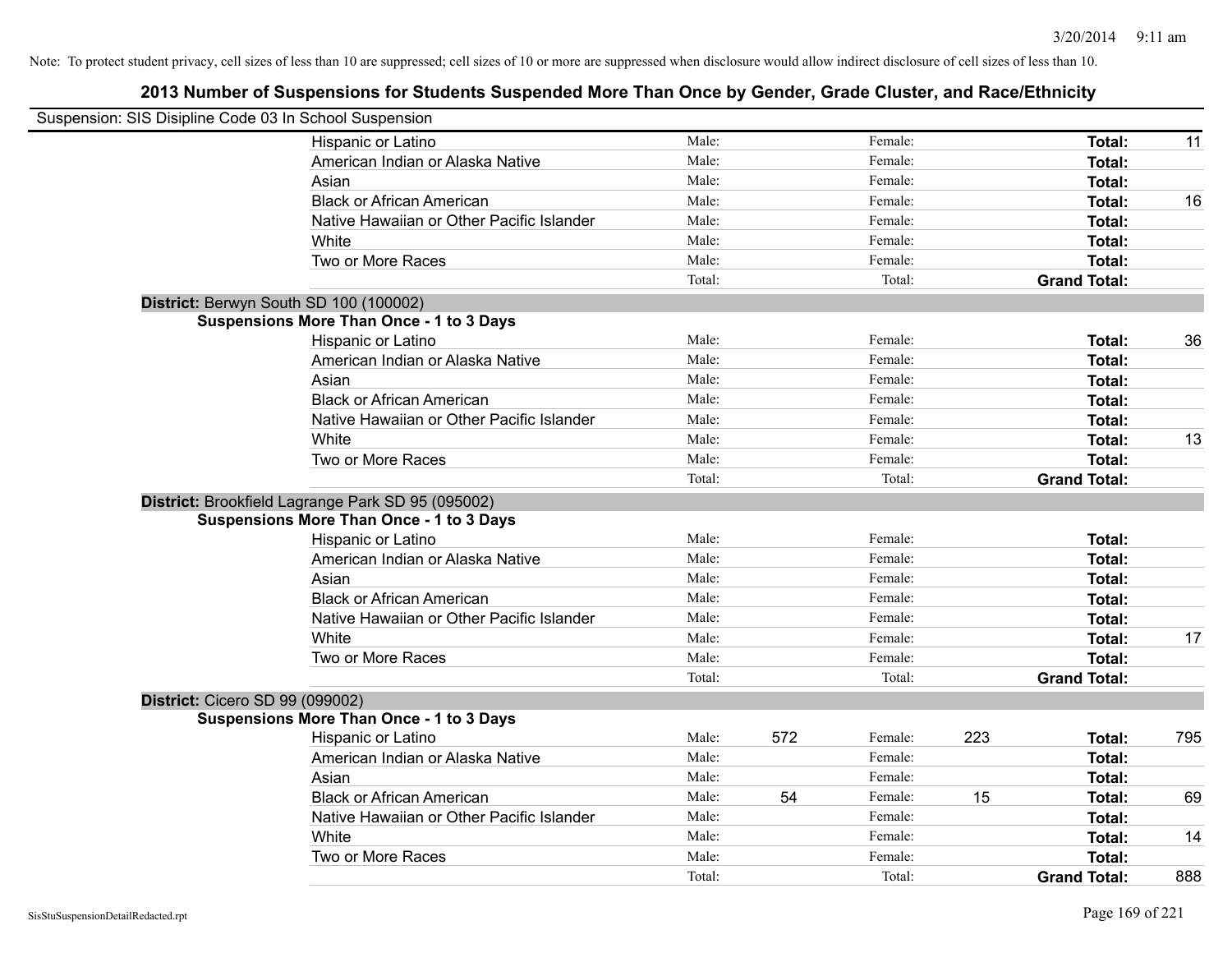| Suspension: SIS Disipline Code 03 In School Suspension |                                                    |        |       |         |     |                     |       |
|--------------------------------------------------------|----------------------------------------------------|--------|-------|---------|-----|---------------------|-------|
|                                                        | <b>Suspensions More Than Once - 4 or More Days</b> |        |       |         |     |                     |       |
|                                                        | Hispanic or Latino                                 | Male:  |       | Female: |     | Total:              |       |
|                                                        | American Indian or Alaska Native                   | Male:  |       | Female: |     | <b>Total:</b>       |       |
|                                                        | Asian                                              | Male:  |       | Female: |     | <b>Total:</b>       |       |
|                                                        | <b>Black or African American</b>                   | Male:  |       | Female: |     | <b>Total:</b>       |       |
|                                                        | Native Hawaiian or Other Pacific Islander          | Male:  |       | Female: |     | <b>Total:</b>       |       |
|                                                        | White                                              | Male:  |       | Female: |     | Total:              |       |
|                                                        | Two or More Races                                  | Male:  |       | Female: |     | <b>Total:</b>       |       |
|                                                        |                                                    | Total: |       | Total:  |     | <b>Grand Total:</b> |       |
|                                                        | District: Elmwood Park CUSD 401 (401026)           |        |       |         |     |                     |       |
|                                                        | <b>Suspensions More Than Once - 1 to 3 Days</b>    |        |       |         |     |                     |       |
|                                                        | Hispanic or Latino                                 | Male:  | 51    | Female: | 25  | <b>Total:</b>       | 76    |
|                                                        | American Indian or Alaska Native                   | Male:  |       | Female: |     | <b>Total:</b>       |       |
|                                                        | Asian                                              | Male:  |       | Female: |     | <b>Total:</b>       |       |
|                                                        | <b>Black or African American</b>                   | Male:  |       | Female: |     | <b>Total:</b>       |       |
|                                                        | Native Hawaiian or Other Pacific Islander          | Male:  |       | Female: |     | <b>Total:</b>       |       |
|                                                        | White                                              | Male:  |       | Female: |     | <b>Total:</b>       | 45    |
|                                                        | Two or More Races                                  | Male:  |       | Female: |     | <b>Total:</b>       |       |
|                                                        |                                                    | Total: |       | Total:  |     | <b>Grand Total:</b> | 136   |
| District: Hillside SD 93 (093002)                      |                                                    |        |       |         |     |                     |       |
|                                                        | <b>Suspensions More Than Once - 1 to 3 Days</b>    |        |       |         |     |                     |       |
|                                                        | Hispanic or Latino                                 | Male:  |       | Female: |     | <b>Total:</b>       |       |
|                                                        | American Indian or Alaska Native                   | Male:  |       | Female: |     | <b>Total:</b>       |       |
|                                                        | Asian                                              | Male:  |       | Female: |     | <b>Total:</b>       |       |
|                                                        | <b>Black or African American</b>                   | Male:  | 17    | Female: | 15  | Total:              | 32    |
|                                                        | Native Hawaiian or Other Pacific Islander          | Male:  |       | Female: |     | <b>Total:</b>       |       |
|                                                        | White                                              | Male:  |       | Female: |     | <b>Total:</b>       |       |
|                                                        | Two or More Races                                  | Male:  |       | Female: |     | <b>Total:</b>       |       |
|                                                        |                                                    | Total: |       | Total:  |     | <b>Grand Total:</b> |       |
| <b>District: J S Morton HSD 201 (201017)</b>           |                                                    |        |       |         |     |                     |       |
|                                                        | <b>Suspensions More Than Once - 1 to 3 Days</b>    |        |       |         |     |                     |       |
|                                                        | Hispanic or Latino                                 | Male:  | 2,107 | Female: | 944 | <b>Total:</b>       | 3,051 |
|                                                        | American Indian or Alaska Native                   | Male:  |       | Female: |     | Total:              |       |
|                                                        | Asian                                              | Male:  |       | Female: |     | <b>Total:</b>       |       |
|                                                        | <b>Black or African American</b>                   | Male:  | 213   | Female: | 147 | <b>Total:</b>       | 360   |
|                                                        | Native Hawaiian or Other Pacific Islander          | Male:  |       | Female: |     | <b>Total:</b>       |       |
|                                                        | White                                              | Male:  | 115   | Female: | 50  | <b>Total:</b>       | 165   |
|                                                        | Two or More Races                                  | Male:  |       | Female: |     | <b>Total:</b>       |       |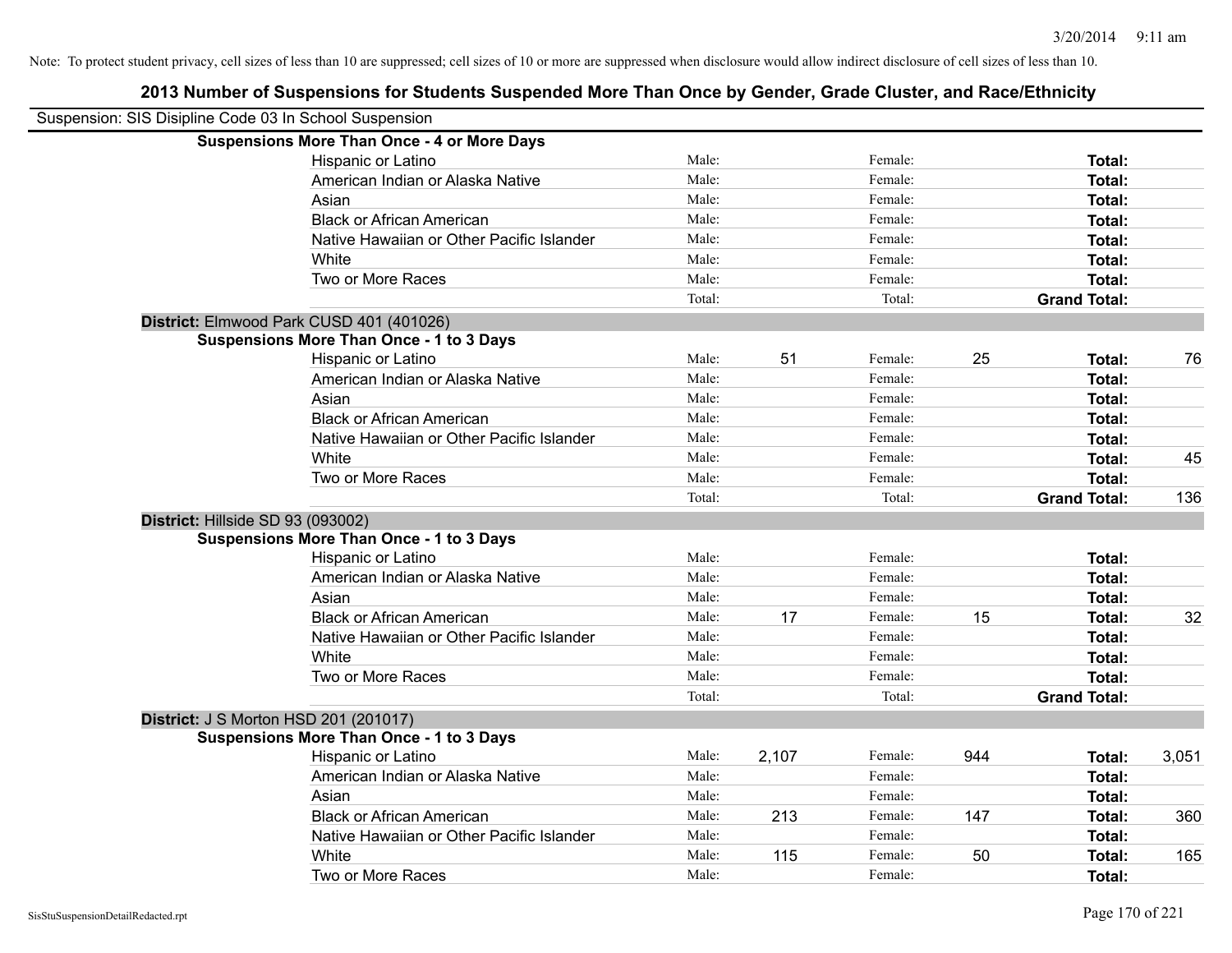| Suspension: SIS Disipline Code 03 In School Suspension |                                                 |        |       |         |       |                     |       |
|--------------------------------------------------------|-------------------------------------------------|--------|-------|---------|-------|---------------------|-------|
|                                                        |                                                 | Total: | 2,447 | Total:  | 1,151 | <b>Grand Total:</b> | 3,598 |
|                                                        | District: La Grange SD 102 (102002)             |        |       |         |       |                     |       |
|                                                        | <b>Suspensions More Than Once - 1 to 3 Days</b> |        |       |         |       |                     |       |
|                                                        | Hispanic or Latino                              | Male:  |       | Female: |       | Total:              |       |
|                                                        | American Indian or Alaska Native                | Male:  |       | Female: |       | Total:              |       |
|                                                        | Asian                                           | Male:  |       | Female: |       | Total:              |       |
|                                                        | <b>Black or African American</b>                | Male:  |       | Female: |       | Total:              |       |
|                                                        | Native Hawaiian or Other Pacific Islander       | Male:  |       | Female: |       | Total:              |       |
|                                                        | White                                           | Male:  |       | Female: |       | Total:              |       |
|                                                        | Two or More Races                               | Male:  |       | Female: |       | Total:              |       |
|                                                        |                                                 | Total: |       | Total:  |       | <b>Grand Total:</b> |       |
|                                                        | District: La Grange SD 105 South (105002)       |        |       |         |       |                     |       |
|                                                        | <b>Suspensions More Than Once - 1 to 3 Days</b> |        |       |         |       |                     |       |
|                                                        | Hispanic or Latino                              | Male:  |       | Female: |       | Total:              |       |
|                                                        | American Indian or Alaska Native                | Male:  |       | Female: |       | Total:              |       |
|                                                        | Asian                                           | Male:  |       | Female: |       | Total:              |       |
|                                                        | <b>Black or African American</b>                | Male:  |       | Female: |       | Total:              |       |
|                                                        | Native Hawaiian or Other Pacific Islander       | Male:  |       | Female: |       | Total:              |       |
|                                                        | White                                           | Male:  |       | Female: |       | Total:              |       |
|                                                        | Two or More Races                               | Male:  |       | Female: |       | Total:              |       |
|                                                        |                                                 | Total: |       | Total:  |       | <b>Grand Total:</b> |       |
|                                                        | District: Lindop SD 92 (092002)                 |        |       |         |       |                     |       |
|                                                        | <b>Suspensions More Than Once - 1 to 3 Days</b> |        |       |         |       |                     |       |
|                                                        | Hispanic or Latino                              | Male:  |       | Female: |       | Total:              |       |
|                                                        | American Indian or Alaska Native                | Male:  |       | Female: |       | Total:              |       |
|                                                        | Asian                                           | Male:  |       | Female: |       | Total:              |       |
|                                                        | <b>Black or African American</b>                | Male:  |       | Female: |       | Total:              | 10    |
|                                                        | Native Hawaiian or Other Pacific Islander       | Male:  |       | Female: |       | Total:              |       |
|                                                        | White                                           | Male:  |       | Female: |       | Total:              |       |
|                                                        | Two or More Races                               | Male:  |       | Female: |       | Total:              |       |
|                                                        |                                                 | Total: |       | Total:  |       | <b>Grand Total:</b> |       |
|                                                        | District: Lyons SD 103 (103002)                 |        |       |         |       |                     |       |
|                                                        | <b>Suspensions More Than Once - 1 to 3 Days</b> |        |       |         |       |                     |       |
|                                                        | Hispanic or Latino                              | Male:  | 44    | Female: | 12    | Total:              | 56    |
|                                                        | American Indian or Alaska Native                | Male:  |       | Female: |       | Total:              |       |
|                                                        | Asian                                           | Male:  |       | Female: |       | Total:              |       |
|                                                        | <b>Black or African American</b>                | Male:  |       | Female: |       | Total:              |       |
|                                                        | Native Hawaiian or Other Pacific Islander       | Male:  |       | Female: |       | Total:              |       |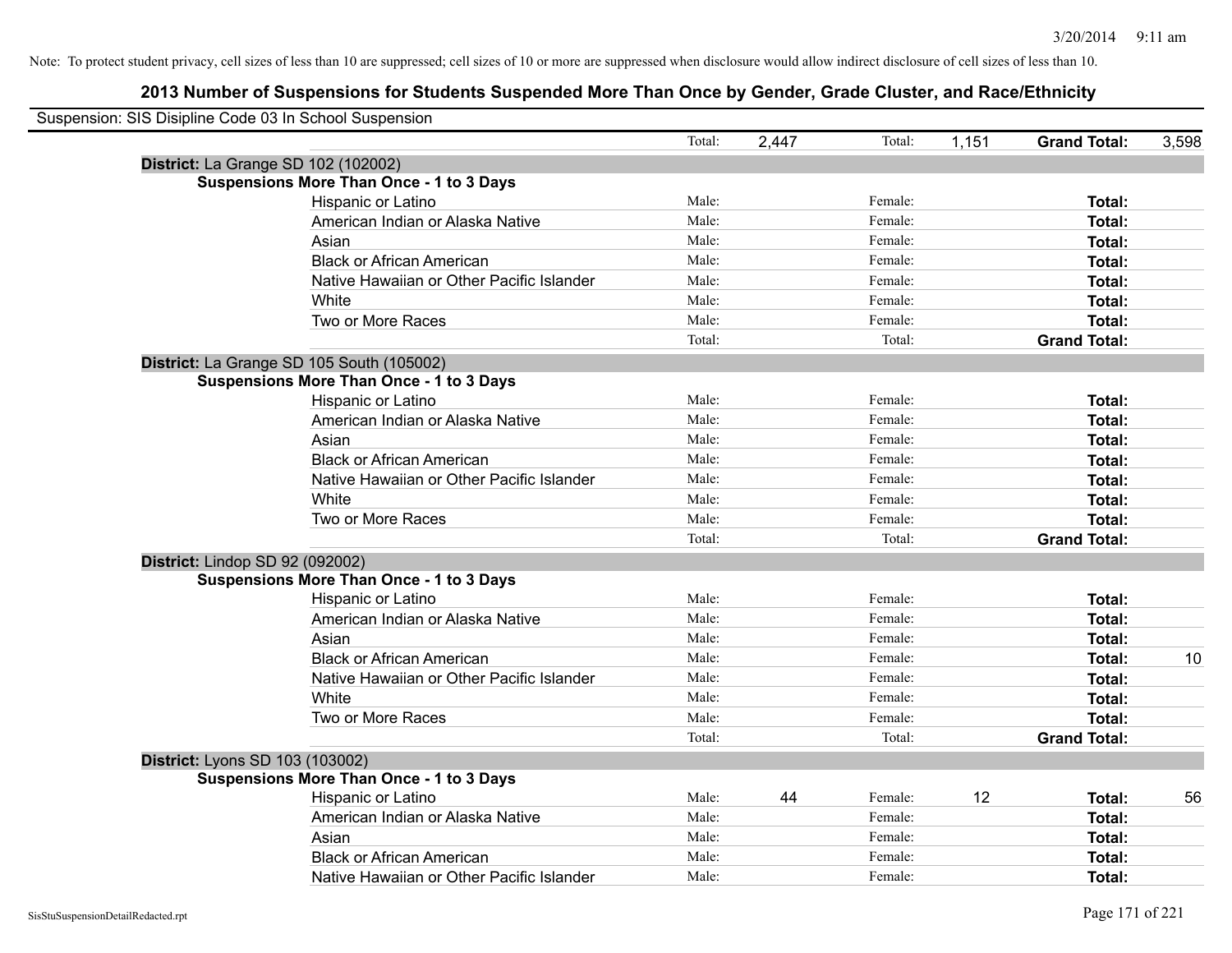| Suspension: SIS Disipline Code 03 In School Suspension |                                                      |        |     |         |    |                     |     |
|--------------------------------------------------------|------------------------------------------------------|--------|-----|---------|----|---------------------|-----|
|                                                        | White                                                | Male:  |     | Female: |    | Total:              | 39  |
|                                                        | Two or More Races                                    | Male:  |     | Female: |    | Total:              |     |
|                                                        |                                                      | Total: |     | Total:  |    | <b>Grand Total:</b> |     |
|                                                        | <b>Suspensions More Than Once - 4 or More Days</b>   |        |     |         |    |                     |     |
|                                                        | Hispanic or Latino                                   | Male:  |     | Female: |    | Total:              |     |
|                                                        | American Indian or Alaska Native                     | Male:  |     | Female: |    | Total:              |     |
|                                                        | Asian                                                | Male:  |     | Female: |    | Total:              |     |
|                                                        | <b>Black or African American</b>                     | Male:  |     | Female: |    | Total:              |     |
|                                                        | Native Hawaiian or Other Pacific Islander            | Male:  |     | Female: |    | Total:              |     |
|                                                        | White                                                | Male:  |     | Female: |    | Total:              |     |
|                                                        | Two or More Races                                    | Male:  |     | Female: |    | Total:              |     |
|                                                        |                                                      | Total: |     | Total:  |    | <b>Grand Total:</b> | 15  |
| District: Lyons Twp HSD 204 (204017)                   |                                                      |        |     |         |    |                     |     |
|                                                        | <b>Suspensions More Than Once - 1 to 3 Days</b>      |        |     |         |    |                     |     |
|                                                        | Hispanic or Latino                                   | Male:  | 114 | Female: | 59 | Total:              | 173 |
|                                                        | American Indian or Alaska Native                     | Male:  |     | Female: |    | Total:              |     |
|                                                        | Asian                                                | Male:  |     | Female: |    | Total:              |     |
|                                                        | <b>Black or African American</b>                     | Male:  | 45  | Female: | 16 | Total:              | 61  |
|                                                        | Native Hawaiian or Other Pacific Islander            | Male:  |     | Female: |    | Total:              |     |
|                                                        | White                                                | Male:  | 189 | Female: | 55 | Total:              | 244 |
|                                                        | Two or More Races                                    | Male:  |     | Female: |    | Total:              |     |
|                                                        |                                                      | Total: |     | Total:  |    | <b>Grand Total:</b> |     |
| District: Mannheim SD 83 (083002)                      |                                                      |        |     |         |    |                     |     |
|                                                        | <b>Suspensions More Than Once - 1 to 3 Days</b>      |        |     |         |    |                     |     |
|                                                        | Hispanic or Latino                                   | Male:  | 65  | Female: | 12 | Total:              | 77  |
|                                                        | American Indian or Alaska Native                     | Male:  |     | Female: |    | Total:              |     |
|                                                        | Asian                                                | Male:  |     | Female: |    | Total:              |     |
|                                                        | <b>Black or African American</b>                     | Male:  |     | Female: |    | Total:              |     |
|                                                        | Native Hawaiian or Other Pacific Islander            | Male:  |     | Female: |    | Total:              |     |
|                                                        | White                                                | Male:  |     | Female: |    | Total:              | 15  |
|                                                        | Two or More Races                                    | Male:  |     | Female: |    | Total:              |     |
|                                                        |                                                      | Total: |     | Total:  |    | <b>Grand Total:</b> |     |
|                                                        | District: Maywood-Melrose Park-Broadview 89 (089002) |        |     |         |    |                     |     |
|                                                        | <b>Suspensions More Than Once - 1 to 3 Days</b>      |        |     |         |    |                     |     |
|                                                        | Hispanic or Latino                                   | Male:  |     | Female: |    | Total:              | 42  |
|                                                        | American Indian or Alaska Native                     | Male:  |     | Female: |    | Total:              |     |
|                                                        | Asian                                                | Male:  |     | Female: |    | Total:              |     |
|                                                        | <b>Black or African American</b>                     | Male:  | 143 | Female: | 50 | Total:              | 193 |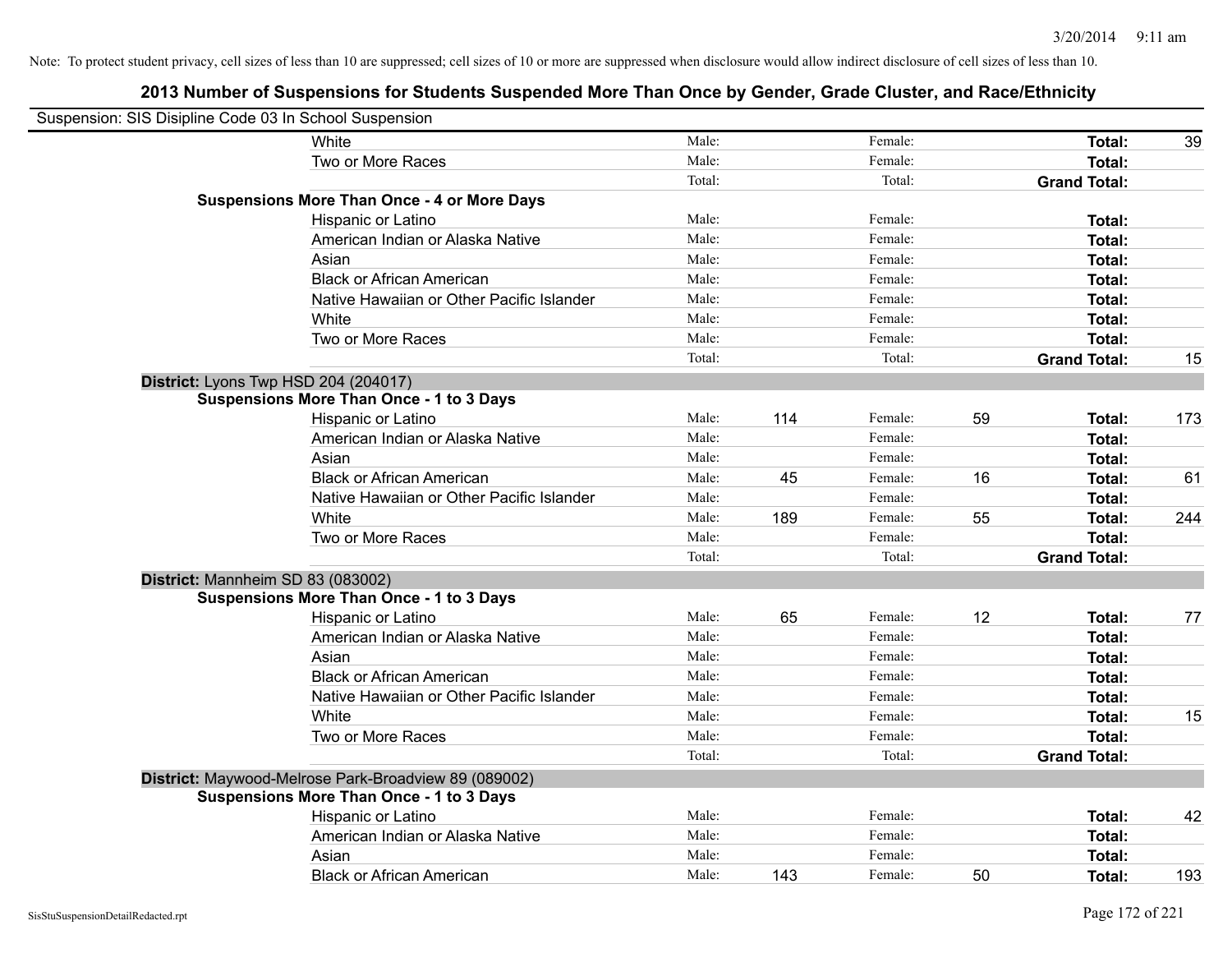| Suspension: SIS Disipline Code 03 In School Suspension |                                                    |        |     |         |    |                     |     |
|--------------------------------------------------------|----------------------------------------------------|--------|-----|---------|----|---------------------|-----|
|                                                        | Native Hawaiian or Other Pacific Islander          | Male:  |     | Female: |    | Total:              |     |
|                                                        | White                                              | Male:  |     | Female: |    | <b>Total:</b>       |     |
|                                                        | Two or More Races                                  | Male:  |     | Female: |    | Total:              | 10  |
|                                                        |                                                    | Total: |     | Total:  |    | <b>Grand Total:</b> |     |
|                                                        | <b>Suspensions More Than Once - 4 or More Days</b> |        |     |         |    |                     |     |
|                                                        | Hispanic or Latino                                 | Male:  |     | Female: |    | Total:              |     |
|                                                        | American Indian or Alaska Native                   | Male:  |     | Female: |    | Total:              |     |
|                                                        | Asian                                              | Male:  |     | Female: |    | Total:              |     |
|                                                        | <b>Black or African American</b>                   | Male:  |     | Female: |    | Total:              |     |
|                                                        | Native Hawaiian or Other Pacific Islander          | Male:  |     | Female: |    | Total:              |     |
|                                                        | White                                              | Male:  |     | Female: |    | Total:              |     |
|                                                        | Two or More Races                                  | Male:  |     | Female: |    | Total:              |     |
|                                                        |                                                    | Total: |     | Total:  |    | <b>Grand Total:</b> |     |
|                                                        | District: Oak Park - River Forest SD 200 (200013)  |        |     |         |    |                     |     |
|                                                        | <b>Suspensions More Than Once - 1 to 3 Days</b>    |        |     |         |    |                     |     |
|                                                        | Hispanic or Latino                                 | Male:  | 14  | Female: | 26 | Total:              | 40  |
|                                                        | American Indian or Alaska Native                   | Male:  |     | Female: |    | Total:              |     |
|                                                        | Asian                                              | Male:  |     | Female: |    | Total:              |     |
|                                                        | <b>Black or African American</b>                   | Male:  | 235 | Female: | 95 | Total:              | 330 |
|                                                        | Native Hawaiian or Other Pacific Islander          | Male:  |     | Female: |    | Total:              |     |
|                                                        | White                                              | Male:  | 117 | Female: | 28 | Total:              | 145 |
|                                                        | Two or More Races                                  | Male:  | 30  | Female: | 19 | Total:              | 49  |
|                                                        |                                                    | Total: |     | Total:  |    | <b>Grand Total:</b> |     |
|                                                        | <b>Suspensions More Than Once - 4 or More Days</b> |        |     |         |    |                     |     |
|                                                        | Hispanic or Latino                                 | Male:  |     | Female: |    | Total:              |     |
|                                                        | American Indian or Alaska Native                   | Male:  |     | Female: |    | Total:              |     |
|                                                        | Asian                                              | Male:  |     | Female: |    | Total:              |     |
|                                                        | <b>Black or African American</b>                   | Male:  |     | Female: |    | Total:              |     |
|                                                        | Native Hawaiian or Other Pacific Islander          | Male:  |     | Female: |    | Total:              |     |
|                                                        | White                                              | Male:  |     | Female: |    | Total:              |     |
|                                                        | Two or More Races                                  | Male:  |     | Female: |    | Total:              |     |
|                                                        |                                                    | Total: |     | Total:  |    | <b>Grand Total:</b> |     |
| District: Pennoyer SD 79 (079002)                      |                                                    |        |     |         |    |                     |     |
|                                                        | <b>Suspensions More Than Once - 1 to 3 Days</b>    |        |     |         |    |                     |     |
|                                                        | Hispanic or Latino                                 | Male:  |     | Female: |    | Total:              |     |
|                                                        | American Indian or Alaska Native                   | Male:  |     | Female: |    | Total:              |     |
|                                                        | Asian                                              | Male:  |     | Female: |    | Total:              |     |
|                                                        | <b>Black or African American</b>                   | Male:  |     | Female: |    | Total:              |     |
|                                                        | Native Hawaiian or Other Pacific Islander          | Male:  |     | Female: |    | Total:              |     |
| SisStuSuspensionDetailRedacted.rpt                     |                                                    |        |     |         |    | Page 173 of 221     |     |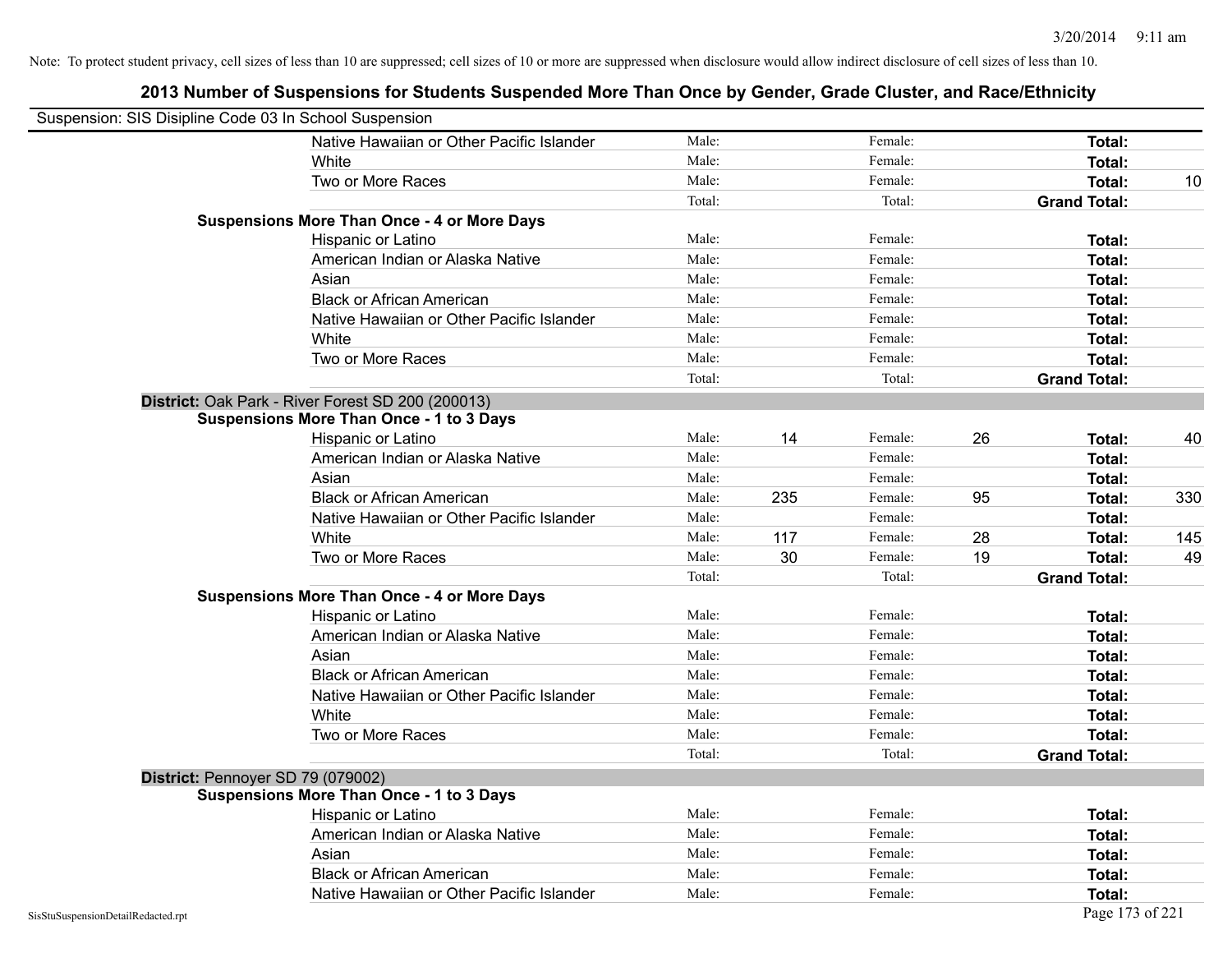| Suspension: SIS Disipline Code 03 In School Suspension |                                                    |        |     |         |     |                     |       |
|--------------------------------------------------------|----------------------------------------------------|--------|-----|---------|-----|---------------------|-------|
|                                                        | White                                              | Male:  |     | Female: |     | Total:              |       |
|                                                        | Two or More Races                                  | Male:  |     | Female: |     | <b>Total:</b>       |       |
|                                                        |                                                    | Total: |     | Total:  |     | <b>Grand Total:</b> |       |
| District: Pleasantdale SD 107 (107002)                 |                                                    |        |     |         |     |                     |       |
|                                                        | <b>Suspensions More Than Once - 1 to 3 Days</b>    |        |     |         |     |                     |       |
|                                                        | Hispanic or Latino                                 | Male:  |     | Female: |     | Total:              |       |
|                                                        | American Indian or Alaska Native                   | Male:  |     | Female: |     | Total:              |       |
|                                                        | Asian                                              | Male:  |     | Female: |     | Total:              |       |
|                                                        | <b>Black or African American</b>                   | Male:  |     | Female: |     | Total:              |       |
|                                                        | Native Hawaiian or Other Pacific Islander          | Male:  |     | Female: |     | Total:              |       |
|                                                        | White                                              | Male:  |     | Female: |     | Total:              |       |
|                                                        | Two or More Races                                  | Male:  |     | Female: |     | Total:              |       |
|                                                        |                                                    | Total: |     | Total:  |     | <b>Grand Total:</b> |       |
|                                                        | District: Proviso Area Exceptional Child (803060)  |        |     |         |     |                     |       |
|                                                        | <b>Suspensions More Than Once - 1 to 3 Days</b>    |        |     |         |     |                     |       |
|                                                        | Hispanic or Latino                                 | Male:  |     | Female: |     | Total:              |       |
|                                                        | American Indian or Alaska Native                   | Male:  |     | Female: |     | Total:              |       |
|                                                        | Asian                                              | Male:  |     | Female: |     | Total:              |       |
|                                                        | <b>Black or African American</b>                   | Male:  |     | Female: |     | Total:              |       |
|                                                        | Native Hawaiian or Other Pacific Islander          | Male:  |     | Female: |     | Total:              |       |
|                                                        | White                                              | Male:  |     | Female: |     | Total:              |       |
|                                                        | Two or More Races                                  | Male:  |     | Female: |     | Total:              |       |
|                                                        |                                                    | Total: |     | Total:  |     | <b>Grand Total:</b> |       |
| District: Proviso Twp HSD 209 (209017)                 |                                                    |        |     |         |     |                     |       |
|                                                        | <b>Suspensions More Than Once - 1 to 3 Days</b>    |        |     |         |     |                     |       |
|                                                        | Hispanic or Latino                                 | Male:  | 150 | Female: | 68  | Total:              | 218   |
|                                                        | American Indian or Alaska Native                   | Male:  |     | Female: |     | Total:              |       |
|                                                        | Asian                                              | Male:  |     | Female: |     | Total:              |       |
|                                                        | <b>Black or African American</b>                   | Male:  | 693 | Female: | 375 | Total:              | 1,068 |
|                                                        | Native Hawaiian or Other Pacific Islander          | Male:  |     | Female: |     | Total:              |       |
|                                                        | White                                              | Male:  |     | Female: |     | Total:              | 13    |
|                                                        | Two or More Races                                  | Male:  |     | Female: |     | Total:              |       |
|                                                        |                                                    | Total: |     | Total:  |     | <b>Grand Total:</b> | 1,313 |
|                                                        | <b>Suspensions More Than Once - 4 or More Days</b> |        |     |         |     |                     |       |
|                                                        | Hispanic or Latino                                 | Male:  |     | Female: |     | Total:              | 10    |
|                                                        | American Indian or Alaska Native                   | Male:  |     | Female: |     | Total:              |       |
|                                                        | Asian                                              | Male:  |     | Female: |     | Total:              |       |
|                                                        | <b>Black or African American</b>                   | Male:  |     | Female: |     | Total:              | 37    |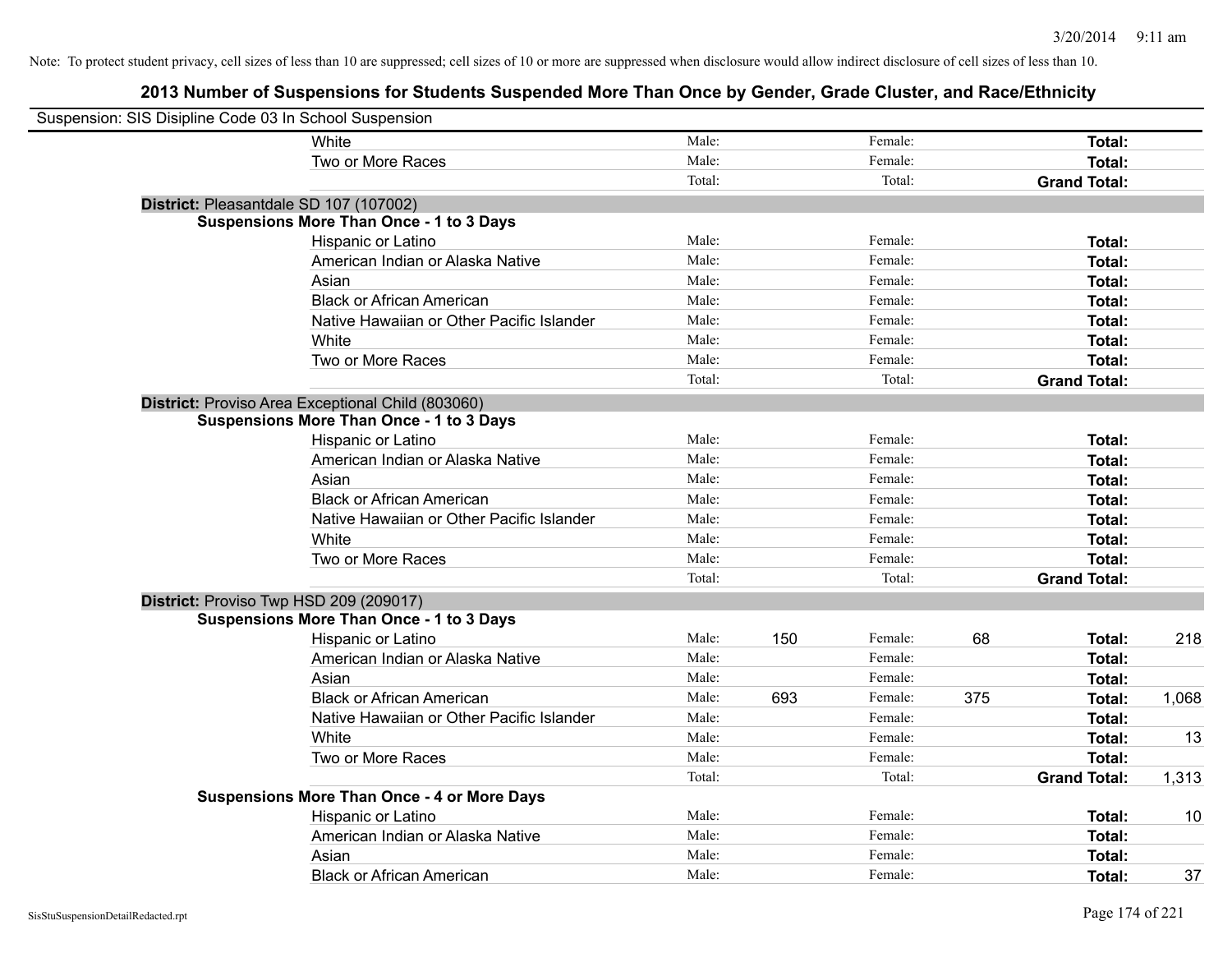| Suspension: SIS Disipline Code 03 In School Suspension |                                                    |        |         |                     |    |
|--------------------------------------------------------|----------------------------------------------------|--------|---------|---------------------|----|
|                                                        | Native Hawaiian or Other Pacific Islander          | Male:  | Female: | Total:              |    |
|                                                        | White                                              | Male:  | Female: | Total:              |    |
|                                                        | Two or More Races                                  | Male:  | Female: | Total:              |    |
|                                                        |                                                    | Total: | Total:  | <b>Grand Total:</b> |    |
| <b>District: Rhodes SD 84-5 (084502)</b>               |                                                    |        |         |                     |    |
|                                                        | <b>Suspensions More Than Once - 1 to 3 Days</b>    |        |         |                     |    |
|                                                        | Hispanic or Latino                                 | Male:  | Female: | Total:              |    |
|                                                        | American Indian or Alaska Native                   | Male:  | Female: | Total:              |    |
|                                                        | Asian                                              | Male:  | Female: | Total:              |    |
|                                                        | <b>Black or African American</b>                   | Male:  | Female: | Total:              |    |
|                                                        | Native Hawaiian or Other Pacific Islander          | Male:  | Female: | Total:              |    |
|                                                        | White                                              | Male:  | Female: | Total:              |    |
|                                                        | Two or More Races                                  | Male:  | Female: | Total:              |    |
|                                                        |                                                    | Total: | Total:  | <b>Grand Total:</b> | 15 |
| District: River Forest SD 90 (090002)                  |                                                    |        |         |                     |    |
|                                                        | <b>Suspensions More Than Once - 1 to 3 Days</b>    |        |         |                     |    |
|                                                        | Hispanic or Latino                                 | Male:  | Female: | Total:              |    |
|                                                        | American Indian or Alaska Native                   | Male:  | Female: | Total:              |    |
|                                                        | Asian                                              | Male:  | Female: | Total:              |    |
|                                                        | <b>Black or African American</b>                   | Male:  | Female: | Total:              |    |
|                                                        | Native Hawaiian or Other Pacific Islander          | Male:  | Female: | Total:              |    |
|                                                        | White                                              | Male:  | Female: | Total:              |    |
|                                                        | Two or More Races                                  | Male:  | Female: | Total:              |    |
|                                                        |                                                    | Total: | Total:  | <b>Grand Total:</b> |    |
| District: River Grove SD 85-5 (085502)                 |                                                    |        |         |                     |    |
|                                                        | <b>Suspensions More Than Once - 1 to 3 Days</b>    |        |         |                     |    |
|                                                        | Hispanic or Latino                                 | Male:  | Female: | Total:              |    |
|                                                        | American Indian or Alaska Native                   | Male:  | Female: | Total:              |    |
|                                                        | Asian                                              | Male:  | Female: | Total:              |    |
|                                                        | <b>Black or African American</b>                   | Male:  | Female: | Total:              |    |
|                                                        | Native Hawaiian or Other Pacific Islander          | Male:  | Female: | Total:              |    |
|                                                        | White                                              | Male:  | Female: | Total:              |    |
|                                                        | Two or More Races                                  | Male:  | Female: | Total:              |    |
|                                                        |                                                    | Total: | Total:  | <b>Grand Total:</b> |    |
|                                                        | <b>Suspensions More Than Once - 4 or More Days</b> |        |         |                     |    |
|                                                        | Hispanic or Latino                                 | Male:  | Female: | Total:              |    |
|                                                        | American Indian or Alaska Native                   | Male:  | Female: | Total:              |    |
|                                                        | Asian                                              | Male:  | Female: | Total:              |    |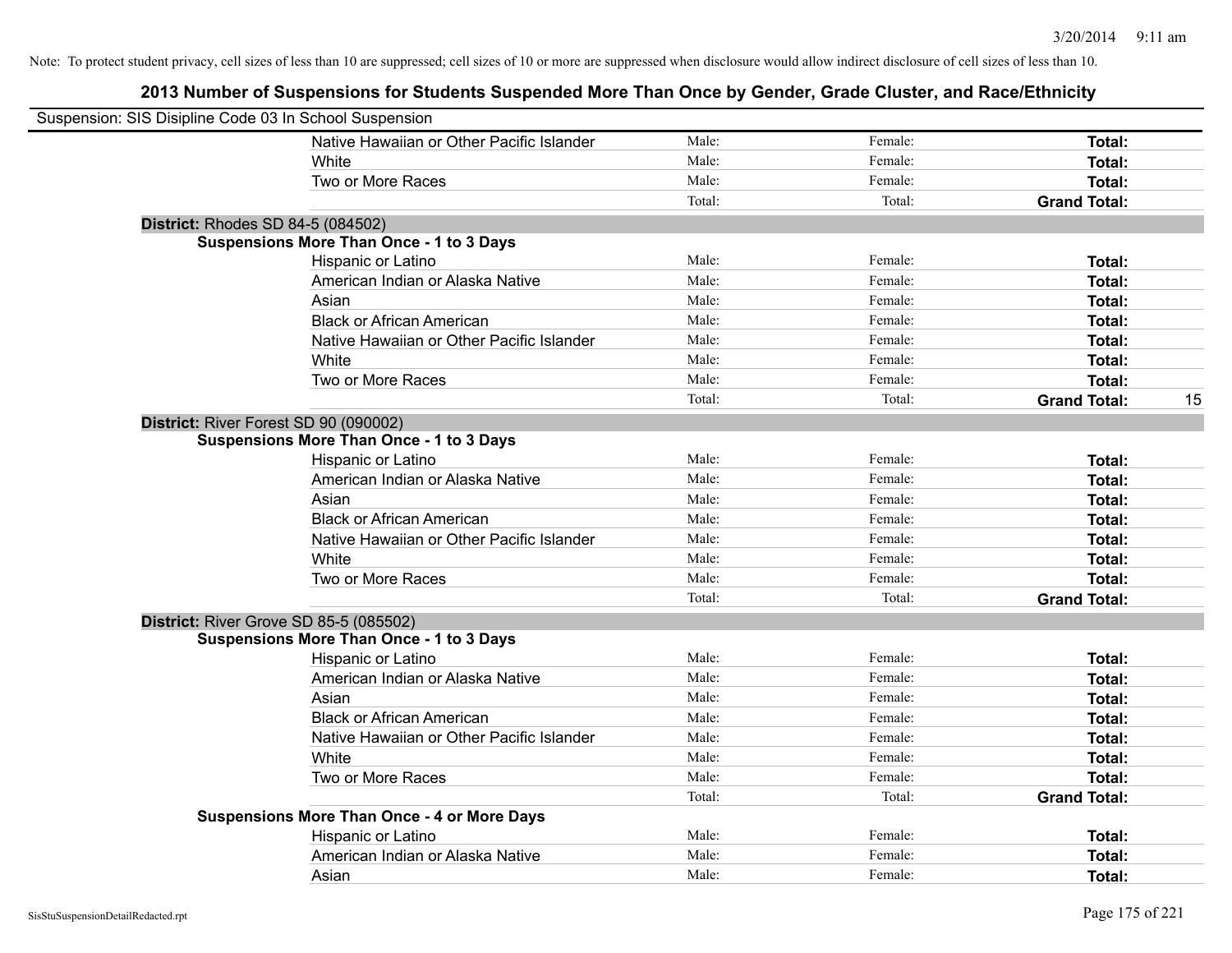| Suspension: SIS Disipline Code 03 In School Suspension |                                                 |        |         |                     |    |
|--------------------------------------------------------|-------------------------------------------------|--------|---------|---------------------|----|
|                                                        | <b>Black or African American</b>                | Male:  | Female: | Total:              |    |
|                                                        | Native Hawaiian or Other Pacific Islander       | Male:  | Female: | Total:              |    |
|                                                        | White                                           | Male:  | Female: | Total:              |    |
|                                                        | Two or More Races                               | Male:  | Female: | Total:              |    |
|                                                        |                                                 | Total: | Total:  | <b>Grand Total:</b> |    |
| District: Riverside SD 96 (096002)                     |                                                 |        |         |                     |    |
|                                                        | <b>Suspensions More Than Once - 1 to 3 Days</b> |        |         |                     |    |
|                                                        | Hispanic or Latino                              | Male:  | Female: | Total:              |    |
|                                                        | American Indian or Alaska Native                | Male:  | Female: | Total:              |    |
|                                                        | Asian                                           | Male:  | Female: | Total:              |    |
|                                                        | <b>Black or African American</b>                | Male:  | Female: | Total:              |    |
|                                                        | Native Hawaiian or Other Pacific Islander       | Male:  | Female: | Total:              |    |
|                                                        | White                                           | Male:  | Female: | Total:              |    |
|                                                        | Two or More Races                               | Male:  | Female: | Total:              |    |
|                                                        |                                                 | Total: | Total:  | <b>Grand Total:</b> | 10 |
|                                                        | District: Schiller Park SD 81 (081002)          |        |         |                     |    |
|                                                        | <b>Suspensions More Than Once - 1 to 3 Days</b> |        |         |                     |    |
|                                                        | Hispanic or Latino                              | Male:  | Female: | Total:              |    |
|                                                        | American Indian or Alaska Native                | Male:  | Female: | Total:              |    |
|                                                        | Asian                                           | Male:  | Female: | Total:              |    |
|                                                        | <b>Black or African American</b>                | Male:  | Female: | Total:              |    |
|                                                        | Native Hawaiian or Other Pacific Islander       | Male:  | Female: | Total:              |    |
|                                                        | White                                           | Male:  | Female: | Total:              |    |
|                                                        | Two or More Races                               | Male:  | Female: | Total:              |    |
|                                                        |                                                 | Total: | Total:  | <b>Grand Total:</b> |    |
|                                                        | District: Union Ridge SD 86 (086002)            |        |         |                     |    |
|                                                        | <b>Suspensions More Than Once - 1 to 3 Days</b> |        |         |                     |    |
|                                                        | Hispanic or Latino                              | Male:  | Female: | Total:              |    |
|                                                        | American Indian or Alaska Native                | Male:  | Female: | Total:              |    |
|                                                        | Asian                                           | Male:  | Female: | Total:              |    |
|                                                        | <b>Black or African American</b>                | Male:  | Female: | Total:              |    |
|                                                        | Native Hawaiian or Other Pacific Islander       | Male:  | Female: | Total:              |    |
|                                                        | White                                           | Male:  | Female: | Total:              |    |
|                                                        | Two or More Races                               | Male:  | Female: | Total:              |    |
|                                                        |                                                 | Total: | Total:  | <b>Grand Total:</b> |    |
|                                                        | District: Western Springs SD 101 (101002)       |        |         |                     |    |
|                                                        | <b>Suspensions More Than Once - 1 to 3 Days</b> |        |         |                     |    |
|                                                        | <b>Hispanic or Latino</b>                       | Male:  | Female: | Total:              |    |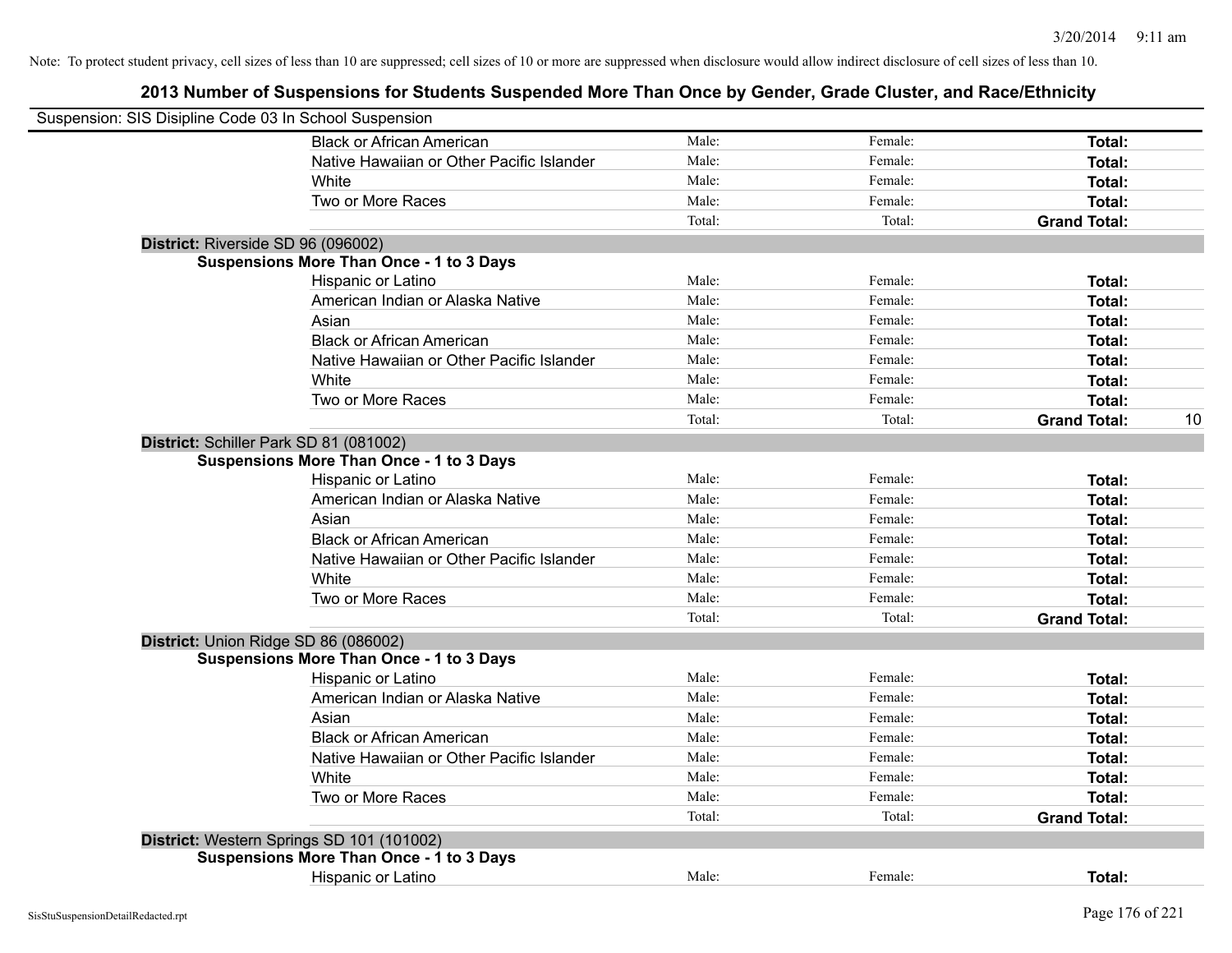| Suspension: SIS Disipline Code 03 In School Suspension |                                                 |                |     |         |    |                                |     |
|--------------------------------------------------------|-------------------------------------------------|----------------|-----|---------|----|--------------------------------|-----|
|                                                        | American Indian or Alaska Native                | Male:          |     | Female: |    | Total:                         |     |
|                                                        | Asian                                           | Male:          |     | Female: |    | Total:                         |     |
|                                                        | <b>Black or African American</b>                | Male:          |     | Female: |    | Total:                         |     |
|                                                        | Native Hawaiian or Other Pacific Islander       | Male:          |     | Female: |    | <b>Total:</b>                  |     |
|                                                        | White                                           | Male:          |     | Female: |    | Total:                         |     |
|                                                        | Two or More Races                               | Male:          |     | Female: |    | Total:                         |     |
|                                                        |                                                 | Total:         |     | Total:  |    | <b>Grand Total:</b>            |     |
| <b>County: Non-Public School (000)</b>                 |                                                 |                |     |         |    |                                |     |
|                                                        | District: Region 06 West Cook ISC 2 (000000)    |                |     |         |    |                                |     |
|                                                        | <b>Suspensions More Than Once - 1 to 3 Days</b> |                |     |         |    |                                |     |
|                                                        | Hispanic or Latino                              | Male:          | 114 | Female: | 26 | Total:                         | 140 |
|                                                        | American Indian or Alaska Native                | Male:          |     | Female: |    | Total:                         |     |
|                                                        | Asian                                           | Male:          |     | Female: |    | <b>Total:</b>                  |     |
|                                                        | <b>Black or African American</b>                | Male:          |     | Female: |    | Total:                         | 49  |
|                                                        | Native Hawaiian or Other Pacific Islander       | Male:          |     | Female: |    | <b>Total:</b>                  |     |
|                                                        | White                                           | Male:          |     | Female: |    | <b>Total:</b>                  |     |
|                                                        | Two or More Races                               | Male:          |     | Female: |    | <b>Total:</b>                  |     |
|                                                        |                                                 |                |     |         |    |                                |     |
|                                                        |                                                 | Total:         |     | Total:  |    | <b>Grand Total:</b>            |     |
|                                                        |                                                 |                |     |         |    |                                |     |
| Region: Region 07 South Cook ISC 4 (07)                |                                                 |                |     |         |    |                                |     |
| County: Cook (016)                                     |                                                 |                |     |         |    |                                |     |
|                                                        | District: A E R O Spec Educ Coop (806060)       |                |     |         |    |                                |     |
|                                                        | <b>Suspensions More Than Once - 1 to 3 Days</b> |                |     |         |    |                                |     |
|                                                        | Hispanic or Latino                              | Male:          |     | Female: |    | Total:                         |     |
|                                                        | American Indian or Alaska Native                | Male:          |     | Female: |    | Total:                         |     |
|                                                        | Asian                                           | Male:          |     | Female: |    | Total:                         |     |
|                                                        | <b>Black or African American</b>                | Male:          |     | Female: |    | Total:                         |     |
|                                                        | Native Hawaiian or Other Pacific Islander       | Male:          |     | Female: |    | <b>Total:</b>                  |     |
|                                                        | White                                           | Male:          |     | Female: |    | <b>Total:</b>                  |     |
|                                                        | Two or More Races                               | Male:          |     | Female: |    | <b>Total:</b>                  |     |
|                                                        |                                                 | Total:         |     | Total:  |    | <b>Grand Total:</b>            |     |
|                                                        | District: Alsip-Hazlgrn-Oaklwn SD 126 (126002)  |                |     |         |    |                                |     |
|                                                        | <b>Suspensions More Than Once - 1 to 3 Days</b> |                |     | Female: |    |                                |     |
|                                                        | Hispanic or Latino                              | Male:<br>Male: |     | Female: |    | Total:                         |     |
|                                                        | American Indian or Alaska Native<br>Asian       | Male:          |     | Female: |    | Total:                         |     |
|                                                        | <b>Black or African American</b>                | Male:          |     | Female: |    | <b>Total:</b><br><b>Total:</b> |     |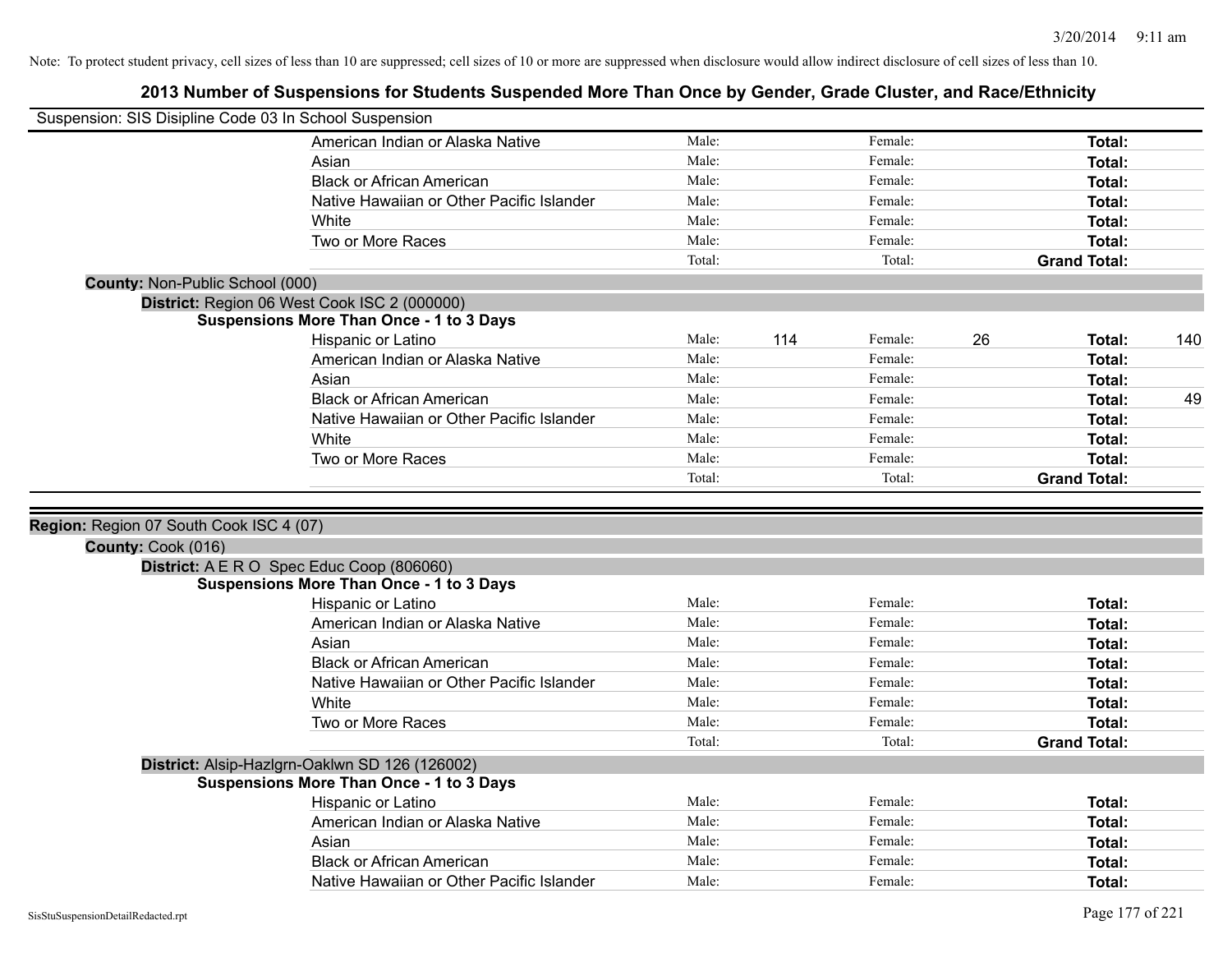| Suspension: SIS Disipline Code 03 In School Suspension |                                                    |        |     |         |     |                     |       |
|--------------------------------------------------------|----------------------------------------------------|--------|-----|---------|-----|---------------------|-------|
|                                                        | <b>White</b>                                       | Male:  |     | Female: |     | Total:              |       |
|                                                        | Two or More Races                                  | Male:  |     | Female: |     | Total:              |       |
|                                                        |                                                    | Total: |     | Total:  |     | <b>Grand Total:</b> | 12    |
|                                                        | District: Arbor Park SD 145 (145002)               |        |     |         |     |                     |       |
|                                                        | <b>Suspensions More Than Once - 1 to 3 Days</b>    |        |     |         |     |                     |       |
|                                                        | Hispanic or Latino                                 | Male:  |     | Female: |     | Total:              |       |
|                                                        | American Indian or Alaska Native                   | Male:  |     | Female: |     | Total:              |       |
|                                                        | Asian                                              | Male:  |     | Female: |     | Total:              |       |
|                                                        | <b>Black or African American</b>                   | Male:  |     | Female: |     | Total:              |       |
|                                                        | Native Hawaiian or Other Pacific Islander          | Male:  |     | Female: |     | Total:              |       |
|                                                        | White                                              | Male:  |     | Female: |     | Total:              |       |
|                                                        | Two or More Races                                  | Male:  |     | Female: |     | Total:              |       |
|                                                        |                                                    | Total: |     | Total:  |     | <b>Grand Total:</b> |       |
|                                                        | District: Argo CHSD 217 (217016)                   |        |     |         |     |                     |       |
|                                                        | <b>Suspensions More Than Once - 1 to 3 Days</b>    |        |     |         |     |                     |       |
|                                                        | Hispanic or Latino                                 | Male:  | 195 | Female: | 88  | Total:              | 283   |
|                                                        | American Indian or Alaska Native                   | Male:  |     | Female: |     | Total:              |       |
|                                                        | Asian                                              | Male:  |     | Female: |     | Total:              |       |
|                                                        | <b>Black or African American</b>                   | Male:  | 172 | Female: | 52  | Total:              | 224   |
|                                                        | Native Hawaiian or Other Pacific Islander          | Male:  |     | Female: |     | Total:              |       |
|                                                        | White                                              | Male:  | 113 | Female: | 67  | Total:              | 180   |
|                                                        | Two or More Races                                  | Male:  |     | Female: |     | Total:              |       |
|                                                        |                                                    | Total: |     | Total:  |     | <b>Grand Total:</b> | 701   |
|                                                        | <b>Suspensions More Than Once - 4 or More Days</b> |        |     |         |     |                     |       |
|                                                        | Hispanic or Latino                                 | Male:  |     | Female: |     | Total:              |       |
|                                                        | American Indian or Alaska Native                   | Male:  |     | Female: |     | Total:              |       |
|                                                        | Asian                                              | Male:  |     | Female: |     | Total:              |       |
|                                                        | <b>Black or African American</b>                   | Male:  |     | Female: |     | Total:              |       |
|                                                        | Native Hawaiian or Other Pacific Islander          | Male:  |     | Female: |     | Total:              |       |
|                                                        | White                                              | Male:  |     | Female: |     | Total:              |       |
|                                                        | Two or More Races                                  | Male:  |     | Female: |     | Total:              |       |
|                                                        |                                                    | Total: |     | Total:  |     | <b>Grand Total:</b> |       |
|                                                        | District: Bloom Twp HSD 206 (206017)               |        |     |         |     |                     |       |
|                                                        | <b>Suspensions More Than Once - 1 to 3 Days</b>    |        |     |         |     |                     |       |
|                                                        | Hispanic or Latino                                 | Male:  | 202 | Female: | 105 | Total:              | 307   |
|                                                        | American Indian or Alaska Native                   | Male:  |     | Female: |     | Total:              |       |
|                                                        | Asian                                              | Male:  |     | Female: |     | Total:              |       |
|                                                        | <b>Black or African American</b>                   | Male:  | 915 | Female: | 804 | Total:              | 1,719 |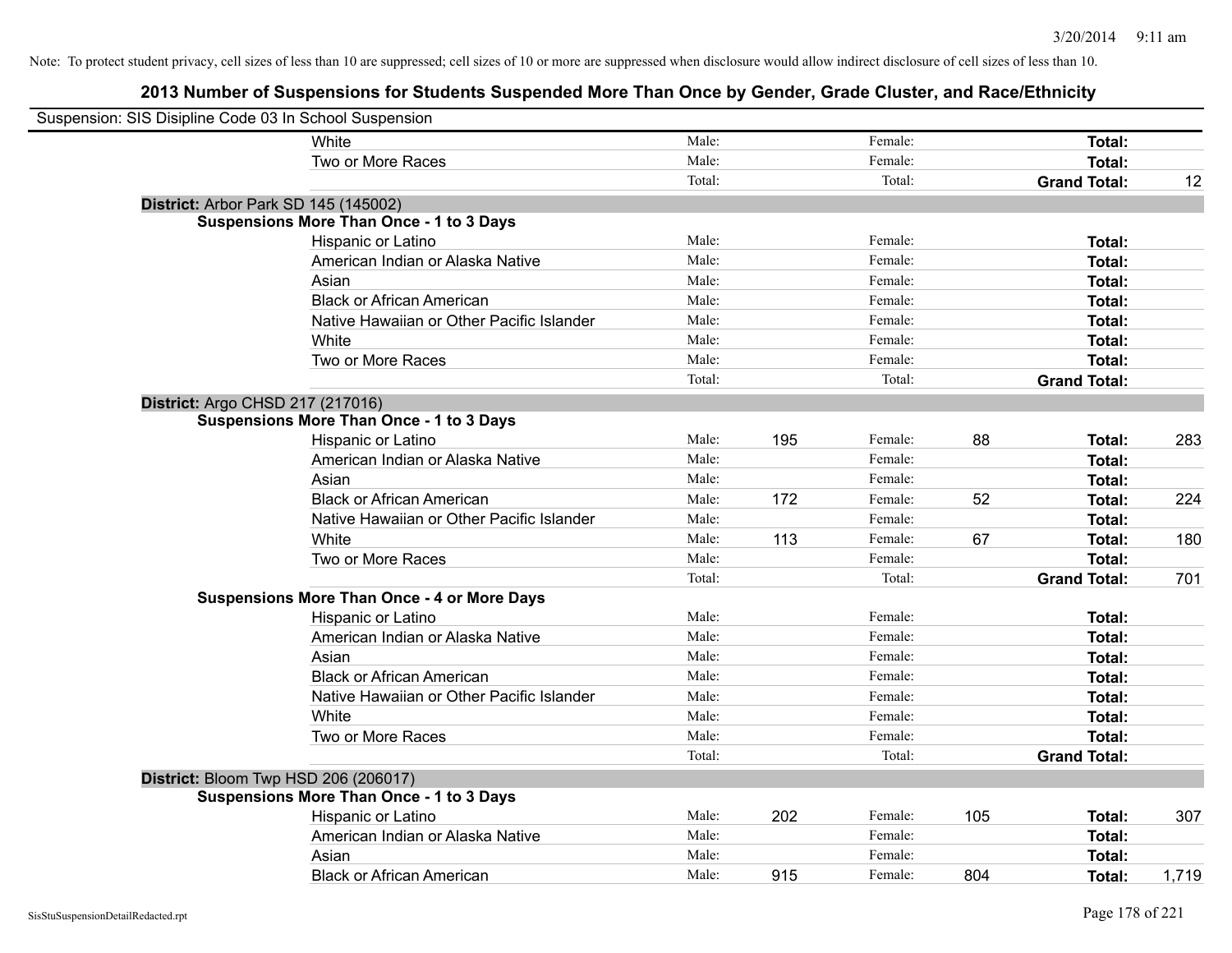| Suspension: SIS Disipline Code 03 In School Suspension |                                                    |        |     |         |     |                     |     |
|--------------------------------------------------------|----------------------------------------------------|--------|-----|---------|-----|---------------------|-----|
|                                                        | Native Hawaiian or Other Pacific Islander          | Male:  |     | Female: |     | Total:              |     |
|                                                        | White                                              | Male:  | 83  | Female: | 31  | Total:              | 114 |
|                                                        | Two or More Races                                  | Male:  | 41  | Female: | 20  | Total:              | 61  |
|                                                        |                                                    | Total: |     | Total:  |     | <b>Grand Total:</b> |     |
|                                                        | <b>Suspensions More Than Once - 4 or More Days</b> |        |     |         |     |                     |     |
|                                                        | Hispanic or Latino                                 | Male:  |     | Female: |     | Total:              |     |
|                                                        | American Indian or Alaska Native                   | Male:  |     | Female: |     | Total:              |     |
|                                                        | Asian                                              | Male:  |     | Female: |     | Total:              |     |
|                                                        | <b>Black or African American</b>                   | Male:  |     | Female: |     | Total:              |     |
|                                                        | Native Hawaiian or Other Pacific Islander          | Male:  |     | Female: |     | Total:              |     |
|                                                        | White                                              | Male:  |     | Female: |     | Total:              |     |
|                                                        | Two or More Races                                  | Male:  |     | Female: |     | Total:              |     |
|                                                        |                                                    | Total: |     | Total:  |     | <b>Grand Total:</b> |     |
|                                                        | District: Bremen CHSD 228 (228016)                 |        |     |         |     |                     |     |
|                                                        | <b>Suspensions More Than Once - 1 to 3 Days</b>    |        |     |         |     |                     |     |
|                                                        | Hispanic or Latino                                 | Male:  |     | Female: |     | Total:              |     |
|                                                        | American Indian or Alaska Native                   | Male:  |     | Female: |     | Total:              |     |
|                                                        | Asian                                              | Male:  |     | Female: |     | Total:              |     |
|                                                        | <b>Black or African American</b>                   | Male:  | 318 | Female: | 195 | Total:              | 513 |
|                                                        | Native Hawaiian or Other Pacific Islander          | Male:  |     | Female: |     | Total:              |     |
|                                                        | White                                              | Male:  |     | Female: |     | Total:              |     |
|                                                        | Two or More Races                                  | Male:  |     | Female: |     | Total:              |     |
|                                                        |                                                    | Total: |     | Total:  |     | <b>Grand Total:</b> | 527 |
|                                                        | District: Brookwood SD 167 (167002)                |        |     |         |     |                     |     |
|                                                        | <b>Suspensions More Than Once - 1 to 3 Days</b>    |        |     |         |     |                     |     |
|                                                        | Hispanic or Latino                                 | Male:  |     | Female: |     | Total:              |     |
|                                                        | American Indian or Alaska Native                   | Male:  |     | Female: |     | Total:              |     |
|                                                        | Asian                                              | Male:  |     | Female: |     | Total:              |     |
|                                                        | <b>Black or African American</b>                   | Male:  | 15  | Female: | 10  | Total:              | 25  |
|                                                        | Native Hawaiian or Other Pacific Islander          | Male:  |     | Female: |     | Total:              |     |
|                                                        | White                                              | Male:  |     | Female: |     | Total:              |     |
|                                                        | Two or More Races                                  | Male:  |     | Female: |     | Total:              |     |
|                                                        |                                                    | Total: |     | Total:  |     | <b>Grand Total:</b> |     |
| District: Burbank SD 111 (111002)                      |                                                    |        |     |         |     |                     |     |
|                                                        | <b>Suspensions More Than Once - 1 to 3 Days</b>    |        |     |         |     |                     |     |
|                                                        | Hispanic or Latino                                 | Male:  |     | Female: |     | Total:              |     |
|                                                        | American Indian or Alaska Native                   | Male:  |     | Female: |     | Total:              |     |
|                                                        | Asian                                              | Male:  |     | Female: |     | Total:              |     |
|                                                        |                                                    |        |     |         |     |                     |     |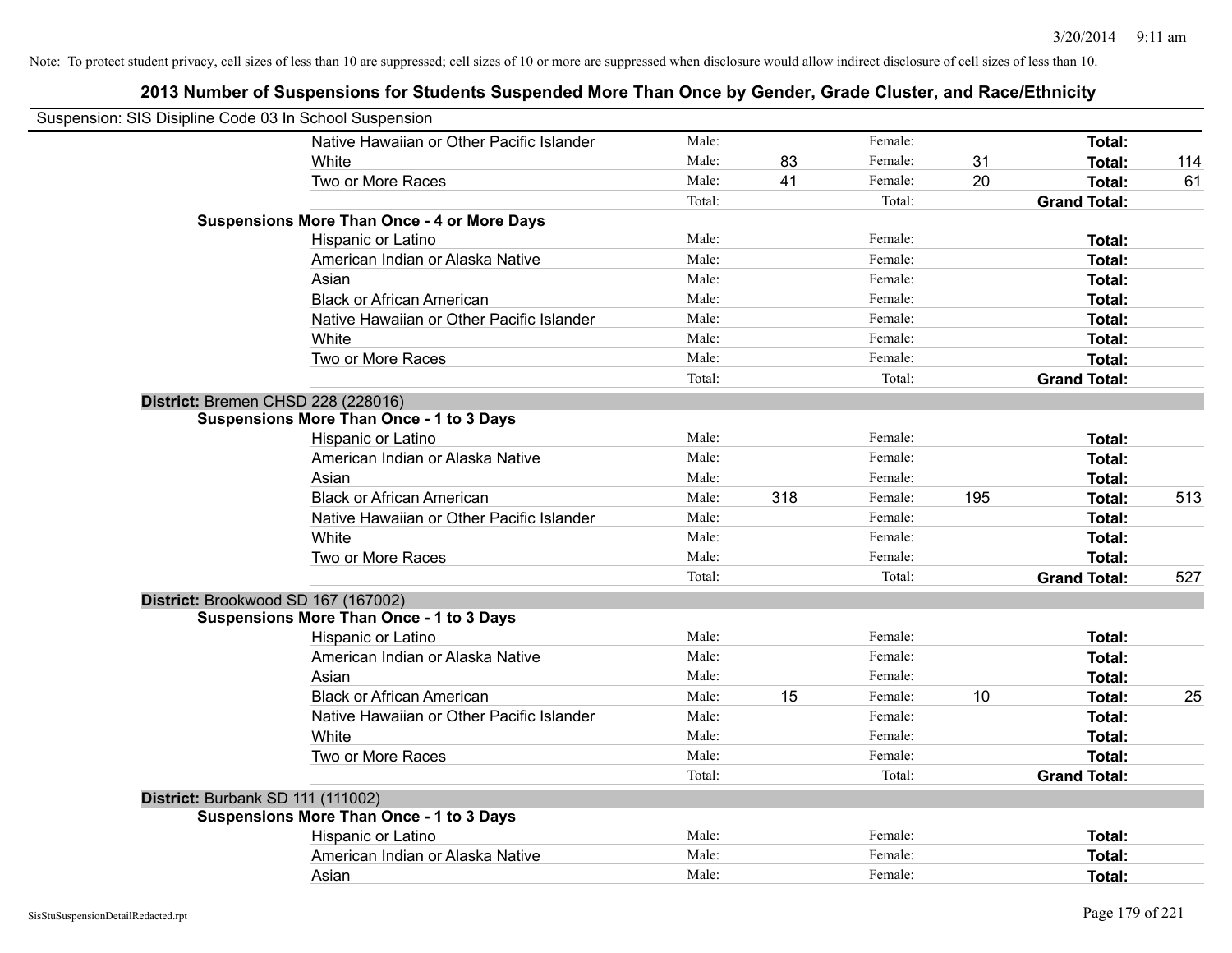| Suspension: SIS Disipline Code 03 In School Suspension |                                                 |        |     |         |     |                     |     |
|--------------------------------------------------------|-------------------------------------------------|--------|-----|---------|-----|---------------------|-----|
|                                                        | <b>Black or African American</b>                | Male:  |     | Female: |     | Total:              |     |
|                                                        | Native Hawaiian or Other Pacific Islander       | Male:  |     | Female: |     | Total:              |     |
|                                                        | White                                           | Male:  |     | Female: |     | Total:              |     |
|                                                        | Two or More Races                               | Male:  |     | Female: |     | <b>Total:</b>       |     |
|                                                        |                                                 | Total: |     | Total:  |     | <b>Grand Total:</b> |     |
| District: Calumet City SD 155 (155002)                 |                                                 |        |     |         |     |                     |     |
|                                                        | <b>Suspensions More Than Once - 1 to 3 Days</b> |        |     |         |     |                     |     |
|                                                        | Hispanic or Latino                              | Male:  | 85  | Female: | 15  | Total:              | 100 |
|                                                        | American Indian or Alaska Native                | Male:  |     | Female: |     | Total:              | 10  |
|                                                        | Asian                                           | Male:  |     | Female: |     | Total:              |     |
|                                                        | <b>Black or African American</b>                | Male:  | 507 | Female: | 346 | Total:              | 853 |
|                                                        | Native Hawaiian or Other Pacific Islander       | Male:  |     | Female: |     | Total:              |     |
|                                                        | White                                           | Male:  |     | Female: |     | Total:              | 10  |
|                                                        | Two or More Races                               | Male:  |     | Female: |     | Total:              | 11  |
|                                                        |                                                 | Total: |     | Total:  |     | <b>Grand Total:</b> |     |
| District: Calumet Public SD 132 (132002)               |                                                 |        |     |         |     |                     |     |
|                                                        | <b>Suspensions More Than Once - 1 to 3 Days</b> |        |     |         |     |                     |     |
|                                                        | Hispanic or Latino                              | Male:  |     | Female: |     | Total:              |     |
|                                                        | American Indian or Alaska Native                | Male:  |     | Female: |     | Total:              |     |
|                                                        | Asian                                           | Male:  |     | Female: |     | Total:              |     |
|                                                        | <b>Black or African American</b>                | Male:  |     | Female: |     | Total:              |     |
|                                                        | Native Hawaiian or Other Pacific Islander       | Male:  |     | Female: |     | Total:              |     |
|                                                        | White                                           | Male:  |     | Female: |     | Total:              |     |
|                                                        | Two or More Races                               | Male:  |     | Female: |     | Total:              |     |
|                                                        |                                                 | Total: |     | Total:  |     | <b>Grand Total:</b> |     |
| District: CCSD 146 (146004)                            |                                                 |        |     |         |     |                     |     |
|                                                        | <b>Suspensions More Than Once - 1 to 3 Days</b> |        |     |         |     |                     |     |
|                                                        | Hispanic or Latino                              | Male:  |     | Female: |     | Total:              |     |
|                                                        | American Indian or Alaska Native                | Male:  |     | Female: |     | Total:              |     |
|                                                        | Asian                                           | Male:  |     | Female: |     | Total:              |     |
|                                                        | <b>Black or African American</b>                | Male:  |     | Female: |     | Total:              |     |
|                                                        | Native Hawaiian or Other Pacific Islander       | Male:  |     | Female: |     | Total:              |     |
|                                                        | White                                           | Male:  |     | Female: |     | Total:              | 24  |
|                                                        | Two or More Races                               | Male:  |     | Female: |     | <b>Total:</b>       |     |
|                                                        |                                                 | Total: |     | Total:  |     | <b>Grand Total:</b> | 35  |
| District: CCSD 168 (168004)                            |                                                 |        |     |         |     |                     |     |
|                                                        | <b>Suspensions More Than Once - 1 to 3 Days</b> |        |     |         |     |                     |     |
|                                                        | Hispanic or Latino                              | Male:  |     | Female: |     | Total:              |     |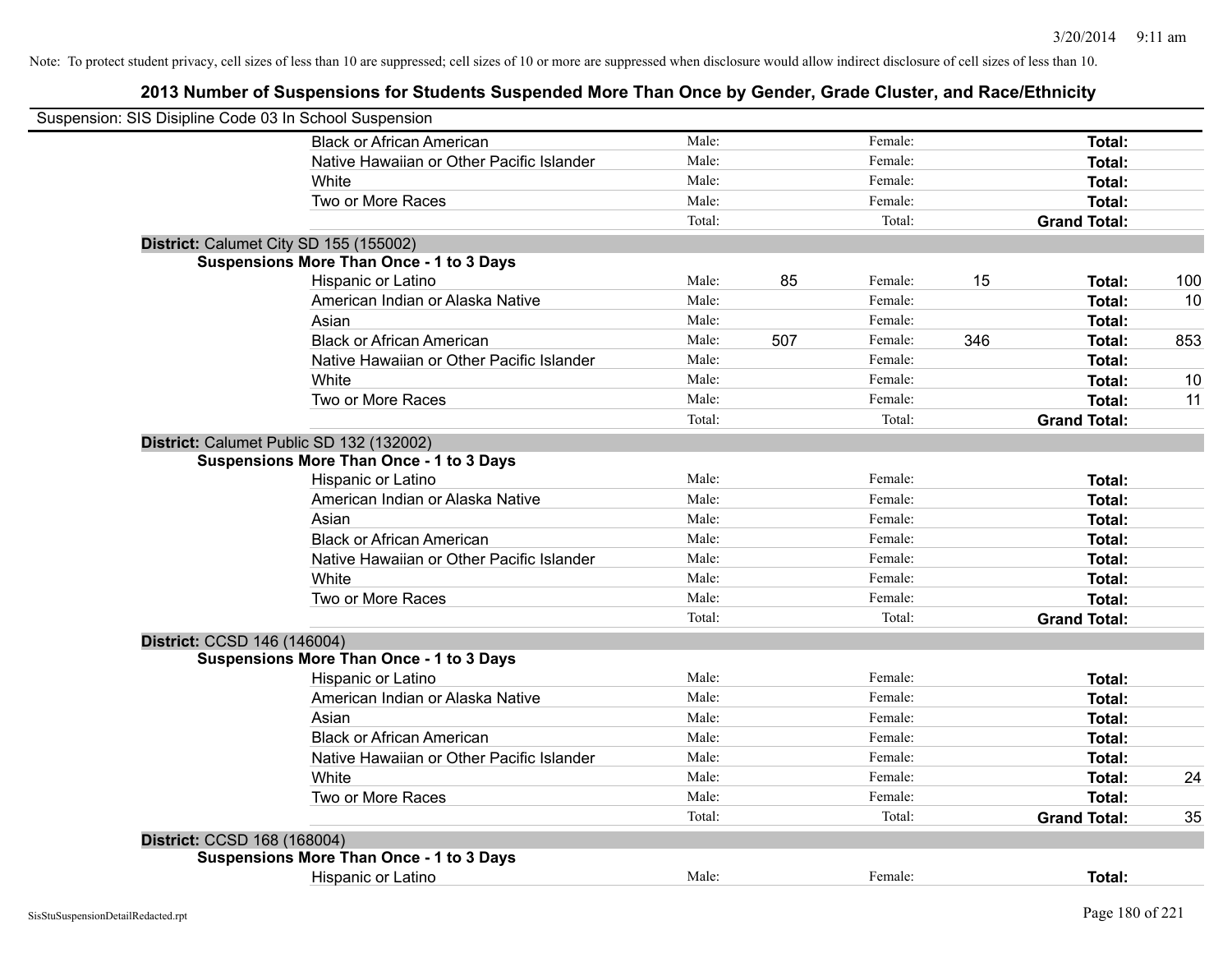| Suspension: SIS Disipline Code 03 In School Suspension |                                                    |        |    |         |    |                     |     |
|--------------------------------------------------------|----------------------------------------------------|--------|----|---------|----|---------------------|-----|
|                                                        | American Indian or Alaska Native                   | Male:  |    | Female: |    | <b>Total:</b>       |     |
|                                                        | Asian                                              | Male:  |    | Female: |    | Total:              |     |
|                                                        | <b>Black or African American</b>                   | Male:  | 62 | Female: | 42 | Total:              | 104 |
|                                                        | Native Hawaiian or Other Pacific Islander          | Male:  |    | Female: |    | Total:              |     |
|                                                        | White                                              | Male:  |    | Female: |    | Total:              |     |
|                                                        | Two or More Races                                  | Male:  |    | Female: |    | Total:              |     |
|                                                        |                                                    | Total: |    | Total:  |    | <b>Grand Total:</b> |     |
|                                                        | <b>Suspensions More Than Once - 4 or More Days</b> |        |    |         |    |                     |     |
|                                                        | Hispanic or Latino                                 | Male:  |    | Female: |    | Total:              |     |
|                                                        | American Indian or Alaska Native                   | Male:  |    | Female: |    | Total:              |     |
|                                                        | Asian                                              | Male:  |    | Female: |    | Total:              |     |
|                                                        | <b>Black or African American</b>                   | Male:  | 20 | Female: | 11 | Total:              | 31  |
|                                                        | Native Hawaiian or Other Pacific Islander          | Male:  |    | Female: |    | Total:              |     |
|                                                        | White                                              | Male:  |    | Female: |    | Total:              |     |
|                                                        | Two or More Races                                  | Male:  |    | Female: |    | Total:              |     |
|                                                        |                                                    | Total: |    | Total:  |    | <b>Grand Total:</b> |     |
|                                                        | District: Chicago Heights SD 170 (170002)          |        |    |         |    |                     |     |
|                                                        | <b>Suspensions More Than Once - 1 to 3 Days</b>    |        |    |         |    |                     |     |
|                                                        | Hispanic or Latino                                 | Male:  |    | Female: |    | <b>Total:</b>       |     |
|                                                        | American Indian or Alaska Native                   | Male:  |    | Female: |    | Total:              |     |
|                                                        | Asian                                              | Male:  |    | Female: |    | Total:              |     |
|                                                        | <b>Black or African American</b>                   | Male:  |    | Female: |    | Total:              | 11  |
|                                                        | Native Hawaiian or Other Pacific Islander          | Male:  |    | Female: |    | Total:              |     |
|                                                        | White                                              | Male:  |    | Female: |    | Total:              |     |
|                                                        | Two or More Races                                  | Male:  |    | Female: |    | Total:              |     |
|                                                        |                                                    | Total: |    | Total:  |    | <b>Grand Total:</b> |     |
|                                                        | <b>Suspensions More Than Once - 4 or More Days</b> |        |    |         |    |                     |     |
|                                                        | Hispanic or Latino                                 | Male:  |    | Female: |    | Total:              |     |
|                                                        | American Indian or Alaska Native                   | Male:  |    | Female: |    | Total:              |     |
|                                                        | Asian                                              | Male:  |    | Female: |    | Total:              |     |
|                                                        | <b>Black or African American</b>                   | Male:  |    | Female: |    | Total:              |     |
|                                                        | Native Hawaiian or Other Pacific Islander          | Male:  |    | Female: |    | Total:              |     |
|                                                        | White                                              | Male:  |    | Female: |    | Total:              |     |
|                                                        | Two or More Races                                  | Male:  |    | Female: |    | Total:              |     |
|                                                        |                                                    | Total: |    | Total:  |    | <b>Grand Total:</b> |     |
|                                                        | District: Chicago Ridge SD 127-5 (127502)          |        |    |         |    |                     |     |
|                                                        | <b>Suspensions More Than Once - 1 to 3 Days</b>    |        |    |         |    |                     |     |
|                                                        | Hispanic or Latino                                 | Male:  |    | Female: |    | Total:              |     |
|                                                        | American Indian or Alaska Native                   | Male:  |    | Female: |    | Total:              |     |
| SisStuSuspensionDetailRedacted.rpt                     |                                                    |        |    |         |    | Page 181 of 221     |     |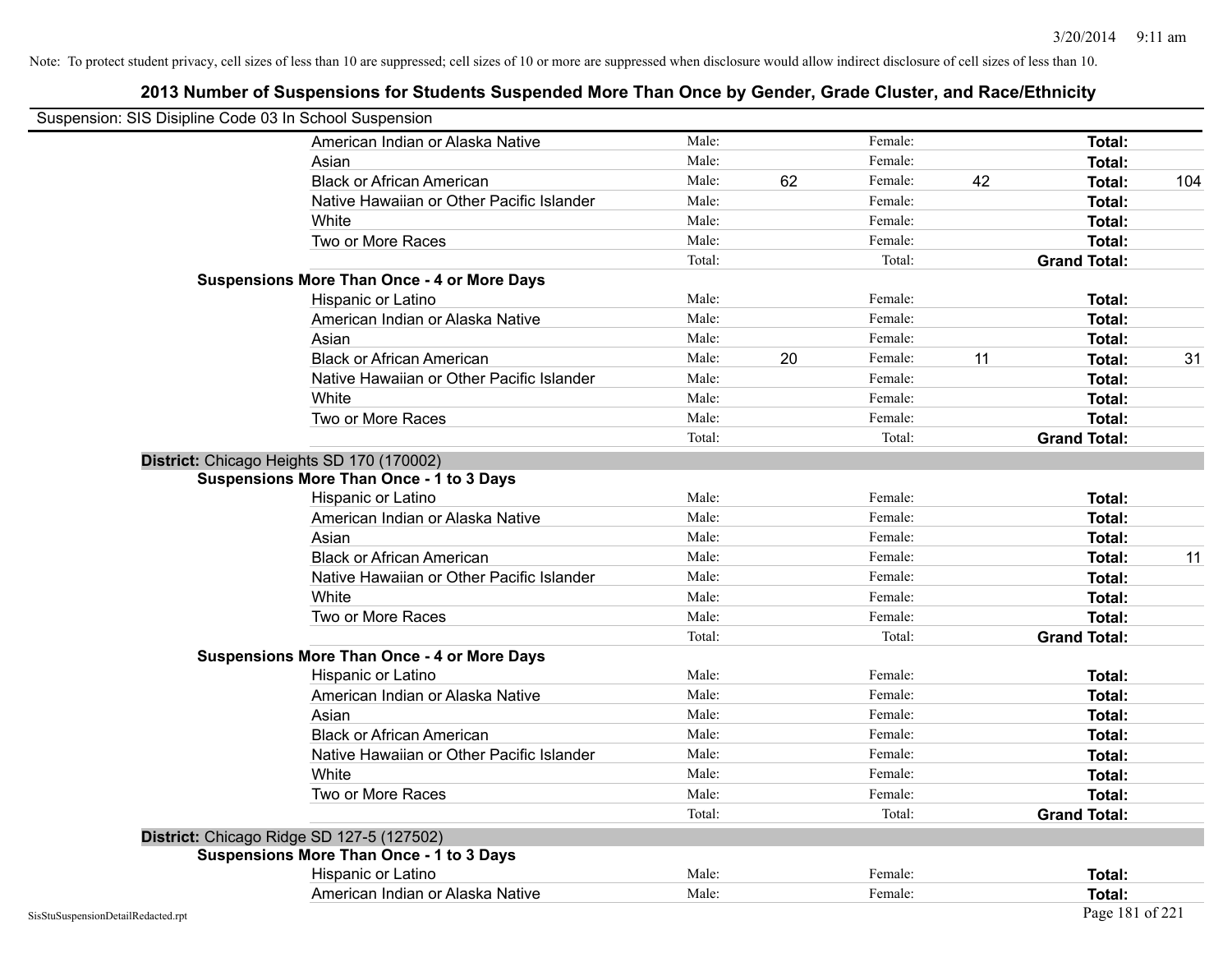| Suspension: SIS Disipline Code 03 In School Suspension |                                                    |        |     |         |     |                     |     |
|--------------------------------------------------------|----------------------------------------------------|--------|-----|---------|-----|---------------------|-----|
|                                                        | Asian                                              | Male:  |     | Female: |     | Total:              |     |
|                                                        | <b>Black or African American</b>                   | Male:  |     | Female: |     | Total:              |     |
|                                                        | Native Hawaiian or Other Pacific Islander          | Male:  |     | Female: |     | Total:              |     |
|                                                        | White                                              | Male:  |     | Female: |     | Total:              |     |
|                                                        | Two or More Races                                  | Male:  |     | Female: |     | Total:              |     |
|                                                        |                                                    | Total: |     | Total:  |     | <b>Grand Total:</b> | 12  |
| District: CHSD 218 (218016)                            |                                                    |        |     |         |     |                     |     |
|                                                        | <b>Suspensions More Than Once - 1 to 3 Days</b>    |        |     |         |     |                     |     |
|                                                        | Hispanic or Latino                                 | Male:  | 299 | Female: | 122 | Total:              | 421 |
|                                                        | American Indian or Alaska Native                   | Male:  |     | Female: |     | Total:              |     |
|                                                        | Asian                                              | Male:  |     | Female: |     | Total:              | 24  |
|                                                        | <b>Black or African American</b>                   | Male:  | 458 | Female: | 250 | Total:              | 708 |
|                                                        | Native Hawaiian or Other Pacific Islander          | Male:  |     | Female: |     | Total:              |     |
|                                                        | White                                              | Male:  | 299 | Female: | 101 | Total:              | 400 |
|                                                        | Two or More Races                                  | Male:  |     | Female: |     | Total:              | 14  |
|                                                        |                                                    | Total: |     | Total:  |     | <b>Grand Total:</b> |     |
|                                                        | <b>Suspensions More Than Once - 4 or More Days</b> |        |     |         |     |                     |     |
|                                                        | Hispanic or Latino                                 | Male:  |     | Female: |     | Total:              |     |
|                                                        | American Indian or Alaska Native                   | Male:  |     | Female: |     | Total:              |     |
|                                                        | Asian                                              | Male:  |     | Female: |     | Total:              |     |
|                                                        | <b>Black or African American</b>                   | Male:  |     | Female: |     | Total:              |     |
|                                                        | Native Hawaiian or Other Pacific Islander          | Male:  |     | Female: |     | Total:              |     |
|                                                        | White                                              | Male:  |     | Female: |     | Total:              |     |
|                                                        | Two or More Races                                  | Male:  |     | Female: |     | Total:              |     |
|                                                        |                                                    | Total: |     | Total:  |     | <b>Grand Total:</b> |     |
| District: Cons HSD 230 (230013)                        |                                                    |        |     |         |     |                     |     |
|                                                        | <b>Suspensions More Than Once - 1 to 3 Days</b>    |        |     |         |     |                     |     |
|                                                        | Hispanic or Latino                                 | Male:  | 51  | Female: | 15  | Total:              | 66  |
|                                                        | American Indian or Alaska Native                   | Male:  |     | Female: |     | Total:              |     |
|                                                        | Asian                                              | Male:  |     | Female: |     | Total:              |     |
|                                                        | <b>Black or African American</b>                   | Male:  |     | Female: |     | Total:              | 14  |
|                                                        | Native Hawaiian or Other Pacific Islander          | Male:  |     | Female: |     | Total:              |     |
|                                                        | <b>White</b>                                       | Male:  | 295 | Female: | 87  | Total:              | 382 |
|                                                        | Two or More Races                                  | Male:  |     | Female: |     | Total:              | 10  |
|                                                        |                                                    | Total: |     | Total:  |     | <b>Grand Total:</b> |     |
|                                                        | District: Cook County SD 130 (130002)              |        |     |         |     |                     |     |
|                                                        | <b>Suspensions More Than Once - 1 to 3 Days</b>    |        |     |         |     |                     |     |
|                                                        | Hispanic or Latino                                 | Male:  |     | Female: |     | Total:              | 26  |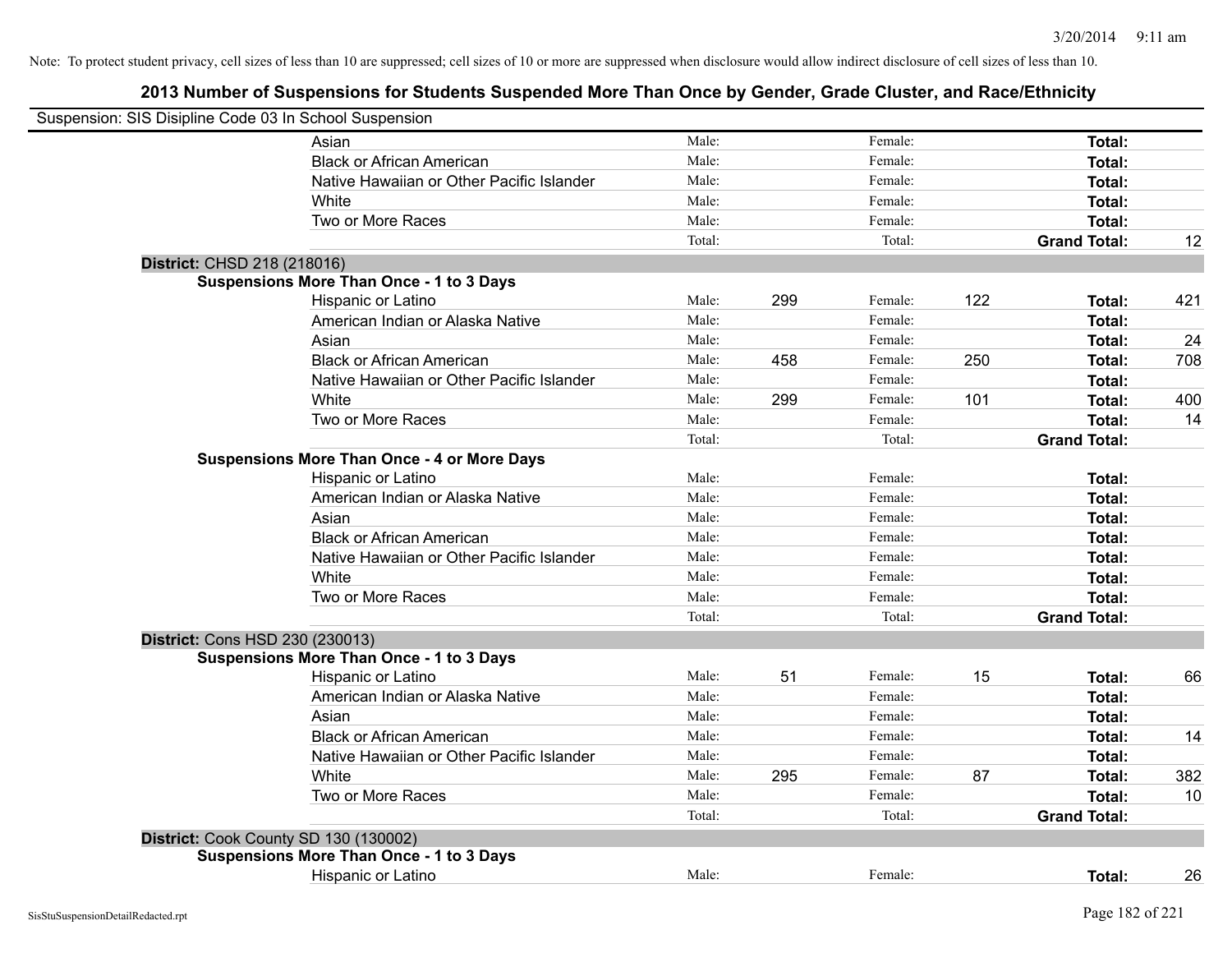|                                    | Suspension: SIS Disipline Code 03 In School Suspension |        |    |         |    |                     |    |
|------------------------------------|--------------------------------------------------------|--------|----|---------|----|---------------------|----|
|                                    | American Indian or Alaska Native                       | Male:  |    | Female: |    | Total:              |    |
|                                    | Asian                                                  | Male:  |    | Female: |    | Total:              |    |
|                                    | <b>Black or African American</b>                       | Male:  |    | Female: |    | <b>Total:</b>       | 41 |
|                                    | Native Hawaiian or Other Pacific Islander              | Male:  |    | Female: |    | Total:              |    |
|                                    | White                                                  | Male:  |    | Female: |    | <b>Total:</b>       | 11 |
|                                    | Two or More Races                                      | Male:  |    | Female: |    | <b>Total:</b>       |    |
|                                    |                                                        | Total: |    | Total:  |    | <b>Grand Total:</b> |    |
|                                    | District: Country Club Hills SD 160 (160002)           |        |    |         |    |                     |    |
|                                    | <b>Suspensions More Than Once - 1 to 3 Days</b>        |        |    |         |    |                     |    |
|                                    | Hispanic or Latino                                     | Male:  |    | Female: |    | Total:              |    |
|                                    | American Indian or Alaska Native                       | Male:  |    | Female: |    | Total:              |    |
|                                    | Asian                                                  | Male:  |    | Female: |    | Total:              |    |
|                                    | <b>Black or African American</b>                       | Male:  | 24 | Female: | 25 | Total:              | 49 |
|                                    | Native Hawaiian or Other Pacific Islander              | Male:  |    | Female: |    | Total:              |    |
|                                    | White                                                  | Male:  |    | Female: |    | Total:              |    |
|                                    | Two or More Races                                      | Male:  |    | Female: |    | Total:              |    |
|                                    |                                                        | Total: |    | Total:  |    | <b>Grand Total:</b> |    |
|                                    | <b>Suspensions More Than Once - 4 or More Days</b>     |        |    |         |    |                     |    |
|                                    | Hispanic or Latino                                     | Male:  |    | Female: |    | Total:              |    |
|                                    | American Indian or Alaska Native                       | Male:  |    | Female: |    | Total:              |    |
|                                    | Asian                                                  | Male:  |    | Female: |    | <b>Total:</b>       |    |
|                                    | <b>Black or African American</b>                       | Male:  |    | Female: |    | Total:              |    |
|                                    | Native Hawaiian or Other Pacific Islander              | Male:  |    | Female: |    | <b>Total:</b>       |    |
|                                    | White                                                  | Male:  |    | Female: |    | Total:              |    |
|                                    | Two or More Races                                      | Male:  |    | Female: |    | Total:              |    |
|                                    |                                                        | Total: |    | Total:  |    | <b>Grand Total:</b> |    |
|                                    | <b>District: Dolton SD 148 (148002)</b>                |        |    |         |    |                     |    |
|                                    | <b>Suspensions More Than Once - 1 to 3 Days</b>        |        |    |         |    |                     |    |
|                                    | Hispanic or Latino                                     | Male:  |    | Female: |    | <b>Total:</b>       |    |
|                                    | American Indian or Alaska Native                       | Male:  |    | Female: |    | Total:              |    |
|                                    | Asian                                                  | Male:  |    | Female: |    | Total:              |    |
|                                    | <b>Black or African American</b>                       | Male:  | 57 | Female: | 12 | <b>Total:</b>       | 69 |
|                                    | Native Hawaiian or Other Pacific Islander              | Male:  |    | Female: |    | Total:              |    |
|                                    | White                                                  | Male:  |    | Female: |    | <b>Total:</b>       |    |
|                                    | Two or More Races                                      | Male:  |    | Female: |    | <b>Total:</b>       |    |
|                                    |                                                        | Total: |    | Total:  |    | <b>Grand Total:</b> |    |
|                                    | <b>Suspensions More Than Once - 4 or More Days</b>     |        |    |         |    |                     |    |
|                                    | Hispanic or Latino                                     | Male:  |    | Female: |    | Total:              |    |
|                                    | American Indian or Alaska Native                       | Male:  |    | Female: |    | Total:              |    |
| SisStuSuspensionDetailRedacted.rpt |                                                        |        |    |         |    | Page 183 of 221     |    |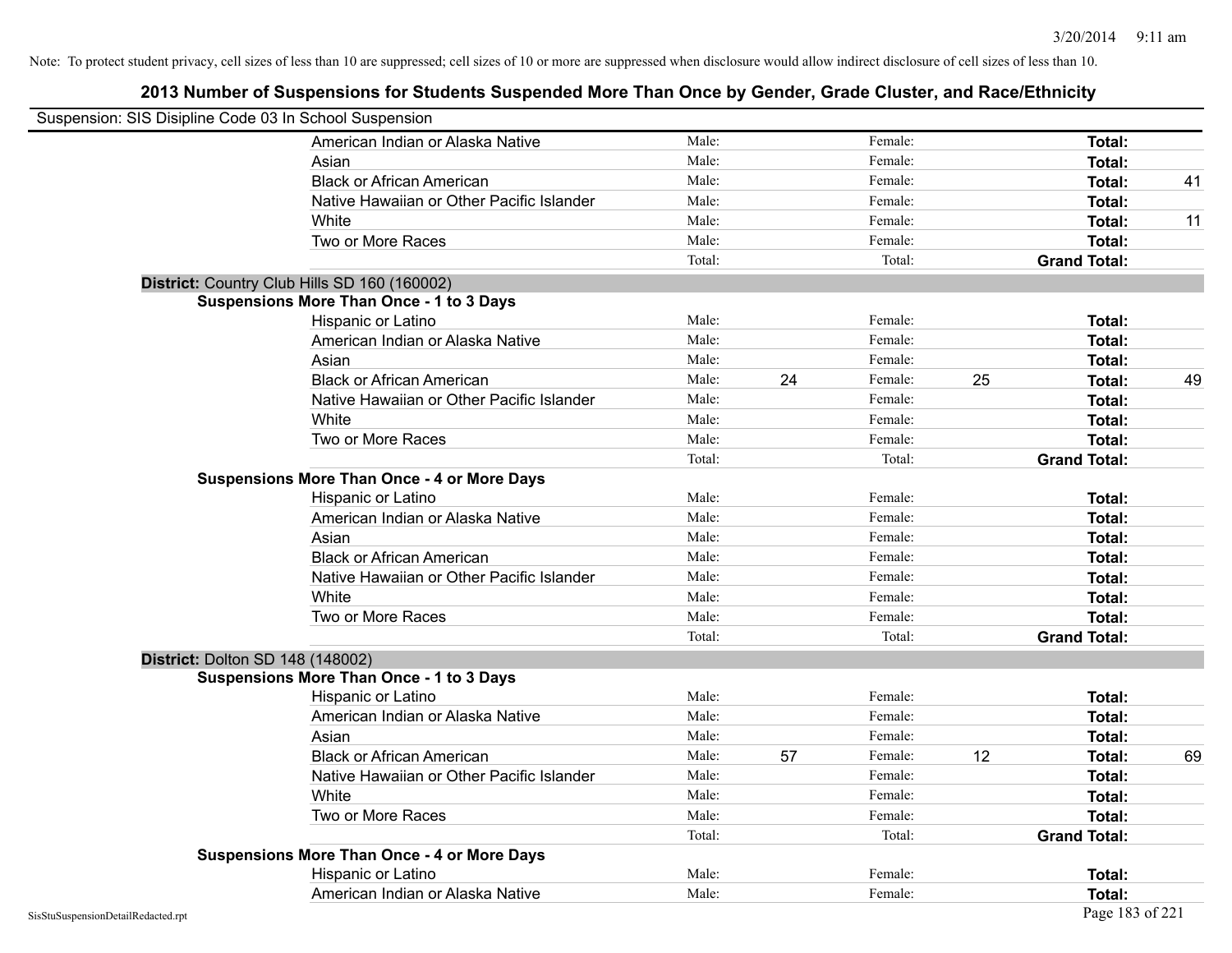# **2013 Number of Suspensions for Students Suspended More Than Once by Gender, Grade Cluster, and Race/Ethnicity**

|                            | Suspension: SIS Disipline Code 03 In School Suspension |        |    |         |    |                     |     |
|----------------------------|--------------------------------------------------------|--------|----|---------|----|---------------------|-----|
|                            | Asian                                                  | Male:  |    | Female: |    | Total:              |     |
|                            | <b>Black or African American</b>                       | Male:  |    | Female: |    | Total:              | 12  |
|                            | Native Hawaiian or Other Pacific Islander              | Male:  |    | Female: |    | Total:              |     |
|                            | White                                                  | Male:  |    | Female: |    | Total:              |     |
|                            | Two or More Races                                      | Male:  |    | Female: |    | Total:              |     |
|                            |                                                        | Total: |    | Total:  |    | <b>Grand Total:</b> |     |
| District: ESD 159 (159002) |                                                        |        |    |         |    |                     |     |
|                            | <b>Suspensions More Than Once - 1 to 3 Days</b>        |        |    |         |    |                     |     |
|                            | <b>Hispanic or Latino</b>                              | Male:  |    | Female: |    | Total:              |     |
|                            | American Indian or Alaska Native                       | Male:  |    | Female: |    | Total:              |     |
|                            | Asian                                                  | Male:  |    | Female: |    | Total:              |     |
|                            | <b>Black or African American</b>                       | Male:  |    | Female: |    | Total:              |     |
|                            | Native Hawaiian or Other Pacific Islander              | Male:  |    | Female: |    | Total:              |     |
|                            | White                                                  | Male:  |    | Female: |    | Total:              |     |
|                            | Two or More Races                                      | Male:  |    | Female: |    | Total:              |     |
|                            |                                                        | Total: |    | Total:  |    | <b>Grand Total:</b> |     |
|                            | District: Evergreen Park CHSD 231 (231016)             |        |    |         |    |                     |     |
|                            | <b>Suspensions More Than Once - 1 to 3 Days</b>        |        |    |         |    |                     |     |
|                            | Hispanic or Latino                                     | Male:  |    | Female: |    | Total:              | 43  |
|                            | American Indian or Alaska Native                       | Male:  |    | Female: |    | Total:              |     |
|                            | Asian                                                  | Male:  |    | Female: |    | Total:              |     |
|                            | <b>Black or African American</b>                       | Male:  | 43 | Female: | 26 | Total:              | 69  |
|                            | Native Hawaiian or Other Pacific Islander              | Male:  |    | Female: |    | Total:              |     |
|                            | White                                                  | Male:  | 90 | Female: | 35 | Total:              | 125 |
|                            | Two or More Races                                      | Male:  |    | Female: |    | Total:              |     |
|                            |                                                        | Total: |    | Total:  |    | <b>Grand Total:</b> |     |
|                            | District: Evergreen Park ESD 124 (124002)              |        |    |         |    |                     |     |
|                            | <b>Suspensions More Than Once - 1 to 3 Days</b>        |        |    |         |    |                     |     |
|                            | Hispanic or Latino                                     | Male:  |    | Female: |    | Total:              |     |
|                            | American Indian or Alaska Native                       | Male:  |    | Female: |    | Total:              |     |
|                            | Asian                                                  | Male:  |    | Female: |    | Total:              |     |
|                            | <b>Black or African American</b>                       | Male:  |    | Female: |    | Total:              |     |
|                            | Native Hawaiian or Other Pacific Islander              | Male:  |    | Female: |    | Total:              |     |
|                            | White                                                  | Male:  |    | Female: |    | Total:              |     |
|                            | Two or More Races                                      | Male:  |    | Female: |    | Total:              |     |
|                            |                                                        | Total: |    | Total:  |    | <b>Grand Total:</b> | 11  |

**Suspensions More Than Once - 1 to 3 Days**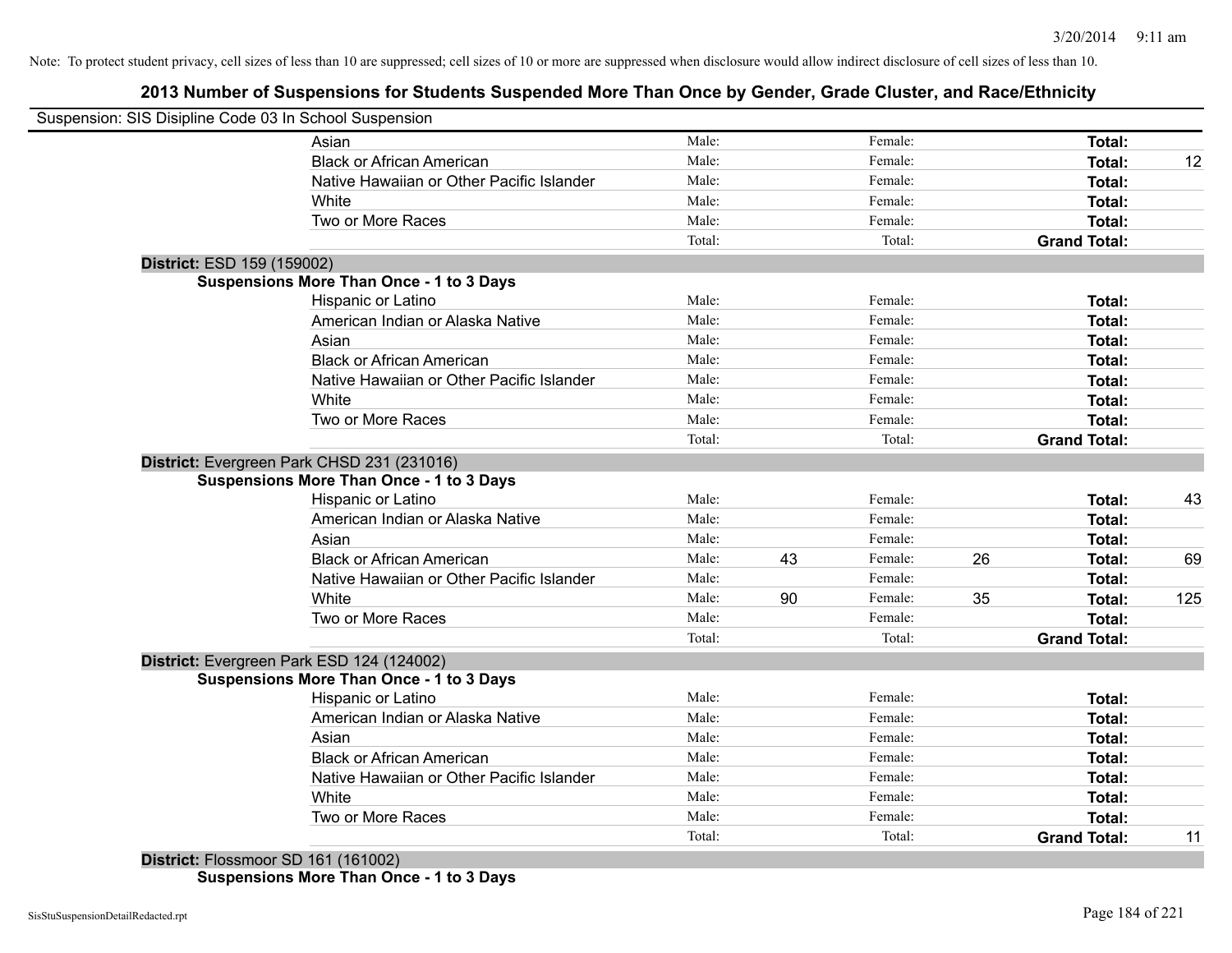| Suspension: SIS Disipline Code 03 In School Suspension |                                                 |        |     |         |    |                     |     |
|--------------------------------------------------------|-------------------------------------------------|--------|-----|---------|----|---------------------|-----|
|                                                        | Hispanic or Latino                              | Male:  |     | Female: |    | Total:              |     |
|                                                        | American Indian or Alaska Native                | Male:  |     | Female: |    | Total:              |     |
|                                                        | Asian                                           | Male:  |     | Female: |    | Total:              |     |
|                                                        | <b>Black or African American</b>                | Male:  |     | Female: |    | <b>Total:</b>       | 41  |
|                                                        | Native Hawaiian or Other Pacific Islander       | Male:  |     | Female: |    | <b>Total:</b>       |     |
|                                                        | White                                           | Male:  |     | Female: |    | <b>Total:</b>       |     |
|                                                        | Two or More Races                               | Male:  |     | Female: |    | Total:              |     |
|                                                        |                                                 | Total: |     | Total:  |    | <b>Grand Total:</b> |     |
| District: Ford Heights SD 169 (169002)                 |                                                 |        |     |         |    |                     |     |
|                                                        | <b>Suspensions More Than Once - 1 to 3 Days</b> |        |     |         |    |                     |     |
|                                                        | Hispanic or Latino                              | Male:  |     | Female: |    | Total:              |     |
|                                                        | American Indian or Alaska Native                | Male:  |     | Female: |    | Total:              |     |
|                                                        | Asian                                           | Male:  |     | Female: |    | Total:              |     |
|                                                        | <b>Black or African American</b>                | Male:  |     | Female: |    | <b>Total:</b>       |     |
|                                                        | Native Hawaiian or Other Pacific Islander       | Male:  |     | Female: |    | Total:              |     |
|                                                        | White                                           | Male:  |     | Female: |    | <b>Total:</b>       |     |
|                                                        | Two or More Races                               | Male:  |     | Female: |    | <b>Total:</b>       |     |
|                                                        |                                                 | Total: |     | Total:  |    | <b>Grand Total:</b> |     |
| District: Forest Ridge SD 142 (142002)                 |                                                 |        |     |         |    |                     |     |
|                                                        | <b>Suspensions More Than Once - 1 to 3 Days</b> |        |     |         |    |                     |     |
|                                                        | Hispanic or Latino                              | Male:  |     | Female: |    | Total:              |     |
|                                                        | American Indian or Alaska Native                | Male:  |     | Female: |    | Total:              |     |
|                                                        | Asian                                           | Male:  |     | Female: |    | <b>Total:</b>       |     |
|                                                        | <b>Black or African American</b>                | Male:  |     | Female: |    | <b>Total:</b>       |     |
|                                                        | Native Hawaiian or Other Pacific Islander       | Male:  |     | Female: |    | <b>Total:</b>       |     |
|                                                        | White                                           | Male:  |     | Female: |    | <b>Total:</b>       |     |
|                                                        | Two or More Races                               | Male:  |     | Female: |    | Total:              |     |
|                                                        |                                                 | Total: |     | Total:  |    | <b>Grand Total:</b> | 11  |
| <b>District: Harvey SD 152 (152002)</b>                |                                                 |        |     |         |    |                     |     |
|                                                        | <b>Suspensions More Than Once - 1 to 3 Days</b> |        |     |         |    |                     |     |
|                                                        | Hispanic or Latino                              | Male:  |     | Female: |    | <b>Total:</b>       | 17  |
|                                                        | American Indian or Alaska Native                | Male:  |     | Female: |    | <b>Total:</b>       |     |
|                                                        | Asian                                           | Male:  |     | Female: |    | Total:              |     |
|                                                        | <b>Black or African American</b>                | Male:  | 271 | Female: | 90 | <b>Total:</b>       | 361 |
|                                                        | Native Hawaiian or Other Pacific Islander       | Male:  |     | Female: |    | <b>Total:</b>       |     |
|                                                        | White                                           | Male:  |     | Female: |    | <b>Total:</b>       |     |
|                                                        | Two or More Races                               | Male:  |     | Female: |    | <b>Total:</b>       |     |
|                                                        |                                                 | Total: |     | Total:  |    | <b>Grand Total:</b> |     |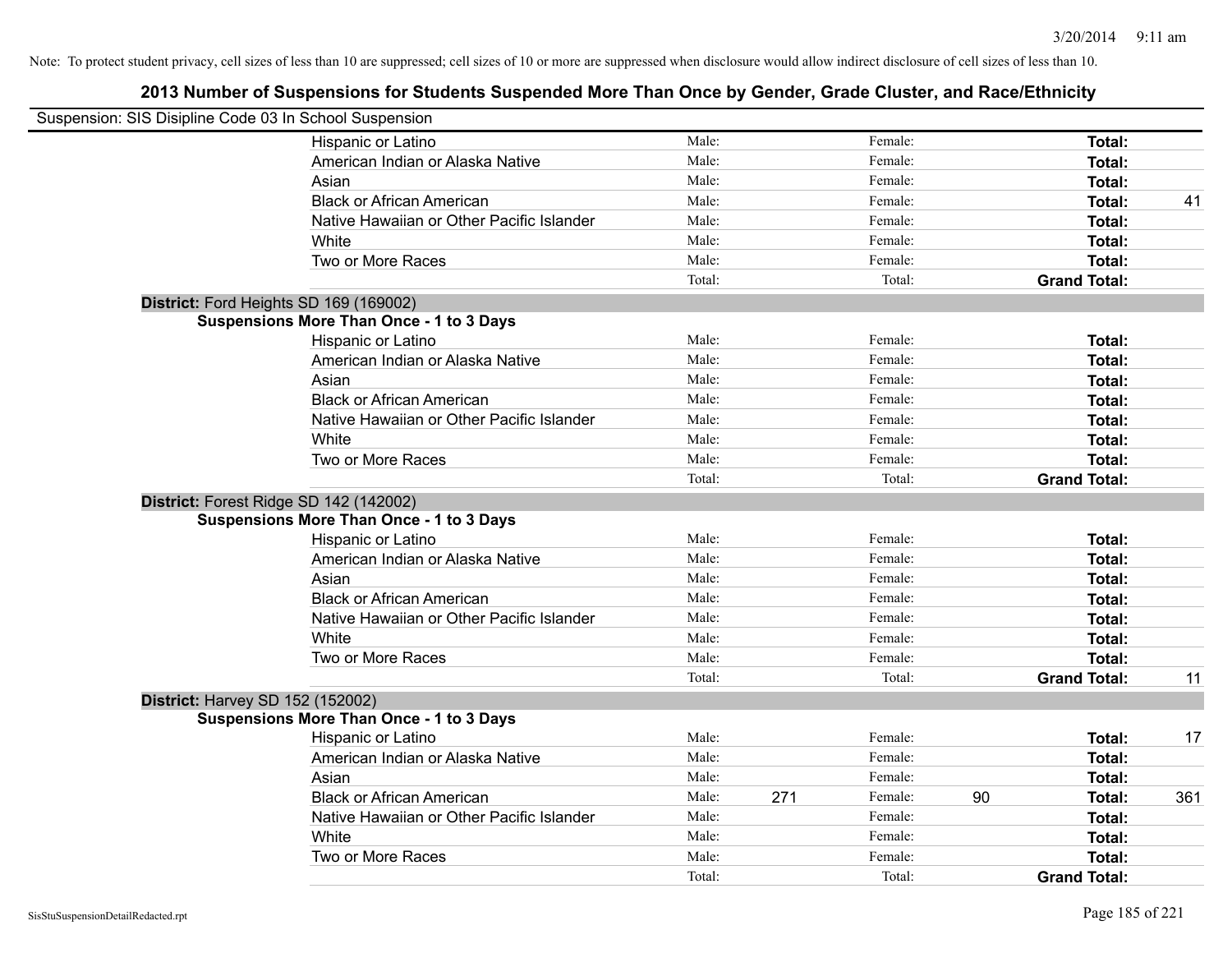| Suspension: SIS Disipline Code 03 In School Suspension |                                                    |        |     |         |     |                     |     |
|--------------------------------------------------------|----------------------------------------------------|--------|-----|---------|-----|---------------------|-----|
|                                                        | <b>Suspensions More Than Once - 4 or More Days</b> |        |     |         |     |                     |     |
|                                                        | Hispanic or Latino                                 | Male:  |     | Female: |     | Total:              |     |
|                                                        | American Indian or Alaska Native                   | Male:  |     | Female: |     | Total:              |     |
|                                                        | Asian                                              | Male:  |     | Female: |     | Total:              |     |
|                                                        | <b>Black or African American</b>                   | Male:  |     | Female: |     | Total:              |     |
|                                                        | Native Hawaiian or Other Pacific Islander          | Male:  |     | Female: |     | Total:              |     |
|                                                        | White                                              | Male:  |     | Female: |     | Total:              |     |
|                                                        | Two or More Races                                  | Male:  |     | Female: |     | Total:              |     |
|                                                        |                                                    | Total: |     | Total:  |     | <b>Grand Total:</b> |     |
|                                                        | District: Homewood Flossmoor CHSD 233 (233016)     |        |     |         |     |                     |     |
|                                                        | <b>Suspensions More Than Once - 1 to 3 Days</b>    |        |     |         |     |                     |     |
|                                                        | Hispanic or Latino                                 | Male:  |     | Female: |     | Total:              | 26  |
|                                                        | American Indian or Alaska Native                   | Male:  |     | Female: |     | Total:              |     |
|                                                        | Asian                                              | Male:  |     | Female: |     | Total:              |     |
|                                                        | <b>Black or African American</b>                   | Male:  | 446 | Female: | 218 | Total:              | 664 |
|                                                        | Native Hawaiian or Other Pacific Islander          | Male:  |     | Female: |     | Total:              |     |
|                                                        | White                                              | Male:  | 42  | Female: | 15  | Total:              | 57  |
|                                                        | Two or More Races                                  | Male:  | 26  | Female: | 20  | Total:              | 46  |
|                                                        |                                                    | Total: |     | Total:  |     | <b>Grand Total:</b> |     |
|                                                        | <b>Suspensions More Than Once - 4 or More Days</b> |        |     |         |     |                     |     |
|                                                        | Hispanic or Latino                                 | Male:  |     | Female: |     | Total:              |     |
|                                                        | American Indian or Alaska Native                   | Male:  |     | Female: |     | Total:              |     |
|                                                        | Asian                                              | Male:  |     | Female: |     | Total:              |     |
|                                                        | <b>Black or African American</b>                   | Male:  |     | Female: |     | Total:              |     |
|                                                        | Native Hawaiian or Other Pacific Islander          | Male:  |     | Female: |     | Total:              |     |
|                                                        | White                                              | Male:  |     | Female: |     | Total:              |     |
|                                                        | Two or More Races                                  | Male:  |     | Female: |     | Total:              |     |
|                                                        |                                                    | Total: |     | Total:  |     | <b>Grand Total:</b> |     |
| District: Homewood SD 153 (153002)                     |                                                    |        |     |         |     |                     |     |
|                                                        | <b>Suspensions More Than Once - 1 to 3 Days</b>    |        |     |         |     |                     |     |
|                                                        | Hispanic or Latino                                 | Male:  |     | Female: |     | Total:              |     |
|                                                        | American Indian or Alaska Native                   | Male:  |     | Female: |     | Total:              |     |
|                                                        | Asian                                              | Male:  |     | Female: |     | Total:              |     |
|                                                        | <b>Black or African American</b>                   | Male:  |     | Female: |     | Total:              | 36  |
|                                                        | Native Hawaiian or Other Pacific Islander          | Male:  |     | Female: |     | Total:              |     |
|                                                        | White                                              | Male:  |     | Female: |     | Total:              | 12  |
|                                                        | Two or More Races                                  | Male:  |     | Female: |     | Total:              |     |
|                                                        |                                                    | Total: |     | Total:  |     | <b>Grand Total:</b> |     |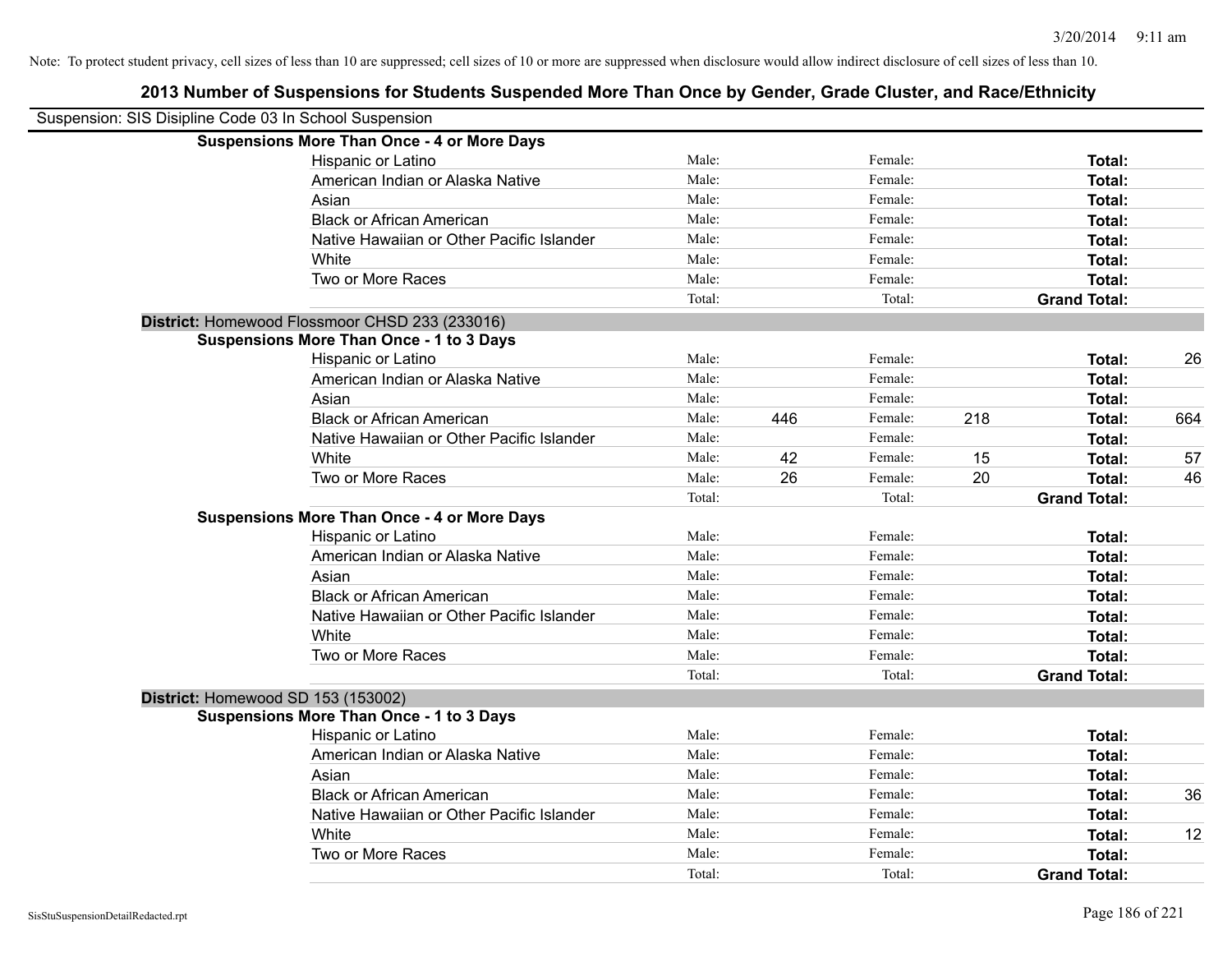| Suspension: SIS Disipline Code 03 In School Suspension |                                                  |        |    |         |    |                     |    |
|--------------------------------------------------------|--------------------------------------------------|--------|----|---------|----|---------------------|----|
|                                                        | District: Hoover-Schrum Memorial SD 157 (157002) |        |    |         |    |                     |    |
|                                                        | <b>Suspensions More Than Once - 1 to 3 Days</b>  |        |    |         |    |                     |    |
|                                                        | Hispanic or Latino                               | Male:  |    | Female: |    | Total:              |    |
|                                                        | American Indian or Alaska Native                 | Male:  |    | Female: |    | Total:              |    |
|                                                        | Asian                                            | Male:  |    | Female: |    | Total:              |    |
|                                                        | <b>Black or African American</b>                 | Male:  |    | Female: |    | Total:              | 21 |
|                                                        | Native Hawaiian or Other Pacific Islander        | Male:  |    | Female: |    | Total:              |    |
|                                                        | White                                            | Male:  |    | Female: |    | Total:              |    |
|                                                        | Two or More Races                                | Male:  |    | Female: |    | Total:              |    |
|                                                        |                                                  | Total: |    | Total:  |    | <b>Grand Total:</b> |    |
|                                                        | District: Indian Springs SD 109 (109002)         |        |    |         |    |                     |    |
|                                                        | <b>Suspensions More Than Once - 1 to 3 Days</b>  |        |    |         |    |                     |    |
|                                                        | Hispanic or Latino                               | Male:  |    | Female: |    | Total:              |    |
|                                                        | American Indian or Alaska Native                 | Male:  |    | Female: |    | Total:              |    |
|                                                        | Asian                                            | Male:  |    | Female: |    | Total:              |    |
|                                                        | <b>Black or African American</b>                 | Male:  | 20 | Female: | 10 | Total:              | 30 |
|                                                        | Native Hawaiian or Other Pacific Islander        | Male:  |    | Female: |    | Total:              |    |
|                                                        | White                                            | Male:  |    | Female: |    | Total:              |    |
|                                                        | Two or More Races                                | Male:  |    | Female: |    | Total:              |    |
|                                                        |                                                  | Total: |    | Total:  |    | <b>Grand Total:</b> |    |
|                                                        | <b>District: Kirby SD 140 (140002)</b>           |        |    |         |    |                     |    |
|                                                        | <b>Suspensions More Than Once - 1 to 3 Days</b>  |        |    |         |    |                     |    |
|                                                        | Hispanic or Latino                               | Male:  |    | Female: |    | Total:              |    |
|                                                        | American Indian or Alaska Native                 | Male:  |    | Female: |    | Total:              |    |
|                                                        | Asian                                            | Male:  |    | Female: |    | Total:              |    |
|                                                        | <b>Black or African American</b>                 | Male:  |    | Female: |    | Total:              |    |
|                                                        | Native Hawaiian or Other Pacific Islander        | Male:  |    | Female: |    | Total:              |    |
|                                                        | White                                            | Male:  |    | Female: |    | Total:              | 13 |
|                                                        | Two or More Races                                | Male:  |    | Female: |    | Total:              |    |
|                                                        |                                                  | Total: |    | Total:  |    | <b>Grand Total:</b> |    |
|                                                        | District: Lemont-Bromberek CSD 113A (113A02)     |        |    |         |    |                     |    |
|                                                        | <b>Suspensions More Than Once - 1 to 3 Days</b>  |        |    |         |    |                     |    |
|                                                        | Hispanic or Latino                               | Male:  |    | Female: |    | Total:              |    |
|                                                        | American Indian or Alaska Native                 | Male:  |    | Female: |    | Total:              |    |
|                                                        | Asian                                            | Male:  |    | Female: |    | Total:              |    |
|                                                        | <b>Black or African American</b>                 | Male:  |    | Female: |    | Total:              |    |
|                                                        | Native Hawaiian or Other Pacific Islander        | Male:  |    | Female: |    | Total:              |    |
|                                                        | White                                            | Male:  |    | Female: |    | Total:              | 11 |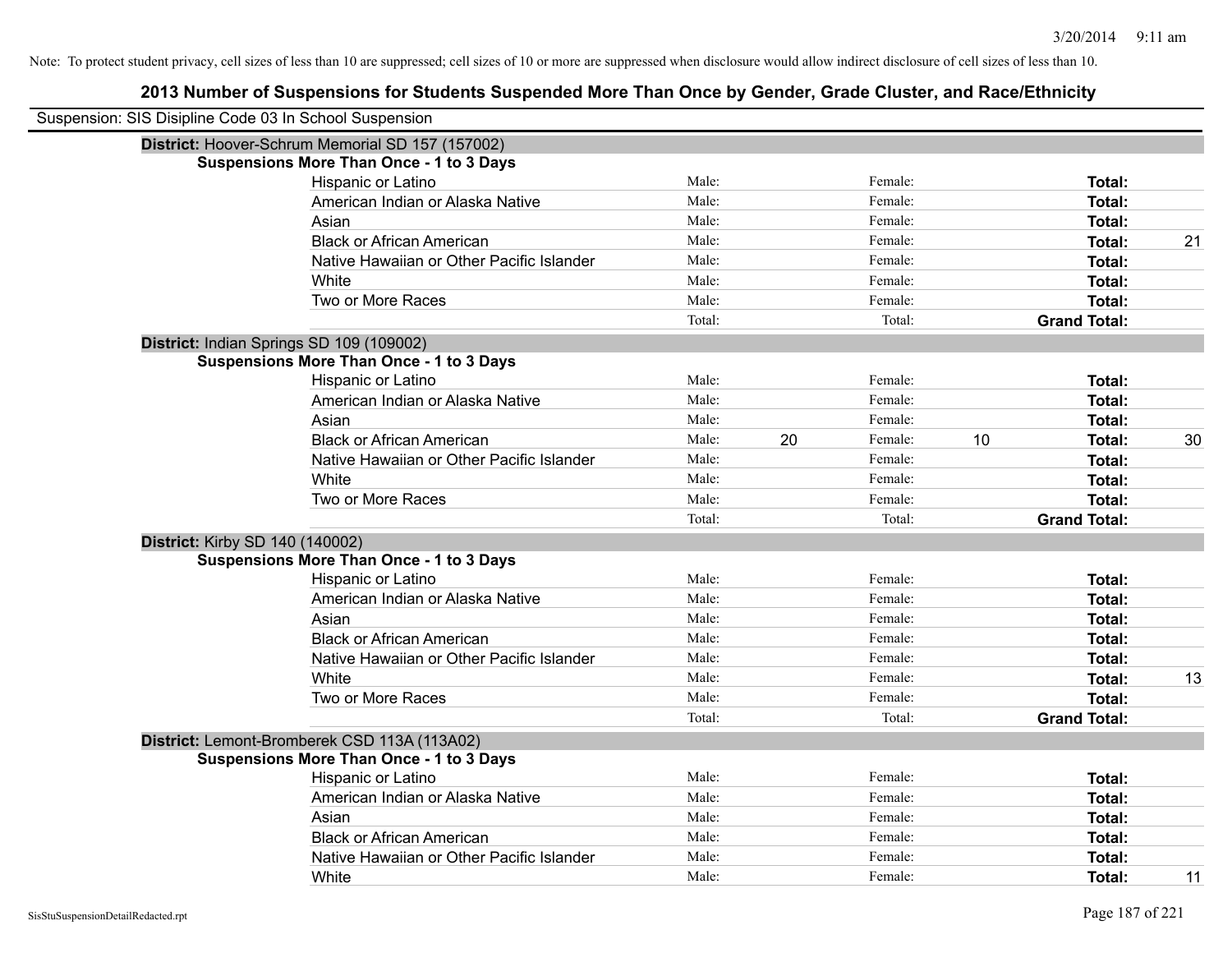| Suspension: SIS Disipline Code 03 In School Suspension |                                                    |        |    |         |    |                     |     |
|--------------------------------------------------------|----------------------------------------------------|--------|----|---------|----|---------------------|-----|
|                                                        | Two or More Races                                  | Male:  |    | Female: |    | Total:              |     |
|                                                        |                                                    | Total: |    | Total:  |    | <b>Grand Total:</b> |     |
|                                                        | <b>Suspensions More Than Once - 4 or More Days</b> |        |    |         |    |                     |     |
|                                                        | Hispanic or Latino                                 | Male:  |    | Female: |    | Total:              |     |
|                                                        | American Indian or Alaska Native                   | Male:  |    | Female: |    | Total:              |     |
|                                                        | Asian                                              | Male:  |    | Female: |    | Total:              |     |
|                                                        | <b>Black or African American</b>                   | Male:  |    | Female: |    | Total:              |     |
|                                                        | Native Hawaiian or Other Pacific Islander          | Male:  |    | Female: |    | Total:              |     |
|                                                        | White                                              | Male:  |    | Female: |    | Total:              |     |
|                                                        | Two or More Races                                  | Male:  |    | Female: |    | Total:              |     |
|                                                        |                                                    | Total: |    | Total:  |    | <b>Grand Total:</b> |     |
| District: Lincoln ESD 156 (156002)                     |                                                    |        |    |         |    |                     |     |
|                                                        | <b>Suspensions More Than Once - 1 to 3 Days</b>    |        |    |         |    |                     |     |
|                                                        | Hispanic or Latino                                 | Male:  |    | Female: |    | Total:              |     |
|                                                        | American Indian or Alaska Native                   | Male:  |    | Female: |    | Total:              |     |
|                                                        | Asian                                              | Male:  |    | Female: |    | Total:              |     |
|                                                        | <b>Black or African American</b>                   | Male:  | 64 | Female: | 41 | Total:              | 105 |
|                                                        | Native Hawaiian or Other Pacific Islander          | Male:  |    | Female: |    | Total:              |     |
|                                                        | White                                              | Male:  |    | Female: |    | Total:              |     |
|                                                        | Two or More Races                                  | Male:  |    | Female: |    | Total:              |     |
|                                                        |                                                    | Total: |    | Total:  |    | <b>Grand Total:</b> |     |
|                                                        | District: Matteson ESD 162 (162002)                |        |    |         |    |                     |     |
|                                                        | <b>Suspensions More Than Once - 1 to 3 Days</b>    |        |    |         |    |                     |     |
|                                                        | Hispanic or Latino                                 | Male:  |    | Female: |    | Total:              |     |
|                                                        | American Indian or Alaska Native                   | Male:  |    | Female: |    | Total:              |     |
|                                                        | Asian                                              | Male:  |    | Female: |    | Total:              |     |
|                                                        | <b>Black or African American</b>                   | Male:  |    | Female: |    | Total:              |     |
|                                                        | Native Hawaiian or Other Pacific Islander          | Male:  |    | Female: |    | Total:              |     |
|                                                        | White                                              | Male:  |    | Female: |    | Total:              |     |
|                                                        | Two or More Races                                  | Male:  |    | Female: |    | Total:              |     |
|                                                        |                                                    | Total: |    | Total:  |    | <b>Grand Total:</b> | 10  |
|                                                        | District: North Palos SD 117 (117002)              |        |    |         |    |                     |     |
|                                                        | <b>Suspensions More Than Once - 1 to 3 Days</b>    |        |    |         |    |                     |     |
|                                                        | Hispanic or Latino                                 | Male:  |    | Female: |    | Total:              |     |
|                                                        | American Indian or Alaska Native                   | Male:  |    | Female: |    | Total:              |     |
|                                                        | Asian                                              | Male:  |    | Female: |    | Total:              |     |
|                                                        | <b>Black or African American</b>                   | Male:  |    | Female: |    | Total:              | 25  |
|                                                        | Native Hawaiian or Other Pacific Islander          | Male:  |    | Female: |    | Total:              |     |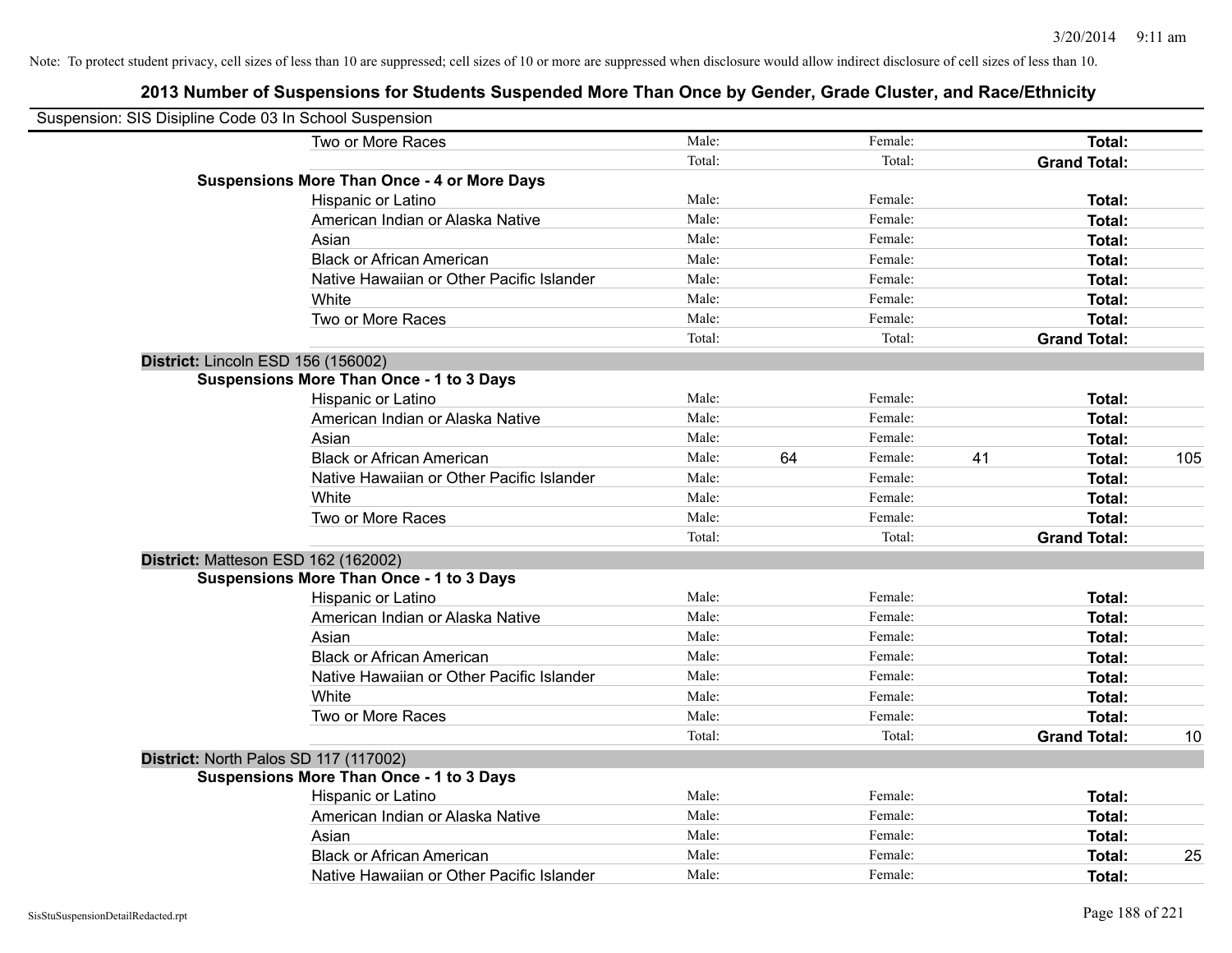| Suspension: SIS Disipline Code 03 In School Suspension |                                                 |        |     |         |     |                     |     |
|--------------------------------------------------------|-------------------------------------------------|--------|-----|---------|-----|---------------------|-----|
|                                                        | <b>White</b>                                    | Male:  |     | Female: |     | Total:              | 31  |
|                                                        | Two or More Races                               | Male:  |     | Female: |     | <b>Total:</b>       |     |
|                                                        |                                                 | Total: |     | Total:  |     | <b>Grand Total:</b> |     |
| District: Oak Lawn CHSD 229 (229016)                   |                                                 |        |     |         |     |                     |     |
|                                                        | <b>Suspensions More Than Once - 1 to 3 Days</b> |        |     |         |     |                     |     |
|                                                        | Hispanic or Latino                              | Male:  | 87  | Female: | 109 | Total:              | 196 |
|                                                        | American Indian or Alaska Native                | Male:  |     | Female: |     | <b>Total:</b>       |     |
|                                                        | Asian                                           | Male:  |     | Female: |     | Total:              |     |
|                                                        | <b>Black or African American</b>                | Male:  | 44  | Female: | 11  | Total:              | 55  |
|                                                        | Native Hawaiian or Other Pacific Islander       | Male:  |     | Female: |     | Total:              |     |
|                                                        | White                                           | Male:  | 378 | Female: | 78  | Total:              | 456 |
|                                                        | Two or More Races                               | Male:  |     | Female: |     | Total:              |     |
|                                                        |                                                 | Total: |     | Total:  |     | <b>Grand Total:</b> |     |
|                                                        | District: Oak Lawn-Hometown SD 123 (123002)     |        |     |         |     |                     |     |
|                                                        | <b>Suspensions More Than Once - 1 to 3 Days</b> |        |     |         |     |                     |     |
|                                                        | Hispanic or Latino                              | Male:  |     | Female: |     | <b>Total:</b>       |     |
|                                                        | American Indian or Alaska Native                | Male:  |     | Female: |     | <b>Total:</b>       |     |
|                                                        | Asian                                           | Male:  |     | Female: |     | Total:              |     |
|                                                        | <b>Black or African American</b>                | Male:  |     | Female: |     | Total:              |     |
|                                                        | Native Hawaiian or Other Pacific Islander       | Male:  |     | Female: |     | <b>Total:</b>       |     |
|                                                        | White                                           | Male:  |     | Female: |     | <b>Total:</b>       |     |
|                                                        | Two or More Races                               | Male:  |     | Female: |     | Total:              |     |
|                                                        |                                                 | Total: |     | Total:  |     | <b>Grand Total:</b> |     |
| District: Palos CCSD 118 (118004)                      |                                                 |        |     |         |     |                     |     |
|                                                        | <b>Suspensions More Than Once - 1 to 3 Days</b> |        |     |         |     |                     |     |
|                                                        | Hispanic or Latino                              | Male:  |     | Female: |     | <b>Total:</b>       |     |
|                                                        | American Indian or Alaska Native                | Male:  |     | Female: |     | Total:              |     |
|                                                        | Asian                                           | Male:  |     | Female: |     | <b>Total:</b>       |     |
|                                                        | <b>Black or African American</b>                | Male:  |     | Female: |     | Total:              | 11  |
|                                                        | Native Hawaiian or Other Pacific Islander       | Male:  |     | Female: |     | Total:              |     |
|                                                        | White                                           | Male:  |     | Female: |     | Total:              | 23  |
|                                                        | Two or More Races                               | Male:  |     | Female: |     | <b>Total:</b>       |     |
|                                                        |                                                 | Total: |     | Total:  |     | <b>Grand Total:</b> |     |
| District: Park Forest SD 163 (163002)                  |                                                 |        |     |         |     |                     |     |
|                                                        | <b>Suspensions More Than Once - 1 to 3 Days</b> |        |     |         |     |                     |     |
|                                                        | Hispanic or Latino                              | Male:  |     | Female: |     | Total:              |     |
|                                                        | American Indian or Alaska Native                | Male:  |     | Female: |     | <b>Total:</b>       |     |
|                                                        | Asian                                           | Male:  |     | Female: |     | Total:              |     |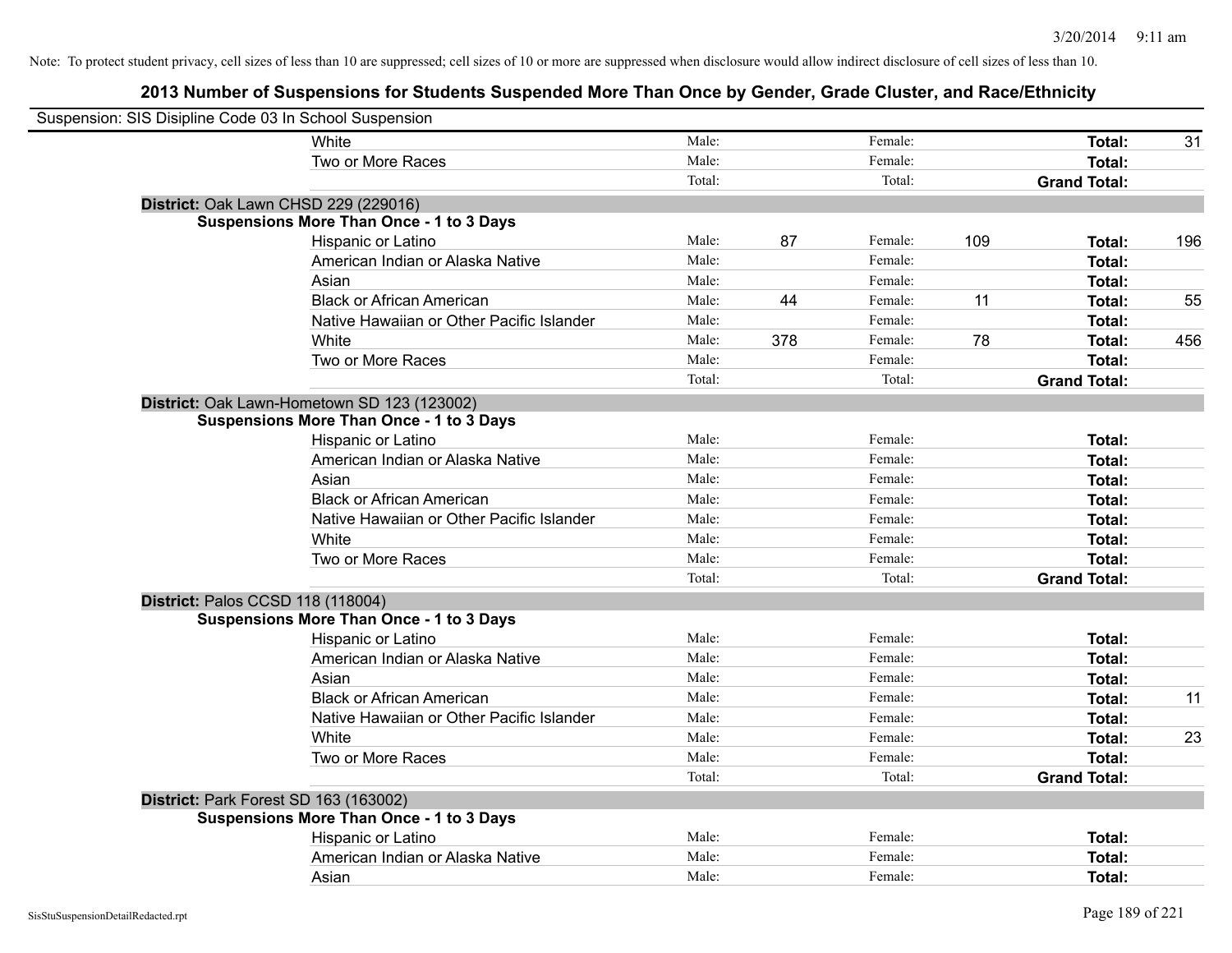| Suspension: SIS Disipline Code 03 In School Suspension |                                                    |        |     |         |     |                     |     |
|--------------------------------------------------------|----------------------------------------------------|--------|-----|---------|-----|---------------------|-----|
|                                                        | <b>Black or African American</b>                   | Male:  | 144 | Female: | 70  | Total:              | 214 |
|                                                        | Native Hawaiian or Other Pacific Islander          | Male:  |     | Female: |     | <b>Total:</b>       |     |
|                                                        | White                                              | Male:  |     | Female: |     | Total:              |     |
|                                                        | Two or More Races                                  | Male:  |     | Female: |     | Total:              |     |
|                                                        |                                                    | Total: |     | Total:  |     | <b>Grand Total:</b> |     |
|                                                        | <b>Suspensions More Than Once - 4 or More Days</b> |        |     |         |     |                     |     |
|                                                        | Hispanic or Latino                                 | Male:  |     | Female: |     | Total:              |     |
|                                                        | American Indian or Alaska Native                   | Male:  |     | Female: |     | Total:              |     |
|                                                        | Asian                                              | Male:  |     | Female: |     | Total:              |     |
|                                                        | <b>Black or African American</b>                   | Male:  |     | Female: |     | Total:              |     |
|                                                        | Native Hawaiian or Other Pacific Islander          | Male:  |     | Female: |     | Total:              |     |
|                                                        | White                                              | Male:  |     | Female: |     | <b>Total:</b>       |     |
|                                                        | Two or More Races                                  | Male:  |     | Female: |     | Total:              |     |
|                                                        |                                                    | Total: |     | Total:  |     | <b>Grand Total:</b> |     |
|                                                        | District: Reavis Twp HSD 220 (220017)              |        |     |         |     |                     |     |
|                                                        | <b>Suspensions More Than Once - 1 to 3 Days</b>    |        |     |         |     |                     |     |
|                                                        | Hispanic or Latino                                 | Male:  | 83  | Female: | 47  | Total:              | 130 |
|                                                        | American Indian or Alaska Native                   | Male:  |     | Female: |     | <b>Total:</b>       |     |
|                                                        | Asian                                              | Male:  |     | Female: |     | <b>Total:</b>       |     |
|                                                        | <b>Black or African American</b>                   | Male:  |     | Female: |     | Total:              | 11  |
|                                                        | Native Hawaiian or Other Pacific Islander          | Male:  |     | Female: |     | Total:              |     |
|                                                        | White                                              | Male:  | 85  | Female: | 62  | Total:              | 147 |
|                                                        | Two or More Races                                  | Male:  |     | Female: |     | Total:              |     |
|                                                        |                                                    | Total: |     | Total:  |     | <b>Grand Total:</b> |     |
|                                                        | <b>Suspensions More Than Once - 4 or More Days</b> |        |     |         |     |                     |     |
|                                                        | Hispanic or Latino                                 | Male:  |     | Female: |     | Total:              |     |
|                                                        | American Indian or Alaska Native                   | Male:  |     | Female: |     | <b>Total:</b>       |     |
|                                                        | Asian                                              | Male:  |     | Female: |     | Total:              |     |
|                                                        | <b>Black or African American</b>                   | Male:  |     | Female: |     | Total:              |     |
|                                                        | Native Hawaiian or Other Pacific Islander          | Male:  |     | Female: |     | Total:              |     |
|                                                        | White                                              | Male:  |     | Female: |     | Total:              |     |
|                                                        | Two or More Races                                  | Male:  |     | Female: |     | Total:              |     |
|                                                        |                                                    | Total: |     | Total:  |     | <b>Grand Total:</b> |     |
|                                                        | <b>District: Rich Twp HSD 227 (227017)</b>         |        |     |         |     |                     |     |
|                                                        | <b>Suspensions More Than Once - 1 to 3 Days</b>    |        |     |         |     |                     |     |
|                                                        | Hispanic or Latino                                 | Male:  |     | Female: |     | Total:              |     |
|                                                        | American Indian or Alaska Native                   | Male:  |     | Female: |     | Total:              |     |
|                                                        | Asian                                              | Male:  |     | Female: |     | Total:              |     |
|                                                        | <b>Black or African American</b>                   | Male:  | 284 | Female: | 109 | <b>Total:</b>       | 393 |
| SisStuSuspensionDetailRedacted.rpt                     |                                                    |        |     |         |     | Page 190 of 221     |     |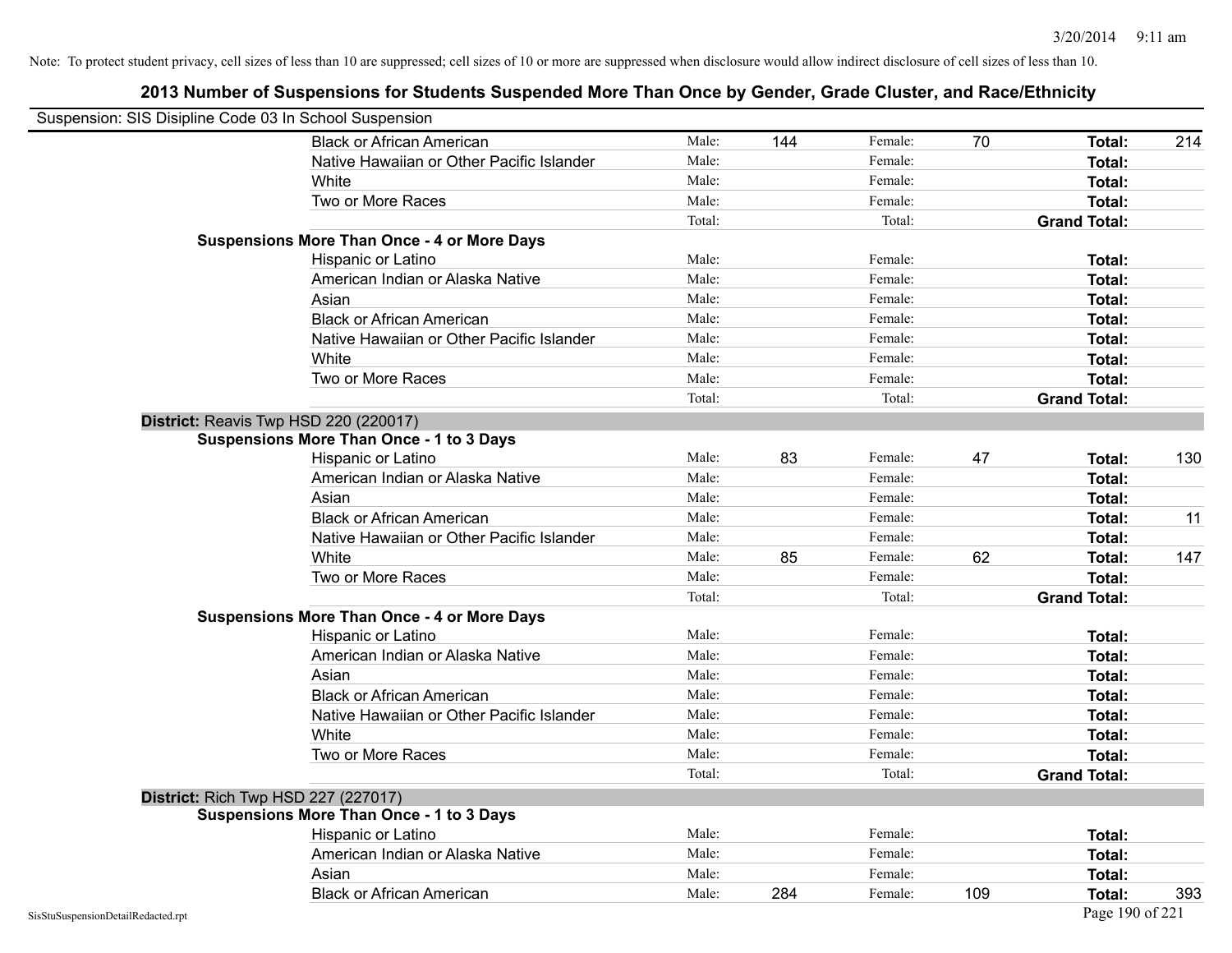| Suspension: SIS Disipline Code 03 In School Suspension |                                                    |        |    |         |    |                     |     |
|--------------------------------------------------------|----------------------------------------------------|--------|----|---------|----|---------------------|-----|
|                                                        | Native Hawaiian or Other Pacific Islander          | Male:  |    | Female: |    | Total:              |     |
|                                                        | White                                              | Male:  |    | Female: |    | Total:              |     |
|                                                        | Two or More Races                                  | Male:  |    | Female: |    | Total:              |     |
|                                                        |                                                    | Total: |    | Total:  |    | <b>Grand Total:</b> | 411 |
|                                                        | <b>Suspensions More Than Once - 4 or More Days</b> |        |    |         |    |                     |     |
|                                                        | Hispanic or Latino                                 | Male:  |    | Female: |    | Total:              |     |
|                                                        | American Indian or Alaska Native                   | Male:  |    | Female: |    | Total:              |     |
|                                                        | Asian                                              | Male:  |    | Female: |    | Total:              |     |
|                                                        | <b>Black or African American</b>                   | Male:  |    | Female: |    | Total:              |     |
|                                                        | Native Hawaiian or Other Pacific Islander          | Male:  |    | Female: |    | Total:              |     |
|                                                        | White                                              | Male:  |    | Female: |    | Total:              |     |
|                                                        | Two or More Races                                  | Male:  |    | Female: |    | Total:              |     |
|                                                        |                                                    | Total: |    | Total:  |    | <b>Grand Total:</b> |     |
|                                                        | District: Ridgeland SD 122 (122002)                |        |    |         |    |                     |     |
|                                                        | <b>Suspensions More Than Once - 1 to 3 Days</b>    |        |    |         |    |                     |     |
|                                                        | Hispanic or Latino                                 | Male:  |    | Female: |    | Total:              | 20  |
|                                                        | American Indian or Alaska Native                   | Male:  |    | Female: |    | Total:              |     |
|                                                        | Asian                                              | Male:  |    | Female: |    | Total:              |     |
|                                                        | <b>Black or African American</b>                   | Male:  |    | Female: |    | Total:              |     |
|                                                        | Native Hawaiian or Other Pacific Islander          | Male:  |    | Female: |    | Total:              |     |
|                                                        | White                                              | Male:  |    | Female: |    | Total:              | 42  |
|                                                        | Two or More Races                                  | Male:  |    | Female: |    | Total:              |     |
|                                                        |                                                    | Total: |    | Total:  |    | <b>Grand Total:</b> |     |
|                                                        | District: Sandridge SD 172 (172002)                |        |    |         |    |                     |     |
|                                                        | <b>Suspensions More Than Once - 1 to 3 Days</b>    |        |    |         |    |                     |     |
|                                                        | Hispanic or Latino                                 | Male:  |    | Female: |    | Total:              | 19  |
|                                                        | American Indian or Alaska Native                   | Male:  |    | Female: |    | Total:              |     |
|                                                        | Asian                                              | Male:  |    | Female: |    | Total:              |     |
|                                                        | <b>Black or African American</b>                   | Male:  | 58 | Female: | 33 | Total:              | 91  |
|                                                        | Native Hawaiian or Other Pacific Islander          | Male:  |    | Female: |    | Total:              |     |
|                                                        | White                                              | Male:  |    | Female: |    | Total:              | 14  |
|                                                        | Two or More Races                                  | Male:  |    | Female: |    | Total:              |     |
|                                                        |                                                    | Total: |    | Total:  |    | <b>Grand Total:</b> |     |
|                                                        | <b>Suspensions More Than Once - 4 or More Days</b> |        |    |         |    |                     |     |
|                                                        | Hispanic or Latino                                 | Male:  |    | Female: |    | Total:              |     |
|                                                        | American Indian or Alaska Native                   | Male:  |    | Female: |    | Total:              |     |
|                                                        | Asian                                              | Male:  |    | Female: |    | Total:              |     |
|                                                        | <b>Black or African American</b>                   | Male:  |    | Female: |    | Total:              |     |
|                                                        | Native Hawaiian or Other Pacific Islander          | Male:  |    | Female: |    | Total:              |     |
| SisStuSuspensionDetailRedacted.rpt                     |                                                    |        |    |         |    | Page 191 of 221     |     |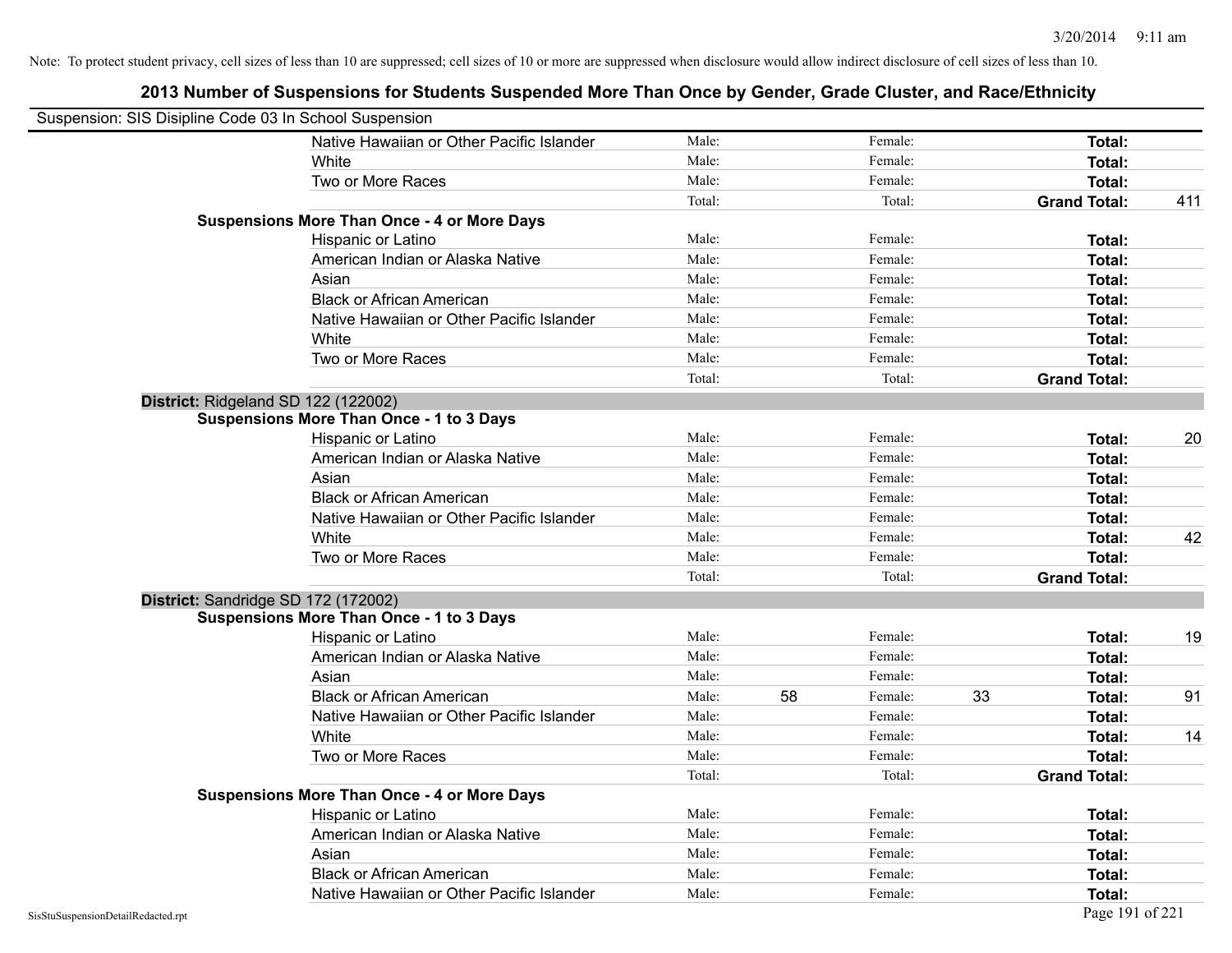| Suspension: SIS Disipline Code 03 In School Suspension |                                                    |        |    |         |    |                     |     |
|--------------------------------------------------------|----------------------------------------------------|--------|----|---------|----|---------------------|-----|
|                                                        | White                                              | Male:  |    | Female: |    | Total:              |     |
|                                                        | Two or More Races                                  | Male:  |    | Female: |    | Total:              |     |
|                                                        |                                                    | Total: |    | Total:  |    | <b>Grand Total:</b> |     |
| District: South Holland SD 151 (151002)                |                                                    |        |    |         |    |                     |     |
|                                                        | <b>Suspensions More Than Once - 1 to 3 Days</b>    |        |    |         |    |                     |     |
|                                                        | Hispanic or Latino                                 | Male:  |    | Female: |    | Total:              |     |
|                                                        | American Indian or Alaska Native                   | Male:  |    | Female: |    | Total:              |     |
|                                                        | Asian                                              | Male:  |    | Female: |    | Total:              |     |
|                                                        | <b>Black or African American</b>                   | Male:  |    | Female: |    | Total:              | 20  |
|                                                        | Native Hawaiian or Other Pacific Islander          | Male:  |    | Female: |    | Total:              |     |
|                                                        | White                                              | Male:  |    | Female: |    | Total:              |     |
|                                                        | Two or More Races                                  | Male:  |    | Female: |    | Total:              |     |
|                                                        |                                                    | Total: |    | Total:  |    | <b>Grand Total:</b> |     |
|                                                        | District: Southwest Cook Coop Spec Ed (142061)     |        |    |         |    |                     |     |
|                                                        | <b>Suspensions More Than Once - 1 to 3 Days</b>    |        |    |         |    |                     |     |
|                                                        | Hispanic or Latino                                 | Male:  |    | Female: |    | Total:              |     |
|                                                        | American Indian or Alaska Native                   | Male:  |    | Female: |    | Total:              |     |
|                                                        | Asian                                              | Male:  |    | Female: |    | Total:              |     |
|                                                        | <b>Black or African American</b>                   | Male:  |    | Female: |    | Total:              |     |
|                                                        | Native Hawaiian or Other Pacific Islander          | Male:  |    | Female: |    | Total:              |     |
|                                                        | White                                              | Male:  |    | Female: |    | Total:              |     |
|                                                        | Two or More Races                                  | Male:  |    | Female: |    | Total:              |     |
|                                                        |                                                    | Total: |    | Total:  |    | <b>Grand Total:</b> |     |
| District: Steger SD 194 (194002)                       |                                                    |        |    |         |    |                     |     |
|                                                        | <b>Suspensions More Than Once - 1 to 3 Days</b>    |        |    |         |    |                     |     |
|                                                        | Hispanic or Latino                                 | Male:  | 13 | Female: | 10 | Total:              | 23  |
|                                                        | American Indian or Alaska Native                   | Male:  |    | Female: |    | Total:              |     |
|                                                        | Asian                                              | Male:  |    | Female: |    | Total:              |     |
|                                                        | <b>Black or African American</b>                   | Male:  | 67 | Female: | 43 | Total:              | 110 |
|                                                        | Native Hawaiian or Other Pacific Islander          | Male:  |    | Female: |    | Total:              |     |
|                                                        | White                                              | Male:  | 50 | Female: | 27 | Total:              | 77  |
|                                                        | Two or More Races                                  | Male:  |    | Female: |    | Total:              | 56  |
|                                                        |                                                    | Total: |    | Total:  |    | <b>Grand Total:</b> |     |
|                                                        | <b>Suspensions More Than Once - 4 or More Days</b> |        |    |         |    |                     |     |
|                                                        | Hispanic or Latino                                 | Male:  |    | Female: |    | Total:              |     |
|                                                        | American Indian or Alaska Native                   | Male:  |    | Female: |    | Total:              |     |
|                                                        | Asian                                              | Male:  |    | Female: |    | Total:              |     |
|                                                        | <b>Black or African American</b>                   | Male:  |    | Female: |    | Total:              |     |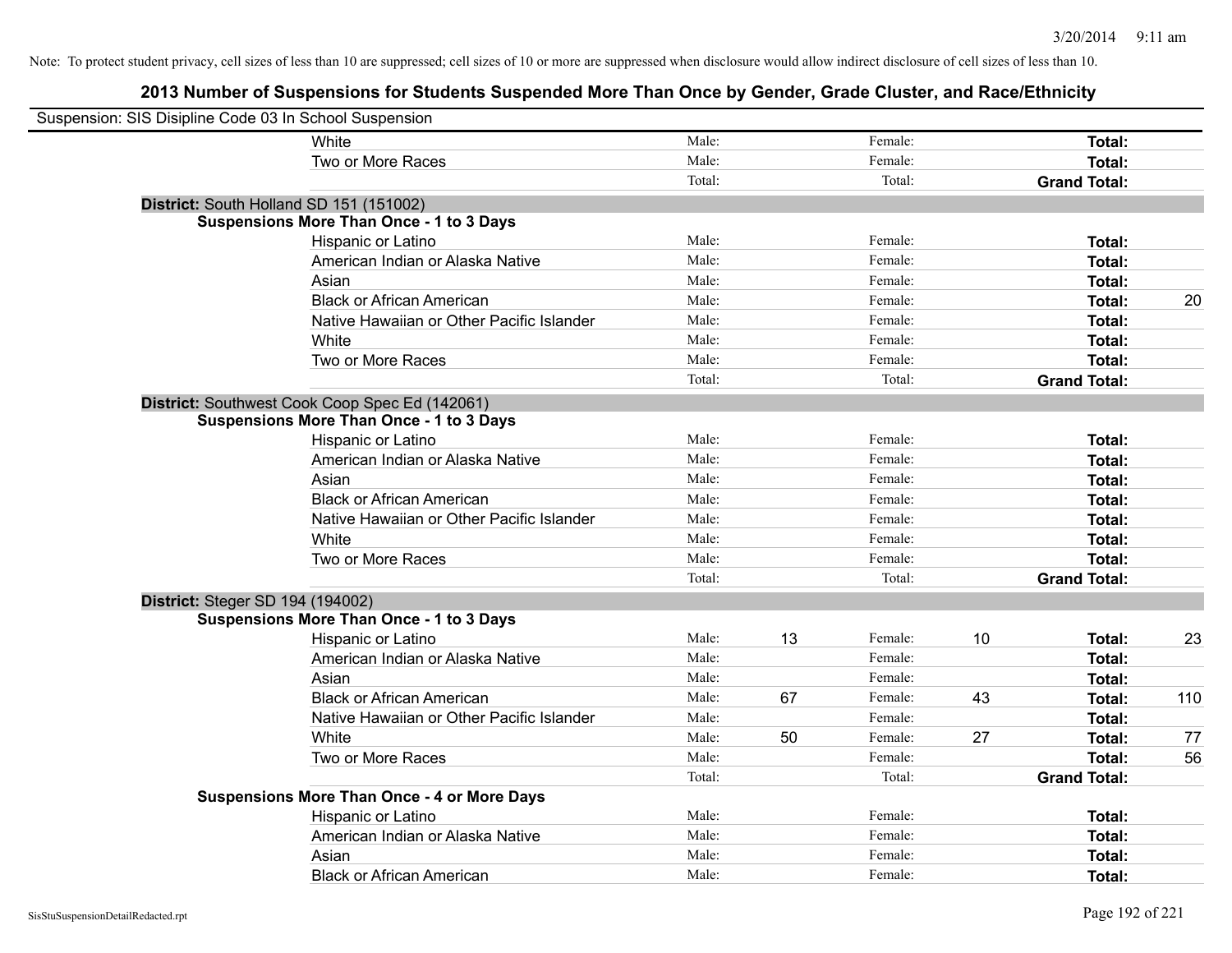| Suspension: SIS Disipline Code 03 In School Suspension |                                                    |        |       |         |     |                     |       |
|--------------------------------------------------------|----------------------------------------------------|--------|-------|---------|-----|---------------------|-------|
|                                                        | Native Hawaiian or Other Pacific Islander          | Male:  |       | Female: |     | Total:              |       |
|                                                        | White                                              | Male:  |       | Female: |     | Total:              |       |
|                                                        | Two or More Races                                  | Male:  |       | Female: |     | Total:              |       |
|                                                        |                                                    | Total: |       | Total:  |     | <b>Grand Total:</b> |       |
| <b>District: Summit SD 104 (104002)</b>                |                                                    |        |       |         |     |                     |       |
|                                                        | <b>Suspensions More Than Once - 1 to 3 Days</b>    |        |       |         |     |                     |       |
|                                                        | Hispanic or Latino                                 | Male:  |       | Female: |     | Total:              |       |
|                                                        | American Indian or Alaska Native                   | Male:  |       | Female: |     | Total:              |       |
|                                                        | Asian                                              | Male:  |       | Female: |     | Total:              |       |
|                                                        | <b>Black or African American</b>                   | Male:  |       | Female: |     | Total:              |       |
|                                                        | Native Hawaiian or Other Pacific Islander          | Male:  |       | Female: |     | Total:              |       |
|                                                        | White                                              | Male:  |       | Female: |     | Total:              |       |
|                                                        | Two or More Races                                  | Male:  |       | Female: |     | Total:              |       |
|                                                        |                                                    | Total: |       | Total:  |     | <b>Grand Total:</b> |       |
| District: Sunnybrook SD 171 (171002)                   |                                                    |        |       |         |     |                     |       |
|                                                        | <b>Suspensions More Than Once - 1 to 3 Days</b>    |        |       |         |     |                     |       |
|                                                        | Hispanic or Latino                                 | Male:  |       | Female: |     | Total:              | 21    |
|                                                        | American Indian or Alaska Native                   | Male:  |       | Female: |     | Total:              |       |
|                                                        | Asian                                              | Male:  |       | Female: |     | Total:              |       |
|                                                        | <b>Black or African American</b>                   | Male:  | 109   | Female: | 15  | Total:              | 124   |
|                                                        | Native Hawaiian or Other Pacific Islander          | Male:  |       | Female: |     | Total:              |       |
|                                                        | White                                              | Male:  |       | Female: |     | Total:              |       |
|                                                        | Two or More Races                                  | Male:  |       | Female: |     | Total:              |       |
|                                                        |                                                    | Total: |       | Total:  |     | <b>Grand Total:</b> |       |
|                                                        | District: Thornton Fractional Twp HSD 215 (215017) |        |       |         |     |                     |       |
|                                                        | <b>Suspensions More Than Once - 1 to 3 Days</b>    |        |       |         |     |                     |       |
|                                                        | Hispanic or Latino                                 | Male:  | 278   | Female: | 182 | Total:              | 460   |
|                                                        | American Indian or Alaska Native                   | Male:  |       | Female: |     | Total:              |       |
|                                                        | Asian                                              | Male:  |       | Female: |     | Total:              | 10    |
|                                                        | <b>Black or African American</b>                   | Male:  | 1,154 | Female: | 793 | Total:              | 1,947 |
|                                                        | Native Hawaiian or Other Pacific Islander          | Male:  |       | Female: |     | Total:              |       |
|                                                        | White                                              | Male:  | 94    | Female: | 80  | Total:              | 174   |
|                                                        | Two or More Races                                  | Male:  | 34    | Female: | 23  | Total:              | 57    |
|                                                        |                                                    | Total: |       | Total:  |     | <b>Grand Total:</b> |       |
|                                                        | <b>Suspensions More Than Once - 4 or More Days</b> |        |       |         |     |                     |       |
|                                                        | Hispanic or Latino                                 | Male:  |       | Female: |     | Total:              |       |
|                                                        | American Indian or Alaska Native                   | Male:  |       | Female: |     | Total:              |       |
|                                                        | Asian                                              | Male:  |       | Female: |     | Total:              |       |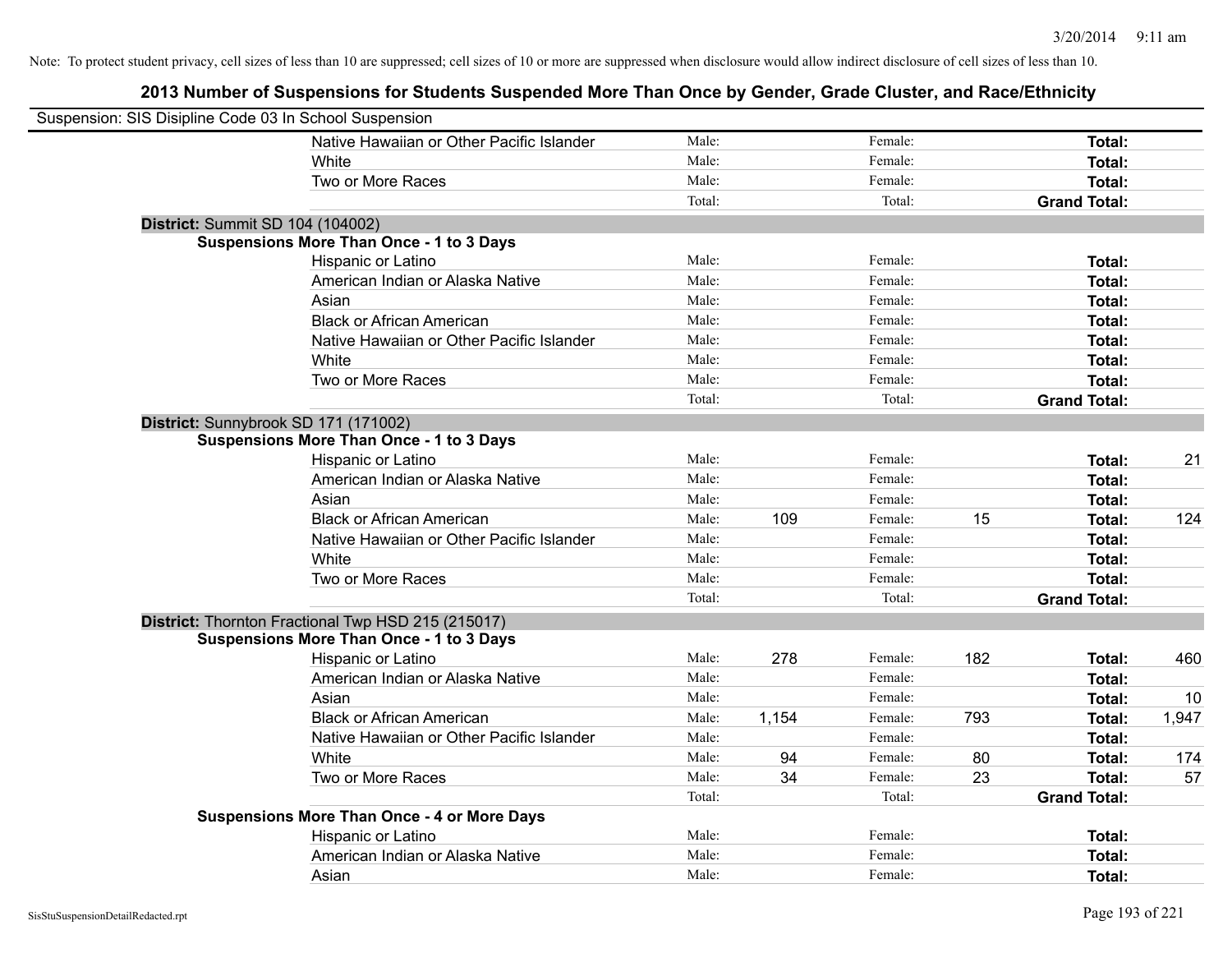| Suspension: SIS Disipline Code 03 In School Suspension |                                                    |        |       |         |       |                     |       |
|--------------------------------------------------------|----------------------------------------------------|--------|-------|---------|-------|---------------------|-------|
|                                                        | <b>Black or African American</b>                   | Male:  |       | Female: |       | Total:              |       |
|                                                        | Native Hawaiian or Other Pacific Islander          | Male:  |       | Female: |       | Total:              |       |
|                                                        | White                                              | Male:  |       | Female: |       | Total:              |       |
|                                                        | Two or More Races                                  | Male:  |       | Female: |       | <b>Total:</b>       |       |
|                                                        |                                                    | Total: |       | Total:  |       | <b>Grand Total:</b> |       |
|                                                        | District: Thornton Twp HSD 205 (205017)            |        |       |         |       |                     |       |
|                                                        | <b>Suspensions More Than Once - 1 to 3 Days</b>    |        |       |         |       |                     |       |
|                                                        | Hispanic or Latino                                 | Male:  | 195   | Female: | 134   | Total:              | 329   |
|                                                        | American Indian or Alaska Native                   | Male:  | 13    | Female: | 24    | Total:              | 37    |
|                                                        | Asian                                              | Male:  |       | Female: |       | Total:              |       |
|                                                        | <b>Black or African American</b>                   | Male:  | 3,559 | Female: | 2,921 | Total:              | 6,480 |
|                                                        | Native Hawaiian or Other Pacific Islander          | Male:  |       | Female: |       | Total:              |       |
|                                                        | White                                              | Male:  |       | Female: |       | Total:              | 29    |
|                                                        | Two or More Races                                  | Male:  | 32    | Female: | 48    | Total:              | 80    |
|                                                        |                                                    | Total: |       | Total:  |       | <b>Grand Total:</b> |       |
|                                                        | <b>Suspensions More Than Once - 4 or More Days</b> |        |       |         |       |                     |       |
|                                                        | Hispanic or Latino                                 | Male:  |       | Female: |       | Total:              |       |
|                                                        | American Indian or Alaska Native                   | Male:  |       | Female: |       | Total:              |       |
|                                                        | Asian                                              | Male:  |       | Female: |       | Total:              |       |
|                                                        | <b>Black or African American</b>                   | Male:  | 38    | Female: | 10    | Total:              | 48    |
|                                                        | Native Hawaiian or Other Pacific Islander          | Male:  |       | Female: |       | Total:              |       |
|                                                        | White                                              | Male:  |       | Female: |       | Total:              |       |
|                                                        | Two or More Races                                  | Male:  |       | Female: |       | Total:              |       |
|                                                        |                                                    | Total: |       | Total:  |       | <b>Grand Total:</b> |       |
|                                                        | District: Willow Springs SD 108 (108002)           |        |       |         |       |                     |       |
|                                                        | <b>Suspensions More Than Once - 1 to 3 Days</b>    |        |       |         |       |                     |       |
|                                                        | Hispanic or Latino                                 | Male:  |       | Female: |       | Total:              |       |
|                                                        | American Indian or Alaska Native                   | Male:  |       | Female: |       | Total:              |       |
|                                                        | Asian                                              | Male:  |       | Female: |       | Total:              |       |
|                                                        | <b>Black or African American</b>                   | Male:  |       | Female: |       | Total:              |       |
|                                                        | Native Hawaiian or Other Pacific Islander          | Male:  |       | Female: |       | Total:              |       |
|                                                        | White                                              | Male:  |       | Female: |       | Total:              |       |
|                                                        | Two or More Races                                  | Male:  |       | Female: |       | Total:              |       |
|                                                        |                                                    | Total: |       | Total:  |       | <b>Grand Total:</b> |       |
| County: Non-Public School (000)                        |                                                    |        |       |         |       |                     |       |
|                                                        | District: Region 07 South Cook ISC 4 (000000)      |        |       |         |       |                     |       |
|                                                        | <b>Suspensions More Than Once - 1 to 3 Days</b>    |        |       |         |       |                     |       |
|                                                        | Hispanic or Latino                                 | Male:  |       | Female: |       | Total:              |       |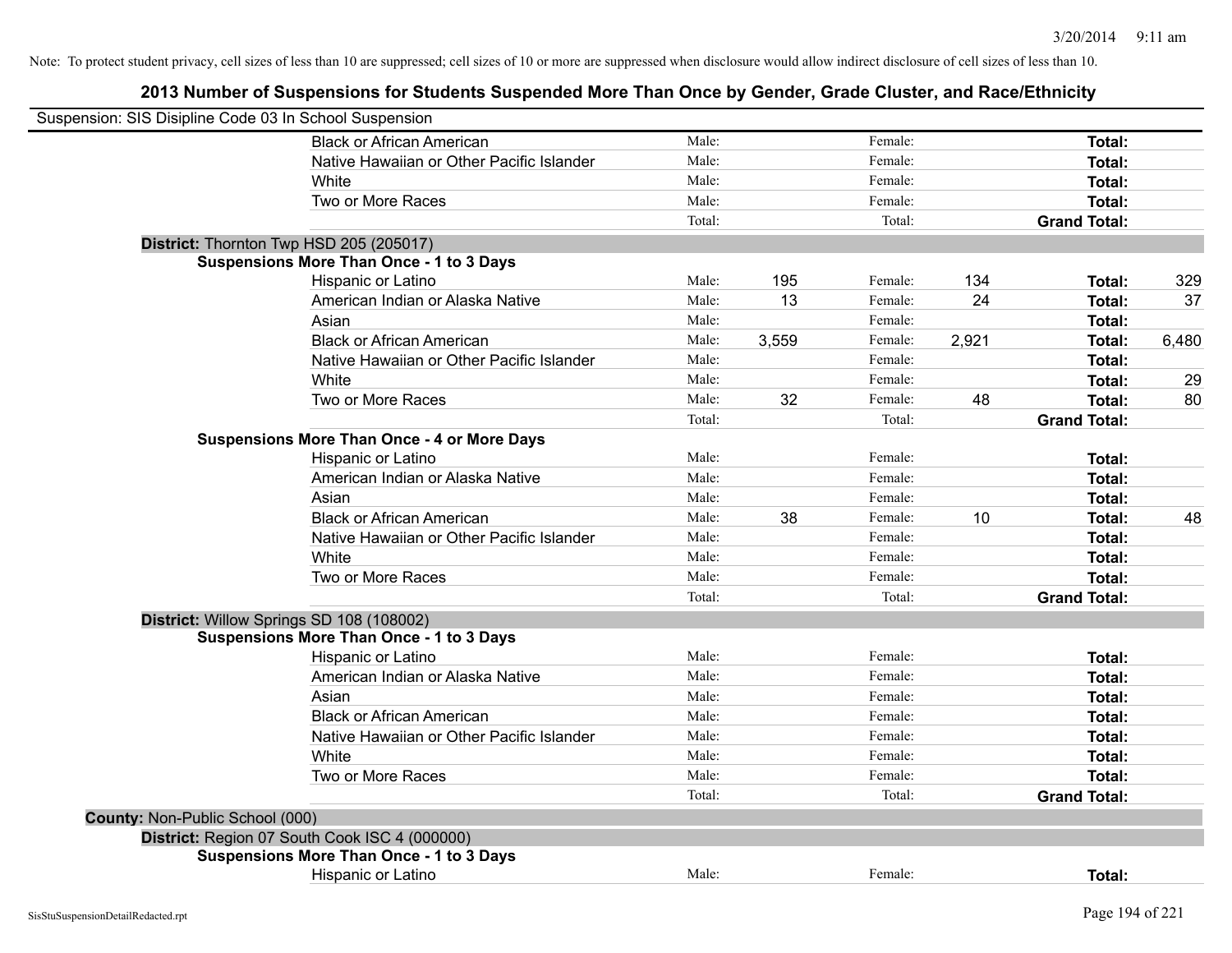| Suspension: SIS Disipline Code 03 In School Suspension |                                                                                                  |        |     |         |    |                     |     |
|--------------------------------------------------------|--------------------------------------------------------------------------------------------------|--------|-----|---------|----|---------------------|-----|
|                                                        | American Indian or Alaska Native                                                                 | Male:  |     | Female: |    | <b>Total:</b>       |     |
|                                                        | Asian                                                                                            | Male:  |     | Female: |    | Total:              |     |
|                                                        | <b>Black or African American</b>                                                                 | Male:  |     | Female: |    | Total:              |     |
|                                                        | Native Hawaiian or Other Pacific Islander                                                        | Male:  |     | Female: |    | <b>Total:</b>       |     |
|                                                        | White                                                                                            | Male:  |     | Female: |    | <b>Total:</b>       |     |
|                                                        | Two or More Races                                                                                | Male:  |     | Female: |    | <b>Total:</b>       |     |
|                                                        |                                                                                                  | Total: |     | Total:  |    | <b>Grand Total:</b> |     |
|                                                        | <b>Suspensions More Than Once - 4 or More Days</b>                                               |        |     |         |    |                     |     |
|                                                        | Hispanic or Latino                                                                               | Male:  |     | Female: |    | Total:              |     |
|                                                        | American Indian or Alaska Native                                                                 | Male:  |     | Female: |    | Total:              |     |
|                                                        | Asian                                                                                            | Male:  |     | Female: |    | <b>Total:</b>       |     |
|                                                        | <b>Black or African American</b>                                                                 | Male:  |     | Female: |    | <b>Total:</b>       |     |
|                                                        | Native Hawaiian or Other Pacific Islander                                                        | Male:  |     | Female: |    | <b>Total:</b>       |     |
|                                                        | White                                                                                            | Male:  |     | Female: |    | <b>Total:</b>       |     |
|                                                        | Two or More Races                                                                                | Male:  |     | Female: |    | Total:              |     |
|                                                        |                                                                                                  | Total: |     | Total:  |    | <b>Grand Total:</b> |     |
|                                                        | District: Carbon Cliff-Barstow SD 36 (036002)<br><b>Suspensions More Than Once - 1 to 3 Days</b> |        |     |         |    |                     |     |
|                                                        | Hispanic or Latino                                                                               | Male:  |     | Female: |    | Total:              |     |
|                                                        | American Indian or Alaska Native                                                                 | Male:  |     | Female: |    | Total:              |     |
|                                                        | Asian                                                                                            | Male:  |     | Female: |    | <b>Total:</b>       |     |
|                                                        | <b>Black or African American</b>                                                                 | Male:  |     | Female: |    | <b>Total:</b>       | 12  |
|                                                        | Native Hawaiian or Other Pacific Islander                                                        | Male:  |     | Female: |    | <b>Total:</b>       |     |
|                                                        | White                                                                                            | Male:  |     | Female: |    | Total:              |     |
|                                                        | Two or More Races                                                                                | Male:  |     | Female: |    | <b>Total:</b>       |     |
|                                                        |                                                                                                  | Total: |     | Total:  |    | <b>Grand Total:</b> | 23  |
|                                                        | District: East Moline SD 37 (037002)                                                             |        |     |         |    |                     |     |
|                                                        | <b>Suspensions More Than Once - 1 to 3 Days</b>                                                  |        |     |         |    |                     |     |
|                                                        | Hispanic or Latino                                                                               | Male:  | 82  | Female: | 43 | Total:              | 125 |
|                                                        | American Indian or Alaska Native                                                                 | Male:  |     | Female: |    | Total:              |     |
|                                                        | Asian                                                                                            | Male:  |     | Female: |    | Total:              |     |
|                                                        | <b>Black or African American</b>                                                                 | Male:  | 118 | Female: | 48 | Total:              | 166 |
|                                                        | Native Hawaiian or Other Pacific Islander                                                        | Male:  |     | Female: |    | <b>Total:</b>       |     |
|                                                        | White                                                                                            | Male:  | 181 | Female: | 45 | <b>Total:</b>       | 226 |
|                                                        | Two or More Races                                                                                | Male:  | 40  | Female: | 14 | Total:              | 54  |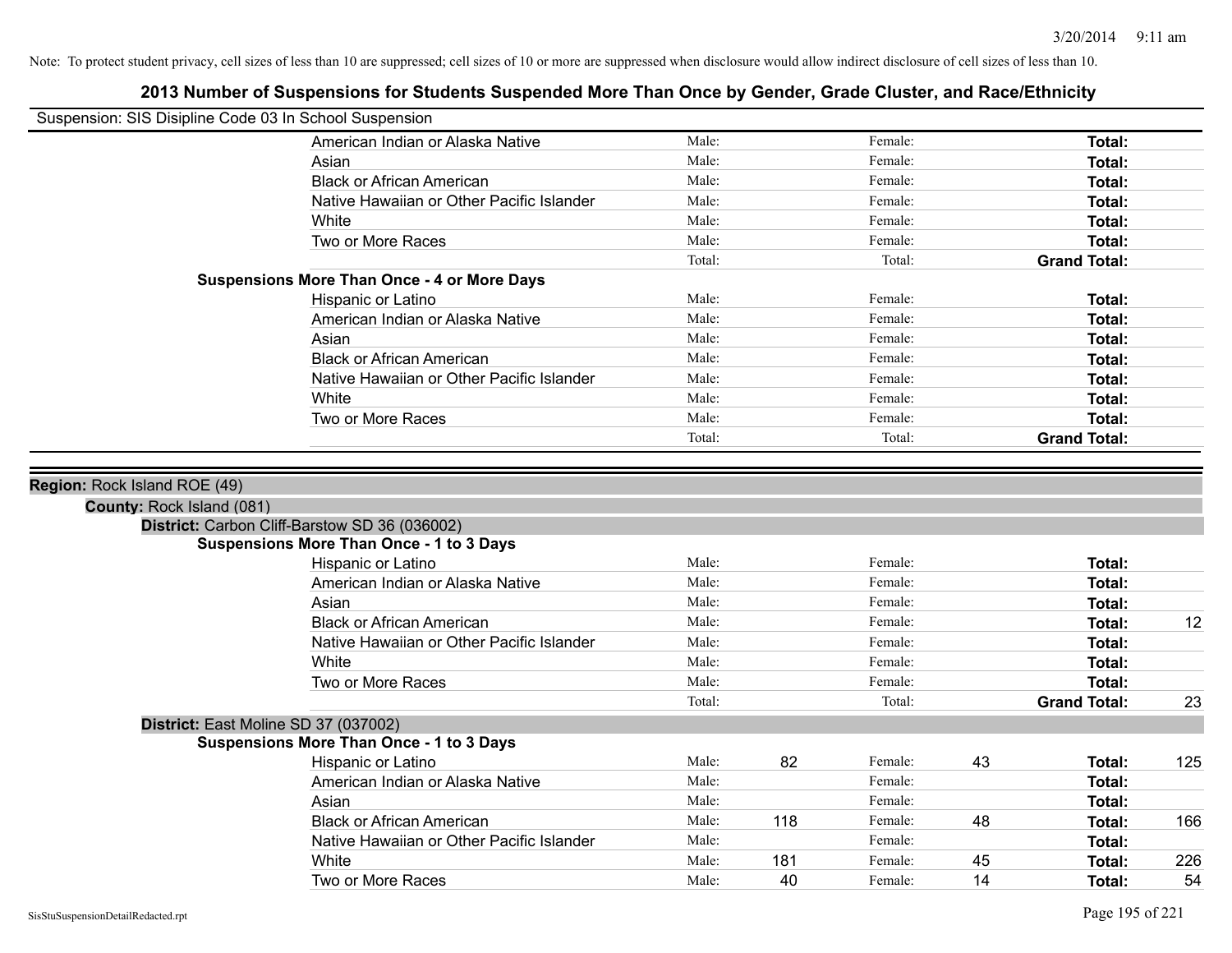| Suspension: SIS Disipline Code 03 In School Suspension |                                                    |        |     |         |     |                     |     |
|--------------------------------------------------------|----------------------------------------------------|--------|-----|---------|-----|---------------------|-----|
|                                                        |                                                    | Total: |     | Total:  |     | <b>Grand Total:</b> |     |
|                                                        | <b>Suspensions More Than Once - 4 or More Days</b> |        |     |         |     |                     |     |
|                                                        | Hispanic or Latino                                 | Male:  |     | Female: |     | Total:              |     |
|                                                        | American Indian or Alaska Native                   | Male:  |     | Female: |     | Total:              |     |
|                                                        | Asian                                              | Male:  |     | Female: |     | Total:              |     |
|                                                        | <b>Black or African American</b>                   | Male:  |     | Female: |     | Total:              |     |
|                                                        | Native Hawaiian or Other Pacific Islander          | Male:  |     | Female: |     | Total:              |     |
|                                                        | White                                              | Male:  |     | Female: |     | Total:              |     |
|                                                        | Two or More Races                                  | Male:  |     | Female: |     | Total:              |     |
|                                                        |                                                    | Total: |     | Total:  |     | <b>Grand Total:</b> |     |
|                                                        | District: Moline USD 40 (040022)                   |        |     |         |     |                     |     |
|                                                        | <b>Suspensions More Than Once - 1 to 3 Days</b>    |        |     |         |     |                     |     |
|                                                        | Hispanic or Latino                                 | Male:  | 32  | Female: | 10  | Total:              | 42  |
|                                                        | American Indian or Alaska Native                   | Male:  |     | Female: |     | Total:              |     |
|                                                        | Asian                                              | Male:  |     | Female: |     | Total:              |     |
|                                                        | <b>Black or African American</b>                   | Male:  | 33  | Female: | 18  | Total:              | 51  |
|                                                        | Native Hawaiian or Other Pacific Islander          | Male:  |     | Female: |     | Total:              |     |
|                                                        | White                                              | Male:  | 29  | Female: | 29  | Total:              | 58  |
|                                                        | Two or More Races                                  | Male:  |     | Female: |     | Total:              | 13  |
|                                                        |                                                    | Total: |     | Total:  |     | <b>Grand Total:</b> |     |
|                                                        | District: Riverdale CUSD 100 (100026)              |        |     |         |     |                     |     |
|                                                        | <b>Suspensions More Than Once - 1 to 3 Days</b>    |        |     |         |     |                     |     |
|                                                        | Hispanic or Latino                                 | Male:  |     | Female: |     | <b>Total:</b>       |     |
|                                                        | American Indian or Alaska Native                   | Male:  |     | Female: |     | Total:              |     |
|                                                        | Asian                                              | Male:  |     | Female: |     | Total:              |     |
|                                                        | <b>Black or African American</b>                   | Male:  |     | Female: |     | Total:              |     |
|                                                        | Native Hawaiian or Other Pacific Islander          | Male:  |     | Female: |     | Total:              |     |
|                                                        | White                                              | Male:  |     | Female: |     | Total:              |     |
|                                                        | Two or More Races                                  | Male:  |     | Female: |     | Total:              |     |
|                                                        |                                                    | Total: |     | Total:  |     | <b>Grand Total:</b> |     |
|                                                        | District: Rock Island SD 41 (041025)               |        |     |         |     |                     |     |
|                                                        | <b>Suspensions More Than Once - 1 to 3 Days</b>    |        |     |         |     |                     |     |
|                                                        | Hispanic or Latino                                 | Male:  | 151 | Female: | 67  | Total:              | 218 |
|                                                        | American Indian or Alaska Native                   | Male:  |     | Female: |     | Total:              |     |
|                                                        | Asian                                              | Male:  |     | Female: |     | Total:              | 11  |
|                                                        | <b>Black or African American</b>                   | Male:  | 550 | Female: | 345 | Total:              | 895 |
|                                                        | Native Hawaiian or Other Pacific Islander          | Male:  |     | Female: |     | Total:              |     |
|                                                        | White                                              | Male:  | 408 | Female: | 195 | Total:              | 603 |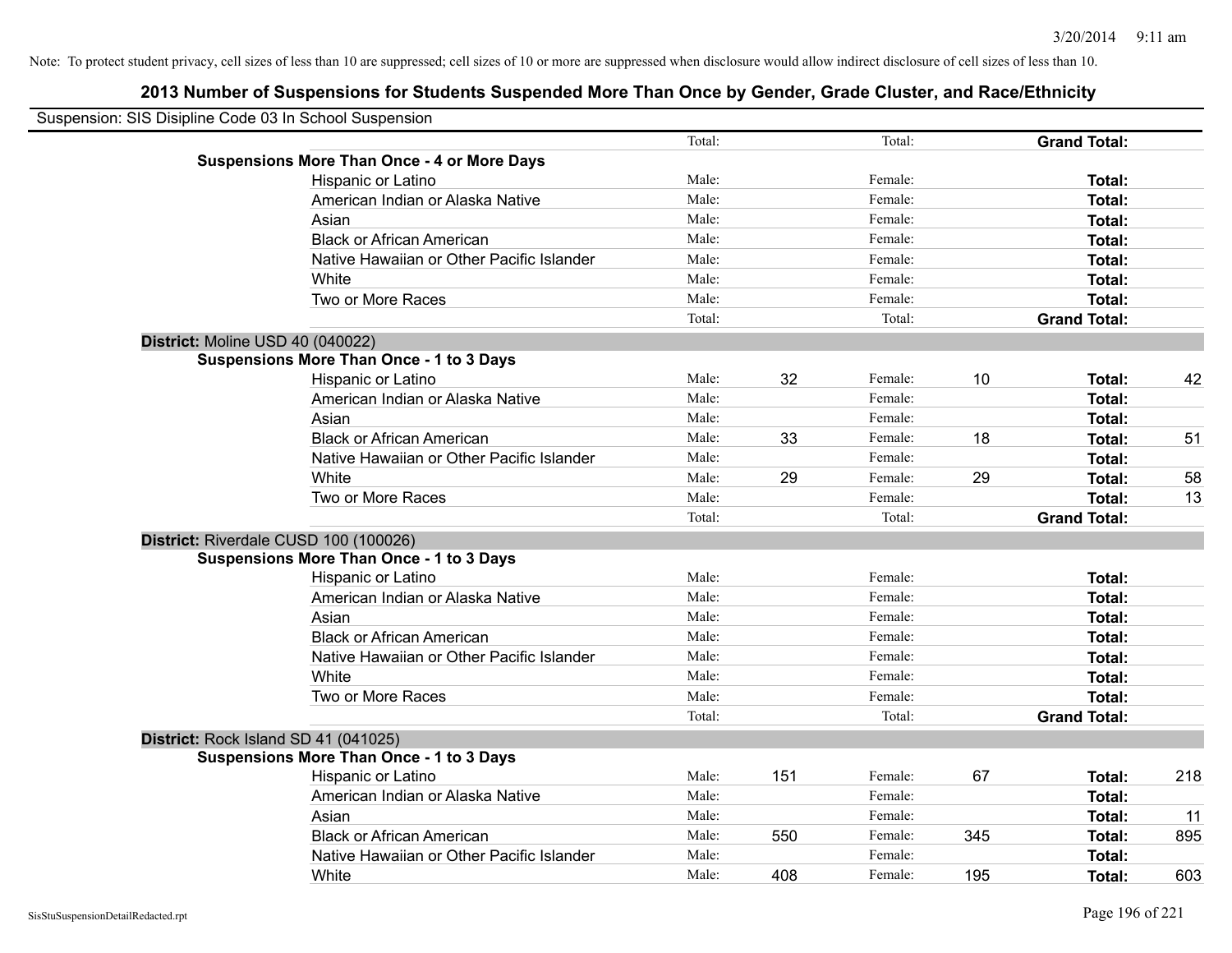| Suspension: SIS Disipline Code 03 In School Suspension |                                                    |        |     |         |     |                     |     |
|--------------------------------------------------------|----------------------------------------------------|--------|-----|---------|-----|---------------------|-----|
|                                                        | Two or More Races                                  | Male:  | 326 | Female: | 122 | Total:              | 448 |
|                                                        |                                                    | Total: |     | Total:  |     | <b>Grand Total:</b> |     |
|                                                        | <b>Suspensions More Than Once - 4 or More Days</b> |        |     |         |     |                     |     |
|                                                        | Hispanic or Latino                                 | Male:  |     | Female: |     | <b>Total:</b>       |     |
|                                                        | American Indian or Alaska Native                   | Male:  |     | Female: |     | <b>Total:</b>       |     |
|                                                        | Asian                                              | Male:  |     | Female: |     | Total:              |     |
|                                                        | <b>Black or African American</b>                   | Male:  |     | Female: |     | <b>Total:</b>       |     |
|                                                        | Native Hawaiian or Other Pacific Islander          | Male:  |     | Female: |     | <b>Total:</b>       |     |
|                                                        | White                                              | Male:  |     | Female: |     | Total:              |     |
|                                                        | Two or More Races                                  | Male:  |     | Female: |     | <b>Total:</b>       |     |
|                                                        |                                                    | Total: |     | Total:  |     | <b>Grand Total:</b> |     |
|                                                        | District: Rockridge CUSD 300 (300026)              |        |     |         |     |                     |     |
|                                                        | <b>Suspensions More Than Once - 1 to 3 Days</b>    |        |     |         |     |                     |     |
|                                                        | Hispanic or Latino                                 | Male:  |     | Female: |     | <b>Total:</b>       |     |
|                                                        | American Indian or Alaska Native                   | Male:  |     | Female: |     | <b>Total:</b>       |     |
|                                                        | Asian                                              | Male:  |     | Female: |     | <b>Total:</b>       |     |
|                                                        | <b>Black or African American</b>                   | Male:  |     | Female: |     | <b>Total:</b>       |     |
|                                                        | Native Hawaiian or Other Pacific Islander          | Male:  |     | Female: |     | Total:              |     |
|                                                        | White                                              | Male:  |     | Female: |     | Total:              | 47  |
|                                                        | Two or More Races                                  | Male:  |     | Female: |     | <b>Total:</b>       |     |
|                                                        |                                                    | Total: |     | Total:  |     | <b>Grand Total:</b> |     |
|                                                        | District: Sherrard CUSD 200 (200026)               |        |     |         |     |                     |     |
|                                                        | <b>Suspensions More Than Once - 1 to 3 Days</b>    |        |     |         |     |                     |     |
|                                                        | Hispanic or Latino                                 | Male:  |     | Female: |     | Total:              |     |
|                                                        | American Indian or Alaska Native                   | Male:  |     | Female: |     | <b>Total:</b>       |     |
|                                                        | Asian                                              | Male:  |     | Female: |     | <b>Total:</b>       |     |
|                                                        | <b>Black or African American</b>                   | Male:  |     | Female: |     | <b>Total:</b>       |     |
|                                                        | Native Hawaiian or Other Pacific Islander          | Male:  |     | Female: |     | <b>Total:</b>       |     |
|                                                        | White                                              | Male:  |     | Female: |     | Total:              | 26  |
|                                                        | Two or More Races                                  | Male:  |     | Female: |     | Total:              |     |
|                                                        |                                                    | Total: |     | Total:  |     | <b>Grand Total:</b> |     |
|                                                        | District: United Twp HSD 30 (030017)               |        |     |         |     |                     |     |
|                                                        | <b>Suspensions More Than Once - 1 to 3 Days</b>    |        |     |         |     |                     |     |
|                                                        | Hispanic or Latino                                 | Male:  | 510 | Female: | 361 | <b>Total:</b>       | 871 |
|                                                        | American Indian or Alaska Native                   | Male:  |     | Female: |     | Total:              |     |
|                                                        | Asian                                              | Male:  |     | Female: |     | <b>Total:</b>       | 29  |
|                                                        | <b>Black or African American</b>                   | Male:  | 233 | Female: | 165 | <b>Total:</b>       | 398 |
|                                                        | Native Hawaiian or Other Pacific Islander          | Male:  |     | Female: |     | <b>Total:</b>       |     |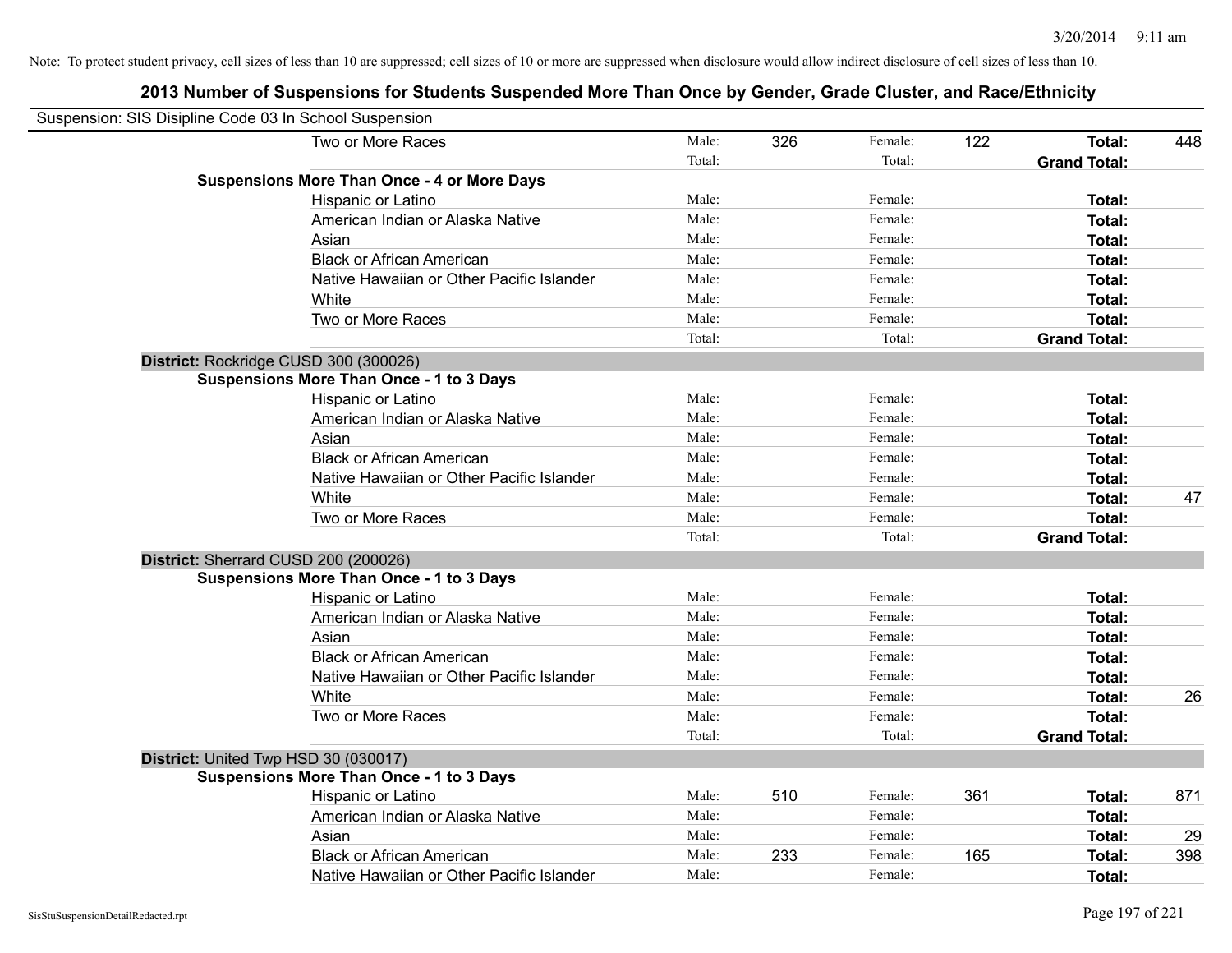| Suspension: SIS Disipline Code 03 In School Suspension                               |        |       |         |     |                     |       |
|--------------------------------------------------------------------------------------|--------|-------|---------|-----|---------------------|-------|
| White                                                                                | Male:  | 1,096 | Female: | 672 | Total:              | 1,768 |
| Two or More Races                                                                    | Male:  | 215   | Female: | 31  | Total:              | 246   |
|                                                                                      | Total: |       | Total:  |     | <b>Grand Total:</b> |       |
| <b>Suspensions More Than Once - 4 or More Days</b>                                   |        |       |         |     |                     |       |
| <b>Hispanic or Latino</b>                                                            | Male:  |       | Female: |     | Total:              |       |
| American Indian or Alaska Native                                                     | Male:  |       | Female: |     | Total:              |       |
| Asian                                                                                | Male:  |       | Female: |     | Total:              |       |
| <b>Black or African American</b>                                                     | Male:  |       | Female: |     | Total:              |       |
| Native Hawaiian or Other Pacific Islander                                            | Male:  |       | Female: |     | Total:              |       |
| White                                                                                | Male:  |       | Female: |     | Total:              | 11    |
| Two or More Races                                                                    | Male:  |       | Female: |     | Total:              |       |
|                                                                                      | Total: |       | Total:  |     | <b>Grand Total:</b> |       |
|                                                                                      |        |       |         |     |                     |       |
| Region: Sangamon ROE (51)                                                            |        |       |         |     |                     |       |
| County: Sangamon (084)                                                               |        |       |         |     |                     |       |
| District: Auburn CUSD 10 (010026)<br><b>Suspensions More Than Once - 1 to 3 Days</b> |        |       |         |     |                     |       |
|                                                                                      | Male:  |       | Female: |     | Total:              |       |
| Hispanic or Latino<br>American Indian or Alaska Native                               | Male:  |       | Female: |     | Total:              |       |
| Asian                                                                                | Male:  |       | Female: |     | Total:              |       |
| <b>Black or African American</b>                                                     | Male:  |       | Female: |     | Total:              |       |
|                                                                                      | Male:  |       | Female: |     |                     |       |
| Native Hawaiian or Other Pacific Islander                                            | Male:  |       | Female: |     | Total:              |       |
| White                                                                                |        | 56    |         | 46  | Total:              | 102   |
| Two or More Races                                                                    | Male:  |       | Female: |     | <b>Total:</b>       |       |
|                                                                                      | Total: |       | Total:  |     | <b>Grand Total:</b> |       |
| District: New Berlin CUSD 16 (016026)                                                |        |       |         |     |                     |       |
| <b>Suspensions More Than Once - 1 to 3 Days</b>                                      |        |       |         |     |                     |       |
| Hispanic or Latino                                                                   | Male:  |       | Female: |     | Total:              |       |
| American Indian or Alaska Native                                                     | Male:  |       | Female: |     | Total:              |       |
| Asian                                                                                | Male:  |       | Female: |     | Total:              |       |
| <b>Black or African American</b>                                                     | Male:  |       | Female: |     | Total:              |       |
| Native Hawaiian or Other Pacific Islander                                            | Male:  |       | Female: |     | Total:              |       |
| White                                                                                | Male:  |       | Female: |     | Total:              |       |
| Two or More Races                                                                    | Male:  |       | Female: |     | Total:              |       |
|                                                                                      | Total: |       | Total:  |     | <b>Grand Total:</b> |       |
| District: Pawnee CUSD 11 (011026)                                                    |        |       |         |     |                     |       |
| <b>Suspensions More Than Once - 1 to 3 Days</b>                                      |        |       |         |     |                     |       |
| Hispanic or Latino                                                                   | Male:  |       | Female: |     | Total:              |       |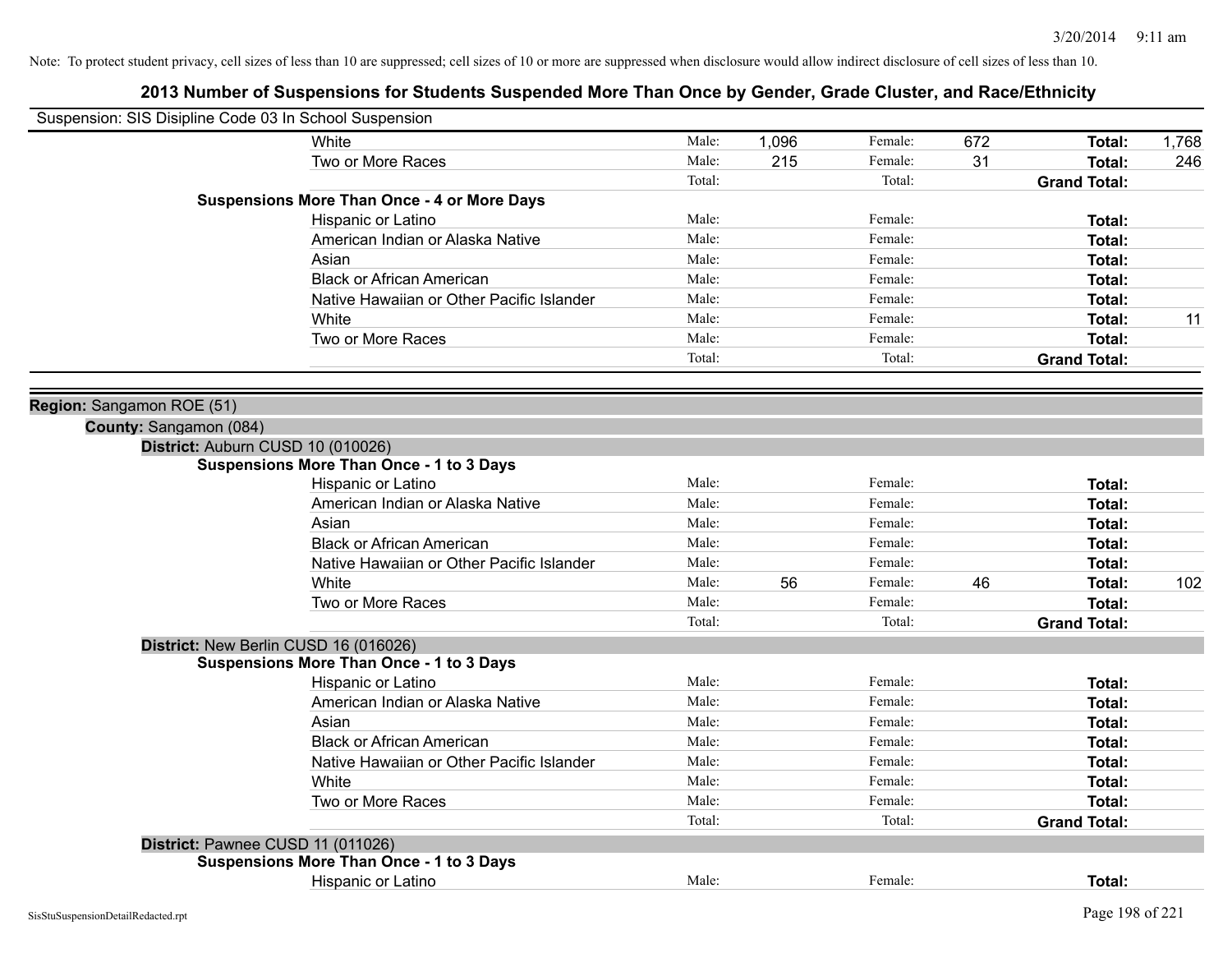# **2013 Number of Suspensions for Students Suspended More Than Once by Gender, Grade Cluster, and Race/Ethnicity**

| Suspension: SIS Disipline Code 03 In School Suspension |        |     |         |    |                     |     |
|--------------------------------------------------------|--------|-----|---------|----|---------------------|-----|
| American Indian or Alaska Native                       | Male:  |     | Female: |    | Total:              |     |
| Asian                                                  | Male:  |     | Female: |    | Total:              |     |
| <b>Black or African American</b>                       | Male:  |     | Female: |    | Total:              |     |
| Native Hawaiian or Other Pacific Islander              | Male:  |     | Female: |    | Total:              |     |
| White                                                  | Male:  |     | Female: |    | Total:              | 11  |
| Two or More Races                                      | Male:  |     | Female: |    | Total:              |     |
|                                                        | Total: |     | Total:  |    | <b>Grand Total:</b> |     |
| District: Pleasant Plains CUSD 8 (008026)              |        |     |         |    |                     |     |
| <b>Suspensions More Than Once - 1 to 3 Days</b>        |        |     |         |    |                     |     |
| Hispanic or Latino                                     | Male:  |     | Female: |    | Total:              |     |
| American Indian or Alaska Native                       | Male:  |     | Female: |    | Total:              |     |
| Asian                                                  | Male:  |     | Female: |    | Total:              |     |
| <b>Black or African American</b>                       | Male:  |     | Female: |    | Total:              |     |
| Native Hawaiian or Other Pacific Islander              | Male:  |     | Female: |    | Total:              |     |
| White                                                  | Male:  |     | Female: |    | Total:              | 31  |
| Two or More Races                                      | Male:  |     | Female: |    | Total:              |     |
|                                                        | Total: |     | Total:  |    | <b>Grand Total:</b> |     |
| District: Riverton CUSD 14 (014026)                    |        |     |         |    |                     |     |
| <b>Suspensions More Than Once - 1 to 3 Days</b>        |        |     |         |    |                     |     |
| Hispanic or Latino                                     | Male:  |     | Female: |    | Total:              |     |
| American Indian or Alaska Native                       | Male:  |     | Female: |    | Total:              |     |
| Asian                                                  | Male:  |     | Female: |    | Total:              |     |
| <b>Black or African American</b>                       | Male:  |     | Female: |    | Total:              |     |
| Native Hawaiian or Other Pacific Islander              | Male:  |     | Female: |    | Total:              |     |
| White                                                  | Male:  | 106 | Female: | 54 | Total:              | 160 |
| Two or More Races                                      | Male:  |     | Female: |    | Total:              |     |
|                                                        | Total: |     | Total:  |    | <b>Grand Total:</b> |     |
| District: Rochester CUSD 3A (003A26)                   |        |     |         |    |                     |     |
| <b>Suspensions More Than Once - 1 to 3 Days</b>        |        |     |         |    |                     |     |
| Hispanic or Latino                                     | Male:  |     | Female: |    | Total:              |     |
| American Indian or Alaska Native                       | Male:  |     | Female: |    | Total:              |     |
| Asian                                                  | Male:  |     | Female: |    | Total:              |     |
| <b>Black or African American</b>                       | Male:  |     | Female: |    | Total:              |     |
| Native Hawaiian or Other Pacific Islander              | Male:  |     | Female: |    | Total:              |     |
| White                                                  | Male:  |     | Female: |    | Total:              |     |
| Two or More Races                                      | Male:  |     | Female: |    | Total:              |     |
|                                                        | Total: |     | Total:  |    | <b>Grand Total:</b> |     |
|                                                        |        |     |         |    |                     |     |

**District:** Sangamon Area Spec Ed Dist (010061)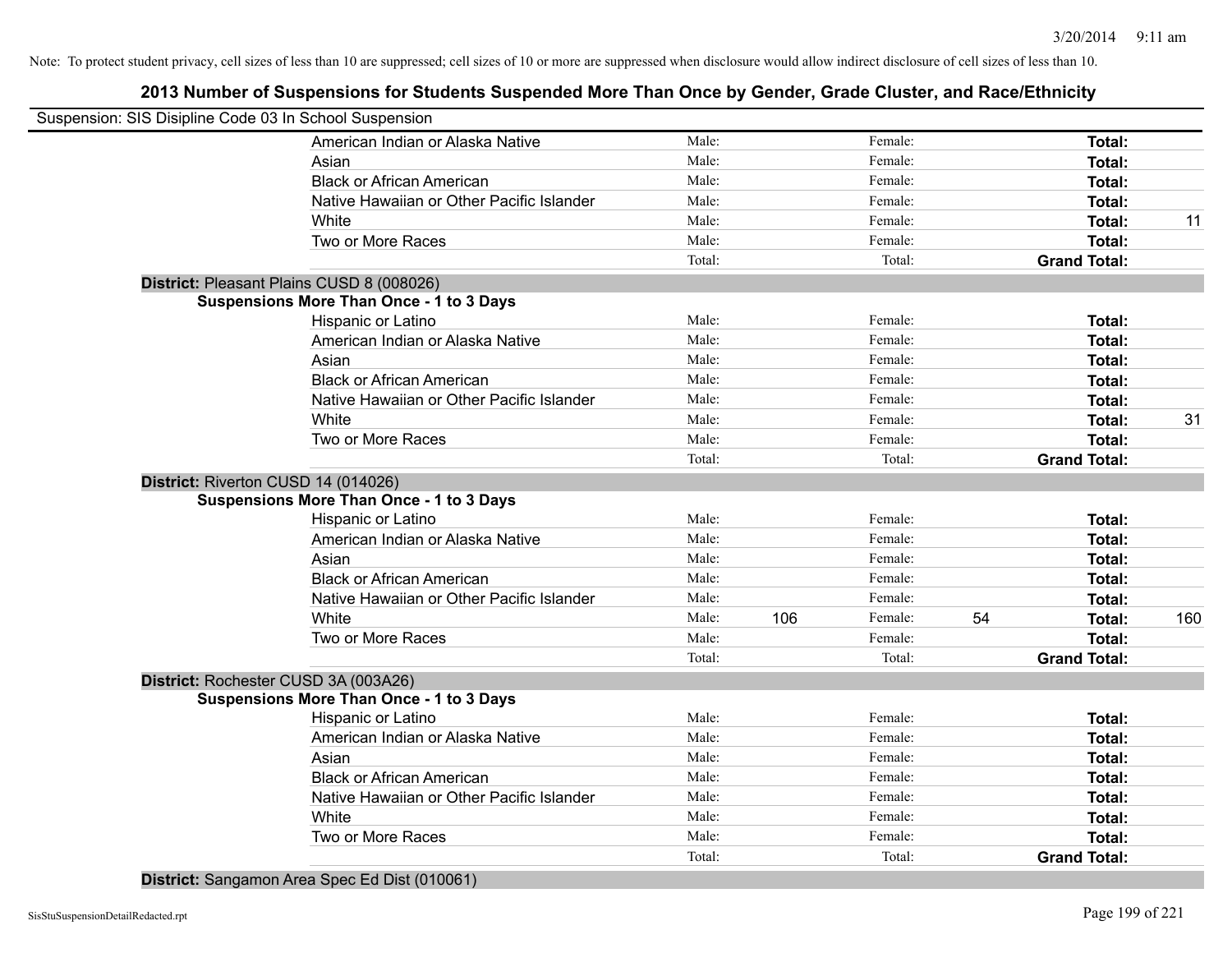| Suspension: SIS Disipline Code 03 In School Suspension |                                                    |        |       |         |       |                     |       |
|--------------------------------------------------------|----------------------------------------------------|--------|-------|---------|-------|---------------------|-------|
|                                                        | <b>Suspensions More Than Once - 1 to 3 Days</b>    |        |       |         |       |                     |       |
|                                                        | Hispanic or Latino                                 | Male:  |       | Female: |       | Total:              |       |
|                                                        | American Indian or Alaska Native                   | Male:  |       | Female: |       | Total:              |       |
|                                                        | Asian                                              | Male:  |       | Female: |       | Total:              |       |
|                                                        | <b>Black or African American</b>                   | Male:  |       | Female: |       | Total:              |       |
|                                                        | Native Hawaiian or Other Pacific Islander          | Male:  |       | Female: |       | Total:              |       |
|                                                        | White                                              | Male:  |       | Female: |       | Total:              |       |
|                                                        | Two or More Races                                  | Male:  |       | Female: |       | Total:              |       |
|                                                        |                                                    | Total: |       | Total:  |       | <b>Grand Total:</b> |       |
|                                                        | District: Springfield SD 186 (186025)              |        |       |         |       |                     |       |
|                                                        | <b>Suspensions More Than Once - 1 to 3 Days</b>    |        |       |         |       |                     |       |
|                                                        | Hispanic or Latino                                 | Male:  | 113   | Female: | 49    | Total:              | 162   |
|                                                        | American Indian or Alaska Native                   | Male:  |       | Female: |       | Total:              |       |
|                                                        | Asian                                              | Male:  |       | Female: |       | Total:              | 16    |
|                                                        | <b>Black or African American</b>                   | Male:  | 3,141 | Female: | 1,428 | Total:              | 4,569 |
|                                                        | Native Hawaiian or Other Pacific Islander          | Male:  |       | Female: |       | Total:              |       |
|                                                        | White                                              | Male:  | 1,208 | Female: | 503   | Total:              | 1,711 |
|                                                        | Two or More Races                                  | Male:  | 411   | Female: | 161   | Total:              | 572   |
|                                                        |                                                    | Total: |       | Total:  |       | <b>Grand Total:</b> |       |
|                                                        | District: Tri City CUSD 1 (001026)                 |        |       |         |       |                     |       |
|                                                        | <b>Suspensions More Than Once - 1 to 3 Days</b>    |        |       |         |       |                     |       |
|                                                        | Hispanic or Latino                                 | Male:  |       | Female: |       | Total:              |       |
|                                                        | American Indian or Alaska Native                   | Male:  |       | Female: |       | Total:              |       |
|                                                        | Asian                                              | Male:  |       | Female: |       | Total:              |       |
|                                                        | <b>Black or African American</b>                   | Male:  |       | Female: |       | Total:              |       |
|                                                        | Native Hawaiian or Other Pacific Islander          | Male:  |       | Female: |       | Total:              |       |
|                                                        | White                                              | Male:  |       | Female: |       | Total:              | 10    |
|                                                        | Two or More Races                                  | Male:  |       | Female: |       | Total:              |       |
|                                                        |                                                    | Total: |       | Total:  |       | <b>Grand Total:</b> |       |
|                                                        | <b>Suspensions More Than Once - 4 or More Days</b> |        |       |         |       |                     |       |
|                                                        | Hispanic or Latino                                 | Male:  |       | Female: |       | Total:              |       |
|                                                        | American Indian or Alaska Native                   | Male:  |       | Female: |       | Total:              |       |
|                                                        | Asian                                              | Male:  |       | Female: |       | Total:              |       |
|                                                        | <b>Black or African American</b>                   | Male:  |       | Female: |       | Total:              |       |
|                                                        | Native Hawaiian or Other Pacific Islander          | Male:  |       | Female: |       | Total:              |       |
|                                                        | White                                              | Male:  |       | Female: |       | Total:              |       |
|                                                        | Two or More Races                                  | Male:  |       | Female: |       | Total:              |       |
|                                                        |                                                    | Total: |       | Total:  |       | <b>Grand Total:</b> |       |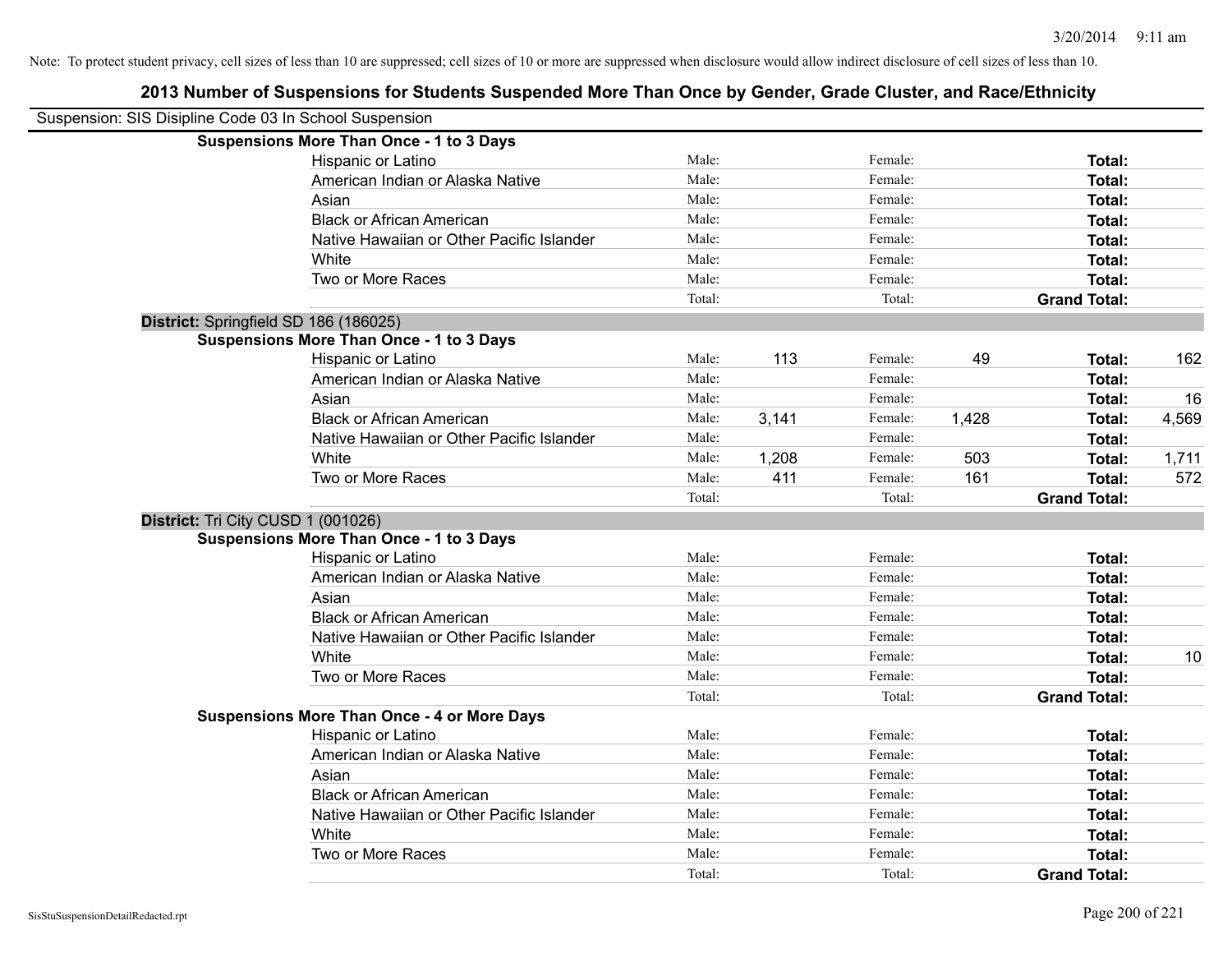| Suspension: SIS Disipline Code 03 In School Suspension |                                                    |        |     |         |     |                     |     |
|--------------------------------------------------------|----------------------------------------------------|--------|-----|---------|-----|---------------------|-----|
|                                                        | District: Williamsville CUSD 15 (015026)           |        |     |         |     |                     |     |
|                                                        | <b>Suspensions More Than Once - 1 to 3 Days</b>    |        |     |         |     |                     |     |
|                                                        | Hispanic or Latino                                 | Male:  |     | Female: |     | Total:              |     |
|                                                        | American Indian or Alaska Native                   | Male:  |     | Female: |     | Total:              |     |
|                                                        | Asian                                              | Male:  |     | Female: |     | Total:              |     |
|                                                        | <b>Black or African American</b>                   | Male:  |     | Female: |     | Total:              |     |
|                                                        | Native Hawaiian or Other Pacific Islander          | Male:  |     | Female: |     | Total:              |     |
|                                                        | White                                              | Male:  |     | Female: |     | Total:              |     |
|                                                        | Two or More Races                                  | Male:  |     | Female: |     | Total:              |     |
|                                                        |                                                    | Total: |     | Total:  |     | <b>Grand Total:</b> |     |
| Region: St Clair ROE (50)                              |                                                    |        |     |         |     |                     |     |
| County: Saint clair (082)                              |                                                    |        |     |         |     |                     |     |
|                                                        | District: Belle Valley SD 119 (119002)             |        |     |         |     |                     |     |
|                                                        | <b>Suspensions More Than Once - 1 to 3 Days</b>    |        |     |         |     |                     |     |
|                                                        | Hispanic or Latino                                 | Male:  |     | Female: |     | Total:              |     |
|                                                        | American Indian or Alaska Native                   | Male:  |     | Female: |     | Total:              |     |
|                                                        | Asian                                              | Male:  |     | Female: |     | Total:              |     |
|                                                        | <b>Black or African American</b>                   | Male:  | 80  | Female: | 68  | Total:              | 148 |
|                                                        | Native Hawaiian or Other Pacific Islander          | Male:  |     | Female: |     | Total:              |     |
|                                                        | White                                              | Male:  |     | Female: |     | Total:              | 27  |
|                                                        | Two or More Races                                  | Male:  |     | Female: |     | Total:              | 12  |
|                                                        |                                                    | Total: |     | Total:  |     | <b>Grand Total:</b> |     |
|                                                        | <b>Suspensions More Than Once - 4 or More Days</b> |        |     |         |     |                     |     |
|                                                        | Hispanic or Latino                                 | Male:  |     | Female: |     | Total:              |     |
|                                                        | American Indian or Alaska Native                   | Male:  |     | Female: |     | Total:              |     |
|                                                        | Asian                                              | Male:  |     | Female: |     | Total:              |     |
|                                                        | <b>Black or African American</b>                   | Male:  |     | Female: |     | Total:              |     |
|                                                        | Native Hawaiian or Other Pacific Islander          | Male:  |     | Female: |     | Total:              |     |
|                                                        | White                                              | Male:  |     | Female: |     | Total:              |     |
|                                                        | Two or More Races                                  | Male:  |     | Female: |     | Total:              |     |
|                                                        |                                                    | Total: |     | Total:  |     | <b>Grand Total:</b> |     |
| District: Belleville SD 118 (118002)                   | <b>Suspensions More Than Once - 1 to 3 Days</b>    |        |     |         |     |                     |     |
|                                                        | Hispanic or Latino                                 | Male:  |     | Female: |     | Total:              | 14  |
|                                                        | American Indian or Alaska Native                   | Male:  |     | Female: |     | Total:              |     |
|                                                        | Asian                                              | Male:  |     | Female: |     | Total:              |     |
|                                                        | <b>Black or African American</b>                   | Male:  | 268 | Female: | 127 | Total:              | 395 |
|                                                        |                                                    |        |     |         |     |                     |     |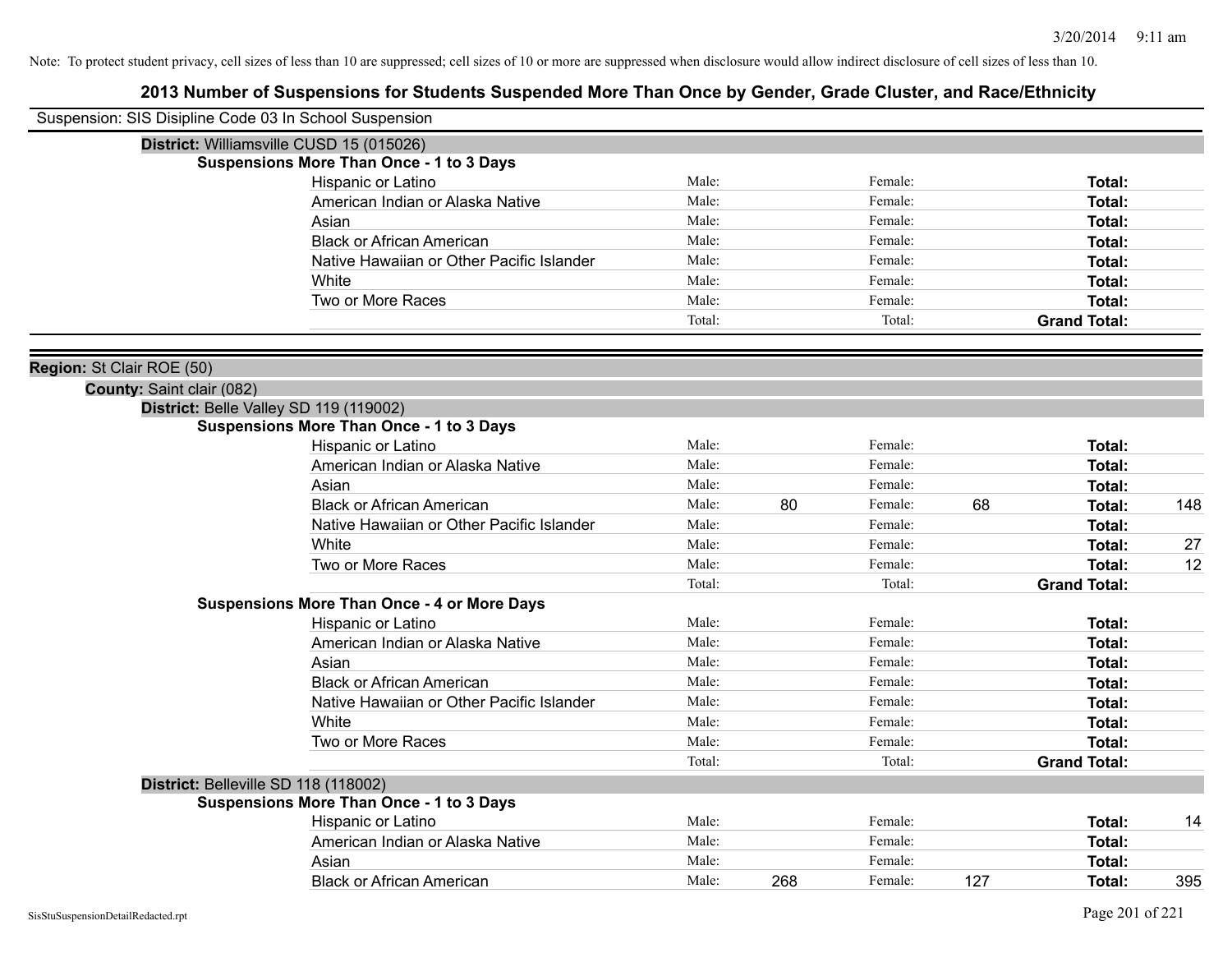| Suspension: SIS Disipline Code 03 In School Suspension |                                                    |        |     |         |     |                     |     |
|--------------------------------------------------------|----------------------------------------------------|--------|-----|---------|-----|---------------------|-----|
|                                                        | Native Hawaiian or Other Pacific Islander          | Male:  |     | Female: |     | Total:              |     |
|                                                        | White                                              | Male:  | 126 | Female: | 32  | Total:              | 158 |
|                                                        | Two or More Races                                  | Male:  |     | Female: |     | Total:              | 14  |
|                                                        |                                                    | Total: |     | Total:  |     | <b>Grand Total:</b> |     |
|                                                        | <b>Suspensions More Than Once - 4 or More Days</b> |        |     |         |     |                     |     |
|                                                        | Hispanic or Latino                                 | Male:  |     | Female: |     | Total:              |     |
|                                                        | American Indian or Alaska Native                   | Male:  |     | Female: |     | Total:              |     |
|                                                        | Asian                                              | Male:  |     | Female: |     | Total:              |     |
|                                                        | <b>Black or African American</b>                   | Male:  |     | Female: |     | Total:              |     |
|                                                        | Native Hawaiian or Other Pacific Islander          | Male:  |     | Female: |     | Total:              |     |
|                                                        | White                                              | Male:  |     | Female: |     | Total:              |     |
|                                                        | Two or More Races                                  | Male:  |     | Female: |     | Total:              |     |
|                                                        |                                                    | Total: |     | Total:  |     | <b>Grand Total:</b> |     |
| District: Brooklyn UD 188 (188022)                     |                                                    |        |     |         |     |                     |     |
|                                                        | <b>Suspensions More Than Once - 1 to 3 Days</b>    |        |     |         |     |                     |     |
|                                                        | Hispanic or Latino                                 | Male:  |     | Female: |     | Total:              |     |
|                                                        | American Indian or Alaska Native                   | Male:  |     | Female: |     | Total:              |     |
|                                                        | Asian                                              | Male:  |     | Female: |     | Total:              |     |
|                                                        | <b>Black or African American</b>                   | Male:  | 208 | Female: | 129 | Total:              | 337 |
|                                                        | Native Hawaiian or Other Pacific Islander          | Male:  |     | Female: |     | Total:              |     |
|                                                        | White                                              | Male:  |     | Female: |     | Total:              |     |
|                                                        | Two or More Races                                  | Male:  |     | Female: |     | Total:              |     |
|                                                        |                                                    | Total: |     | Total:  |     | <b>Grand Total:</b> |     |
| District: Dupo CUSD 196 (196026)                       |                                                    |        |     |         |     |                     |     |
|                                                        | <b>Suspensions More Than Once - 1 to 3 Days</b>    |        |     |         |     |                     |     |
|                                                        | Hispanic or Latino                                 | Male:  |     | Female: |     | Total:              |     |
|                                                        | American Indian or Alaska Native                   | Male:  |     | Female: |     | Total:              |     |
|                                                        | Asian                                              | Male:  |     | Female: |     | Total:              |     |
|                                                        | <b>Black or African American</b>                   | Male:  | 23  | Female: | 14  | Total:              | 37  |
|                                                        | Native Hawaiian or Other Pacific Islander          | Male:  |     | Female: |     | Total:              |     |
|                                                        | White                                              | Male:  | 206 | Female: | 55  | Total:              | 261 |
|                                                        | Two or More Races                                  | Male:  |     | Female: |     | Total:              | 22  |
|                                                        |                                                    | Total: |     | Total:  |     | <b>Grand Total:</b> |     |
| District: East St Louis SD 189 (189022)                |                                                    |        |     |         |     |                     |     |
|                                                        | <b>Suspensions More Than Once - 1 to 3 Days</b>    |        |     |         |     |                     |     |
|                                                        | Hispanic or Latino                                 | Male:  |     | Female: |     | Total:              |     |
|                                                        | American Indian or Alaska Native                   | Male:  |     | Female: |     | Total:              |     |
|                                                        | Asian                                              | Male:  |     | Female: |     | Total:              |     |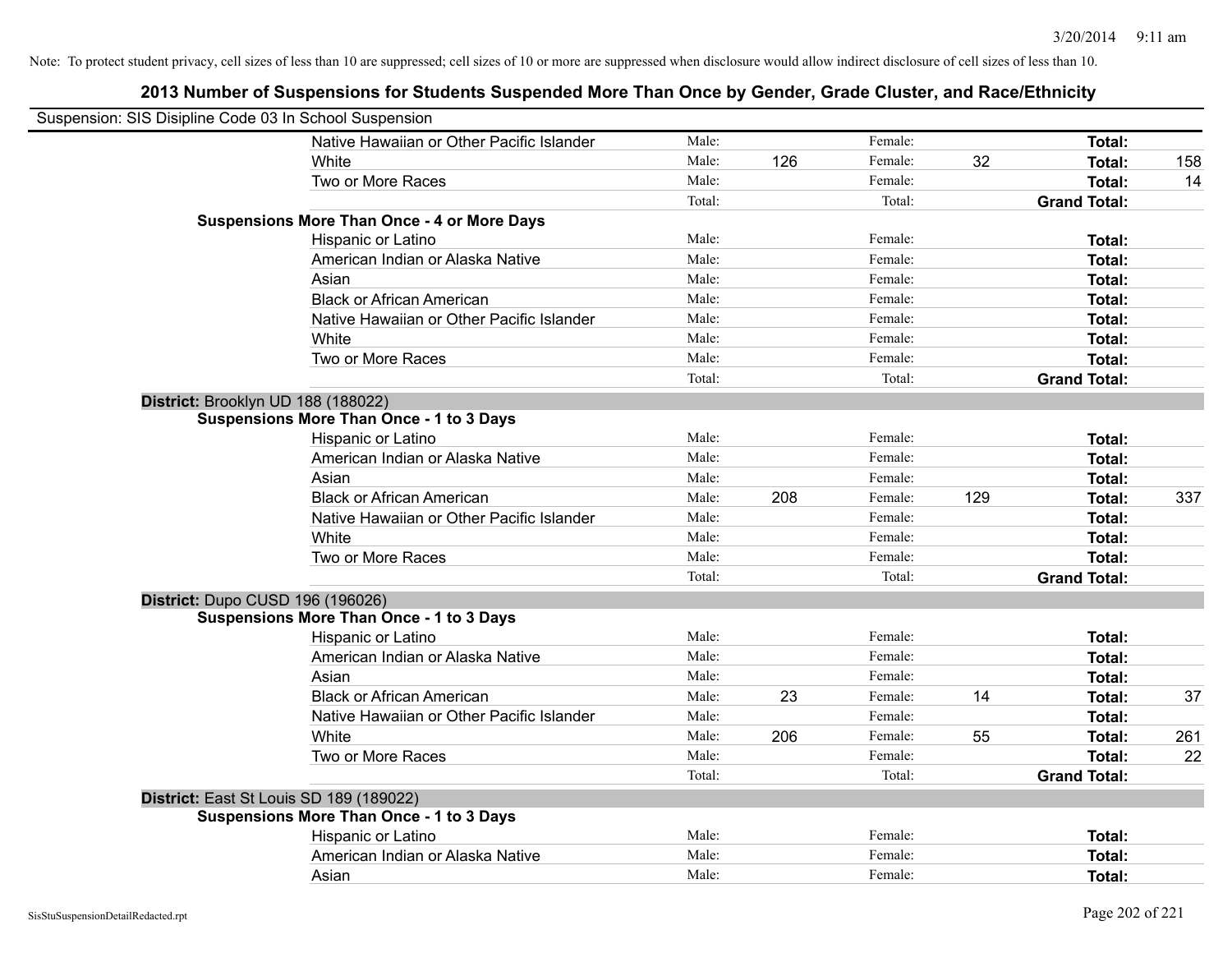| Suspension: SIS Disipline Code 03 In School Suspension |                                                 |        |    |         |    |                     |    |
|--------------------------------------------------------|-------------------------------------------------|--------|----|---------|----|---------------------|----|
|                                                        | <b>Black or African American</b>                | Male:  | 61 | Female: | 32 | Total:              | 93 |
|                                                        | Native Hawaiian or Other Pacific Islander       | Male:  |    | Female: |    | <b>Total:</b>       |    |
|                                                        | White                                           | Male:  |    | Female: |    | Total:              |    |
|                                                        | Two or More Races                               | Male:  |    | Female: |    | Total:              |    |
|                                                        |                                                 | Total: |    | Total:  |    | <b>Grand Total:</b> |    |
| District: Freeburg CHSD 77 (077016)                    |                                                 |        |    |         |    |                     |    |
|                                                        | <b>Suspensions More Than Once - 1 to 3 Days</b> |        |    |         |    |                     |    |
|                                                        | Hispanic or Latino                              | Male:  |    | Female: |    | Total:              |    |
|                                                        | American Indian or Alaska Native                | Male:  |    | Female: |    | Total:              |    |
|                                                        | Asian                                           | Male:  |    | Female: |    | Total:              |    |
|                                                        | <b>Black or African American</b>                | Male:  |    | Female: |    | Total:              |    |
|                                                        | Native Hawaiian or Other Pacific Islander       | Male:  |    | Female: |    | <b>Total:</b>       |    |
|                                                        | White                                           | Male:  |    | Female: |    | Total:              |    |
|                                                        | Two or More Races                               | Male:  |    | Female: |    | Total:              |    |
|                                                        |                                                 | Total: |    | Total:  |    | <b>Grand Total:</b> |    |
| District: Grant CCSD 110 (110004)                      |                                                 |        |    |         |    |                     |    |
|                                                        | <b>Suspensions More Than Once - 1 to 3 Days</b> |        |    |         |    |                     |    |
|                                                        | Hispanic or Latino                              | Male:  |    | Female: |    | Total:              |    |
|                                                        | American Indian or Alaska Native                | Male:  |    | Female: |    | Total:              |    |
|                                                        | Asian                                           | Male:  |    | Female: |    | Total:              |    |
|                                                        | <b>Black or African American</b>                | Male:  | 11 | Female: | 19 | Total:              | 30 |
|                                                        | Native Hawaiian or Other Pacific Islander       | Male:  |    | Female: |    | <b>Total:</b>       |    |
|                                                        | White                                           | Male:  |    | Female: |    | Total:              |    |
|                                                        | Two or More Races                               | Male:  |    | Female: |    | Total:              |    |
|                                                        |                                                 | Total: |    | Total:  |    | <b>Grand Total:</b> |    |
| District: High Mount SD 116 (116002)                   |                                                 |        |    |         |    |                     |    |
|                                                        | <b>Suspensions More Than Once - 1 to 3 Days</b> |        |    |         |    |                     |    |
|                                                        | Hispanic or Latino                              | Male:  |    | Female: |    | Total:              |    |
|                                                        | American Indian or Alaska Native                | Male:  |    | Female: |    | Total:              |    |
|                                                        | Asian                                           | Male:  |    | Female: |    | Total:              |    |
|                                                        | <b>Black or African American</b>                | Male:  |    | Female: |    | Total:              |    |
|                                                        | Native Hawaiian or Other Pacific Islander       | Male:  |    | Female: |    | Total:              |    |
|                                                        | White                                           | Male:  |    | Female: |    | Total:              |    |
|                                                        | Two or More Races                               | Male:  |    | Female: |    | Total:              |    |
|                                                        |                                                 | Total: |    | Total:  |    | <b>Grand Total:</b> |    |
| District: Lebanon CUSD 9 (009026)                      |                                                 |        |    |         |    |                     |    |
|                                                        | <b>Suspensions More Than Once - 1 to 3 Days</b> |        |    |         |    |                     |    |
|                                                        | Hispanic or Latino                              | Male:  |    | Female: |    | Total:              |    |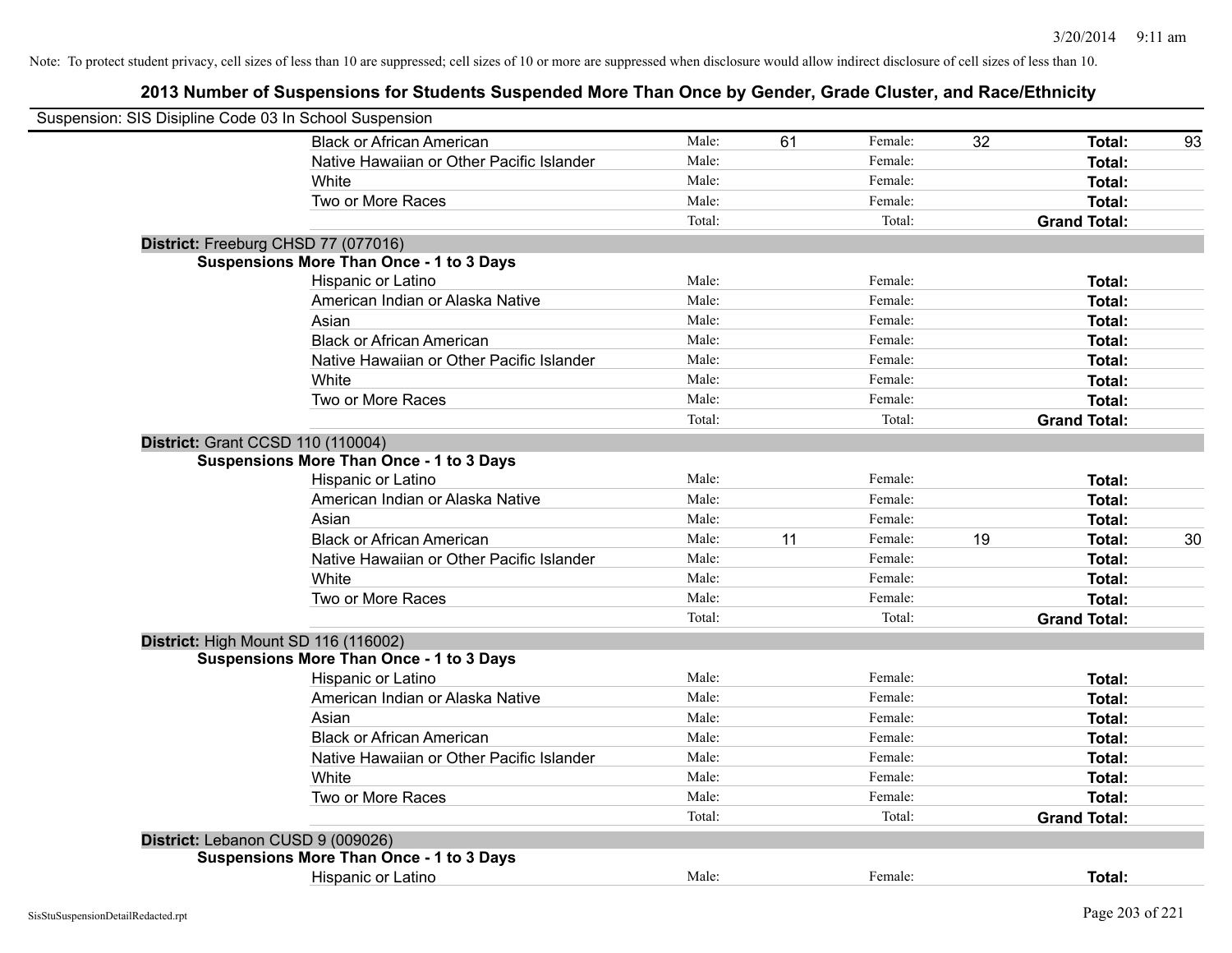# **2013 Number of Suspensions for Students Suspended More Than Once by Gender, Grade Cluster, and Race/Ethnicity**

| Suspension: SIS Disipline Code 03 In School Suspension |        |    |         |    |                     |    |
|--------------------------------------------------------|--------|----|---------|----|---------------------|----|
| American Indian or Alaska Native                       | Male:  |    | Female: |    | Total:              |    |
| Asian                                                  | Male:  |    | Female: |    | Total:              |    |
| <b>Black or African American</b>                       | Male:  |    | Female: |    | Total:              | 38 |
| Native Hawaiian or Other Pacific Islander              | Male:  |    | Female: |    | Total:              |    |
| White                                                  | Male:  | 29 | Female: | 13 | Total:              | 42 |
| Two or More Races                                      | Male:  |    | Female: |    | Total:              |    |
|                                                        | Total: |    | Total:  |    | <b>Grand Total:</b> |    |
| District: Marissa CUSD 40 (040026)                     |        |    |         |    |                     |    |
| <b>Suspensions More Than Once - 1 to 3 Days</b>        |        |    |         |    |                     |    |
| Hispanic or Latino                                     | Male:  |    | Female: |    | <b>Total:</b>       |    |
| American Indian or Alaska Native                       | Male:  |    | Female: |    | <b>Total:</b>       |    |
| Asian                                                  | Male:  |    | Female: |    | <b>Total:</b>       |    |
| <b>Black or African American</b>                       | Male:  |    | Female: |    | <b>Total:</b>       |    |
| Native Hawaiian or Other Pacific Islander              | Male:  |    | Female: |    | Total:              |    |
| White                                                  | Male:  | 40 | Female: | 17 | Total:              | 57 |
| Two or More Races                                      | Male:  |    | Female: |    | Total:              |    |
|                                                        | Total: |    | Total:  |    | <b>Grand Total:</b> |    |
| District: Mascoutah CUD 19 (019026)                    |        |    |         |    |                     |    |
| <b>Suspensions More Than Once - 1 to 3 Days</b>        |        |    |         |    |                     |    |
| Hispanic or Latino                                     | Male:  |    | Female: |    | Total:              |    |
| American Indian or Alaska Native                       | Male:  |    | Female: |    | <b>Total:</b>       |    |
| Asian                                                  | Male:  |    | Female: |    | Total:              |    |
| <b>Black or African American</b>                       | Male:  |    | Female: |    | Total:              | 57 |
| Native Hawaiian or Other Pacific Islander              | Male:  |    | Female: |    | Total:              |    |
| White                                                  | Male:  |    | Female: |    | Total:              | 81 |
| Two or More Races                                      | Male:  |    | Female: |    | <b>Total:</b>       | 15 |
|                                                        | Total: |    | Total:  |    | <b>Grand Total:</b> |    |
| <b>Suspensions More Than Once - 4 or More Days</b>     |        |    |         |    |                     |    |
| Hispanic or Latino                                     | Male:  |    | Female: |    | <b>Total:</b>       |    |
| American Indian or Alaska Native                       | Male:  |    | Female: |    | Total:              |    |
| Asian                                                  | Male:  |    | Female: |    | <b>Total:</b>       |    |
| <b>Black or African American</b>                       | Male:  |    | Female: |    | <b>Total:</b>       |    |
| Native Hawaiian or Other Pacific Islander              | Male:  |    | Female: |    | <b>Total:</b>       |    |
| White                                                  | Male:  |    | Female: |    | <b>Total:</b>       |    |
| Two or More Races                                      | Male:  |    | Female: |    | <b>Total:</b>       |    |
|                                                        | Total: |    | Total:  |    | <b>Grand Total:</b> |    |

**Suspensions More Than Once - 1 to 3 Days**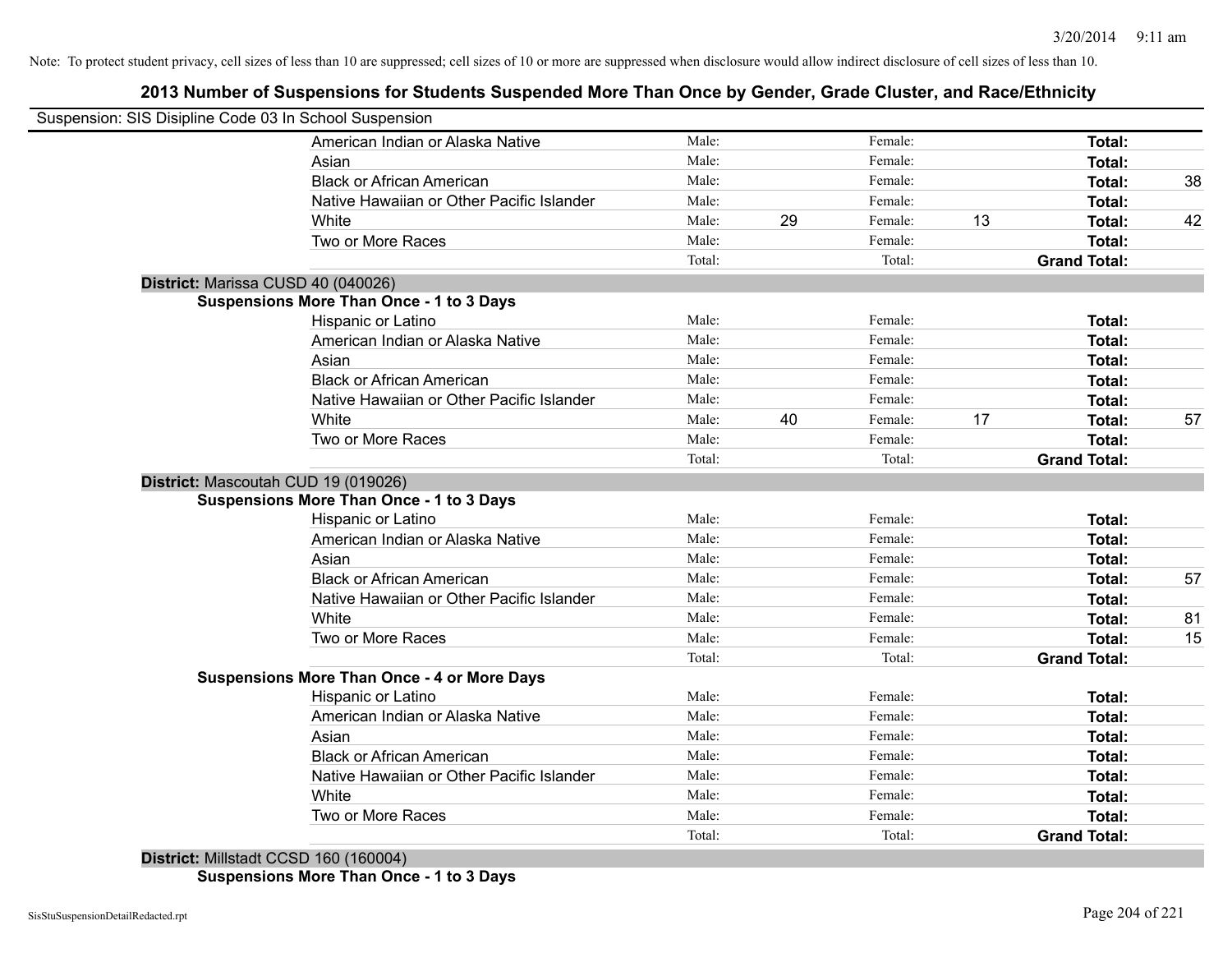| Suspension: SIS Disipline Code 03 In School Suspension |                                                 |        |     |         |    |                     |     |
|--------------------------------------------------------|-------------------------------------------------|--------|-----|---------|----|---------------------|-----|
|                                                        | Hispanic or Latino                              | Male:  |     | Female: |    | Total:              |     |
|                                                        | American Indian or Alaska Native                | Male:  |     | Female: |    | Total:              |     |
|                                                        | Asian                                           | Male:  |     | Female: |    | Total:              |     |
|                                                        | <b>Black or African American</b>                | Male:  |     | Female: |    | Total:              |     |
|                                                        | Native Hawaiian or Other Pacific Islander       | Male:  |     | Female: |    | Total:              |     |
|                                                        | White                                           | Male:  |     | Female: |    | Total:              |     |
|                                                        | Two or More Races                               | Male:  |     | Female: |    | Total:              |     |
|                                                        |                                                 | Total: |     | Total:  |    | <b>Grand Total:</b> |     |
| District: New Athens CUSD 60 (060026)                  |                                                 |        |     |         |    |                     |     |
|                                                        | <b>Suspensions More Than Once - 1 to 3 Days</b> |        |     |         |    |                     |     |
|                                                        | Hispanic or Latino                              | Male:  |     | Female: |    | Total:              |     |
|                                                        | American Indian or Alaska Native                | Male:  |     | Female: |    | Total:              |     |
|                                                        | Asian                                           | Male:  |     | Female: |    | Total:              |     |
|                                                        | <b>Black or African American</b>                | Male:  |     | Female: |    | Total:              |     |
|                                                        | Native Hawaiian or Other Pacific Islander       | Male:  |     | Female: |    | Total:              |     |
|                                                        | White                                           | Male:  |     | Female: |    | Total:              | 10  |
|                                                        | Two or More Races                               | Male:  |     | Female: |    | <b>Total:</b>       |     |
|                                                        |                                                 | Total: |     | Total:  |    | <b>Grand Total:</b> |     |
| District: O Fallon CCSD 90 (090004)                    |                                                 |        |     |         |    |                     |     |
|                                                        | <b>Suspensions More Than Once - 1 to 3 Days</b> |        |     |         |    |                     |     |
|                                                        | Hispanic or Latino                              | Male:  |     | Female: |    | Total:              |     |
|                                                        | American Indian or Alaska Native                | Male:  |     | Female: |    | Total:              |     |
|                                                        | Asian                                           | Male:  |     | Female: |    | Total:              |     |
|                                                        | <b>Black or African American</b>                | Male:  | 94  | Female: | 77 | Total:              | 171 |
|                                                        | Native Hawaiian or Other Pacific Islander       | Male:  |     | Female: |    | <b>Total:</b>       |     |
|                                                        | White                                           | Male:  | 46  | Female: | 29 | Total:              | 75  |
|                                                        | Two or More Races                               | Male:  |     | Female: |    | <b>Total:</b>       | 13  |
|                                                        |                                                 | Total: |     | Total:  |    | <b>Grand Total:</b> |     |
|                                                        | District: O Fallon Twp HSD 203 (203017)         |        |     |         |    |                     |     |
|                                                        | <b>Suspensions More Than Once - 1 to 3 Days</b> |        |     |         |    |                     |     |
|                                                        | Hispanic or Latino                              | Male:  |     | Female: |    | Total:              | 15  |
|                                                        | American Indian or Alaska Native                | Male:  |     | Female: |    | Total:              |     |
|                                                        | Asian                                           | Male:  |     | Female: |    | Total:              |     |
|                                                        | <b>Black or African American</b>                | Male:  | 128 | Female: | 91 | Total:              | 219 |
|                                                        | Native Hawaiian or Other Pacific Islander       | Male:  |     | Female: |    | Total:              |     |
|                                                        | White                                           | Male:  | 144 | Female: | 39 | <b>Total:</b>       | 183 |
|                                                        | Two or More Races                               | Male:  | 30  | Female: | 11 | <b>Total:</b>       | 41  |
|                                                        |                                                 | Total: |     | Total:  |    | <b>Grand Total:</b> |     |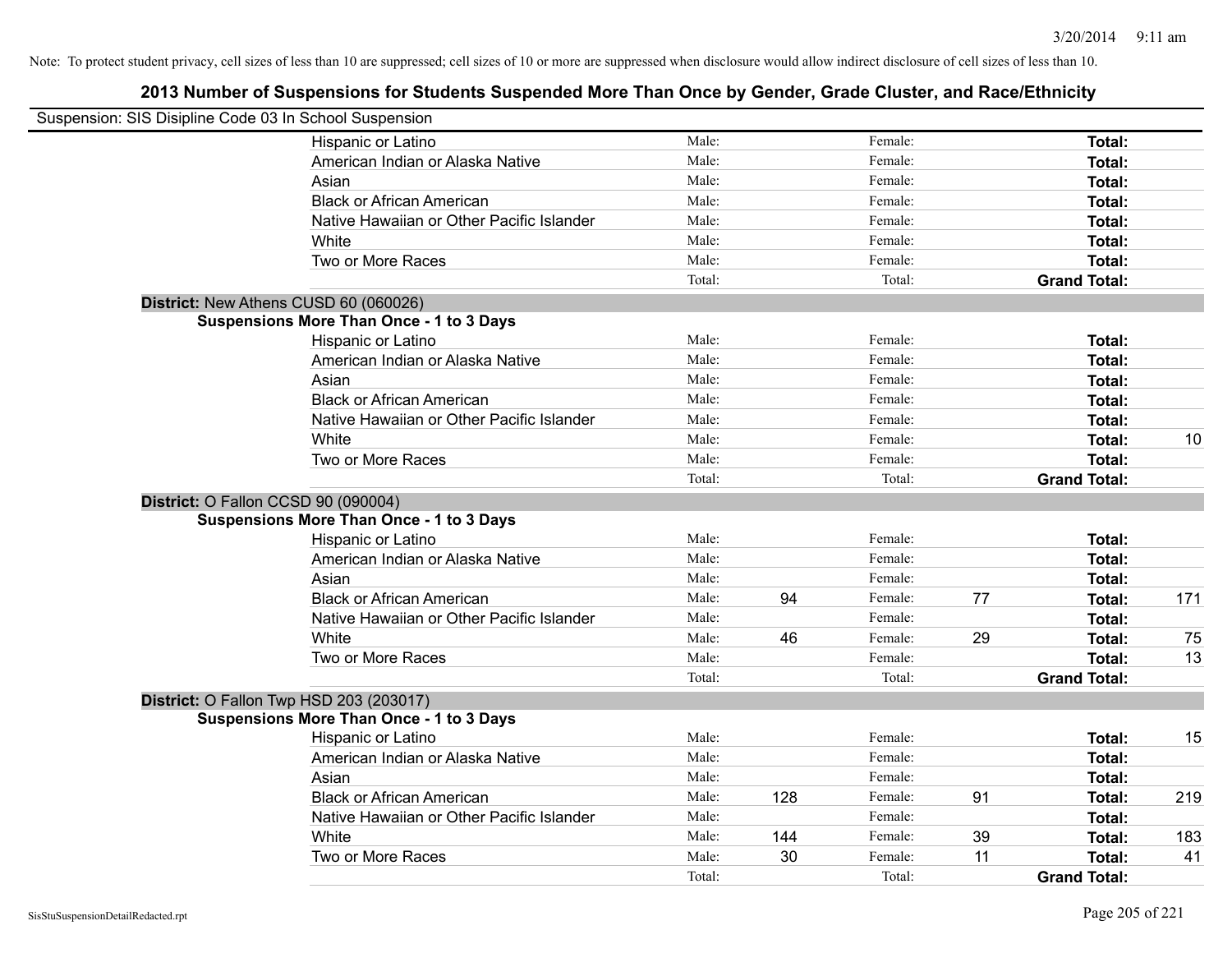| Suspension: SIS Disipline Code 03 In School Suspension |                                                 |        |         |                     |    |
|--------------------------------------------------------|-------------------------------------------------|--------|---------|---------------------|----|
|                                                        | District: Pontiac-W Holliday SD 105 (105002)    |        |         |                     |    |
|                                                        | <b>Suspensions More Than Once - 1 to 3 Days</b> |        |         |                     |    |
|                                                        | Hispanic or Latino                              | Male:  | Female: | Total:              |    |
|                                                        | American Indian or Alaska Native                | Male:  | Female: | Total:              |    |
|                                                        | Asian                                           | Male:  | Female: | Total:              |    |
|                                                        | <b>Black or African American</b>                | Male:  | Female: | Total:              | 15 |
|                                                        | Native Hawaiian or Other Pacific Islander       | Male:  | Female: | Total:              |    |
|                                                        | White                                           | Male:  | Female: | Total:              |    |
|                                                        | Two or More Races                               | Male:  | Female: | Total:              |    |
|                                                        |                                                 | Total: | Total:  | <b>Grand Total:</b> |    |
|                                                        | District: Signal Hill SD 181 (181002)           |        |         |                     |    |
|                                                        | <b>Suspensions More Than Once - 1 to 3 Days</b> |        |         |                     |    |
|                                                        | Hispanic or Latino                              | Male:  | Female: | Total:              |    |
|                                                        | American Indian or Alaska Native                | Male:  | Female: | Total:              |    |
|                                                        | Asian                                           | Male:  | Female: | Total:              |    |
|                                                        | <b>Black or African American</b>                | Male:  | Female: | Total:              |    |
|                                                        | Native Hawaiian or Other Pacific Islander       | Male:  | Female: | Total:              |    |
|                                                        | White                                           | Male:  | Female: | Total:              |    |
|                                                        | Two or More Races                               | Male:  | Female: | Total:              |    |
|                                                        |                                                 | Total: | Total:  | <b>Grand Total:</b> | 10 |
|                                                        | District: Smithton CCSD 130 (130004)            |        |         |                     |    |
|                                                        | <b>Suspensions More Than Once - 1 to 3 Days</b> |        |         |                     |    |
|                                                        | Hispanic or Latino                              | Male:  | Female: | Total:              |    |
|                                                        | American Indian or Alaska Native                | Male:  | Female: | Total:              |    |
|                                                        | Asian                                           | Male:  | Female: | Total:              |    |
|                                                        | <b>Black or African American</b>                | Male:  | Female: | Total:              |    |
|                                                        | Native Hawaiian or Other Pacific Islander       | Male:  | Female: | Total:              |    |
|                                                        | White                                           | Male:  | Female: | Total:              | 10 |
|                                                        | Two or More Races                               | Male:  | Female: | Total:              |    |
|                                                        |                                                 | Total: | Total:  | <b>Grand Total:</b> |    |
|                                                        | District: Wolf Branch SD 113 (113002)           |        |         |                     |    |
|                                                        | <b>Suspensions More Than Once - 1 to 3 Days</b> |        |         |                     |    |
|                                                        | Hispanic or Latino                              | Male:  | Female: | Total:              |    |
|                                                        | American Indian or Alaska Native                | Male:  | Female: | Total:              |    |
|                                                        | Asian                                           | Male:  | Female: | Total:              |    |
|                                                        | <b>Black or African American</b>                | Male:  | Female: | Total:              |    |
|                                                        | Native Hawaiian or Other Pacific Islander       | Male:  | Female: | Total:              |    |
|                                                        | White                                           | Male:  | Female: | Total:              |    |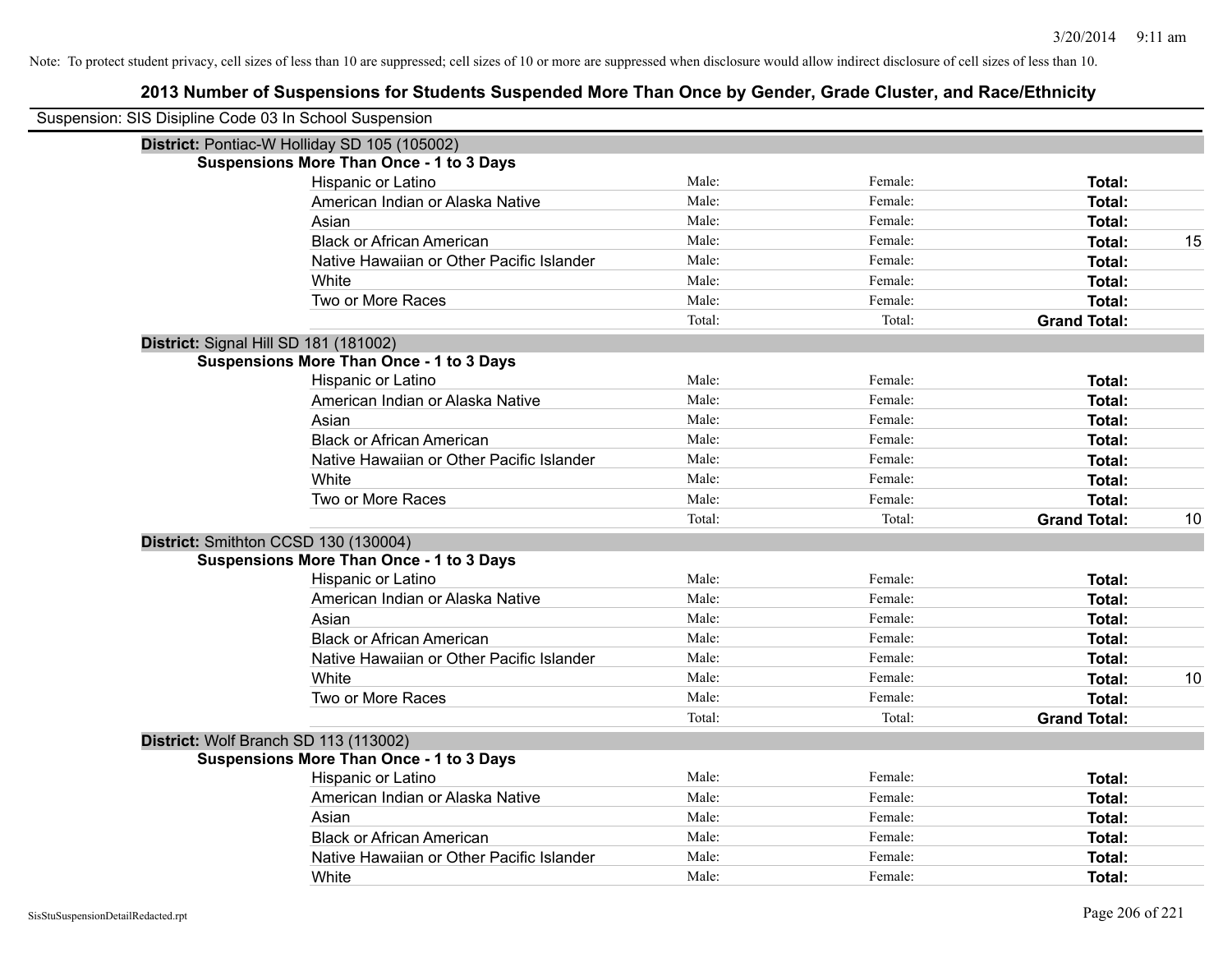| Two or More Races<br>Male:<br>Total:<br>Region: Tazewell ROE (53)<br>County: Tazewell (090)<br>District: Creve Coeur SD 76 (076002)<br><b>Suspensions More Than Once - 1 to 3 Days</b> | Female:<br>Total: | Total:<br><b>Grand Total:</b> |
|----------------------------------------------------------------------------------------------------------------------------------------------------------------------------------------|-------------------|-------------------------------|
|                                                                                                                                                                                        |                   |                               |
|                                                                                                                                                                                        |                   |                               |
|                                                                                                                                                                                        |                   |                               |
|                                                                                                                                                                                        |                   |                               |
|                                                                                                                                                                                        |                   |                               |
|                                                                                                                                                                                        |                   |                               |
| Male:                                                                                                                                                                                  | Female:           | Total:                        |
| Hispanic or Latino<br>Male:<br>American Indian or Alaska Native                                                                                                                        | Female:           | Total:                        |
| Male:<br>Asian                                                                                                                                                                         | Female:           | Total:                        |
| <b>Black or African American</b><br>Male:                                                                                                                                              | Female:           | Total:                        |
| Male:<br>Native Hawaiian or Other Pacific Islander                                                                                                                                     | Female:           | Total:                        |
| Male:<br>White                                                                                                                                                                         | Female:           | Total:                        |
| Male:<br>Two or More Races                                                                                                                                                             | Female:           | <b>Total:</b>                 |
| Total:                                                                                                                                                                                 | Total:            | <b>Grand Total:</b>           |
| <b>Suspensions More Than Once - 4 or More Days</b>                                                                                                                                     |                   |                               |
| Male:<br>Hispanic or Latino                                                                                                                                                            | Female:           | Total:                        |
| Male:<br>American Indian or Alaska Native                                                                                                                                              | Female:           | Total:                        |
| Male:<br>Asian                                                                                                                                                                         | Female:           | <b>Total:</b>                 |
| Male:<br><b>Black or African American</b>                                                                                                                                              | Female:           | <b>Total:</b>                 |
| Male:<br>Native Hawaiian or Other Pacific Islander                                                                                                                                     | Female:           | Total:                        |
| Male:<br>White                                                                                                                                                                         | Female:           | Total:                        |
| Two or More Races<br>Male:                                                                                                                                                             | Female:           | Total:                        |
| Total:                                                                                                                                                                                 | Total:            | <b>Grand Total:</b>           |
| District: Delavan CUSD 703 (703026)                                                                                                                                                    |                   |                               |
| <b>Suspensions More Than Once - 1 to 3 Days</b>                                                                                                                                        |                   |                               |
| Male:<br>Hispanic or Latino                                                                                                                                                            | Female:           | Total:                        |
| American Indian or Alaska Native<br>Male:                                                                                                                                              | Female:           | <b>Total:</b>                 |
| Male:<br>Asian                                                                                                                                                                         | Female:           | <b>Total:</b>                 |
| <b>Black or African American</b><br>Male:                                                                                                                                              | Female:           | <b>Total:</b>                 |
| Native Hawaiian or Other Pacific Islander<br>Male:                                                                                                                                     | Female:           | Total:                        |
| Male:<br>White                                                                                                                                                                         | Female:           | 26<br>Total:                  |
| Two or More Races<br>Male:                                                                                                                                                             | Female:           | <b>Total:</b>                 |
| Total:                                                                                                                                                                                 | Total:            | <b>Grand Total:</b>           |
| District: District 50 Schools (050002)                                                                                                                                                 |                   |                               |
| <b>Suspensions More Than Once - 1 to 3 Days</b>                                                                                                                                        |                   |                               |
| Male:<br>Hispanic or Latino                                                                                                                                                            | Female:           | <b>Total:</b>                 |
| Male:<br>American Indian or Alaska Native                                                                                                                                              | Female:           | Total:                        |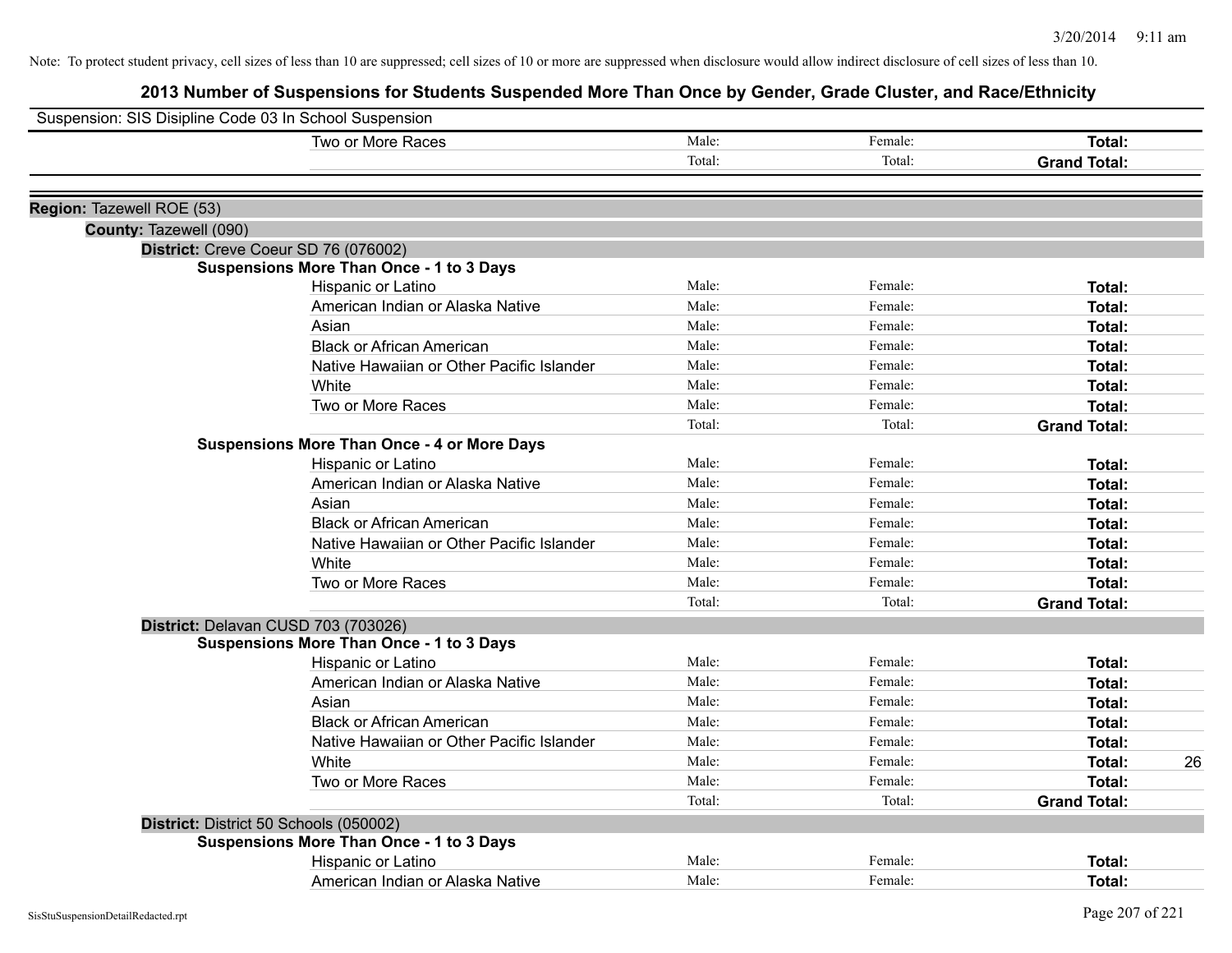# **2013 Number of Suspensions for Students Suspended More Than Once by Gender, Grade Cluster, and Race/Ethnicity**

| Suspension: SIS Disipline Code 03 In School Suspension |        |         |                     |    |
|--------------------------------------------------------|--------|---------|---------------------|----|
| Asian                                                  | Male:  | Female: | Total:              |    |
| <b>Black or African American</b>                       | Male:  | Female: | Total:              |    |
| Native Hawaiian or Other Pacific Islander              | Male:  | Female: | Total:              |    |
| White                                                  | Male:  | Female: | Total:              |    |
| Two or More Races                                      | Male:  | Female: | Total:              |    |
|                                                        | Total: | Total:  | <b>Grand Total:</b> |    |
| District: East Peoria SD 86 (086002)                   |        |         |                     |    |
| <b>Suspensions More Than Once - 1 to 3 Days</b>        |        |         |                     |    |
| Hispanic or Latino                                     | Male:  | Female: | Total:              |    |
| American Indian or Alaska Native                       | Male:  | Female: | Total:              |    |
| Asian                                                  | Male:  | Female: | Total:              |    |
| <b>Black or African American</b>                       | Male:  | Female: | Total:              |    |
| Native Hawaiian or Other Pacific Islander              | Male:  | Female: | Total:              |    |
| White                                                  | Male:  | Female: | Total:              | 11 |
| Two or More Races                                      | Male:  | Female: | Total:              |    |
|                                                        | Total: | Total:  | <b>Grand Total:</b> | 24 |
| District: Morton CUSD 709 (709026)                     |        |         |                     |    |
| <b>Suspensions More Than Once - 1 to 3 Days</b>        |        |         |                     |    |
| Hispanic or Latino                                     | Male:  | Female: | Total:              |    |
| American Indian or Alaska Native                       | Male:  | Female: | Total:              |    |
| Asian                                                  | Male:  | Female: | Total:              |    |
| <b>Black or African American</b>                       | Male:  | Female: | Total:              |    |
| Native Hawaiian or Other Pacific Islander              | Male:  | Female: | Total:              |    |
| White                                                  | Male:  | Female: | Total:              | 11 |
| Two or More Races                                      | Male:  | Female: | Total:              |    |
|                                                        | Total: | Total:  | <b>Grand Total:</b> |    |
| District: N Pekin & Marquette Hght SD 102 (102002)     |        |         |                     |    |
| <b>Suspensions More Than Once - 1 to 3 Days</b>        |        |         |                     |    |
| Hispanic or Latino                                     | Male:  | Female: | Total:              |    |
| American Indian or Alaska Native                       | Male:  | Female: | Total:              |    |
| Asian                                                  | Male:  | Female: | Total:              |    |
| <b>Black or African American</b>                       | Male:  | Female: | Total:              |    |
| Native Hawaiian or Other Pacific Islander              | Male:  | Female: | Total:              |    |
| White                                                  | Male:  | Female: | Total:              | 21 |
| Two or More Races                                      | Male:  | Female: | Total:              |    |
|                                                        | Total: | Total:  | <b>Grand Total:</b> |    |

**Suspensions More Than Once - 1 to 3 Days**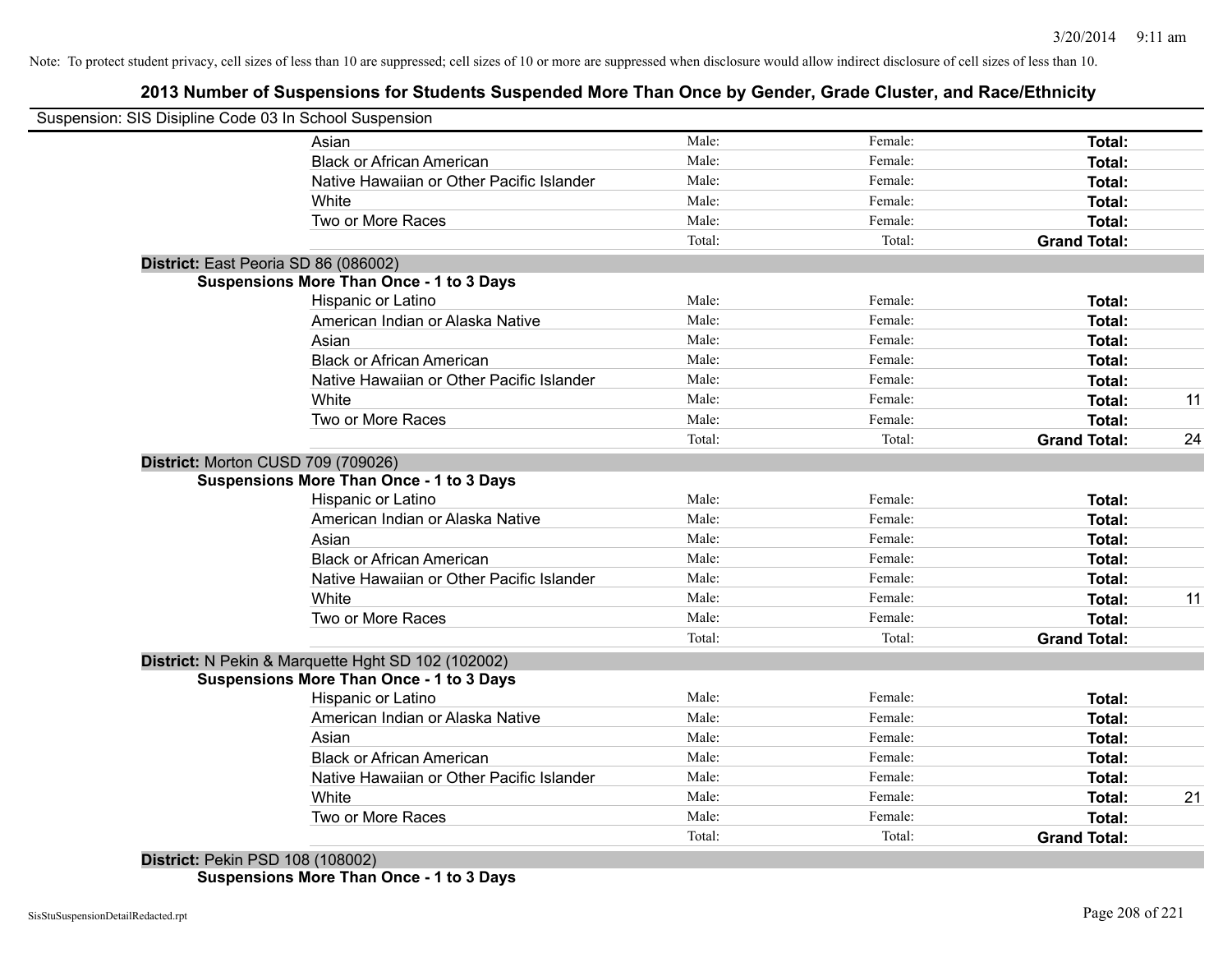| Suspension: SIS Disipline Code 03 In School Suspension |                                                 |        |     |         |    |                     |     |
|--------------------------------------------------------|-------------------------------------------------|--------|-----|---------|----|---------------------|-----|
|                                                        | Hispanic or Latino                              | Male:  |     | Female: |    | Total:              | 10  |
|                                                        | American Indian or Alaska Native                | Male:  |     | Female: |    | Total:              |     |
|                                                        | Asian                                           | Male:  |     | Female: |    | Total:              |     |
|                                                        | <b>Black or African American</b>                | Male:  |     | Female: |    | Total:              |     |
|                                                        | Native Hawaiian or Other Pacific Islander       | Male:  |     | Female: |    | Total:              |     |
|                                                        | White                                           | Male:  | 122 | Female: | 12 | Total:              | 134 |
|                                                        | Two or More Races                               | Male:  |     | Female: |    | Total:              | 12  |
|                                                        |                                                 | Total: |     | Total:  |    | <b>Grand Total:</b> |     |
| District: Rankin CSD 98 (098002)                       |                                                 |        |     |         |    |                     |     |
|                                                        | <b>Suspensions More Than Once - 1 to 3 Days</b> |        |     |         |    |                     |     |
|                                                        | Hispanic or Latino                              | Male:  |     | Female: |    | Total:              |     |
|                                                        | American Indian or Alaska Native                | Male:  |     | Female: |    | Total:              |     |
|                                                        | Asian                                           | Male:  |     | Female: |    | Total:              |     |
|                                                        | <b>Black or African American</b>                | Male:  |     | Female: |    | Total:              |     |
|                                                        | Native Hawaiian or Other Pacific Islander       | Male:  |     | Female: |    | Total:              |     |
|                                                        | White                                           | Male:  |     | Female: |    | <b>Total:</b>       | 11  |
|                                                        | Two or More Races                               | Male:  |     | Female: |    | <b>Total:</b>       |     |
|                                                        |                                                 | Total: |     | Total:  |    | <b>Grand Total:</b> |     |
| District: Tremont CUSD 702 (702026)                    |                                                 |        |     |         |    |                     |     |
|                                                        | <b>Suspensions More Than Once - 1 to 3 Days</b> |        |     |         |    |                     |     |
|                                                        | Hispanic or Latino                              | Male:  |     | Female: |    | Total:              |     |
|                                                        | American Indian or Alaska Native                | Male:  |     | Female: |    | Total:              |     |
|                                                        | Asian                                           | Male:  |     | Female: |    | Total:              |     |
|                                                        | <b>Black or African American</b>                | Male:  |     | Female: |    | Total:              |     |
|                                                        | Native Hawaiian or Other Pacific Islander       | Male:  |     | Female: |    | Total:              |     |
|                                                        | White                                           | Male:  |     | Female: |    | Total:              |     |
|                                                        | Two or More Races                               | Male:  |     | Female: |    | <b>Total:</b>       |     |
|                                                        |                                                 | Total: |     | Total:  |    | <b>Grand Total:</b> |     |
| District: Washington SD 52 (052002)                    |                                                 |        |     |         |    |                     |     |
|                                                        | <b>Suspensions More Than Once - 1 to 3 Days</b> |        |     |         |    |                     |     |
|                                                        | Hispanic or Latino                              | Male:  |     | Female: |    | Total:              |     |
|                                                        | American Indian or Alaska Native                | Male:  |     | Female: |    | Total:              |     |
|                                                        | Asian                                           | Male:  |     | Female: |    | Total:              |     |
|                                                        | <b>Black or African American</b>                | Male:  |     | Female: |    | Total:              |     |
|                                                        | Native Hawaiian or Other Pacific Islander       | Male:  |     | Female: |    | Total:              |     |
|                                                        | White                                           | Male:  |     | Female: |    | <b>Total:</b>       |     |
|                                                        | Two or More Races                               | Male:  |     | Female: |    | <b>Total:</b>       |     |
|                                                        |                                                 | Total: |     | Total:  |    | <b>Grand Total:</b> |     |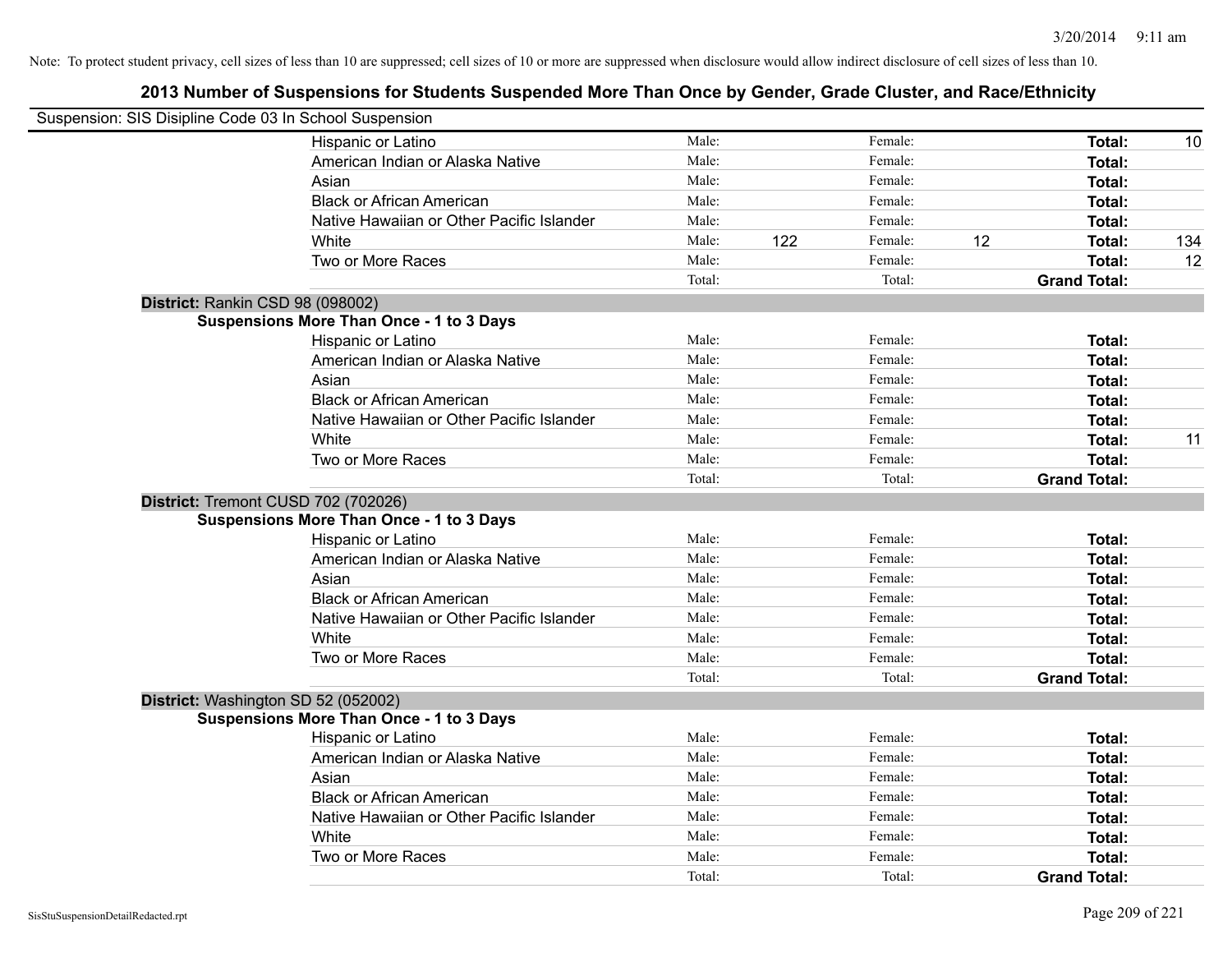# **2013 Number of Suspensions for Students Suspended More Than Once by Gender, Grade Cluster, and Race/Ethnicity**

Suspension: SIS Disipline Code 03 In School Suspension

| Region: Vermilion ROE (54) |                                                    |        |     |         |     |                     |     |
|----------------------------|----------------------------------------------------|--------|-----|---------|-----|---------------------|-----|
| County: Vermilion (092)    |                                                    |        |     |         |     |                     |     |
|                            | District: Armstrong Twp HSD 225 (225017)           |        |     |         |     |                     |     |
|                            | <b>Suspensions More Than Once - 1 to 3 Days</b>    |        |     |         |     |                     |     |
|                            | Hispanic or Latino                                 | Male:  |     | Female: |     | Total:              |     |
|                            | American Indian or Alaska Native                   | Male:  |     | Female: |     | Total:              |     |
|                            | Asian                                              | Male:  |     | Female: |     | Total:              |     |
|                            | <b>Black or African American</b>                   | Male:  |     | Female: |     | Total:              |     |
|                            | Native Hawaiian or Other Pacific Islander          | Male:  |     | Female: |     | Total:              |     |
|                            | White                                              | Male:  |     | Female: |     | Total:              | 17  |
|                            | Two or More Races                                  | Male:  |     | Female: |     | Total:              |     |
|                            |                                                    | Total: |     | Total:  |     | <b>Grand Total:</b> |     |
|                            | District: Bismarck Henning CUSD (001026)           |        |     |         |     |                     |     |
|                            | <b>Suspensions More Than Once - 1 to 3 Days</b>    |        |     |         |     |                     |     |
|                            | Hispanic or Latino                                 | Male:  |     | Female: |     | Total:              |     |
|                            | American Indian or Alaska Native                   | Male:  |     | Female: |     | Total:              |     |
|                            | Asian                                              | Male:  |     | Female: |     | Total:              |     |
|                            | <b>Black or African American</b>                   | Male:  |     | Female: |     | Total:              |     |
|                            | Native Hawaiian or Other Pacific Islander          | Male:  |     | Female: |     | Total:              |     |
|                            | White                                              | Male:  |     | Female: |     | Total:              |     |
|                            | Two or More Races                                  | Male:  |     | Female: |     | Total:              |     |
|                            |                                                    | Total: |     | Total:  |     | <b>Grand Total:</b> |     |
|                            | <b>Suspensions More Than Once - 4 or More Days</b> |        |     |         |     |                     |     |
|                            | Hispanic or Latino                                 | Male:  |     | Female: |     | Total:              |     |
|                            | American Indian or Alaska Native                   | Male:  |     | Female: |     | Total:              |     |
|                            | Asian                                              | Male:  |     | Female: |     | Total:              |     |
|                            | <b>Black or African American</b>                   | Male:  |     | Female: |     | Total:              |     |
|                            | Native Hawaiian or Other Pacific Islander          | Male:  |     | Female: |     | Total:              |     |
|                            | White                                              | Male:  |     | Female: |     | Total:              |     |
|                            | Two or More Races                                  | Male:  |     | Female: |     | Total:              |     |
|                            |                                                    | Total: |     | Total:  |     | <b>Grand Total:</b> |     |
|                            | District: Danville CCSD 118 (118024)               |        |     |         |     |                     |     |
|                            | <b>Suspensions More Than Once - 1 to 3 Days</b>    |        |     |         |     |                     |     |
|                            | Hispanic or Latino                                 | Male:  | 32  | Female: | 30  | Total:              | 62  |
|                            | American Indian or Alaska Native                   | Male:  |     | Female: |     | Total:              | 16  |
|                            | Asian                                              | Male:  |     | Female: |     | Total:              |     |
|                            | <b>Black or African American</b>                   | Male:  | 367 | Female: | 449 | Total:              | 816 |
|                            |                                                    |        |     |         |     |                     |     |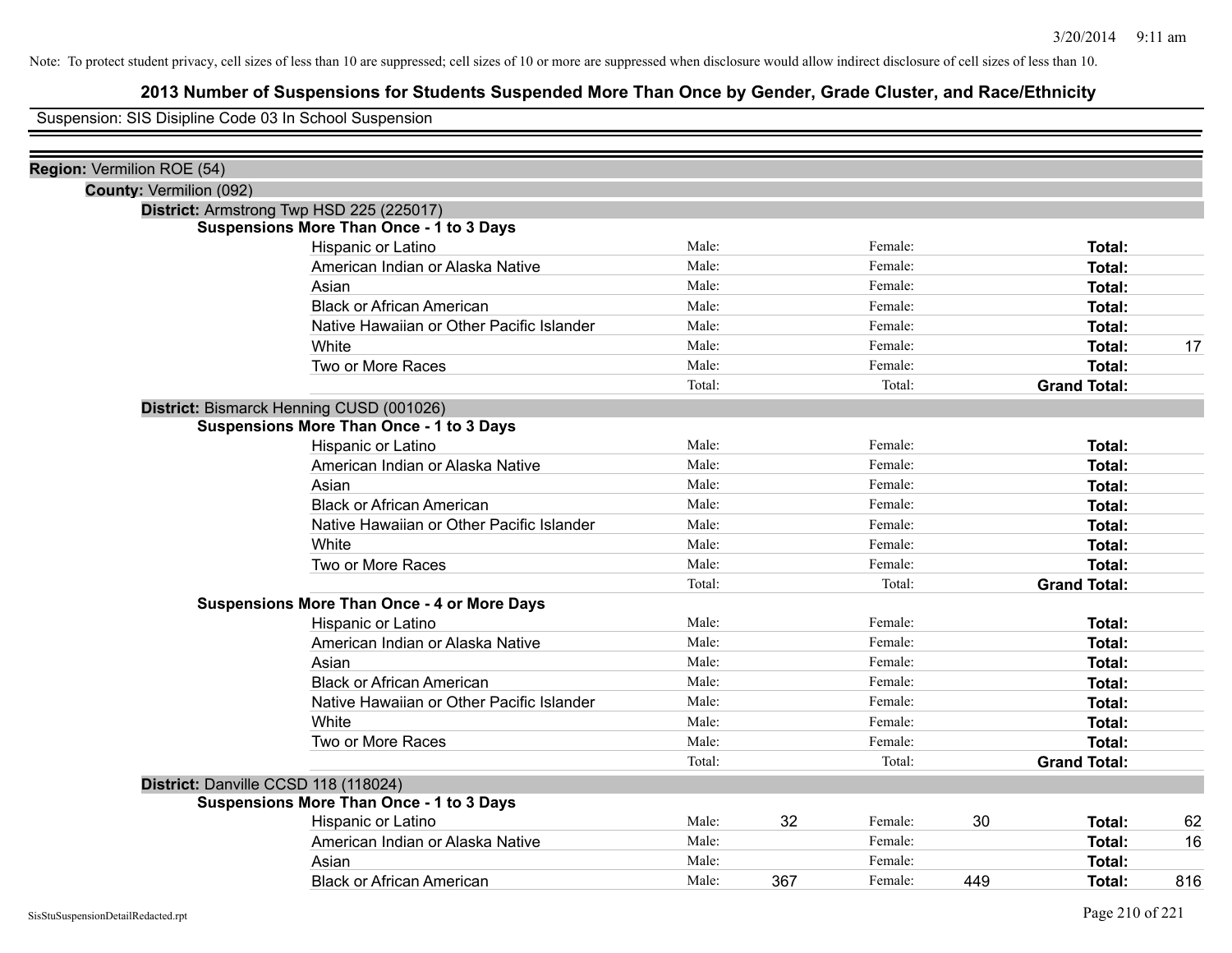| Suspension: SIS Disipline Code 03 In School Suspension |        |     |         |    |                     |     |
|--------------------------------------------------------|--------|-----|---------|----|---------------------|-----|
| Native Hawaiian or Other Pacific Islander              | Male:  |     | Female: |    | Total:              |     |
| White                                                  | Male:  | 154 | Female: | 89 | Total:              | 243 |
| Two or More Races                                      | Male:  | 13  | Female: | 28 | Total:              | 41  |
|                                                        | Total: |     | Total:  |    | <b>Grand Total:</b> |     |
| <b>Suspensions More Than Once - 4 or More Days</b>     |        |     |         |    |                     |     |
| Hispanic or Latino                                     | Male:  |     | Female: |    | Total:              |     |
| American Indian or Alaska Native                       | Male:  |     | Female: |    | Total:              |     |
| Asian                                                  | Male:  |     | Female: |    | Total:              |     |
| <b>Black or African American</b>                       | Male:  |     | Female: |    | Total:              |     |
| Native Hawaiian or Other Pacific Islander              | Male:  |     | Female: |    | Total:              |     |
| White                                                  | Male:  |     | Female: |    | Total:              |     |
| Two or More Races                                      | Male:  |     | Female: |    | Total:              |     |
|                                                        | Total: |     | Total:  |    | <b>Grand Total:</b> |     |
| District: Georgetown-Ridge Farm CUD 4 (004026)         |        |     |         |    |                     |     |
| <b>Suspensions More Than Once - 1 to 3 Days</b>        |        |     |         |    |                     |     |
| Hispanic or Latino                                     | Male:  |     | Female: |    | Total:              |     |
| American Indian or Alaska Native                       | Male:  |     | Female: |    | Total:              |     |
| Asian                                                  | Male:  |     | Female: |    | Total:              |     |
| <b>Black or African American</b>                       | Male:  |     | Female: |    | Total:              |     |
| Native Hawaiian or Other Pacific Islander              | Male:  |     | Female: |    | Total:              |     |
| White                                                  | Male:  |     | Female: |    | Total:              | 39  |
| Two or More Races                                      | Male:  |     | Female: |    | Total:              |     |
|                                                        | Total: |     | Total:  |    | <b>Grand Total:</b> | 50  |
| District: Hoopeston Area CUSD 11 (011026)              |        |     |         |    |                     |     |
| <b>Suspensions More Than Once - 1 to 3 Days</b>        |        |     |         |    |                     |     |
| Hispanic or Latino                                     | Male:  |     | Female: |    | Total:              | 34  |
| American Indian or Alaska Native                       | Male:  |     | Female: |    | Total:              |     |
| Asian                                                  | Male:  |     | Female: |    | Total:              |     |
| <b>Black or African American</b>                       | Male:  |     | Female: |    | Total:              |     |
| Native Hawaiian or Other Pacific Islander              | Male:  |     | Female: |    | Total:              |     |
| White                                                  | Male:  | 89  | Female: | 45 | Total:              | 134 |
| Two or More Races                                      | Male:  |     | Female: |    | Total:              | 22  |
|                                                        | Total: |     | Total:  |    | <b>Grand Total:</b> |     |
| District: Jamaica CUSD 12 (012026)                     |        |     |         |    |                     |     |
| <b>Suspensions More Than Once - 1 to 3 Days</b>        |        |     |         |    |                     |     |
| Hispanic or Latino                                     | Male:  |     | Female: |    | Total:              |     |
| American Indian or Alaska Native                       | Male:  |     | Female: |    | Total:              |     |
| Asian                                                  | Male:  |     | Female: |    | Total:              |     |
|                                                        |        |     |         |    |                     |     |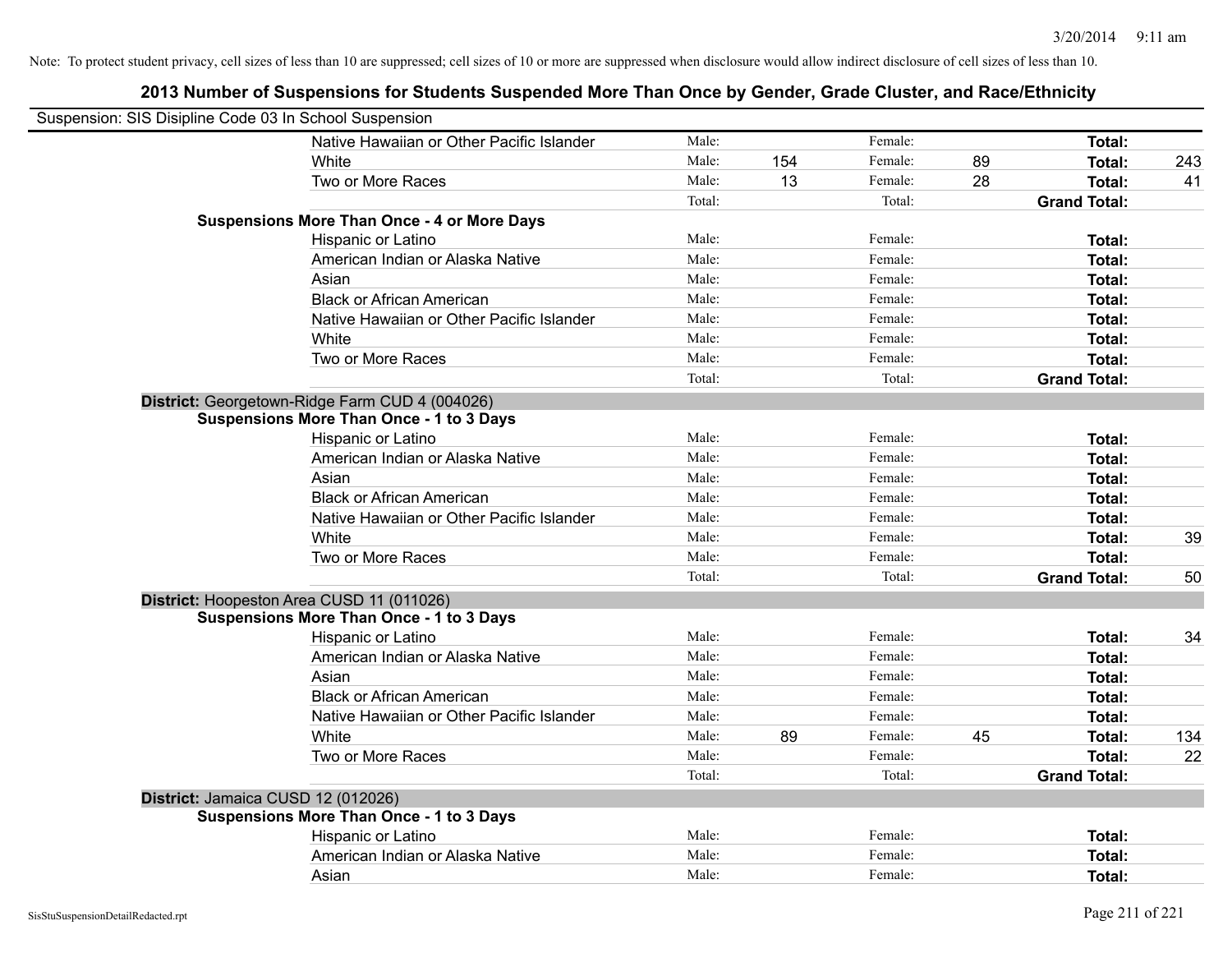|                            | Suspension: SIS Disipline Code 03 In School Suspension |        |         |                     |    |
|----------------------------|--------------------------------------------------------|--------|---------|---------------------|----|
|                            | <b>Black or African American</b>                       | Male:  | Female: | Total:              |    |
|                            | Native Hawaiian or Other Pacific Islander              | Male:  | Female: | Total:              |    |
|                            | White                                                  | Male:  | Female: | Total:              | 11 |
|                            | Two or More Races                                      | Male:  | Female: | Total:              |    |
|                            |                                                        | Total: | Total:  | <b>Grand Total:</b> |    |
|                            | District: Oakwood CUSD 76 (076026)                     |        |         |                     |    |
|                            | <b>Suspensions More Than Once - 1 to 3 Days</b>        |        |         |                     |    |
|                            | Hispanic or Latino                                     | Male:  | Female: | Total:              |    |
|                            | American Indian or Alaska Native                       | Male:  | Female: | Total:              |    |
|                            | Asian                                                  | Male:  | Female: | Total:              |    |
|                            | <b>Black or African American</b>                       | Male:  | Female: | Total:              |    |
|                            | Native Hawaiian or Other Pacific Islander              | Male:  | Female: | Total:              |    |
|                            | White                                                  | Male:  | Female: | Total:              | 18 |
|                            | Two or More Races                                      | Male:  | Female: | Total:              |    |
|                            |                                                        | Total: | Total:  | <b>Grand Total:</b> |    |
|                            | District: Westville CUSD 2 (002026)                    |        |         |                     |    |
|                            | <b>Suspensions More Than Once - 1 to 3 Days</b>        |        |         |                     |    |
|                            | Hispanic or Latino                                     | Male:  | Female: | Total:              |    |
|                            | American Indian or Alaska Native                       | Male:  | Female: | Total:              |    |
|                            | Asian                                                  | Male:  | Female: | Total:              |    |
|                            | <b>Black or African American</b>                       | Male:  | Female: | Total:              |    |
|                            | Native Hawaiian or Other Pacific Islander              | Male:  | Female: | Total:              |    |
|                            | White                                                  | Male:  | Female: | Total:              |    |
|                            | Two or More Races                                      | Male:  | Female: | Total:              |    |
|                            |                                                        | Total: | Total:  | <b>Grand Total:</b> |    |
|                            |                                                        |        |         |                     |    |
| Region: Whiteside ROE (55) | County: Whiteside (098)                                |        |         |                     |    |
|                            | District: Montmorency CCSD 145 (145004)                |        |         |                     |    |
|                            | <b>Suspensions More Than Once - 1 to 3 Days</b>        |        |         |                     |    |
|                            | Hispanic or Latino                                     | Male:  | Female: | Total:              |    |
|                            | American Indian or Alaska Native                       | Male:  | Female: | Total:              |    |
|                            | Asian                                                  | Male:  | Female: | Total:              |    |
|                            | <b>Black or African American</b>                       | Male:  | Female: | Total:              |    |
|                            | Native Hawaiian or Other Pacific Islander              | Male:  | Female: | Total:              |    |
|                            | White                                                  | Male:  | Female: |                     |    |
|                            | Two or More Races                                      | Male:  |         | Total:              |    |
|                            |                                                        | Total: | Female: | Total:              |    |
|                            |                                                        |        | Total:  | <b>Grand Total:</b> |    |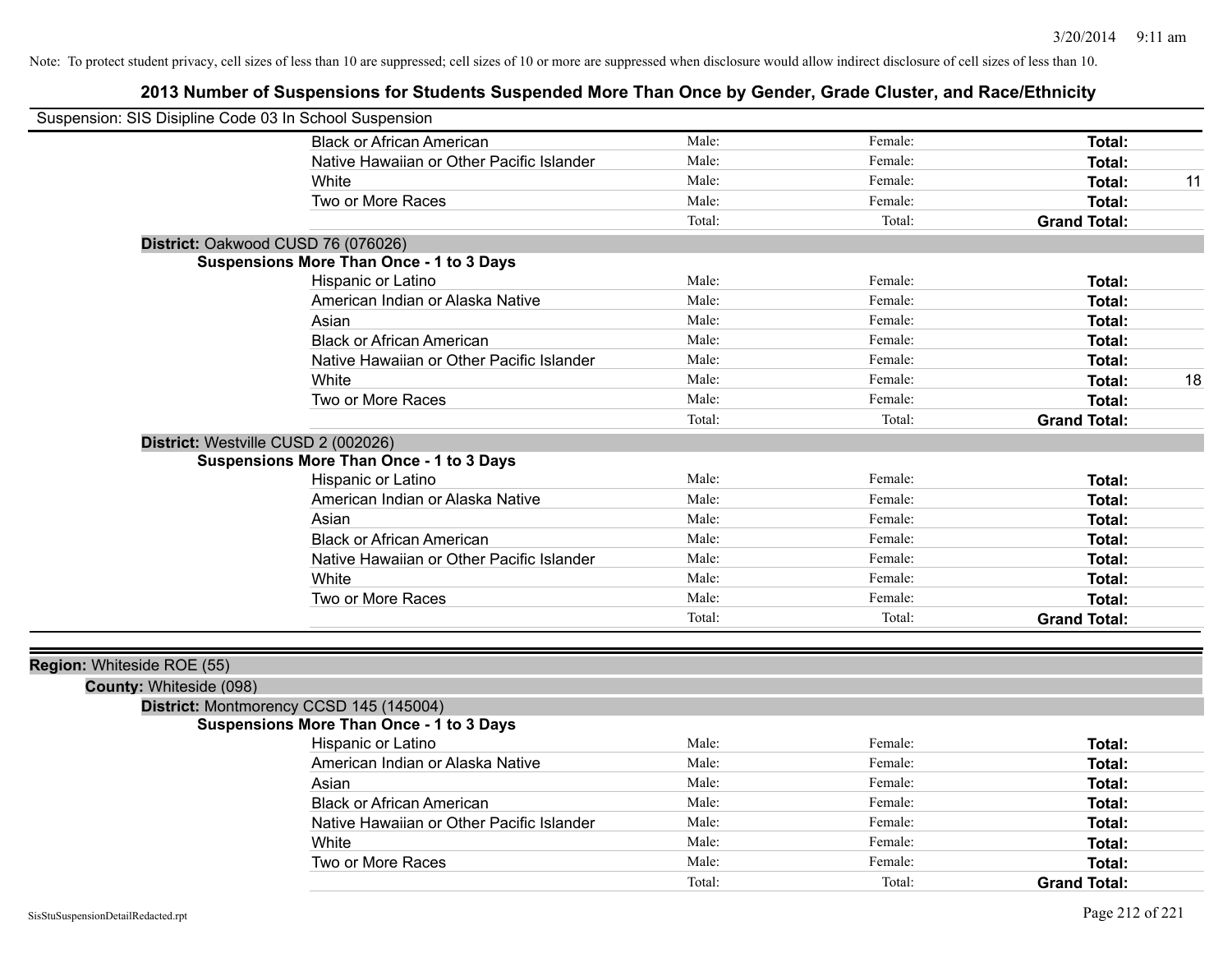| Suspension: SIS Disipline Code 03 In School Suspension |                                                      |        |    |         |    |                     |     |
|--------------------------------------------------------|------------------------------------------------------|--------|----|---------|----|---------------------|-----|
|                                                        | District: Morrison CUSD 6 (006026)                   |        |    |         |    |                     |     |
|                                                        | <b>Suspensions More Than Once - 1 to 3 Days</b>      |        |    |         |    |                     |     |
|                                                        | Hispanic or Latino                                   | Male:  |    | Female: |    | Total:              |     |
|                                                        | American Indian or Alaska Native                     | Male:  |    | Female: |    | <b>Total:</b>       |     |
|                                                        | Asian                                                | Male:  |    | Female: |    | <b>Total:</b>       |     |
|                                                        | <b>Black or African American</b>                     | Male:  |    | Female: |    | <b>Total:</b>       |     |
|                                                        | Native Hawaiian or Other Pacific Islander            | Male:  |    | Female: |    | Total:              |     |
|                                                        | White                                                | Male:  |    | Female: |    | <b>Total:</b>       | 11  |
|                                                        | Two or More Races                                    | Male:  |    | Female: |    | <b>Total:</b>       |     |
|                                                        |                                                      | Total: |    | Total:  |    | <b>Grand Total:</b> |     |
|                                                        | District: Non-Public School (0050)                   |        |    |         |    |                     |     |
|                                                        | <b>Suspensions More Than Once - 1 to 3 Days</b>      |        |    |         |    |                     |     |
|                                                        | Hispanic or Latino                                   | Male:  |    | Female: |    | Total:              |     |
|                                                        | American Indian or Alaska Native                     | Male:  |    | Female: |    | <b>Total:</b>       |     |
|                                                        | Asian                                                | Male:  |    | Female: |    | <b>Total:</b>       |     |
|                                                        | <b>Black or African American</b>                     | Male:  |    | Female: |    | Total:              |     |
|                                                        | Native Hawaiian or Other Pacific Islander            | Male:  |    | Female: |    | <b>Total:</b>       |     |
|                                                        | White                                                | Male:  |    | Female: |    | Total:              |     |
|                                                        | Two or More Races                                    | Male:  |    | Female: |    | Total:              |     |
|                                                        |                                                      | Total: |    | Total:  |    | <b>Grand Total:</b> |     |
|                                                        | District: Prophetstown-Lyndon-Tampico CUSD3 (003026) |        |    |         |    |                     |     |
|                                                        | <b>Suspensions More Than Once - 1 to 3 Days</b>      |        |    |         |    |                     |     |
|                                                        | Hispanic or Latino                                   | Male:  |    | Female: |    | <b>Total:</b>       |     |
|                                                        | American Indian or Alaska Native                     | Male:  |    | Female: |    | Total:              |     |
|                                                        | Asian                                                | Male:  |    | Female: |    | Total:              |     |
|                                                        | <b>Black or African American</b>                     | Male:  |    | Female: |    | <b>Total:</b>       |     |
|                                                        | Native Hawaiian or Other Pacific Islander            | Male:  |    | Female: |    | <b>Total:</b>       |     |
|                                                        | White                                                | Male:  | 43 | Female: | 45 | <b>Total:</b>       | 88  |
|                                                        | Two or More Races                                    | Male:  |    | Female: |    | <b>Total:</b>       |     |
|                                                        |                                                      | Total: |    | Total:  |    | <b>Grand Total:</b> | 104 |
|                                                        | <b>Suspensions More Than Once - 4 or More Days</b>   |        |    |         |    |                     |     |
|                                                        | Hispanic or Latino                                   | Male:  |    | Female: |    | Total:              |     |
|                                                        | American Indian or Alaska Native                     | Male:  |    | Female: |    | Total:              |     |
|                                                        | Asian                                                | Male:  |    | Female: |    | Total:              |     |
|                                                        | <b>Black or African American</b>                     | Male:  |    | Female: |    | <b>Total:</b>       |     |
|                                                        | Native Hawaiian or Other Pacific Islander            | Male:  |    | Female: |    | <b>Total:</b>       |     |
|                                                        | White                                                | Male:  |    | Female: |    | <b>Total:</b>       |     |
|                                                        | Two or More Races                                    | Male:  |    | Female: |    | Total:              |     |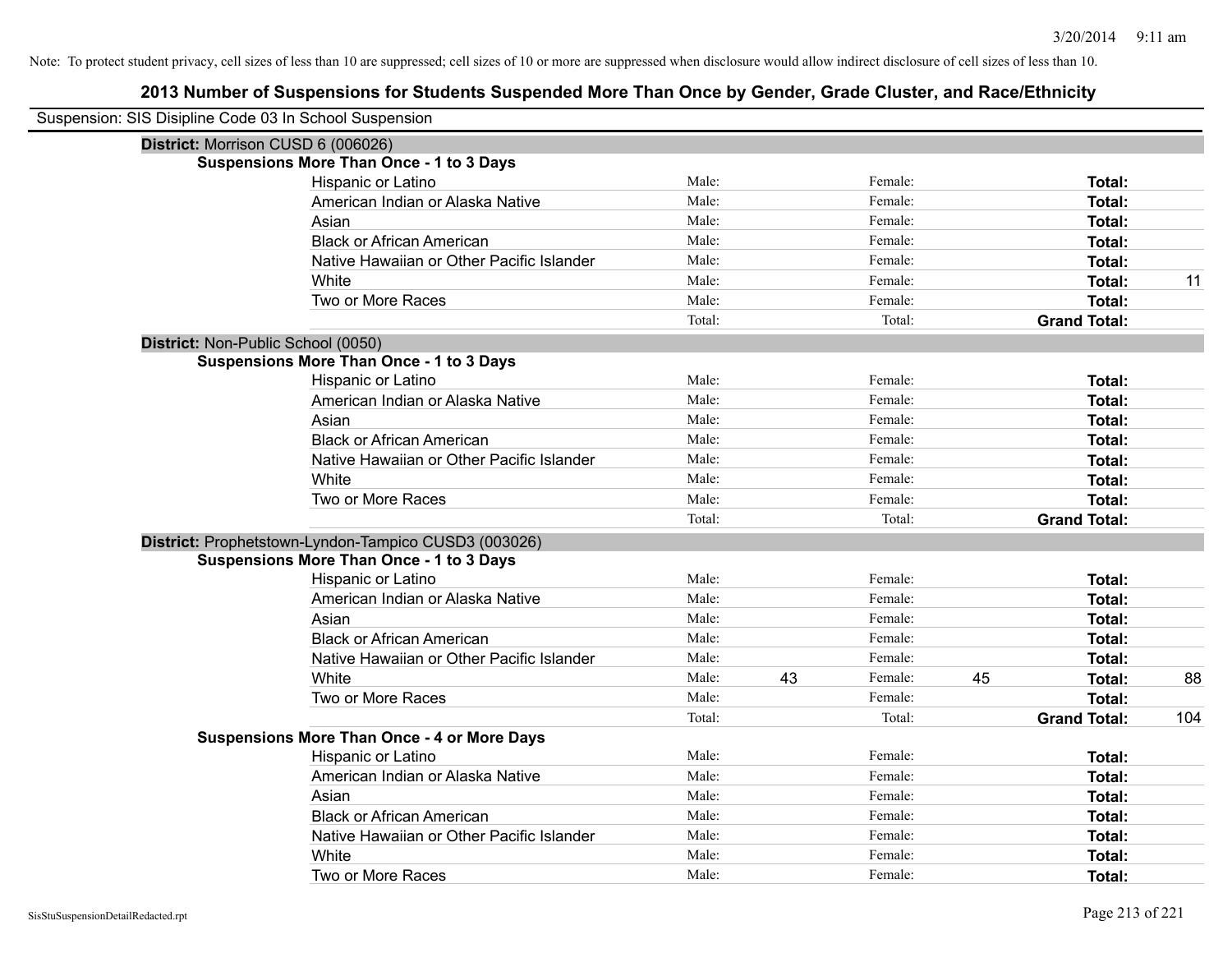| Suspension: SIS Disipline Code 03 In School Suspension |                                                 |        |               |    |                     |    |
|--------------------------------------------------------|-------------------------------------------------|--------|---------------|----|---------------------|----|
|                                                        |                                                 | Total: | Total:        |    | <b>Grand Total:</b> |    |
|                                                        | District: River Bend CUSD 2 (002026)            |        |               |    |                     |    |
|                                                        | <b>Suspensions More Than Once - 1 to 3 Days</b> |        |               |    |                     |    |
|                                                        | Hispanic or Latino                              | Male:  | Female:       |    | Total:              |    |
|                                                        | American Indian or Alaska Native                | Male:  | Female:       |    | Total:              |    |
|                                                        | Asian                                           | Male:  | Female:       |    | <b>Total:</b>       |    |
|                                                        | <b>Black or African American</b>                | Male:  | Female:       |    | Total:              |    |
|                                                        | Native Hawaiian or Other Pacific Islander       | Male:  | Female:       |    | Total:              |    |
|                                                        | White                                           | Male:  | 33<br>Female: | 19 | Total:              | 52 |
|                                                        | Two or More Races                               | Male:  | Female:       |    | Total:              |    |
|                                                        |                                                 | Total: | Total:        |    | <b>Grand Total:</b> |    |
|                                                        |                                                 |        |               |    |                     |    |
| Region: Will ROE (56)                                  |                                                 |        |               |    |                     |    |
| County: Non-Public School (000)                        |                                                 |        |               |    |                     |    |
| District: Will ROE (000000)                            |                                                 |        |               |    |                     |    |
|                                                        | <b>Suspensions More Than Once - 1 to 3 Days</b> |        |               |    |                     |    |
|                                                        | Hispanic or Latino                              | Male:  | Female:       |    | Total:              |    |
|                                                        | American Indian or Alaska Native                | Male:  | Female:       |    | Total:              |    |
|                                                        | Asian                                           | Male:  | Female:       |    | <b>Total:</b>       |    |
|                                                        | <b>Black or African American</b>                | Male:  | Female:       |    | Total:              |    |
|                                                        | Native Hawaiian or Other Pacific Islander       | Male:  | Female:       |    | Total:              |    |
|                                                        | White                                           | Male:  | Female:       |    | Total:              |    |
|                                                        | Two or More Races                               | Male:  | Female:       |    | Total:              |    |
|                                                        |                                                 | Total: | Total:        |    | <b>Grand Total:</b> |    |
| <b>County: Will (099)</b>                              |                                                 |        |               |    |                     |    |
|                                                        | District: Beecher CUSD 200U (200U26)            |        |               |    |                     |    |
|                                                        | <b>Suspensions More Than Once - 1 to 3 Days</b> |        |               |    |                     |    |
|                                                        | Hispanic or Latino                              | Male:  | Female:       |    | Total:              | 10 |
|                                                        | American Indian or Alaska Native                | Male:  | Female:       |    | <b>Total:</b>       |    |
|                                                        | Asian                                           | Male:  | Female:       |    | Total:              |    |
|                                                        | <b>Black or African American</b>                | Male:  | Female:       |    | Total:              |    |
|                                                        | Native Hawaiian or Other Pacific Islander       | Male:  | Female:       |    | Total:              |    |
|                                                        | White                                           | Male:  | Female:       |    | Total:              | 54 |
|                                                        | Two or More Races                               | Male:  | Female:       |    | Total:              |    |
|                                                        |                                                 | Total: | Total:        |    | <b>Grand Total:</b> |    |
|                                                        | District: Chaney-Monge SD 88 (088002)           |        |               |    |                     |    |
|                                                        | <b>Suspensions More Than Once - 1 to 3 Days</b> |        |               |    |                     |    |
|                                                        | <b>Hispanic or Latino</b>                       | Male:  | Female:       |    | Total:              | 17 |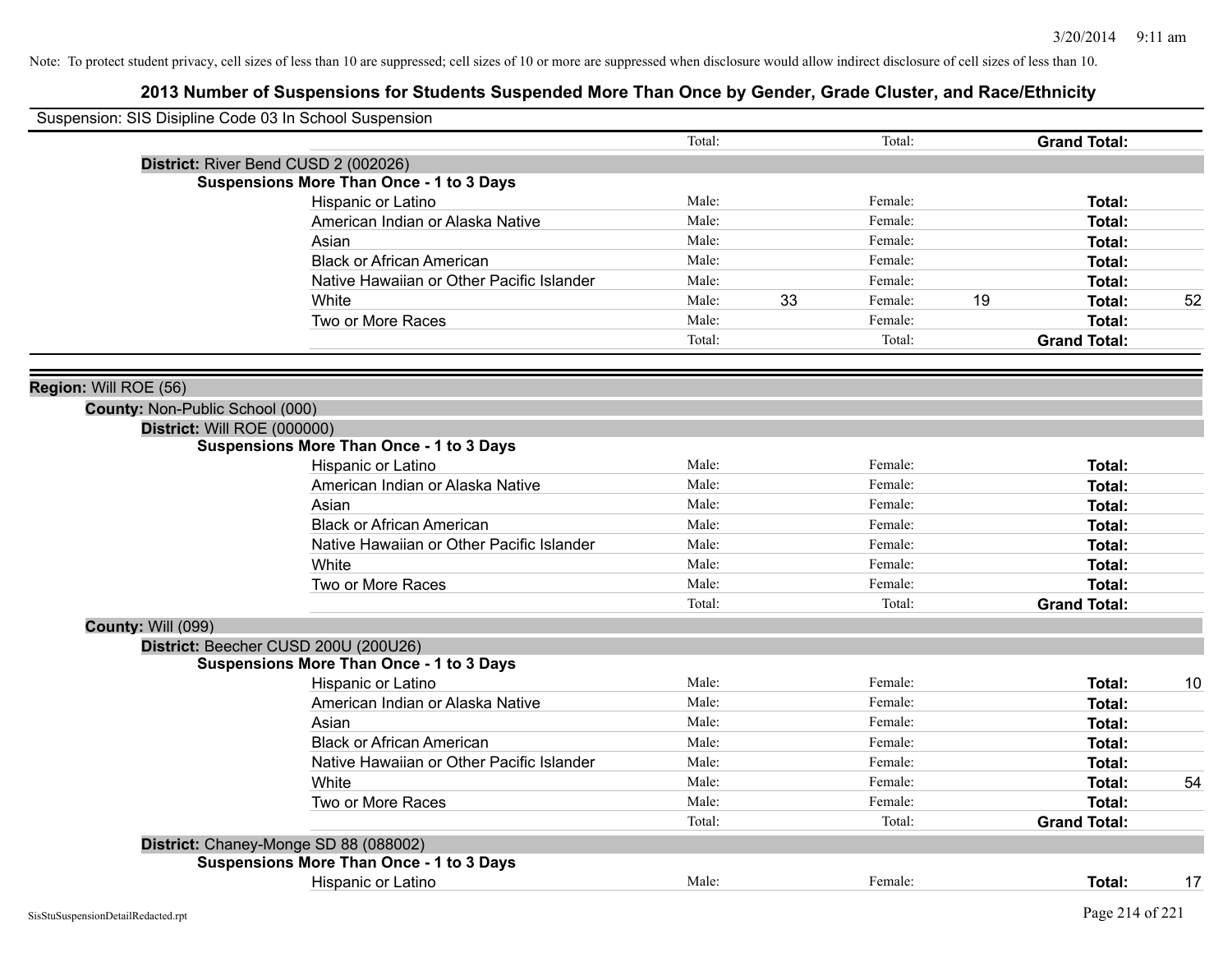| Suspension: SIS Disipline Code 03 In School Suspension |                                                    |        |     |         |     |                     |       |
|--------------------------------------------------------|----------------------------------------------------|--------|-----|---------|-----|---------------------|-------|
|                                                        | American Indian or Alaska Native                   | Male:  |     | Female: |     | Total:              |       |
|                                                        | Asian                                              | Male:  |     | Female: |     | Total:              |       |
|                                                        | <b>Black or African American</b>                   | Male:  |     | Female: |     | Total:              |       |
|                                                        | Native Hawaiian or Other Pacific Islander          | Male:  |     | Female: |     | Total:              |       |
|                                                        | White                                              | Male:  | 20  | Female: | 15  | Total:              | 35    |
|                                                        | Two or More Races                                  | Male:  |     | Female: |     | Total:              |       |
|                                                        |                                                    | Total: | 41  | Total:  | 25  | <b>Grand Total:</b> | 66    |
|                                                        | <b>Suspensions More Than Once - 4 or More Days</b> |        |     |         |     |                     |       |
|                                                        | Hispanic or Latino                                 | Male:  |     | Female: |     | Total:              |       |
|                                                        | American Indian or Alaska Native                   | Male:  |     | Female: |     | <b>Total:</b>       |       |
|                                                        | Asian                                              | Male:  |     | Female: |     | Total:              |       |
|                                                        | <b>Black or African American</b>                   | Male:  |     | Female: |     | Total:              |       |
|                                                        | Native Hawaiian or Other Pacific Islander          | Male:  |     | Female: |     | Total:              |       |
|                                                        | White                                              | Male:  |     | Female: |     | Total:              |       |
|                                                        | Two or More Races                                  | Male:  |     | Female: |     | <b>Total:</b>       |       |
|                                                        |                                                    | Total: |     | Total:  |     | <b>Grand Total:</b> | 14    |
|                                                        | District: Crete Monee CUSD 201U (201U26)           |        |     |         |     |                     |       |
|                                                        | <b>Suspensions More Than Once - 1 to 3 Days</b>    |        |     |         |     |                     |       |
|                                                        | Hispanic or Latino                                 | Male:  | 92  | Female: | 37  | Total:              | 129   |
|                                                        | American Indian or Alaska Native                   | Male:  |     | Female: |     | Total:              |       |
|                                                        | Asian                                              | Male:  |     | Female: |     | Total:              |       |
|                                                        | <b>Black or African American</b>                   | Male:  | 797 | Female: | 491 | Total:              | 1,288 |
|                                                        | Native Hawaiian or Other Pacific Islander          | Male:  |     | Female: |     | Total:              |       |
|                                                        | White                                              | Male:  | 112 | Female: | 47  | Total:              | 159   |
|                                                        | Two or More Races                                  | Male:  | 29  | Female: | 23  | <b>Total:</b>       | 52    |
|                                                        |                                                    | Total: |     | Total:  |     | <b>Grand Total:</b> |       |
|                                                        | <b>Suspensions More Than Once - 4 or More Days</b> |        |     |         |     |                     |       |
|                                                        | Hispanic or Latino                                 | Male:  |     | Female: |     | Total:              |       |
|                                                        | American Indian or Alaska Native                   | Male:  |     | Female: |     | Total:              |       |
|                                                        | Asian                                              | Male:  |     | Female: |     | Total:              |       |
|                                                        | <b>Black or African American</b>                   | Male:  |     | Female: |     | Total:              |       |
|                                                        | Native Hawaiian or Other Pacific Islander          | Male:  |     | Female: |     | Total:              |       |
|                                                        | White                                              | Male:  |     | Female: |     | <b>Total:</b>       |       |
|                                                        | Two or More Races                                  | Male:  |     | Female: |     | Total:              |       |
|                                                        |                                                    | Total: |     | Total:  |     | <b>Grand Total:</b> |       |
|                                                        | District: Frankfort CCSD 157C (157C04)             |        |     |         |     |                     |       |
|                                                        | <b>Suspensions More Than Once - 1 to 3 Days</b>    |        |     |         |     |                     |       |
|                                                        | Hispanic or Latino                                 | Male:  |     | Female: |     | Total:              |       |
|                                                        | American Indian or Alaska Native                   | Male:  |     | Female: |     | <b>Total:</b>       |       |
| SisStuSuspensionDetailRedacted.rpt                     |                                                    |        |     |         |     | Page 215 of 221     |       |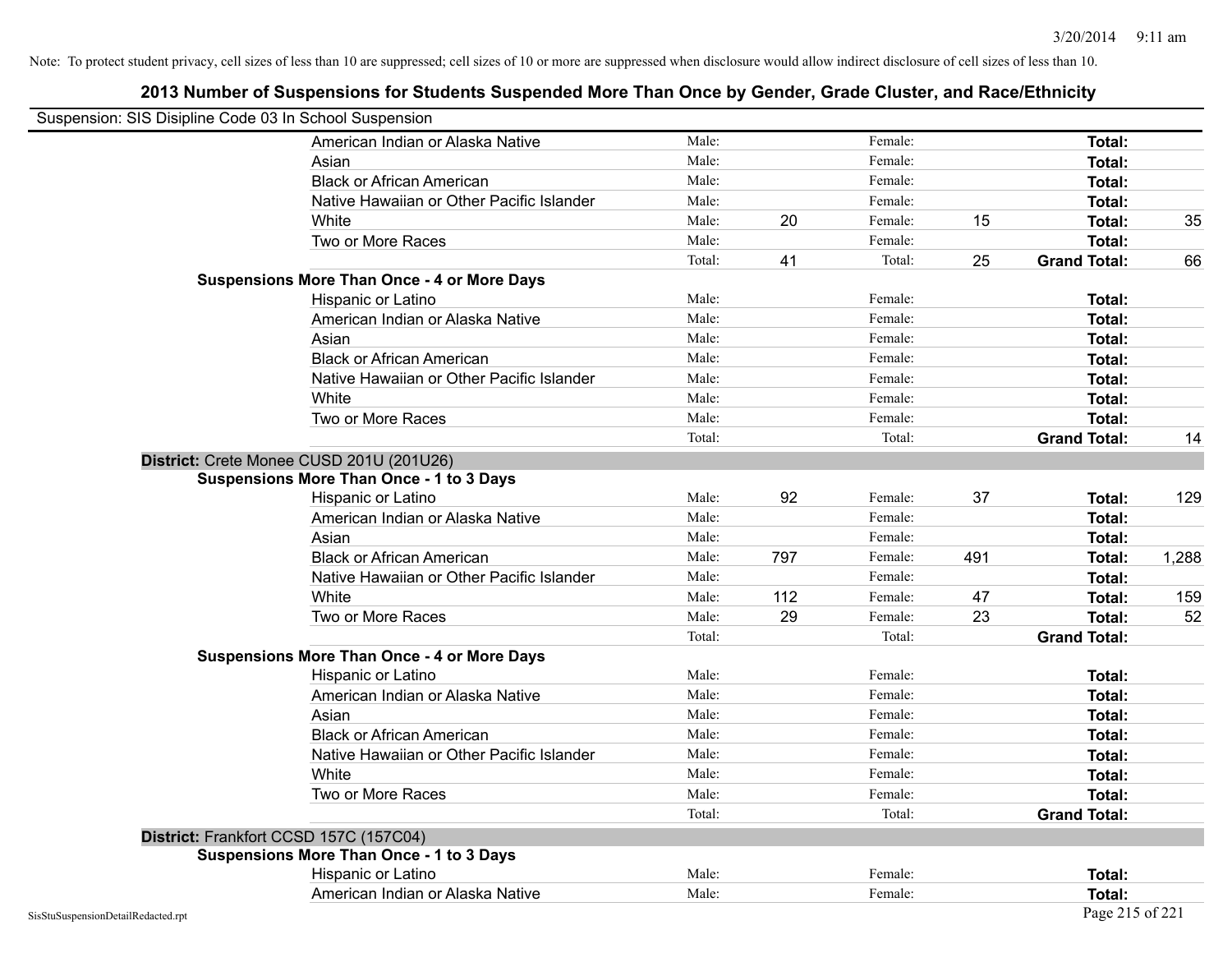| Suspension: SIS Disipline Code 03 In School Suspension |                                                    |        |     |         |     |                     |     |
|--------------------------------------------------------|----------------------------------------------------|--------|-----|---------|-----|---------------------|-----|
|                                                        | Asian                                              | Male:  |     | Female: |     | Total:              |     |
|                                                        | <b>Black or African American</b>                   | Male:  |     | Female: |     | Total:              |     |
|                                                        | Native Hawaiian or Other Pacific Islander          | Male:  |     | Female: |     | Total:              |     |
|                                                        | White                                              | Male:  |     | Female: |     | <b>Total:</b>       | 56  |
|                                                        | Two or More Races                                  | Male:  |     | Female: |     | <b>Total:</b>       |     |
|                                                        |                                                    | Total: |     | Total:  |     | <b>Grand Total:</b> |     |
|                                                        | District: Homer CCSD 33C (033C04)                  |        |     |         |     |                     |     |
|                                                        | <b>Suspensions More Than Once - 1 to 3 Days</b>    |        |     |         |     |                     |     |
|                                                        | Hispanic or Latino                                 | Male:  |     | Female: |     | Total:              |     |
|                                                        | American Indian or Alaska Native                   | Male:  |     | Female: |     | Total:              |     |
|                                                        | Asian                                              | Male:  |     | Female: |     | Total:              |     |
|                                                        | <b>Black or African American</b>                   | Male:  |     | Female: |     | Total:              |     |
|                                                        | Native Hawaiian or Other Pacific Islander          | Male:  |     | Female: |     | <b>Total:</b>       |     |
|                                                        | White                                              | Male:  |     | Female: |     | <b>Total:</b>       | 19  |
|                                                        | Two or More Races                                  | Male:  |     | Female: |     | <b>Total:</b>       |     |
|                                                        |                                                    | Total: |     | Total:  |     | <b>Grand Total:</b> |     |
| District: Joliet PSD 86 (086005)                       |                                                    |        |     |         |     |                     |     |
|                                                        | <b>Suspensions More Than Once - 1 to 3 Days</b>    |        |     |         |     |                     |     |
|                                                        | Hispanic or Latino                                 | Male:  | 169 | Female: | 28  | Total:              | 197 |
|                                                        | American Indian or Alaska Native                   | Male:  |     | Female: |     | <b>Total:</b>       |     |
|                                                        | Asian                                              | Male:  |     | Female: |     | Total:              |     |
|                                                        | <b>Black or African American</b>                   | Male:  | 322 | Female: | 123 | <b>Total:</b>       | 445 |
|                                                        | Native Hawaiian or Other Pacific Islander          | Male:  |     | Female: |     | <b>Total:</b>       |     |
|                                                        | White                                              | Male:  |     | Female: |     | <b>Total:</b>       | 75  |
|                                                        | Two or More Races                                  | Male:  |     | Female: |     | <b>Total:</b>       | 38  |
|                                                        |                                                    | Total: |     | Total:  |     | <b>Grand Total:</b> |     |
|                                                        | <b>Suspensions More Than Once - 4 or More Days</b> |        |     |         |     |                     |     |
|                                                        | Hispanic or Latino                                 | Male:  |     | Female: |     | Total:              |     |
|                                                        | American Indian or Alaska Native                   | Male:  |     | Female: |     | Total:              |     |
|                                                        | Asian                                              | Male:  |     | Female: |     | Total:              |     |
|                                                        | <b>Black or African American</b>                   | Male:  |     | Female: |     | <b>Total:</b>       |     |
|                                                        | Native Hawaiian or Other Pacific Islander          | Male:  |     | Female: |     | <b>Total:</b>       |     |
|                                                        | White                                              | Male:  |     | Female: |     | <b>Total:</b>       |     |
|                                                        | Two or More Races                                  | Male:  |     | Female: |     | <b>Total:</b>       |     |
|                                                        |                                                    | Total: |     | Total:  |     | <b>Grand Total:</b> |     |
|                                                        | District: Joliet Twp HSD 204 (204017)              |        |     |         |     |                     |     |
|                                                        | <b>Suspensions More Than Once - 1 to 3 Days</b>    |        |     |         |     |                     |     |
|                                                        | Hispanic or Latino                                 | Male:  | 508 | Female: | 279 | Total:              | 787 |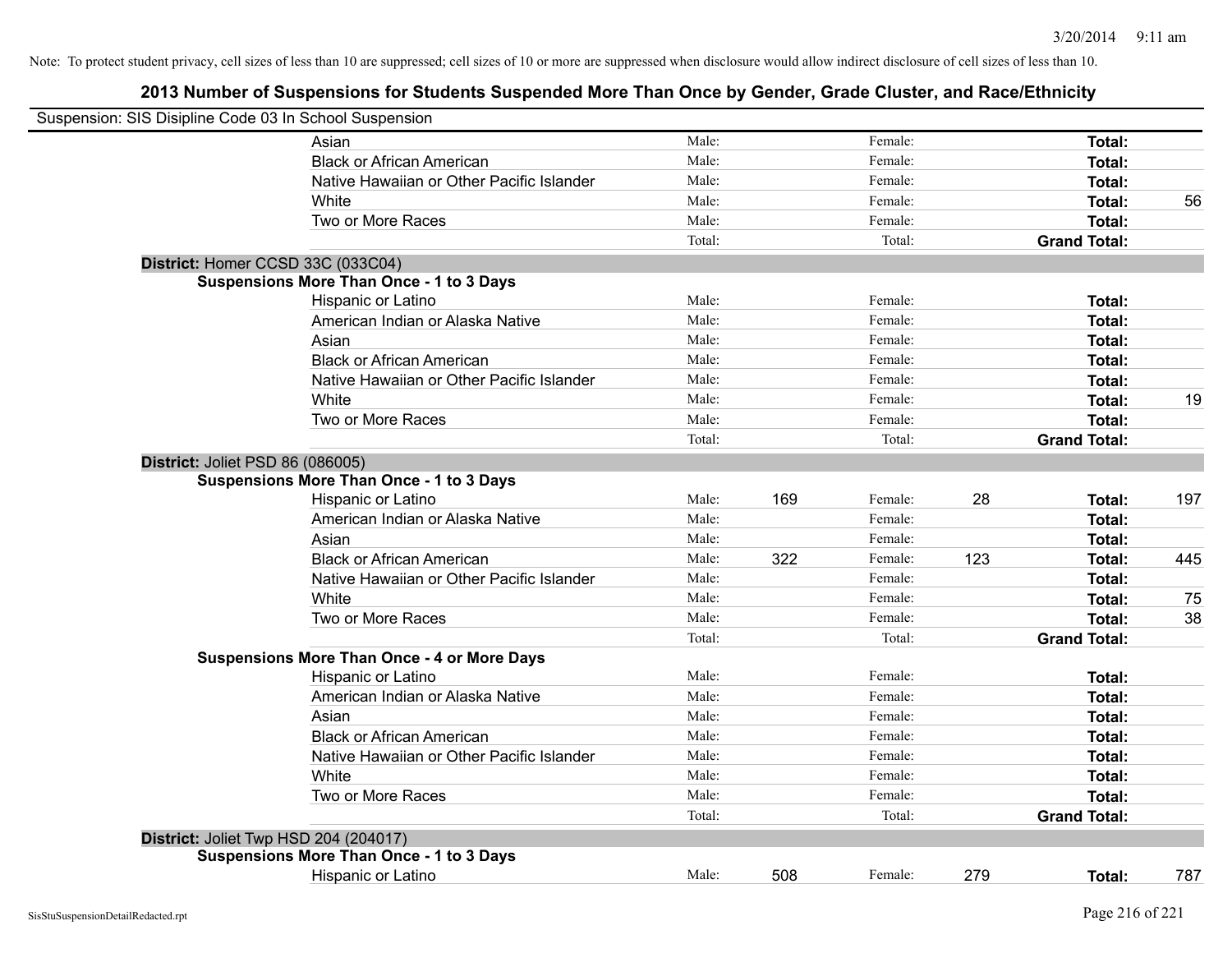## **2013 Number of Suspensions for Students Suspended More Than Once by Gender, Grade Cluster, and Race/Ethnicity**

|                                   | Suspension: SIS Disipline Code 03 In School Suspension |        |     |         |     |                     |     |
|-----------------------------------|--------------------------------------------------------|--------|-----|---------|-----|---------------------|-----|
|                                   | American Indian or Alaska Native                       | Male:  |     | Female: |     | Total:              | 13  |
|                                   | Asian                                                  | Male:  |     | Female: |     | Total:              |     |
|                                   | <b>Black or African American</b>                       | Male:  | 394 | Female: | 198 | Total:              | 592 |
|                                   | Native Hawaiian or Other Pacific Islander              | Male:  |     | Female: |     | Total:              |     |
|                                   | White                                                  | Male:  | 144 | Female: | 78  | Total:              | 222 |
|                                   | Two or More Races                                      | Male:  | 42  | Female: | 13  | Total:              | 55  |
|                                   |                                                        | Total: |     | Total:  |     | <b>Grand Total:</b> |     |
|                                   | District: Laraway CCSD 70C (070C04)                    |        |     |         |     |                     |     |
|                                   | <b>Suspensions More Than Once - 1 to 3 Days</b>        |        |     |         |     |                     |     |
|                                   | Hispanic or Latino                                     | Male:  |     | Female: |     | Total:              |     |
|                                   | American Indian or Alaska Native                       | Male:  |     | Female: |     | Total:              |     |
|                                   | Asian                                                  | Male:  |     | Female: |     | Total:              |     |
|                                   | <b>Black or African American</b>                       | Male:  |     | Female: |     | Total:              |     |
|                                   | Native Hawaiian or Other Pacific Islander              | Male:  |     | Female: |     | Total:              |     |
|                                   | White                                                  | Male:  |     | Female: |     | Total:              |     |
|                                   | Two or More Races                                      | Male:  |     | Female: |     | Total:              |     |
|                                   |                                                        | Total: |     | Total:  |     | <b>Grand Total:</b> | 11  |
| District: Lockport SD 91 (091002) |                                                        |        |     |         |     |                     |     |
|                                   | <b>Suspensions More Than Once - 1 to 3 Days</b>        |        |     |         |     |                     |     |
|                                   | Hispanic or Latino                                     | Male:  |     | Female: |     | Total:              |     |
|                                   | American Indian or Alaska Native                       | Male:  |     | Female: |     | Total:              |     |
|                                   | Asian                                                  | Male:  |     | Female: |     | Total:              |     |
|                                   | <b>Black or African American</b>                       | Male:  |     | Female: |     | Total:              |     |
|                                   | Native Hawaiian or Other Pacific Islander              | Male:  |     | Female: |     | Total:              |     |
|                                   | White                                                  | Male:  |     | Female: |     | Total:              |     |
|                                   | Two or More Races                                      | Male:  |     | Female: |     | Total:              |     |
|                                   |                                                        | Total: |     | Total:  |     | <b>Grand Total:</b> |     |
|                                   | District: Lockport Twp HSD 205 (205017)                |        |     |         |     |                     |     |
|                                   | <b>Suspensions More Than Once - 1 to 3 Days</b>        |        |     |         |     |                     |     |
|                                   | Hispanic or Latino                                     | Male:  | 81  | Female: | 23  | Total:              | 104 |
|                                   | American Indian or Alaska Native                       | Male:  |     | Female: |     | Total:              |     |
|                                   | Asian                                                  | Male:  |     | Female: |     | Total:              |     |
|                                   | <b>Black or African American</b>                       | Male:  | 18  | Female: | 12  | Total:              | 30  |
|                                   | Native Hawaiian or Other Pacific Islander              | Male:  |     | Female: |     | Total:              |     |
|                                   | White                                                  | Male:  | 134 | Female: | 16  | Total:              | 150 |
|                                   | Two or More Races                                      | Male:  |     | Female: |     | Total:              |     |
|                                   |                                                        | Total: |     | Total:  |     | <b>Grand Total:</b> |     |
|                                   |                                                        |        |     |         |     |                     |     |

**District:** Mokena SD 159 (159002)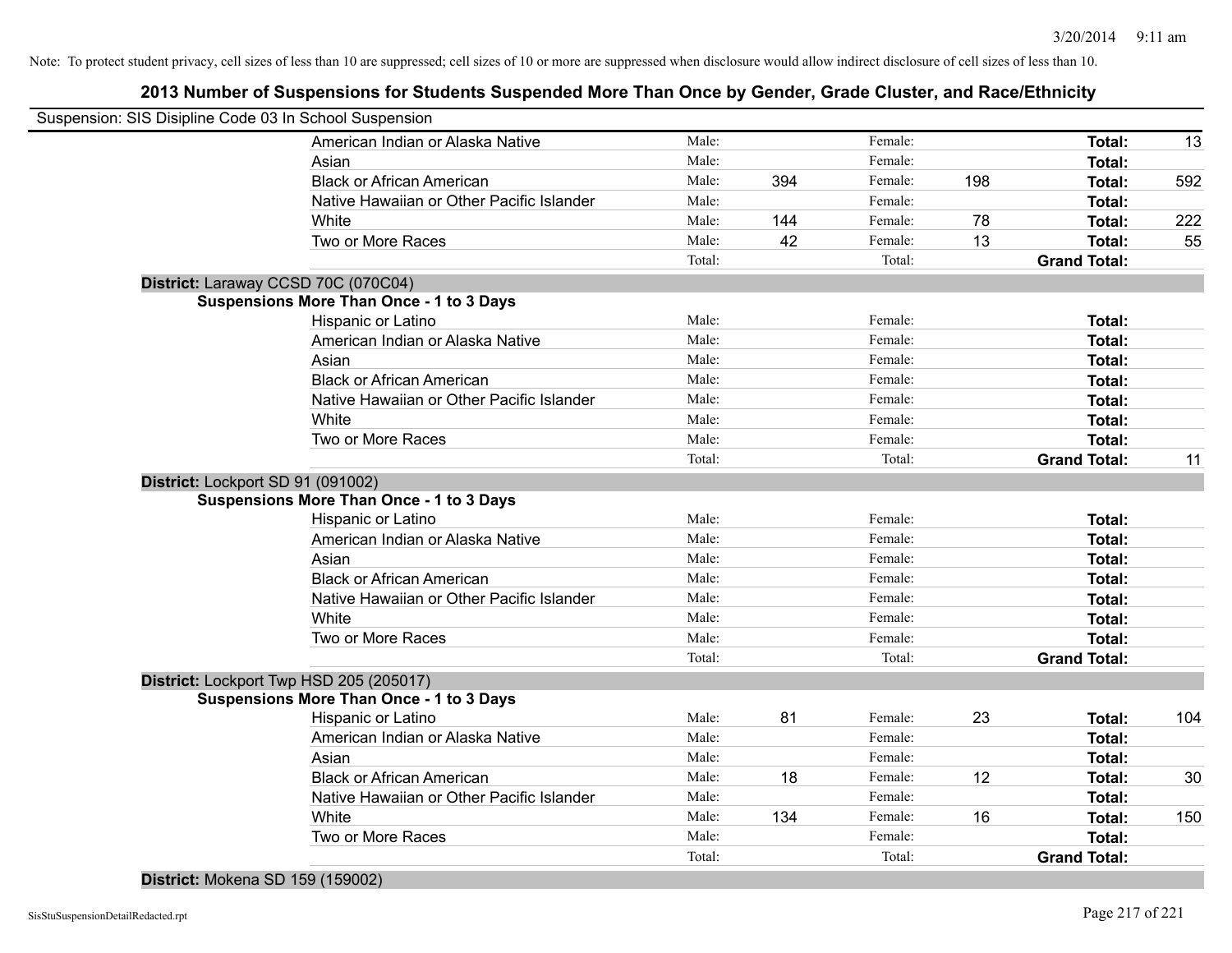# **2013 Number of Suspensions for Students Suspended More Than Once by Gender, Grade Cluster, and Race/Ethnicity**

| Suspension: SIS Disipline Code 03 In School Suspension |                                                    |        |         |                     |    |
|--------------------------------------------------------|----------------------------------------------------|--------|---------|---------------------|----|
|                                                        | <b>Suspensions More Than Once - 1 to 3 Days</b>    |        |         |                     |    |
|                                                        | Hispanic or Latino                                 | Male:  | Female: | Total:              |    |
|                                                        | American Indian or Alaska Native                   | Male:  | Female: | Total:              |    |
|                                                        | Asian                                              | Male:  | Female: | Total:              |    |
|                                                        | <b>Black or African American</b>                   | Male:  | Female: | Total:              |    |
|                                                        | Native Hawaiian or Other Pacific Islander          | Male:  | Female: | Total:              |    |
|                                                        | White                                              | Male:  | Female: | Total:              |    |
|                                                        | Two or More Races                                  | Male:  | Female: | Total:              |    |
|                                                        |                                                    | Total: | Total:  | <b>Grand Total:</b> |    |
| District: New Lenox SD 122 (122002)                    |                                                    |        |         |                     |    |
|                                                        | <b>Suspensions More Than Once - 1 to 3 Days</b>    |        |         |                     |    |
|                                                        | Hispanic or Latino                                 | Male:  | Female: | Total:              |    |
|                                                        | American Indian or Alaska Native                   | Male:  | Female: | Total:              |    |
|                                                        | Asian                                              | Male:  | Female: | Total:              |    |
|                                                        | <b>Black or African American</b>                   | Male:  | Female: | Total:              |    |
|                                                        | Native Hawaiian or Other Pacific Islander          | Male:  | Female: | Total:              |    |
|                                                        | White                                              | Male:  | Female: | Total:              | 59 |
|                                                        | Two or More Races                                  | Male:  | Female: | Total:              |    |
|                                                        |                                                    | Total: | Total:  | <b>Grand Total:</b> |    |
|                                                        | <b>Suspensions More Than Once - 4 or More Days</b> |        |         |                     |    |
|                                                        | Hispanic or Latino                                 | Male:  | Female: | Total:              |    |
|                                                        | American Indian or Alaska Native                   | Male:  | Female: | Total:              |    |
|                                                        | Asian                                              | Male:  | Female: | Total:              |    |
|                                                        | <b>Black or African American</b>                   | Male:  | Female: | Total:              |    |
|                                                        | Native Hawaiian or Other Pacific Islander          | Male:  | Female: | Total:              |    |
|                                                        | White                                              | Male:  | Female: | Total:              |    |
|                                                        | Two or More Races                                  | Male:  | Female: | Total:              |    |
|                                                        |                                                    | Total: | Total:  | <b>Grand Total:</b> |    |
| District: Peotone CUSD 207U (207U26)                   |                                                    |        |         |                     |    |
|                                                        | <b>Suspensions More Than Once - 1 to 3 Days</b>    |        |         |                     |    |
|                                                        | Hispanic or Latino                                 | Male:  | Female: | Total:              |    |
|                                                        | American Indian or Alaska Native                   | Male:  | Female: | Total:              |    |
|                                                        | Asian                                              | Male:  | Female: | Total:              |    |
|                                                        | <b>Black or African American</b>                   | Male:  | Female: | Total:              |    |
|                                                        | Native Hawaiian or Other Pacific Islander          | Male:  | Female: | Total:              |    |
|                                                        | White                                              | Male:  | Female: | Total:              |    |
|                                                        | Two or More Races                                  | Male:  | Female: | Total:              |    |
|                                                        |                                                    | Total: | Total:  | <b>Grand Total:</b> |    |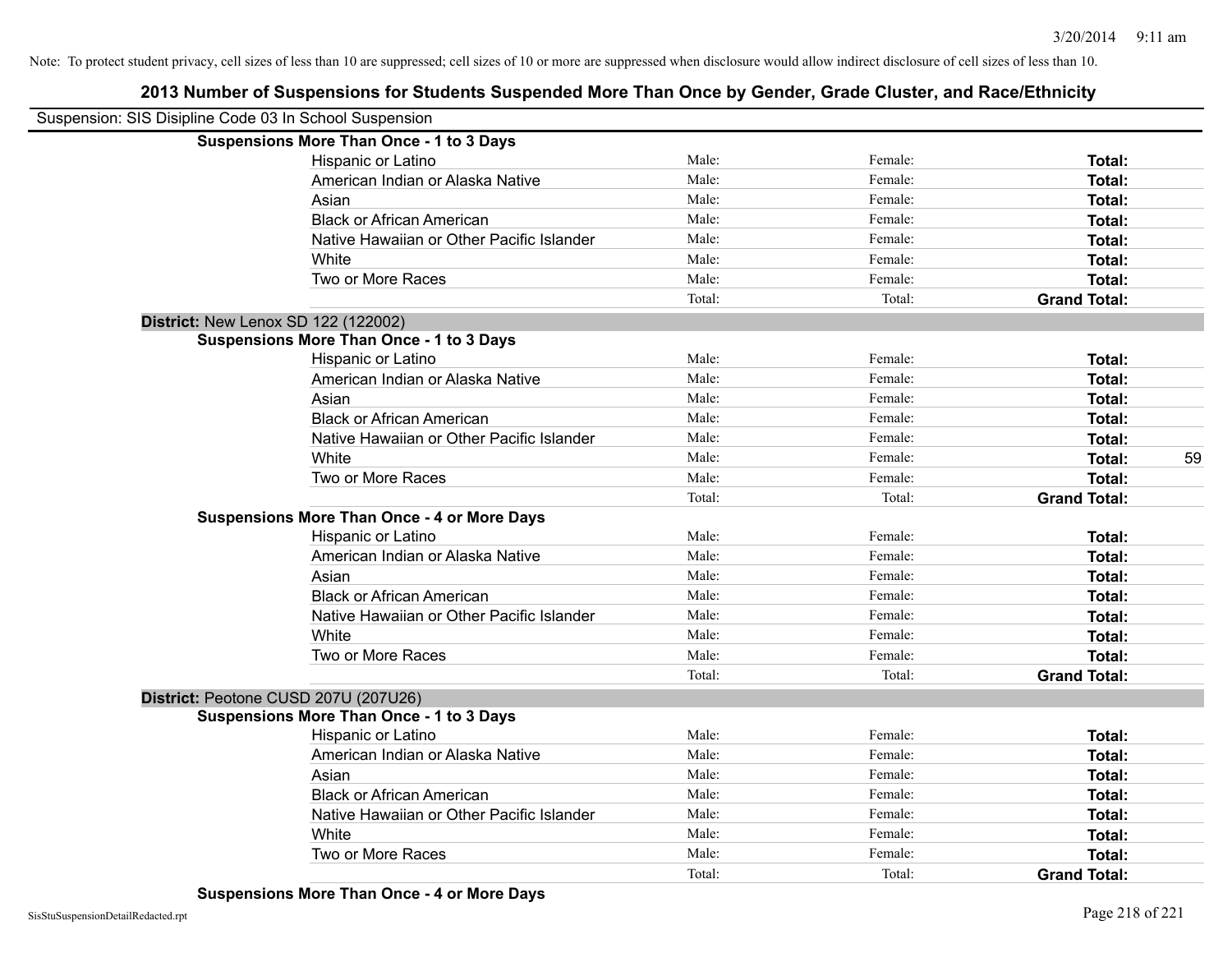## **2013 Number of Suspensions for Students Suspended More Than Once by Gender, Grade Cluster, and Race/Ethnicity**

| Suspension: SIS Disipline Code 03 In School Suspension |        |     |         |     |                     |     |
|--------------------------------------------------------|--------|-----|---------|-----|---------------------|-----|
| Hispanic or Latino                                     | Male:  |     | Female: |     | Total:              |     |
| American Indian or Alaska Native                       | Male:  |     | Female: |     | Total:              |     |
| Asian                                                  | Male:  |     | Female: |     | Total:              |     |
| <b>Black or African American</b>                       | Male:  |     | Female: |     | Total:              |     |
| Native Hawaiian or Other Pacific Islander              | Male:  |     | Female: |     | Total:              |     |
| White                                                  | Male:  |     | Female: |     | Total:              |     |
| Two or More Races                                      | Male:  |     | Female: |     | Total:              |     |
|                                                        | Total: |     | Total:  |     | <b>Grand Total:</b> |     |
| District: Plainfield SD 202 (202022)                   |        |     |         |     |                     |     |
| <b>Suspensions More Than Once - 1 to 3 Days</b>        |        |     |         |     |                     |     |
| Hispanic or Latino                                     | Male:  | 227 | Female: | 154 | Total:              | 381 |
| American Indian or Alaska Native                       | Male:  |     | Female: |     | Total:              |     |
| Asian                                                  | Male:  |     | Female: |     | Total:              | 11  |
| <b>Black or African American</b>                       | Male:  | 176 | Female: | 21  | Total:              | 197 |
| Native Hawaiian or Other Pacific Islander              | Male:  |     | Female: |     | Total:              |     |
| White                                                  | Male:  | 315 | Female: | 102 | Total:              | 417 |
| Two or More Races                                      | Male:  |     | Female: |     | Total:              | 19  |
|                                                        | Total: |     | Total:  |     | <b>Grand Total:</b> |     |
| <b>Suspensions More Than Once - 4 or More Days</b>     |        |     |         |     |                     |     |
| <b>Hispanic or Latino</b>                              | Male:  |     | Female: |     | Total:              |     |
| American Indian or Alaska Native                       | Male:  |     | Female: |     | Total:              |     |
| Asian                                                  | Male:  |     | Female: |     | Total:              |     |
| <b>Black or African American</b>                       | Male:  |     | Female: |     | Total:              |     |
| Native Hawaiian or Other Pacific Islander              | Male:  |     | Female: |     | Total:              |     |
| White                                                  | Male:  |     | Female: |     | Total:              |     |
| Two or More Races                                      | Male:  |     | Female: |     | Total:              |     |
|                                                        | Total: |     | Total:  |     | <b>Grand Total:</b> |     |
| District: Richland GSD 88A (088A02)                    |        |     |         |     |                     |     |
| <b>Suspensions More Than Once - 1 to 3 Days</b>        |        |     |         |     |                     |     |
| Hispanic or Latino                                     | Male:  |     | Female: |     | Total:              | 34  |
| American Indian or Alaska Native                       | Male:  |     | Female: |     | Total:              |     |
| Asian                                                  | Male:  |     | Female: |     | Total:              |     |
| <b>Black or African American</b>                       | Male:  |     | Female: |     | Total:              | 33  |
| Native Hawaiian or Other Pacific Islander              | Male:  |     | Female: |     | Total:              |     |
| White                                                  | Male:  | 25  | Female: | 10  | Total:              | 35  |
| Two or More Races                                      | Male:  |     | Female: |     | Total:              | 11  |
|                                                        | Total: |     | Total:  |     | <b>Grand Total:</b> |     |
|                                                        |        |     |         |     |                     |     |

**District:** Rockdale SD 84 (084002)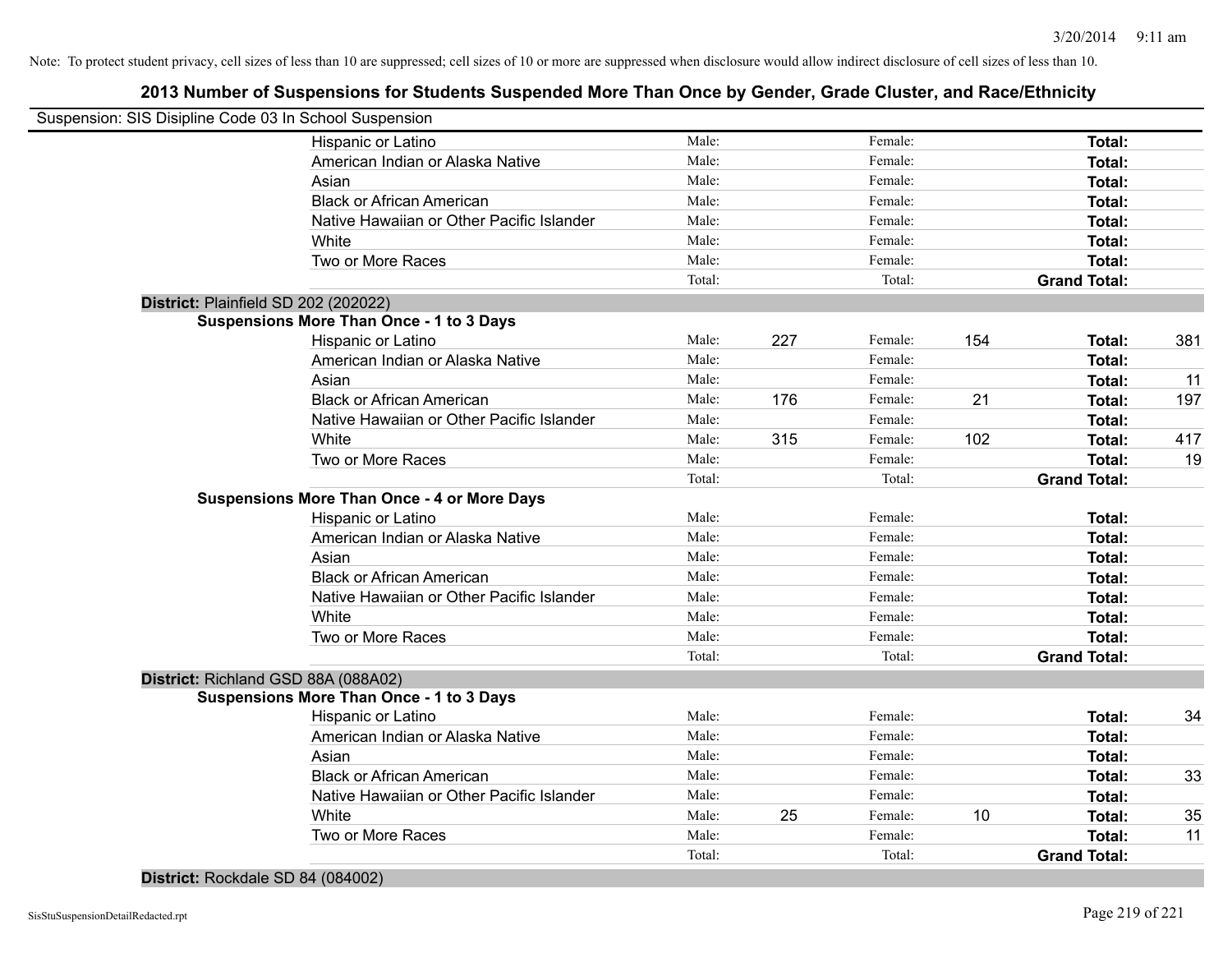## **2013 Number of Suspensions for Students Suspended More Than Once by Gender, Grade Cluster, and Race/Ethnicity**

| Suspension: SIS Disipline Code 03 In School Suspension |                                                 |        |    |         |    |                     |    |
|--------------------------------------------------------|-------------------------------------------------|--------|----|---------|----|---------------------|----|
|                                                        | <b>Suspensions More Than Once - 1 to 3 Days</b> |        |    |         |    |                     |    |
|                                                        | Hispanic or Latino                              | Male:  |    | Female: |    | Total:              |    |
|                                                        | American Indian or Alaska Native                | Male:  |    | Female: |    | Total:              |    |
|                                                        | Asian                                           | Male:  |    | Female: |    | Total:              |    |
|                                                        | <b>Black or African American</b>                | Male:  |    | Female: |    | Total:              |    |
|                                                        | Native Hawaiian or Other Pacific Islander       | Male:  |    | Female: |    | Total:              |    |
|                                                        | White                                           | Male:  |    | Female: |    | Total:              |    |
|                                                        | Two or More Races                               | Male:  |    | Female: |    | Total:              |    |
|                                                        |                                                 | Total: |    | Total:  |    | <b>Grand Total:</b> | 14 |
|                                                        | District: Summit Hill SD 161 (161002)           |        |    |         |    |                     |    |
|                                                        | <b>Suspensions More Than Once - 1 to 3 Days</b> |        |    |         |    |                     |    |
|                                                        | Hispanic or Latino                              | Male:  |    | Female: |    | Total:              |    |
|                                                        | American Indian or Alaska Native                | Male:  |    | Female: |    | Total:              |    |
|                                                        | Asian                                           | Male:  |    | Female: |    | Total:              |    |
|                                                        | <b>Black or African American</b>                | Male:  |    | Female: |    | Total:              |    |
|                                                        | Native Hawaiian or Other Pacific Islander       | Male:  |    | Female: |    | Total:              |    |
|                                                        | White                                           | Male:  |    | Female: |    | Total:              | 23 |
|                                                        | Two or More Races                               | Male:  |    | Female: |    | Total:              |    |
|                                                        |                                                 | Total: |    | Total:  |    | <b>Grand Total:</b> |    |
| District: Taft SD 90 (090002)                          |                                                 |        |    |         |    |                     |    |
|                                                        | <b>Suspensions More Than Once - 1 to 3 Days</b> |        |    |         |    |                     |    |
|                                                        | Hispanic or Latino                              | Male:  |    | Female: |    | Total:              |    |
|                                                        | American Indian or Alaska Native                | Male:  |    | Female: |    | Total:              |    |
|                                                        | Asian                                           | Male:  |    | Female: |    | Total:              |    |
|                                                        | <b>Black or African American</b>                | Male:  |    | Female: |    | Total:              |    |
|                                                        | Native Hawaiian or Other Pacific Islander       | Male:  |    | Female: |    | Total:              |    |
|                                                        | White                                           | Male:  |    | Female: |    | Total:              | 29 |
|                                                        | Two or More Races                               | Male:  |    | Female: |    | Total:              |    |
|                                                        |                                                 | Total: |    | Total:  |    | <b>Grand Total:</b> | 39 |
|                                                        | District: Troy CCSD 30C (030C04)                |        |    |         |    |                     |    |
|                                                        | <b>Suspensions More Than Once - 1 to 3 Days</b> |        |    |         |    |                     |    |
|                                                        | Hispanic or Latino                              | Male:  | 39 | Female: | 11 | Total:              | 50 |
|                                                        | American Indian or Alaska Native                | Male:  |    | Female: |    | Total:              |    |
|                                                        | Asian                                           | Male:  |    | Female: |    | Total:              |    |
|                                                        | <b>Black or African American</b>                | Male:  | 20 | Female: | 17 | Total:              | 37 |
|                                                        | Native Hawaiian or Other Pacific Islander       | Male:  |    | Female: |    | Total:              |    |
|                                                        | White                                           | Male:  |    | Female: |    | Total:              | 40 |
|                                                        | Two or More Races                               | Male:  |    | Female: |    | Total:              |    |